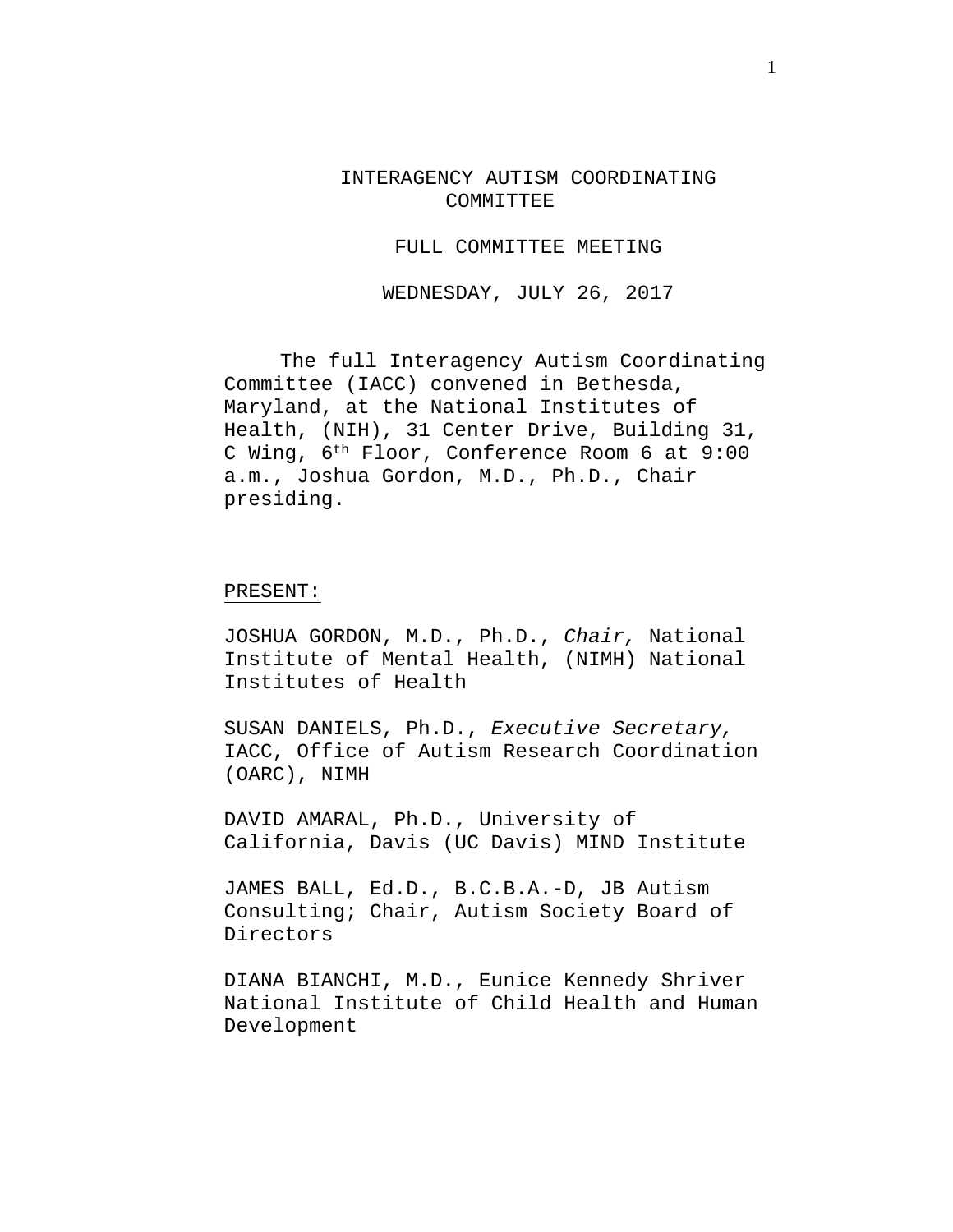# PRESENT: (continued)

LINDA BIRNBAUM, Ph.D., D.A.B.T., A.T.S., National Institute of Environmental Health, Sciences and National Toxicology Program, National Institutes of Health

JOSIE BRIGGS, M.D. (representing Francis Collins, M.D., Ph.D.,) National Institutes of Health (NIH)

JUDITH COOPER, Ph.D., (representing James Battey, M.D., Ph.D.), National Institute on Deafness and other Communication Disorders (NIDCD)

SAMANTHA CRANE, J.D., Autistic Self-Advocacy Network

RUTH ETZEL, M.D., Ph.D., Office of Children's Health Protection, Environmental Protection Agency (EPA)

TIFFANY FARCHIONE, M.D., Division of Psychiatry Products, U.S. Food and Drug Administration (FDA)

LAURA KAVANAGH, M.A., Maternal and Child Health Bureau, Health Resources and Services Administration (HRSA)

DAVID MANDELL, Sc.D., Center for Mental Health Policy and Services Research, University of Pennsylvania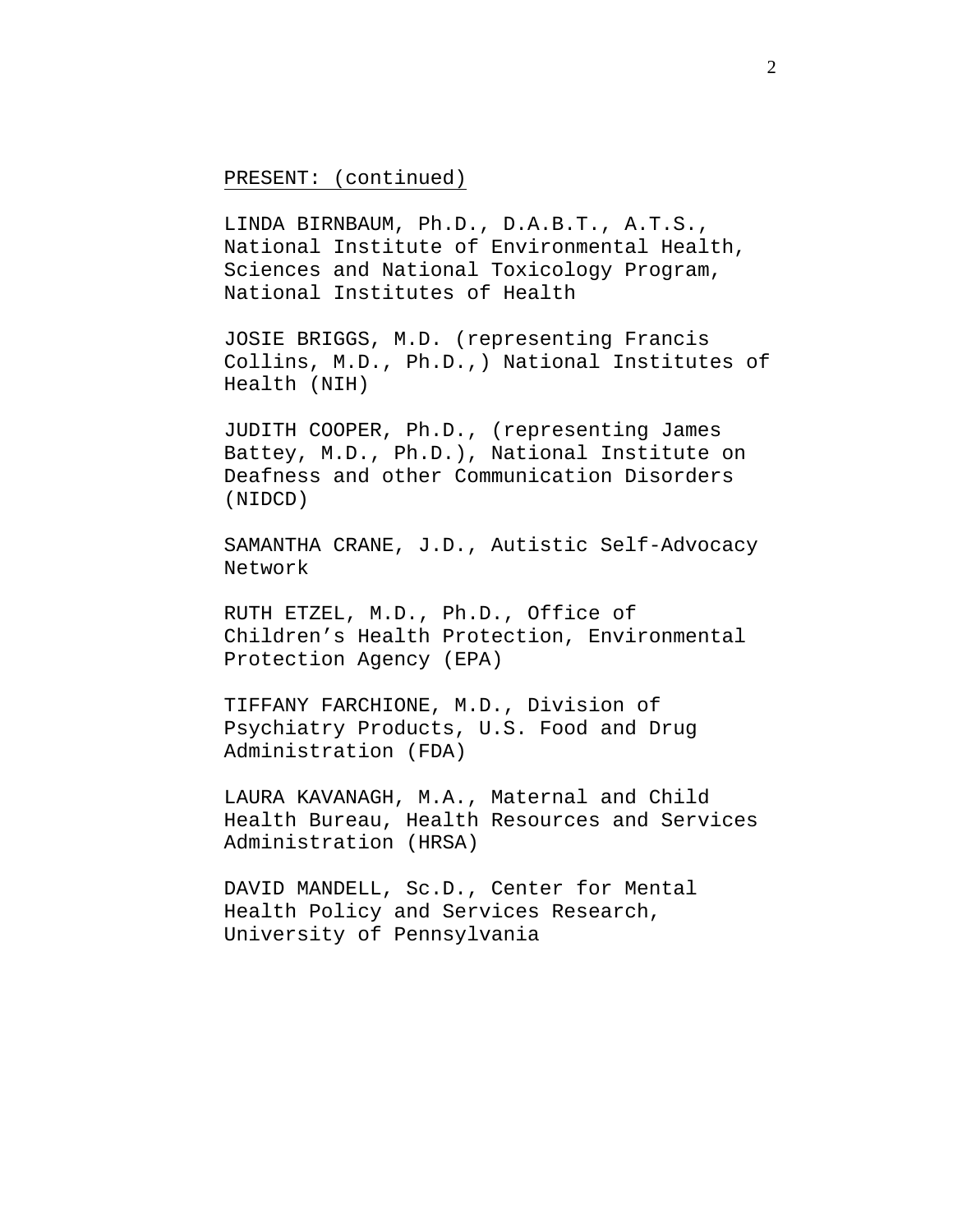# PRESENT: (continued)

MEGHAN MOTT, Ph.D. (representing Walter Koroshetz, M.D.), National Institute of Neurological Disorders and Stroke, (NINDS) National Institutes of Health (NIH)

KEVIN PELPHREY, Ph.D., George Washington University and Children's National Medical Center

EDLYN PENA, Ph.D., California Lutheran University

LAURA PINCOCK, PharM.D., MPH, Agency for Healthcare Research and Quality, (AHRQ)

LOUIS REICHARDT, Ph.D., Simons Foundation Autism Research Initiative

ROBERT RING, Ph.D., Vencerx Therapeutics (attended by phone)

JOHN ELDER ROBISON, College of William and Mary

MARCELLA RONYAK, Ph.D., LCSW, CDP Indian Health Service (IHS) Headquarters

STUART SHAPIRA, M.D., Ph.D., Centers for Disease Control and Prevention (CDC)

MELISSA SPENCER, Office of Disability Policy, Social Security Administration (SSA)

JULIE LOUNDS TAYLOR, Ph.D., Vanderbilt University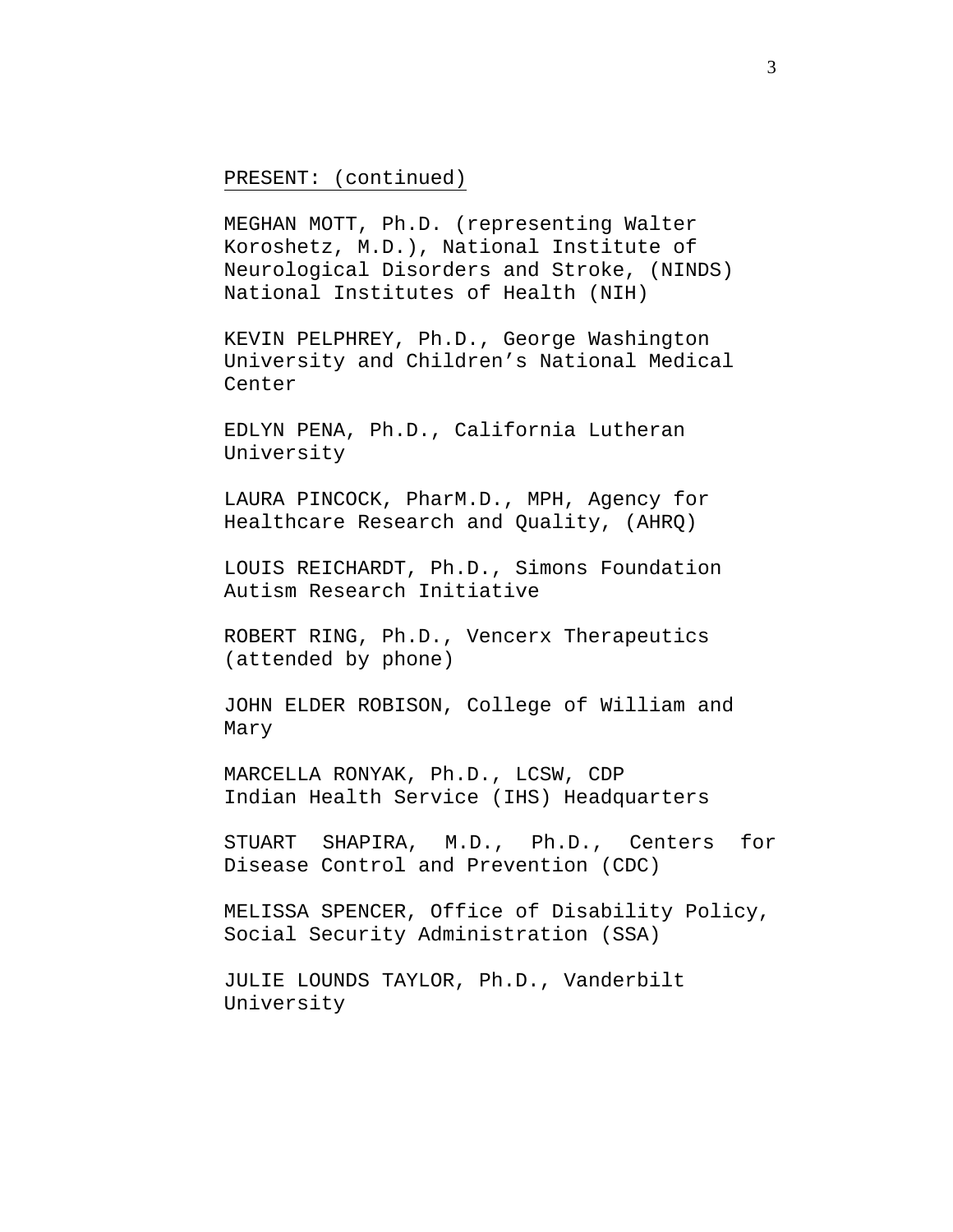PRESENT: (continued)

LARRY WEXLER, Ed.D., U.S. Department of Education (ED)

NICOLE WILLIAMS, Ph.D., U.S. Department of Defense (DoD) (attended by phone)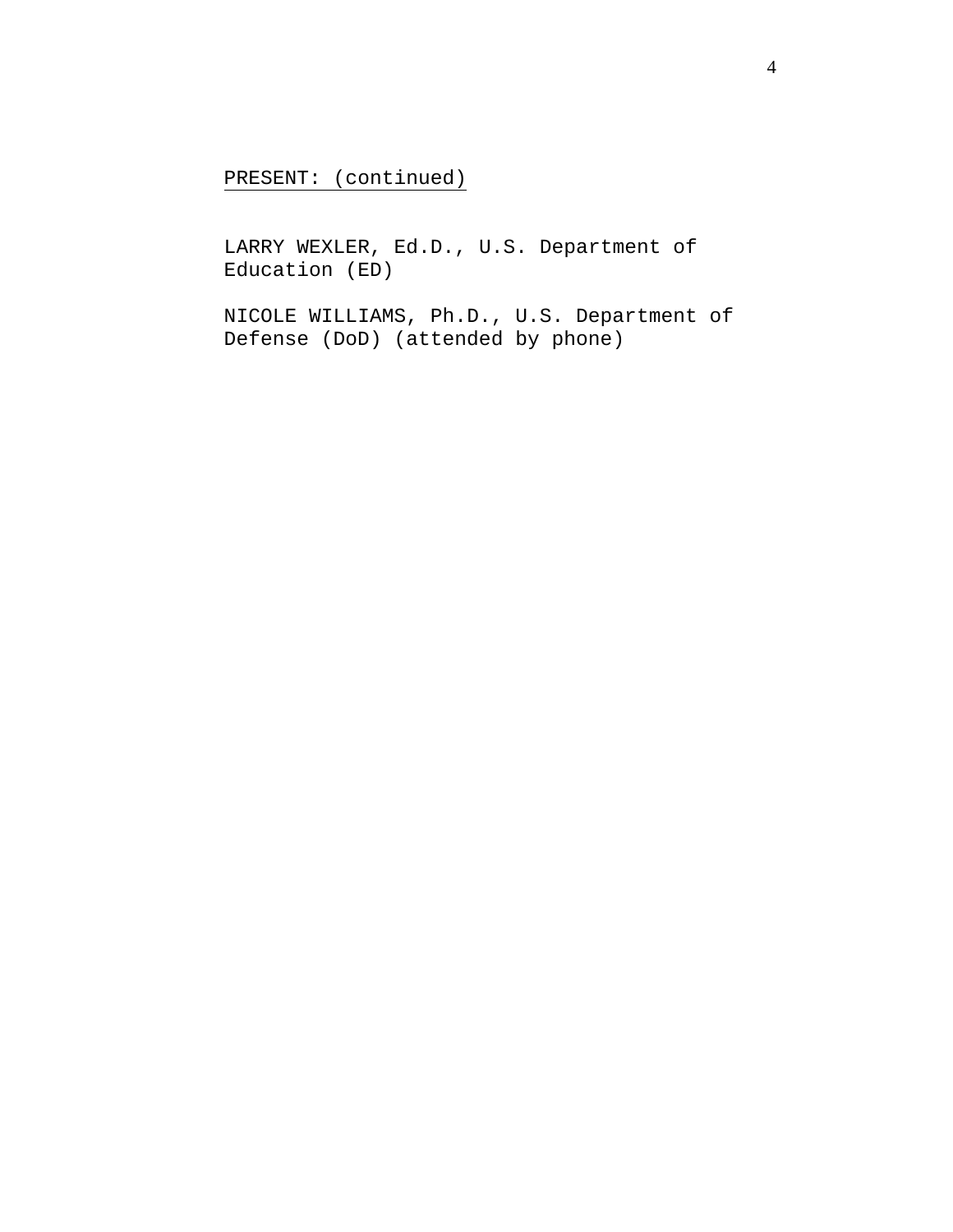### TABLE OF CONTENTS

[Welcome, Introductions, Roll Call, and](#page-7-0) Approval of Minutes .........................................8 Joshua Gordon, M.D., Ph.D., Director, NIMH and Chair, IACC Susan Daniels, Ph.D., Director, OARC, NIMH and Executive Secretary, IACC Mortality and Risk in ASD [Wandering/Elopement: 2011-2016](#page-17-0) ....................... 18 National Autism Association Lori McIlwain, Co-Founder and Board Chair Injury Prevention Strategies for [Wandering in Families of Children](#page-41-0)  with ASD ................................................................................ 42 Interactive Autism Network Paul Lipkin, M.D., Director [Committee Discussion of Wandering](#page-67-0)  Presentations ................................................................... 68 [Update from the HHS Office of the](#page-96-0)  National Autism Coordinator ............................... 97 Thomas Novotny, M.D., Deputy Assistant Secretary for Health and National Autism Coordinator, Department of Health and Human Services [Committee Business](#page-113-0) ................................................... 114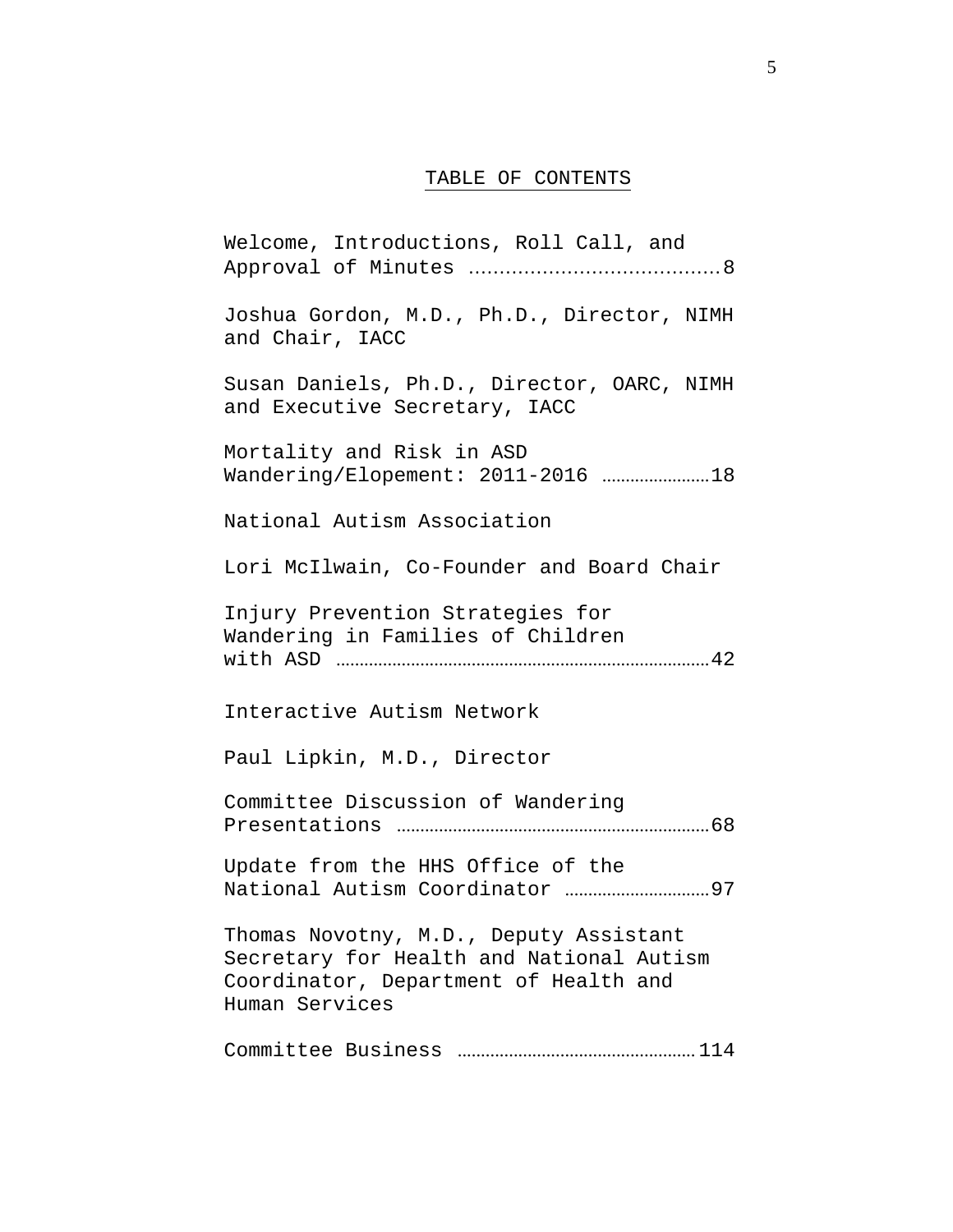Susan Daniels, Ph.D., Director, Office of Autism Research Coordination, NIMH and Executive, IACC Joshua Gordon, M.D., Ph.D., Director, National Institute of Mental Health (NIMH) and Chair, IACC Public Comment Session [.........................................](#page-180-0) 181 Joshua Gordon, M.D., Ph.D., Director, National Institute of Mental Health (NIMH) and Chair, IACC Karen Mowrer, Ph.D., Science Policy Analyst, Office of Autism Research Coordination, NIMH Commenters Thomas Frazier [..............................................................](#page-181-0) 182 Carol Weinman [................................................................](#page-189-0) 190 Mary Jo Lang [...................................................................](#page-198-0) 199 Margaret Gautier [........................................................](#page-232-0) 233 Autism After 21 [...........................................................](#page-244-0) 245 Madison House Autism Foundation JaLynn Prince, President and Founder Andrienne McBride, Executive Director Desiree Kameka, Director of Community Education & Advocacy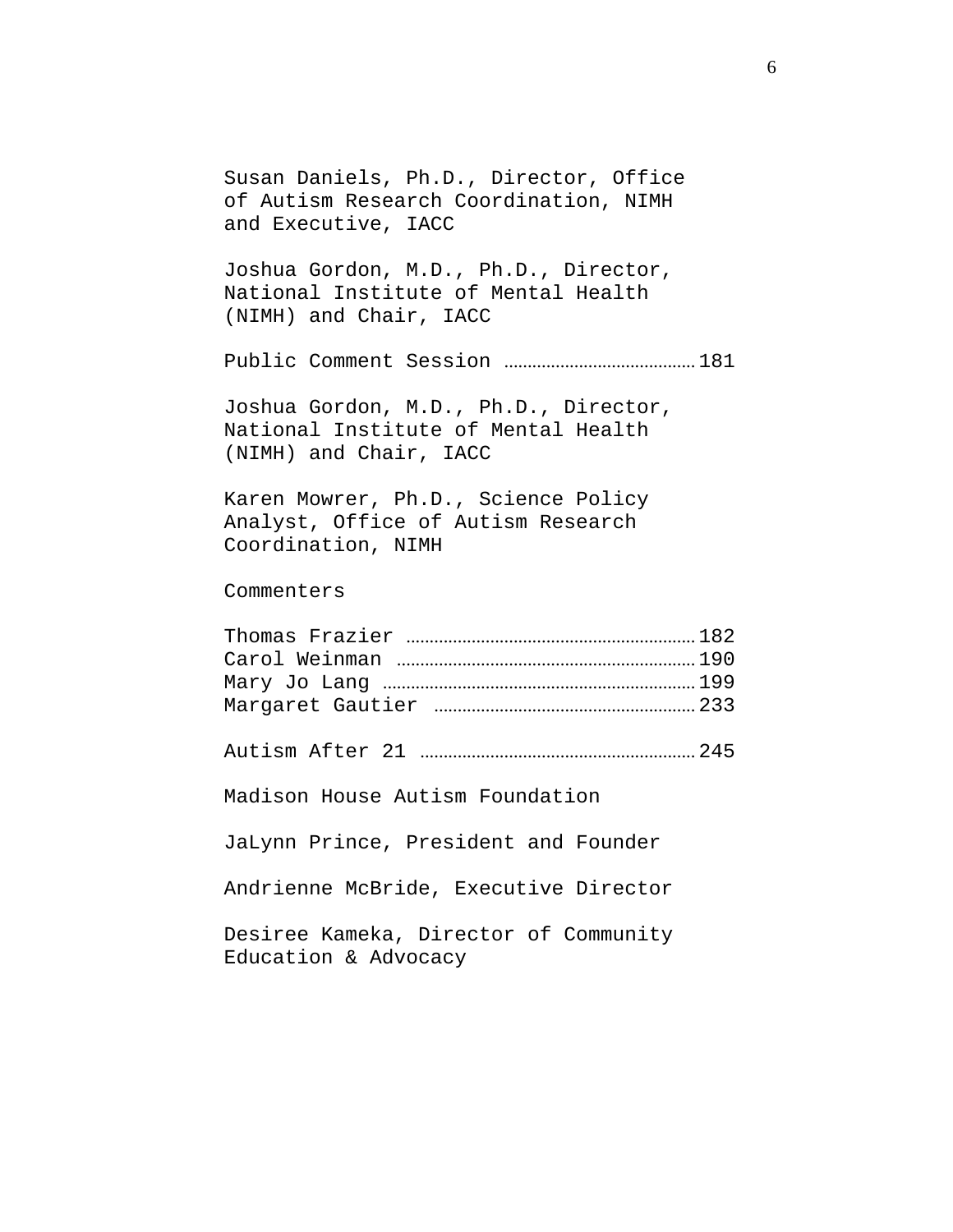[Committee Business Continued](#page-297-0) ......................... 298

Susan Daniels, Ph.D., Director, Office of Autism Research Coordination, NIMH and Executive, IACC

Joshua Gordon, M.D., Ph.D., Director, National Institute of Mental Health (NIMH) and Chair, IACC

Round Robin [.....................................................................](#page-365-0) 366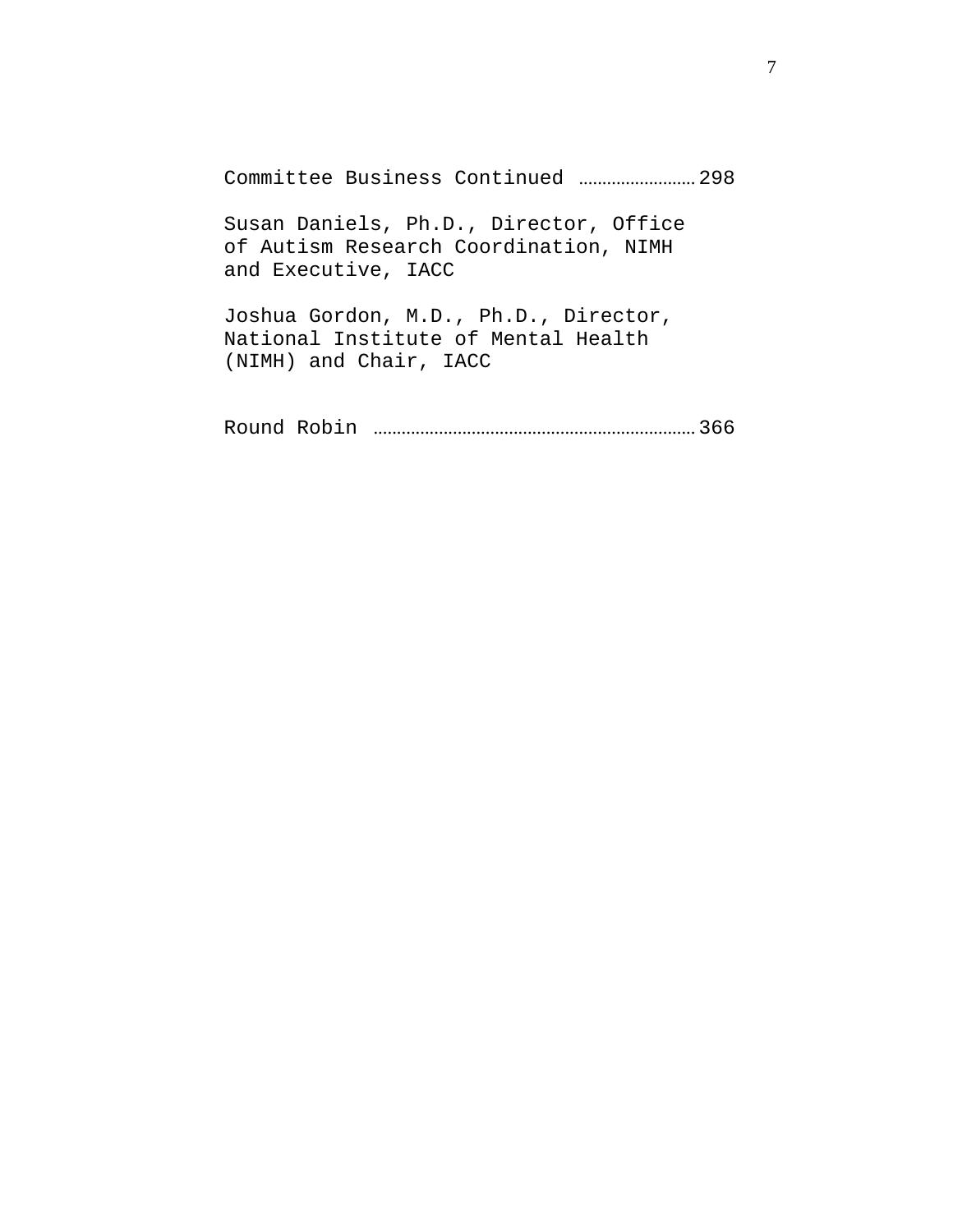#### PROCEEDINGS

<span id="page-7-0"></span>DR. JOSHUA GORDON: So, welcome to the summer meeting of the Interagency Autism Coordinating Committee. Those of you who don't know me or are watching on the web, I am Joshua Gordon. I am the Director of the NIMH and the chair of the IACC. It is my pleasure to welcome you all. We are going to have a roll call in a few moments.

Before we do that, I want to introduce two newish members of the committee. First of all, Marcella Ronyak, welcome. Dr. Ronyak is the Deputy Director of the Division of Behavioral Health at the Indian Health Service. Could you just say maybe a few words about your agency?

DR. MARCELLA RONYAK: Yes. Good morning and thank you very much. My name is Marcie Ronyak. I am a member of the Confederated Tribes of the Colville Nation, up in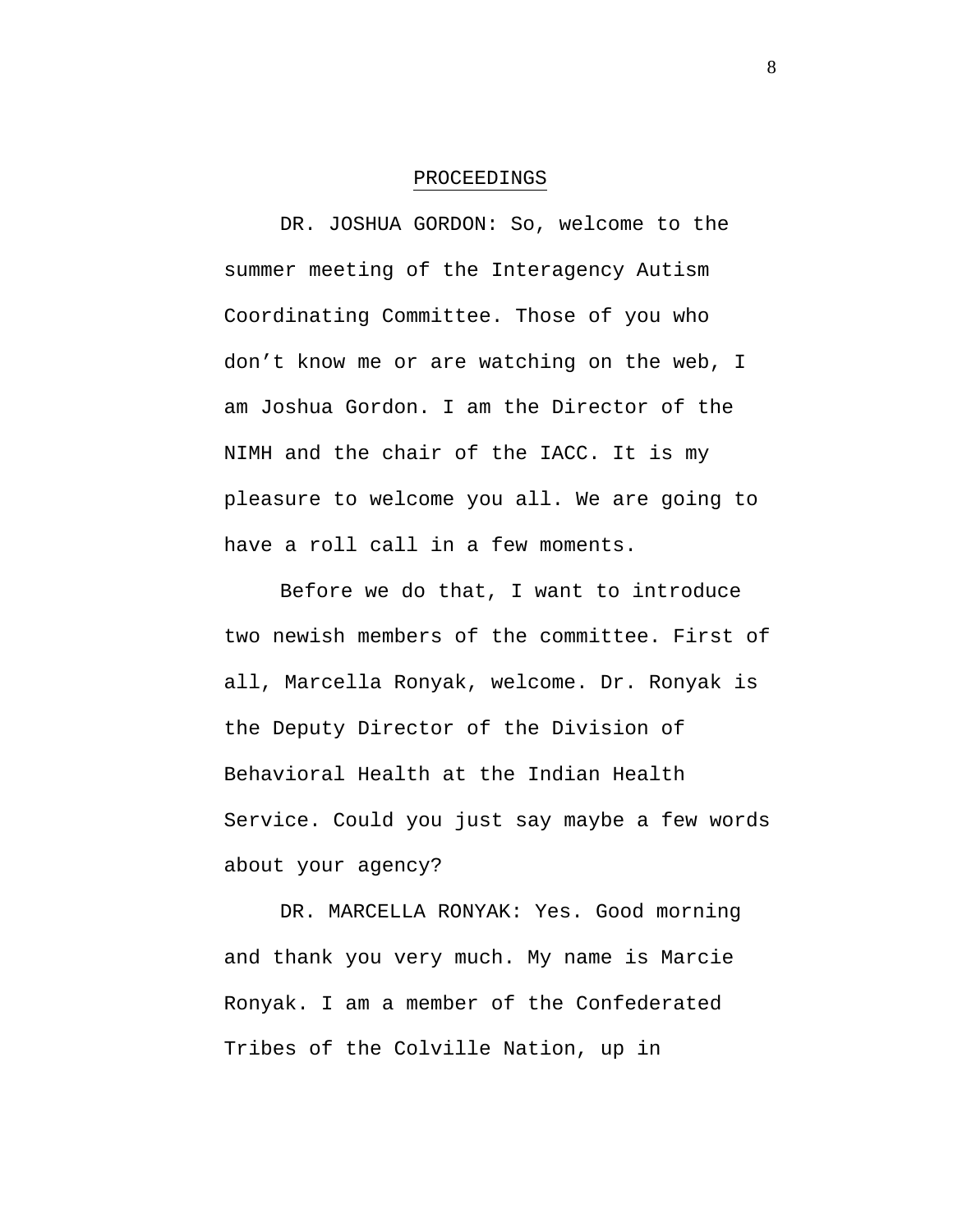Washington. So, I literally moved from Washington to Washington. I am the Deputy Director of Indian Health Service, Division of Behavioral Health.

IHS' mission is to raise the physical, spiritual, mental, and social wellbeing of American Indian and Alaska Natives. Part of that is working extremely hard with our partners and in collaborations and looking at various avenues of how we can increase access to services, how we can increase education, training, consultation. We do have our Tele-Behavioral Health Center of Excellence that provides education, training, and consultation to all IHS facilities, tribal and urban facilities, to be able to assist us in meeting that mission.

Thank you and I am very honored to be a part of this.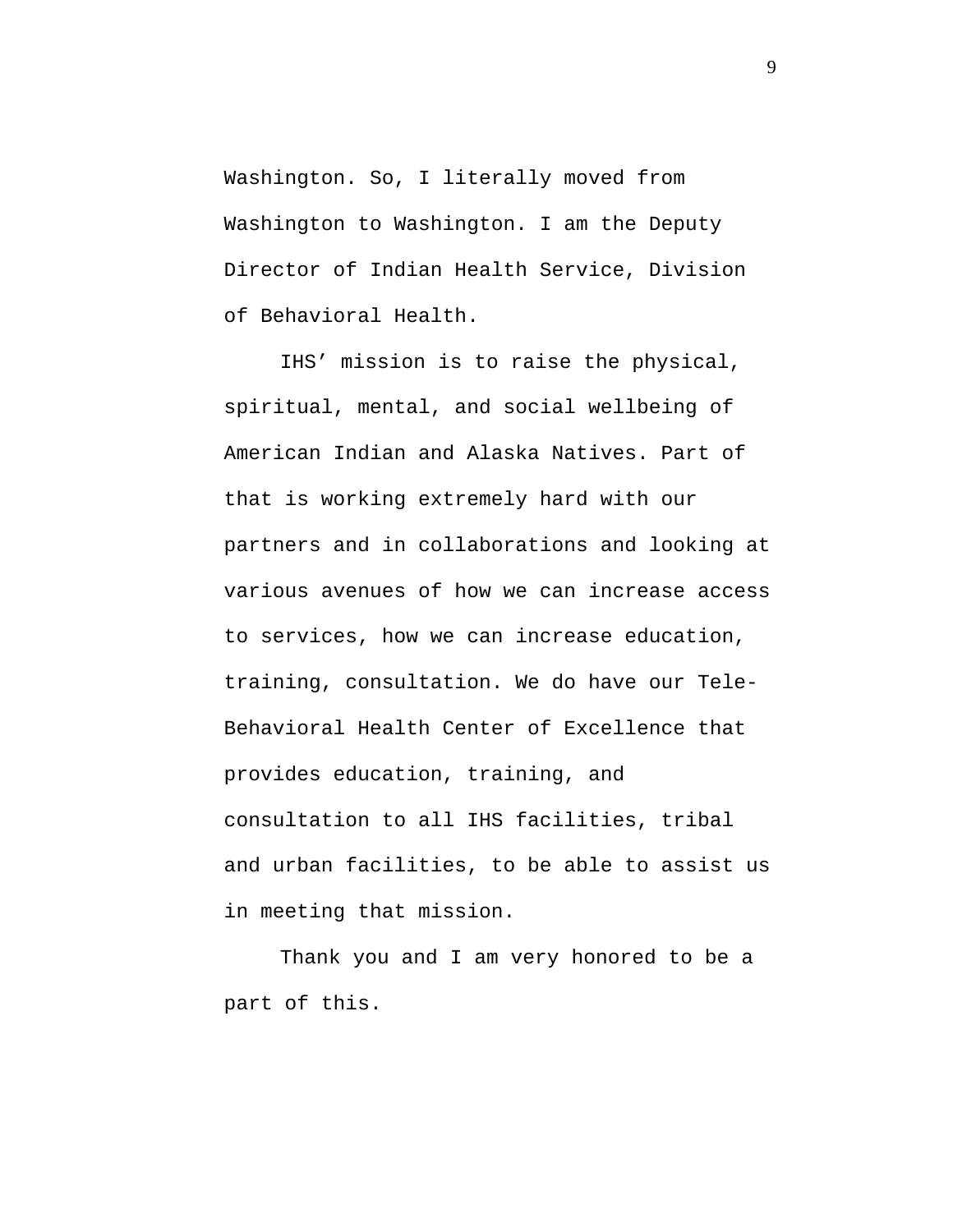DR. GORDON: Thank you and welcome. Also Dr. Laura Pincock, a Pharmacist Officer for the Agency for Healthcare Research and Quality, officially joined the IACC in January, but you didn't have a chance to introduce yourself. Why don't you go ahead and do that, please?

DR. LAURA PINCOCK: Good morning, everyone. I work at the Agency for Healthcare Research and Quality. We are a small agency in the Department of Health and Human Services. We focus on healthcare research as well as quality programs, safety initiatives for healthcare systems. I am a program officer in the evidence-based practice center program. Basically, we have a research agenda that works on systematic reviews and evidence reports that we then partner with federal partners and outside organizations to help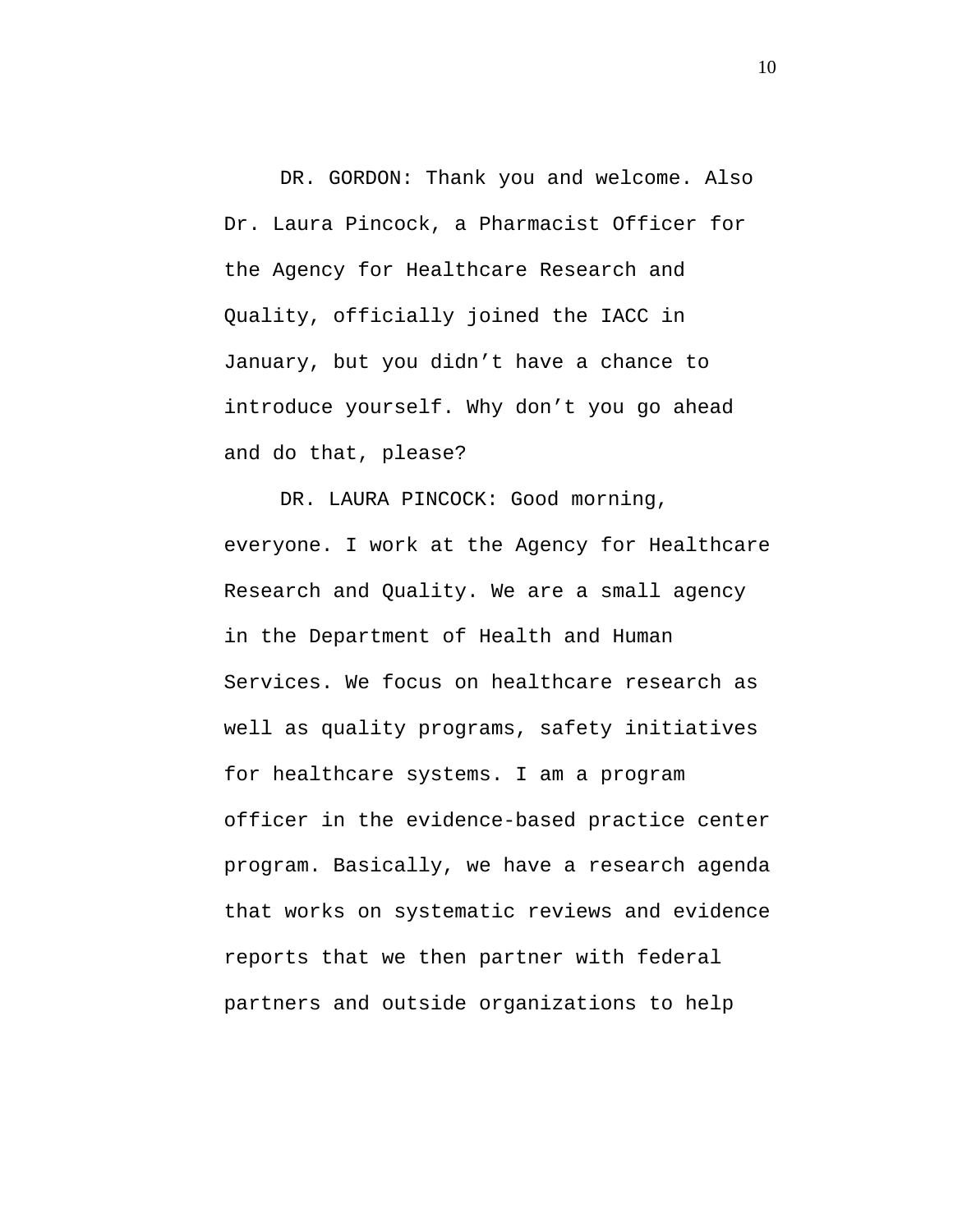inform guidelines and other research program initiatives.

I am a pharmacist and a U.S. Public Health Service officer. That is why I am wearing a uniform. I am very happy to be here. Thank you.

DR. GORDON: Welcome, also. Now, I will turn it over to Susan Daniels for the roll call.

DR. SUSAN DANIELS: All right. So, we are going to have the roll call. Joshua Gordon.

DR. GORDON: Here.

DR. DANIELS: Judith Cooper.

DR. JUDITH COOPER: Present.

DR. DANIELS: Diana Bianchi.

DR. DIANA BIANCHI: Here.

DR. DANIELS: Linda Birnbaum.

DR. LINDA BIRNBAUM: Here.

DR. DANIELS: Josie Briggs.

(No response)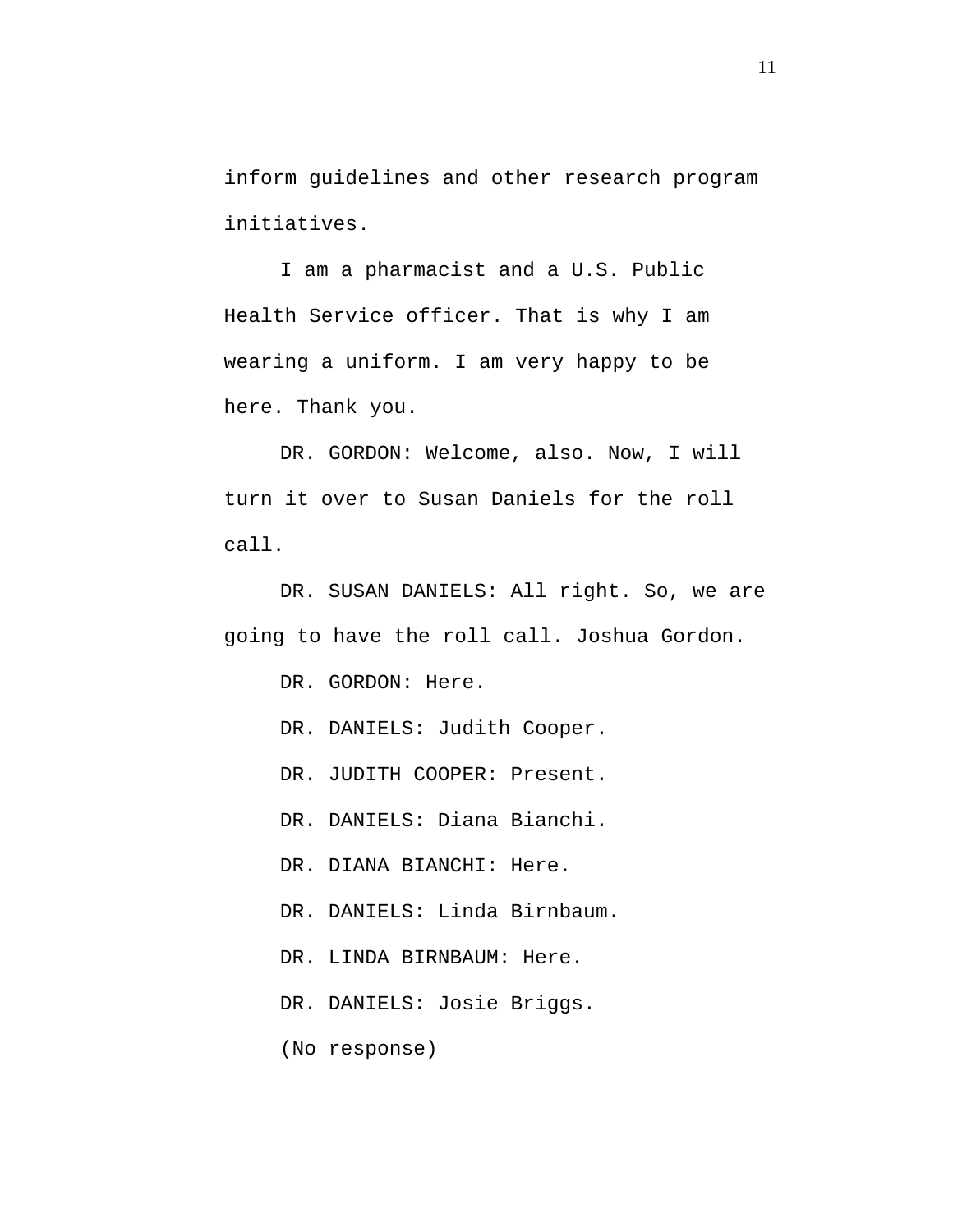DR. DANIELS: Ruth Etzel.

DR. RUTH ETZEL: I'm here.

DR. DANIELS: Tiffany Farchione.

(No response)

DR. DANIELS: Melissa Harris.

(No response)

DR. DANIELS: Jennifer Johnson.

(No response)

DR. DANIELS: Laura Kavanagh.

MS. LAURA KAVANAGH: Here.

DR. DANIELS: Meghan Mott for Walter

Koroshetz.

DR. MEGHAN MOTT: Here.

DR. DANIELS: Laura Pincock.

DR. PINCOCK: Here.

DR. DANIELS: Marcie Ronyak.

DR. RONYAK: Present.

DR. DANIELS: Stuart Shapira.

DR. STUART SHAPIRA: Here.

DR. DANIELS: Melissa Spencer.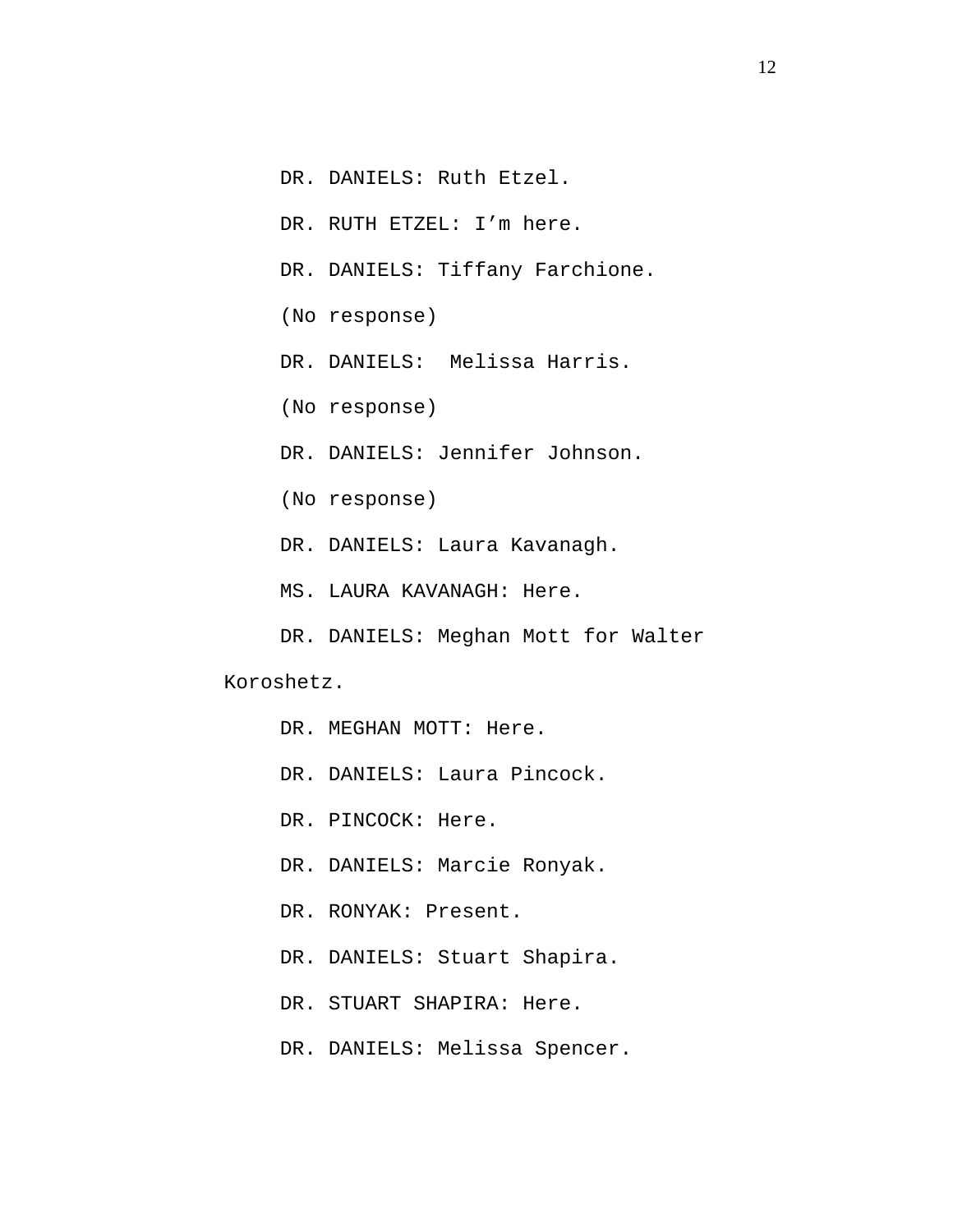MS. MELISSA SPENCER: Here.

DR. DANIELS: Larry Wexler.

DR. LARRY WEXLER: Here.

DR. DANIELS: Nicole Williams.

DR. NICOLE WILLIAMS: Here, on the phone.

DR. DANIELS: Thanks, Nicole. David

Amaral.

DR. DAVID AMARAL: Here.

DR. DANIELS: Jim Ball.

DR. JIM BALL: Here.

DR. DANIELS: Samantha Crane.

(No response)

DR. DANIELS: Geri Dawson is not going to be here today. Amy Goodman is not going to be here today. David Mandell.

DR. DAVID MANDELL: Here.

DR. DANIELS: Brian Parnell. Kevin

Pelphrey I know is on his way. Edlyn Pena.

DR. EDLYN PENA: Here.

DR. DANIELS: Louis Reichardt.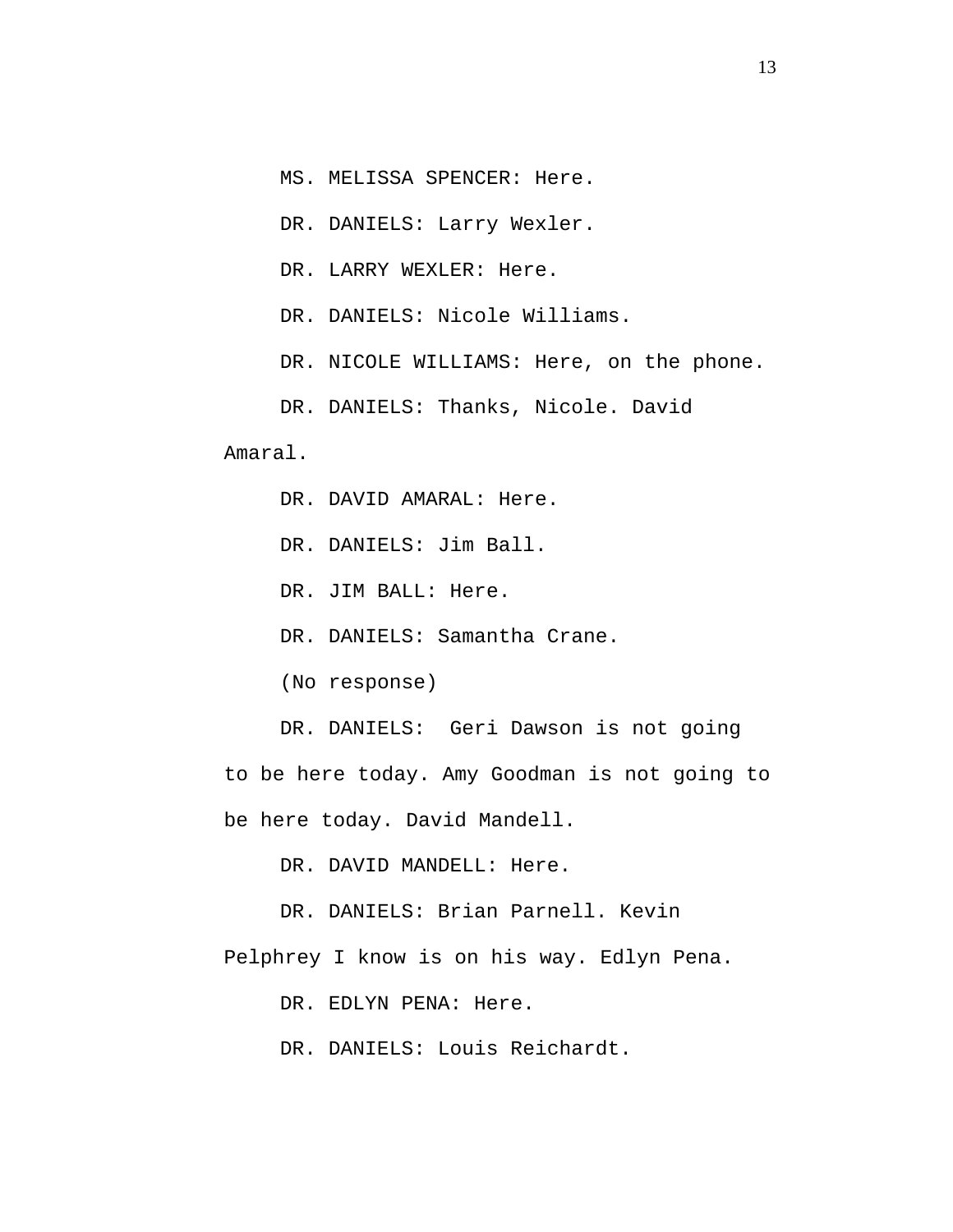(No response)

DR. DANIELS: Rob Ring.

DR. ROBERT RING: On the phone.

DR. DANIELS: Hi, Rob.

DR. RING: Morning.

DR. DANIELS: John Robison.

MR. JOHN ROBISON: Yes. Here.

DR. DANIELS: Allison Singer is not going to be with us. This is her first missed meeting in all of her time on the IACC over many years. Julie Taylor.

DR. JULIE TAYLOR: Here.

DR. DANIELS: Great. So, we are done with the roll call unless I missed anyone. All right.

DR. GORDON: Should we do the minutes?

DR. DANIELS: Yes. So, you have in your packets the minutes from the last meeting that took place in April. Did anyone have comments on the minutes? Any corrections? All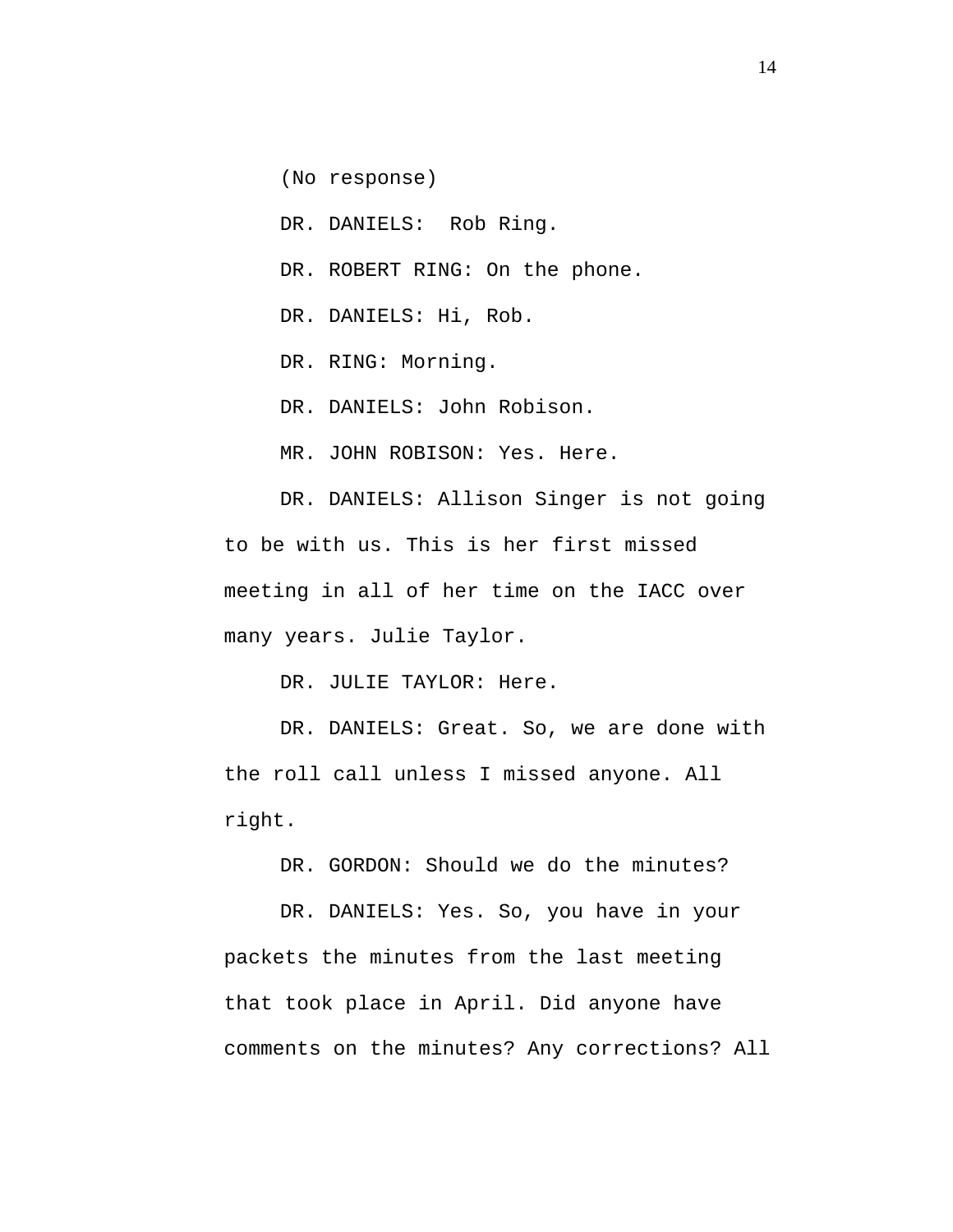right. Can we have a motion on the floor to accept the minutes if there are no comments?

DR. BALL: So moved.

DR. WEXLER: Second.

DR. DANIELS: All in favor of accepting the minutes as written? Any opposed? Any abstaining? So, the motion carries to accept the minutes. We will get them posted on the web as soon as possible after the meeting. Thanks.

DR. GORDON: Thank you all. Just a quick reminder to please when you speak, speak into the microphones because this meeting is webcast to the public. That makes sure that your remarks and questions will be heard by all.

We have a busy schedule for the day, as usual. We are going to hear from the National Autism Association, from the Interactive Autism Network on mortality and risk in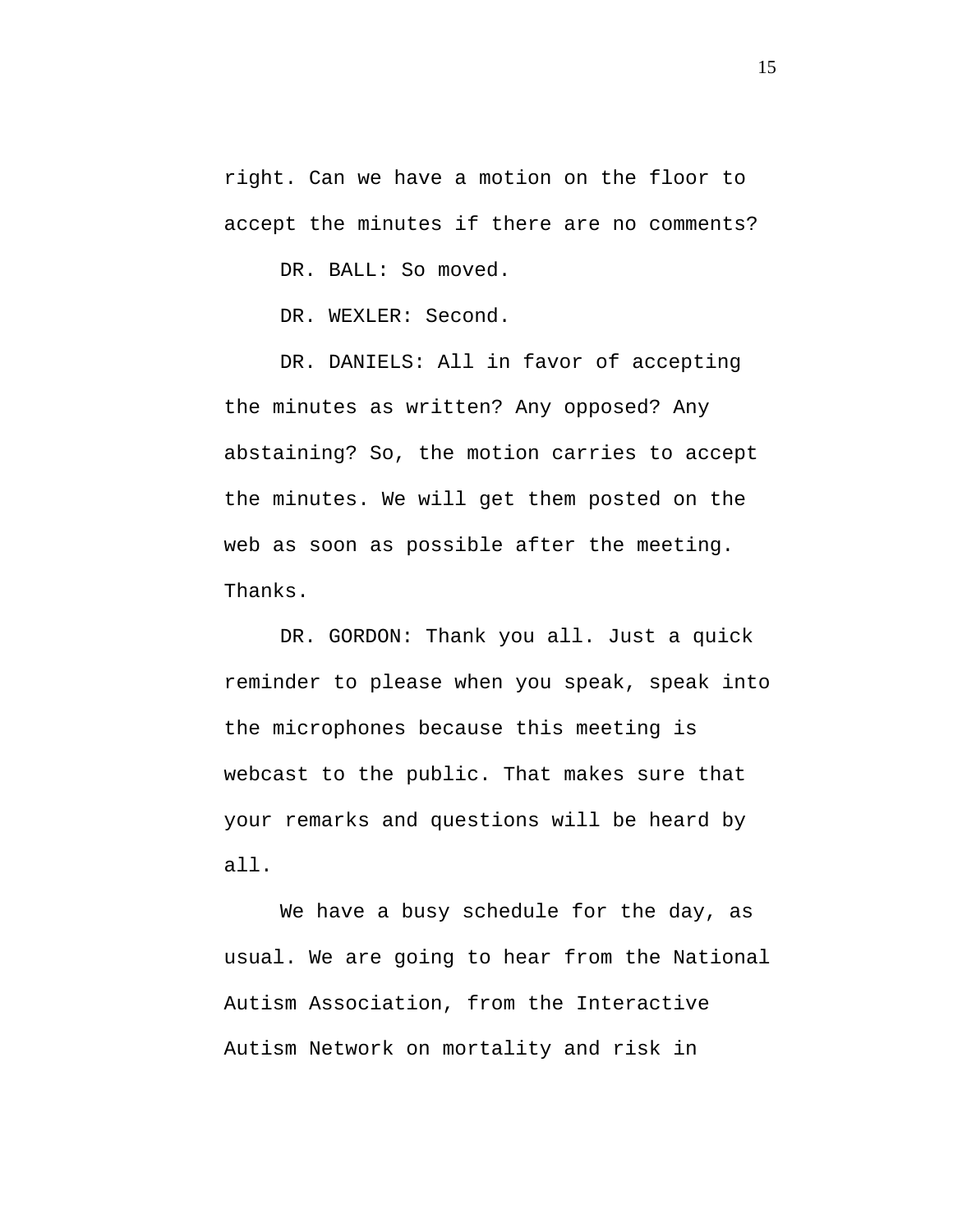wandering. We are going to complete some committee business, in terms of getting the strategic plan hopefully finalized and approved. We will see. Then we will have a public comment session. Then we will hear from the Madison House Autism Foundation. Then we will have our discussion of the summary of advances and a round robin around the table.

A quick note – I apologize in advance I have to run off for a meeting at three o'clock, myself, with some higher ups in HHS. So, I am going to be leaving at 2:45 or so and coming back whenever that meeting is over for the final round robin. Susan will lead the meeting in my stead. I wanted to announce that in advance in case I have to run out during the talk that precedes the 4 o'clock hour.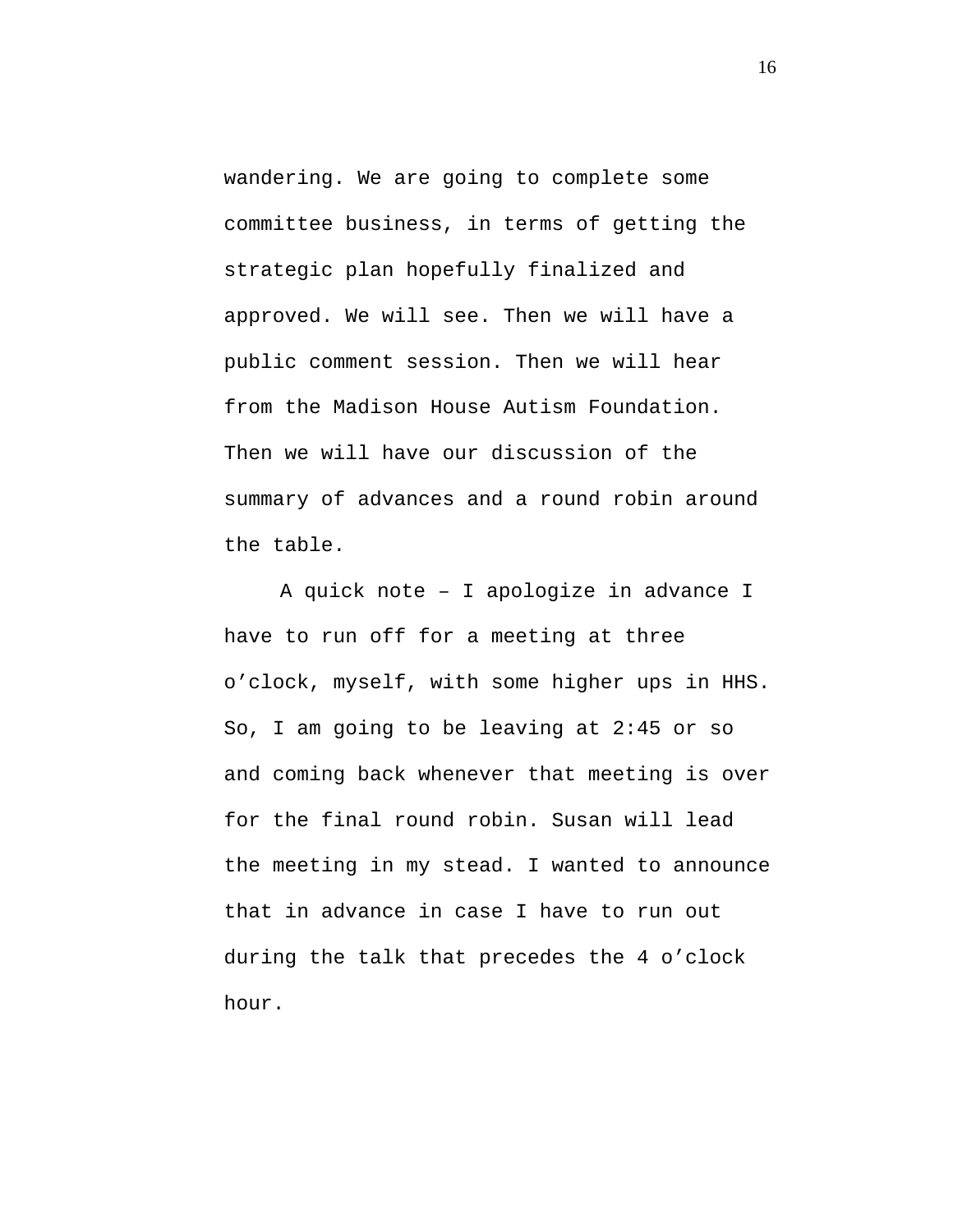We were to have an update from the Deputy Assistant Secretary for Health, Thomas Novotny, but Dr. Novotny must be running late so we will move right along. We will go ahead and get started if we are ready with the first presentation. We will slot in Dr. Novotny later.

It is my pleasure to introduce Ms. Lori McIlwain, the co-Founder and Board Chair for the National Autism Association, who is going to be speaking to the committee about her organization's work on the issue of wandering and elopement, followed by Dr. Lipkin, the Director of the Interactive Autism Network, who will also be speaking about recent research addressing the issue of wandering. This is an important issue with considerable morbidity and mortality. It is important that we consider this as a committee. Ms.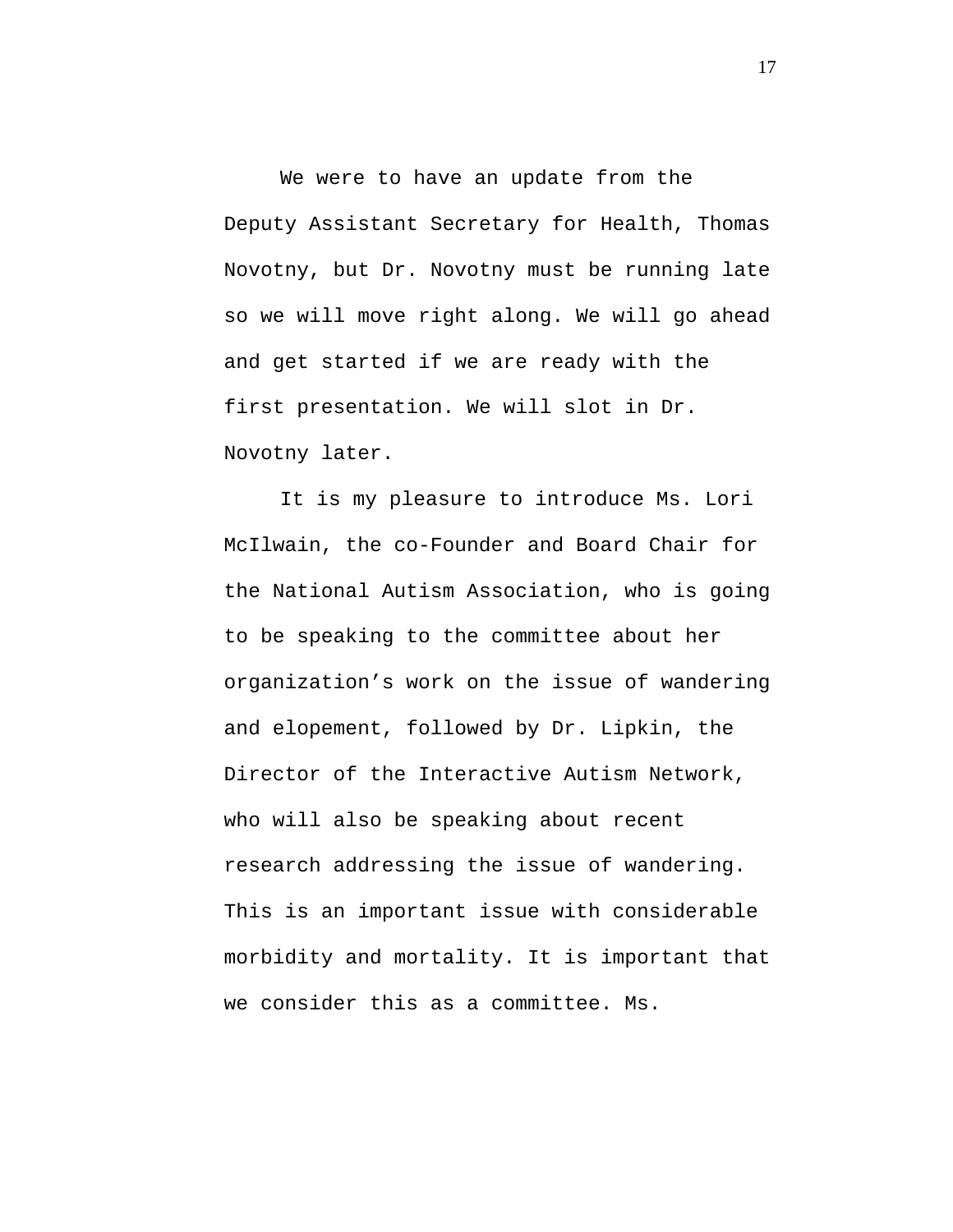<span id="page-17-0"></span>McIlwain, if you will go ahead and take the podium and go right into it.

MS. MCILWAIN: Thank you. Thanks to the committee for inviting me here today. I believe this is NAA's fourth update on missing children and adults on the autism spectrum as it relates to wandering and elopement.

For those not familiar with us, the National Autism Association is a parent-run organization. And the issues we focus on are often the same challenges our own children have faced or are facing.

In accordance with our mission, we work to address the most urgent needs of our community, which often center on tougher topics that impact the lifespan of our loved ones, looking at the lethal and higher risk outcomes first and then working backwards to determining contributing factors leading up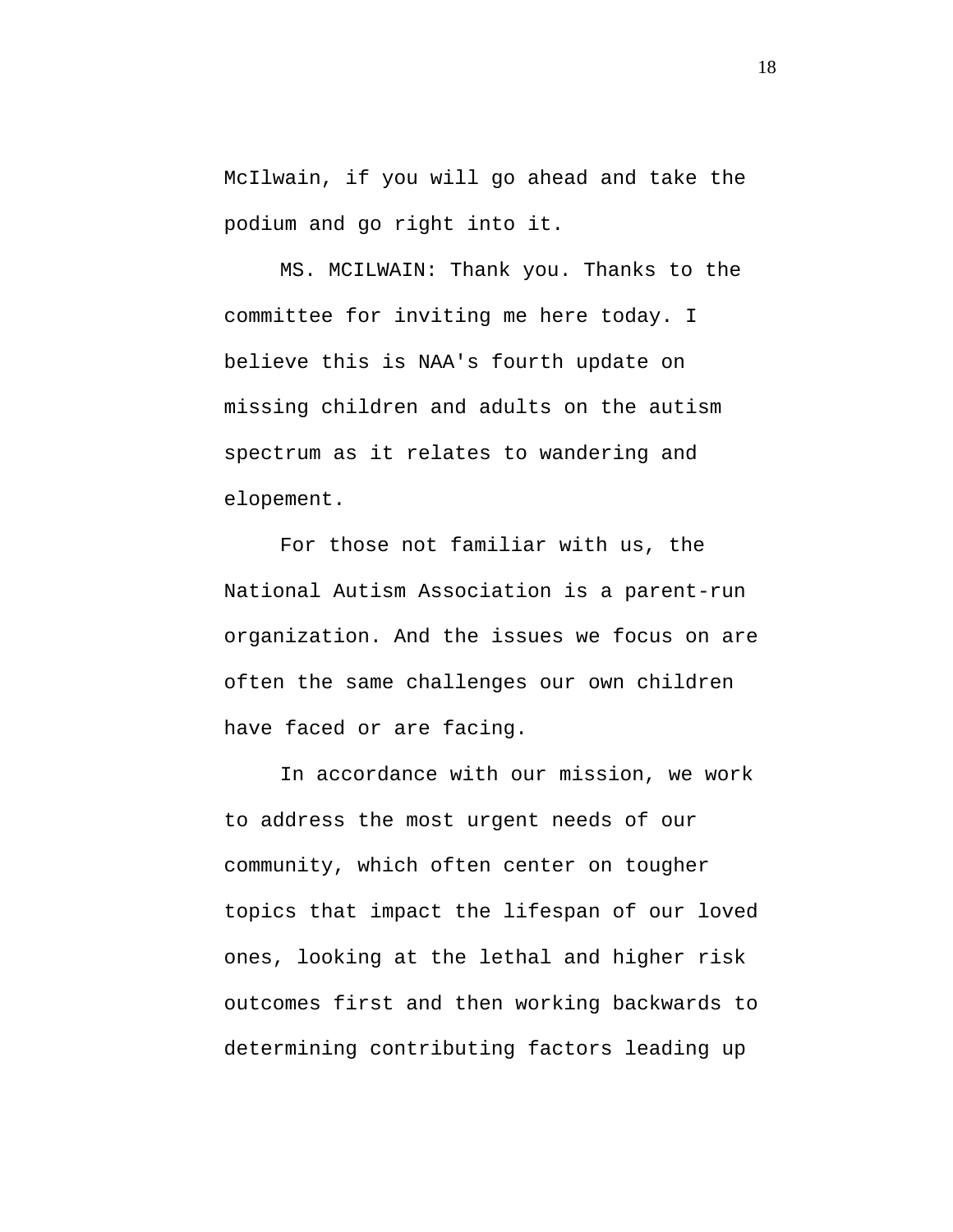those outcomes for the sake of prevention. These factors can range from mistreatment to comorbidities, communication challenges, anxiety, stress response, sensory challenges, insomnia, GI issues, pain, epilepsy, et cetera.

We have various programs dedicated to education and training and direct assistance and since 2011 have shipped close to 40,000 big red safety boxes to autism families across the US in an effort to prevent wandering.

We also work with the National Center for Missing and Exploited Children and notify them of minor children with autism missing. We have helped them intake almost 400 cases.

NAA began collecting data on wanderingrelated lethal outcomes in 2009 and then all ASD missing person cases in 2011. What I will share with you today is the results from our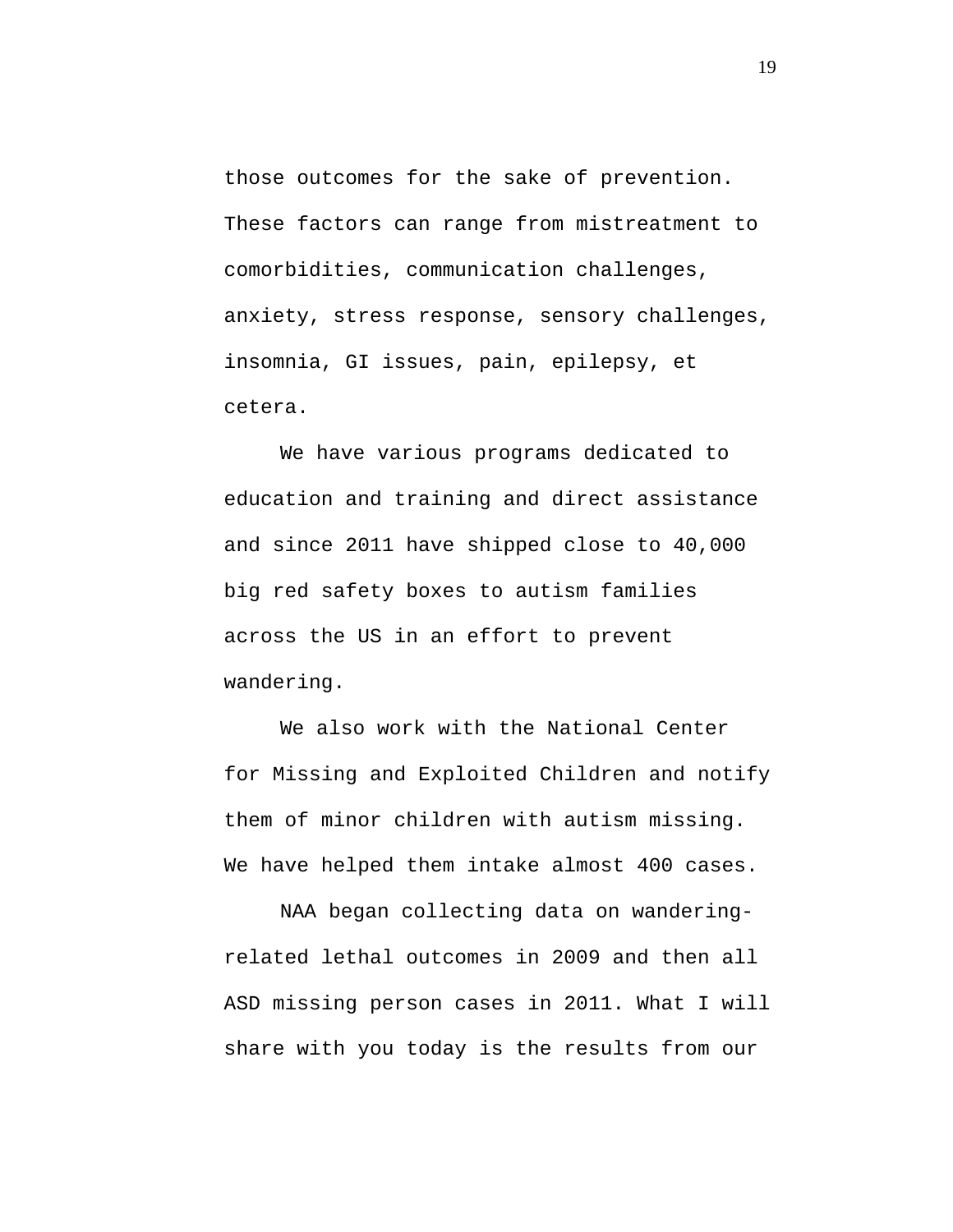data collection from 2011 to 2016 as well as an update on the 2017 cases.

We collected data on 800 ASD missing person cases and found missing cases that occurred in the US over a six-year timeframe. Found missing cases are those involving children and adults who were not reported missing, but were rather found lost or wandering as with happened with my son almost a decade ago when he left the school yard and was found by a motorist.

Cases were collected through reliable media and agency channels in real time. And existing case information was utilized to collect outcome retrospectively. This is certainly an underrepresentation of what is really happening out there, but these are the cases that were serious enough to be reported to the media.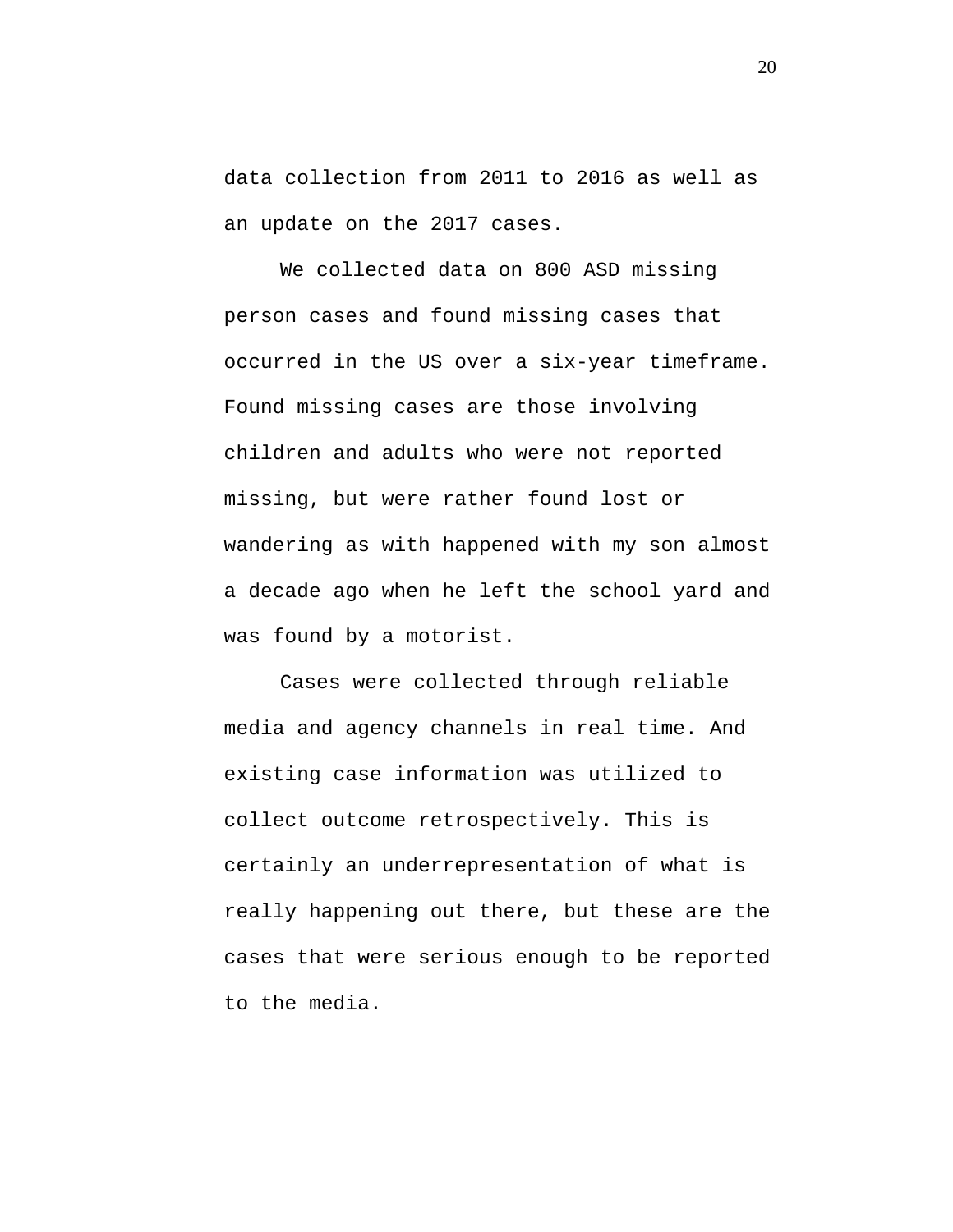Missing cases were identified and reviewed to identify diagnosis, US location, age, gender, race, time of year, time of day, search response and interaction and outcome and other relevant information.

Of 808 cases included in the sample, 139 resulted in death, 105 required medical attention, 309 were close calls, which includes those rescued from water traffic, roof tops, other high-risk locations and situations. The NamUs database was used to determine that five individuals with ASD were still missing, one of whom has since been found deceased. Two hundred fifty cases demonstrated minimal risk or the information was unclear.

Of 139 deaths, 71 percent, mostly children, died from accidental drowning. This replaces our older statistic that we based on a three-year sample of 91 percent. Eighteen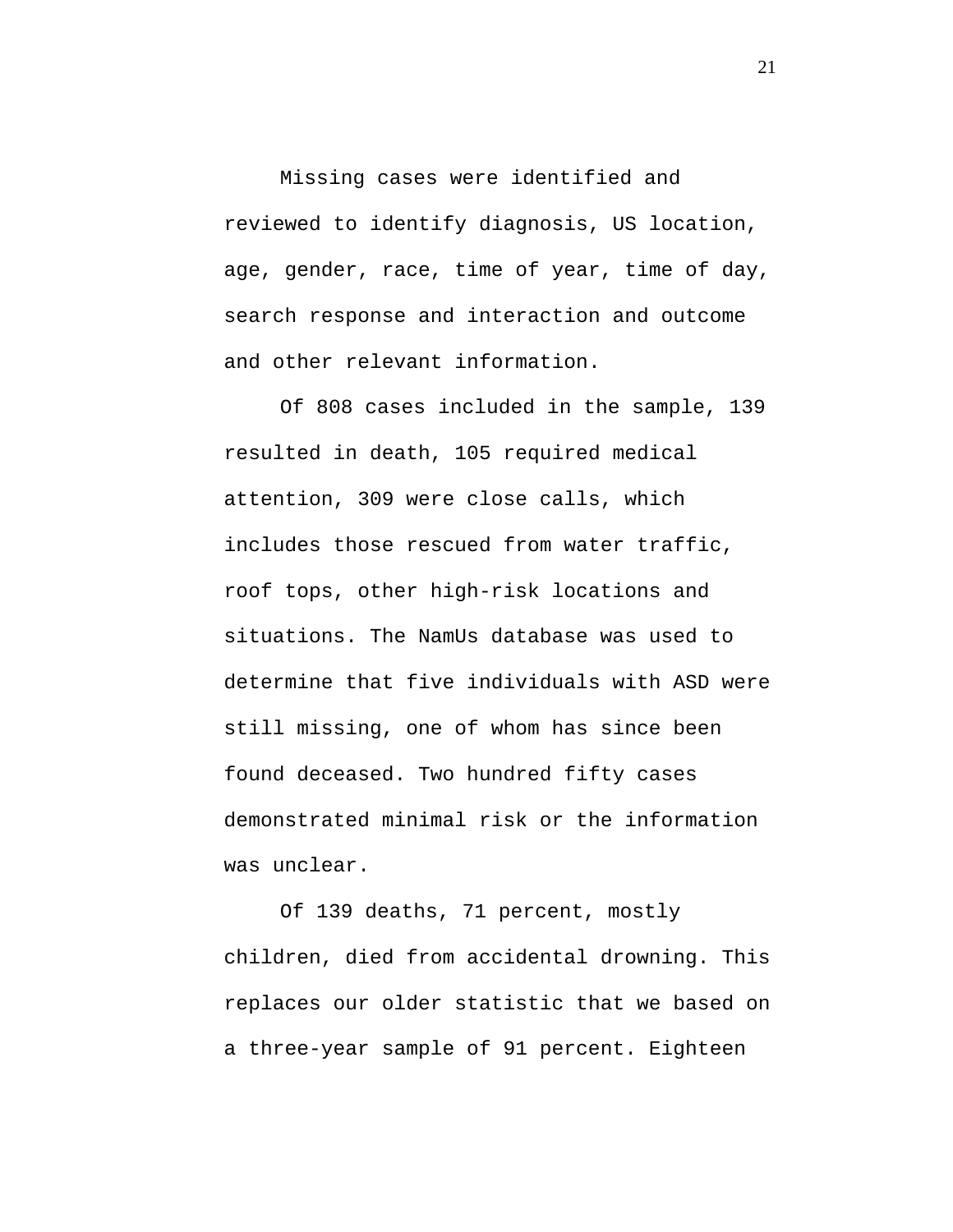percent died as the result of being struck by a vehicle. Six individuals, mostly children, died after being struck by a train. Two children died from heat stroke and two adults died from hypothermia. Two individuals died after falling from a dangerous height. That was one teen and one child. Two adults died after mistaken home invasions, one from a gunshot wound, and one from asphyxiation. One adult with autism died as the result of people restraint and one adult death was ruled a suicide.

Looking at higher-risk categories that resulted in death or injury, the highest threat was water followed by traffic. The close calls in blue correlate with IAN's survey results and the pediatrics data where parents reported a higher amount of close calls with traffic over water. But on the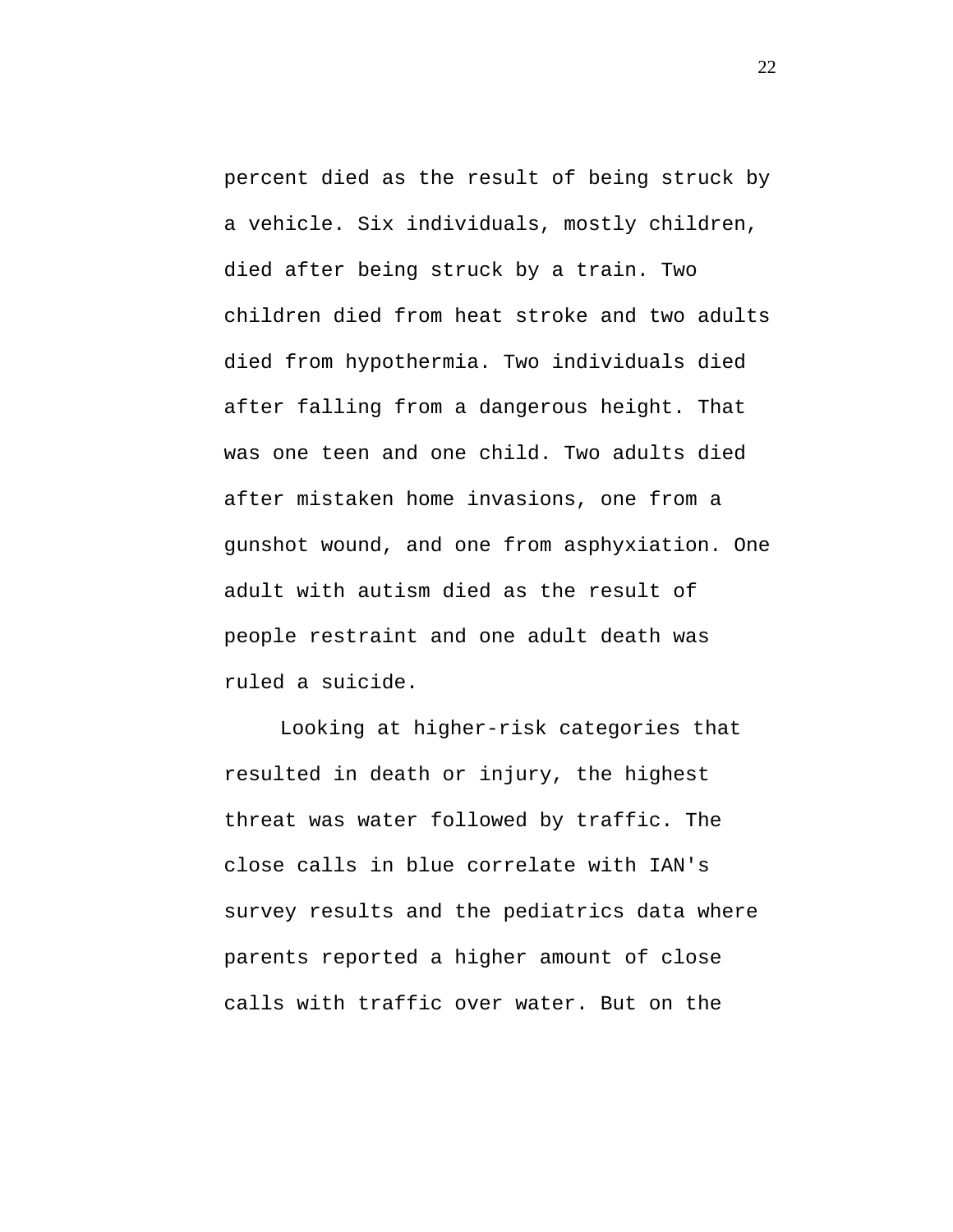lethal side, water is certainly the higher threat.

Other risk categories known include eight cases of post-elopement abduction or predator involvement. Six missing person cases noted suicide ideations or completed suicide, which is something we were not seeing early on. The use of Tasers, physical restraint or other police involvement were noted in several cases, including the use of a Taser on an 11-year-old girl with severe autism. Physical restraint, as I just mentioned, on an adult with autism that resulted in death. And the use of gun fire reportedly intended for an adult male with autism who left his group home, which instead struck his aide.

DR. GORDON: Sorry Lori. The numbers on the bottom. They are numbers of cases?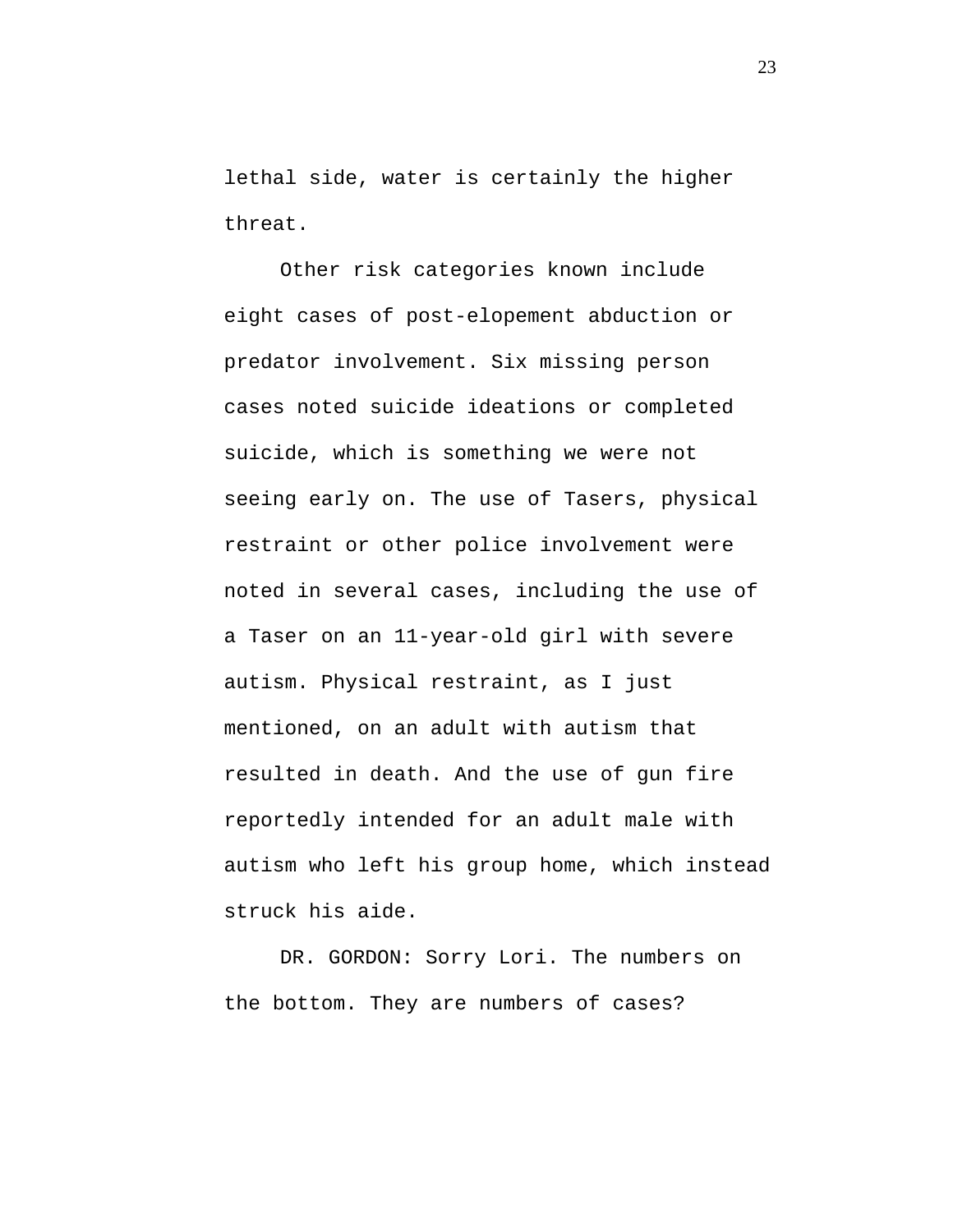MS. MCILWAIN: Yes, but those are just the identified. This is actually a paired down version of the higher risk category.

Children 5 to 9 had the highest number of deaths while children under 5 face the highest lethal risk with cases ending in death nearly 60 percent of the time. The lethal risk dropped beyond age 14, slightly increased in adults 25 to 29. Also, I do not have a slide for this, but the lethal risk among females with ASD was higher, which is similar to our previous reports and other reports out there.

The average age per year stayed relatively consistent among non-lethal cases, but we did see an increase in average age. For lethal outcomes and most used of this sample period, I believe a previous update to the committee and NAA President Wendy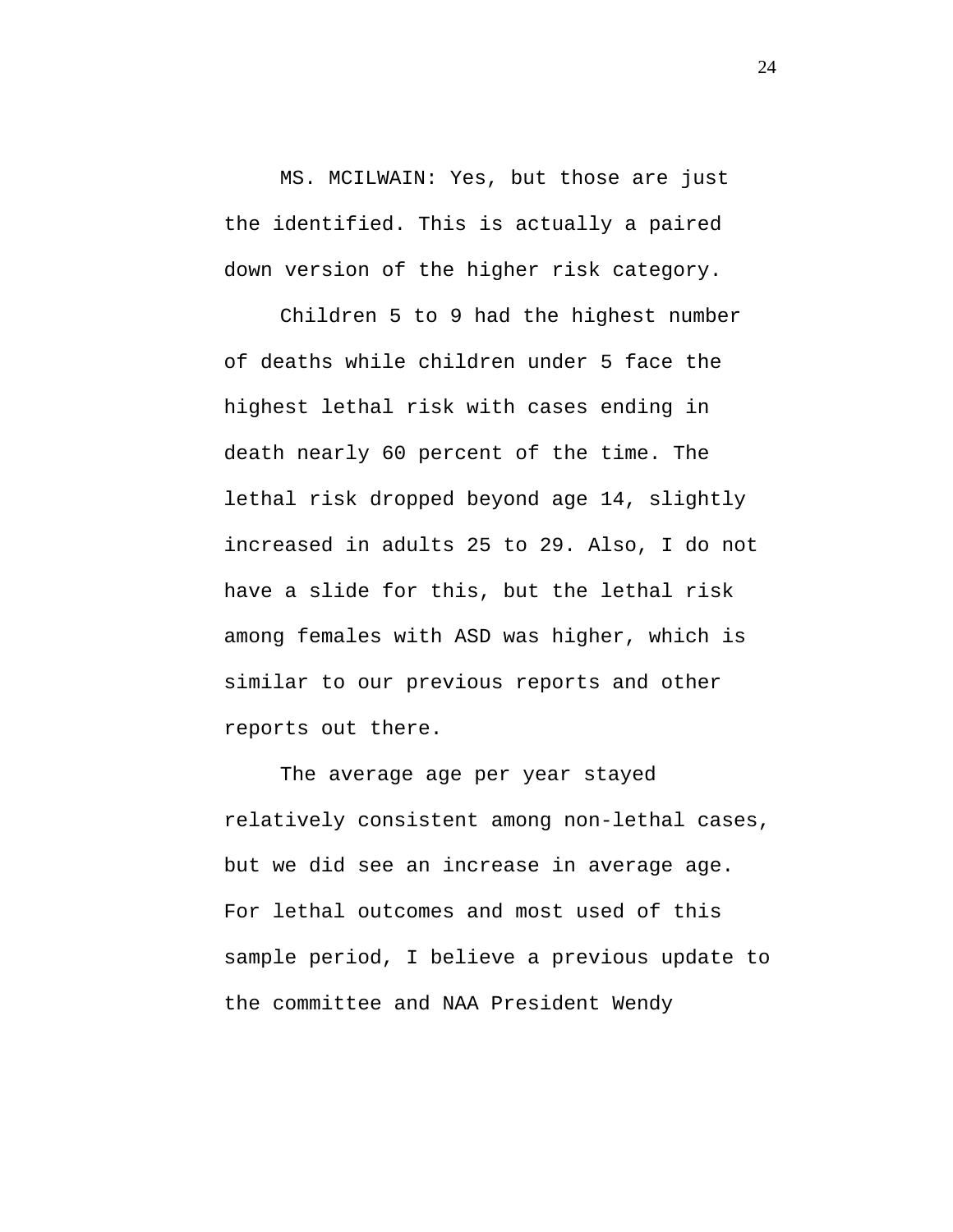Fournier had mentioned that we were seeing an increase in age.

Drowning deaths tend to occur in younger children, especially females. The traffic injury deaths were more likely to occur in older children, teens and adults, mainly males.

This is the first time we looked at ethnicity for lethal outcomes. We are seeing a disproportionate risk among black individuals with ASD when compared to general population numbers.

When looking at cases by 2012, it was an unusual year. We initially attributed that to the warmer temperatures that year. Things kind of leveled out after that, but the last twos, the case went back up. And about half of the lethal outcomes in this sample happened in the last two years alone and 2017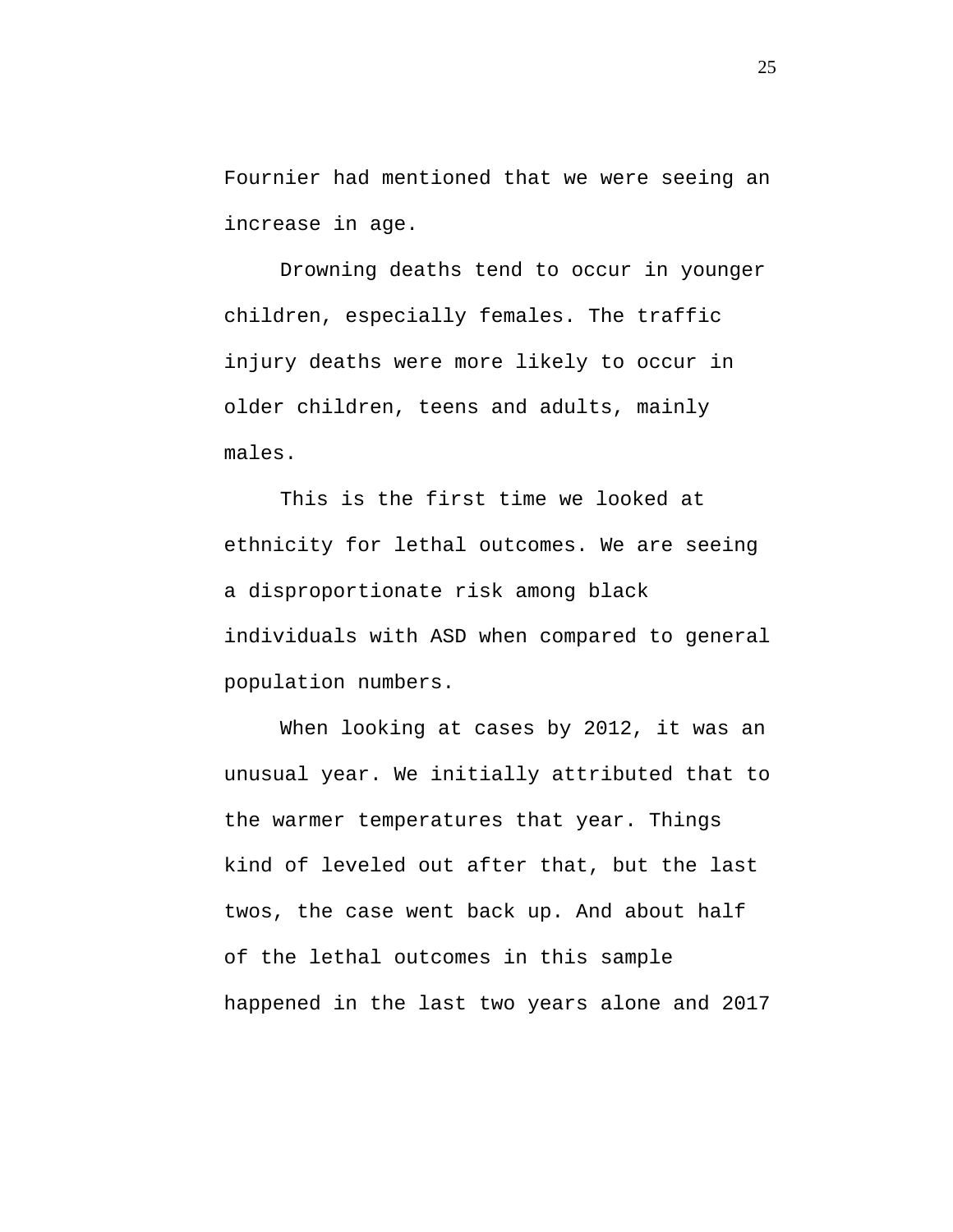so far has been similar to the past two years.

Risk of death was highest during summer and spring months. Overall activity was higher in September, but the lethal risk was lower. That is likely due to school transitioning.

We looked at time of day and other factors that may have contributed to elopement and of those identified, nearly 40 percent occurred during a transition. School bus and classroom transitions came up a lot in that data. Other times were during commotion or stress, which includes cases where the individual was frustrated or agitated. We saw multiple cases where an upset individual walked, jumped, or ran straight into traffic. About a third of cases occurred between 9 p.m. and 9 a.m. where caregivers were more likely to be sleeping.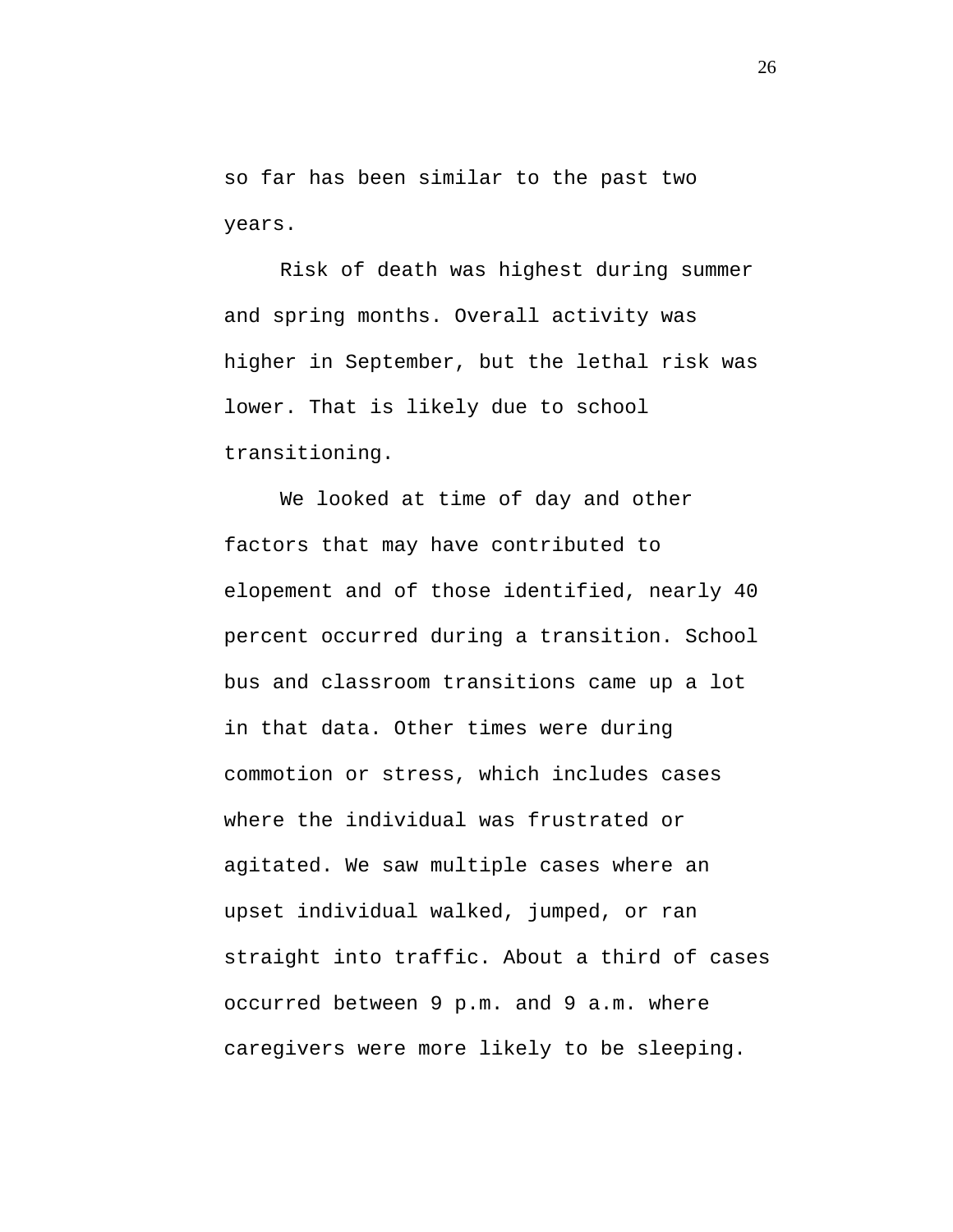There were a couple of arrests of parents whose children went missing overnight.

Thirteen percent occurred while playing outside. This includes school recess. The lethal risk for those who eloped from an unfamiliar setting or from a family gathering was notably high. Reported cases that occurred from a family gathering ended in death nearly 70 percent of the time.

For identified search times, most lethal outcomes occurred within an hour, indicating that quick research time is pretty essential.

These are the top places from where individual left and where they were found. Relative's homes, hotels and vacation homes posed the highest lethal risk. Again, those unfamiliar settings. Water and train tracks also posed the highest lethal risk. Most individuals seemed to be seeking out quiet,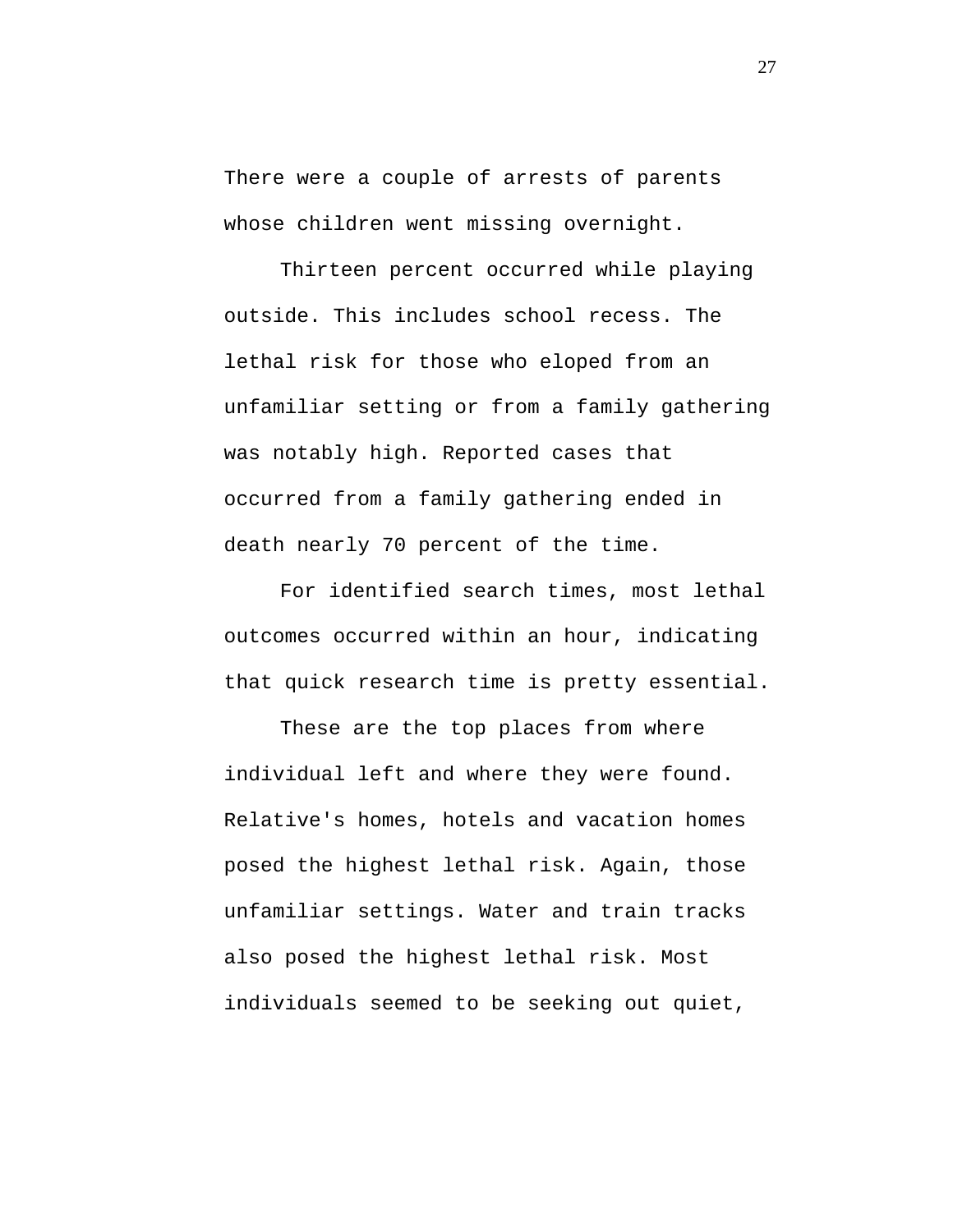low sensory locations more so than special topics.

What increased risks? Setting types seemed to have more of an impact on risk than supervision type. Residential settings near water increased risk as did outdoor recreational settings. Times of transition increased risk. Individuals who became quickly agitated or upset seemed to be at higher risk. Caregiver or staff distraction was a factor. This was when mom or dad used the restroom. In one case, there was a father who was winterizing his home while his child played outside, mother planting flowers, staff attending to other children or using the restroom.

Holiday and family gatherings and longer search times also increase risk as well as police not knowing where to look or how to interact.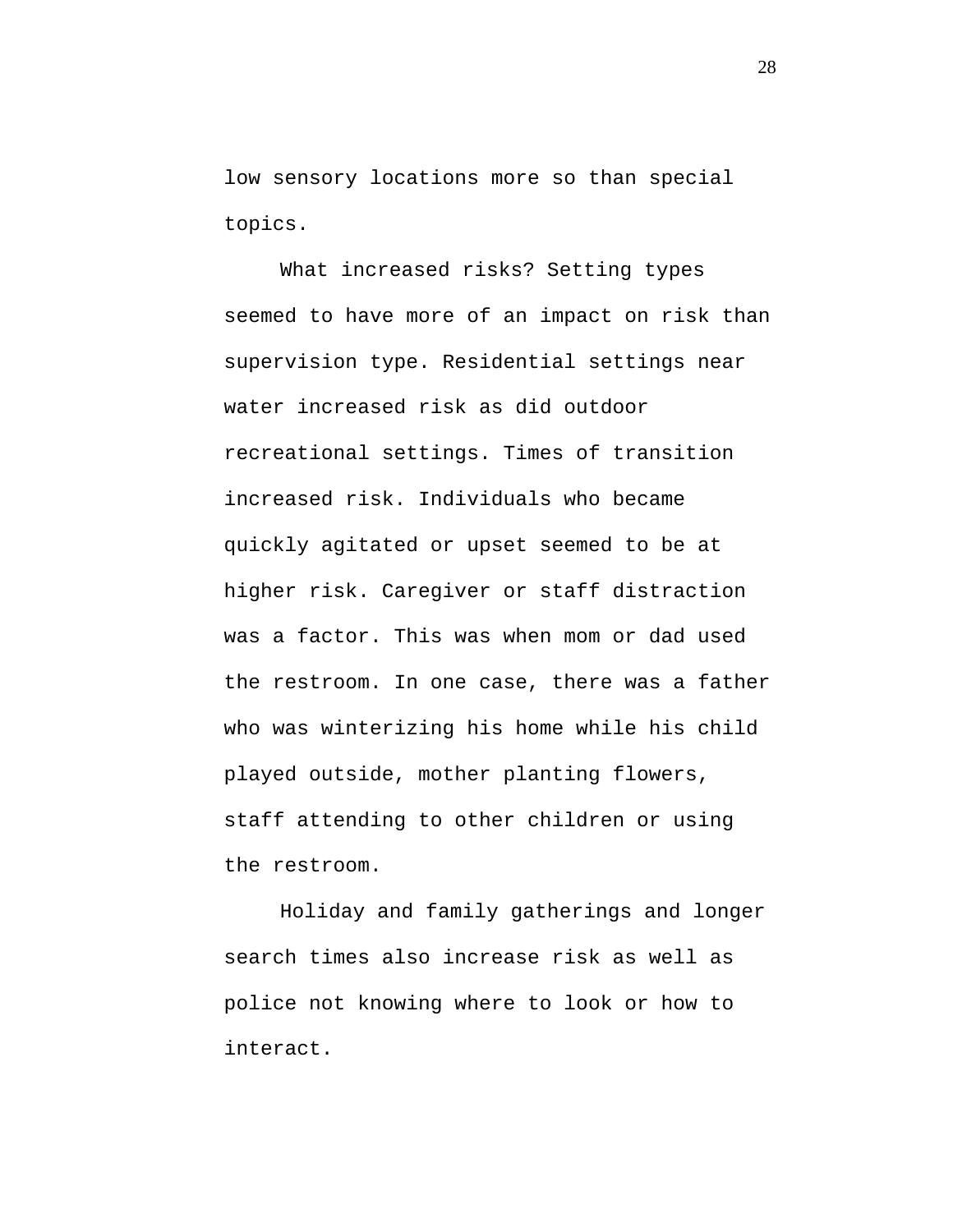What decreased risk? The lethal risk was lower and more populated areas like schools and hospitals. That is not to say that this is not happening from schools. We just recently had a death in Arkansas. A little boy, 6 years old, left an elementary school. The school was not fenced because by state law they do not require fencing unless there is a preschool program. That child with autism was found in a nearby pool.

Populated areas not in proximity to water seemed to decrease risk. Quicker response time was also key as well as tools like silver alerts, tracking and Reverse 911, which prompted more public involvement, which we saw a lot of. We are hoping all states with silver alerts expand their criteria if they have not done so already to include individuals with autism and other disabilities regardless of their age.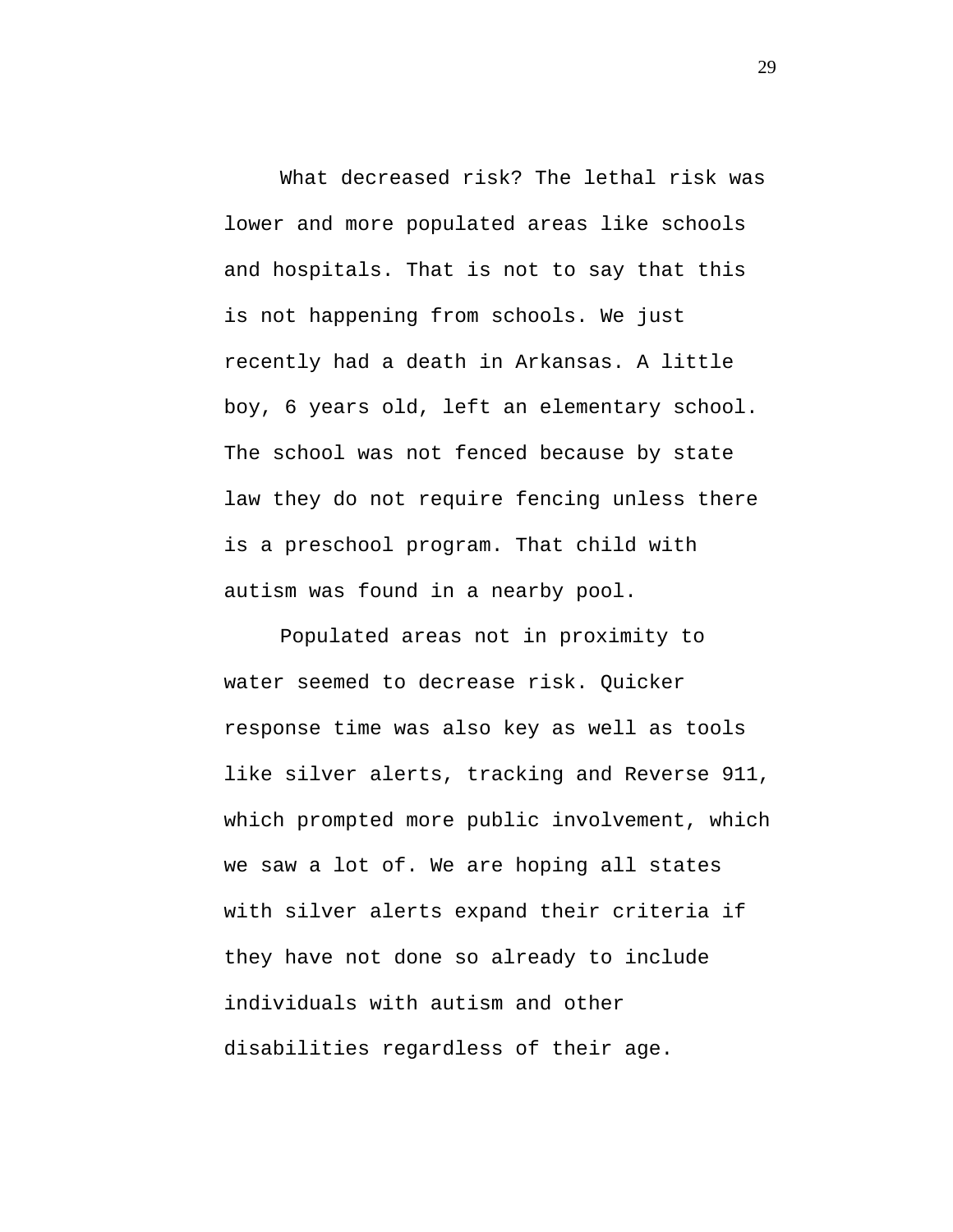IDs also help decreased risk, especially once the individual was found. Police familiarity and training were also key factors in positive outcomes.

Currently, we are seeing about 20 ASD missing person cases per month, seriously enough to be reported to the media. About three to four deaths per month.

Here are some of the headlines from this month. This is out of Naples, Florida on July 3, July 5 out of Pawtucket, Rhode Island, July 6 out of California. This individual left his group home. He left through a window. He was severely impacted. He was told by police to stay put. He could not comply with those instructions and he was killed by multiple vehicles. This same individual in January went to the same highway and was found safe.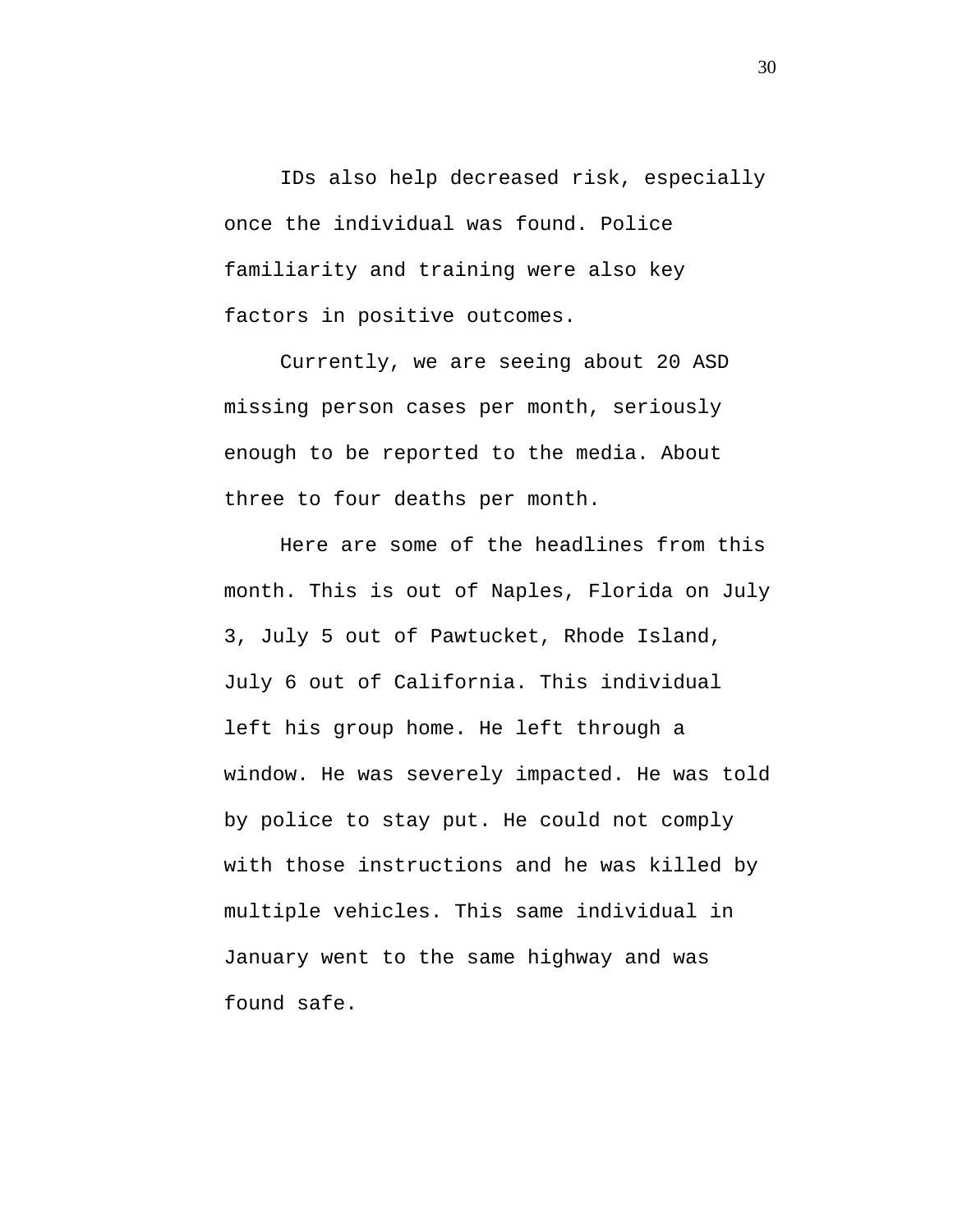July 7 out of Indiana. This is a little boy who was visiting from Louisville. This is one of those cases when we report this to the National Center for Missing and Exploit Children, we flag cases like his because we see that he is an unfamiliar setting and we know that these children are at high risk. On July 8, unfortunately, his body was found in a nearby pond.

This is July 9 out of Florida. July 10, another case out of Pawtucket, Rhode Island, found safe. This is July 11 out of Albany, Georgia. This was a multi-agency search overnight. Another July 11 case in a different Albany, Albany, Oregon. And this boy's body was found in a pond on July 12.

There is good news. There is more awareness, more rescues we are seeing, more understanding to search water first. But we are also seeing an increase in cases and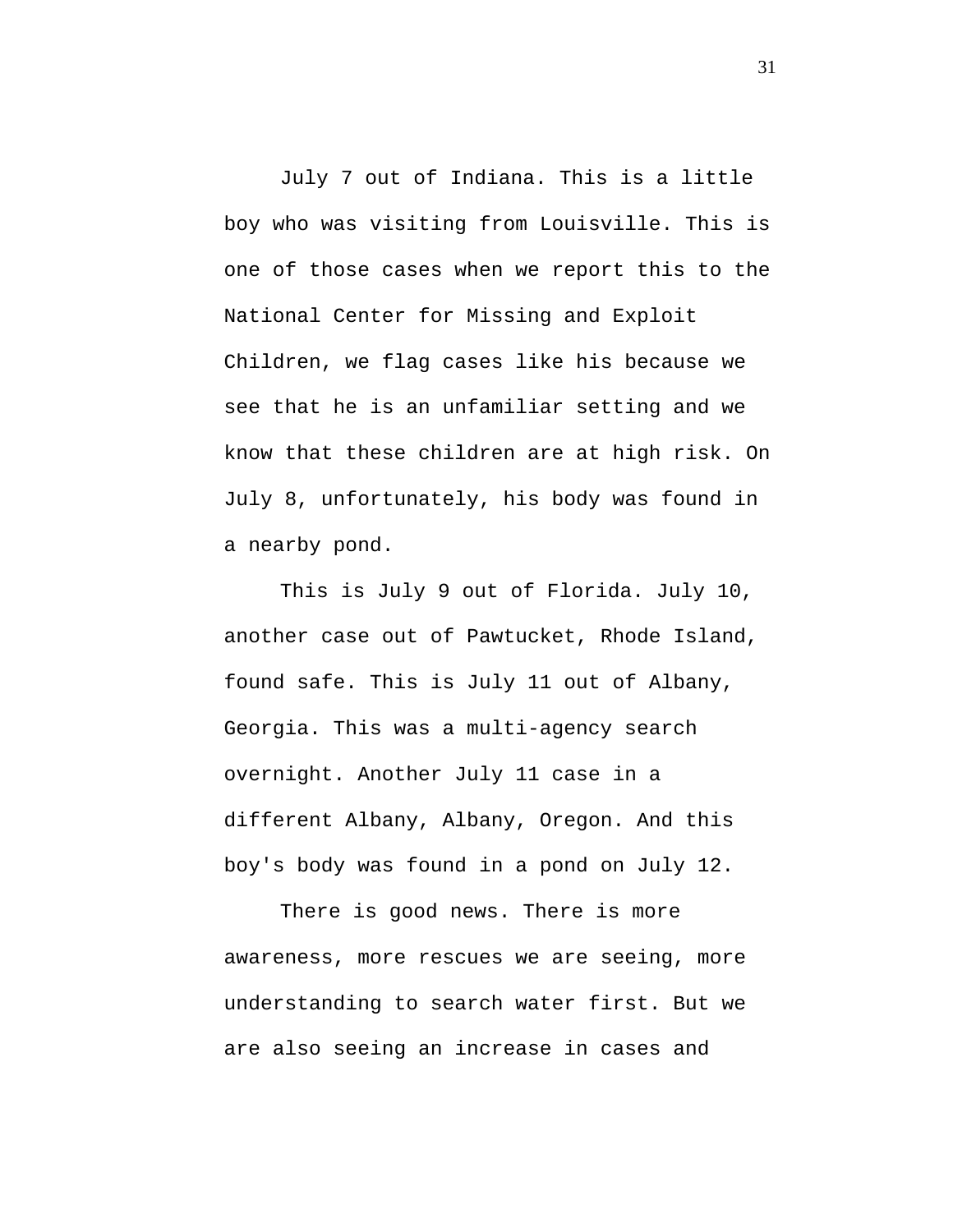deaths. Awareness, police training and resources are not widespread. I recently did training in Arkansas. I spoke to about 150 police officers. I was asking them about certain tools and technology to see if they have heard of it. One person raised their hand. We are not reaching a lot of our Southern states, Southwestern states, specific Northwest states with this information.

There is also a disproportionate risk among African American individuals with autism.

Here is an example of an agency that likely has not had training. A young boy with autism was reported missing this year. They searched the home multiple times because as this lieutenant says, in some cases, missing children are often found hiding in their own homes. That might be the case with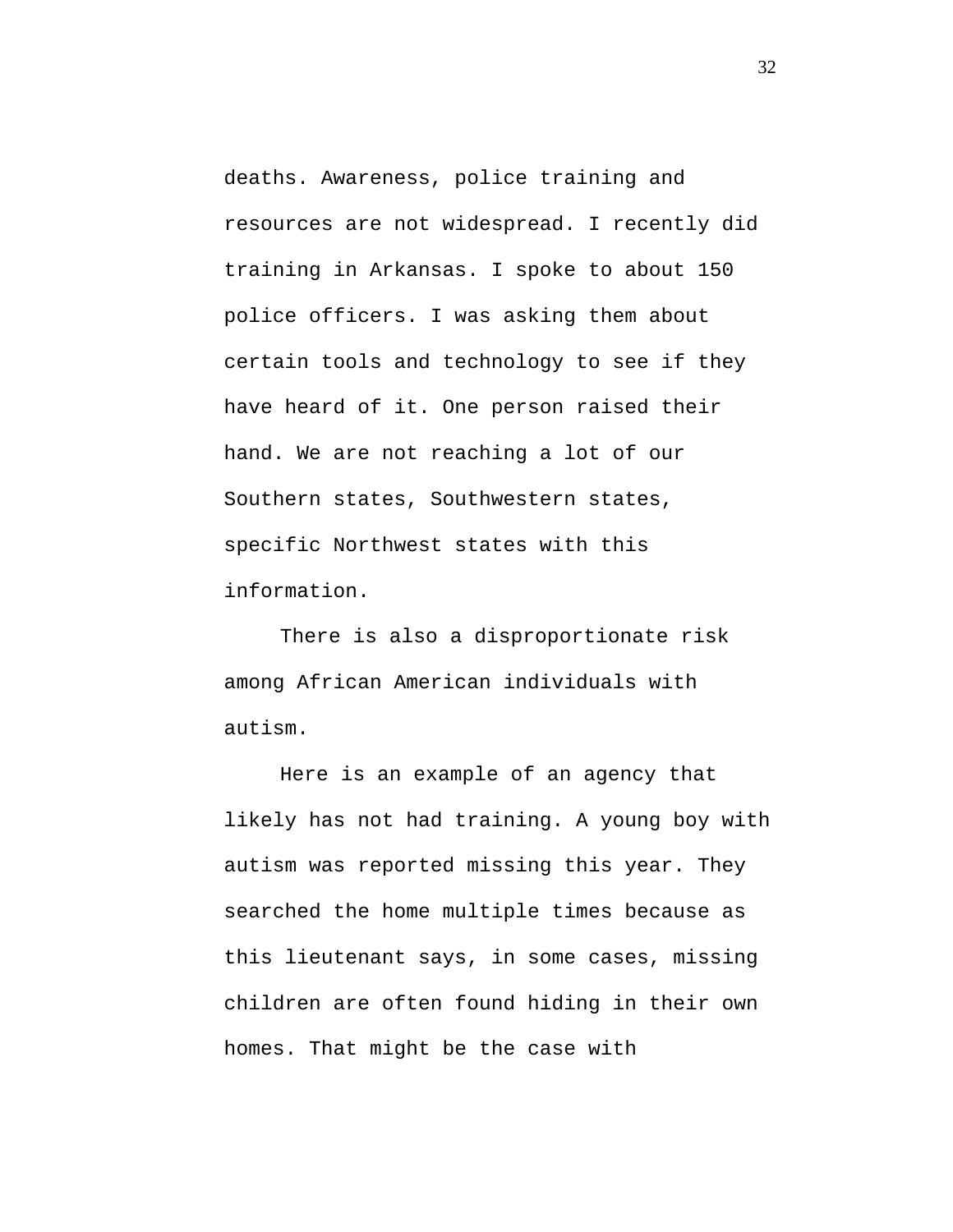neurotypical kids, but children with autism are more likely to go to water. That is exactly where this child was found.

The Alzheimer's community faces similar challenges. Many missing person cases, more than our community, not as many deaths as far as my data goes, which could be the result of national models like this one from the International Association of Chiefs of Police, which has about 30,000 members. They provide training, train the trainer sessions, lots of good stuff, including mail pieces like this one to help first responders recognize the signs of Alzheimer's and do's and don'ts of interaction and that sort of thing.

The program was initially federally funded in part through the Missing Alzheimer's Disease Patient Initiative program along with a radiofrequency tracking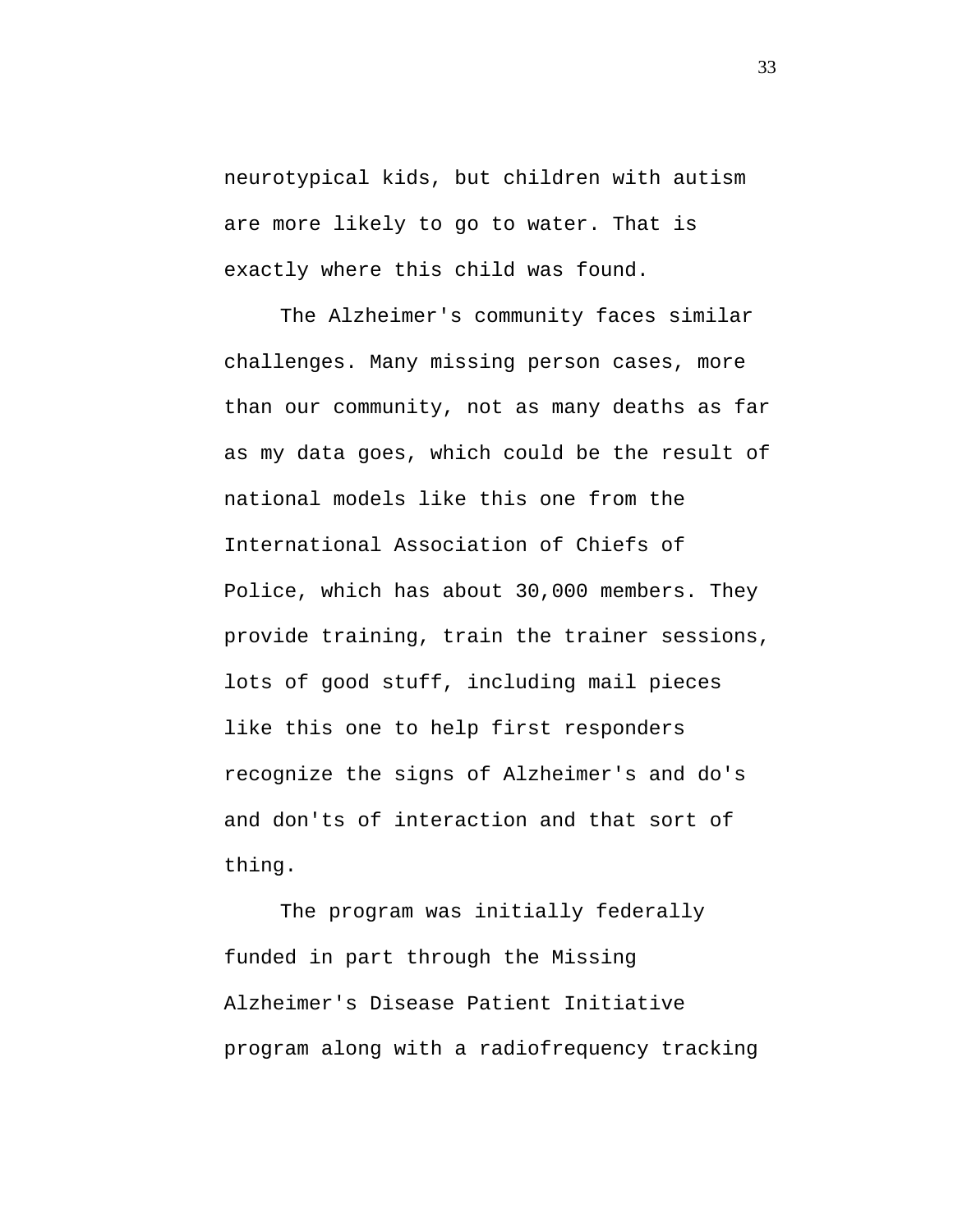initiative. Radiofrequency tracking is very different from GPS. It is low tech. It does not store data. It does not listen in. It works under water. It does not require a Smartphone, which many families cannot afford. It also runs through local law enforcement. They must have training, which is how they learn about autism. Great program. It has been around for a long time.

Here is one case this year involving a person with autism who was found via the same radio frequency tracking technology. Another case out of California. Because radio frequency tracking requires a monthly battery change, this tends to help build familiarity and trust between the individual and members of the agency. That is what helped in this case. The water was not deep, but it was February. It was frigid. They were worried about hypothermia. Instead of having to go in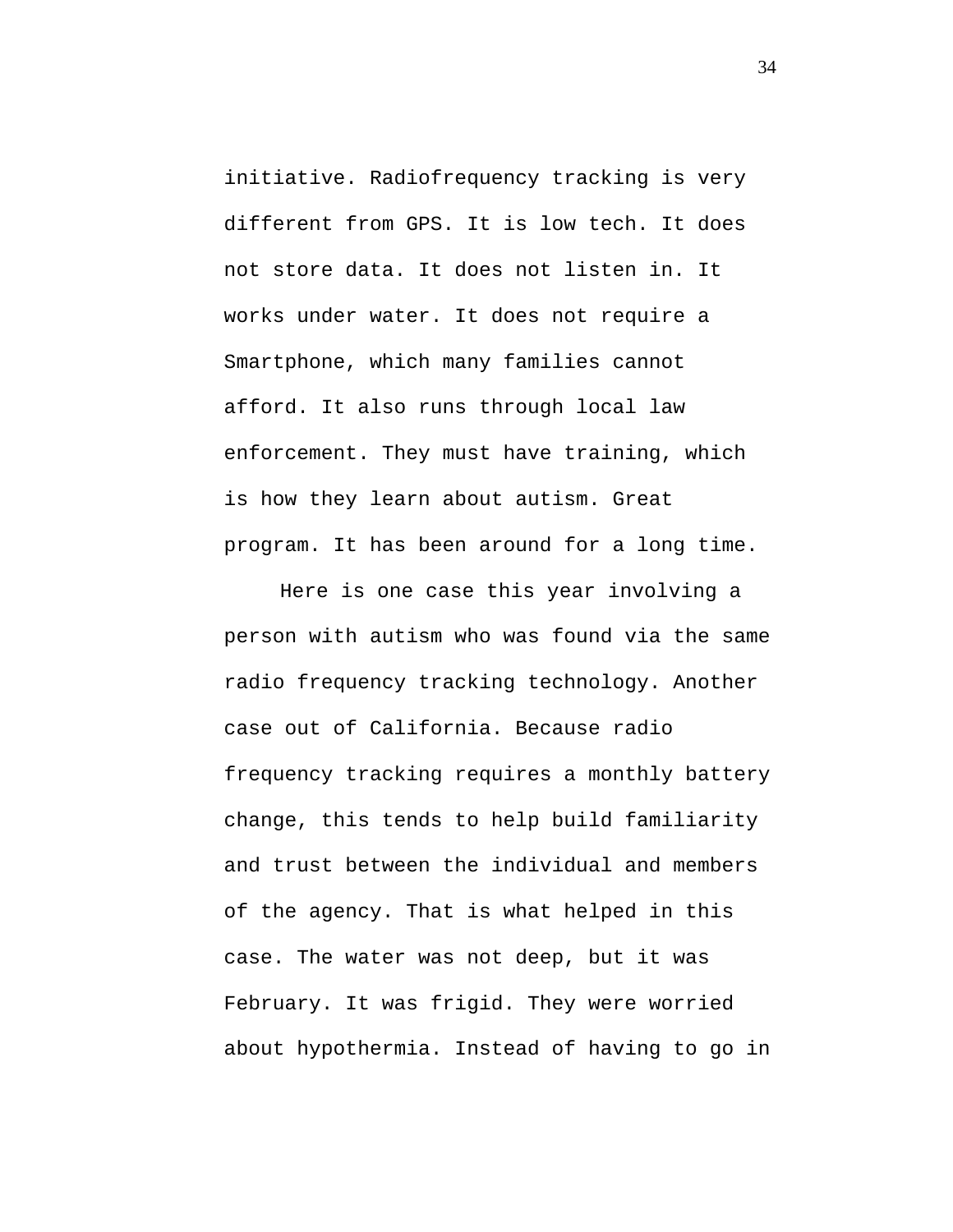and forcefully get him out, they were able to talk him into coming out because that volunteer knew the teen.

Last year Kevin and Avonte's Law was introduced and would have reauthorized that same program and expanded it to include people with developmental disabilities who may wander or elope from safe settings. We believe that this is a critical piece of this, certainly not the whole piece, but would be extremely beneficial for our community and preventing elopement, reducing risk of injury and death as well as risks that may arise during interaction. The training piece alone is critical.

A lot of focus has gone on the tracking component of this bill. But we are keeping our eye on something like the IACP model, tailored for our community. It would be ideal to provide a good foundation for building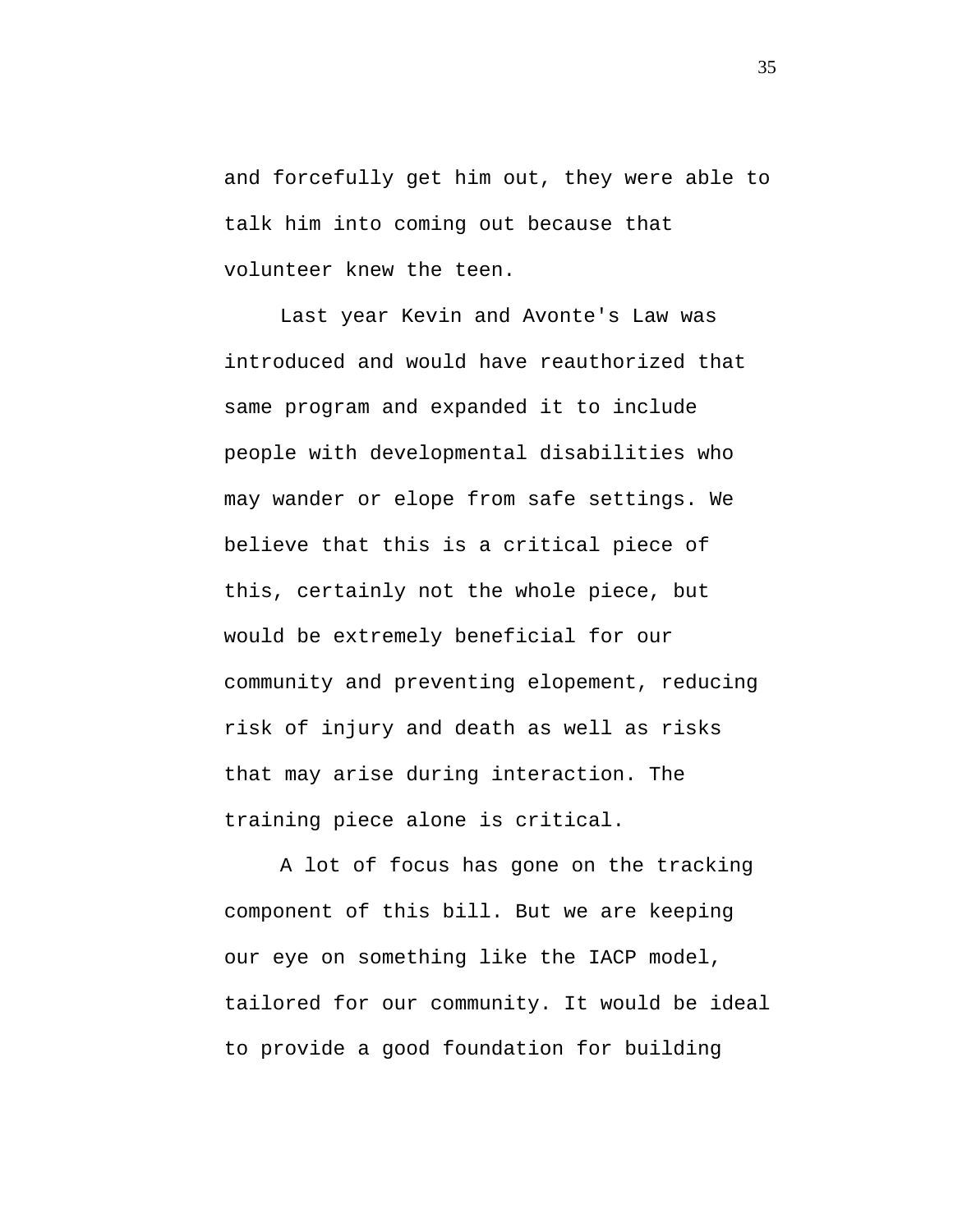relationships between law enforcement and individuals with autism.

Another key concern is really for the search volunteers and the good Samaritans who intervene and first responders. What are not included in this data are those who died or were injured during a search and rescue. One individual, just a Good Samaritan, accidentally drowned trying to save a child with autism. Another died after discovering a deceased child with autism in his pool.

The effect of these cases goes well beyond our community. This is something we need to recognize as well. We hope that the reintroduction of Kevin and Avonte's Law will happen soon. I think it is supposed to happen any day now. I know the language is being worked on. We thank Senators Grassley and Klobuchar for their support, of course, Senator Chuck Schumer, who originally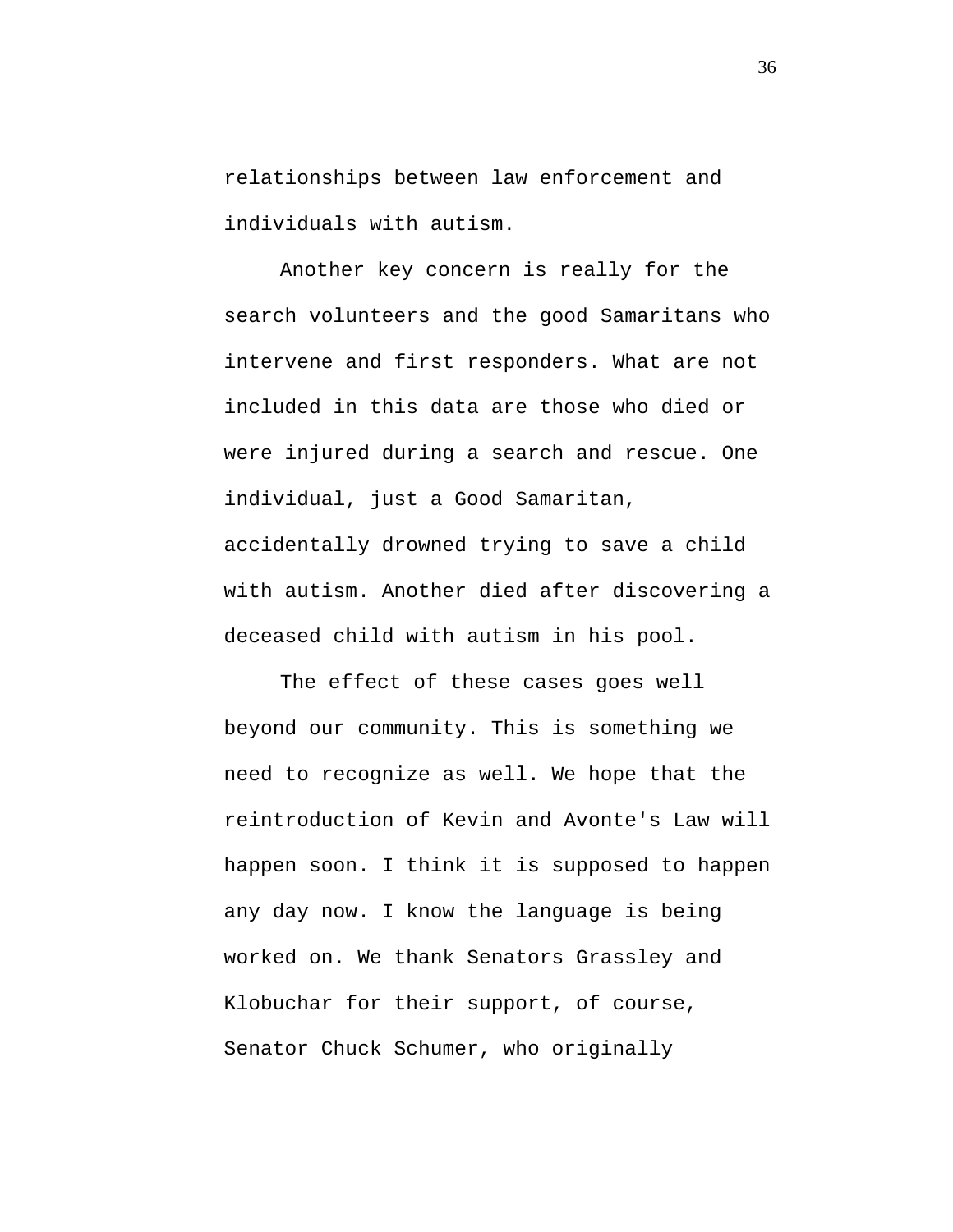introduced the bill early on, and Congressman Chris Smith who has fought for this bill and Congresswoman Maxine Waters as well for their continued support on this.

Here is what would help. We keep coming back to this. The need for more involvement from our pediatric community. They are in a position to warn caregivers. We are doing the best that we can to try to reach caregivers. We could use some help on the ground. These children are diagnosed. Obviously, somebody is seeing them and can make recommendations. We know holidays and family gatherings pose significant risks. We know these children will go straight to water. There is no reason why every caregiver shouldn't be warned of the specific risks like this about prevention strategies and to be encouraged to enroll their children in swimming lessons.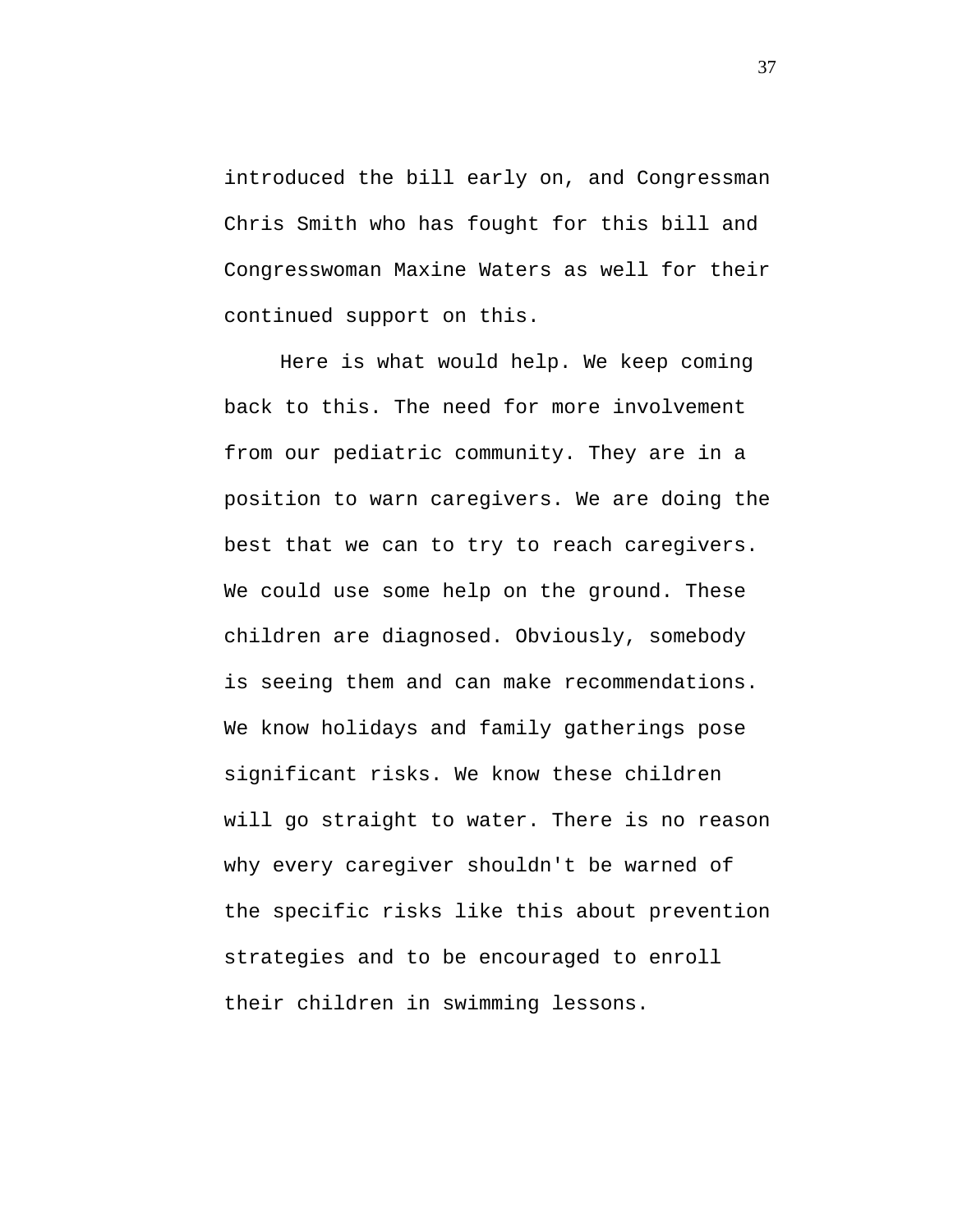Widespread training, also essential federal initiatives would help families and first responders in our other states. Lots of training and tools, especially in the Eastern states, not so much in other states. And having access to life-saving information and resources should not depend on where an individual with autism lives.

Also I am wondering if our Department of Justice can become more involved with this committee.

The disproportionate risk among African American children with ASD needs our immediate involvement. Outreach, awareness, and resources are needed. I would be interested in hearing your thoughts on that and things that we can do to help address that.

As I mentioned earlier, we are seeing some crossover between elopement and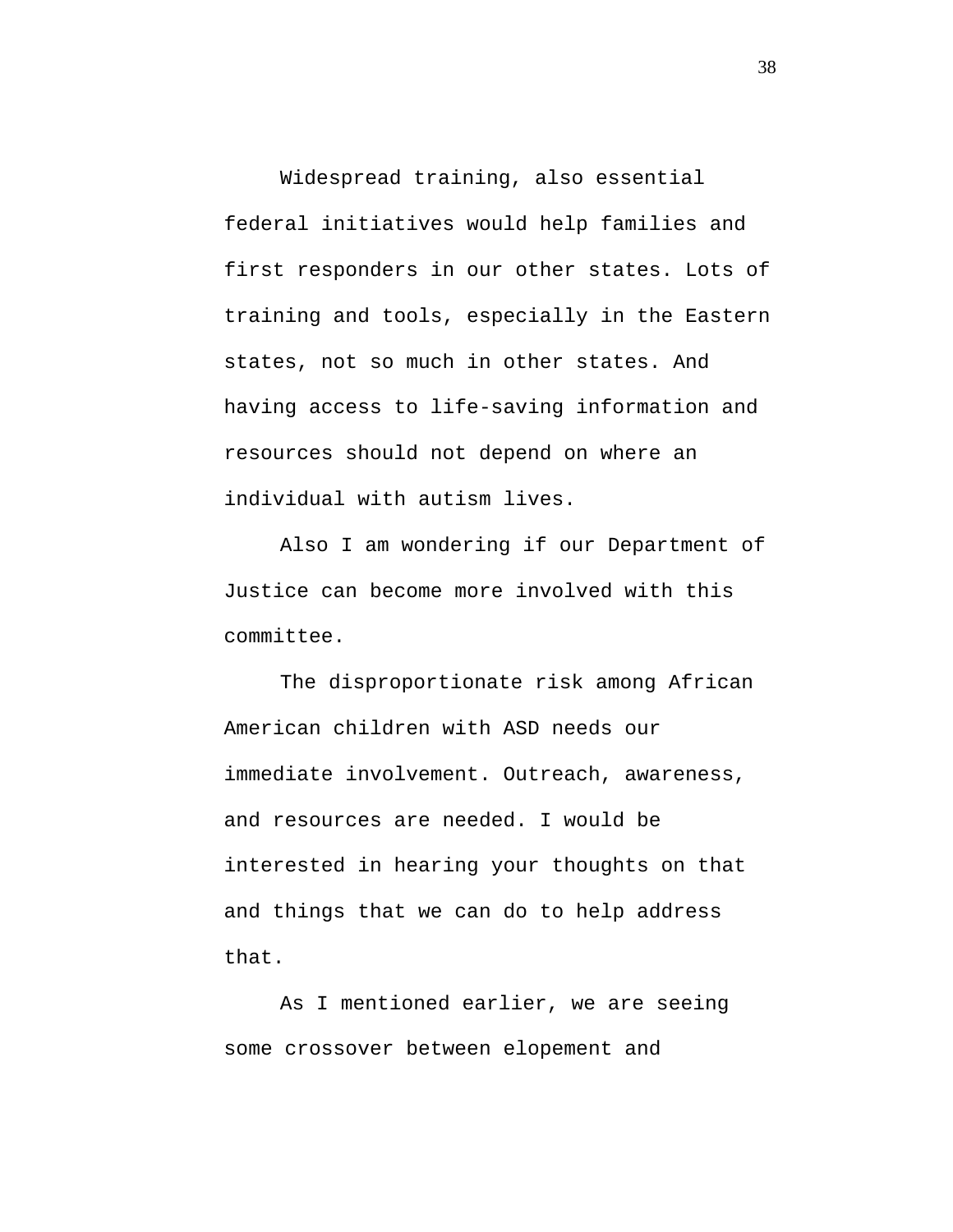suicidality and ideation sometimes in very young children with autism. This is not something we were seeing early on. As I mentioned, one adult died by suicide. That happened late last year. It is the first time we had seen a missing person case like that since we began collecting data on these cases. I can tell you that in 2017, there has already been two. NAA spoke about suicidality recently in the UK. Dr. Lipkin was there as well.

Elopement behaviors and heightened stress response may evolve into other forms of exit seeking in some individuals. Study and discussion is needed on the topic of self-harm and suicidality and ASD here in the US. It would be great to see Dr. Lipkin, Dr. Cassidy from Coventry, and Dr. Rogers from New Castle at IACC to report on this critical topic.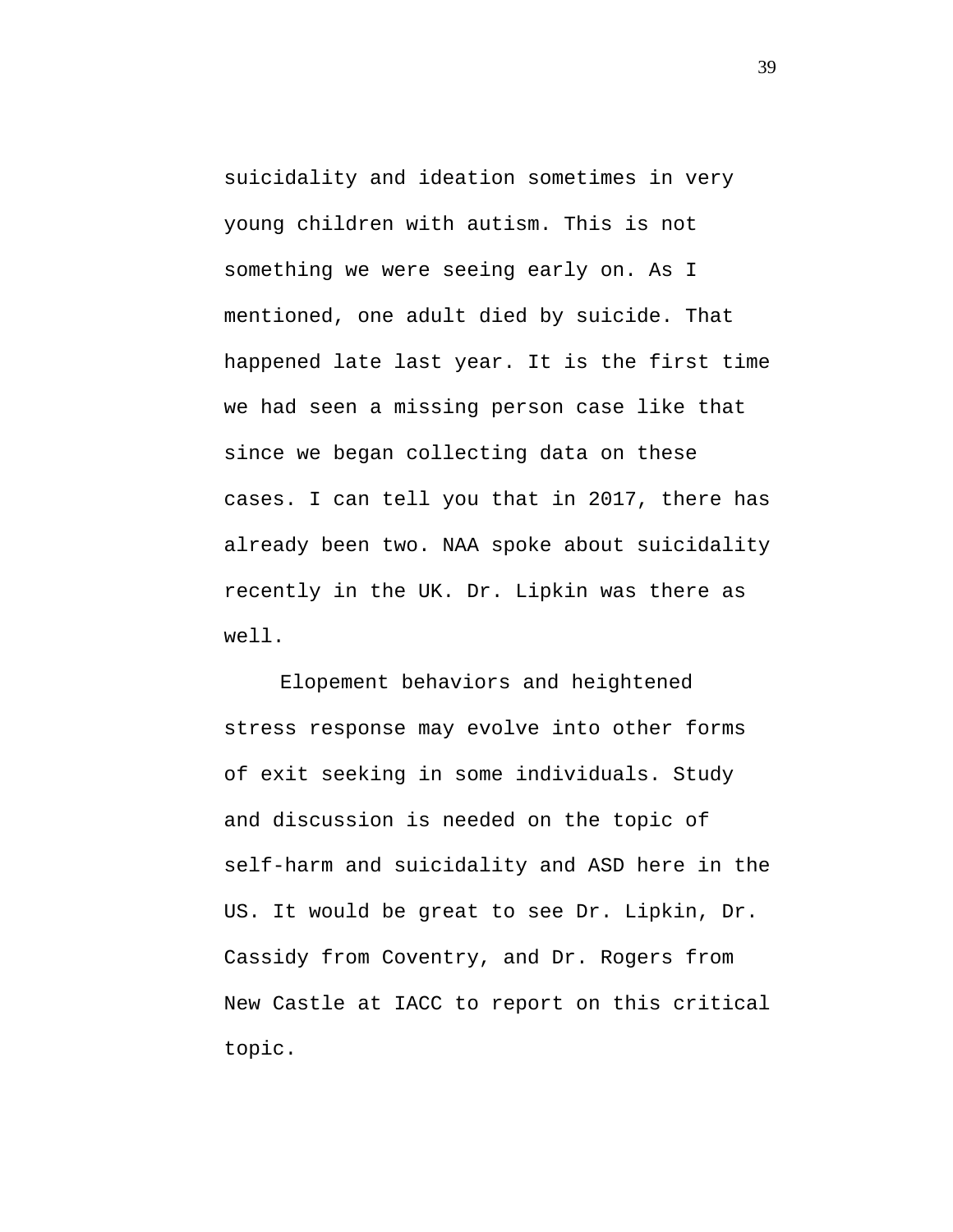Last November, Christian, a young man with Asperger's was reported missing from his grandmother's home. His death was ruled a suicide. This person's family has been devastated. I can tell you that his very brilliant and loving young sister, Hannah, will go on to be a wonderful advocate for our community.

I would like to end this presentation with words from Christian's mother. When you think of Christian, you find yourself guilty of being selfish. In our family, Christian was the guy you wanted to have around to help make yourself feel better. He was silly, spontaneous, thoughtful, loving and his smile swept through the room like wildfire.

Having been diagnosed in his teen years with early onset schizophrenia and Asperger's syndrome, those amazing qualities were only visible to those closest to him as Christian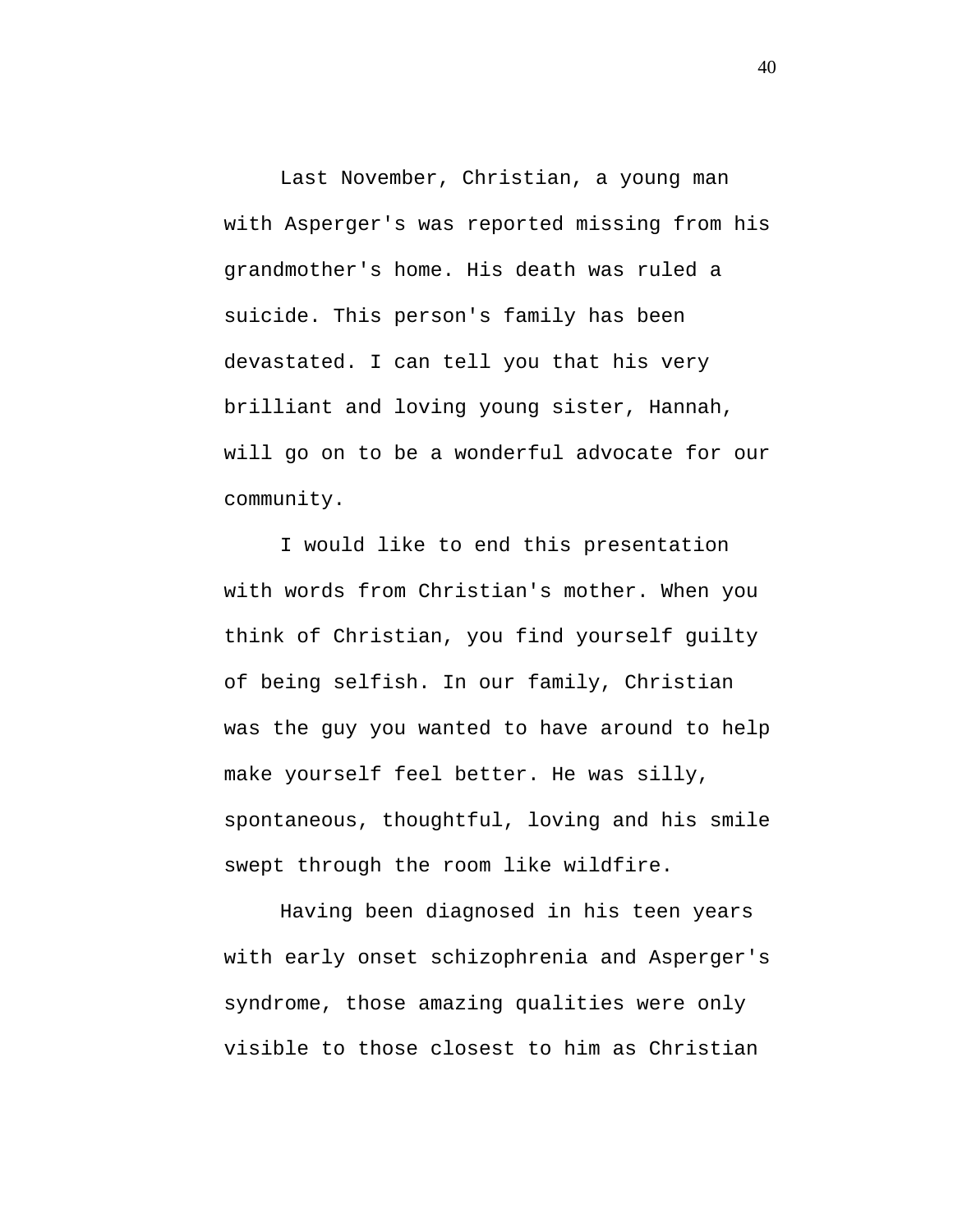struggled connecting with a world that was eager not to take the time to understand him.

Christian clung to the safety and familiarity of his family, but yearned to receive more from this world in which he could never completely find his footing. The difficulties he found in navigating everyday social aspects of human interaction often left him exhausted, frustrated, and on the worst of days, in tears. He sought love and purpose of being, but in the end, this world proved too gruesome to withstand. Christian took his last breath in the coldness of dark and alone, which is perfectly attuned with how he viewed his place in the world.

Thank you to Christian's family for those words and thank you once again to the committee for your time and your consideration. If you are a parent looking for wandering prevention materials, we have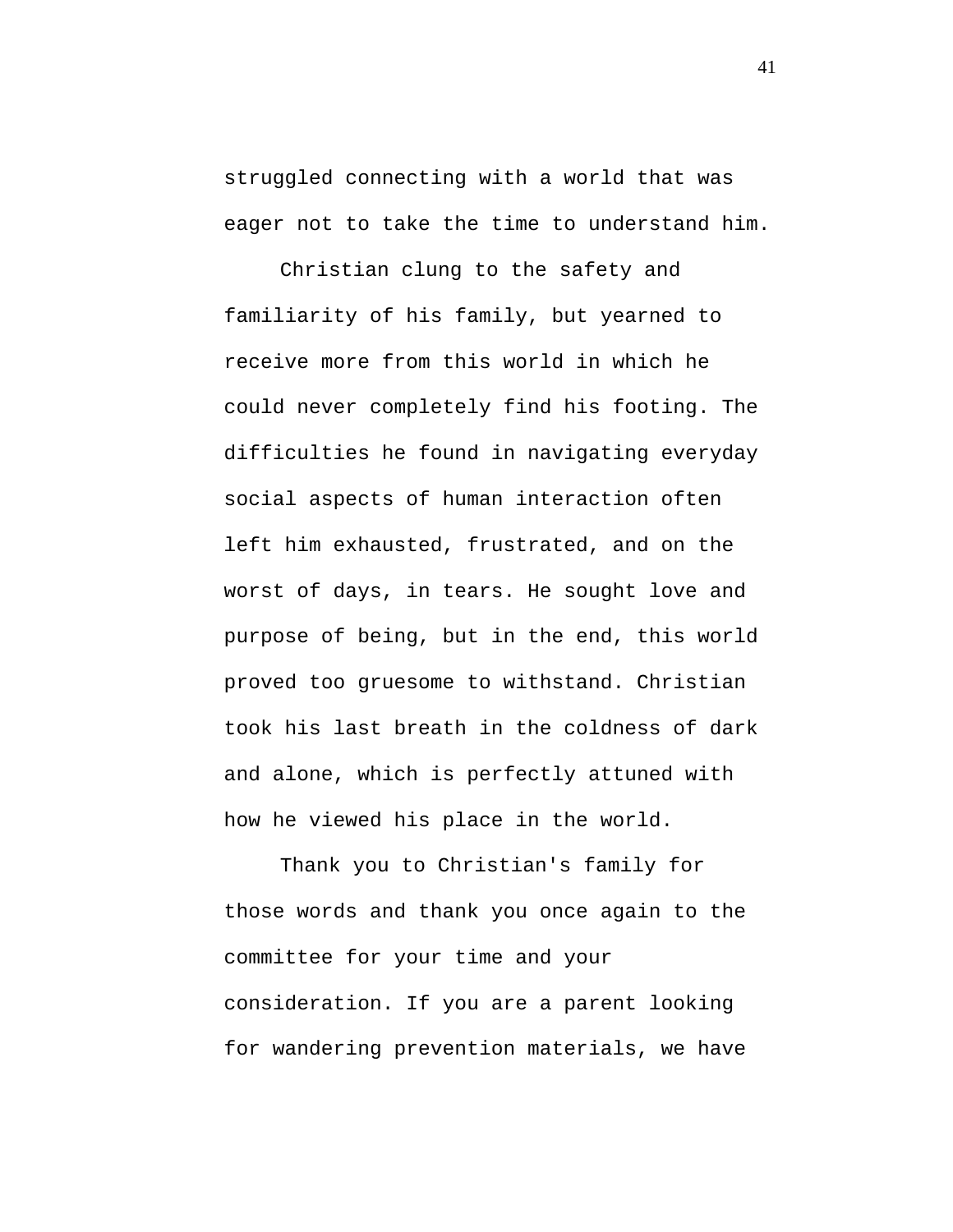```
those at AWAARE.org, which is aware with two 
A's in the middle, and
```
NationalAutismAssociation.org. We would also encourage caregivers to download our first responder toolkits or our Meet the Police toolkits. We are really encouraging them to introduce themselves to their local members of law enforcement. Thank you so much.

(Applause)

DR. GORDON: Thank you for that compelling and eloquent presentation. Again, we will have questions and opportunities for discussions after the next presentation by Dr. Lipkin of the Interactive Autism Network.

DR. LIPKIN: Thank you all for asking me to speak today and particularly Drs. Gordon, Daniels, and Novotny. I would like to thank Lori for her really very important presentation.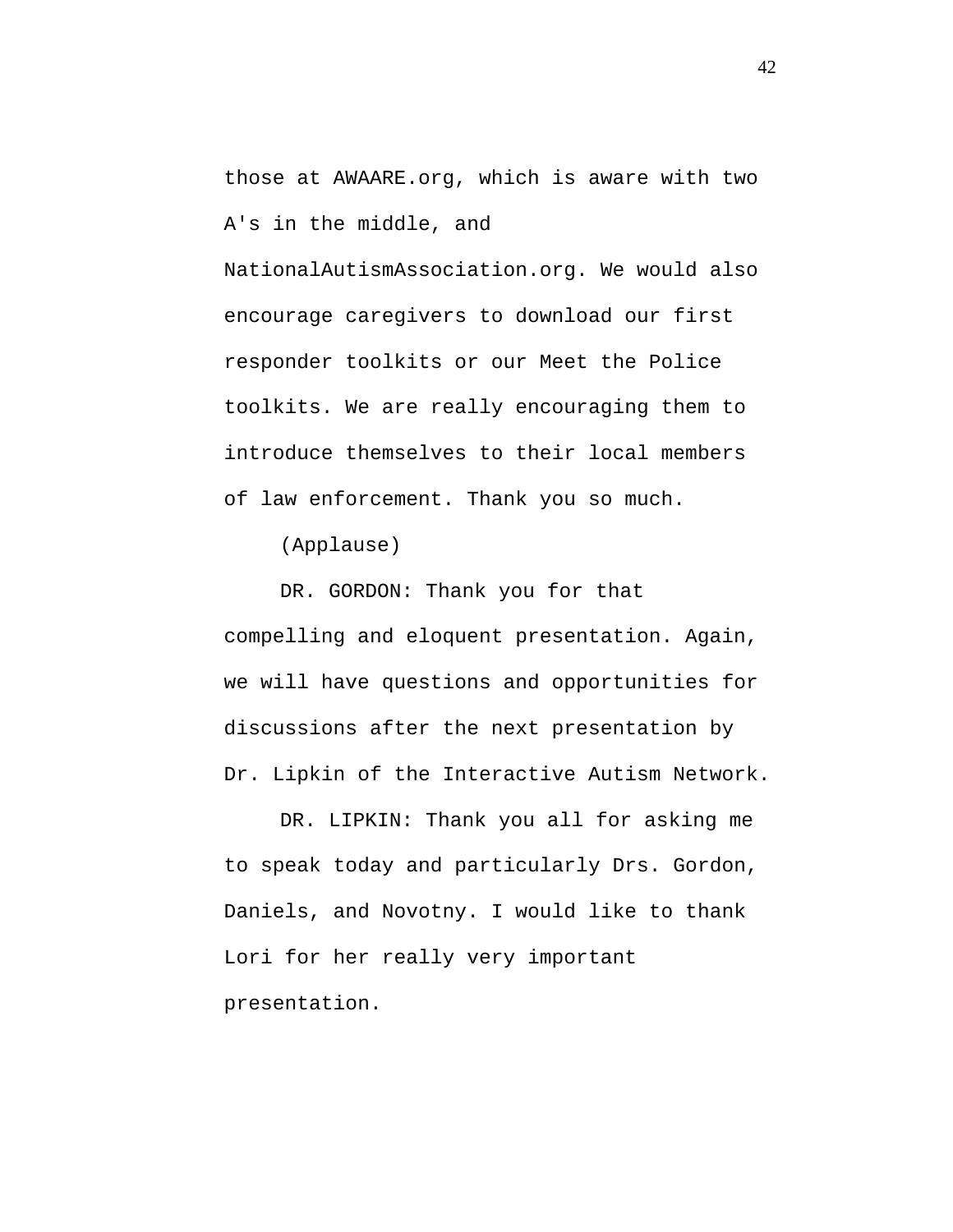We, at the Interactive Autism Network, have done some more recent work on this. It is that data that I would like to present to you today. This is, as far as I am concerned, a major issue where we have seen action, but we have seen a little change and the questions come up about what we need to do to try to decrease the issues of morbidity and mortality for children and adults with autism.

For those of you who did not participate in the IACC process in previous years, this whole story began in 2010 thanks to the work of Lori, the National Autism Association, people in Autism Speaks, and other important advocacy organizations when parents were speaking up and describing their problems that they were seeing and the major problems with morbidity and mortality of children and young adults at that time.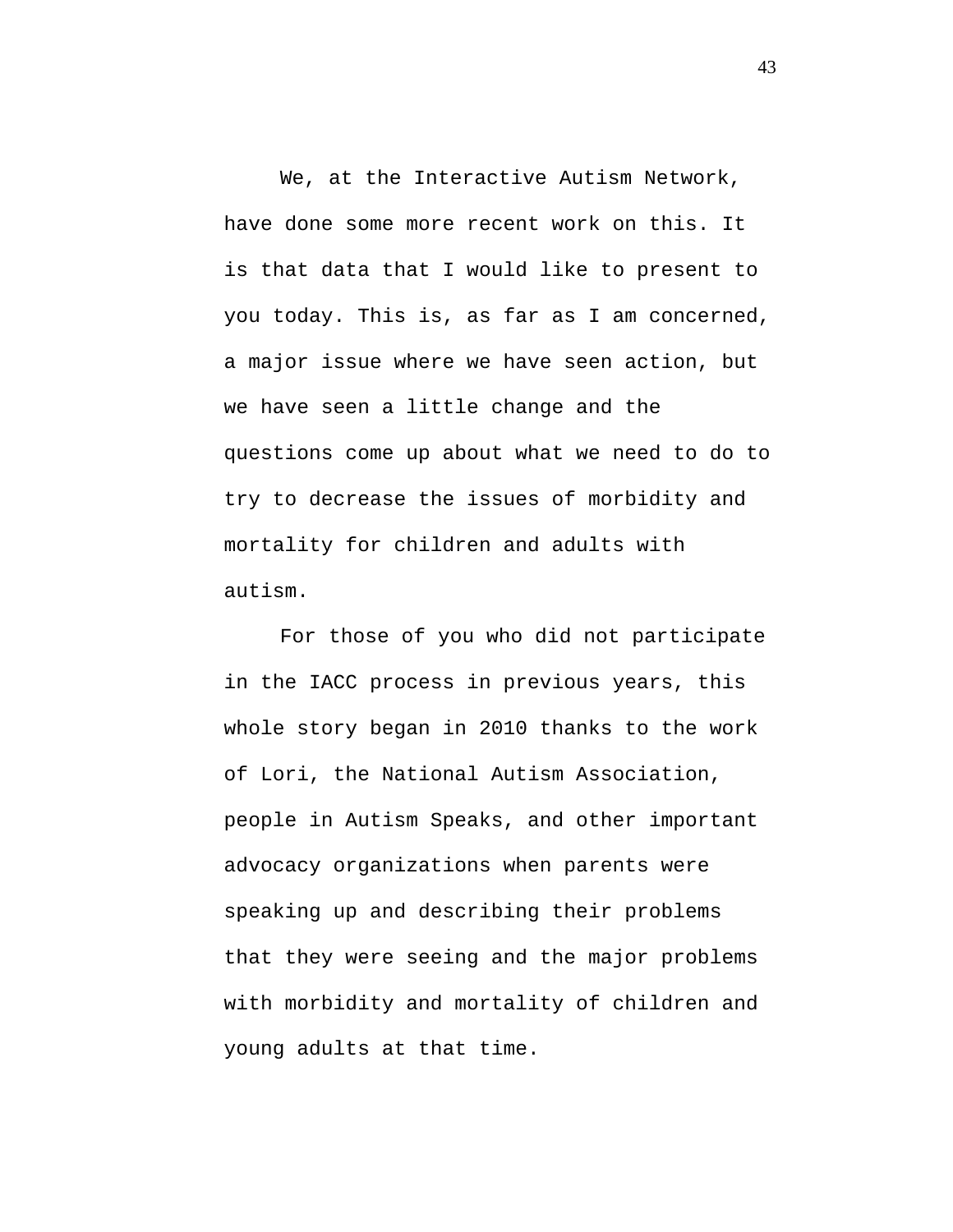I think there was in some ways really quite impressive action taken in a very short period of time. From October 2010, the issue was brought up at one of these meetings. Within a month, a Safety Subcommittee was convened by the Interagency Coordinating Council. Funding was obtained from Autism Speaks, National Autism Association. I apologize for not knowing offhand several other autism associations to try to do what would be the first deep dive into looking at what the prevalence of the kind of problems that we are seeing.

We, at the Interactive Autism Network, launched a survey soon thereafter in March and a report was in hand to the council by April. It took essentially six months from a concern to where we had really important information, which was then published in the literature one year later.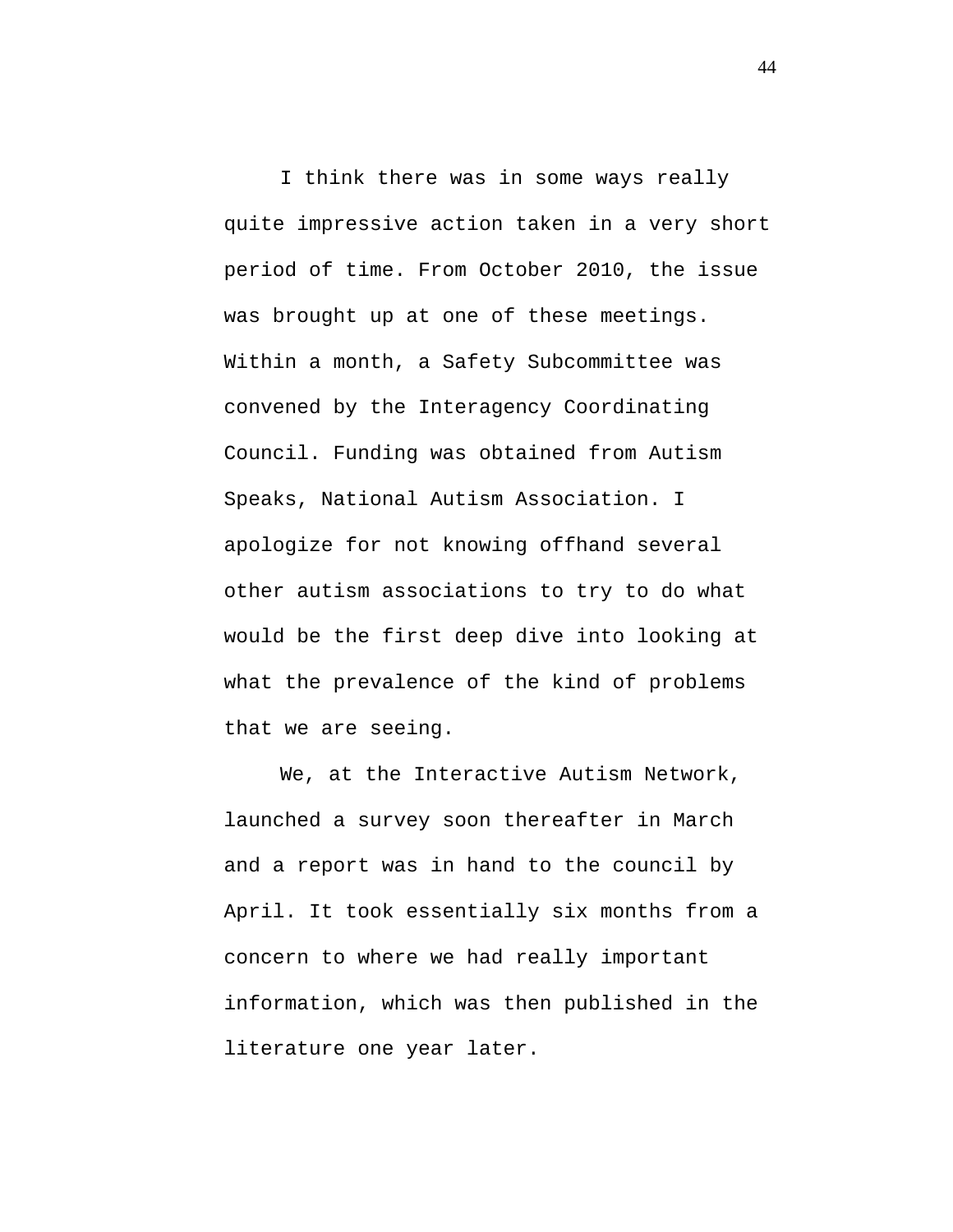I will just briefly review what that initial study was all about. At that time, we surveyed parents who were registered within the Interactive Autism Network. About a thousand surveys were completed from families all throughout the United States, reporting on wandering and elopement behaviors in their children. This was the first set of data that clearly showed the very high rates of wandering among children and teens with autism with an overall wandering rate of 49 percent. Essentially, half of children with autism had wandering at some point in their lives. You can see that it peaks in early childhood, but did not disappear and rose as children became older into adolescents. The blue line above is the children with autism. The red line below is their siblings. While wandering is a problem amongst all children particularly preschoolers, we could see that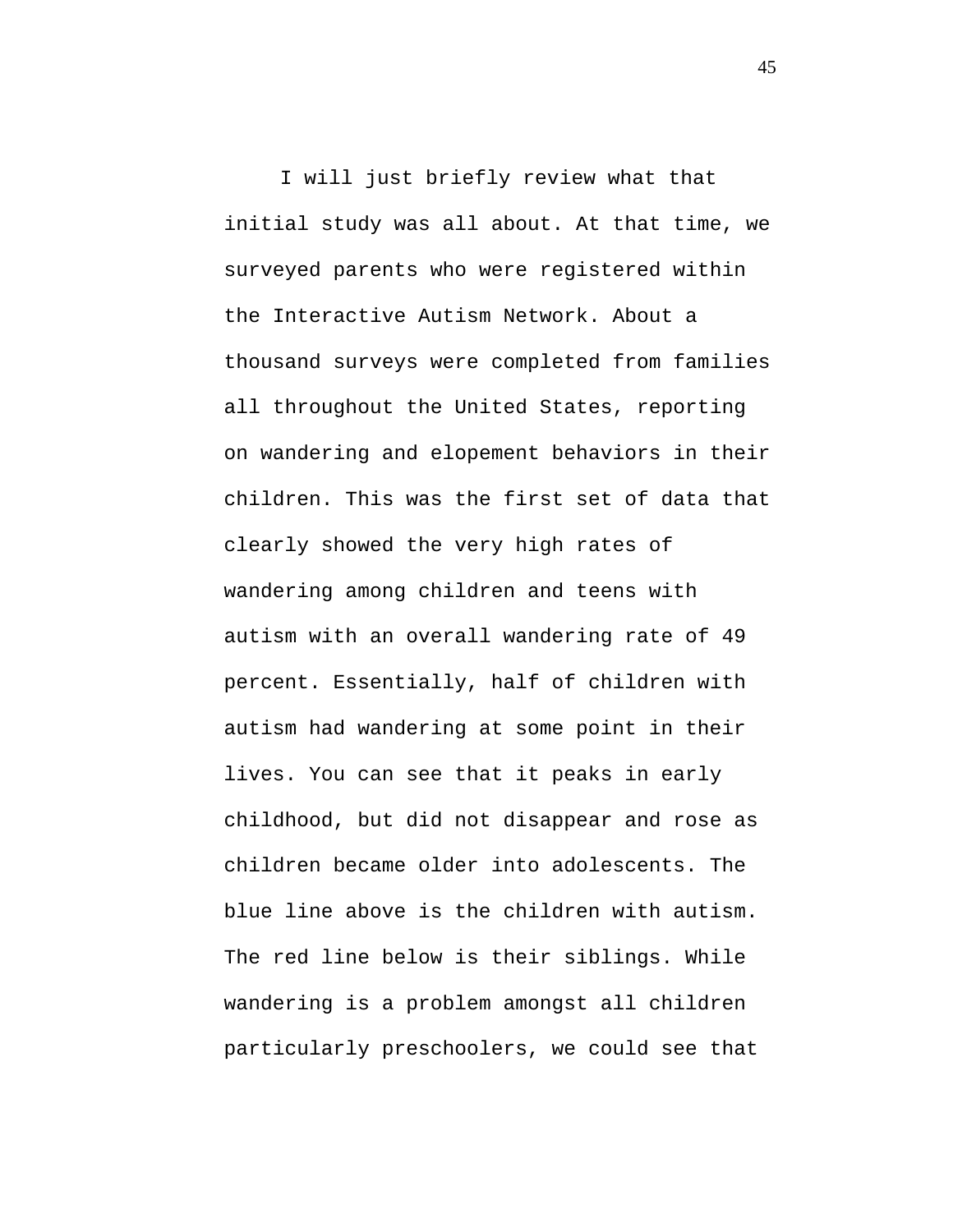in children and teens with autism that the rates are much higher and really quite high.

At that time, the data showed that parent report that of all those who attempted, 53 percent succeeded and were missing long enough to cause concern about their safety. Police were called 31 percent of the time. Two-thirds report a close call with the traffic injury and 24 percent report a close call with drowning. Lori reported to us today on those and who unfortunately the fatalities we were seeing.

At that time, we saw the higher functioning children with what was then called Asperger's disorder were attending to escape because of anxiety. And those with lower functioning problems were more likely to simply run for purposes of exploration or heading to a favorite place.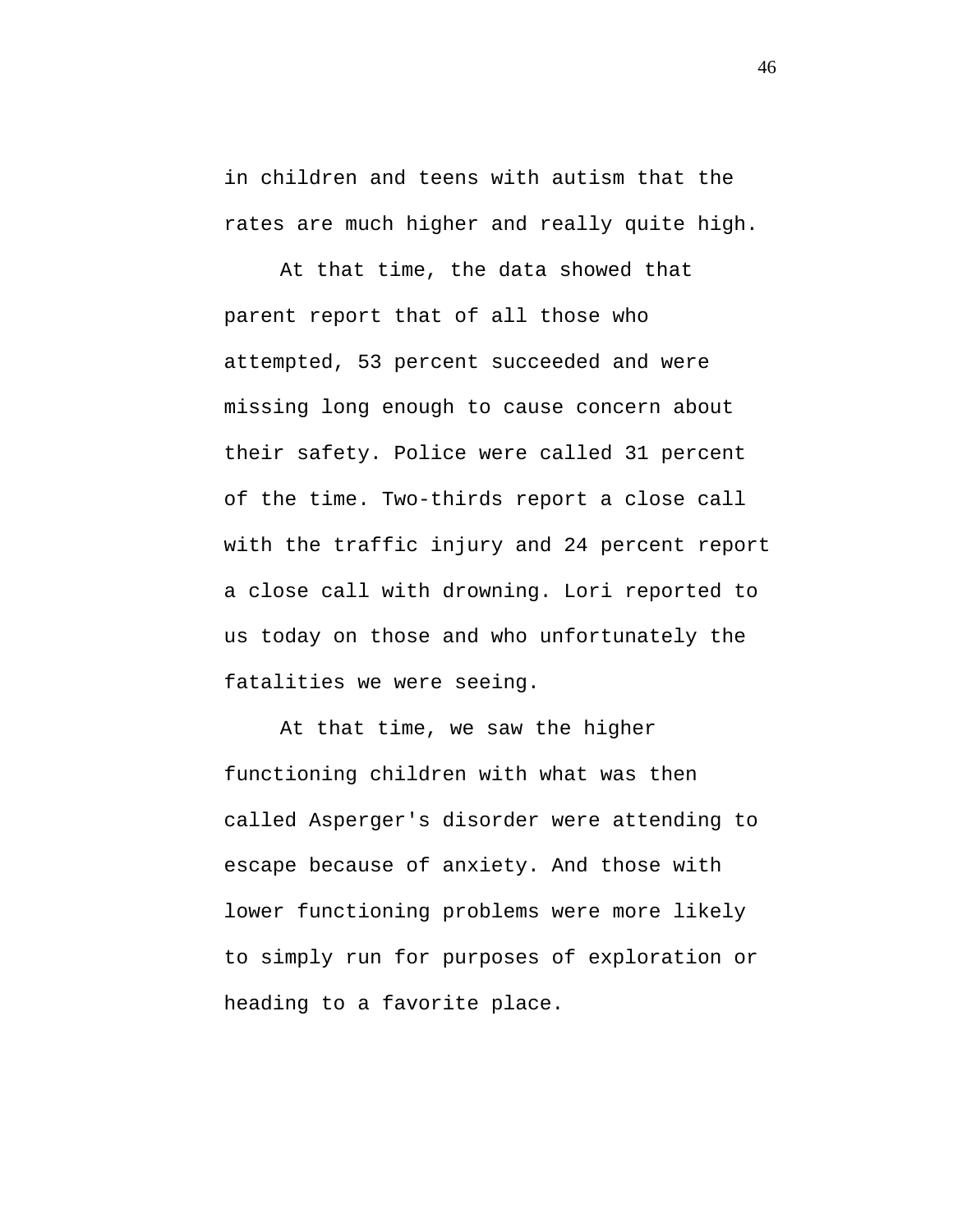What was apparent at that time was this is a very common condition and was a major concern to families and that more supports were needed. The ICD 9 coding was then extended from Alzheimer's into autism. There was some action there on the part of the coding system. But clearly, other areas of research were being called for.

There have really been only three papers since that 2012 publication that have looked at this. Again, these are using different sources of data. Two of them are from the pathway survey from the Centers for Disease Control, National Center for Health Statistics. They essentially verified the same types of findings. Our data is always a bit skewed by people who volunteer to participate and is skewed towards higher socioeconomic group. But the CDC data really showed that a third of kids were wandering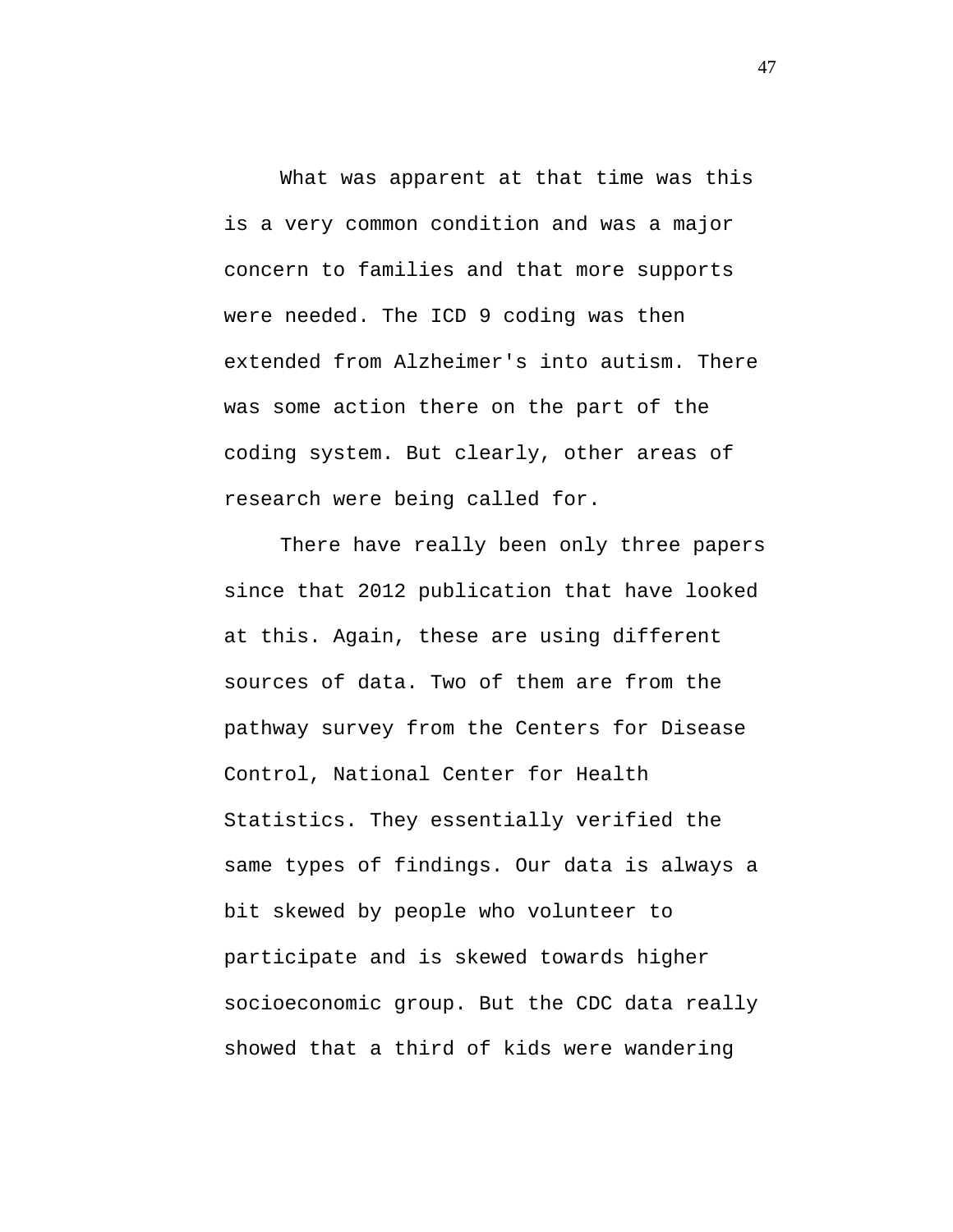and of course of the prior year from home, from someone else's home, from daycare, from public places. They verified that this remains a huge issue across survey modalities. That paper was by Cathy Rice and group.

And this paper was by Kiely et al. It took a look at what kind of measure were reported through that survey. And parents clearly veered towards using physical barriers, electronic measures in small frequencies of about 3 percent. Any type of prevention strategy was being used by about a third of parents who report the child who have ASD only. But for those who have autism spectrum disorder and intellectual disabilities, about more than half of them were needing to use prevention strategies for children who they knew were wandering.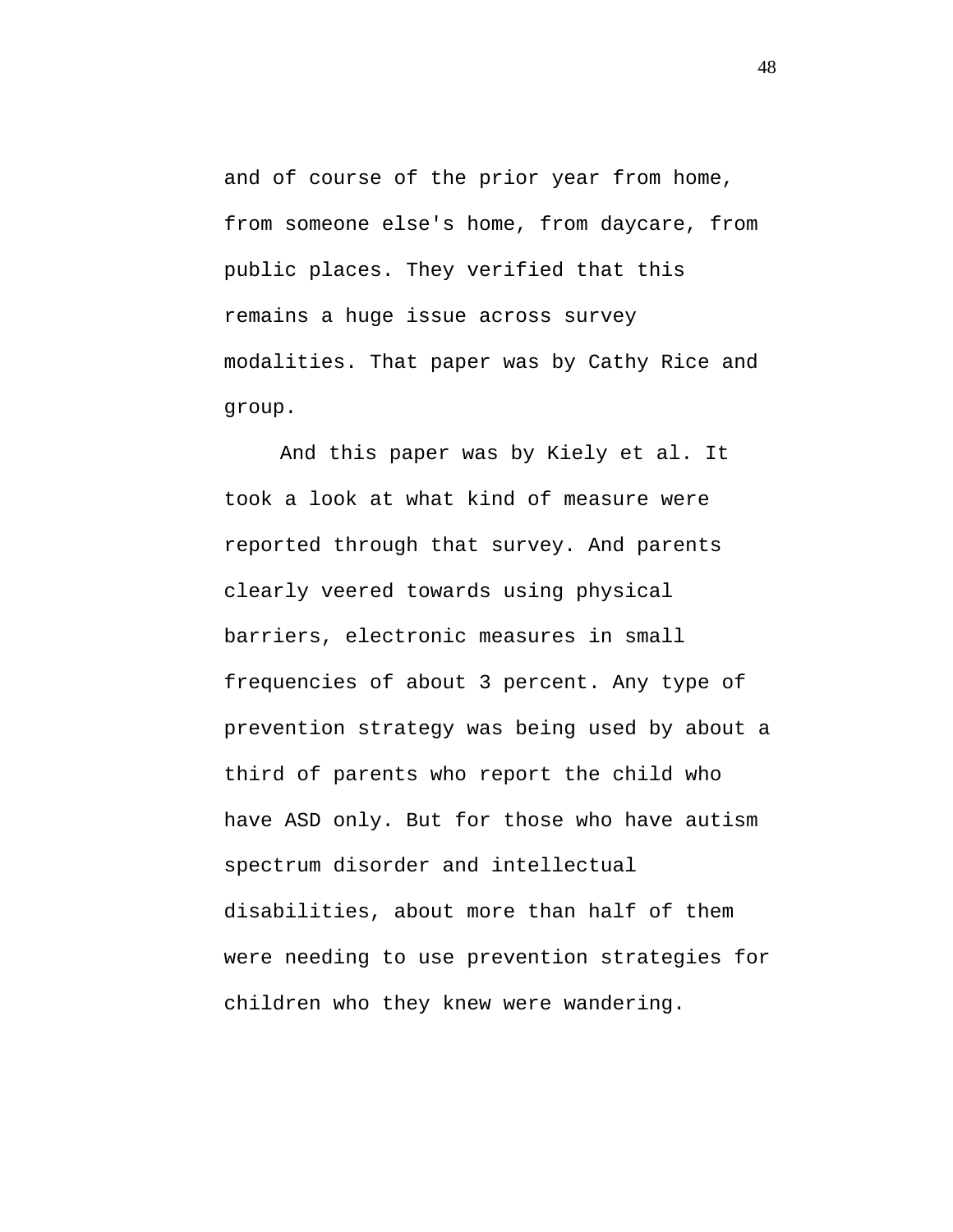Allan Andersen is a child psychiatrist who worked with us over the course of a year from Johns Hopkins and Kennedy Krieger Institute and was really interested in extending this data further to see what more we could learn about wandering. Through Allan's work with our group, we put together a survey, looking at elopement patterns and caregiver strategies. That is what I will be reporting on now.

The aim of this project was to report on the strategies that were being employed by caregivers for individuals with ASD in order to prevent elopement behavior, their perceived effectiveness, burden of use, and cost. What I will be reporting today are the perceptions of the caregivers and the activities that they are employing at this point to prevent elopement.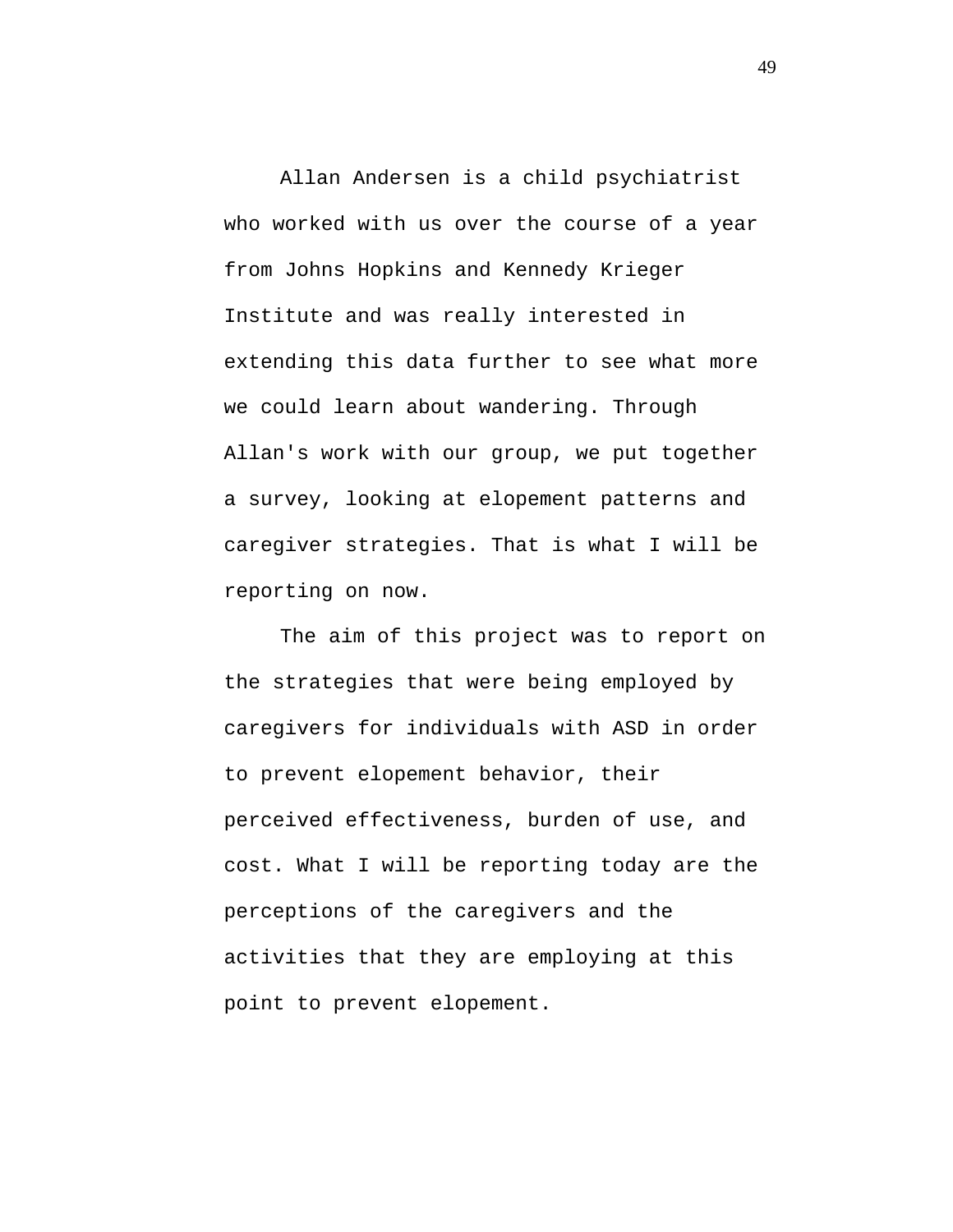This survey was launched a year ago between March and September of 2016. Only parents of children below the age of 18 were surveyed so we do not have data on those 18 and above. This was typical of our ASD cohort who all have their autism spectrum disorder verified through multiple modalities.

The elopement behavior questionnaire was centered around the basic question. Does your child try to leave safe spaces and/or the supervision of caregivers? With that as the fundamental question, we looked at what the children's diagnoses were, what their patterns of elopement were, what the consequences were, how the parents responded, what preventive interventions were being used including medications, how they perceived the effectiveness, the burden of use of these strategies and what their estimated costs were.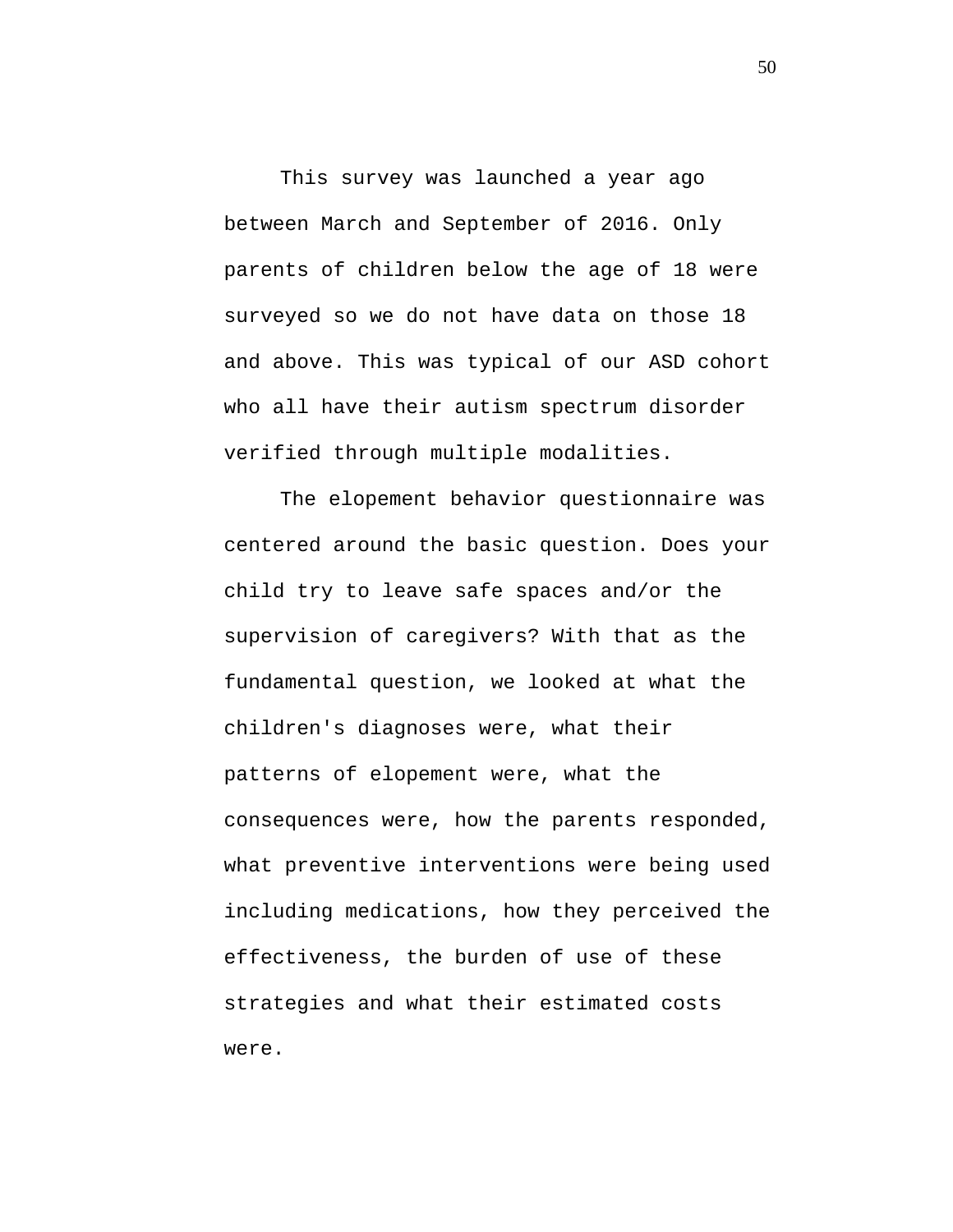We had 867 people who completed these studies. I should say that this data has previously been presented at the American Academy of Child and Adolescent Psychiatry and at the International Meeting for Autism Research. This is the third time that this data is being presented. In a recent reanalysis – I am presenting a recent reanalysis, a deeper analysis of this data that we have done more recently for this presentation.

There were 867 families who completed the survey. Of those 867, 526 said that they had ongoing preventive interventions or their child was having elopement behavior. And it is those 526 that I will be reporting on to you right now. Their children average about 11 years of age. It was clearly predominantly male that they were reporting on. It was predominantly a white population and non-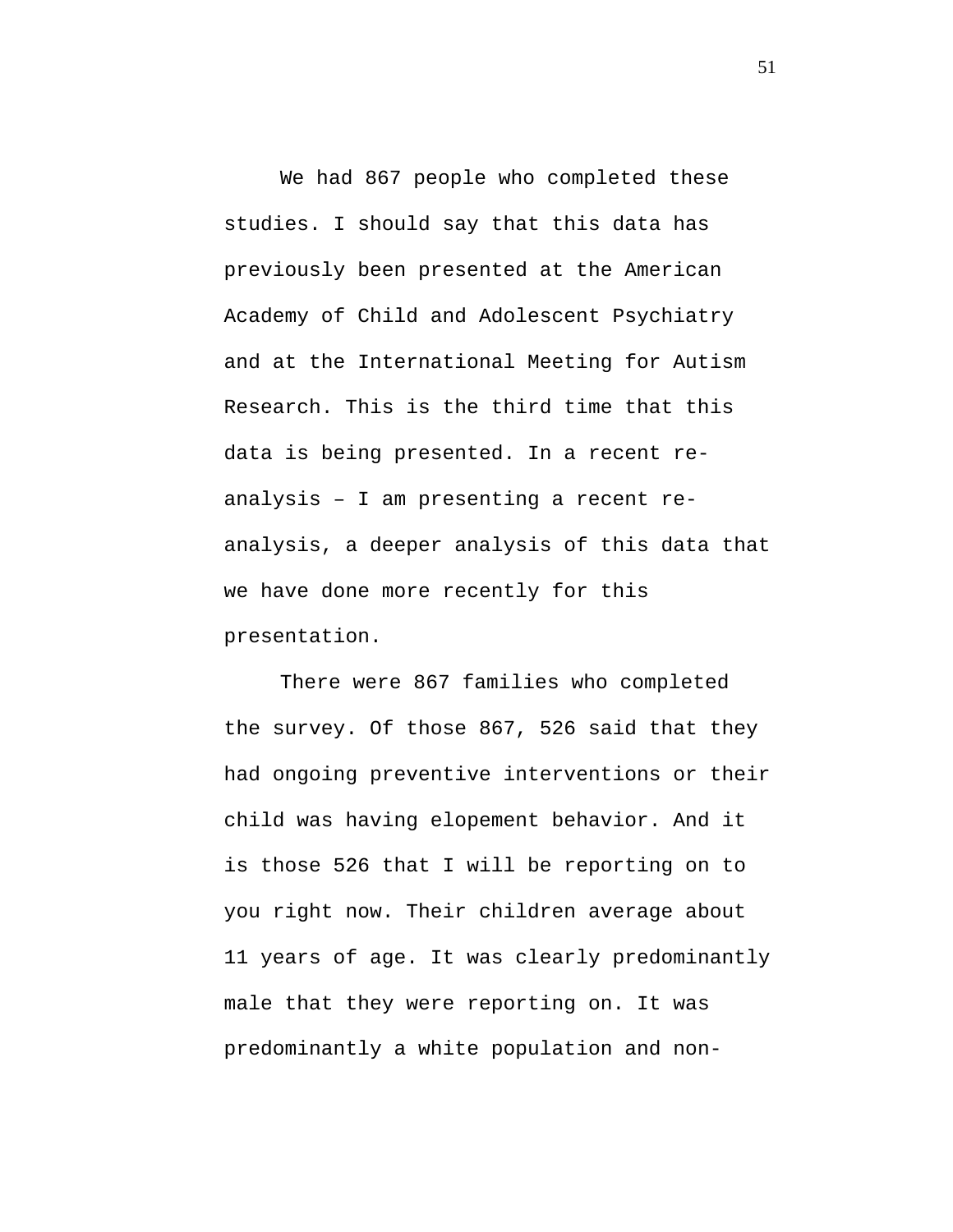Hispanic population. This was consistent with those who were represented within the Interactive Autism Network.

The autism severity was on the higher side with a mean social responsive scale Tscore of 90. Parents reported that 16 percent of their children had intellectual disability, 31 percent had some sort of language disorder. High rates of ADHD and anxiety disorders were also reported as well. Twenty percent of the children had problems with aggression and 24 percent or one of every four had problems with self-injury.

Of these 526 parents, this gave us some sense of the frequency. We asked them how often these problems were occurring. And 22 percent of them said that in the past two years their child had no attempts, but 49 percent or nearly half said that their children have had an attempt within the past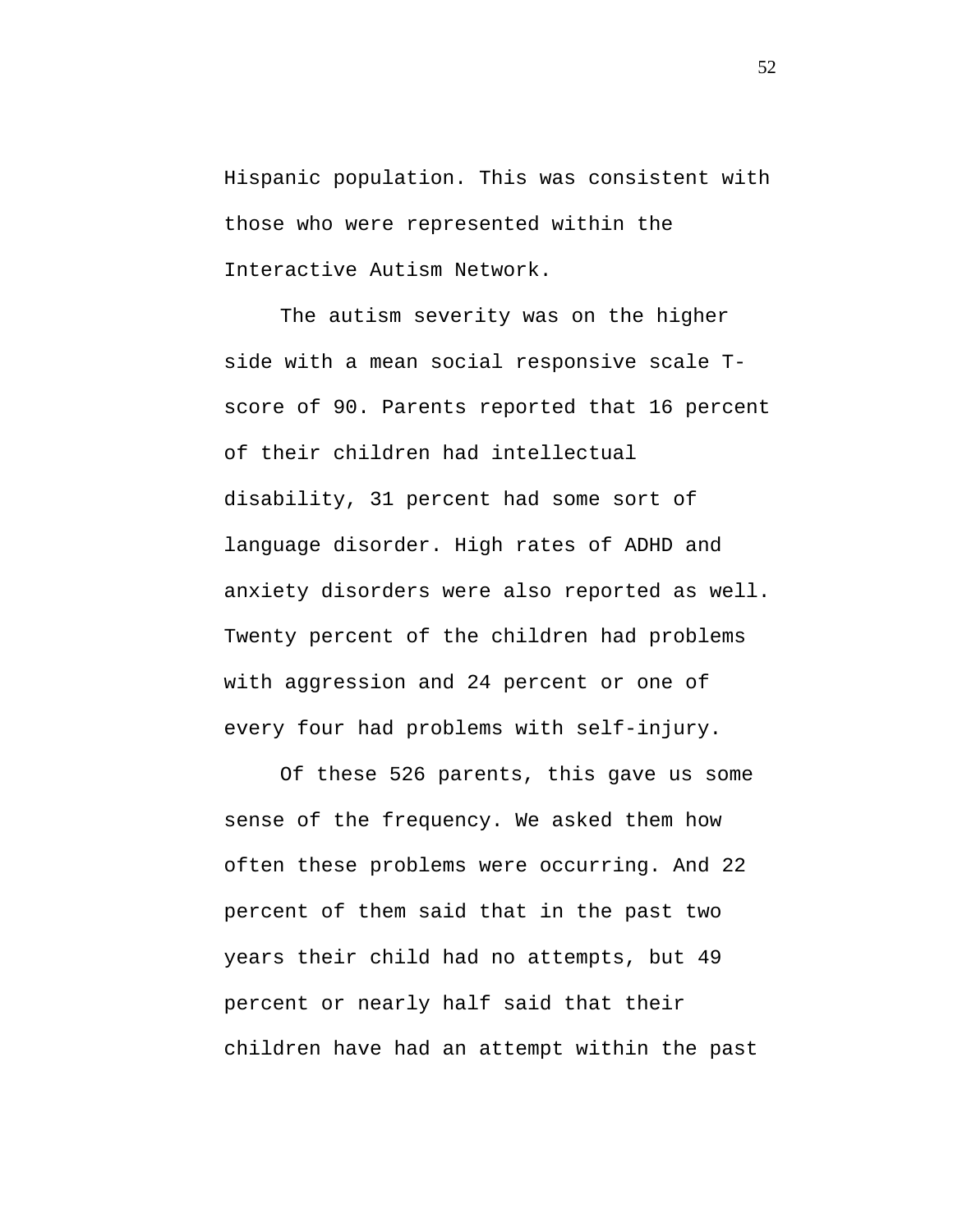one to two years. In fact, a third of them or 29 percent report that their children were having at least one attempt per week. Very high rates there.

The children were eloping as other stories like Lori have told already of predominantly from home, but they had problems in public places such as stores. Even in the classrooms, 41 percent elopement rate. And also transitions from one place to another children were running away.

They felt that these were occurring of a bunch of different situations. Forty-three percent were escaping an anxious situation, 40 percent of stressful environment, 24 percent escaped when there was a conflict that they wanted to escape from. Thirty-eight percent reported sensory problems, particularly noise standing in their way or some other uncomfortable sensory experience.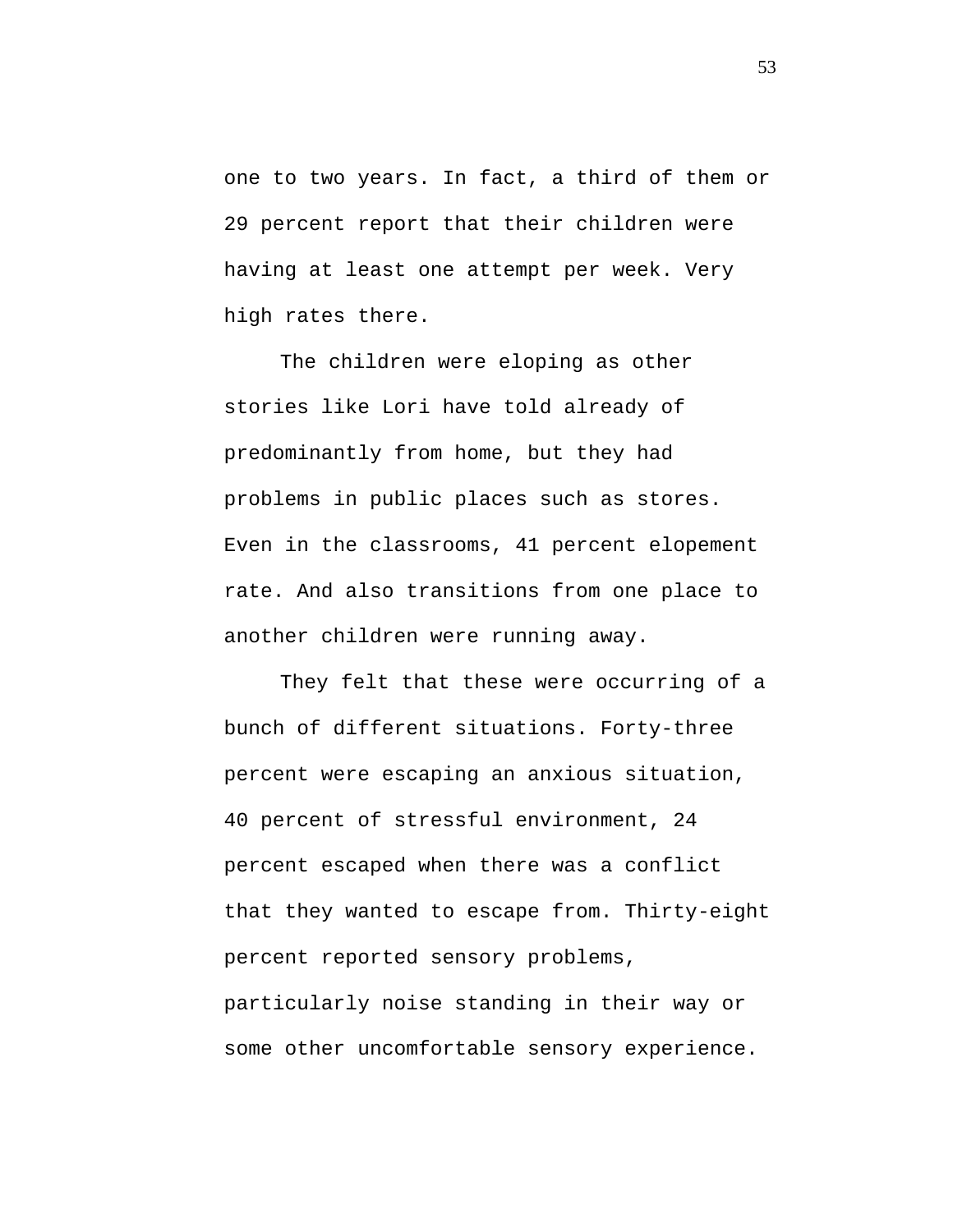Sometimes it was purely out of interest about what was going on. Twenty-seven percent were pursue because they had some special interest in doing something such as reaching or playing for a toy, reaching a favorite food. And then there were some children who were felt to do it on the basis of impulsivity where they were under-stimulated or centered in a boring environment.

Ninety-six percent of them were using at least one intervention to try to prevent their children from wandering further. Overwhelmingly people were doing what I have categorized as using environmental strategies. Half of them had dead bolts installed in their house so the child cannot leave. Half had special latches put on their doorways. And more than a third were putting up special gates to try to prevent the child from escaping.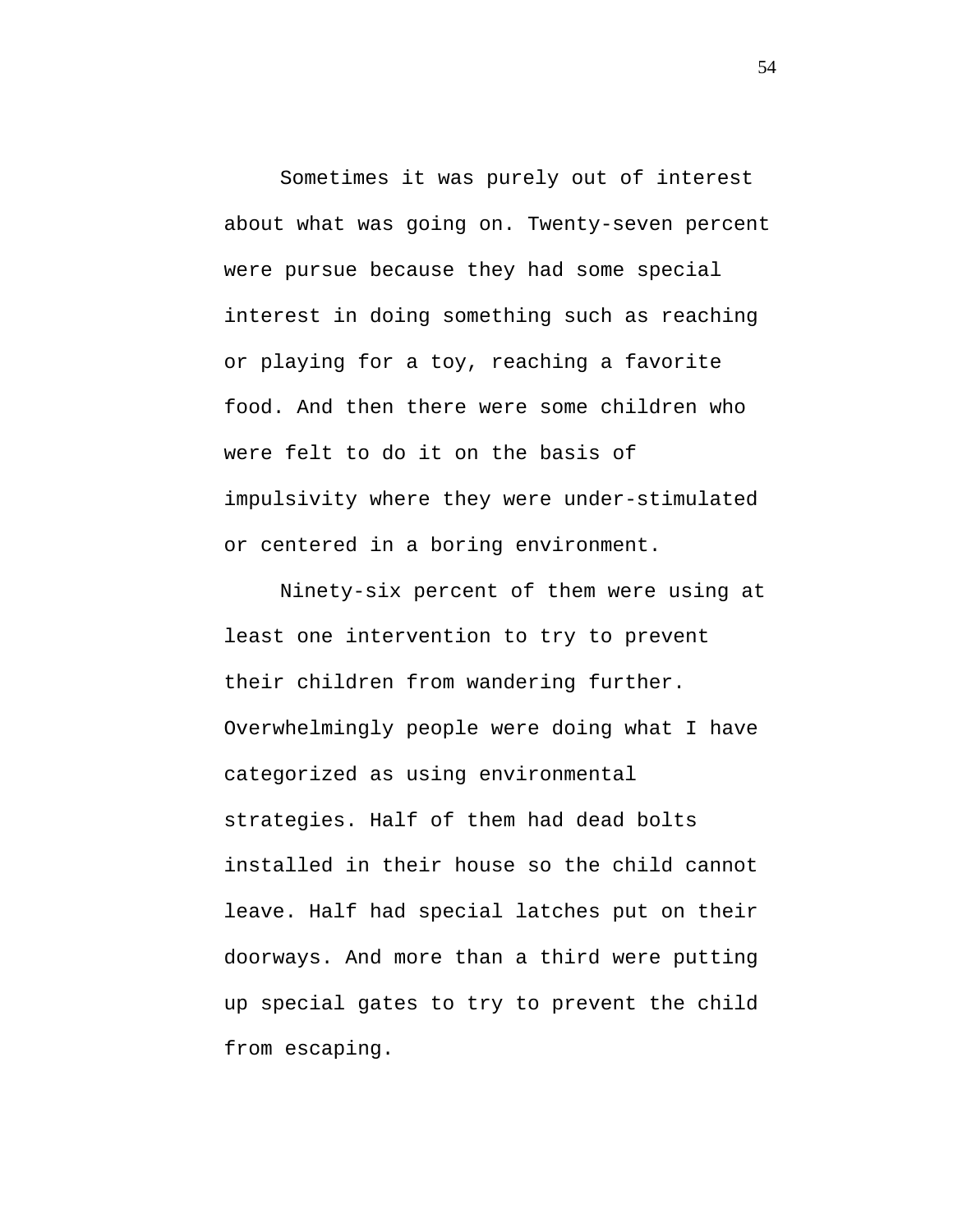Many were also employing other types of services such as behavioral psychology, assistance, use of social story modalities or having a one-on-one aide to try to prevent their child from eloping or wandering away.

A smaller number, but significant number is using different types of tracking devices. Nineteen percent reported that they did have some sort of GPS tracker. And those who did not use electronic devices – many were still using IDs such as bracelet, shot tags, Medic Alert bracelets. Parents are trying many different ways to try to keep their children safe.

How effective are these? We wanted to get parent's perception about these strategies and how well they were working. Overall, they felt that there was good or very good effectiveness of about 75 percent. In those families though who had high rates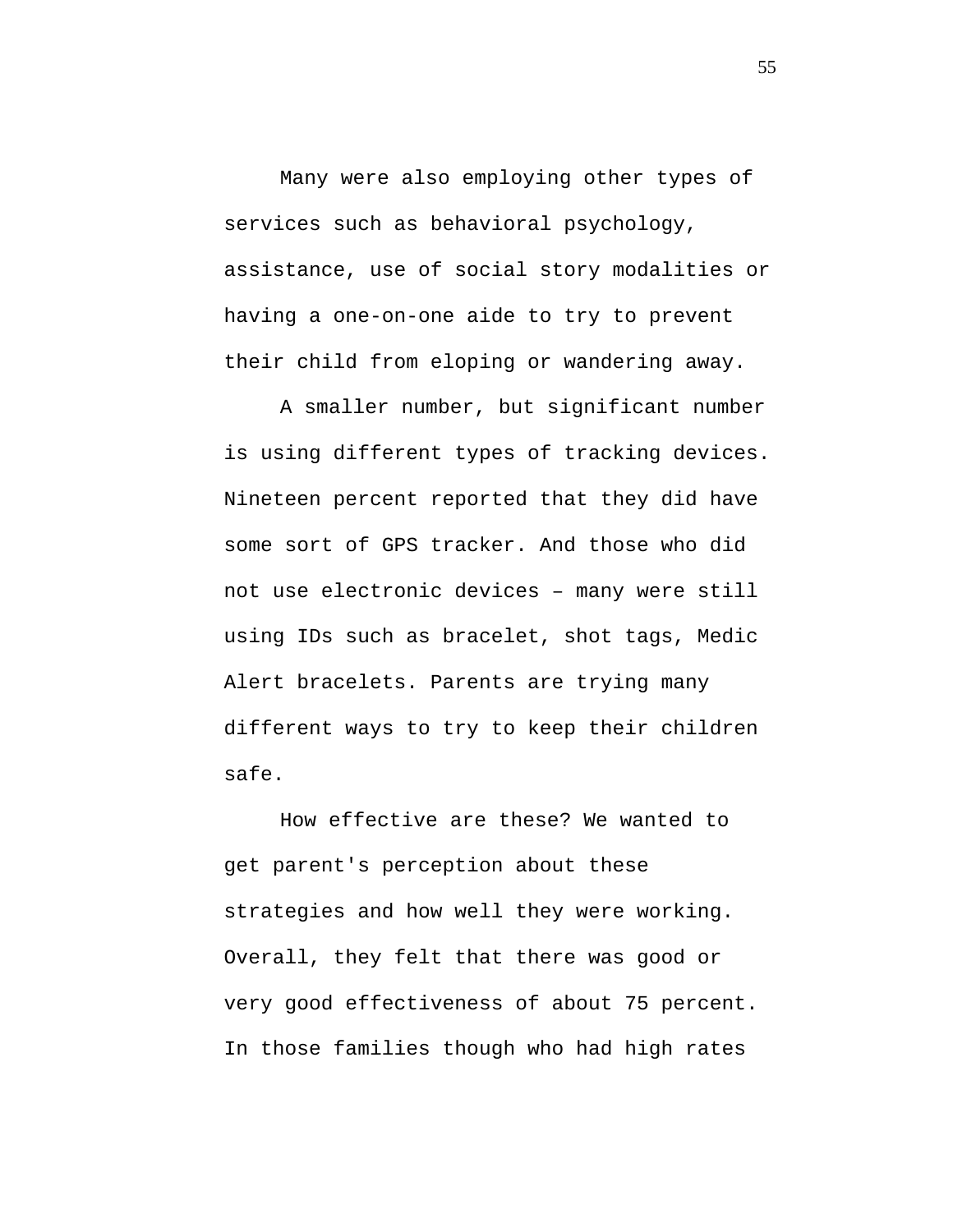of elopement, they only reported effectiveness of about 61 percent. Despite their best efforts, they were still having major challenges.

The mean number of interventions that they tried was six, but standard deviation quite wide. Parents were trying many things to try to keep their children safe. And of course, the higher rates of elopement of their children, the more they would try. But even those who did not have high rates were still using at least five different interventions because of their concerns and their worries about their child eloping.

We were concerned about the financial burden for these families. You could see that families of children who have rates of elopement of at least once a week were spending more than \$5000 out of their pocket to try to keep their children safe. And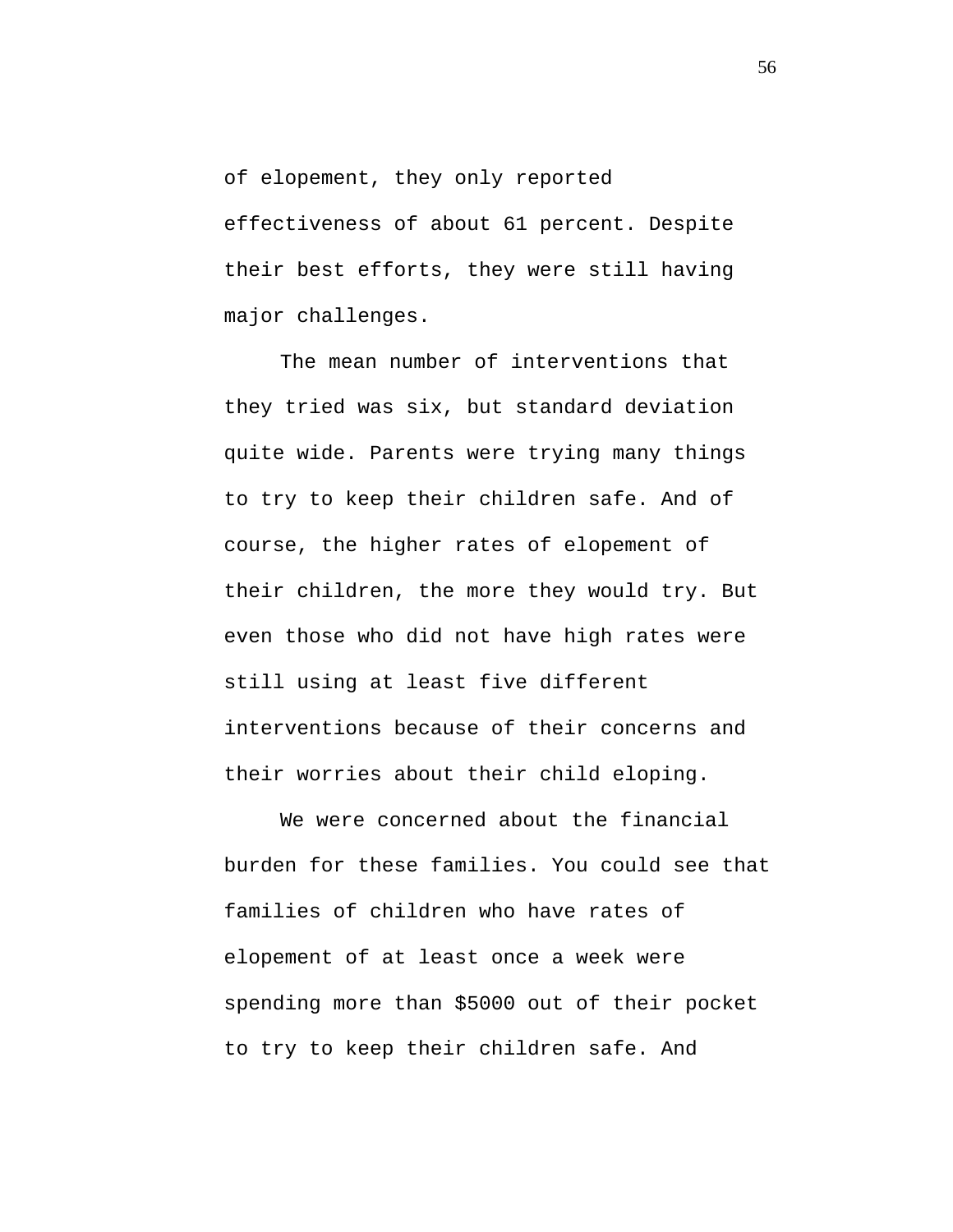obviously there is a very high sense of burden that all of these families are feeling and worry around this. This is a crisis for families. It takes a tremendous amount of their time and energy and concern as Lori so well highlighted today.

The question is what did they feel was the most useful to them and what were the burdens attached to them. We have categorized them into four different categories. Those that were felt to be good as well as cost effective were putting up window bars, fending, and project lifesaver bracelets. They found that to be good and cost effective.

There were some limited access modalities that people liked, but unfortunately access was limited. Home behavioral specialists were felt to be effective, but that tends to be limited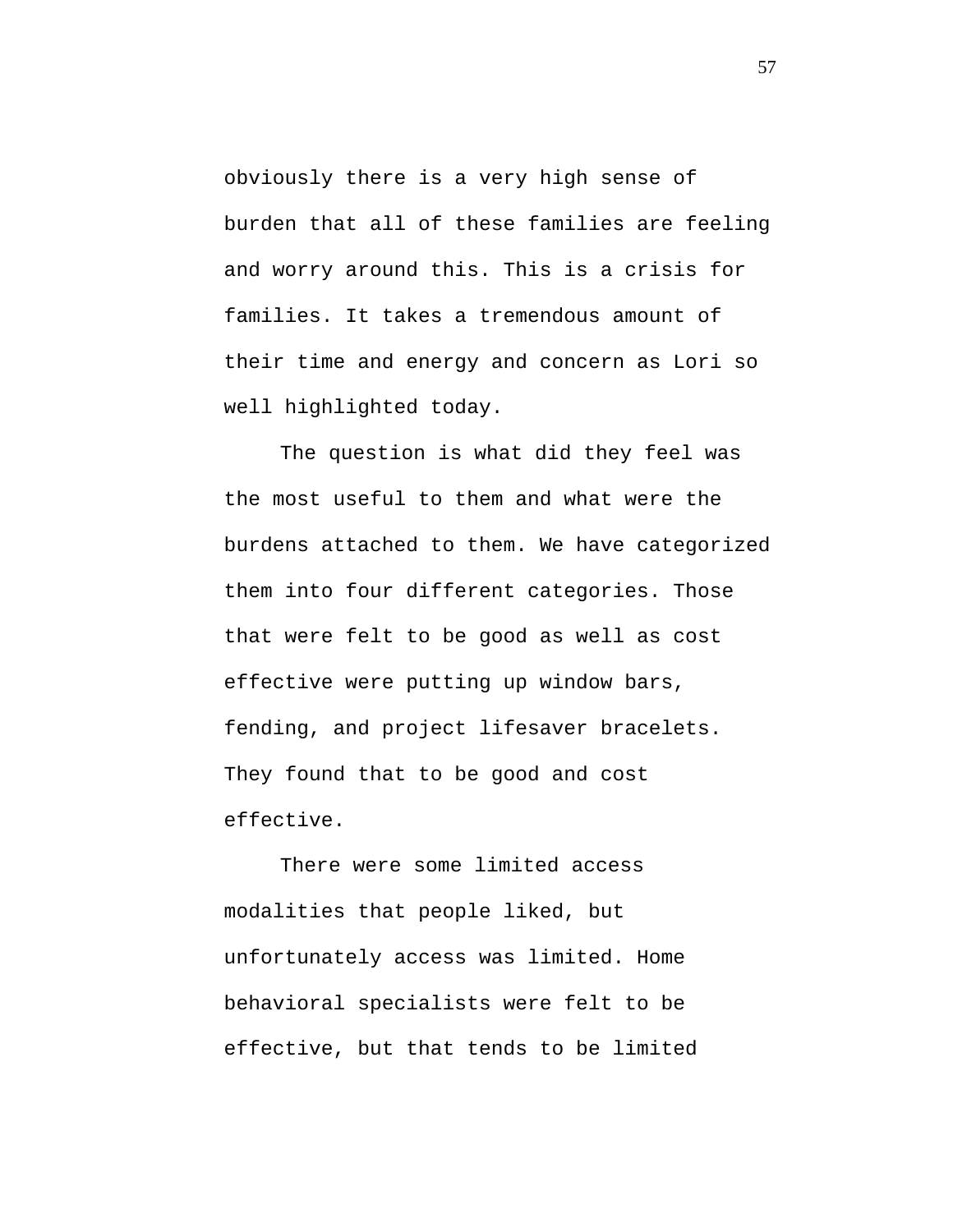because it tends to be costly and families need to be able to access that through insurance that they may have, health insurances or other insurances.

School aides also were felt to be really quite effective with minimal burdens. And of course, there is no direct cost to families around that, but it is limited because the school has to agree to provide that for the families.

Service animals were interestingly found to be quite effective, but the burden was felt to be fairly high in bringing a pet and dealing with a pet in the home.

Ones that people are quick to think of because they are cool and they are high tech are security cameras and GPS trackers. The effectiveness was not clearly as – they were not felt to be clearly as effective as these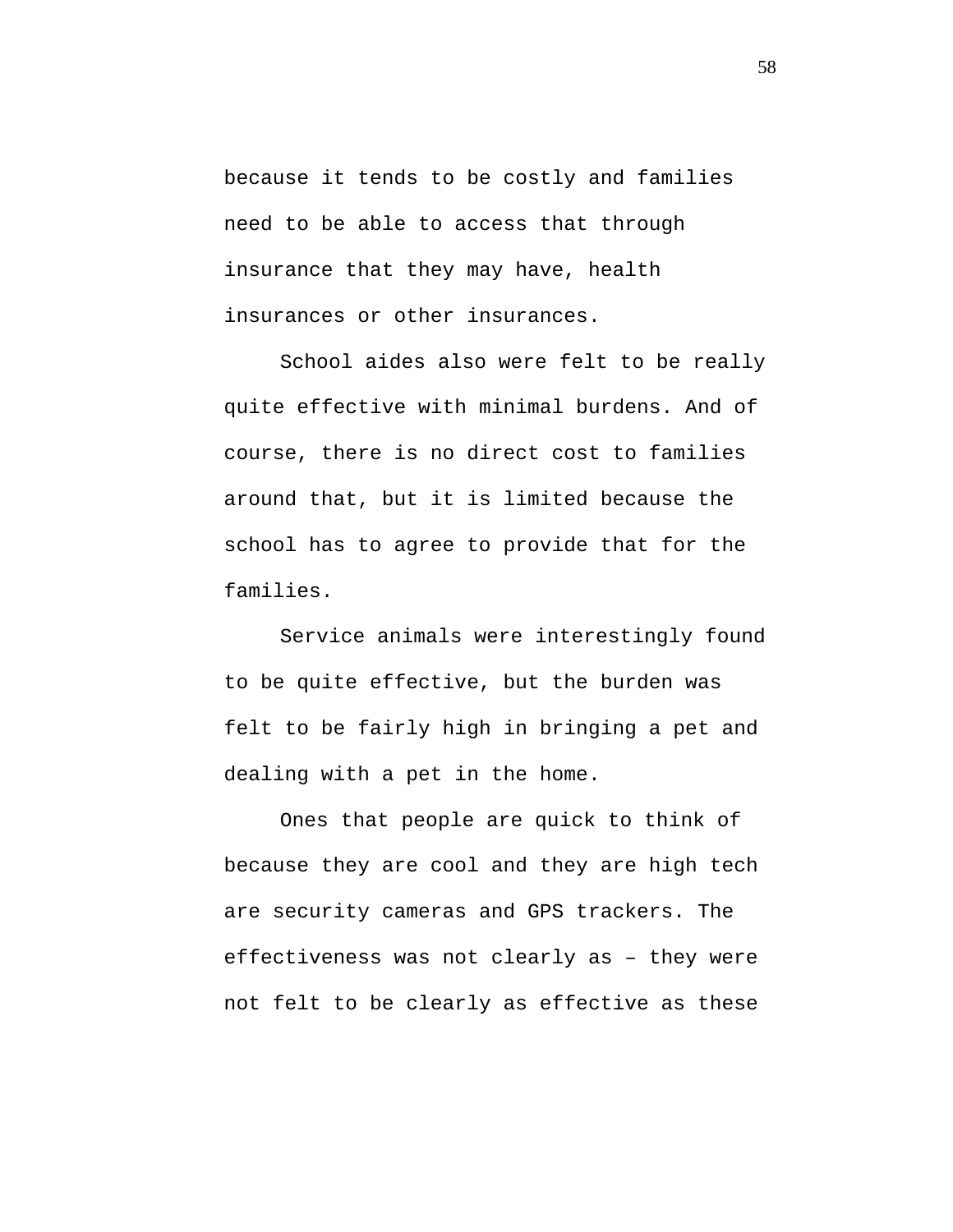lower tech devices. And of course, they have significant costs attached to them.

From the medical sphere, the question is is medication important and does that play a role. Again, this is parent perception. Half of the parents were describing their children as taking some sort of psychiatric medication. And 16 percent said that they were specifically taking it because of their child tendency towards wandering and elopement.

You can see the categories are across the board of the types of medications that children are being treated with the highest rates of being what we see highest in children with autism. That is antipsychotic medications, ADHD medications, and antidepressants. Those were felt to be most effective where you see labeled here. Lorazepam and Diazepam actually were reported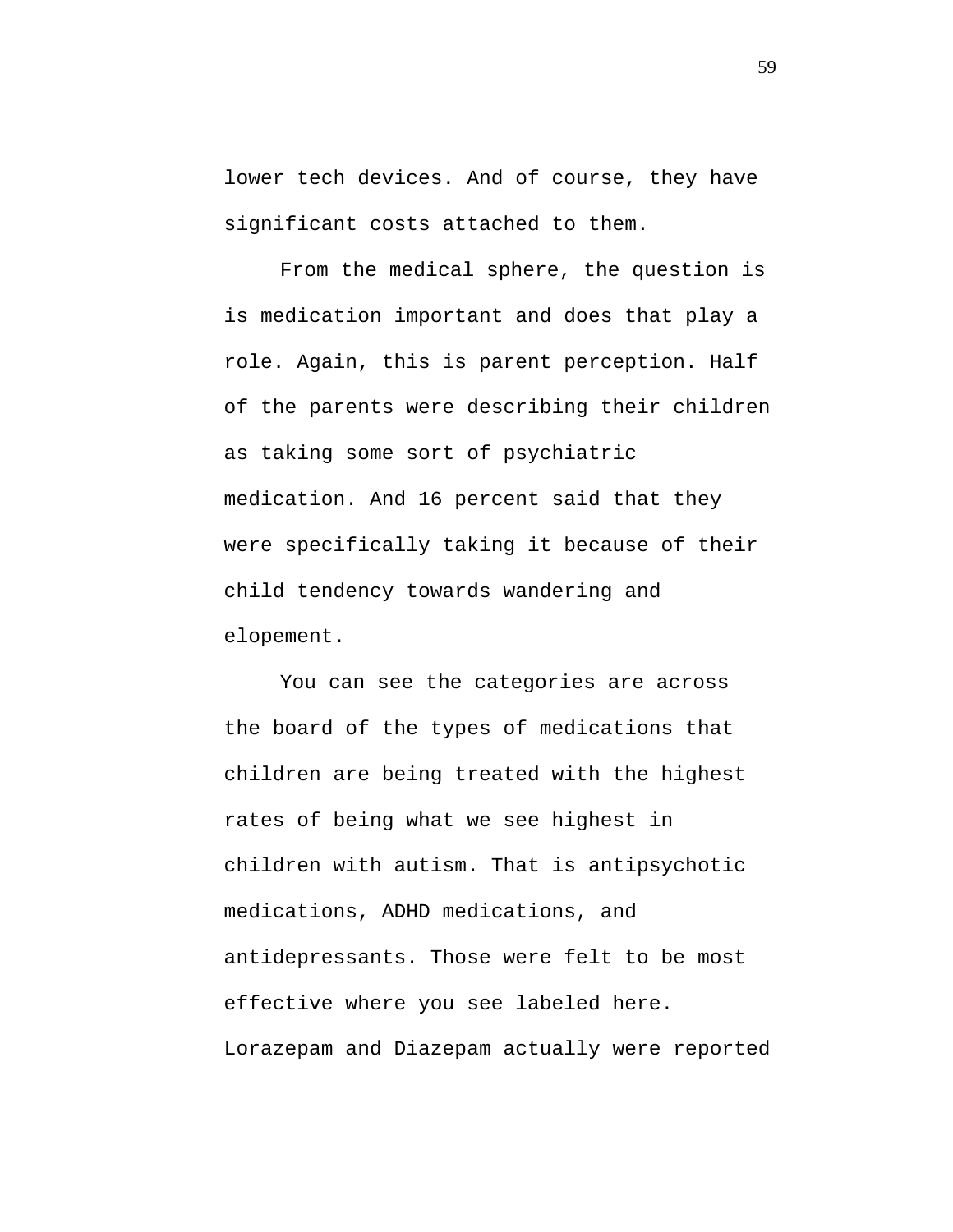as the most effective. The stimulant medications were less effective for the elopement behavior.

In conclusion, we felt that simple environmental and behavioral interventions are generally rated by caregivers as cost effective and much more effective than medications in reducing elopement. Medications are generally perceived as ineffective with high rates of side effects.

Questions that remain at this point are that for interventions that are rated as highly effective but are less commonly used, what are the obstacles to implementation? Maybe we need to look at these. There things like cost. Fencing is a tremendous cost burden for many families or for school systems for that matter. Availability is a problem in terms of having personal aides in school or at home and similarly with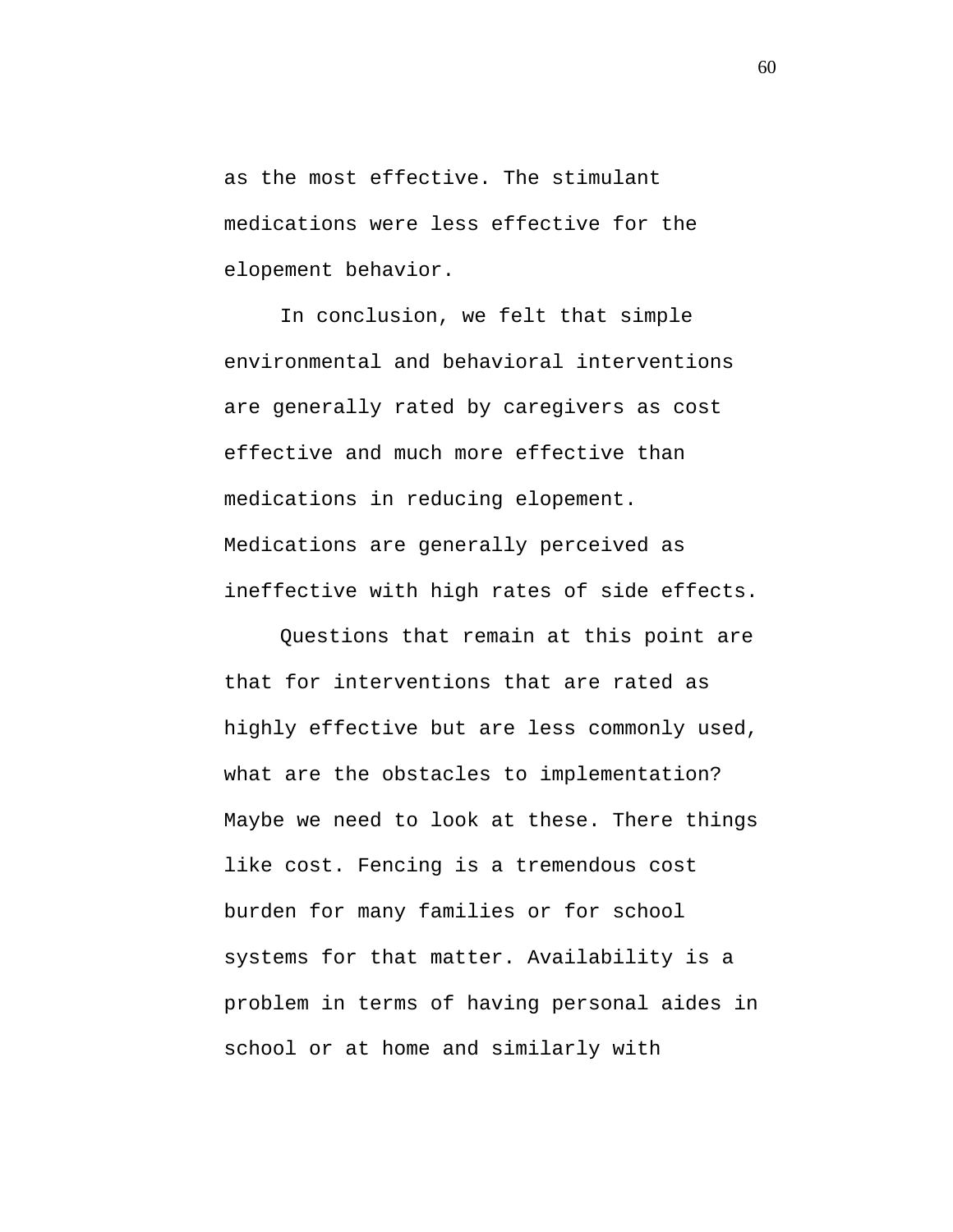behavioral specialists. And then things like door alarms and others that represent a major burden and hassle for families.

We also do not know if there are subtypes of elopement that will require different prevention strategies. We hope to get to that with our data. We do not yet have that.

At Susan's invitation, Dr. Daniels' invitation, I am going to bring up one other important issue to us because for me, I am a developmental pediatrician. For me, wandering and elopement is really a health crisis. We are talking about children who are getting ill, children who are dying and really quite limited attention from the health care establishment around this. But similarly, I think we are seeing the same in terms of suicidality in autism. There is a big untold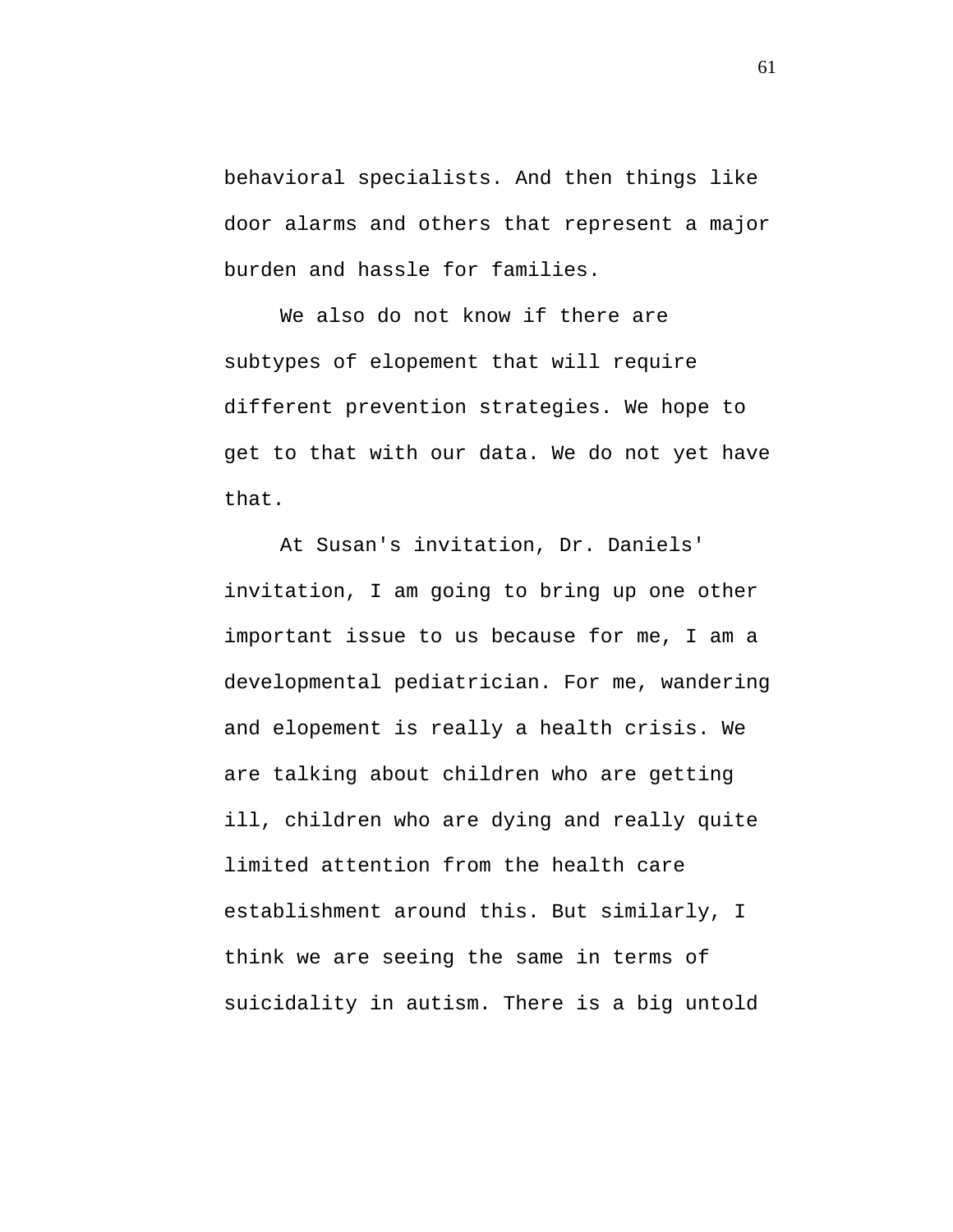story here that I think also needs to be considered as we go forward.

I will tell that there is very little research on suicidality and autism. There are really just two key papers, one out of the UK by Dr. Cassidy and group where they looked at adults with Asperger's syndrome. And twothirds of those adults were contemplating suicide compared to 17 percent of the general population. A third had actually planned or attempted suicide. These were adults with Asperger's disorder.

In contrast to other things that we see in the autism population, the risk was greatest in women with Asperger's disorder, which is actually just the opposite of suicide behaviors in the general population.

In Sweden, they took a look at their massive data samples between 1987 and 2009. In adults, they also found that suicide was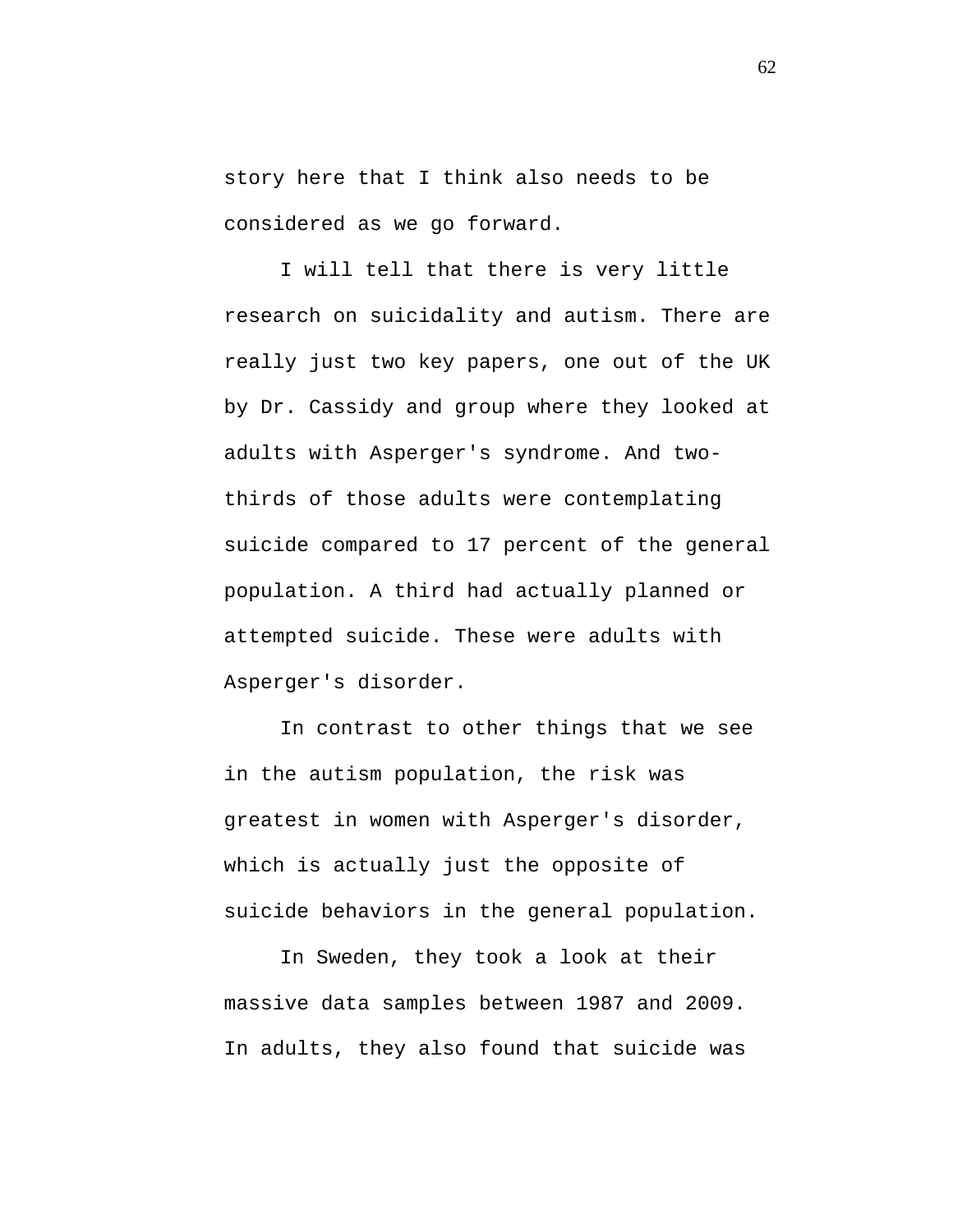the leading cause of premature death in populations of children with autism spectrum disorder. If this is not a health issue then what is?

There is really no current published data from the United States on this. My colleague, Roma Vasa, and some others at Kennedy Krieger and Johns Hopkins recently looked at data from the pediatric emergency department at Johns Hopkins where there was active suicide screening going on in all pediatric patients coming to the emergency room. They just looked at children who had a diagnosis of autism spectrum disorder.

Of the 104 children who had autism spectrum disorder being screened in the emergency department, 31 of them screened positive as being at suicide risk. One out of every three children coming into the emergency room with autism was at some sort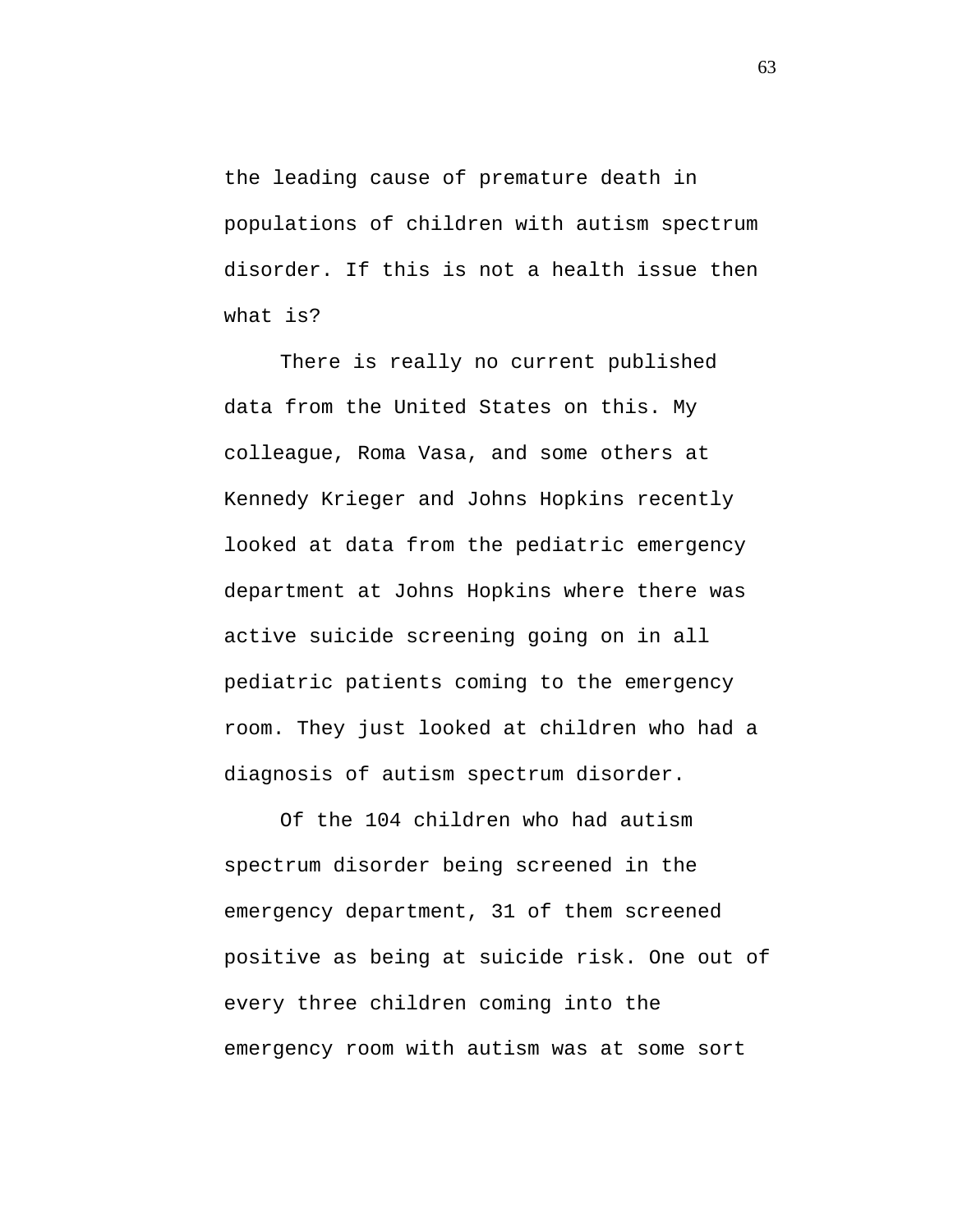of suicide risk. Two-thirds of them without the screening process would not have been identified as having any sorts of suicidal ideation. Of that group of 104, there were 12 suicide attempts. I am not going to go through the causes of suicide, but it is a wide range of things that we see in all populations. Again, this is a major health crisis from my particular perspective.

We have just launched in April, National Autism Awareness Month, what we call Mental Health and Suicidal Behavior Questionnaire. Just as the parents were informative to us around elopement and wandering, we have launched a survey looking suicidal behaviors and other mental health issues to establish a clear understanding. This survey is actively ongoing at this point in time.

We are, again, just looking at children because of issues of limitations on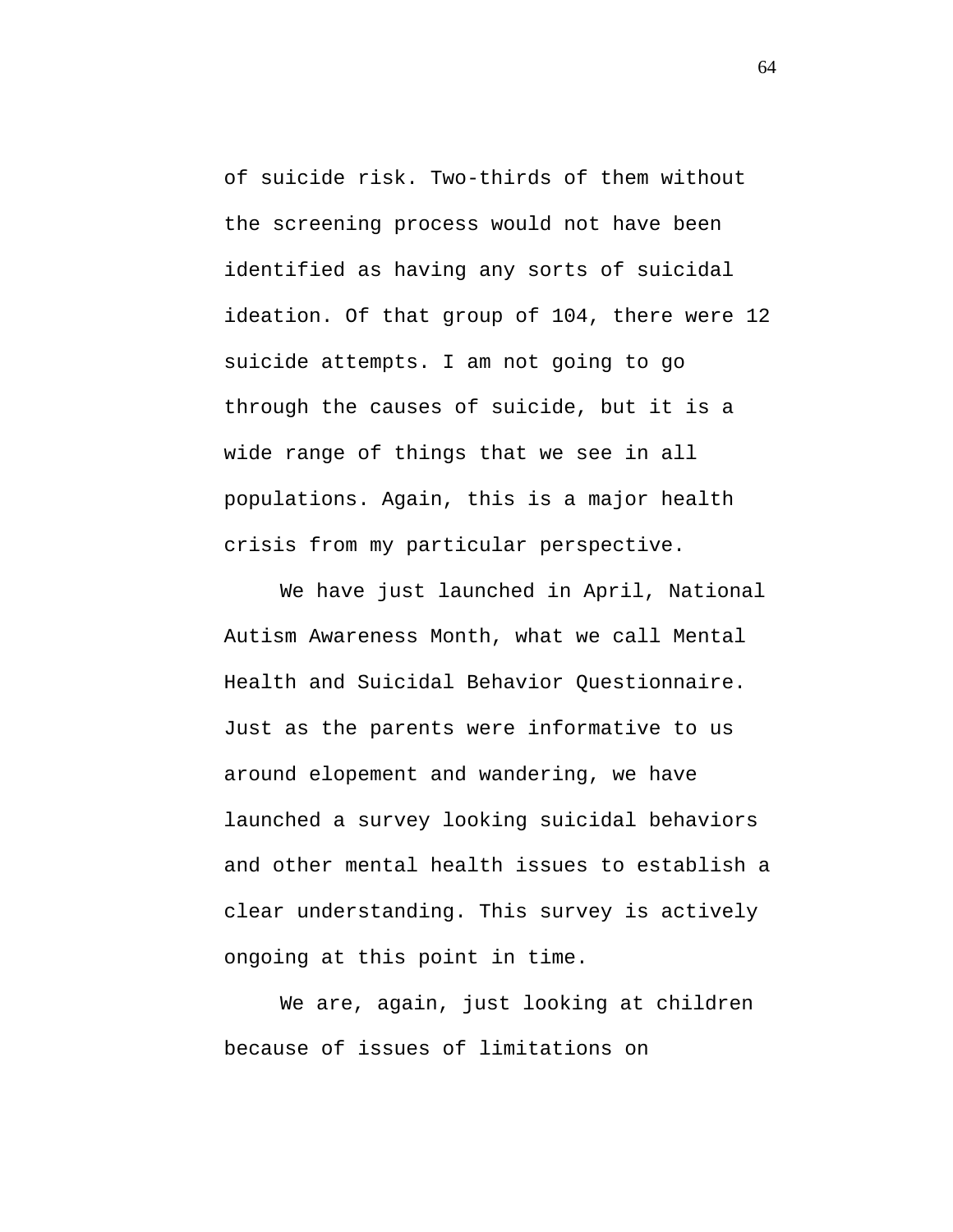investigations with adults. But we are also having to survey parents who have a dependent adult as well. We right now have about 55,000 participants in IAN. This was distributed online to families. The questionnaires are laid out as you see here. We wanted to find out generally not just suicide, but what is the mental health history that their children or dependent adult are experiencing. What kind of major family life events are occurring? What are the life events that are occurring for the individual with autism? What are the suicidal behaviors that that person is exhibiting?

We also want to find more about who these children and dependent adults are. The lead question around suicide is has this person ever expressed any thoughts or feelings about wanting to die or not wanting to live anymore. Have they ever expressed any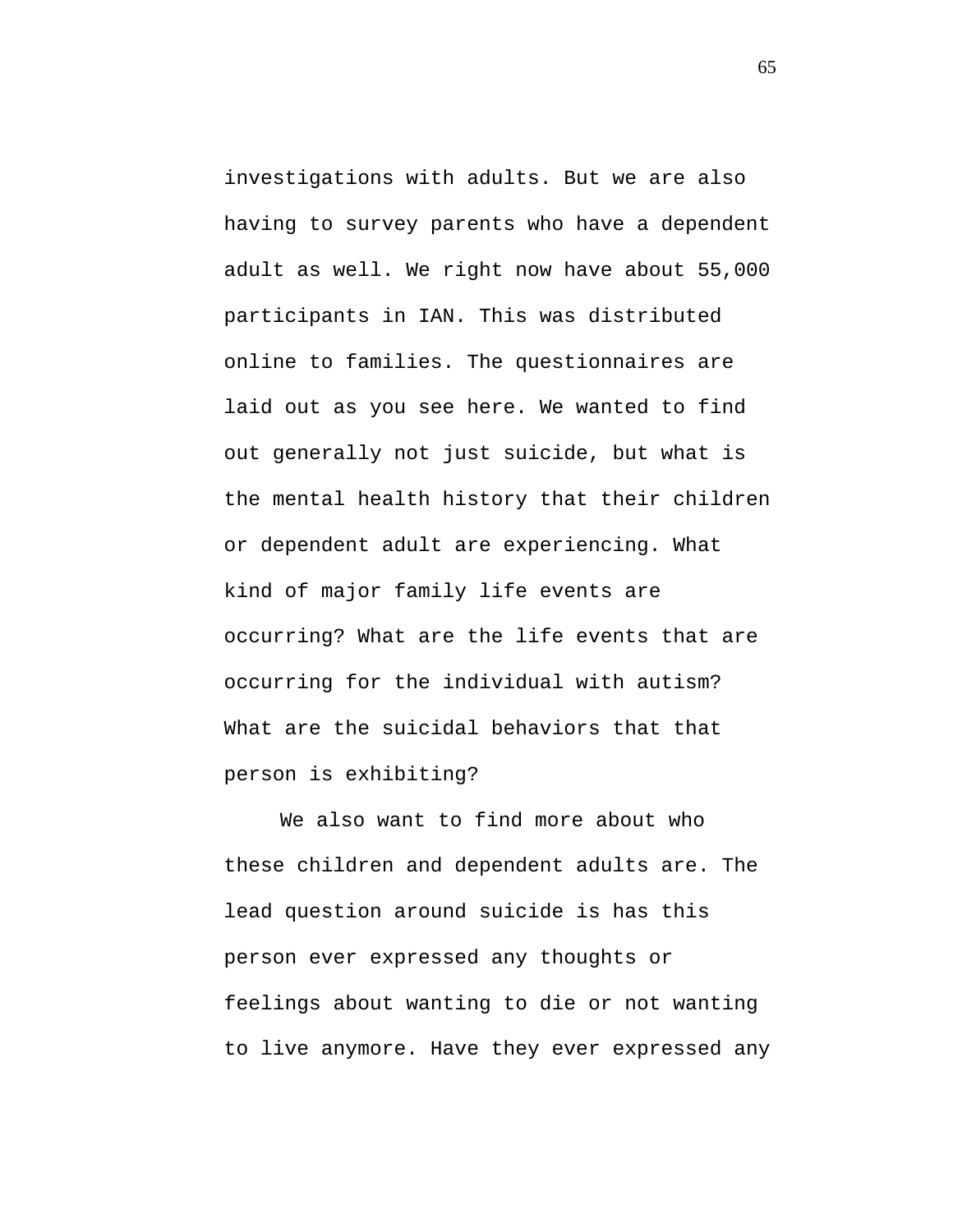thoughts or feelings about wanting to end his or her life? Has he or she ever indicated that he or she had a plan to end his or her life? Have they ever actually tried to end their life? This is a very sensitive survey. There are multiple warnings that we provide to families as they fill this out, but we think this is important information that we do not know in the United States and really is important to the autism community.

What I cannot share with you by slides, but I can share with you by word is that we so far – we will be running this survey through the end of September. We have had 680 responses to date. We did a preliminary analysis of this in May for a suicidality and autism summit that Lori and I attended in England.

As our reports in May, there was passive suicidal ideation reported in 42 percent of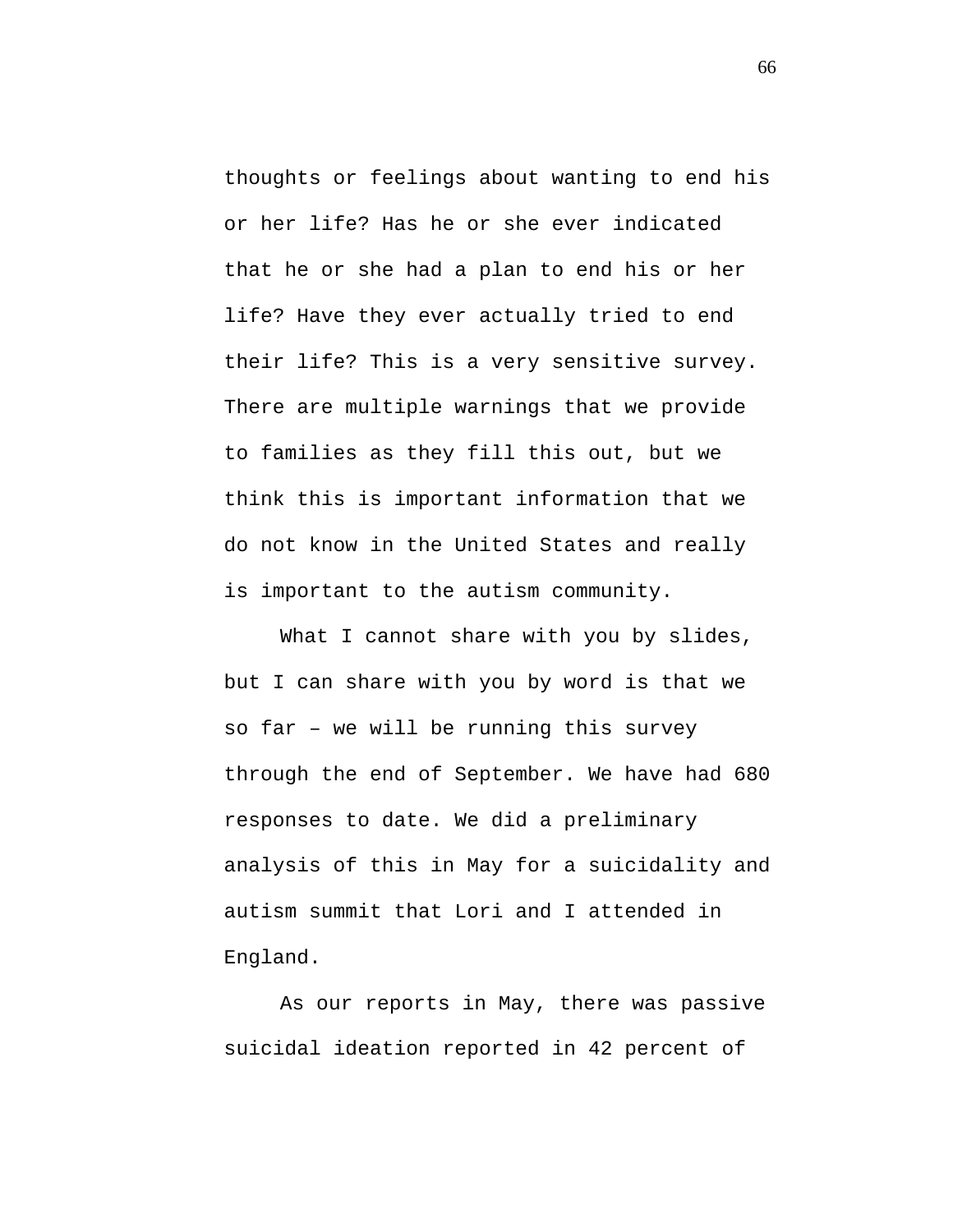the children or dependent adults, active ideation in 23 percent. Almost 10 percent had some sort of suicidal plan and 4 percent had suicidal attempts.

Really quite fascinating is we asked when they first had their suicidal ideation because we were thinking about this as a problem in teens and young adults. In fact, the first signs of passive or active ideation were occurring as young as 8 and the median age was 10 years of age that children are starting to show worry about self-worth and possible ending their life.

The median age for having a suicidal plan was 12, again, beginning as early at 8. And the median age for an actual attempt was 14 and with the earliest attempt being reported as 9. We will be collecting this data again through the end of September. We think this is going to be very important data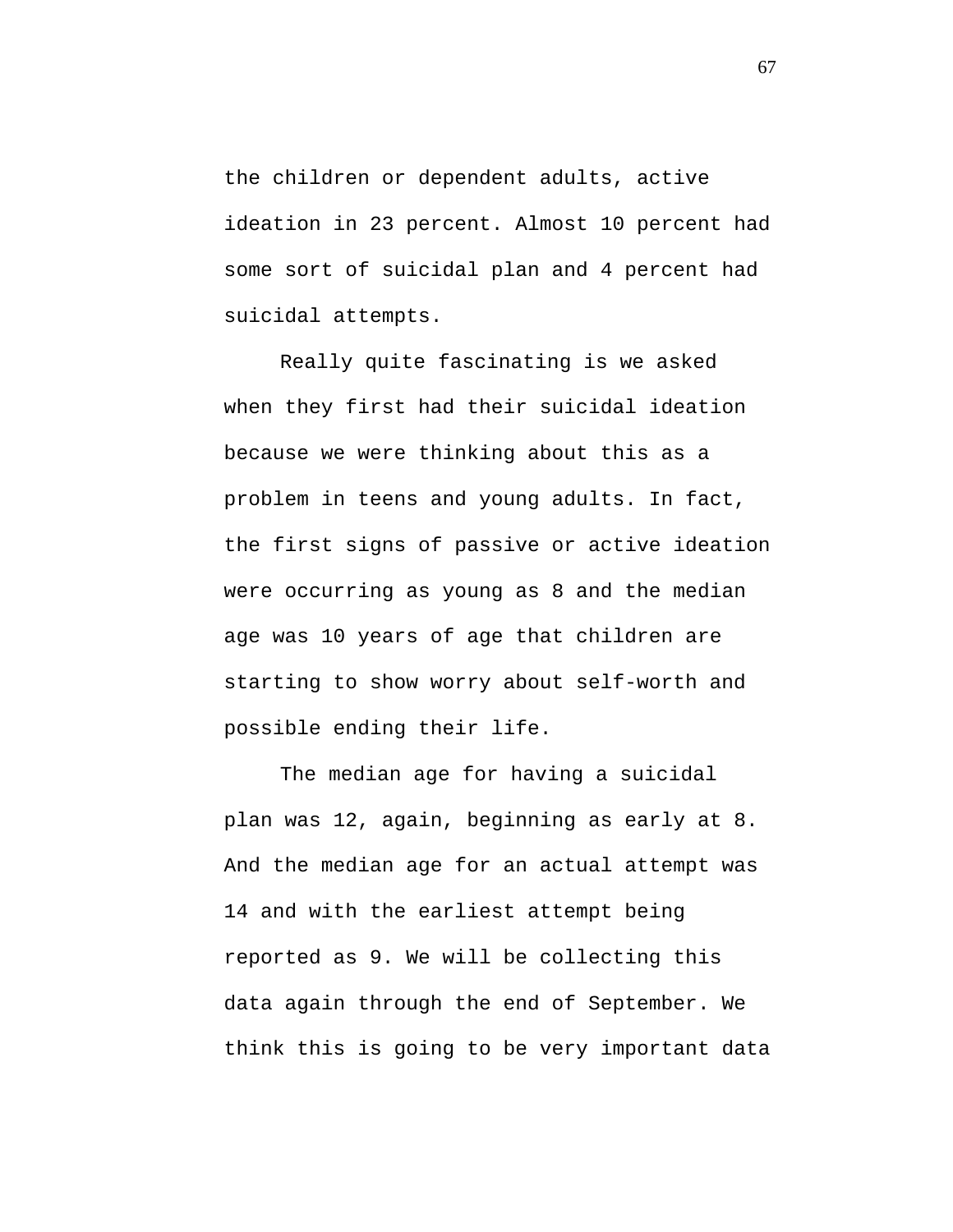to inform certainly the committee as well as the United States policymakers, advocates, and researchers. But this is getting attention worldwide at this point and I think it is a next step that I think we all need to take.

I think we have done really some great work here in terms of exposing the problems around wandering and elopement. The problems are still out there and I think we need to do the same around suicide because I think others – probably nothing more important from my perception as a physician around issues of health and life around children and adults with autism spectrum disorder. Thank you.

(Applause)

DR. GORDON: Thank you for another compelling presentation both on wandering and on suicide. We have had presentations here on the risk of premature death and autism. And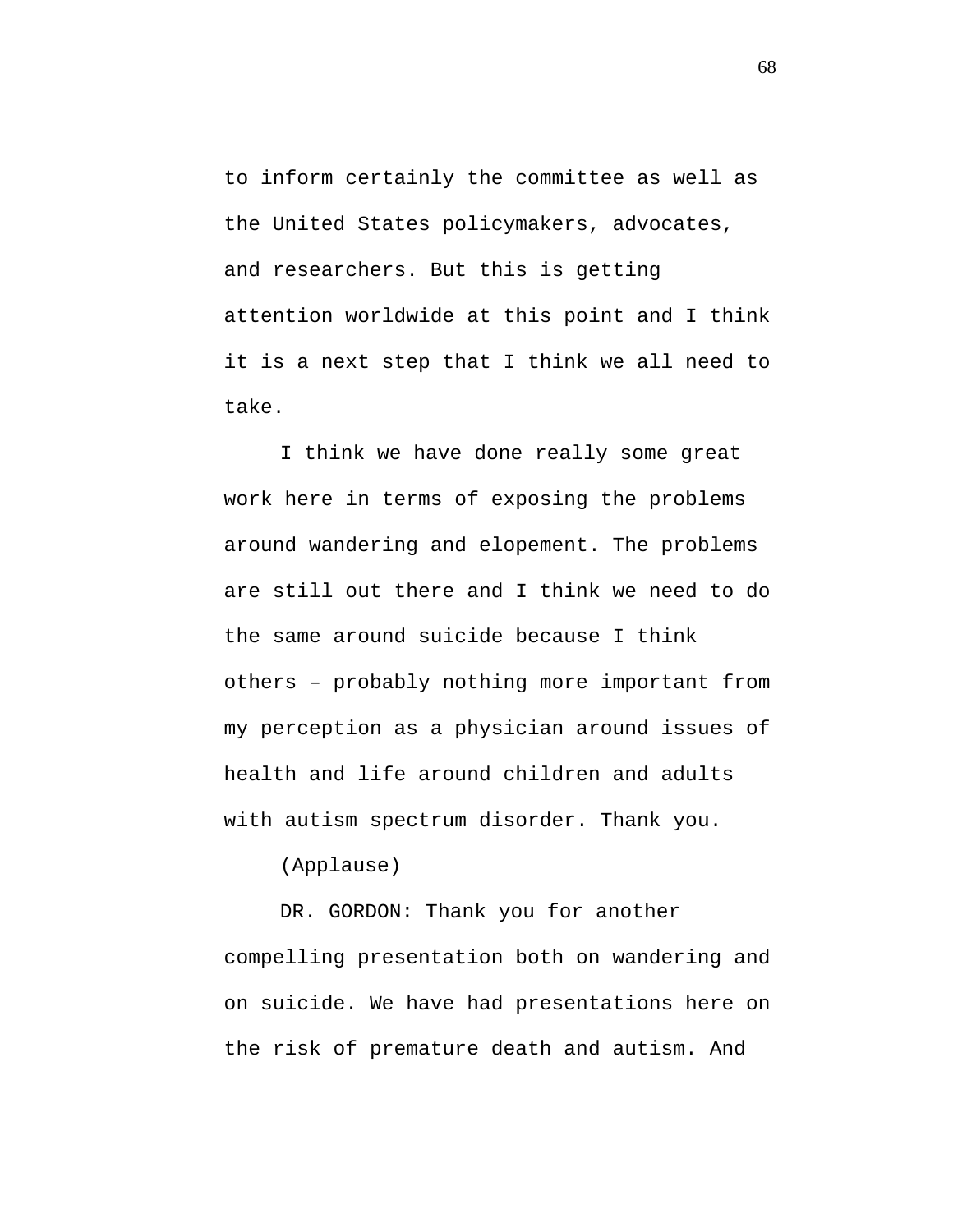adding suicide to the list of possible concerns is important.

We can now open it up for questions or comments from the committee. They can be addressed at either of the presenters.

MR. ROBISON: I think that it is clear from these presentations that suicide is a major problem in the community. And when we look at that in combination with the elopement and wandering, one thing that I take away from this is to be blunt. There is a lot of bullshit in wishful thinking in the way we are putting this research together. Because if I read those slides right, we have the statements of what they described as the Asperger people who can articulate I guess why they ran away, saying that they mostly ran away to escape stressful situations. And then again if I read this correctly, the autistic people who presumably cannot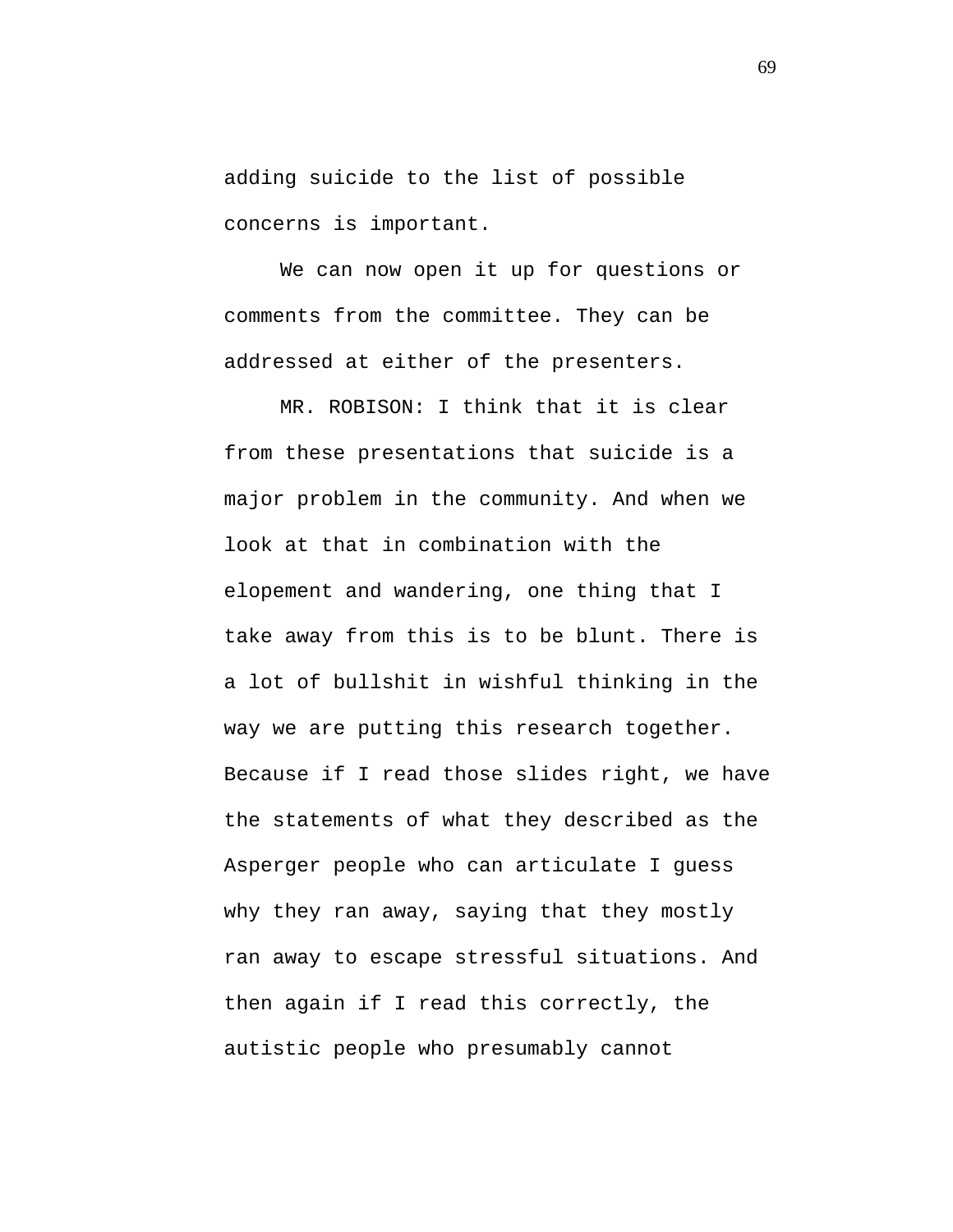articulate for themselves, their parents said he ran away because he was curious. For Christ sakes folks, do we truly believe that? Do we truly believe that the people who are articulate ran away because it was stressful and everyone else ran away because they were smiling and curious? I think when we have that kind of thinking, it is no wonder we don't solve this problem.

I look at those slides and what I saw time again was stressful situations cause autistic children to flee. I think about myself as an adult. I think about all of you. How many times have you, my fellow committee members, said I have to get out of here? But we are adults so we are not eloping. We are going somewhere else.

Every autistic person I know says with some regularity I need to go into a quiet space. I need to cool down. I need some time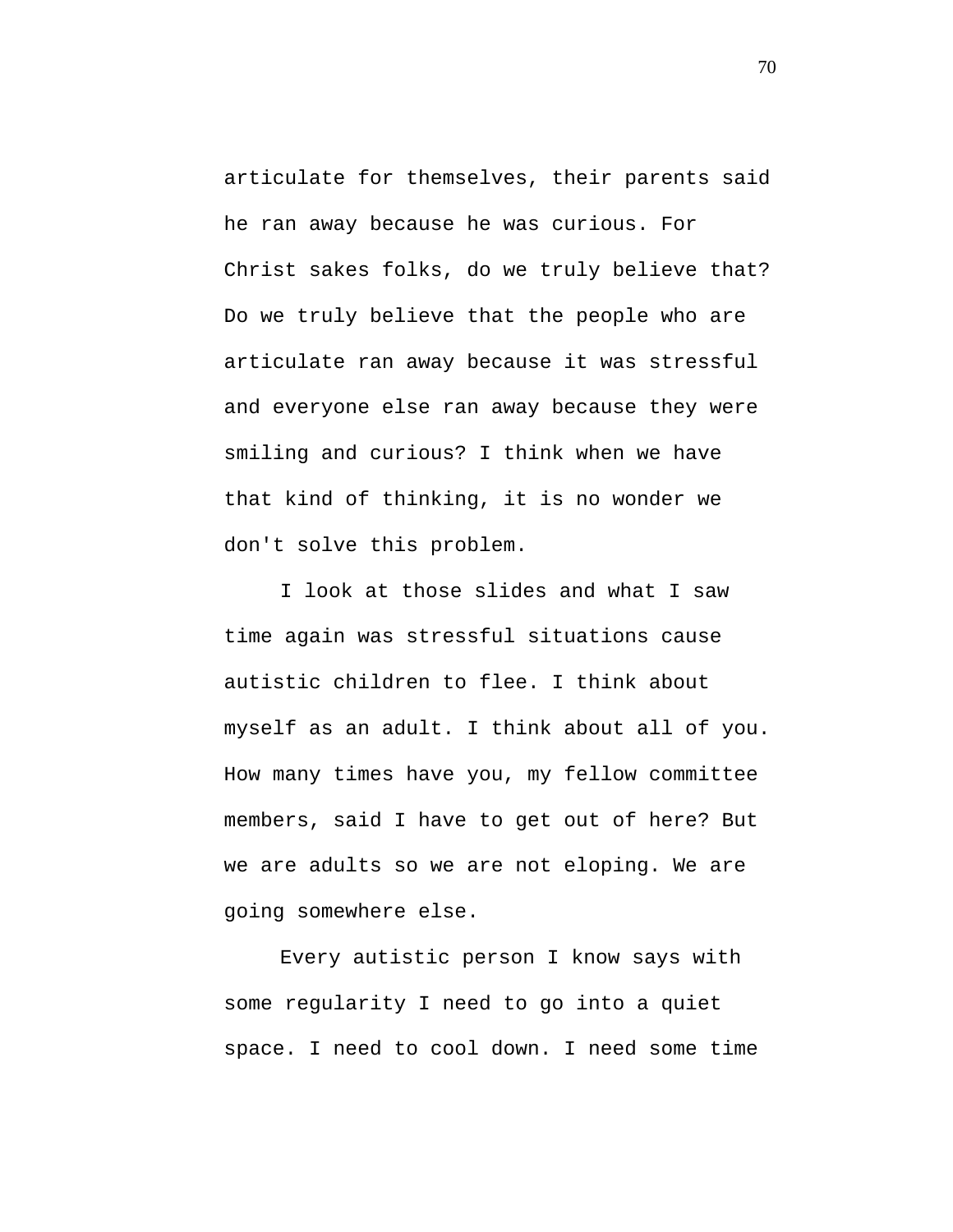for myself. Again, it is ordinary. But for these children, somehow it is elopement. It is a special, unique condition.

I think we have to recognize that this is an ordinary thing. We create stressful situations and kids who have no other coping mechanism respond by running away. We are putting our heads in the sand until we face that.

I listened to the extreme seriousness of the situation. So many autistic people die. We are not facing what is to me an obvious truth. Am I nuts here? What do you folks think?

DR. GORDON: One thing that did astound me and that is why I asked the question in the moment about the numbers in the bottom of the slide was that the pure number of cases. Obviously, it is probably not comprehensive.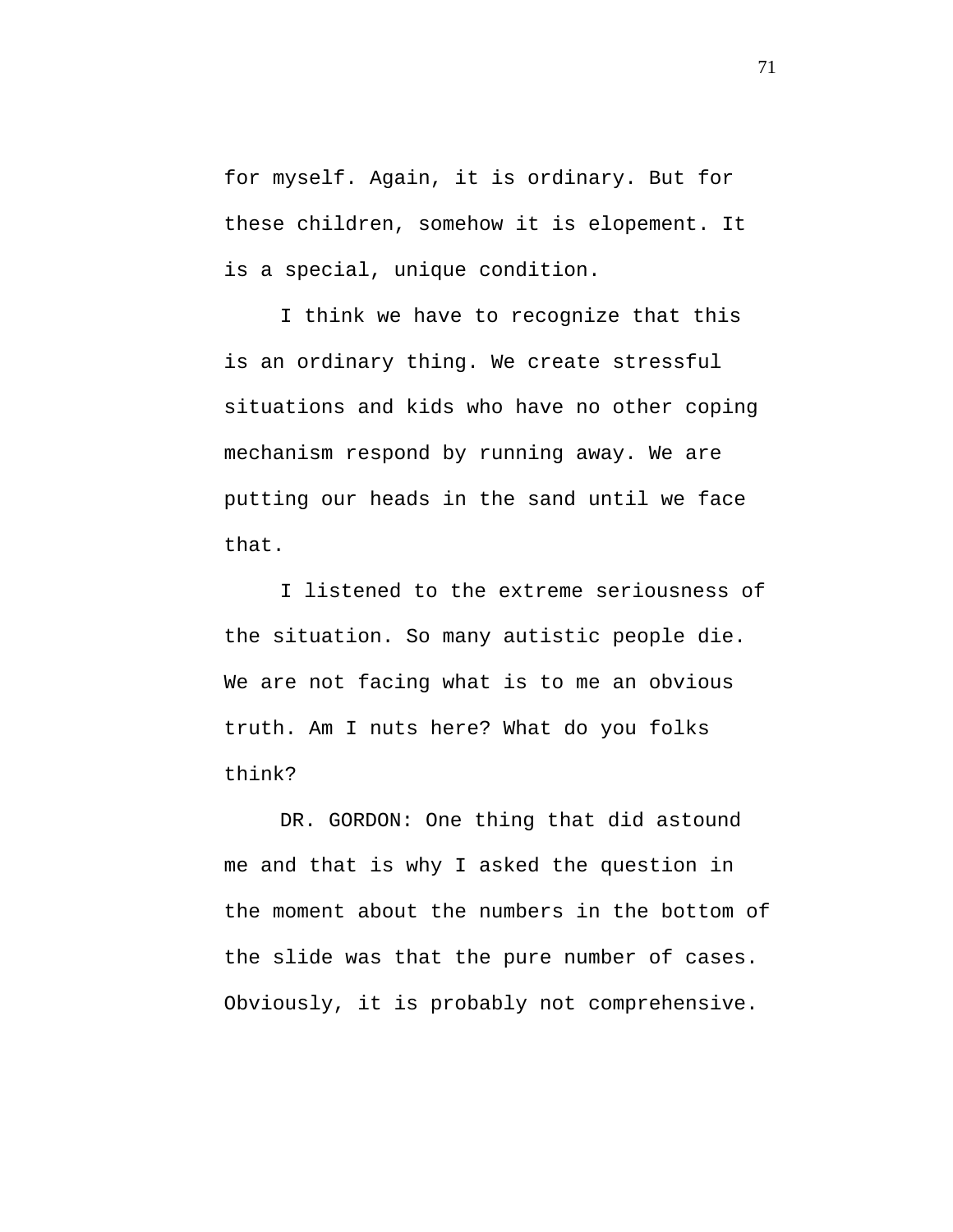It is a best attempt, but it is a lot of individuals who are dying.

I wonder if we might have a response from either of the presenters first specifically about what the research says in terms of stress as an inducer of elopement and/or suicide and/or the protective measures that one might take in that context to try to reduce it and then we will have some more comments from the committee.

MR. ROBISON: This is the rule, not the exception, Josh. I have been suicidal. Almost every autistic person I know.

DR. LIPKIN: It is quite clear that anxiety and stress are really key components here that are driving many people to action.

MR. ROBISON: (inaudible comments)

DR. LIPKIN: Again, this is a parent report. It was the way the question was framed. I think one has to be cautious about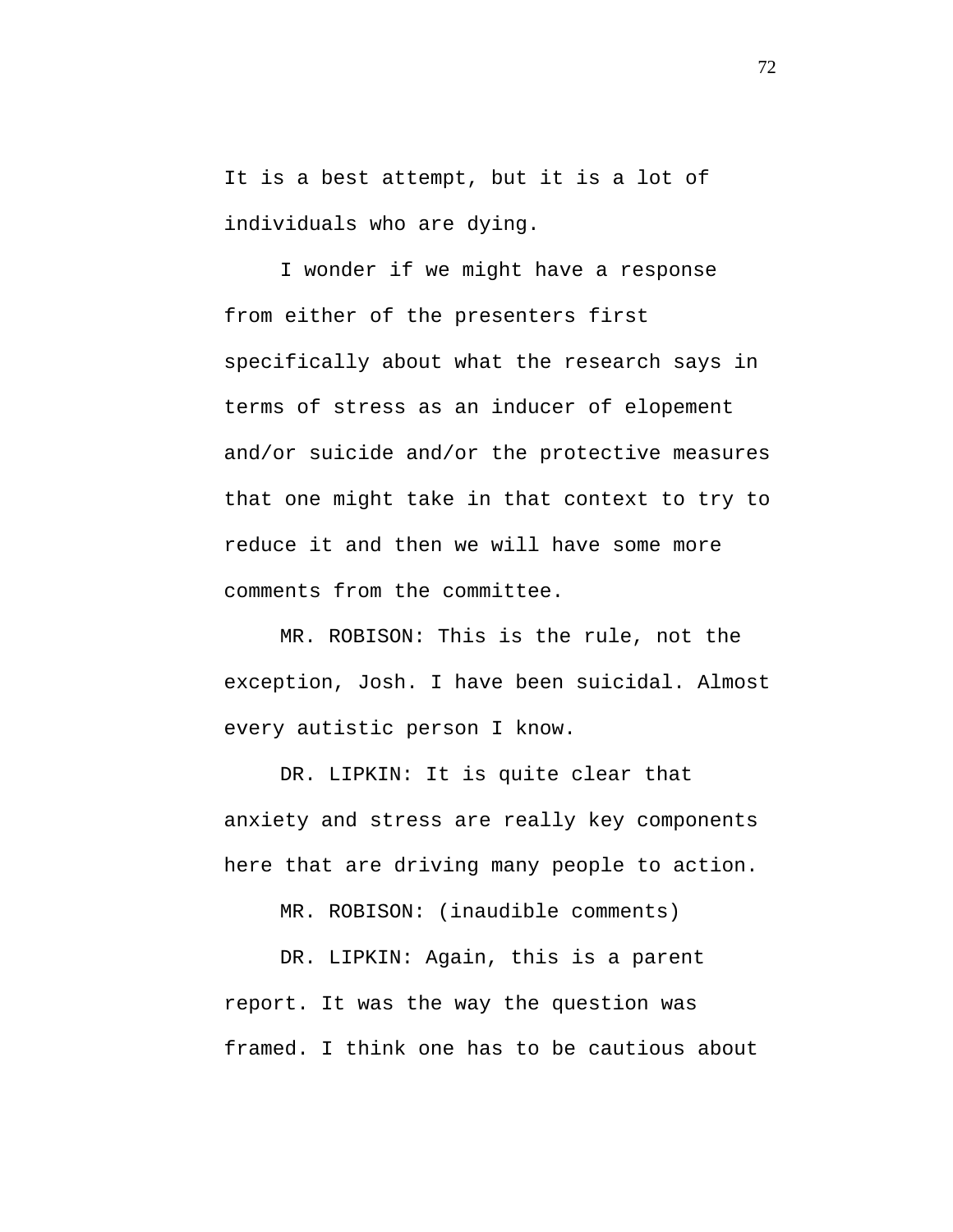that. This is all the information we have. This is all the data. I would like to spur other researchers to really dig deeper in the kind of questions that you are asking, John, because we know it is a problem. We really do not quite really understand the depths of what the issues are that are driving it.

MS. MCILWAIN: I can give you some examples. We had a 13-year-old girl who was on the Staten Island Freeway. She did not want to go to her father's house. She leapt from the SUV into oncoming traffic. She jumped from the car.

Another case like that was a teenager who got into an argument with his foster parent. Walked out of the car and walked straight into traffic.

I was reading a spectrum.org article about suicidality a couple of years ago. It is a story of Bianca, a 15-year-old girl, who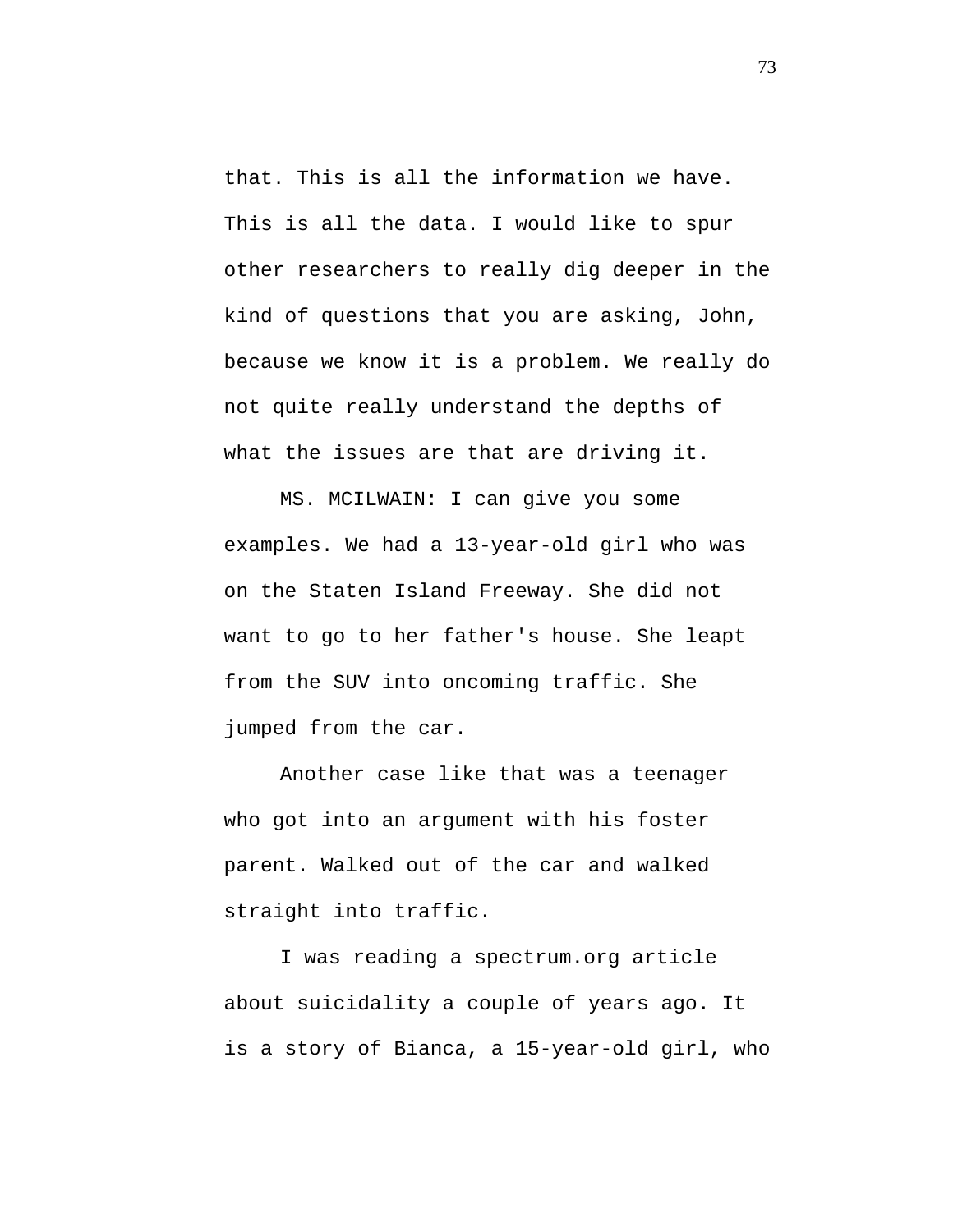did not get the chicken dinner that she loves. This disappointed her greatly and she spoke of – please, if you could just kill me now, we can just both get this over with. She said that to her mother.

Fast forward two years, a 17-year-old boy just in February left his home because he did not get the spaghetti dinner he wanted.

These seem like really small triggers to us. They are huge triggers to these individuals. The 17 year old who left his home – he was struck by a car. He could not talk like Bianca according to reports.

If you are looking at both cases, they are leaving because of some type of acute stress. They are responding in a way in either they impulsively want to harm themselves or may not understand and not care about what threats come along such as traffic. That is something that we have to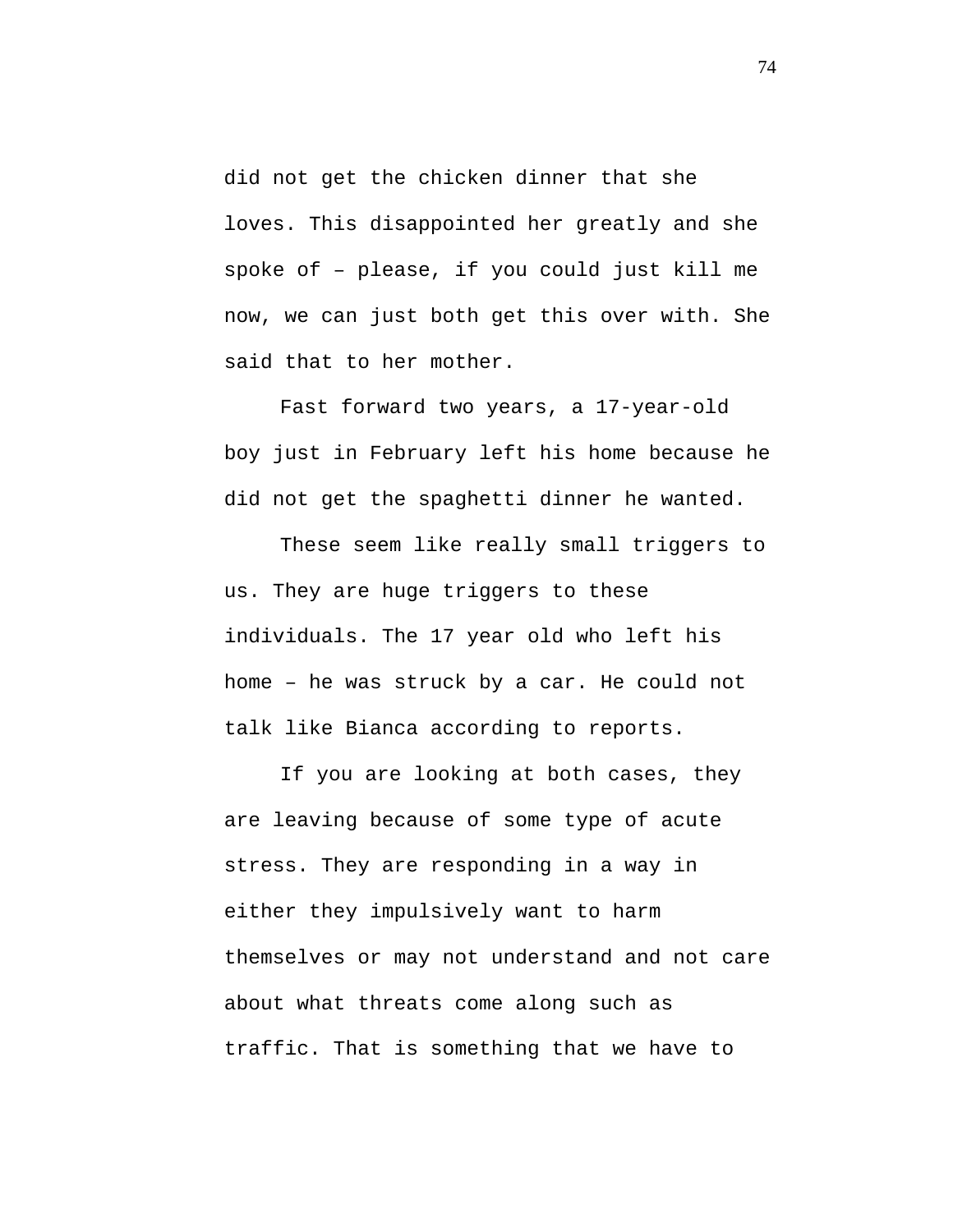look at and decipher especially in the nonverbal kids who are going straight to threats.

DR. GORDON: John, if it is okay, I want to make sure we get other people from the committee. I have Laura, David, Judy, David, and Samantha.

DR. PENA: Thank you both for the presentations. I wanted to quickly say to Lori. I am a parent of a 9 year old with autism. We are recipients of the big red safety box. That has actually prevented my son from wandering. He just started a couple of months ago. This presentation is very timely in my personal life. The door alarm in particular is jarring, but for good reason. Thank you for that free resource that you provided to hundreds of families.

My question to follow up on John's point to Dr. Lipkin is is there a way to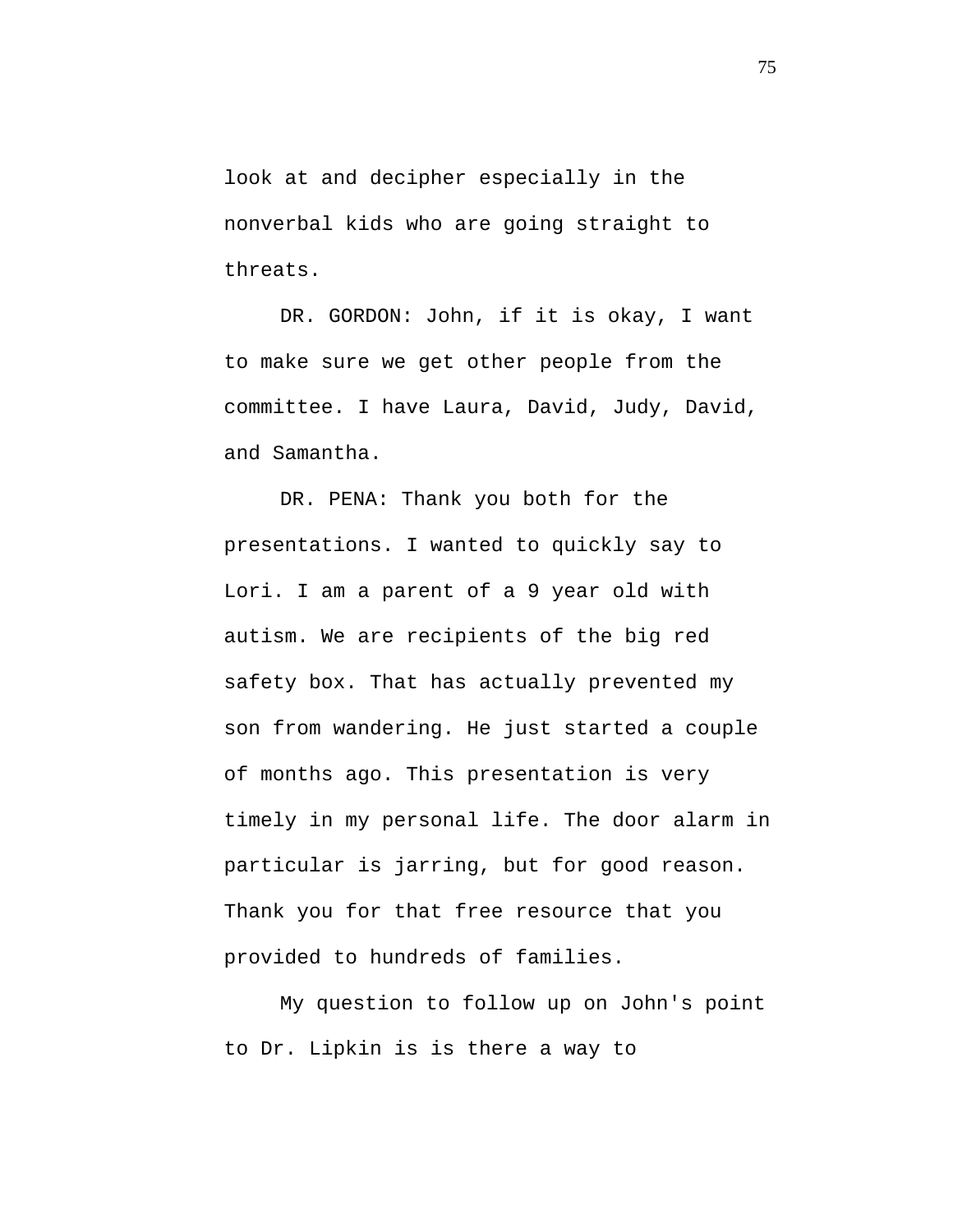disaggregate your data in terms of whether the child has complex communication challenges or limited speech so that we can attribute causes that the parents report to those children or individuals who may not be able to articulate the reasons why and then we can maybe have some more information to fill in the gap.

DR. LIPKIN: One of the strengths of the Interactive Autism Network's data is also one of its weaknesses or what it has been criticized for. It is purely parental report information that we have. We do not have clinic data except by parents reported.

What we do have is their report where the child had intellectual disabilities, where the child had language disorders. We probably cannot disaggregate that, but it is parental report. It is not based upon clinical information.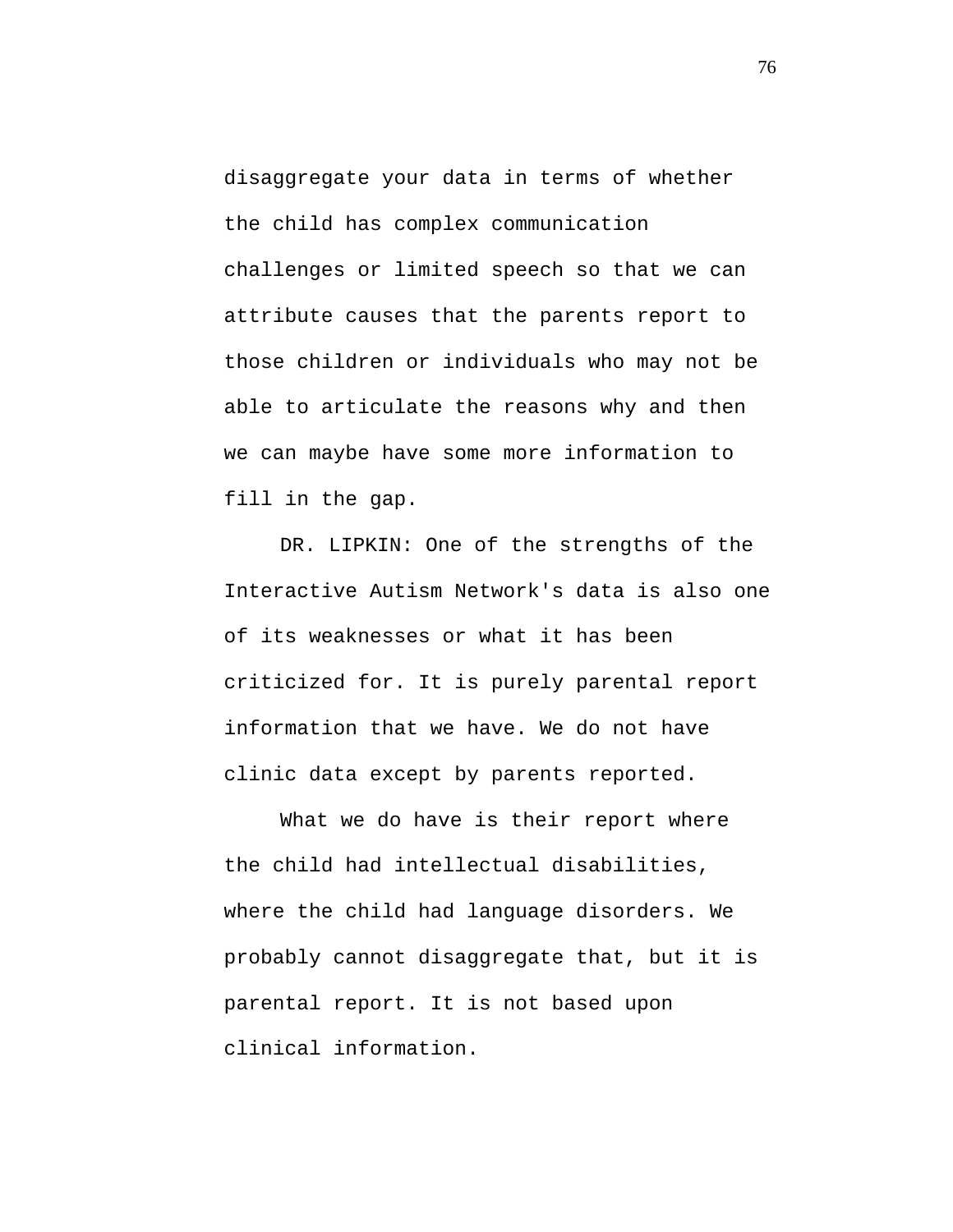DR. AMARAL: I wanted to agree with John that I think it is clear that stress and anxiety is under appreciated particularly in younger individuals with autism who have intellectual disabilities or who have lack of language.

John, I think to speak to your issue, we have been really focusing on trying to differentiate anxiety from the symptoms of autism for the last few years. One of the things that has impressed me is that once our clinicians determine that a particularly young child has severe anxiety, often times when they go to the parents and say do you know your child has anxiety. The parents say I had no idea. A lot of the symptoms that our clinicians determine are actually an anxiety disorder and have been assumed by the parents to be just part of the autism.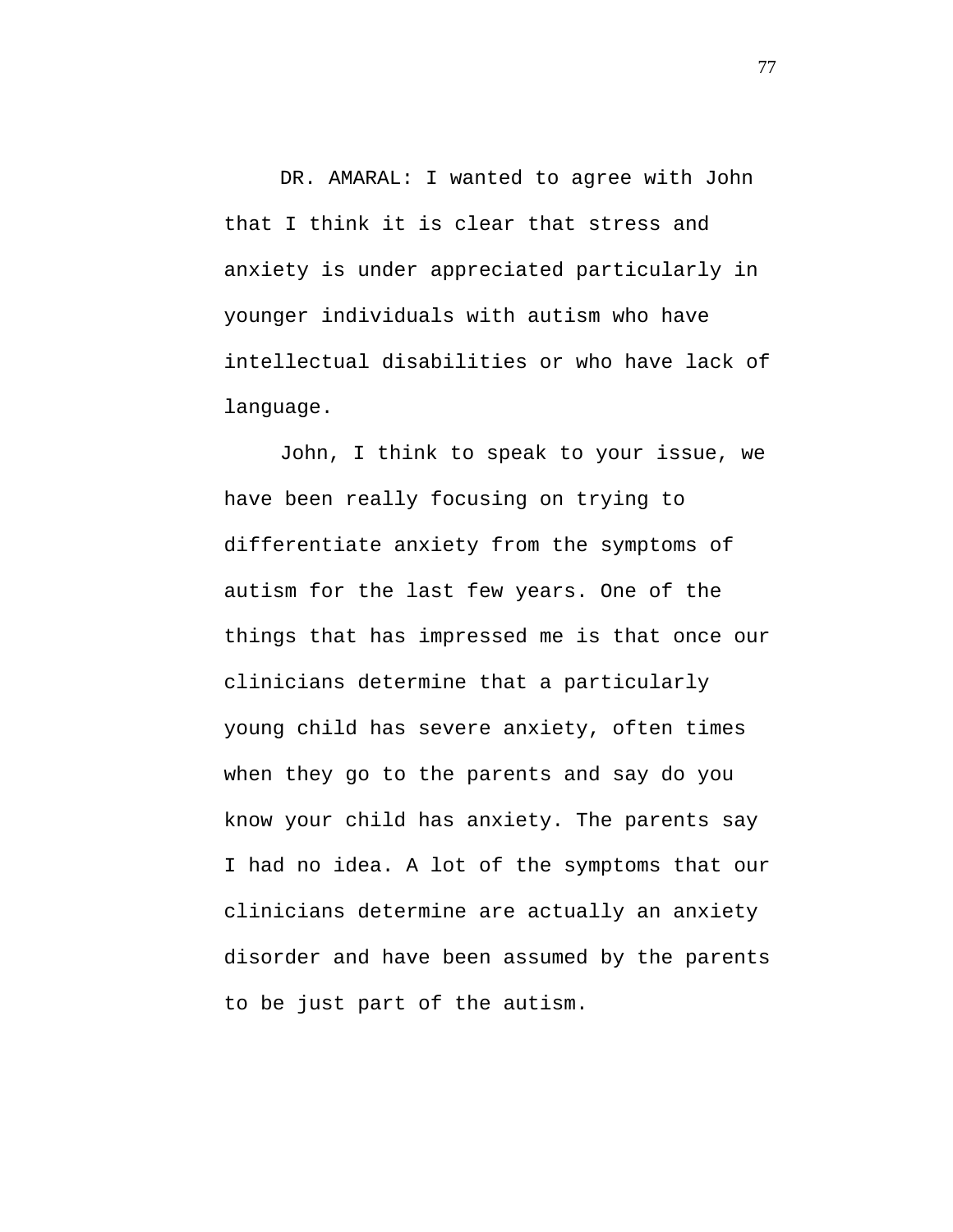I think that there has to be an increased awareness particularly in subsets of the autistic population about what anxiety really is and then maybe those charts. Again, this is parent report. I suspect a lot of our parents who we finally say your child has anxiety had no clue. They just maybe misinterpreting why the children are eloping. I agree with you. It really is an underlying anxiety disorder and severe stress that just was not appreciated.

DR. GORDON: I suspect the answer may be no given your previous answers, Paul. You showed data that the efficacious medications were predominantly benzodiazepines and that might also speak to this anxiety issue. Do you know if that was the reason why? The thing that popped into my head when you were showing – benzodiazepines – make them go to sleep, but perhaps there are actually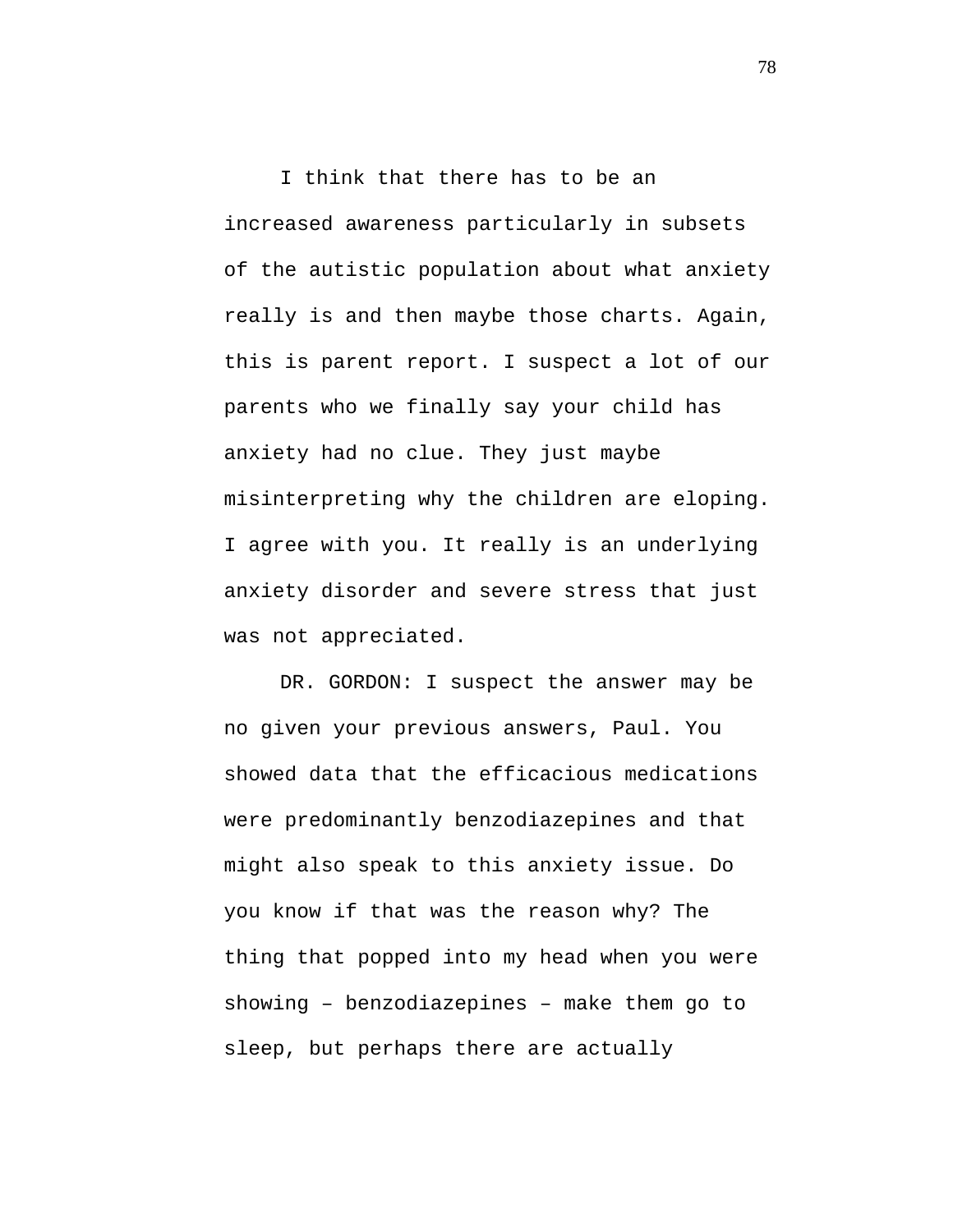treating an underlying anxiety disorder, reducing that acute stress response.

DR. LIPKIN: We do not have that granularity. Basically, we asked what kind of things were they using for their child's elopement behavior. We provided a list of medications. They just checked off which ones that they had. We do not quite know.

I was surprised that the benzodiazepines came out so high. They are not that widely prescribed in general. But I think it is telling that medications that are more widely used whether it be the stimulants for ADHD, whether it be the anxiety medications, families were not finding those more commonly used medications as effective.

DR. GORDON: Right, particularly the antipsychotics, which you might think might be prescribed for that reason.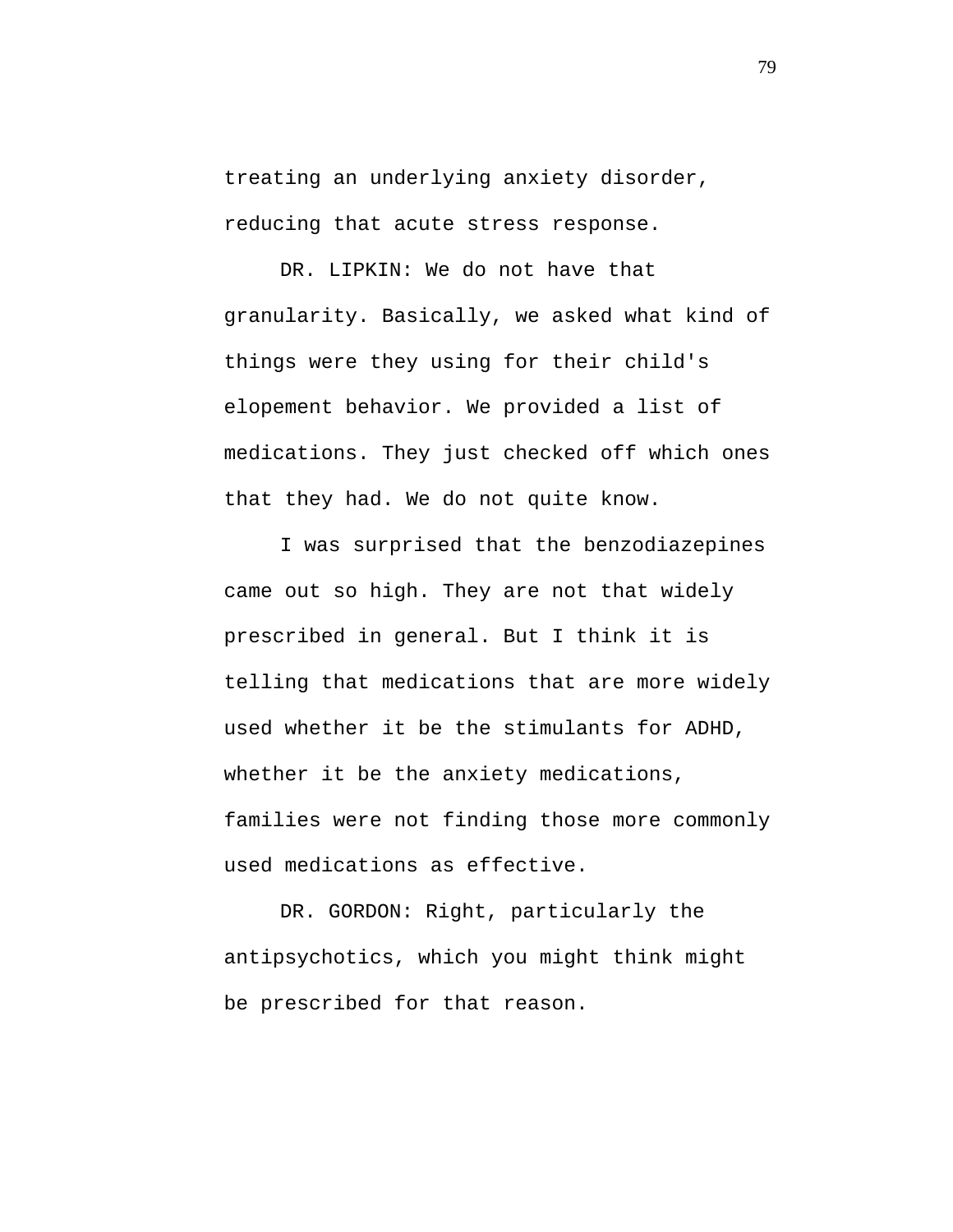MS. CRANE: I have a few comments. I am just going to apologize in advance for having a few things to say. One thing that really struck out at me in the first presentation was the elevated risk to the African American community. We are working on our own safety surveys as well. And what we are finding is that because African American individuals are at higher risk of police violence, there is a real sense in the community that we need more alternatives, more ways that we can get help for a missing child, but do not involve deploying armed police to the scene.

We have definitely high profile cases like Arnaldo Rios Soto, who went missing from his group home. He was not really missing because his aide was right there, but he was not where he was supposed to be and a police officer shot at him and traumatized him. Now,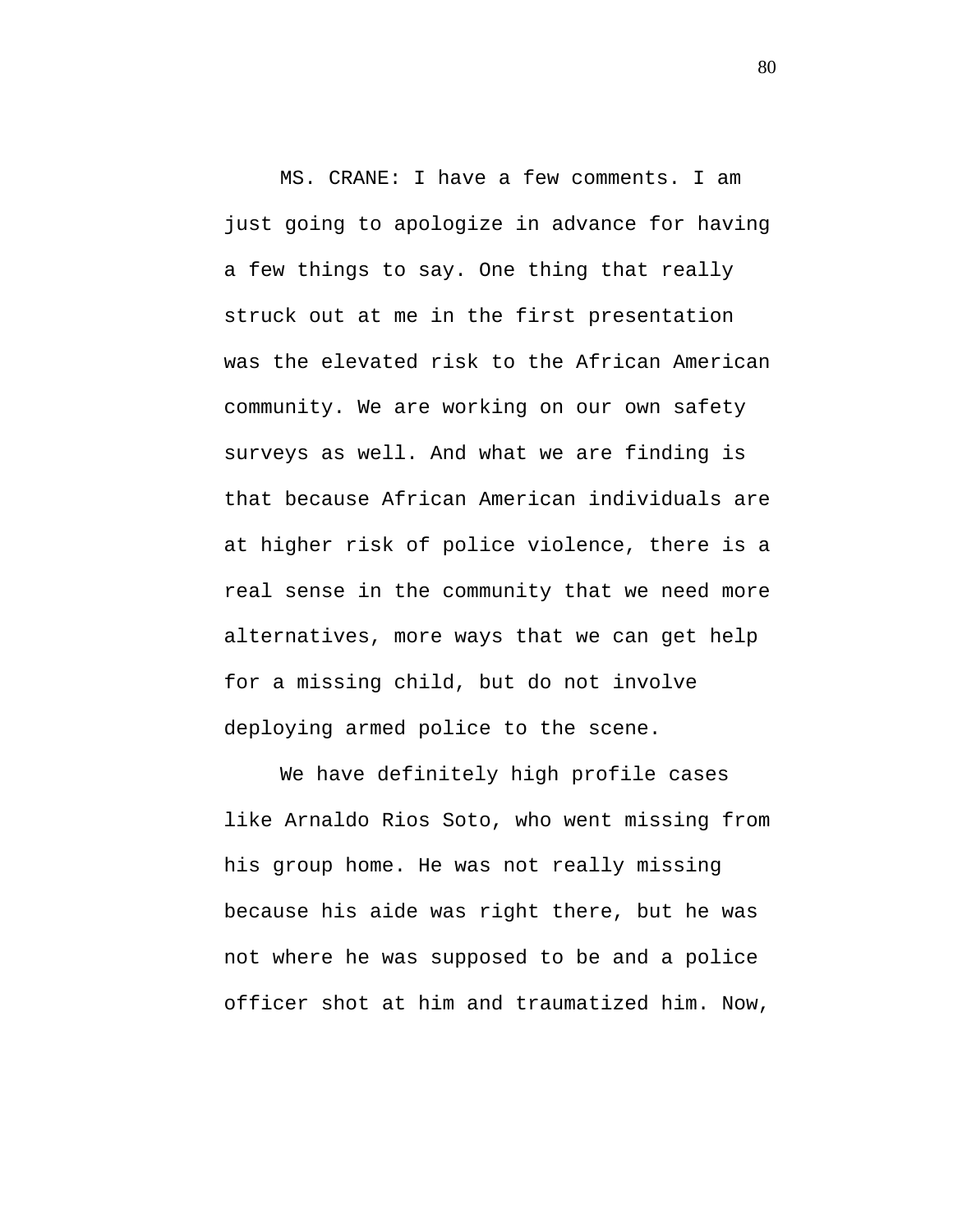he is institutionalized because he could not go back to his group home after that trauma.

I think that it is really important when we talk about training police that we also start looking at interventions that do not involve police at all. That can be another reason why tracking devices or other things that might involve getting police to the scene might be an issue.

We also need to worry about training that is not the right training. There was a case a few years ago in which an experienced hiker who also was autistic was lost in the Arizona Desert. He was found near a creek. And when asked about how did you find this person. The police officer said I knew that autistic people were drawn to water so I looked at the water. A normal person would say he was lost in a freaking desert. If he is still alive three days later after he went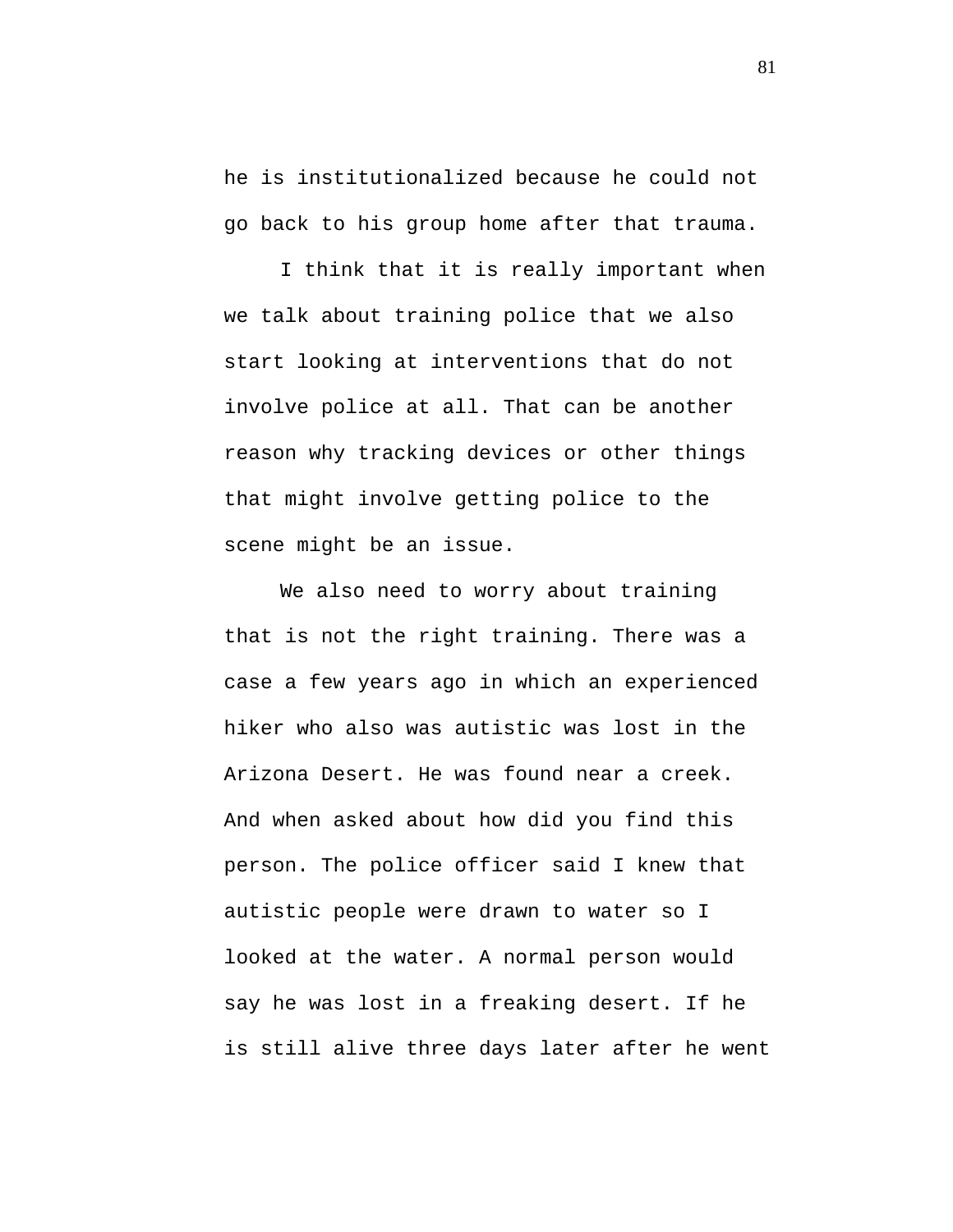missing, he is probably near some water. I do not know what other people look for when they are lost in the deserts. Maybe that is something we should consider. You should definitely look near water when someone is missing, but I would say that that is because if any child is missing, you should look near water because if they are near water, they might be drowned in one or two minutes so you better look at the water as fast as you can. Then you start looking at other places. That is common sense.

They do not know that, but I think we need to make sure that we are not perpetuating a myth of autistic people that are human dowsing rods that just immediately go to the water. Yes, you should look near water, but I feel like we need to make sure that are messaging that right.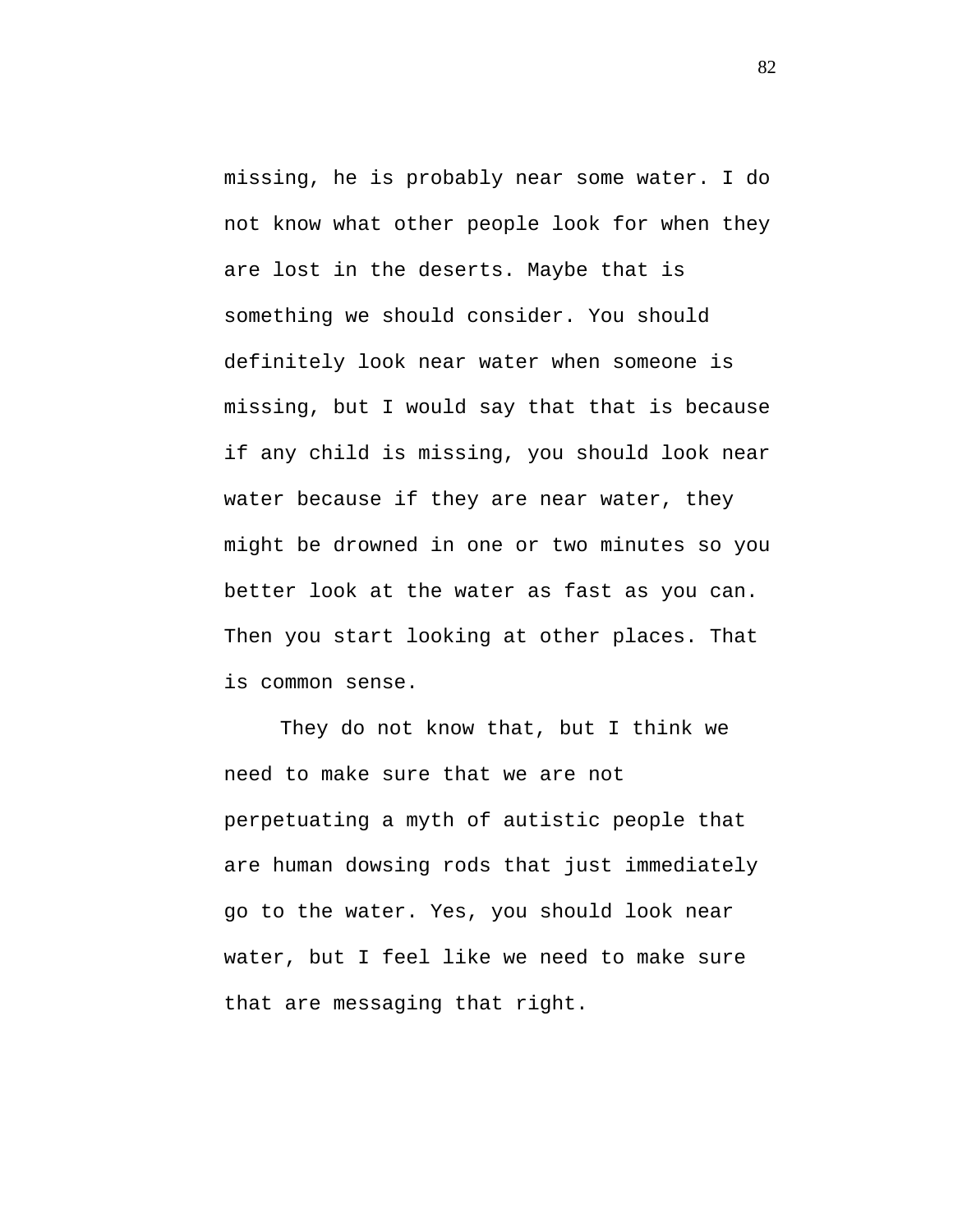MS. MCILWAIN: To your point, I think that we have to not minimize what is happening out there with the water. This is really just to help first responders understand exactly where to go as quickly as possible and not just them, but also parents.

MS. CRANE: What worries me is – accidental drowning is a leading cause of death for all children. This is not an autism-specific thing. And frankly, your study, while it is absolutely showing a huge pattern of drowning deaths in autistic children, we did not look at non-autistic children wandering and what their cause of death is. We just need to be very precise when we message about this that water is dangerous to all children. It is not because we are necessarily drawn to water, but because water is a very fast killer. I have children too. We are paranoid about them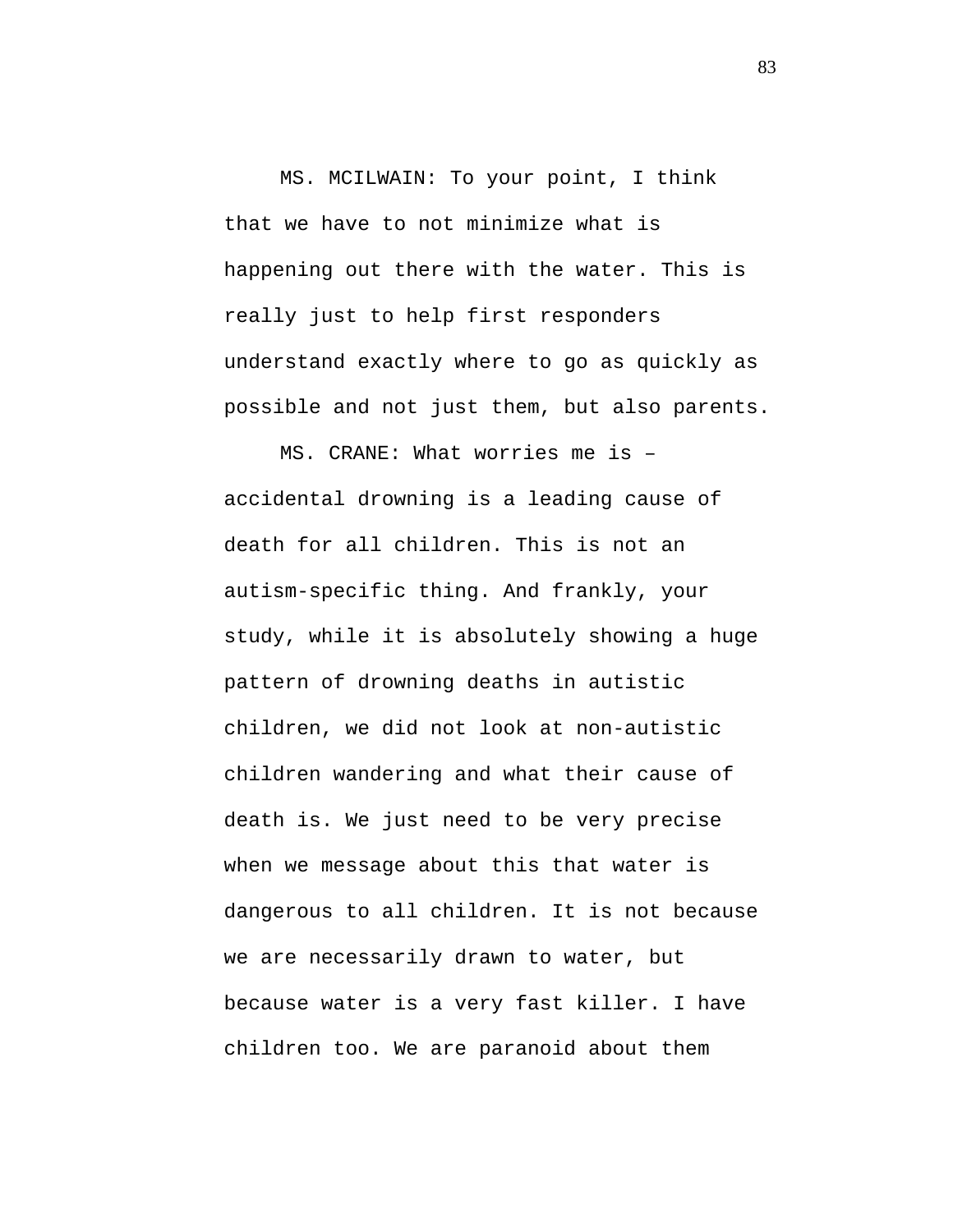around water because drowning is a fast and silent killer. We need to make sure that that message gets out.

With respect to suicide, I really want to quickly get to suicide. I am worried and I think I agree with John here that conflating suicidality and wandering could be a real problem. We know that people in the autism spectrum have been dying from suicide for a very long time. It is not new. If we are seeing more of it in media accounts of wandering, it is probably because media is treating all autistic missing persons cases as wandering because of the heightened awareness of wandering.

People who are suicidal are not lost. The solutions are probably not the same. Having a door alarm or having a tracking device is not going to stop someone from being suicidal. It might stop someone from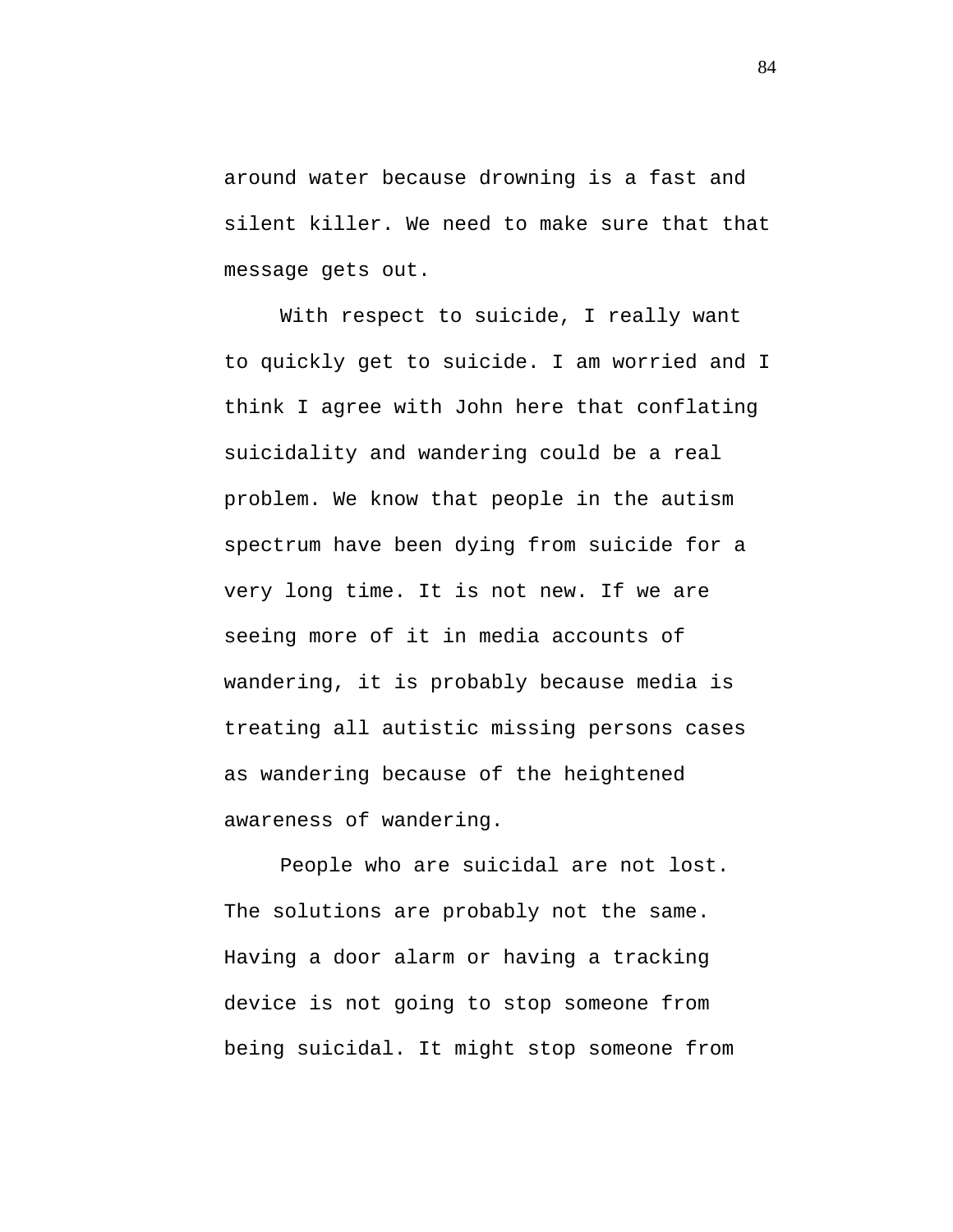accidentally going to a dangerous place. But it is not going to prevent suicide. I am not sure that that is going to help when we think we need to make sure that we are talking about these issues separately.

With the investigation of the suicidality survey, I am really concerned that the survey is asking parents about suicidality and not asking the actual autistic people about suicidality. Sometimes a parent has to be there to answer because they kid literally cannot. But if we are not asking the actual autistic person, it is like what David mentioned. Sometimes parents do not know that their kid is anxious. Sometimes parents do not know they are suicidal. I do not know if we would have a study on teenage suicidality that does not ask the teenagers if they have felt suicidal. This might have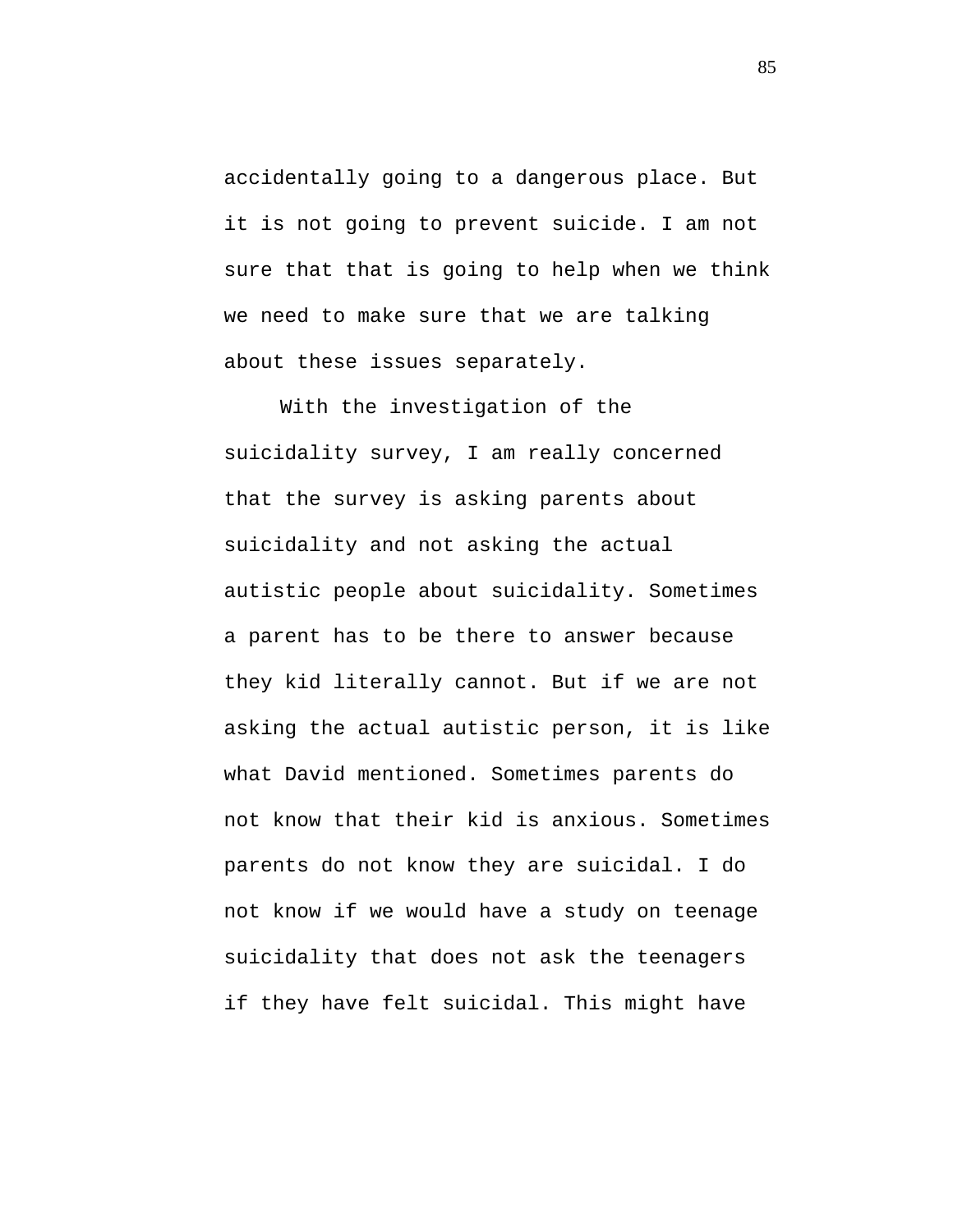some IRB hurdles. But if we want good data, we really need to do that.

DR. GORDON: Thank you. Any more comments or questions?

DR. MANDELL: I was wondering if either of you two knew or anyone on the committee knew about whether safety planning, which is a rigorously tested intervention for reducing suicide among suicidal people has been adapted or applied to people with autism or people with developmental disabilities. It seems like a very logical fit. I do not know if it is something that perhaps the committee would want to recommend as a fertile area for exploration.

DR. GORDON: Anybody aware? I am not aware of it. We do have ongoing studies at NIMH in using the screener actually that Paul discussed, the ASQ, and adapting it specifically for autism individuals. It is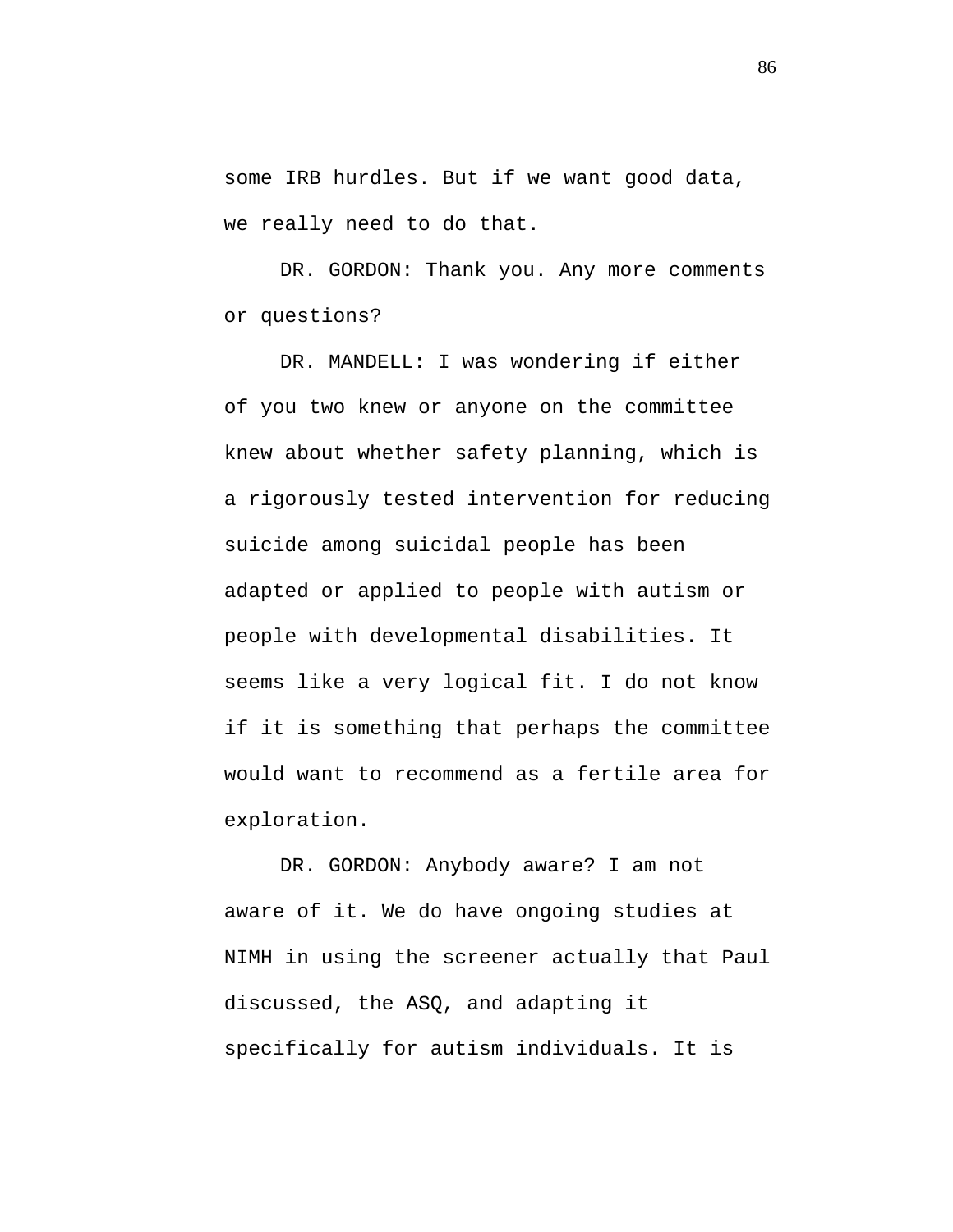undergoing testing right now in two different sites, an inpatient site and an outpatient sites, but that is just screening. That is not actually – then what do you do if they – as you can see, they are going to screen positive at high rates. And then if you follow up, actually two-thirds of them will have significant --

DR. MANDELL: Sometimes when the rates are really high especially if you could identify subpopulations where the rates are really high, maybe you do not need to screen. Maybe we ought to be talking about safety planning, which is a relatively light touch with everyone or with certain groups of people with autism who are at high risk.

DR. GORDON: I would say the point that Paul raised was that if you do not screen, you will not identify the folks at risk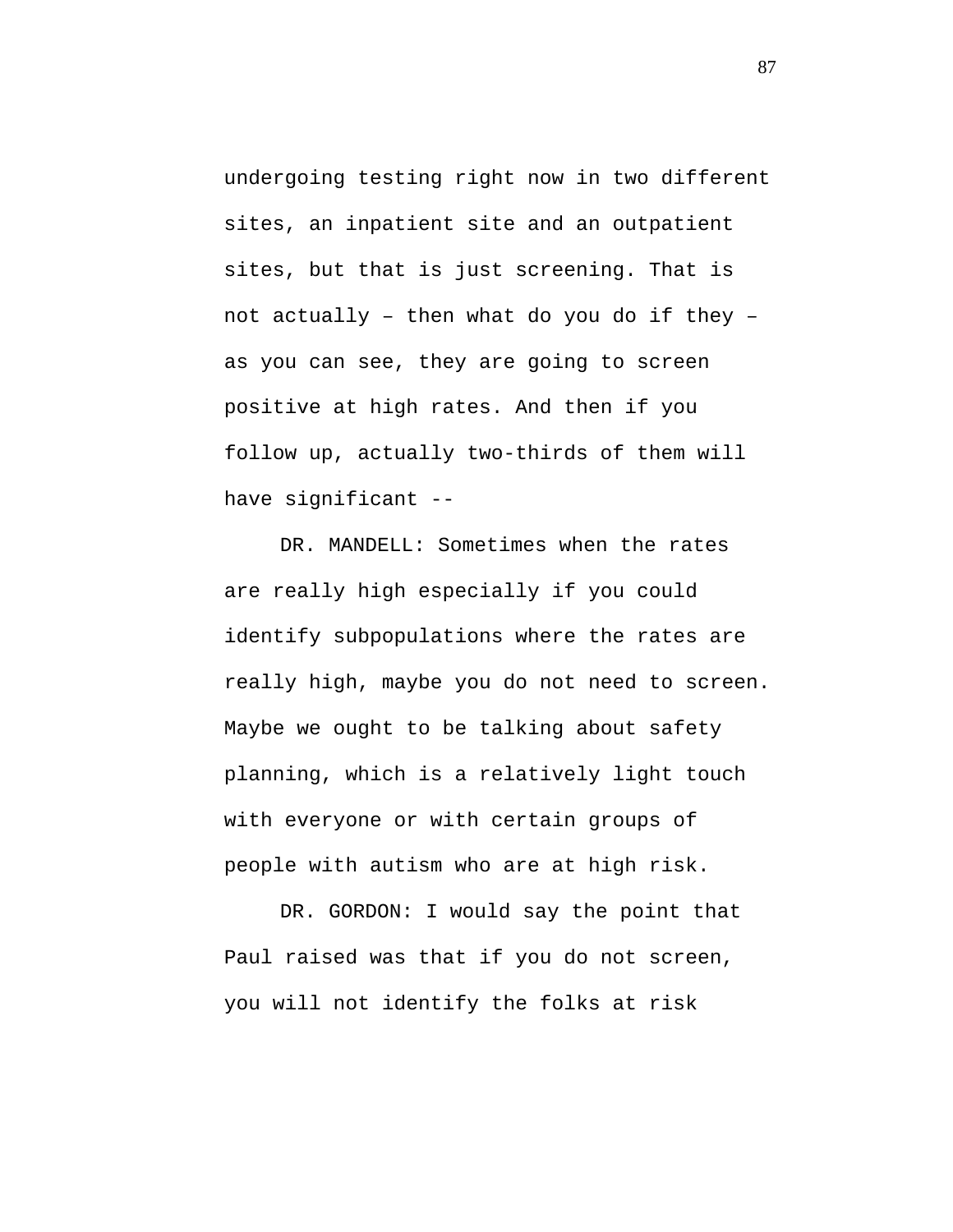because two-thirds of them are not going to otherwise have evidence that ideation.

DR. RONYAK: Thank you. I am also a parent of a child that is high functioning on the autism spectrum. He just turned 8 last weekend. I wanted to say two things. I apologize for taking some time.

One is I do want to come back to the cooccurring. My child was also diagnosed with ADHD. Clearly, he is taking ADHD medication, which has taken some time to get him acclimated to. He also takes melatonin in the evening because the anxiety and the lack of sleep – we love to have sleep in our house. Having a child go to sleep before 1 a.m. and getting up at 3 is extremely helpful. However, you have to think about on cooccurring if it is not managed, if the sleep is not managed. How does that influx into the anxiety that is going on in school. When he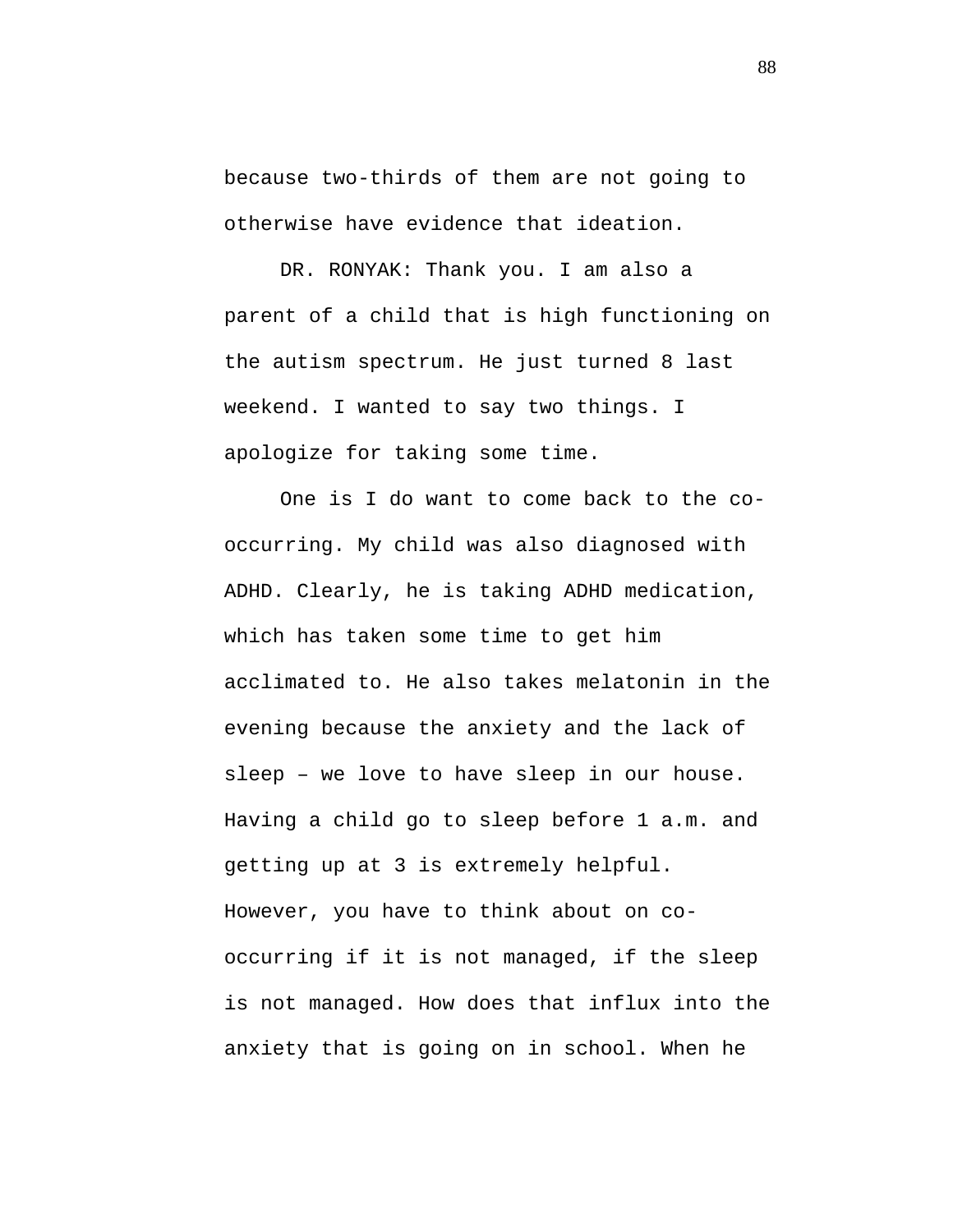was in kindergarten, it was our first episode of him literally leaving a teacher that he absolutely adored and the principal found him out on the street on the curb because he was upset about something.

You have to tease it out. Is that anxiety? Is it ADHD? Is it frustration? Is it a social skill piece? But at that point in time, he was not diagnosed. We did not know.

I know that we had some concerns and he does go to Montgomery County, which I have to say has phenomenal services for students. I just think that is one thing that maybe we need to think about as we are looking at research.

Coming back to Samantha's point and when she was talking about asking the child or the young person. For the very first time I think it was in May, my son finally said what if I ran away from home and I never came back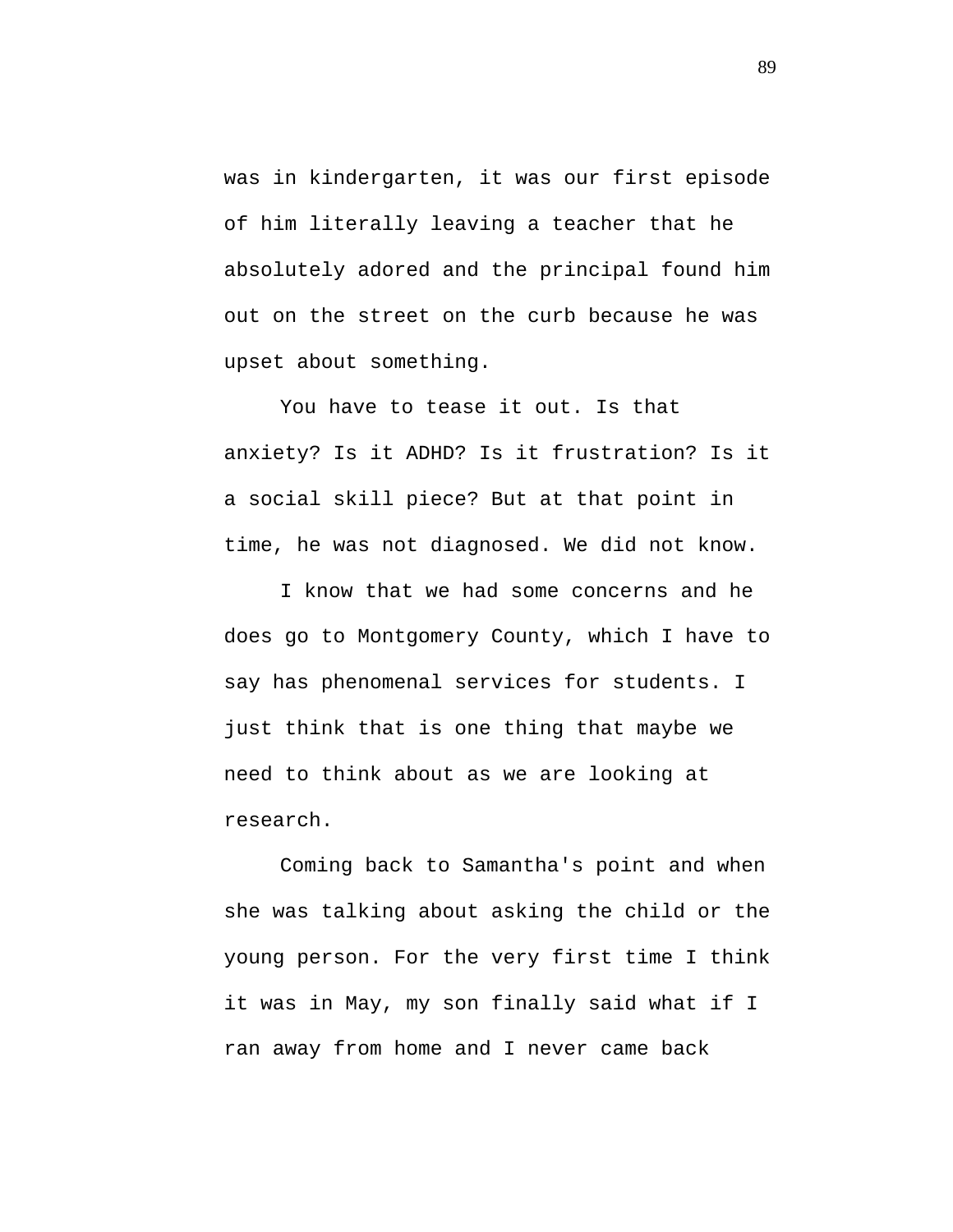because I could not. We did not know what that meant so we asked him. It was the first time he talked about death. It was over Legos. You sit here and you go something that simplistic. How does he know about death? How does he know about running away? At this point in time, he was 7. We never spoke about him not being in our home or running home. You do wonder. Is that pieces he picks up at school? As we all know, they are around other children who we do not know what those conversations are about. But to know that you can be that young and be 7 years old and have the concept that you can run away to try to find safety because you cannot deal with the emotion of whatever is occurring at home or your Lego time was being cut off because it is time to go to bed. Those kinds of things.

It makes me wonder if Samantha brings up a good point of yes, we might have some IRB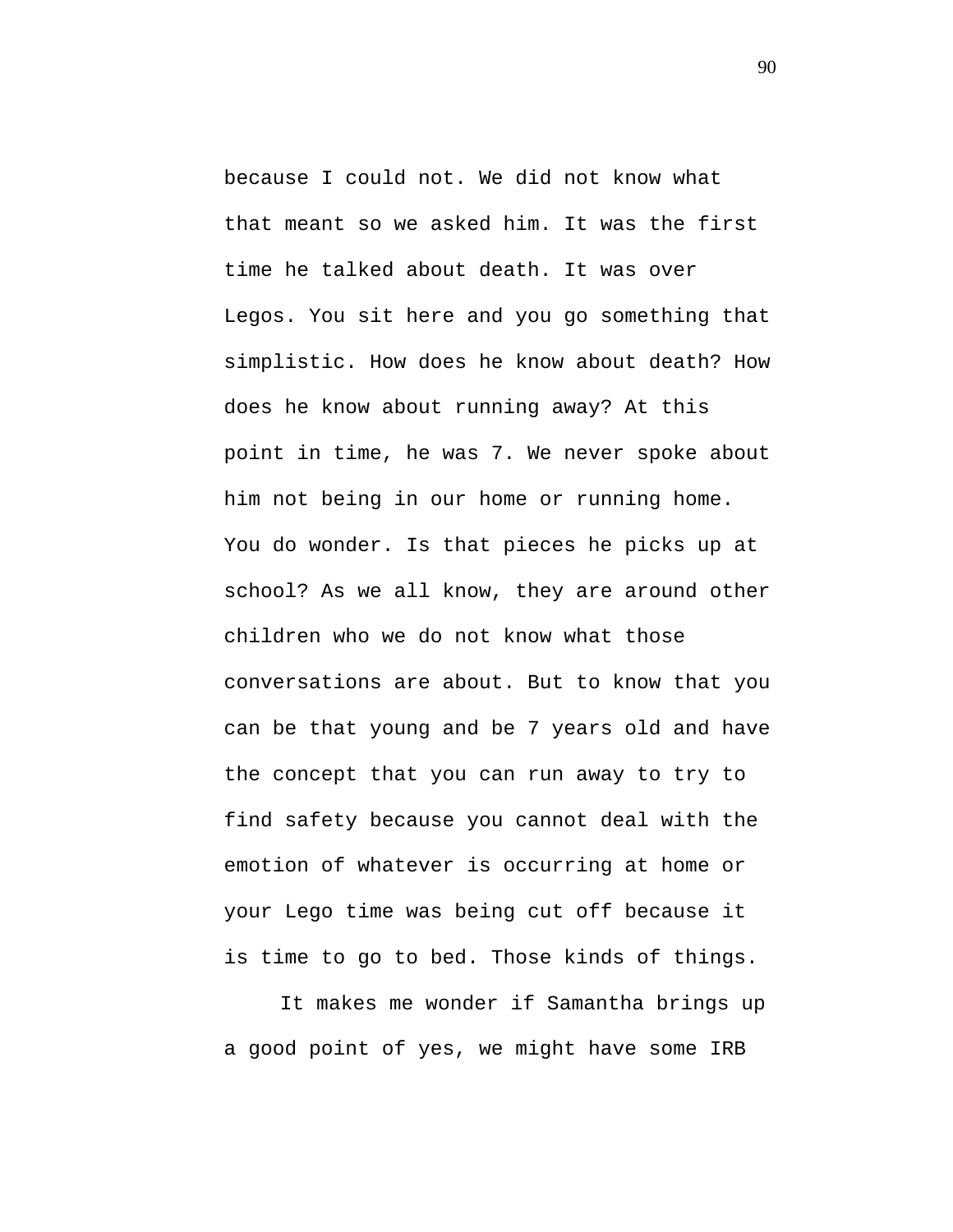challenges. But if we are speaking to the individual themselves, we may have completely different answers than what my husband and I would fill out on a questionnaire. Thank you.

DR. GORDON: Direct follow up?

DR. PENA: I am wanted to follow up on the fact that black families are disproportionately affected by wandering. I am wondering if you know of any research or even practitioners who are focusing on investigating more about that because that seems to be a big issue and yet I recall the survey had 88 percent white participants in one of the studies that was reported. How do we reach the black and African American community?

MS. MCILWAIN: That is a good point. I am looking for guidance from you. We know that the participation among the African American community is not there. For survey like IAN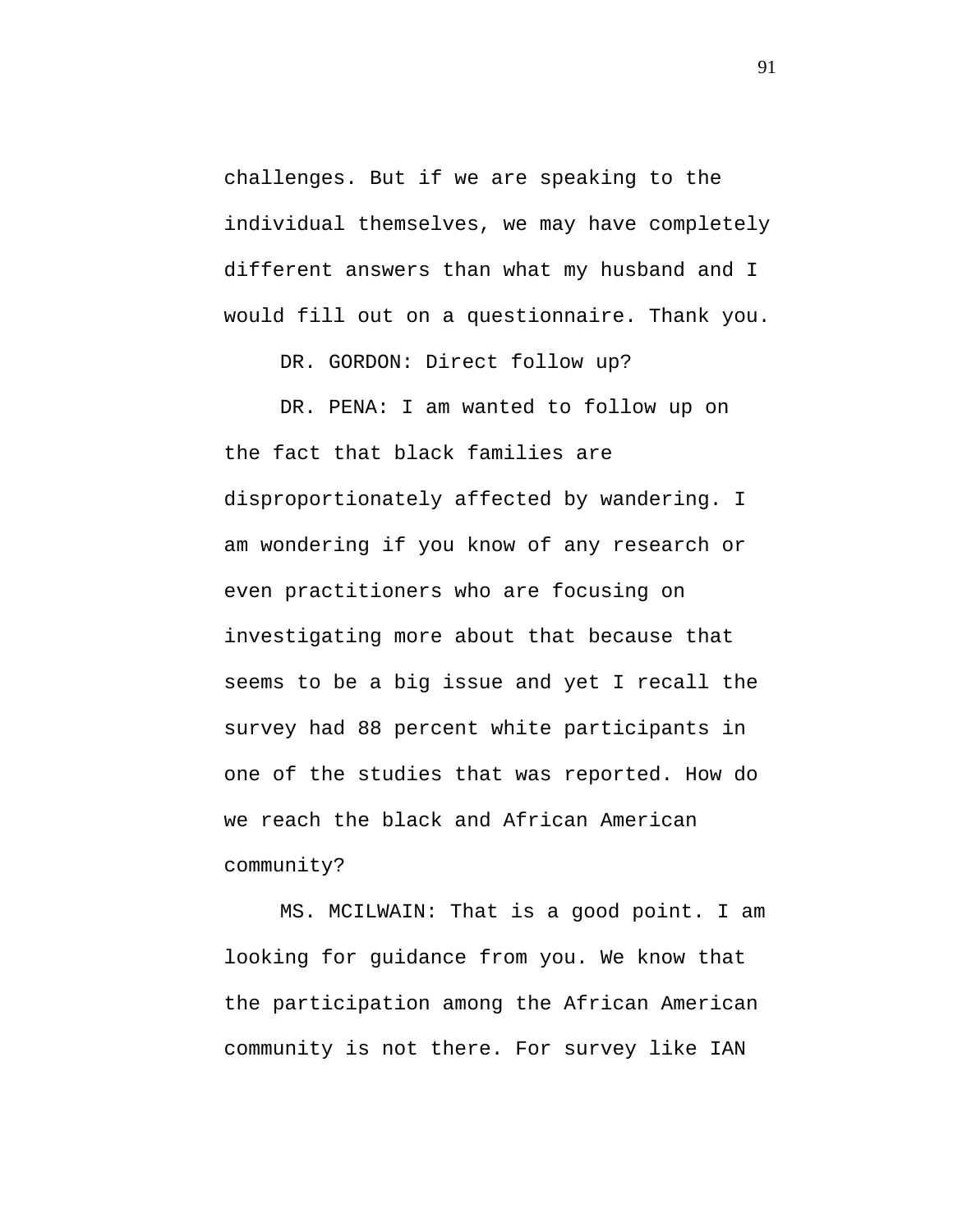and other research studies and initiatives, outreach is needed. These are the outcomes though. Media reports. We were able to go in and look at that.

It is important that we can focus some of our efforts on that type of outreach. They are not hearing from us. We need to figure out ways to reach them with this information before Thanksgiving, before Easter, before every holiday. We put out warnings. We prepare and don't scare. We put out warnings to caregivers that this is – your child. Their wandering tendencies may increase and here is what you can do. In every holiday, there is always that one kid, that one family that we missed or maybe more. We need to find ways to reach them.

If we do not have programs through law enforcement and fire fighters. Fire fighters are great. I saw lots of enthusiasm from them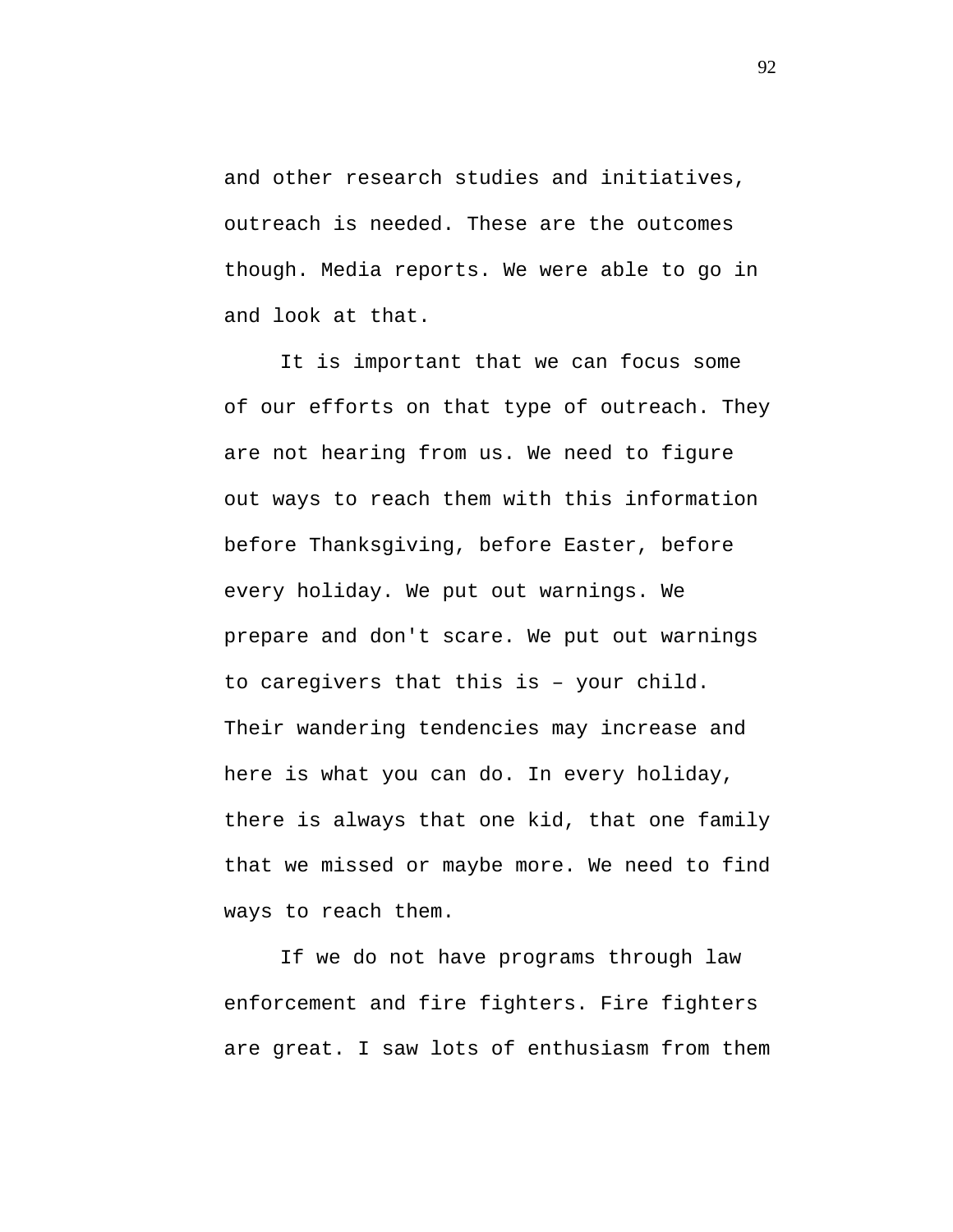when searching for our kids and helping out. If we have programs in place then we can reach more on the ground. Pediatric developmental physicians can reach more people on the ground. There is just not enough happening in the pediatric community on this issue.

Where are the ideas on what to do for that and for programs for our African American communities and other communities that may be underserved?

DR. GORDON: Larry and then Linda. That will be it. We have to give Dr. Novotny a chance to give his report.

DR. WEXLER: Dr. Lipkin, how did you identify the recipients of your survey?

DR. LIPKIN: These are families who electively on their own choose to register to participate in our network and to take calls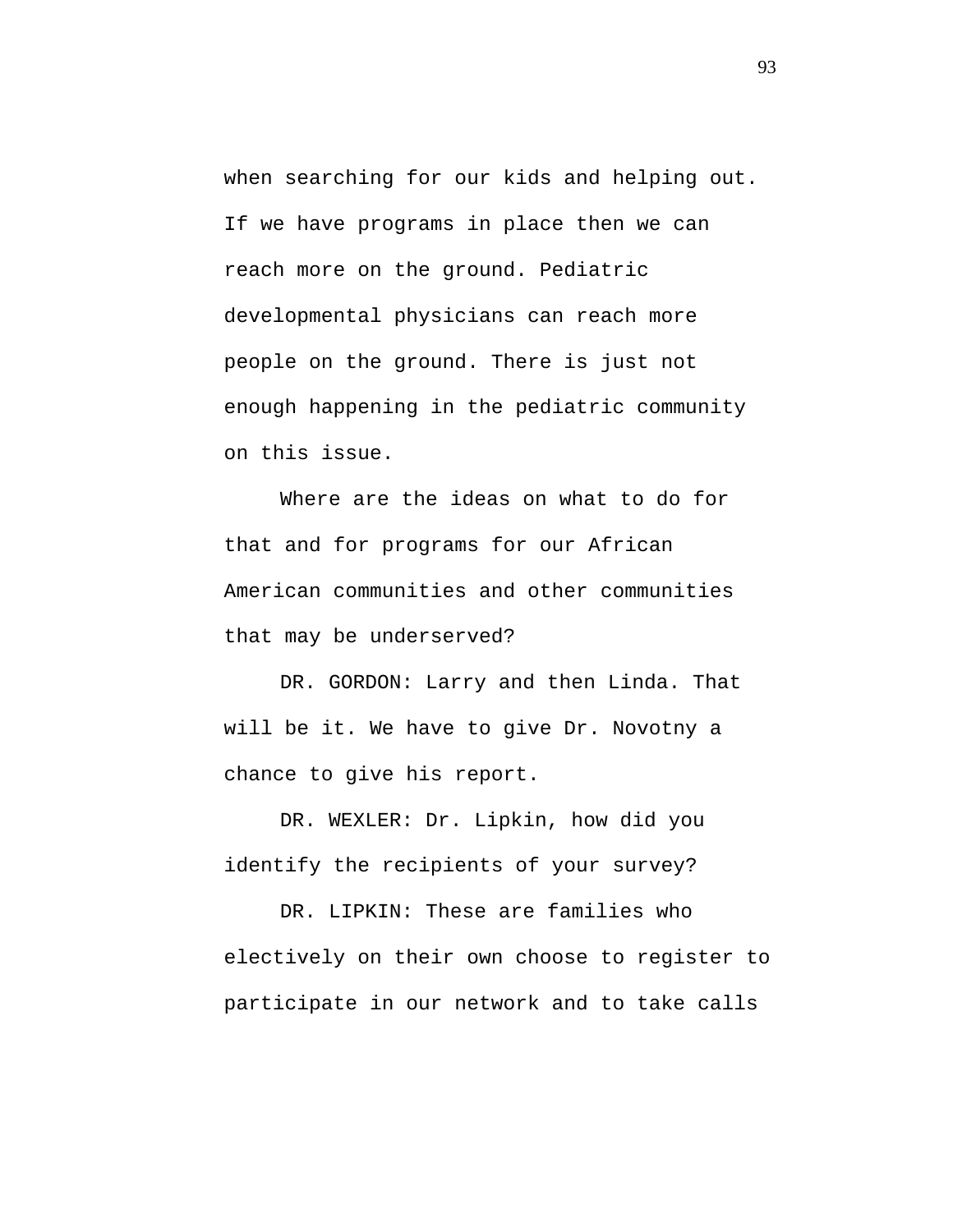for research. They are all people who are consented to be invited to participate.

DR. WEXLER: I just want to reiterate something I have said here for years. That would be on the lower bound of your survey in terms of age, you are undoubtedly getting parents of kids with much more significant autism because they are identified that early typically. Your 3, 4, 5 year olds are within the school environment, preschool environment, typically identified as developmentally delayed, speech language. That is just how it is. That is how the data reads.

I think it is important when you represent – I know you are shaking your head, but I maintain the data for six million kids with disabilities in the United States. I can tell you. We track the identification ages. We have some idea of why. And parents are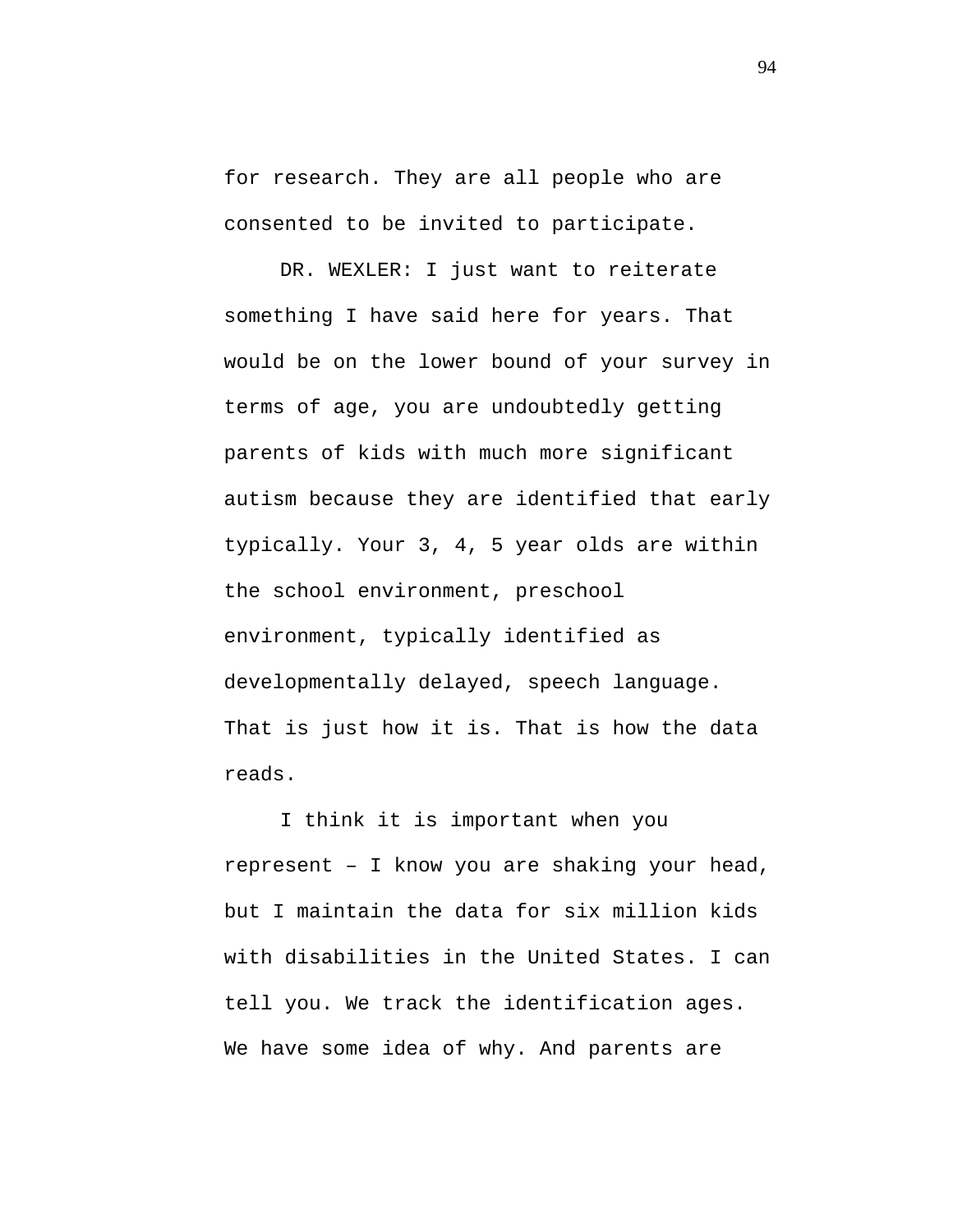specifically given the option to have their child identified as developmentally delayed when they are younger because that is how they want them identified or speech language. I think it is important when you talk about those 3, 4, 5, 6 year olds even that you might want to have a caveat that these are in fact self-identified and typically and maybe more severely involved in terms of the children that is within the typical population.

DR. LIPKIN: It is important that you bring it up. We always make a point of saying that these are self-identified families and the level of severity is spelled out in the data.

But what I will say in terms of the skew in age is we have been around for ten years at this point in time. Actually the mean age of the children registered in our survey is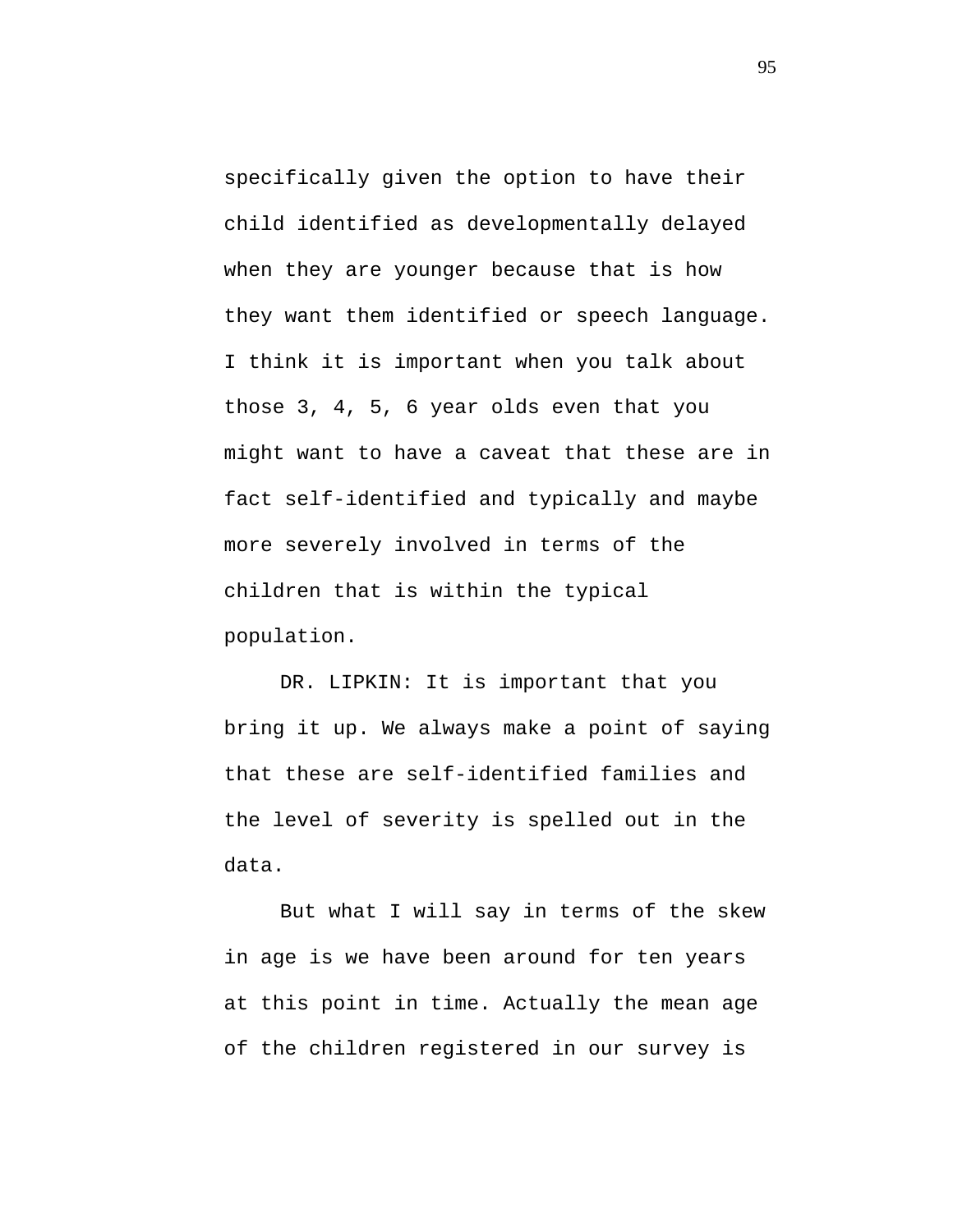about 13 to 15 right now. We are not representing a younger cohort. We are actually representing an older cohort that lines up with the history of our network.

As you know better than I, every large population based survey has specific strengths and specific weaknesses. We do not pretend to be anything in the voice of parents here. I think that is really quite critical.

DR. GORDON: Thanks. I am going to ask that Linda be very brief.

DR. BIRNBAUM: I just wanted to respond to Edlyn's question and Lori's response related to the lack of participation or the lack of numbers of the African American community. There is also a lack related to the Hispanic community in the data that we had in the Native American community.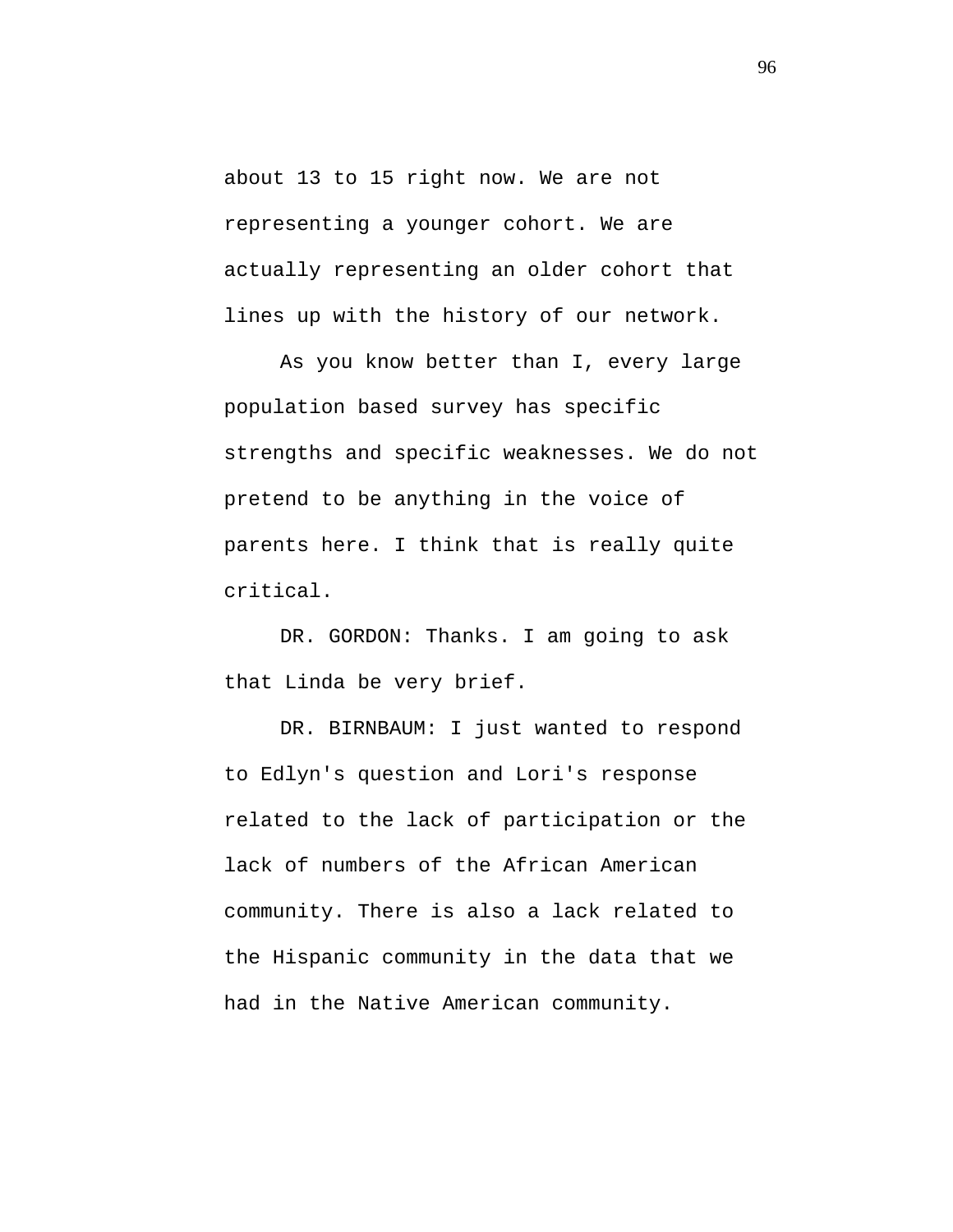But the only way that you are going to get those communities involved is by working with the communities. You absolutely need some kind of community-based engagement, not so much outreach, but engagement.

DR. GORDON: Thank you very much to both the presenters.

(Applause)

DR. GORDON: Now, it is my pleasure to introduce Dr. Thomas Novotny.

DR. NOVOTNY: Thanks Josh and Susan and everybody. I am very sorry that I am so late this morning, but I have been sitting out in the gate waiting to get cleared. I guess wearing a suit and having an ID does not really count. Usually it is a very smooth process and Susan takes care of all the details. Somehow, some dots did not get connected. I am very sorry to be late.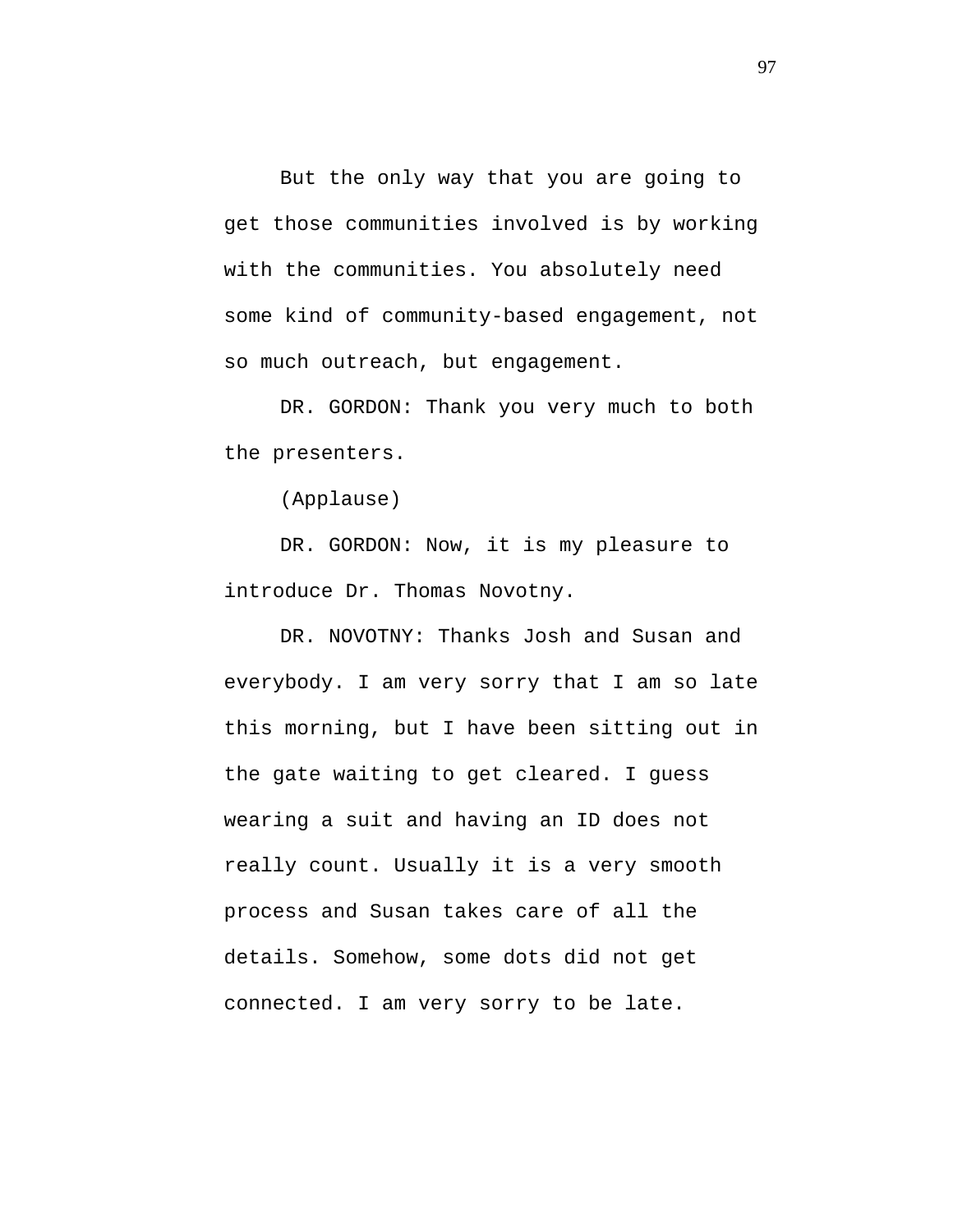But I just wanted to give you a couple of updates and let you know that on Friday, we completed the final interagency review of our autism report to Congress on the transition of youth to adults with ASD. All I can tell you is that this has been a very thorough process of clearance. I think what we have come up with is a very wellresearched exploration of all of the issues, all the equities on autism spectrum disorder in the transition phase in the government and with the input of also some of the stakeholders as well as the GAO report, which I think you are very familiar with right now.

That means that we had to send this around not just to HHS, but to the Department of Defense, Department of Labor, Department of Transportation, Social Security Administration, and everybody else. That takes times.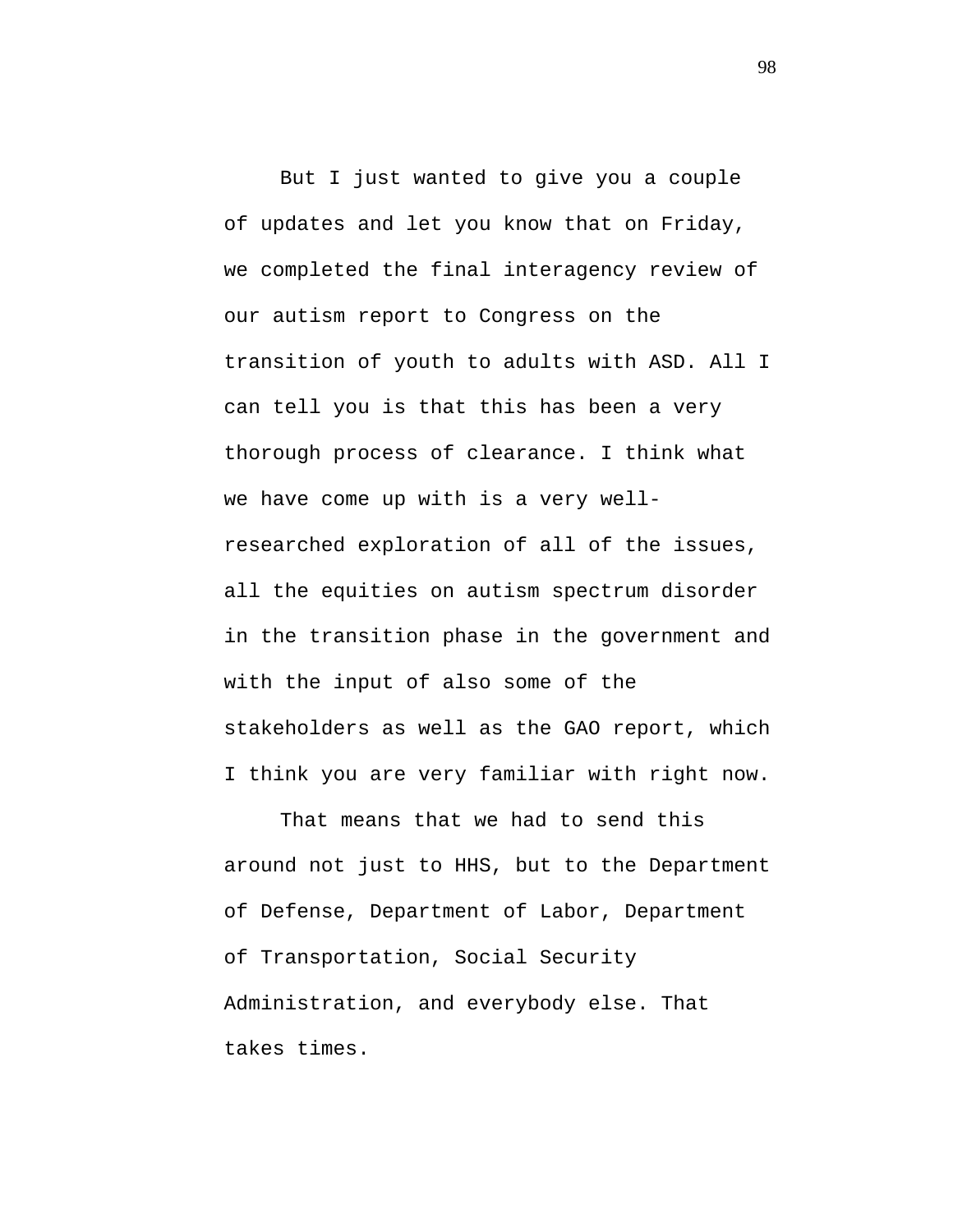It looks like we will be able to get this – in this last review was minimal comments and I think we are in pretty good shape right now. I want to thank Labor and Education especially for their – and Social Security Administration for very substantive comments towards the end.

I think what we will be able to do is have a bit of public roll out for this I am assuming in a couple of weeks or so. I cannot promise you the exact time, but I am pretty sure that there are no hang ups right now. The report gets looked at one more time by the policy team, which is the political team that is in HHS just to make sure that they are all happy with it. But they have seen it a couple of times already anyway. I do not think it is a problem.

At any rate, we are expecting to do a bit of a roll out on that. We will have some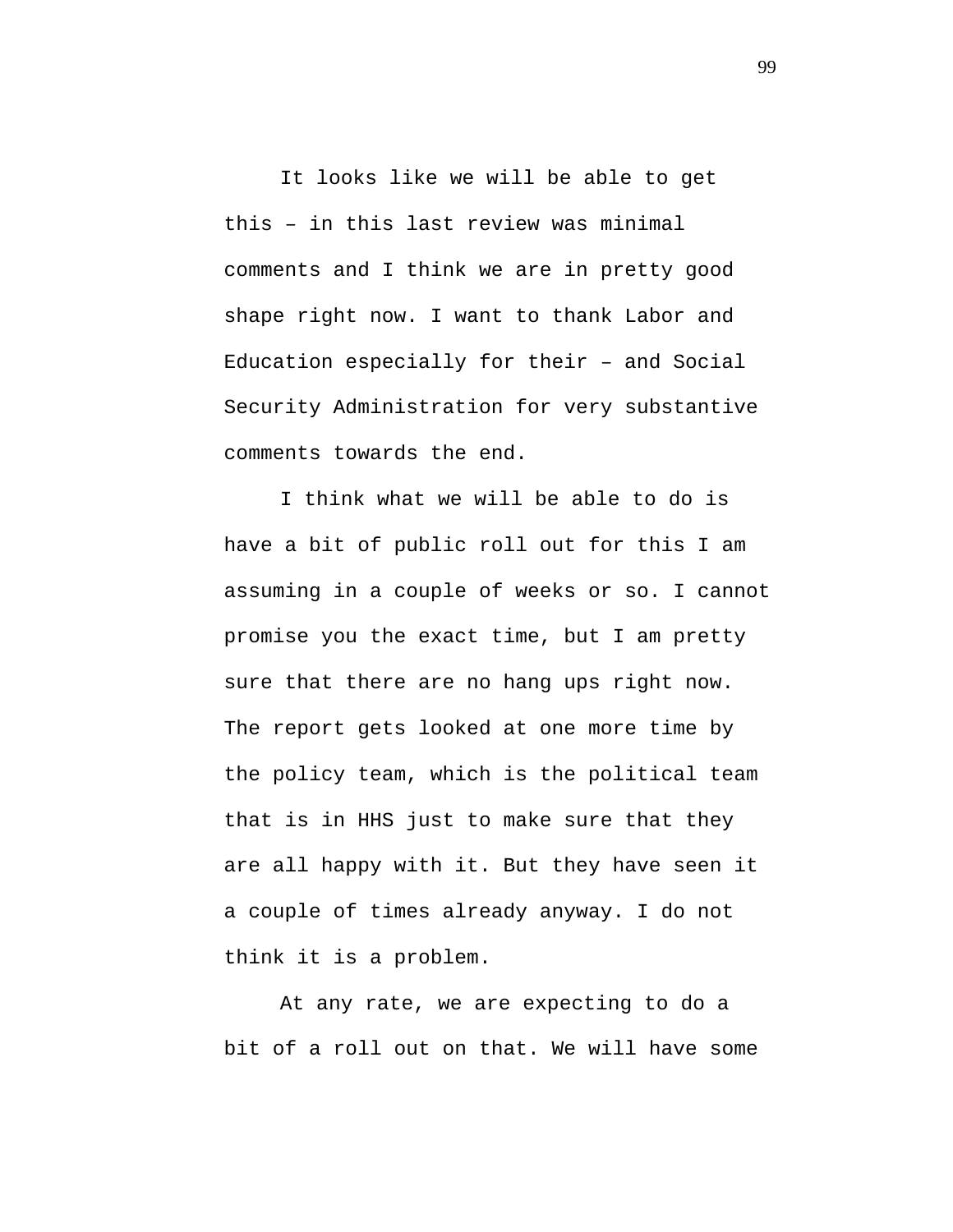help from NIMH for printing and production. We will have we hope a journal article that comes out in accompanying this with some of the recommendations that gets made and a few other things. Not too big a deal, but at least something that makes it publicly accessible.

I just want to say that I think it has been a really useful process even though it has been almost a year overdue to Congress, but we can do with resources that we have.

It is certainly educational for all of the members of the interagency working group that were on this. I think that is one of the biggest accomplishments is that we actually have established much more communication and some of these things have benefited, I think, the IACC as well in the process. We have established a very great communication and partnership with Susan and her office and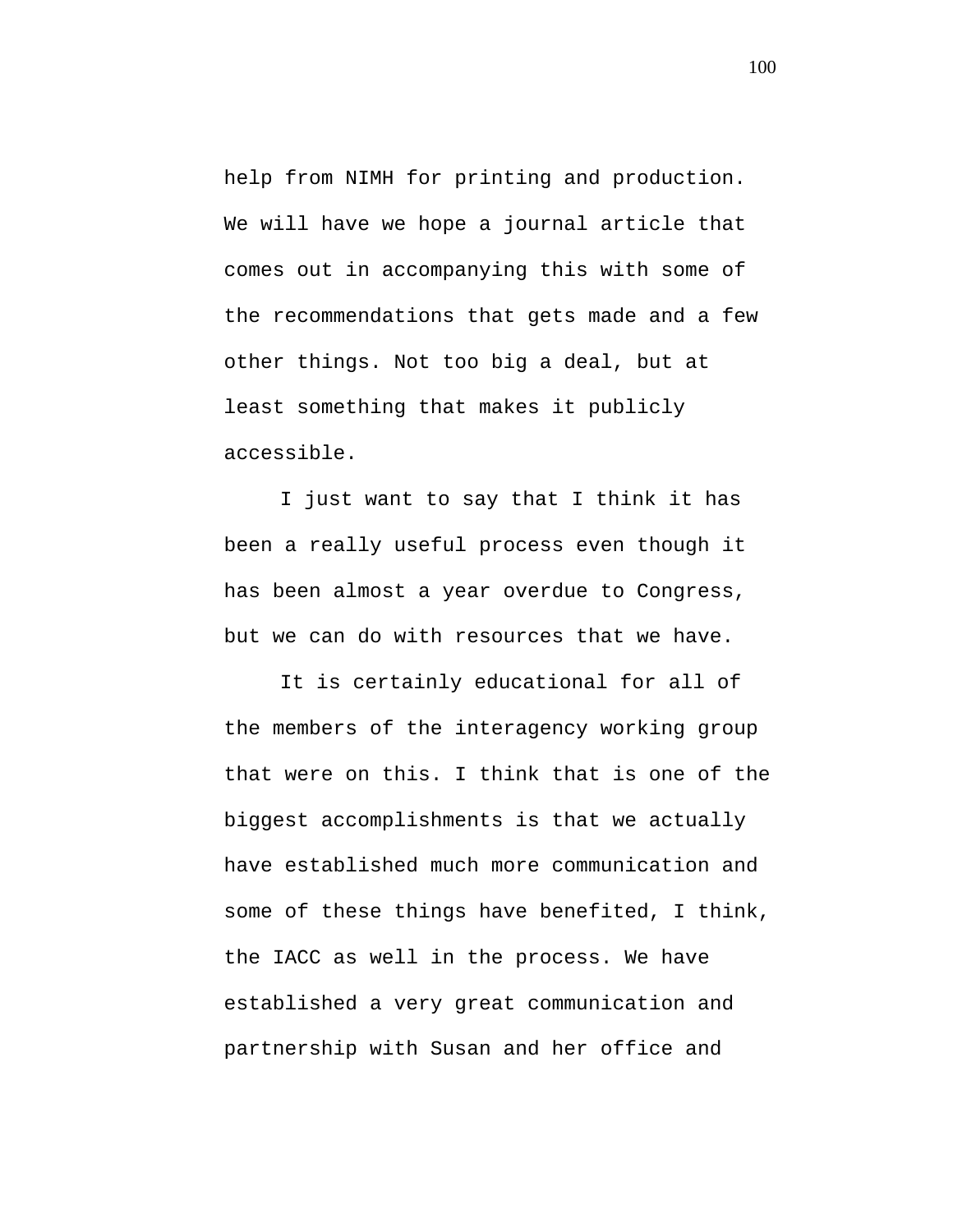many of the other folks that have been contributors.

That part, I think, actually answers one of the suggestions or requests from the GAO report, which is do something about collaboration and improve that and I think we have. It is something I think will continue.

And then we benefited from some recognition from Secretary Price. I put out a blog post at the beginning of autism awareness month in April and then he also put one out at the end of the month, which was good. It means he was paying attention and the policy team is paying attention as well. That is a good sign, I think.

On the second thing that the GAO recommended is that we interact and connect up with something called the Federal Partners in Transition. This was an ongoing quasiformal interagency activity involving the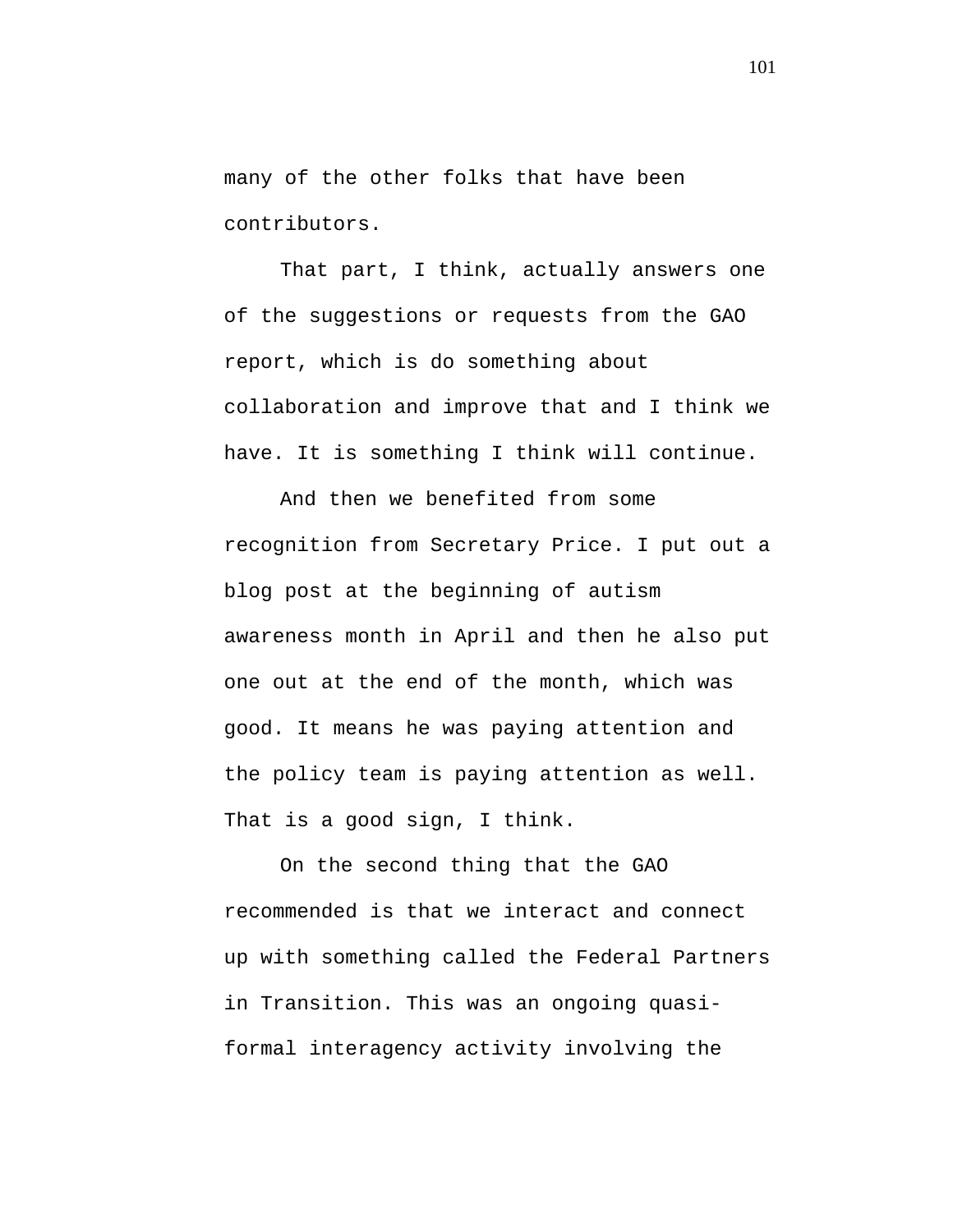Social Security Administration, Labor, Education, and HHS to a fairly limited degree. That group deals with transition in general. That is for all youth transition to adulthood and the social services and the medical needs as well for the general population. But now, I think we have established a good rapport. We have actually participated in some of the interagency activities of that group to make sure that autism is looked at as another piece of responsibility and at least awareness.

I think that we have answered what the GAO has requested of us. I think we will hopefully continue with the interagency work that has been started. It has been, again, a great educational process for all of the members I think on the committee. I want to thank them. There are several in the room here. I just want to make sure that we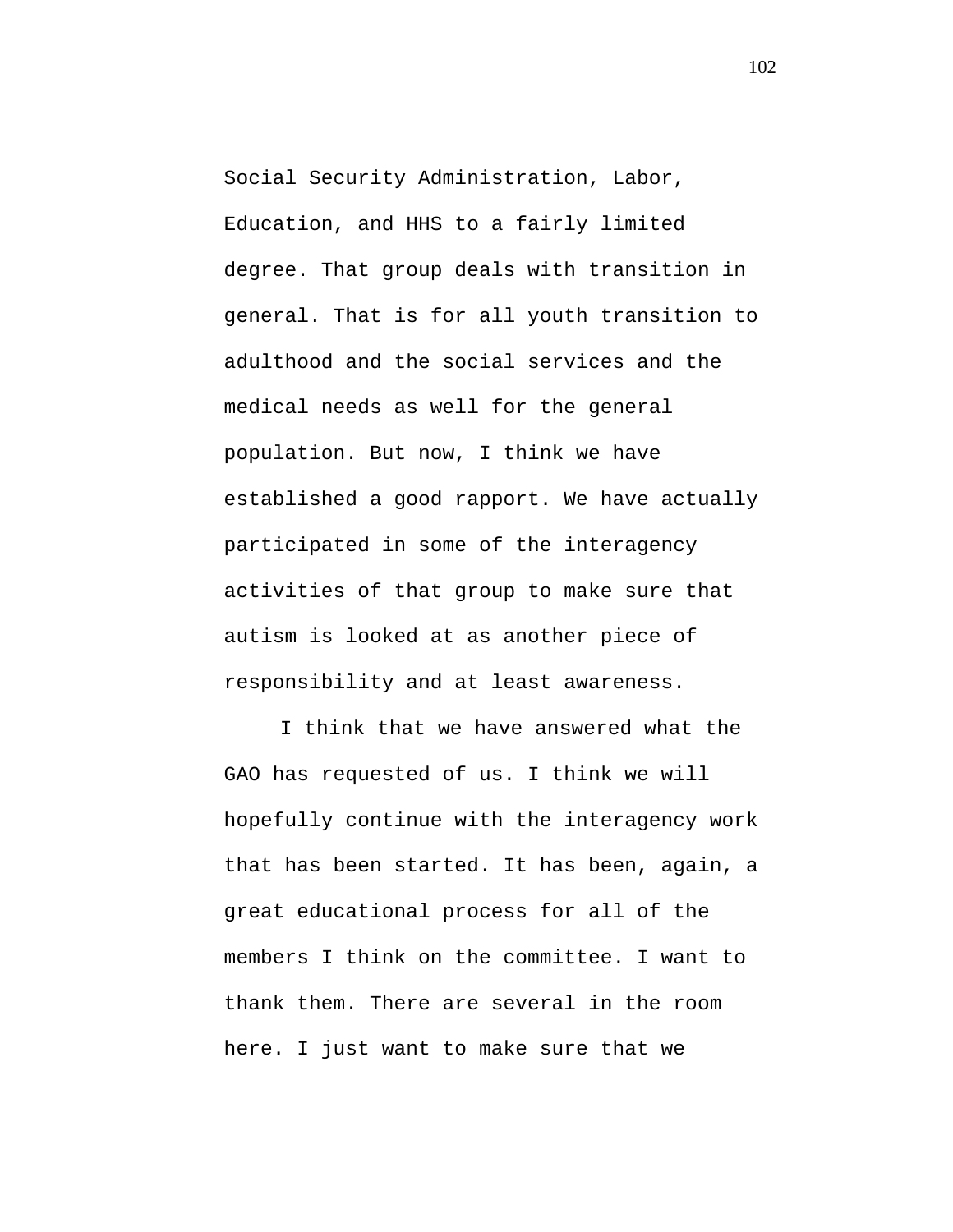continue that – that was not the end point. That was actually the stimulant rather than end point.

I would be happy to answer any questions. I do not really want to blow the cover of all of the things that are in there yet until it is actually cleared out of the policy office.

In the October meeting, I believe, I will have a little bit more time to go through what the details were and we can discuss it in more detail then.

DR. GORDON: Are we going to be able to have the full report when it is posted to the IACC site?

DR. DANIELS: Yes, it will be posted on the IACC site so once the final production is done. And we will share the copies here at the meeting on October 24.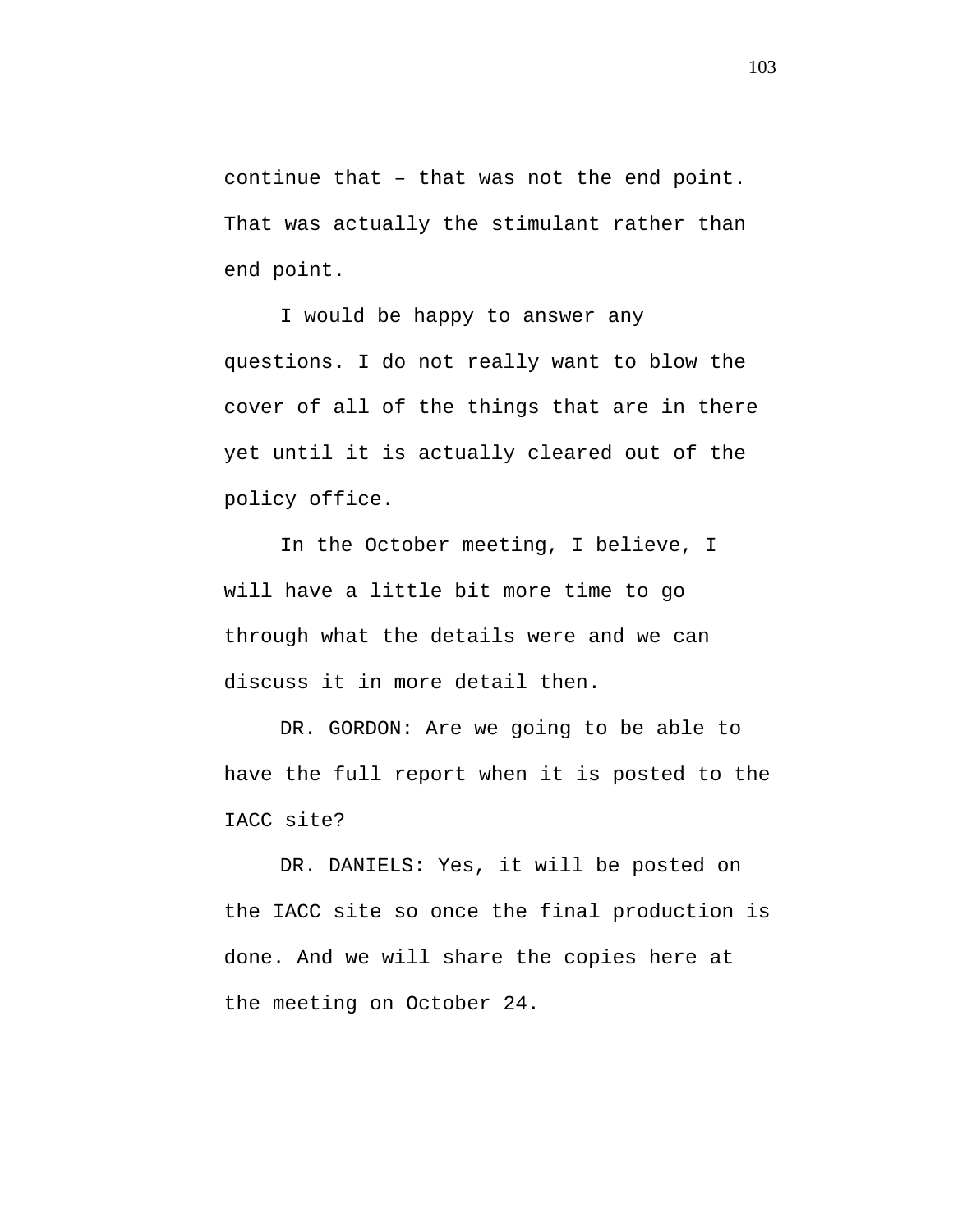DR. GORDON: Are there any questions for Dr. Novotny who is the national autism coordinator and the deputy assistant secretary for health?

Thank you very much. Dr. Novotny. The reason why we interrupted the discussion, which we can now resume, is that Dr. Novotny has to leave a little bit before the break.

If there are any other questions or comments about the discussion on elopement or suicide, we can resume that. I apologize because we were in the midst of it, but I had to interrupt.

MR. ROBISON: I just would like to remind the committee that this childhood is only a quarter of the lifespan and one of the things I think we and IACC need to keep in mind is we need to keep pressing researchers to take the more difficult path and track down autistic adults. I understand autistic adults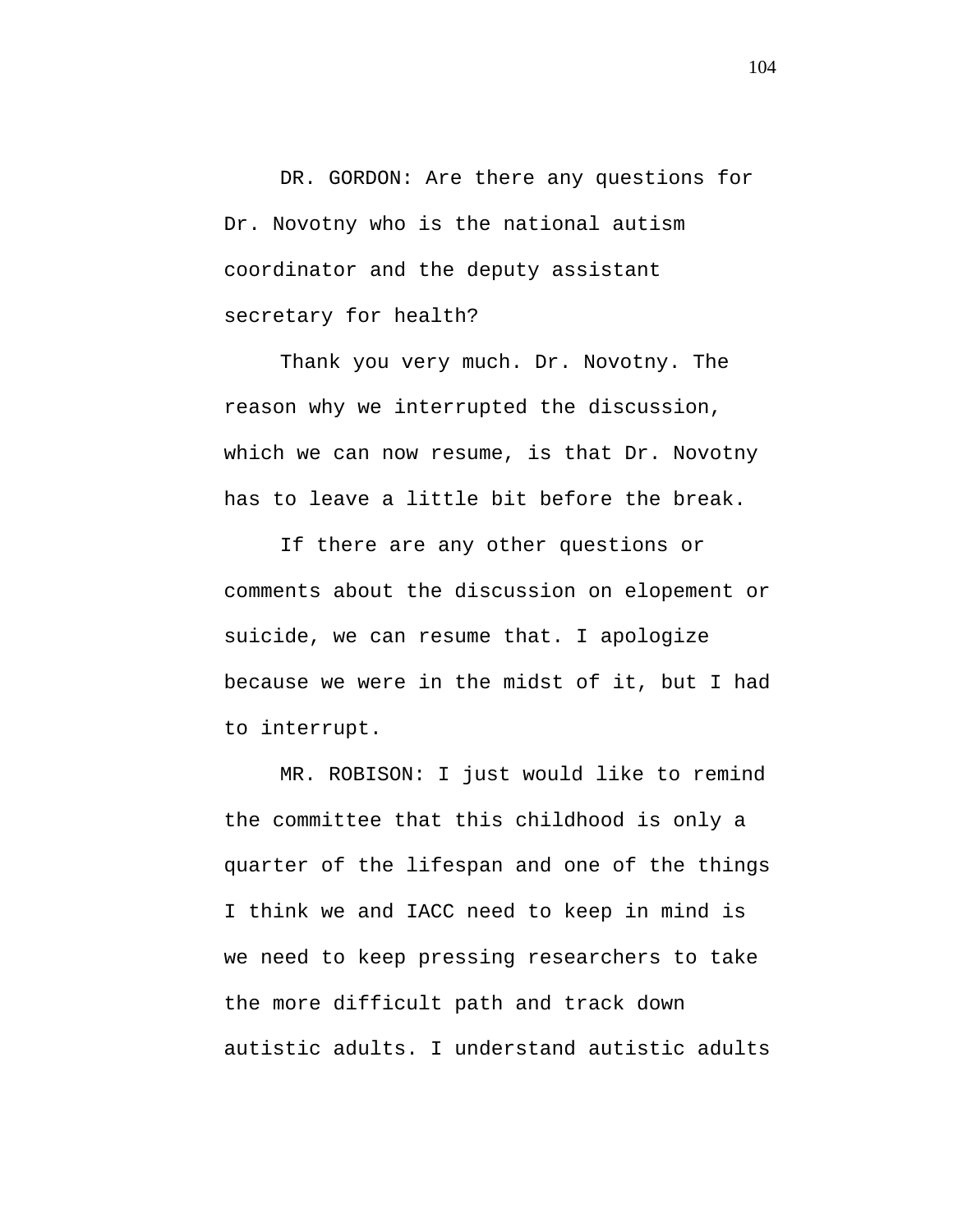are much harder to find than children who are in ready supply in clinics. I understand we do not have parents to bring us in, but that is most of the population. I think it is scary as what we have just heard. The true numbers of suicide are likely three, four times higher because that is the whole population. I just would like everyone to keep that in mind.

DR. GORDON: I believe, Paul, that you did have some adults in the suicide study as I recall. Can you remind us?

DR. LIPKIN: This is only what I described as dependent adults. The report is still a parent or a caregiver. We do not have a primary report from adults.

I will say that the English have been doing some research around that, but there is nothing like this in the United States yet.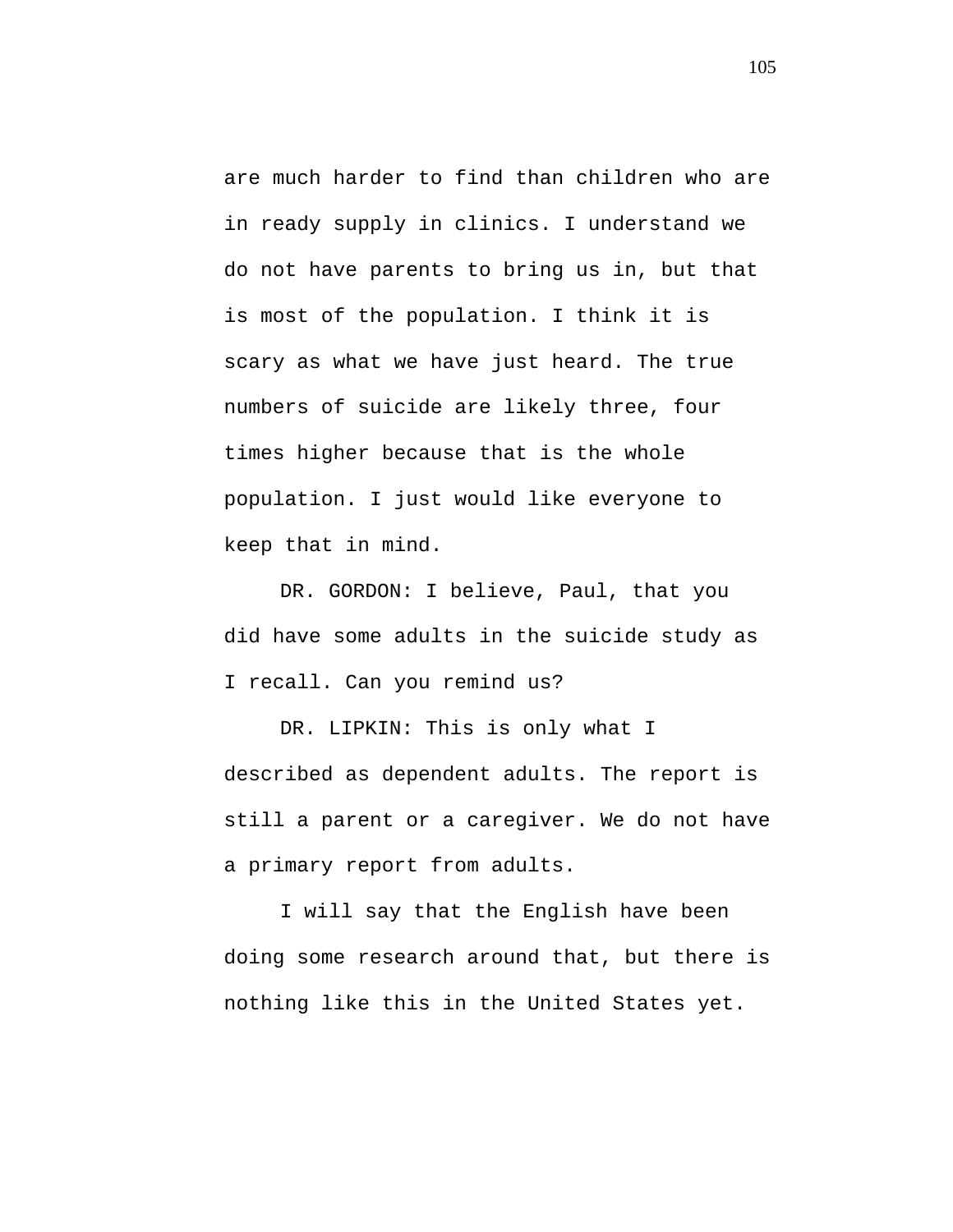DR. REICHARDT: I just wanted to say, John, and I think you know this that the SPARK study has recruited several thousand both dependent and independent adults.

DR. LIPKIN: I will just build on that. IAN is active partners with SPARK in this. Together we probably represent – IAN right now has about 2500 adults who have registered. Interestingly over the past year, we have had a lot of adults who have electively chosen to register on their own and SPARK is finding the same.

DR. TAYLOR: I think it will also be important in the US studies and I know that this is happening internationally to make sure that we are thinking about embedding suicidality and mental health questions and studies that are not necessarily about suicidality and mental health because I think we always have to worry that if we are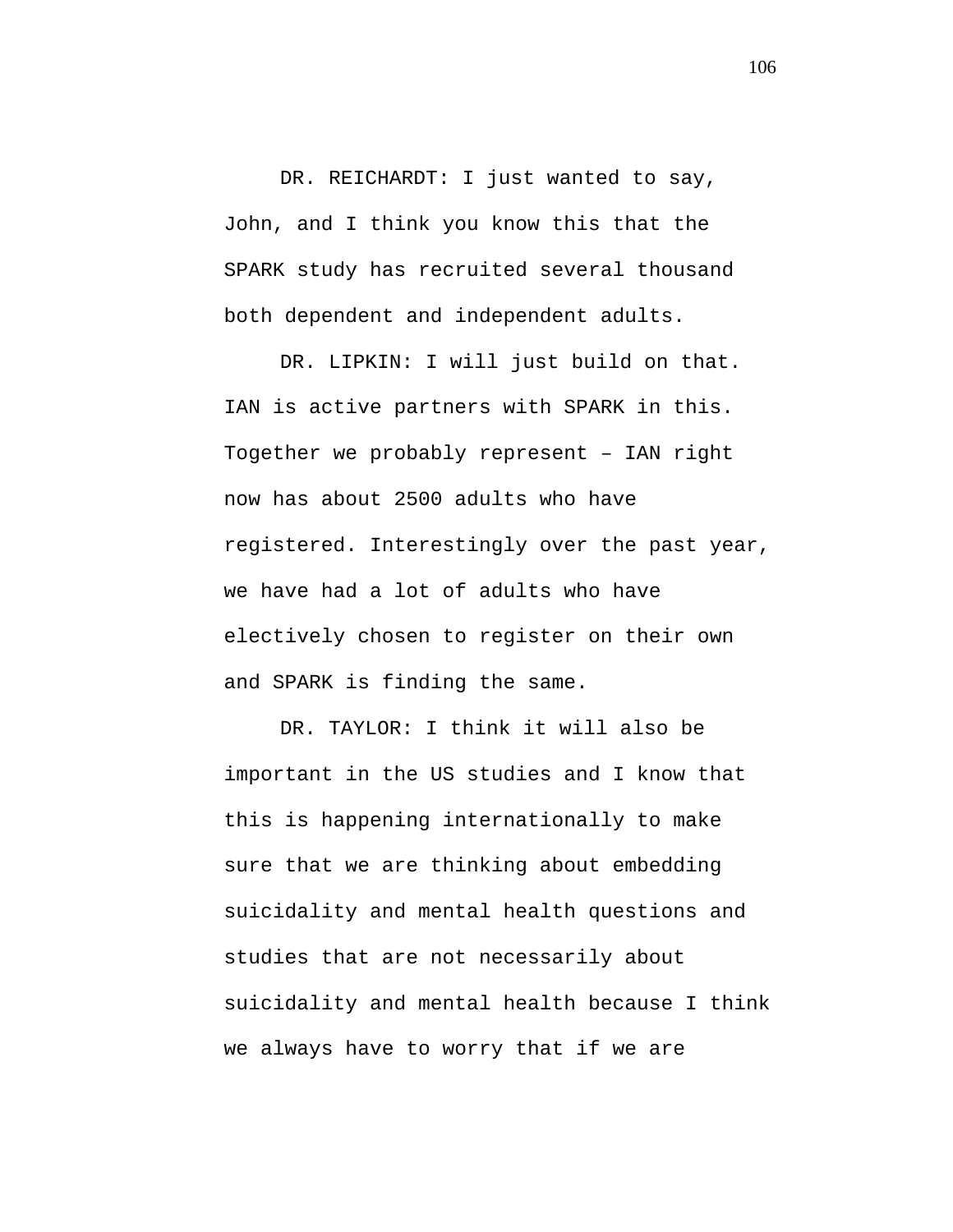getting samples that are responding to surveys about that that we may be inflating the numbers, not to suggest that this is not a big problem, but I think we have to be careful about that. If parents get an invitation to respond to a survey about your child's suicidality, are all families going to respond to that or the families who may have some concerns about this? I think we do not know.

To embed these questions into larger surveys and I know that we have to think carefully about this from IRB perspectives that are not necessarily about these issues and families are not necessarily responding our adults for these issues specifically. It may give us another look. It may be more accurate or maybe not about what the scope of this problem in adults and children in the US in particular.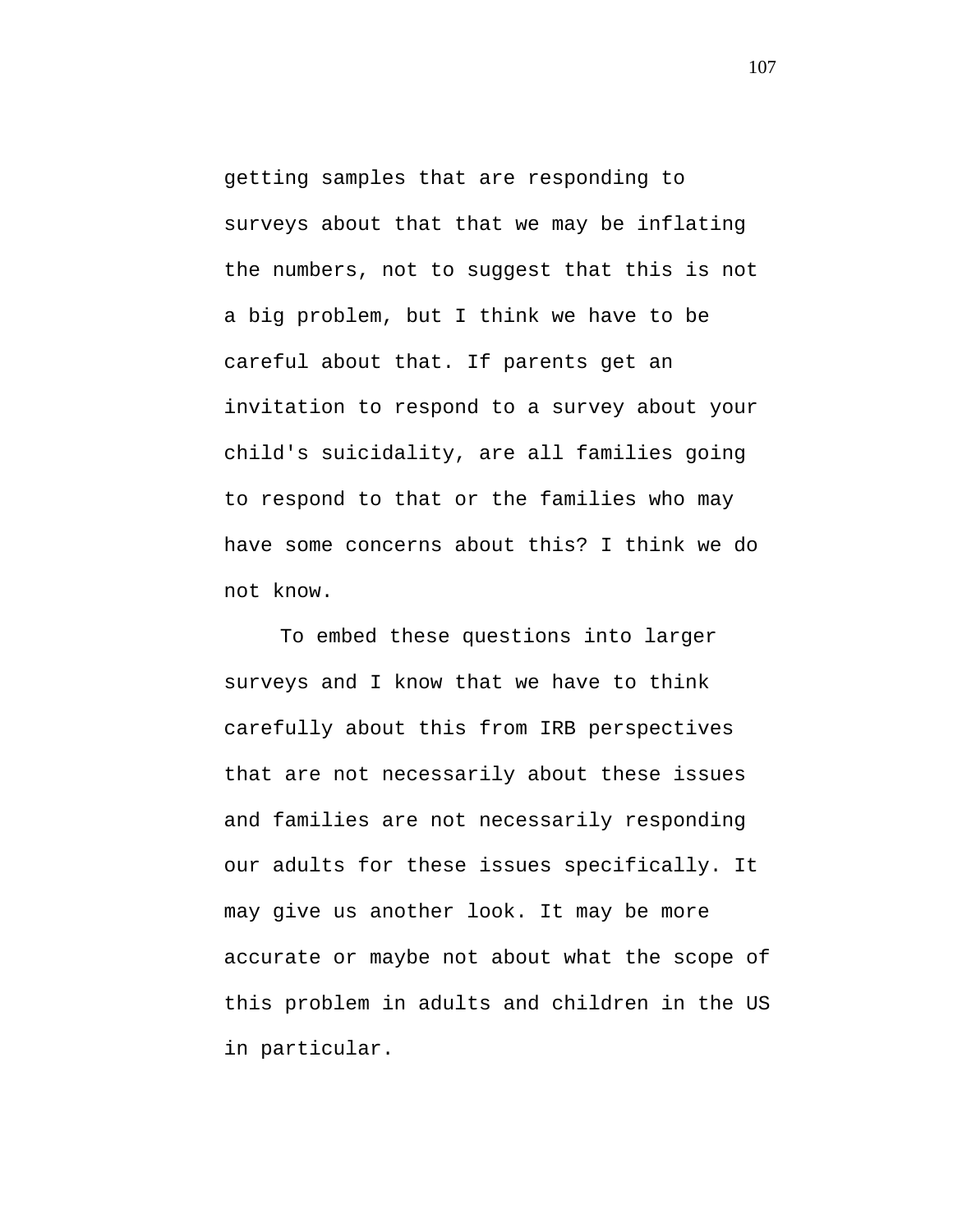DR. LIPKIN: Can I make a comment on that? I agree of course. The research community – this is an area that the research community is very nervous about entering. It is easier to avoid it. It has been avoided for a long time. These are very difficult things to ask families. They are very difficult things to research. The solution has been to be avoided. There probably needs to be calls to action in a research community to look at these issues in many ways. I will say the same goes with wandering as well. This is not easy research to be done and it is easier to look at other things.

I will come back to my other point. These are life and death issues. And organizations like the National Institutes of Health, the CDC. This needs to be perceived of as critical as any other health issue.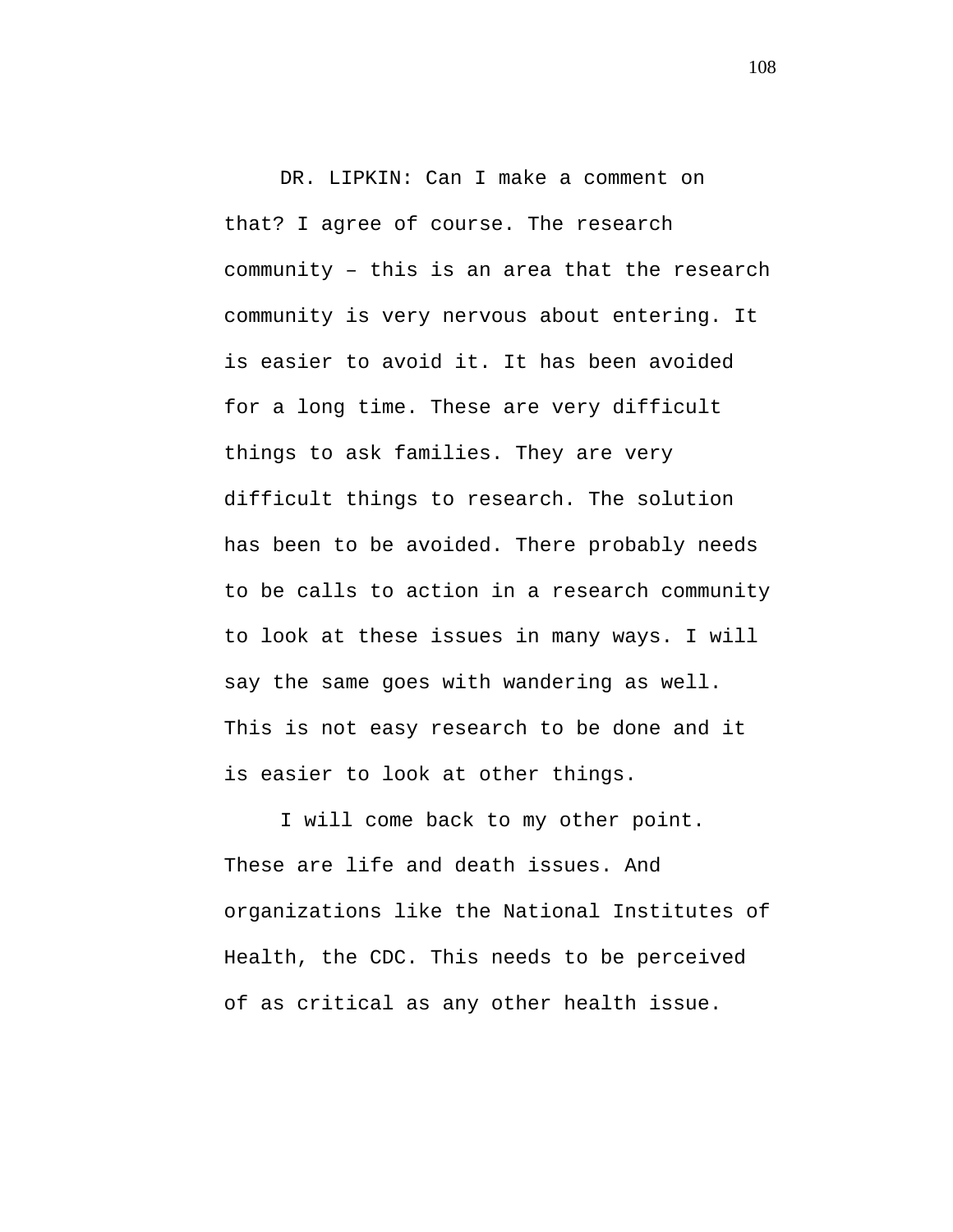DR. BIANCHI: Don't go away. I had a question about what is known about the biological research that has been done about the attraction to water. In the non-desert situation, which I agree with Samantha, that would be the logical thing for anybody. So many of these children are found dead in pools. What is known? If we do not know a lot, is that an opportunity to do research to address prevention?

DR. LIPKIN: I cannot answer that and I do not know if anybody at the table can. Lori may have looked into this.

MS. MCILWAIN: There is no research on that. That is the number one question we get. Why do they go to water?

Based on the cases that we see, they are trying to go to a quiet place and a comfortable place.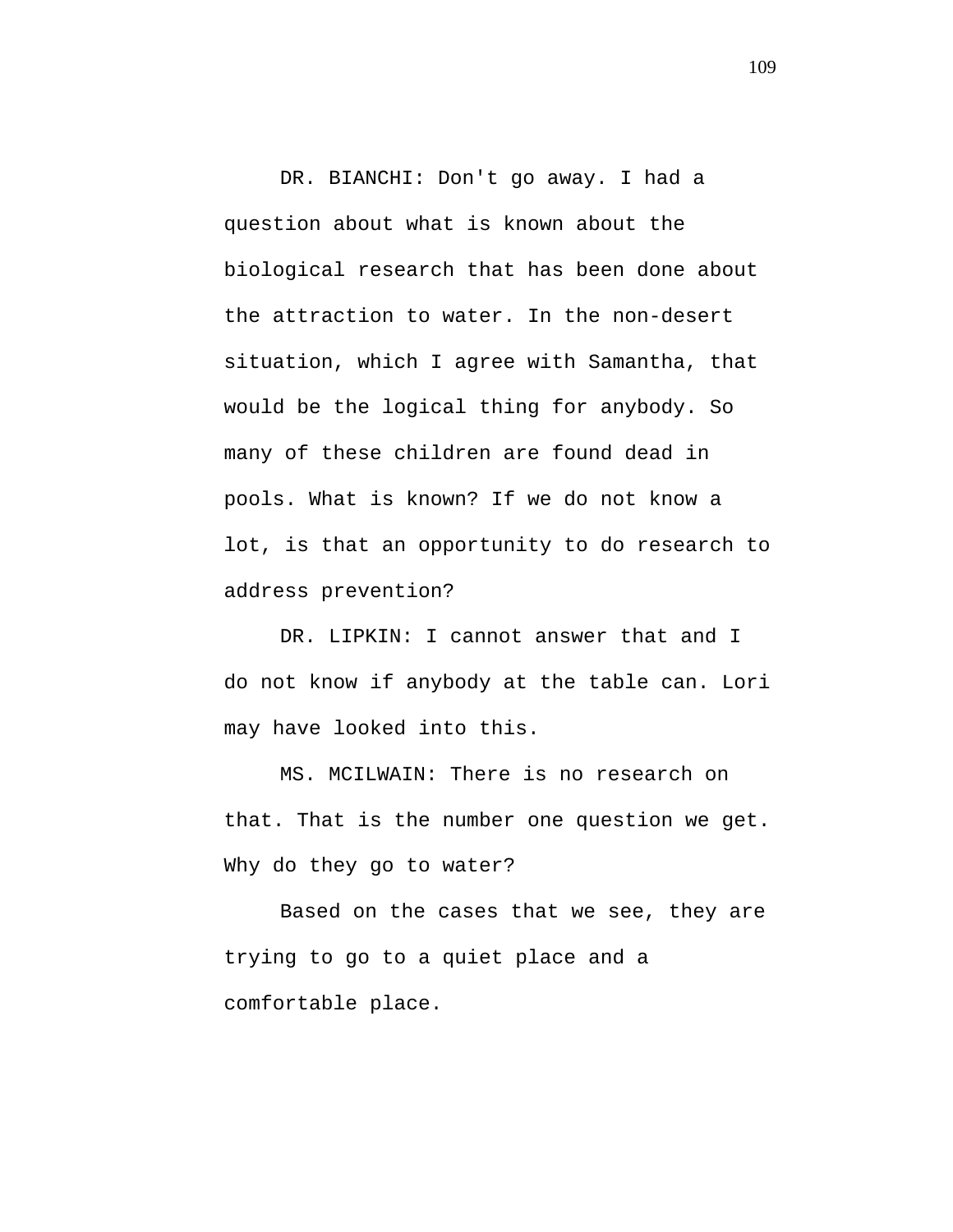DR. BIANCHI: You could argue that a cave or something else would be quiet --

MS. MCILWAIN: We had cases where two went to the library outside the library. That sounds like a very safe case. It was not. They were missing for several days. Cemeteries. Garden nurseries. There were two cases for that. They are going to quiet places. I think with our younger kids, again, those cases tend to skew younger. The drowning cases. They go straight to water to find that comfort a lot of times. For a lot of them, that is their special topic too was water.

MS. CRANE: I was going to ask about the suicide survey. What I do not understand is we have suicidality surveys of the general population. There is a robust effort to screen a general population for suicidality. We have that data up on the NIMH website. The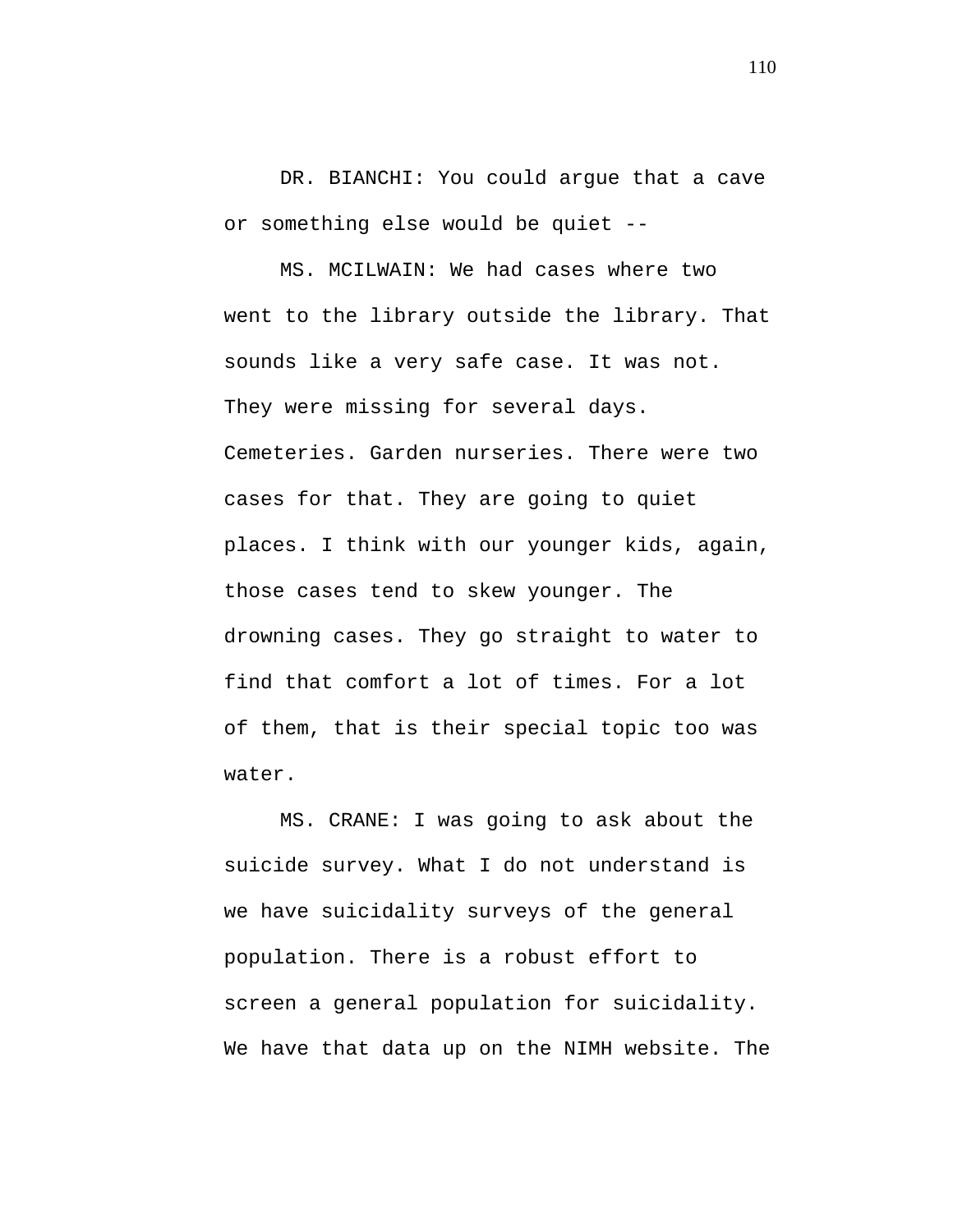CDC tracks it. Is there an extra hurdle that is preventing us from tracking this in the autistic population?

One of the things that I am concerned about is I have heard from some researchers who are telling me that when they look for IRB approval, they are being told by the IRB that autistic adults cannot consent to this kind of study even though non-autistic adults can. That is alarming. It interferes with our ability to do research. I am wondering if that is one of the reasons or if there is some other reason why it is extra hard to survey autistic people on suicidality.

DR. LIPKIN: I think in terms of why this is getting attention in the general population, but not in autism. I think there has been a lack of awareness on this issue just like there was with wandering and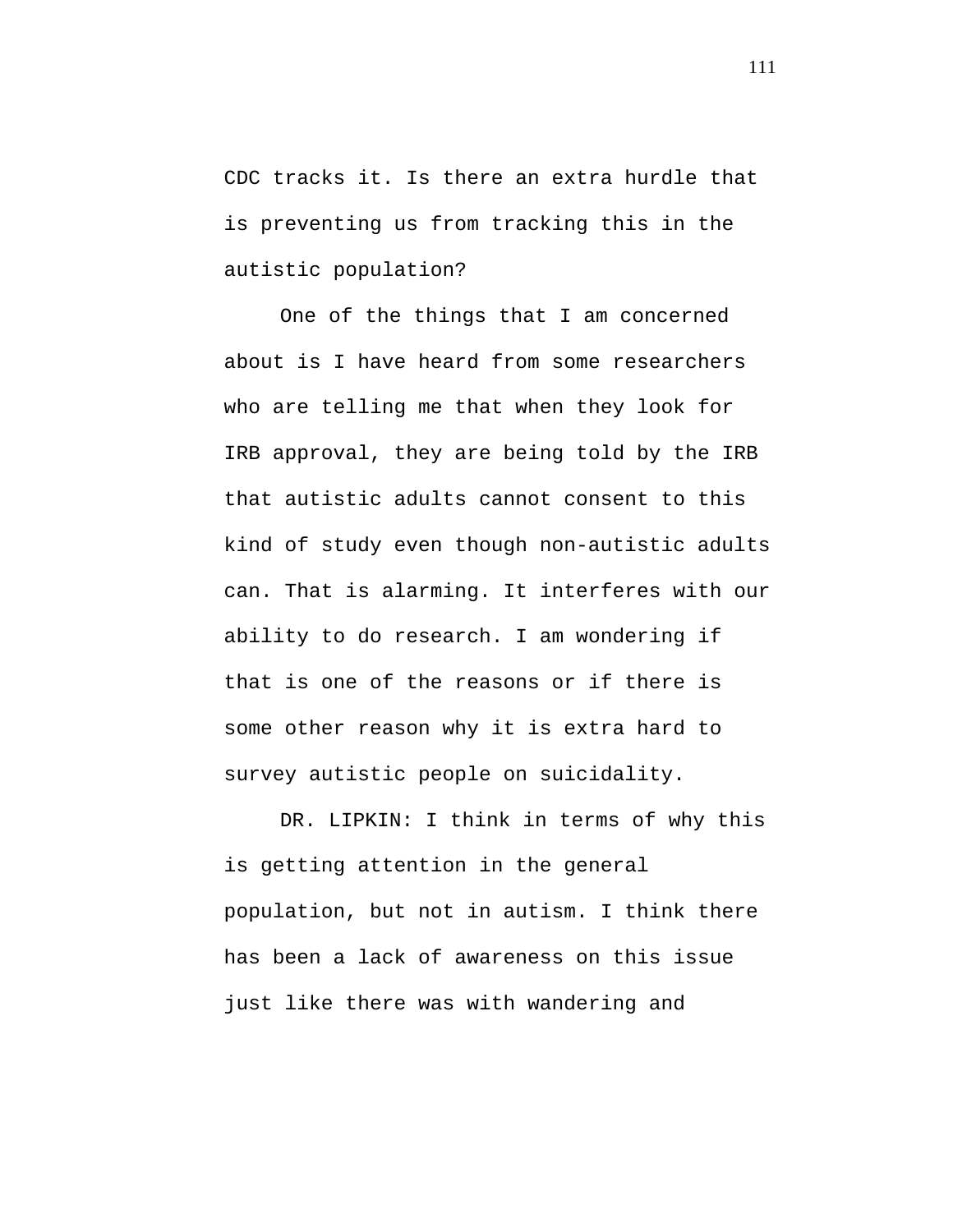elopement. What we are hoping to do is to bring further awareness to this.

Are there problems in researching this in adults? I would maintain that there might be some obstacles, but they are readily crossed. I think the obstacles at this point just have to do with limitations and the limited funding for such research and the limited number of researchers in the field. I think if we bring greater awareness to it and perhaps support around doing such research, we can get there.

DR. GORDON: I would just point out that the CDC tracking of suicides in the general population is made off of death certificates, which obviously for many reasons would not normally have a diagnosis of autism on there. The comorbidity with autism is not going to come easily from that. You are going to need more in-depth stuff.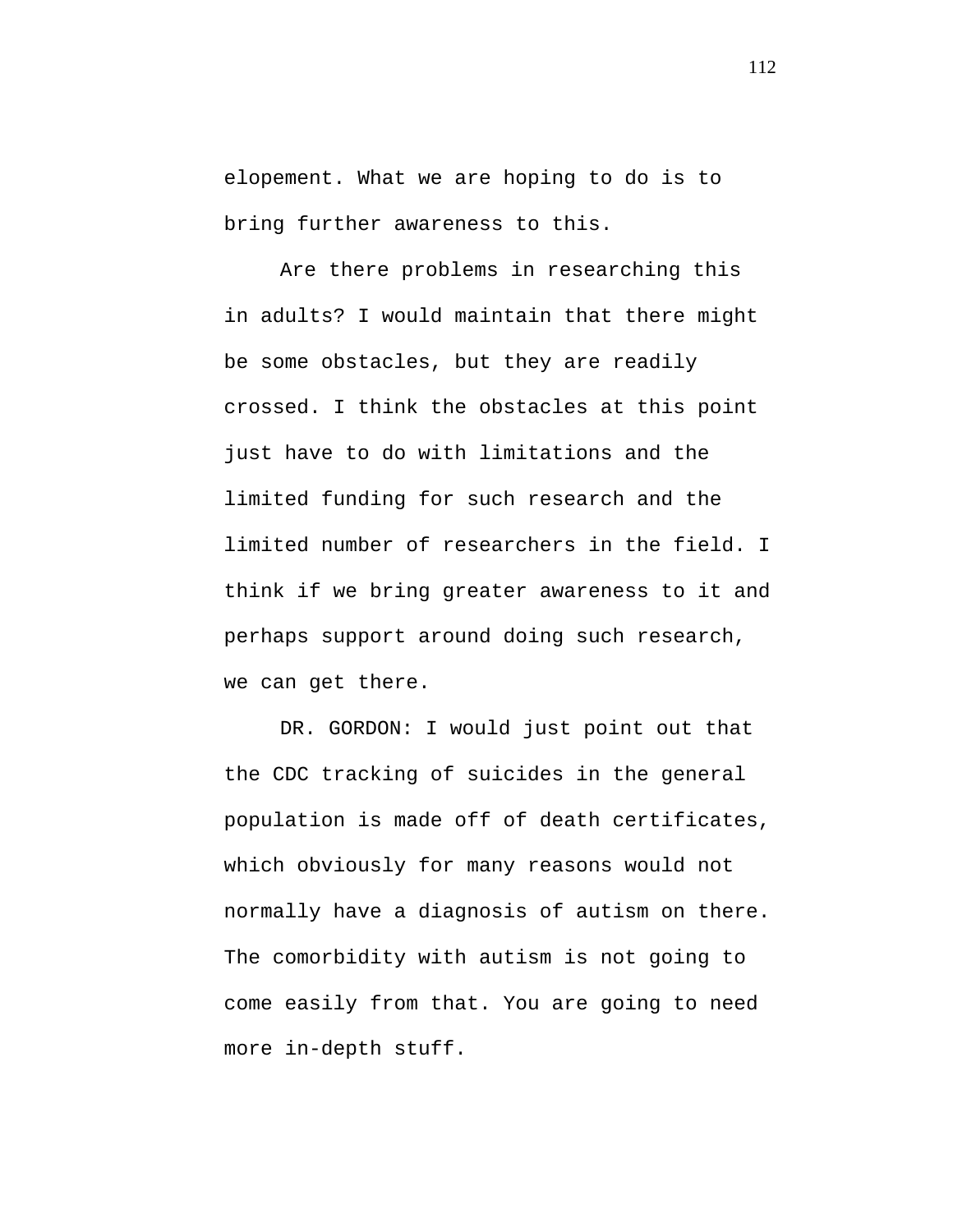MS. CRANE: I thought there was tracking of attempts as well.

DR. GORDON: That I am not sure about. You might be right. But even then the attempts are going to come from emergency wards, et cetera, and not from in-depth surveys that would reveal diagnoses like autism.

We are going to go ahead then and take a break as scheduled. We will resume here at 11 o'clock for committee business.

(Whereupon, the Committee members took a brief break starting at 10:47 a.m. and reconvened at 11:02 a.m.)

DR. GORDON: If everyone can take their seats, we can get started. We are just about ready. As I mentioned, we are going to resume the meeting with committee business. I am going to turn it over to Susan Daniels.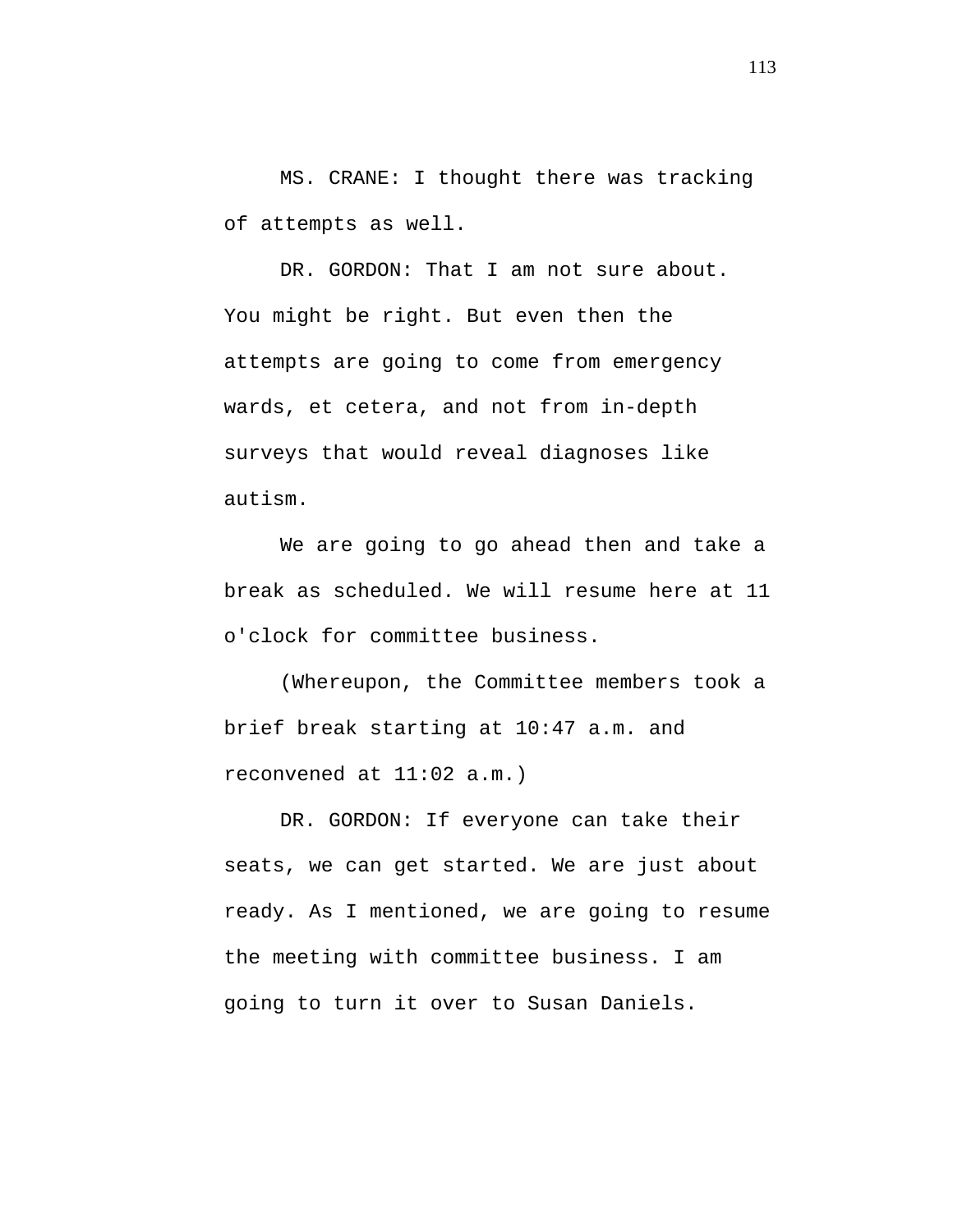DR. DANIELS: Thank you. I have some updates to share with you and then we will dive right into business. Just acknowledging the OARC staff in the work that they have done.

First up is we wanted to introduce the OARC newsletter. I think that most members of the committee should have received this if you are on our mailing list. But this is a new effort from the office to try to keep people informed of the work of the IACC and partner organizations for us to be able to share updates on new publications. We hope in the future we will be doing some exclusive new features such as videos and interviews with people from the community. We are trying to keep it brief, but hopefully filled with information that is useful and interesting to the community. We welcome your feedback. Hope that you enjoy the newsletter and let us know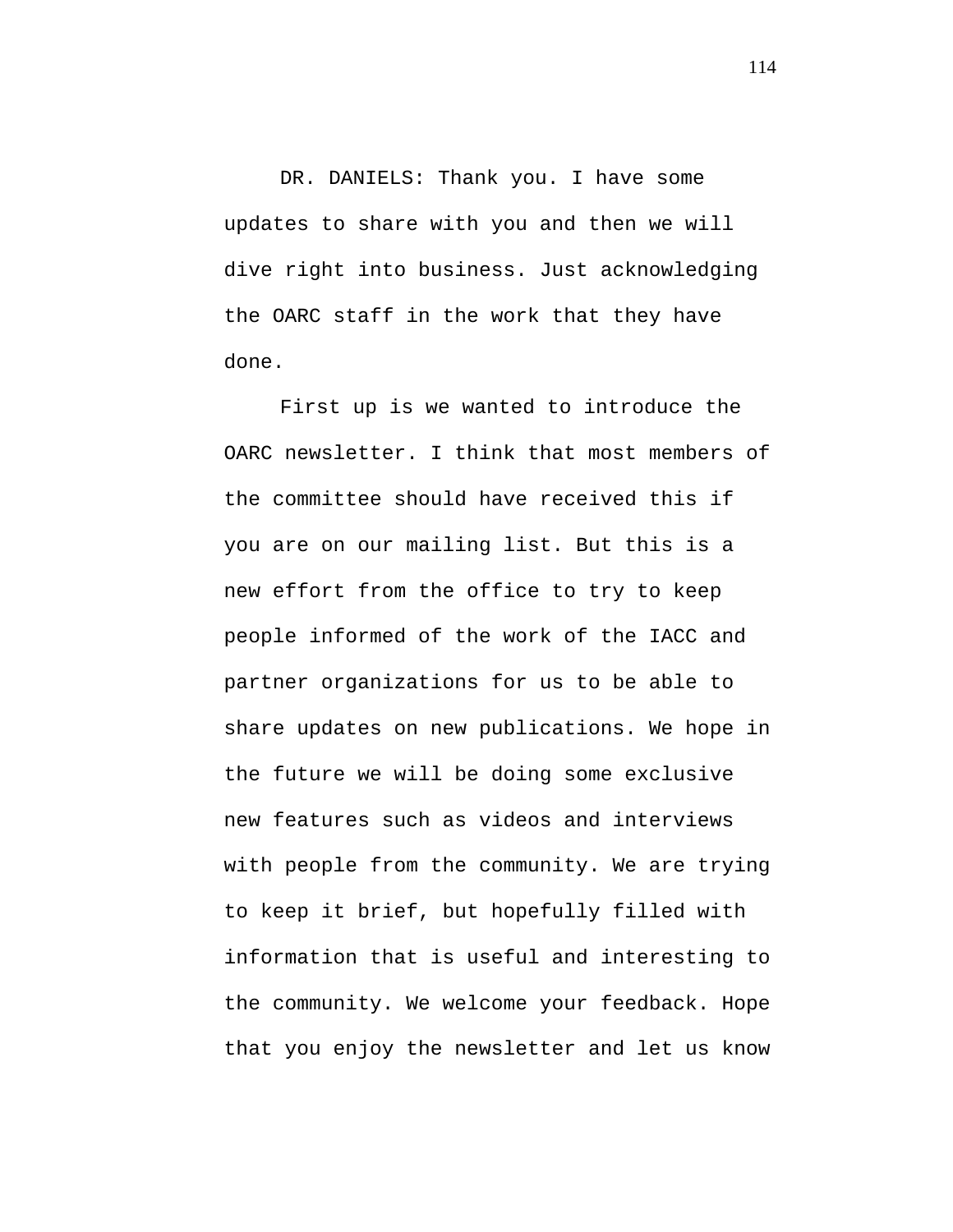if you have any suggestions or if you want to have something that you are doing be featured in it.

Next, I just wanted to share with you that we have an upcoming event in the fall. We are going to have a seminar on autism in girls and women. This is going to be a joint seminar sponsored by our office, the OARC, and the NIMH Office of Research on Disparities and Global Mental Health.

The tentative date that we have set is September 19. It is going to be in the NIMH Neuroscience Center in Rockville.

The panel for this seminar will be Dr. Kevin Pelphrey, who is a member of our committee, Dr. Pam Ventola from Yale, and Ms. Zoe Gross, who is from the Autistic Self Advocacy Network, talking about different aspects of this issue. It should be really interesting. We are going to have it as a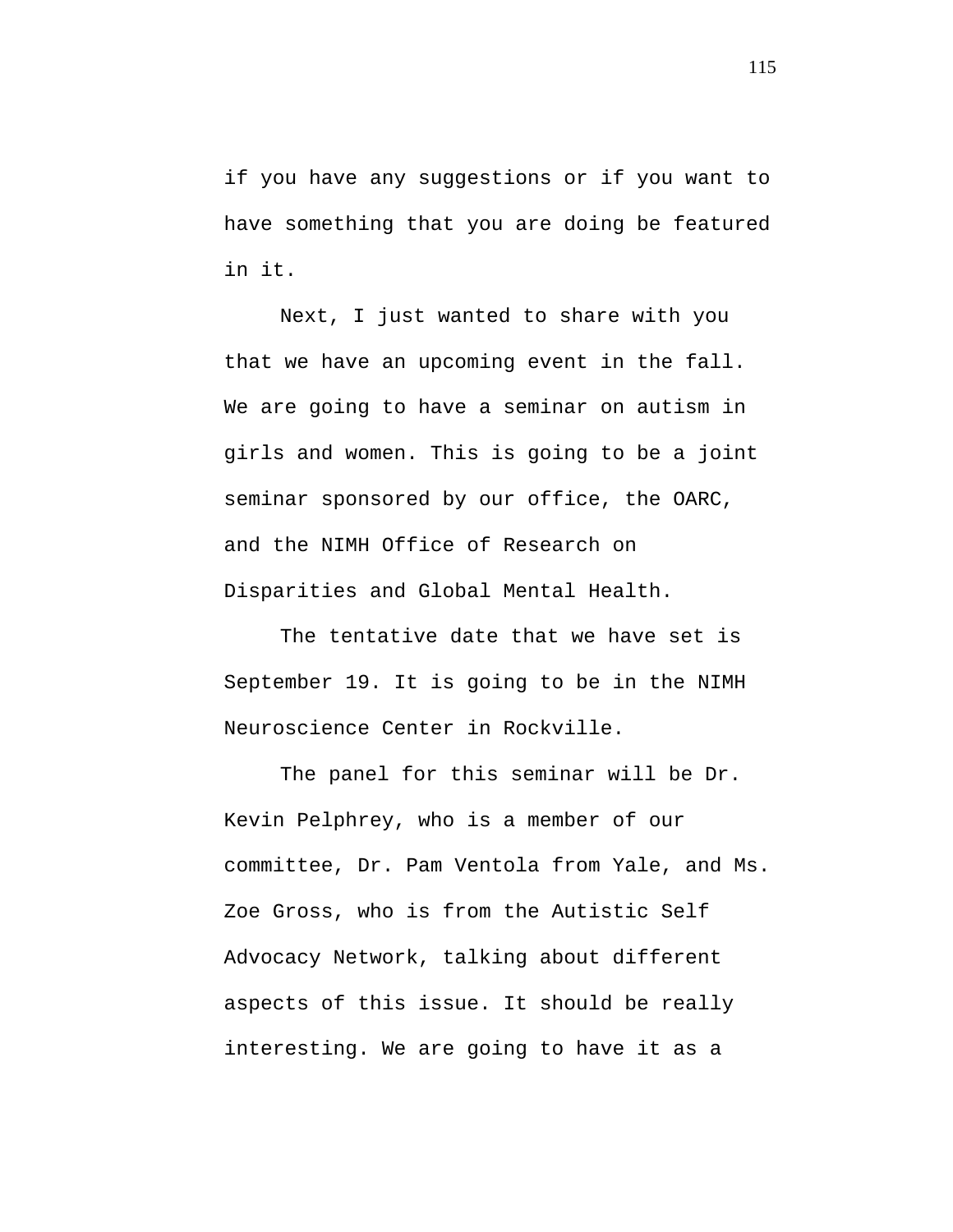live seminar where people can come in and see us as well as on the webcast. Be looking out for that. We will feature it in our email updates in the future and it will be on the website.

This is committee business. I just wanted to give you an update on what is happening with portfolio analysis in our office. Our office is in the process of preparing the 2014 and 2015 IACC ASD Research Portfolio Analysis Report. I have already been publicly sharing the data from the report, but we are going to have the final report hopefully in your hands at the October meeting.

We are in the process of preparing the data call for the 2016 data set, which will use the new objectives from this new strategic plan.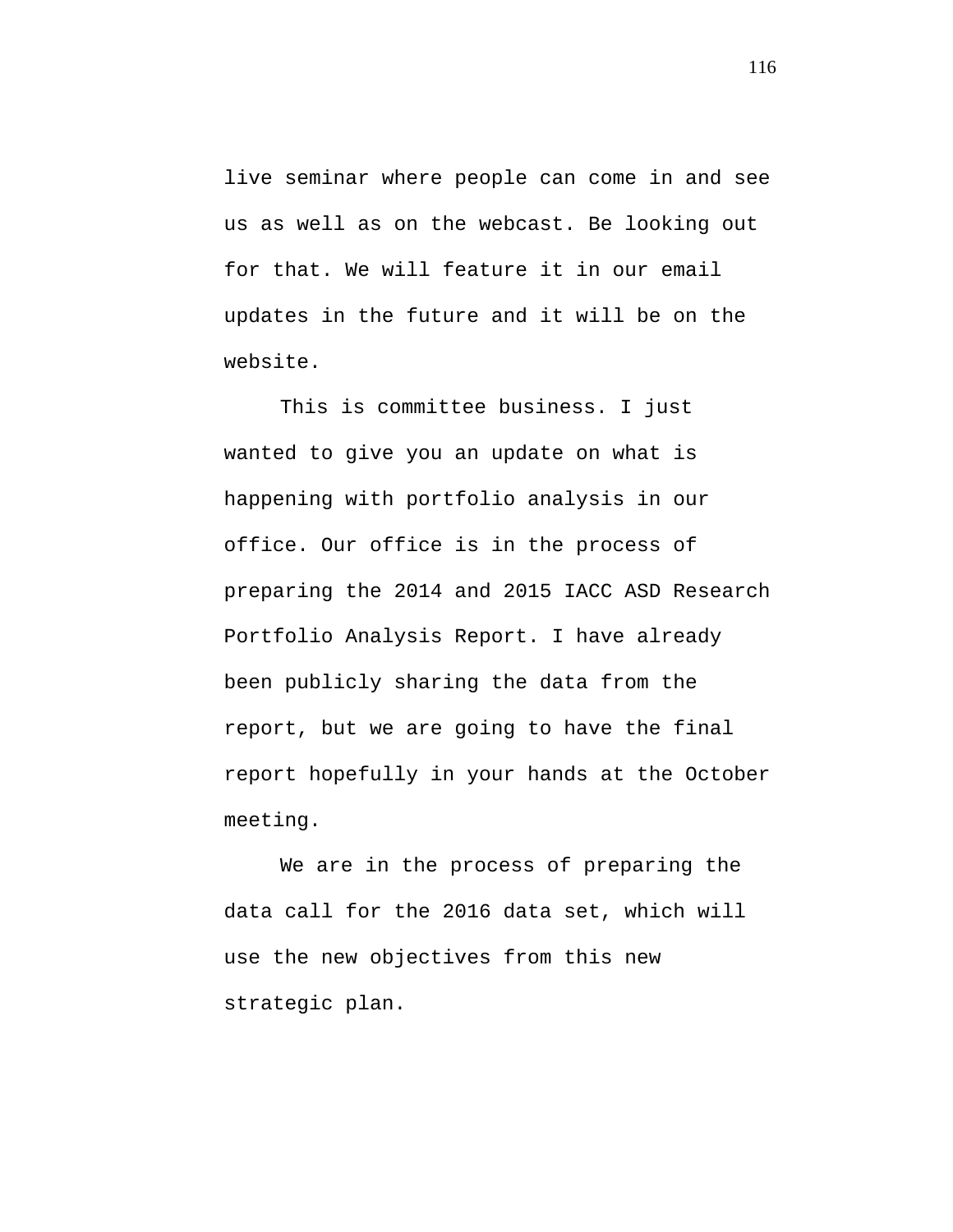I have a request for you. I would like to have three to four IACC members who would be willing to serve as volunteer consultants for our team in terms of issues that we may have trying to determine if we should be adding new funders to the portfolio analysis or if we have any other questions we are trying to set definitions or anything like that. We wanted to have a little bit of help from members of the committee. Give that some thought. If you are willing to be a volunteer, it would not be taking up too much of your time, but it would be good to have some people who are willing to give us some advice in those areas.

Then we are going to be moving right into the strategic plan. This is just the background, which you all know about the strategic plan. That the new plan is covering both services and research issues. And the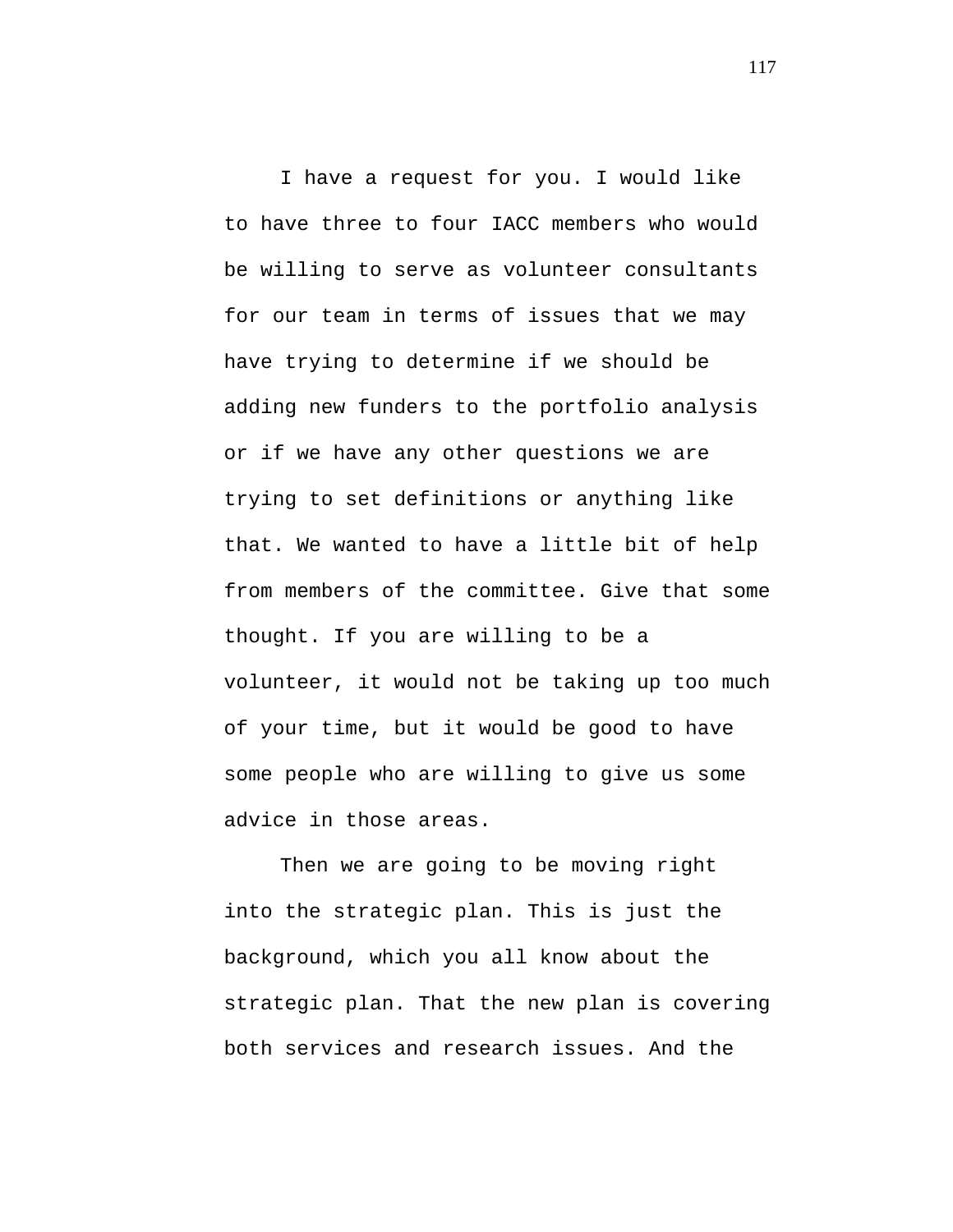working groups have been working over the last several months to prepare the drafts. You saw them first in April and now they have been edited. This is just the list of some of the steps we have gone through.

At this point, the OARC staff has edited the seven chapters and prepared all the other sections of the strategic plan. Today's goal is for the IACC to review and hopefully approve the 2016-2017 IACC strategic plan, but we will want to hear your comments and thoughts about anything else that might have been omitted or needs correction where we would be able to approve.

There are 13 sections to the new strategic plan, including an introduction, a statement on the vision, mission, and core values, an overview of ASD research funding progress that is based on the portfolio analysis work of the OARC for the IACC, and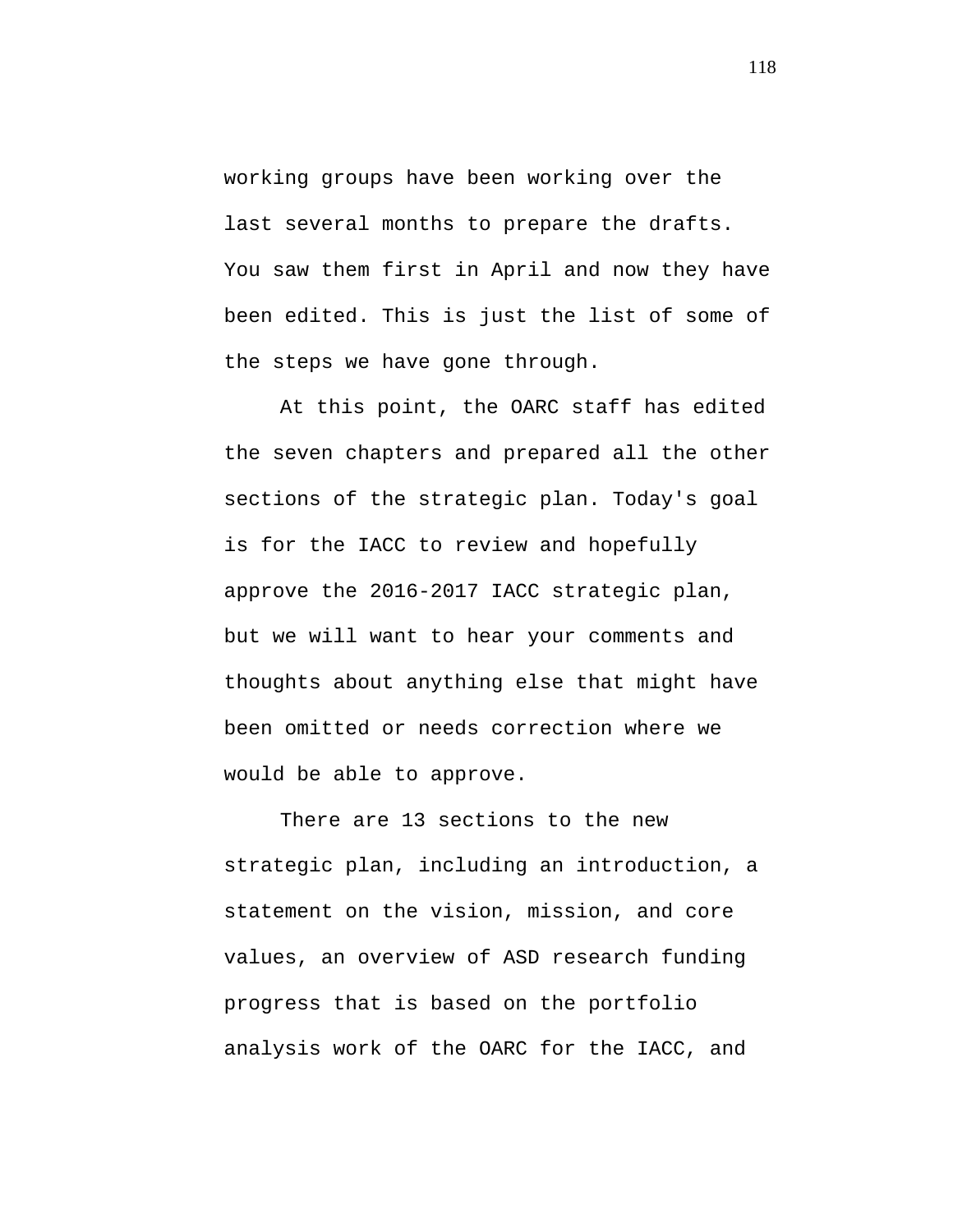then chapters for questions one through seven, talking about the different areas that the strategic plan covers, a section on duplication of effort, which was approved back in January, but we have provided here again for your consideration and is required as a part of the Autism CARES Act to be a part of the strategic plan, and a budget recommendation. There was a working group that looked at the budget recommendation. We will be presenting that information to you here so that you can, as a committee, make a decision about how you would like to do that budget recommendation and then the conclusion section.

We are going to try to go through all of these. I know that you have the documents in front of you and hopefully many of you have had at least a chance to skim through if not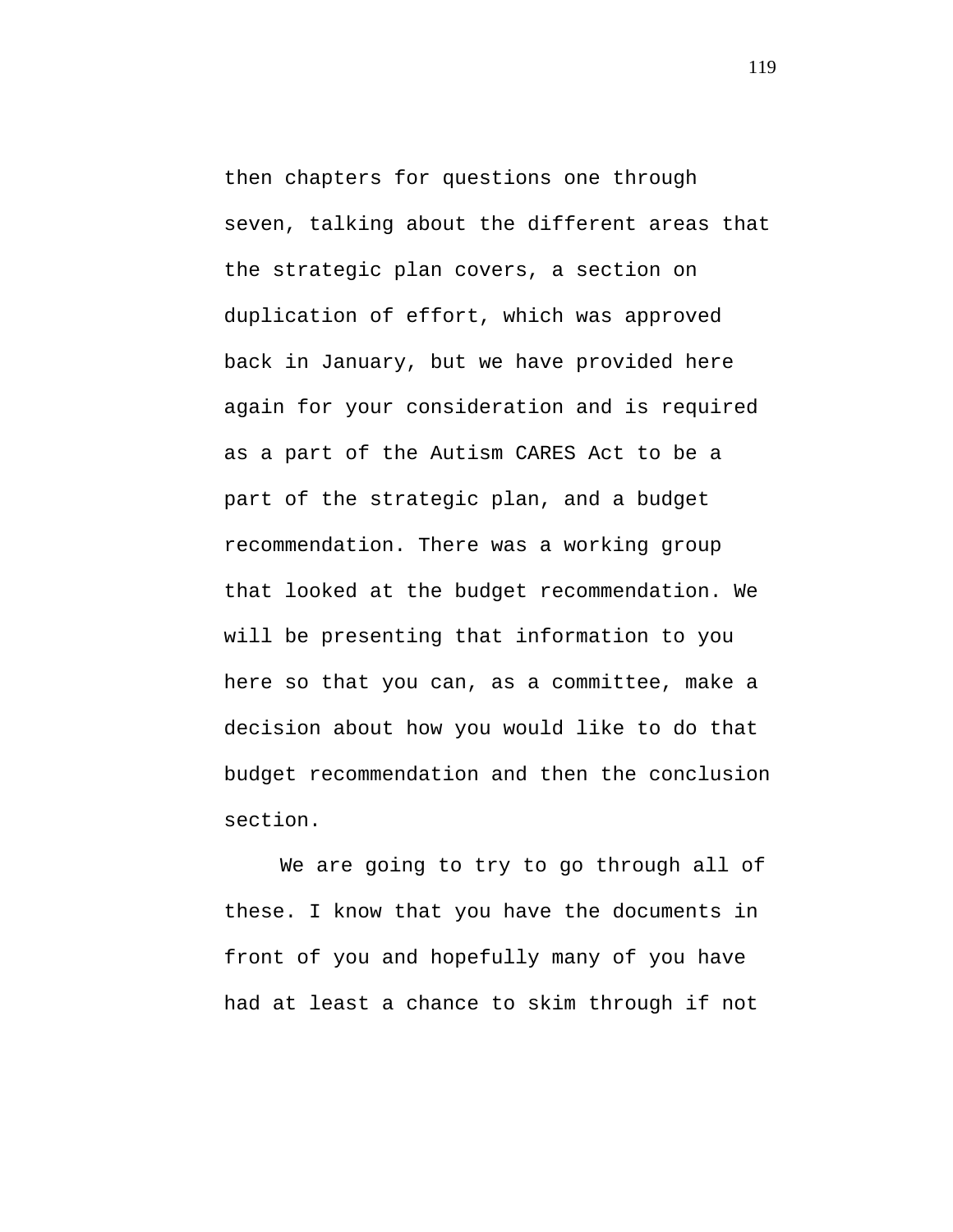fully read the chapters that you have received and we will take your comments.

I am going to start with the introduction and ask if anyone has any comments about anything that you think needs to be added to it or any other types of comments.

DR. REICHARDT: I just wanted to say that I read the introduction. I thought it was quite good.

DR. DANIELS: I should have acknowledged that John did the first draft and then the OARC has worked on it as well. We have put together a collaborate effort on the introduction.

MR. ROBISON: I was just going to say, Susan, I think that you did a really good job of weaving a lot of maybe disjointed ideas that I sent you folks into a coherent whole here. My comments on it really are limited to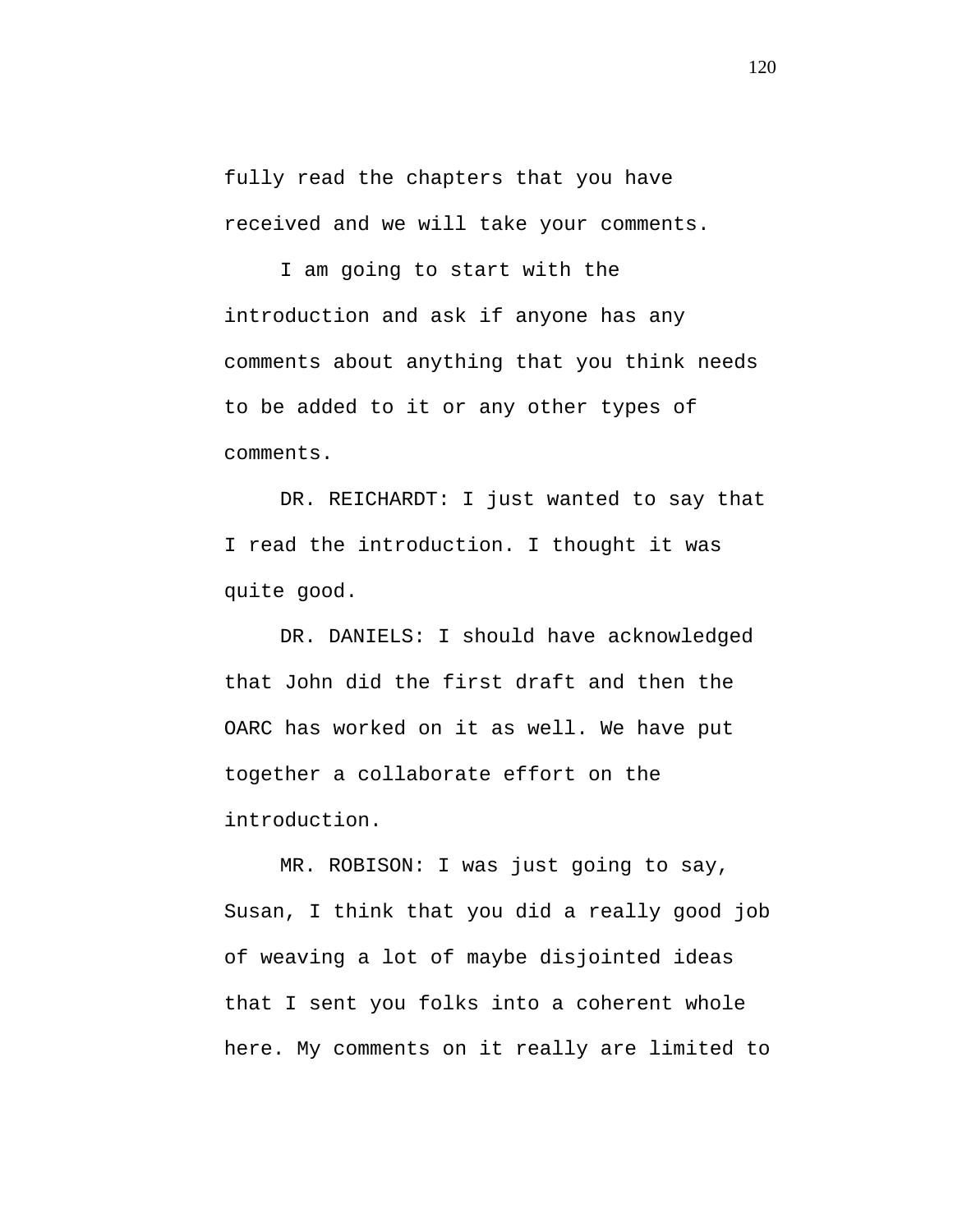just to details of it that I will email you. I am pretty happy with what you all achieved.

DR. DANIELS: Thank you. You are welcome to send small edits and those kinds of things after the meeting. We would like to receive everything by August 4. That is for the entire strategic plan.

MR. ROBISON: I do not think I have anything that needs to be actually discussed here. Just little stuff.

DR. DANIELS: Great. It looks like there are no more comments on the introduction. Let's move forward to the vision, mission, and core value statement. The OARC went back through the previous vision, mission, and core value statement. We took comments the last time and tried to incorporate them. The vision statement and the mission statement are on this slide. Does anyone have any comments on it? We tried to incorporate a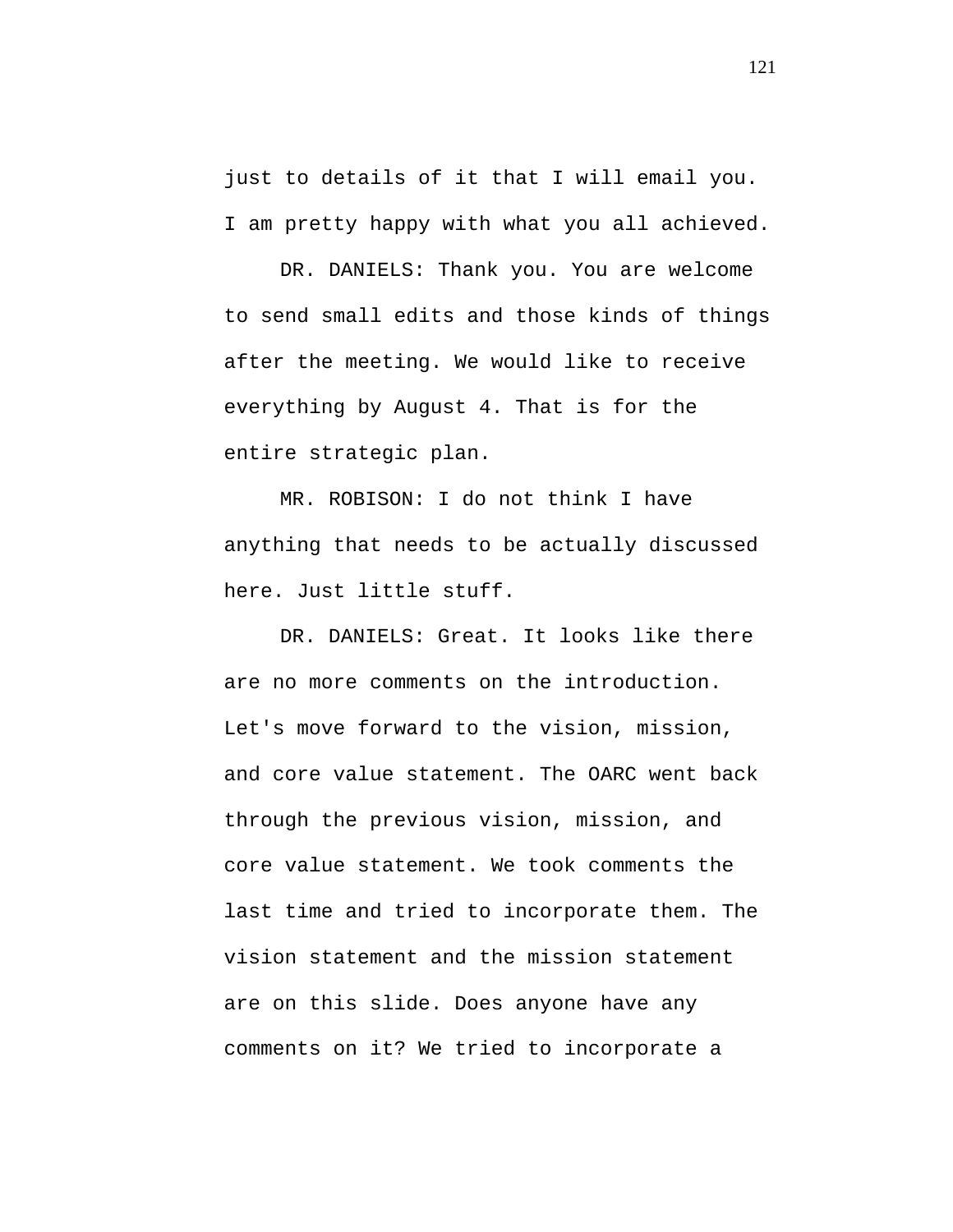couple of ideas that came through in the new plan to give it a little bit of a refresh. But there is anything there that needs to be updated?

DR. BIANCHI: The use of the term consumer. Is that required? To me, that sounds odd. In consumer, you are either a person with autism and part of the community.

DR. DANIELS: We could change that wording. That is from the original group that put together the first strategic plan. They always talked about consumer-based questions. We could absolutely change that if the committee likes that. I think they did not want to use the word patient because they did not – not everyone with autism or a family member would consider themselves a patient. Community member or community focus would be fine. What do other people think about that?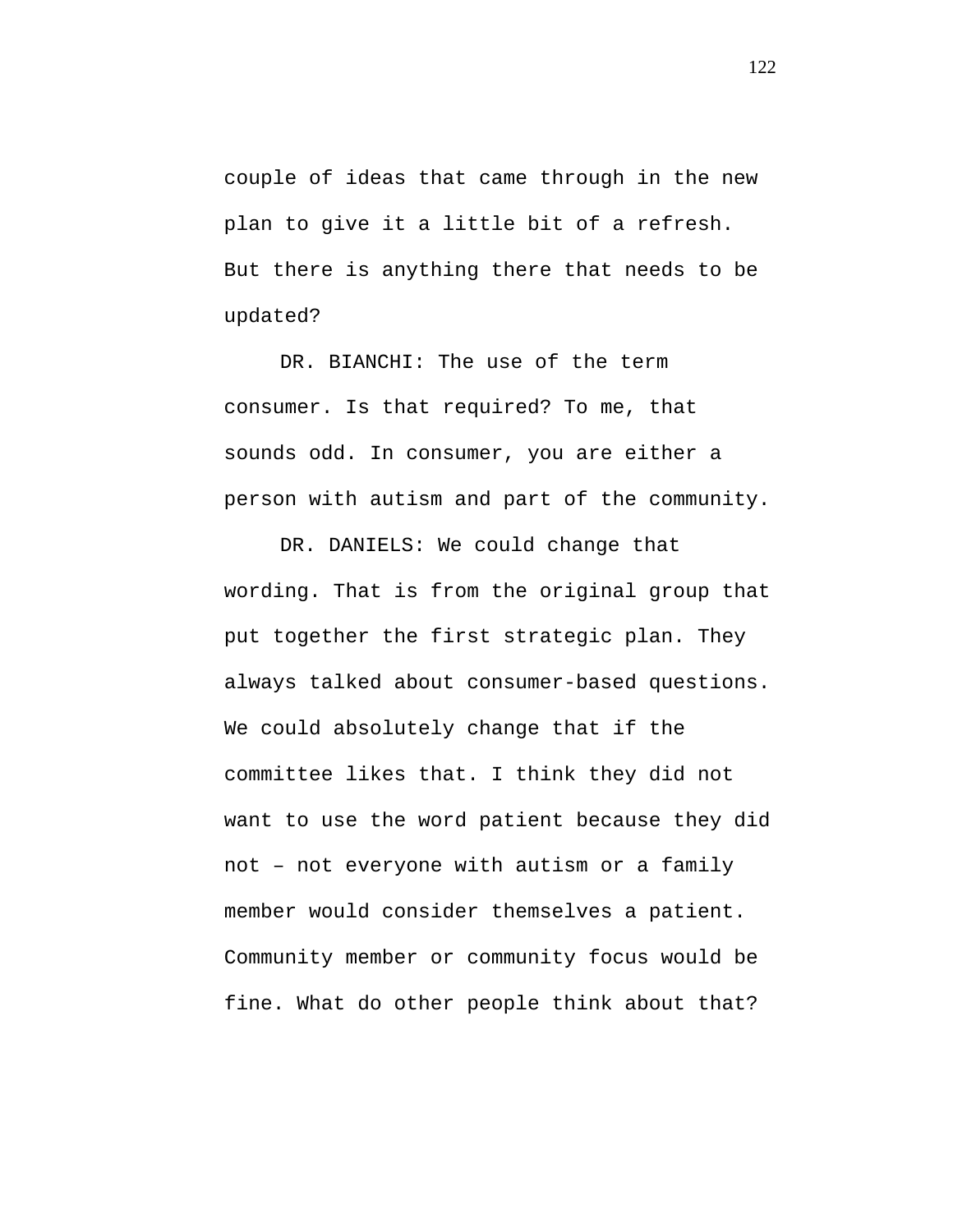MS. CRANE: I do not want to say community in a way that omits the requirement that we focus on the actual autistic individual as well because that happens in the autistic community. There are autistic individuals and there are family members. I think both are important, but I think we need to call out both specifically.

DR. BIANCHI: How about if we say individual and family focused. It is just that consumer to me means that you are buying something.

MS. CRANE: It is a very common – we are using the mental health consumer community. That is probably where it came from.

DR. DANIELS: I think that they were at the time thinking about making sure that the plan is going to help bring value to people. I think maybe that is where they came up with the word consumer. I think individual and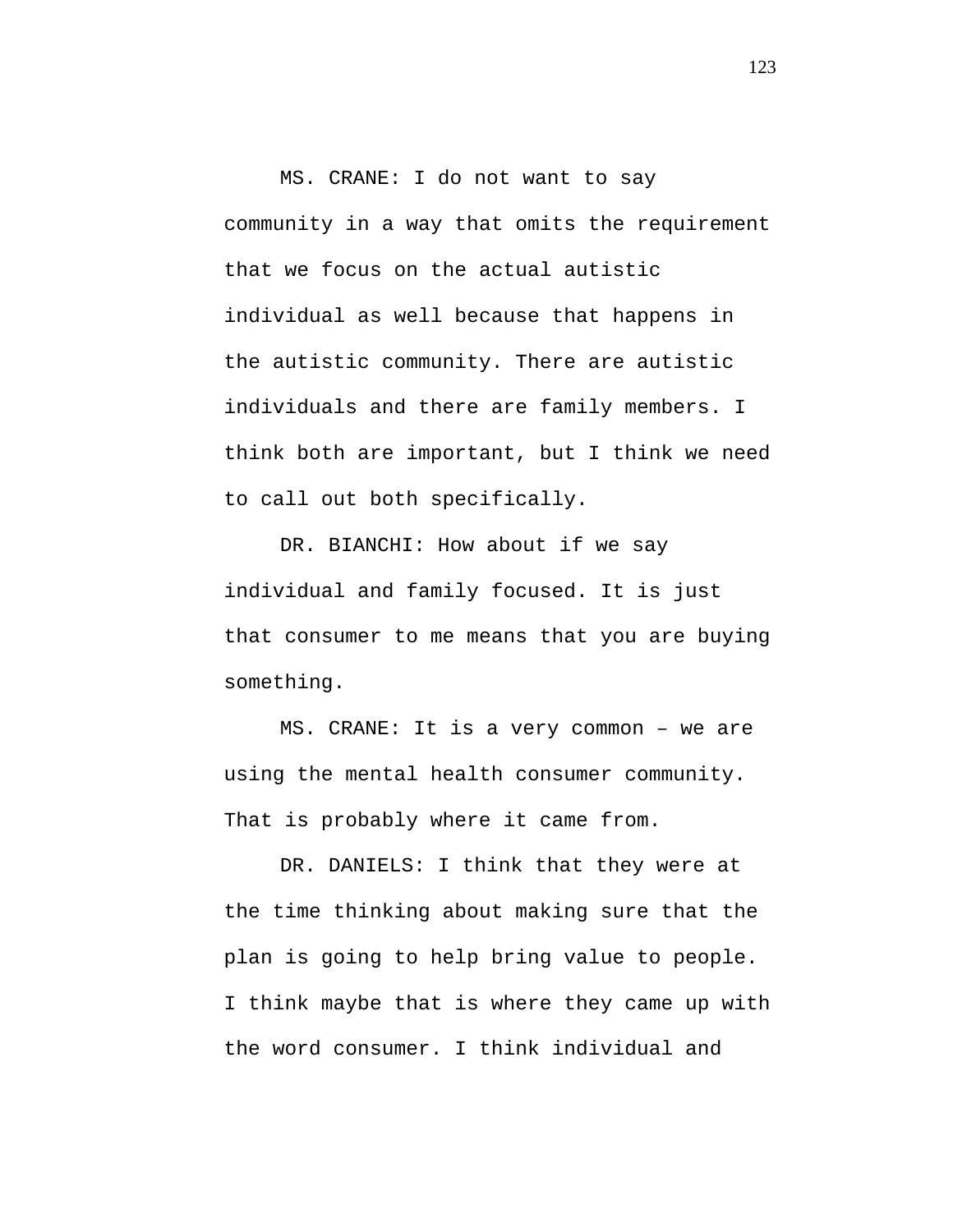family member would be fine. Is that agreeable to people at the table?

DR. GORDON: Please speak up if it is not. There is a reason the word was there. I do not want to exclude any contrary opinions.

MR. ROBISON: A couple of small points on this. In the spirit of collaboration, I think it has been a sore point with autistic people. I think we should specify that we will treat autistic people, we will listen to autistic views. I do think that you are right though in what you have written that we want to listen to diverse views from all people. But somehow, I think we should weave in there specifically autistic views without eliminating the others.

Another small change that I would suggest is that in the sense of urgency, this of course is what I have pushed for all along. We will focus on what steps we can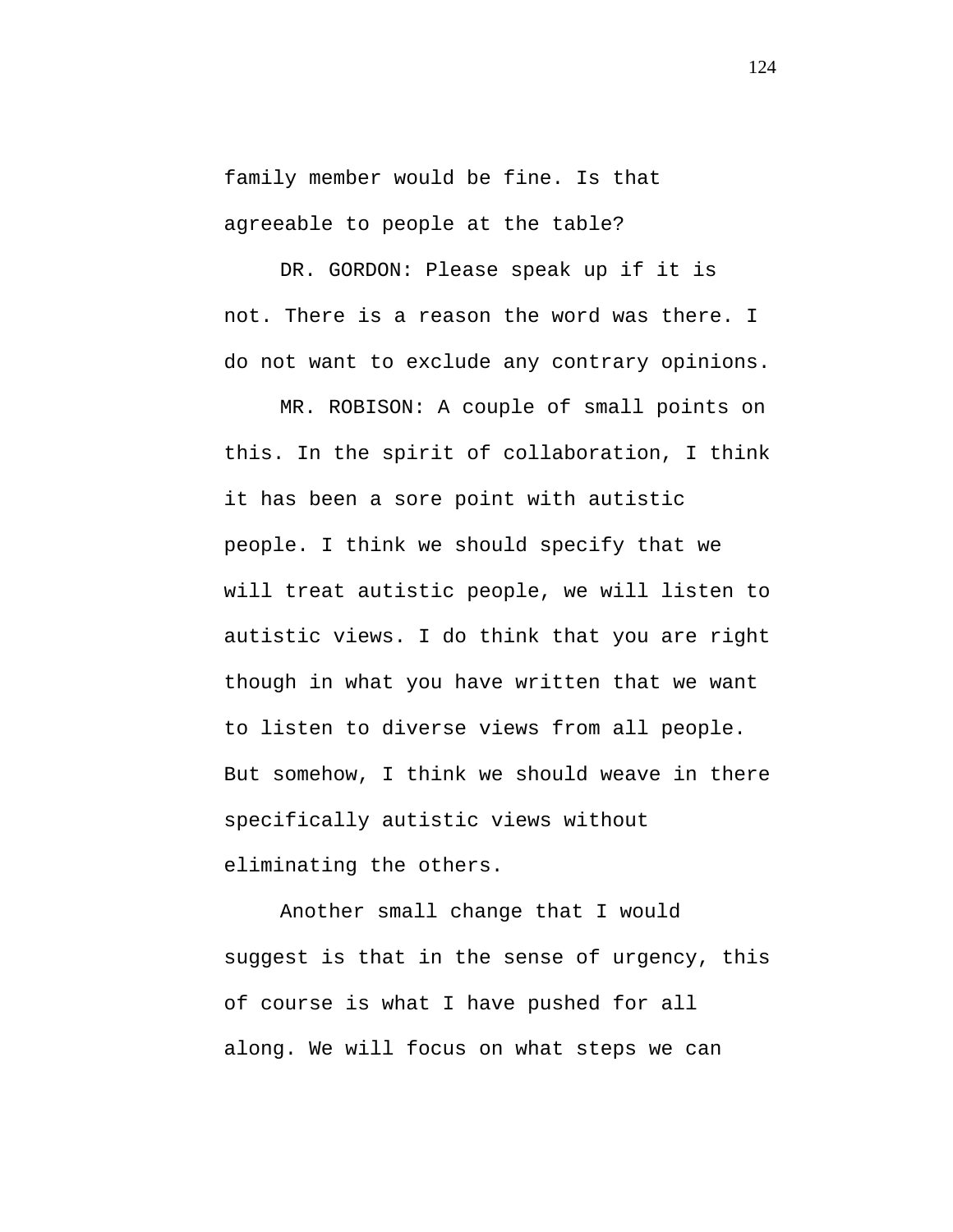take to rapidly and efficiently address the needs of people living with ASD. But Louis has always thoughtfully reminded me of the need to not lose sight of the long-term game. That we still need basic scientific research. I think that deserves a sentence in urgency too even though I thank you for putting our community needs first.

In the ethics or equity portion, I just would say that you had quality of life and human rights and so forth. I would just put quality of life as the first thing, not the third thing.

DR. GORDON: I want to make sure we get all those things, but I also want to make sure we come back to this consumer focus. Because the idea is that we want to have the language approved by this committee especially for this that we get these details right. There was a proposal to change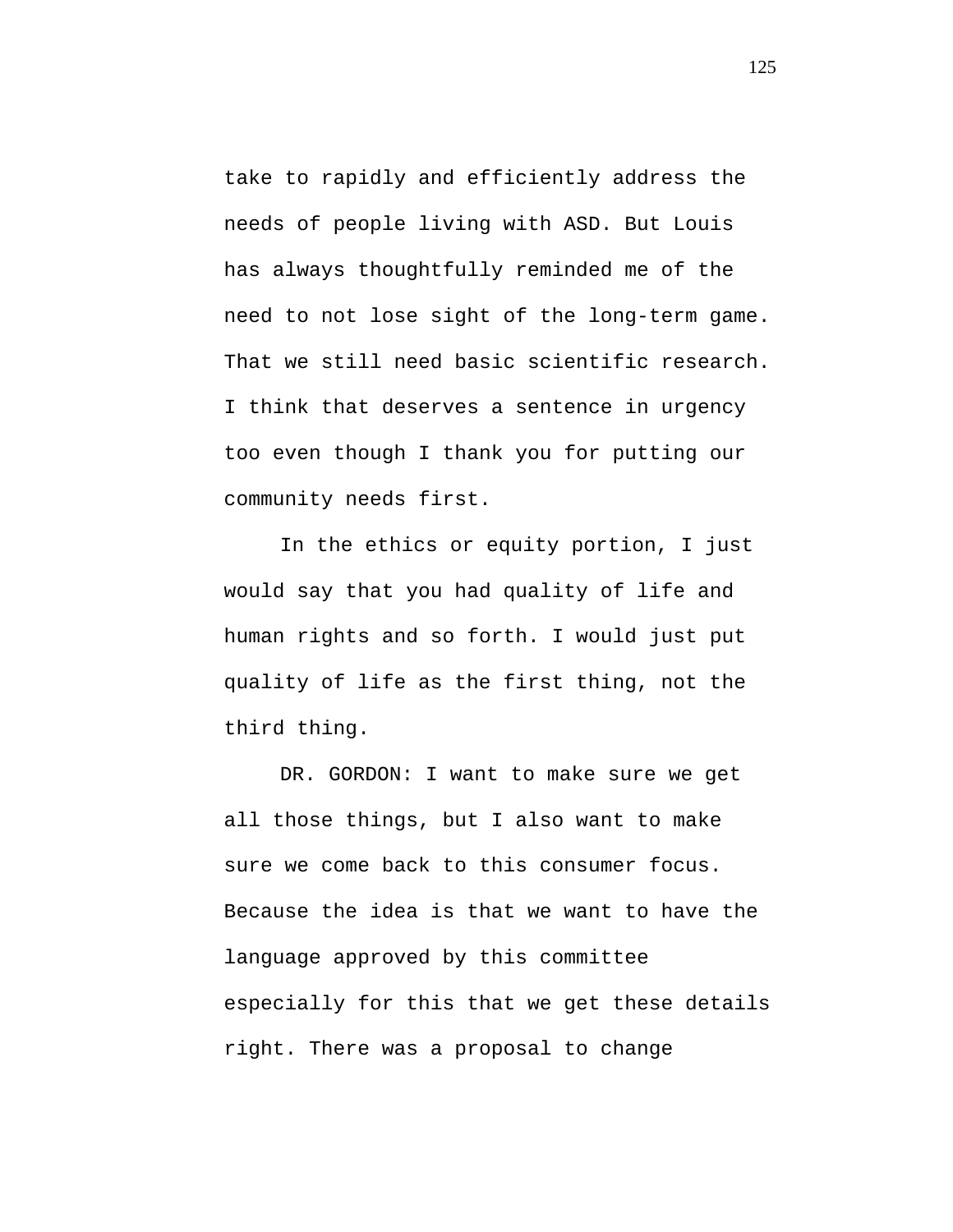consumer to community and then if you will a counter proposal to change consumer to individual and family focus. Let's do that first and then we will go to the other issues that John raised.

Are there any thoughts about those two possible substitutions for the word consumer?

DR. BIRNBAUM: I do not think we want to lose the word community. I would think we might want to say individual family and community.

DR. GORDON: Samantha, I believe you brought up that you wanted to maintain the focus on the individual. Is it enough if it would say community focus that the rest of that description says we will focus and make a difference in the lives of people affected by ASD or do you need it in the – let's get it up there.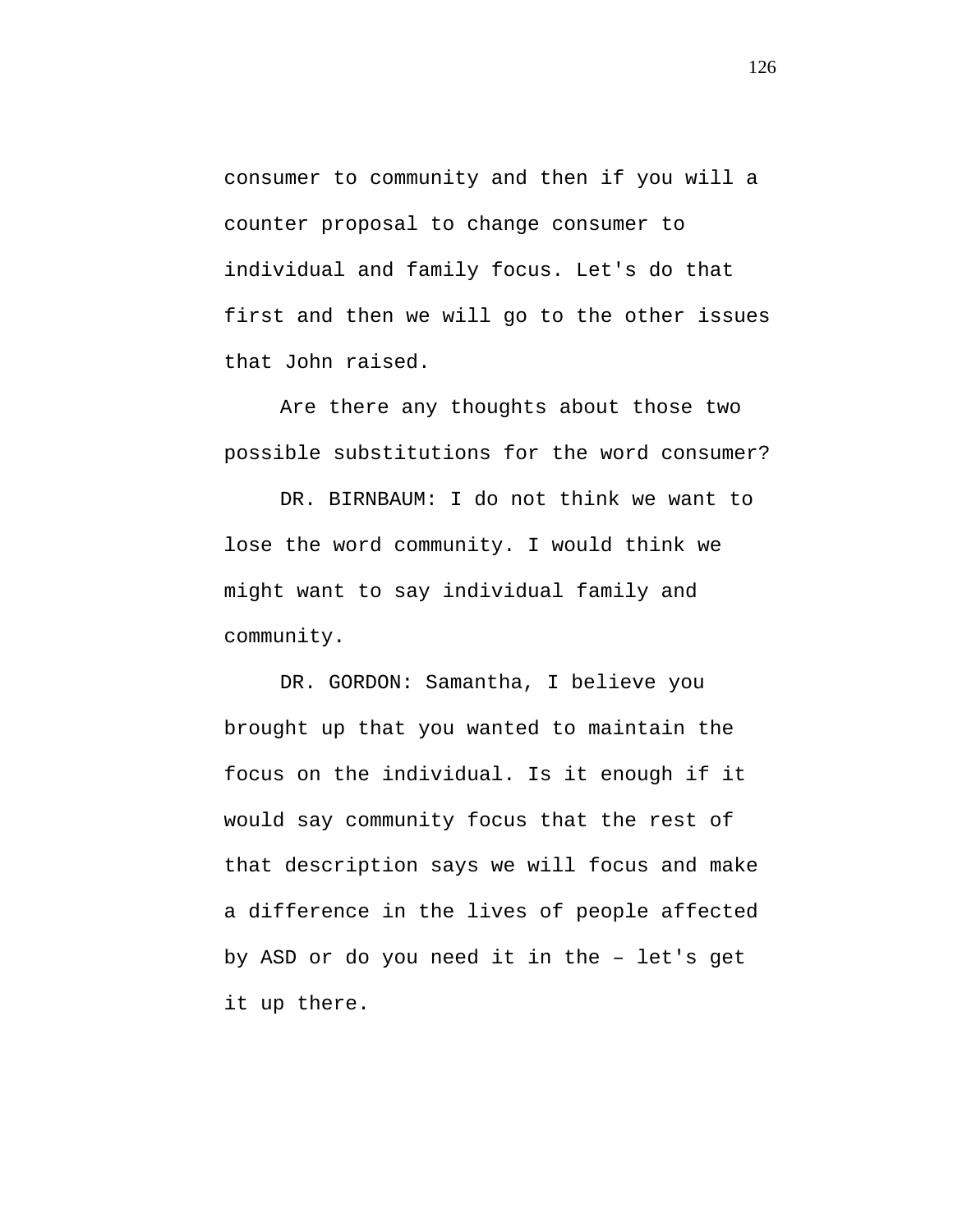Consumer focus. The idea would be community focus. We will focus on making a difference in the lives of people affected by ASD.

MS. CRANE: Can you tell me which paragraph it is in?

DR. GORDON: It is the top paragraph, the very top paragraph.

MS. CRANE: I think that is fine.

DR. GORDON: Are there any objections to that? We will have community focus. Later on, we will have a formal motion to approve the whole document. That is why I want to make sure we get the words right for this part especially.

The second part of that – Susan, the spirit of collaboration. What was John's point there?

DR. DANIELS: Just incorporating something about the importance of listening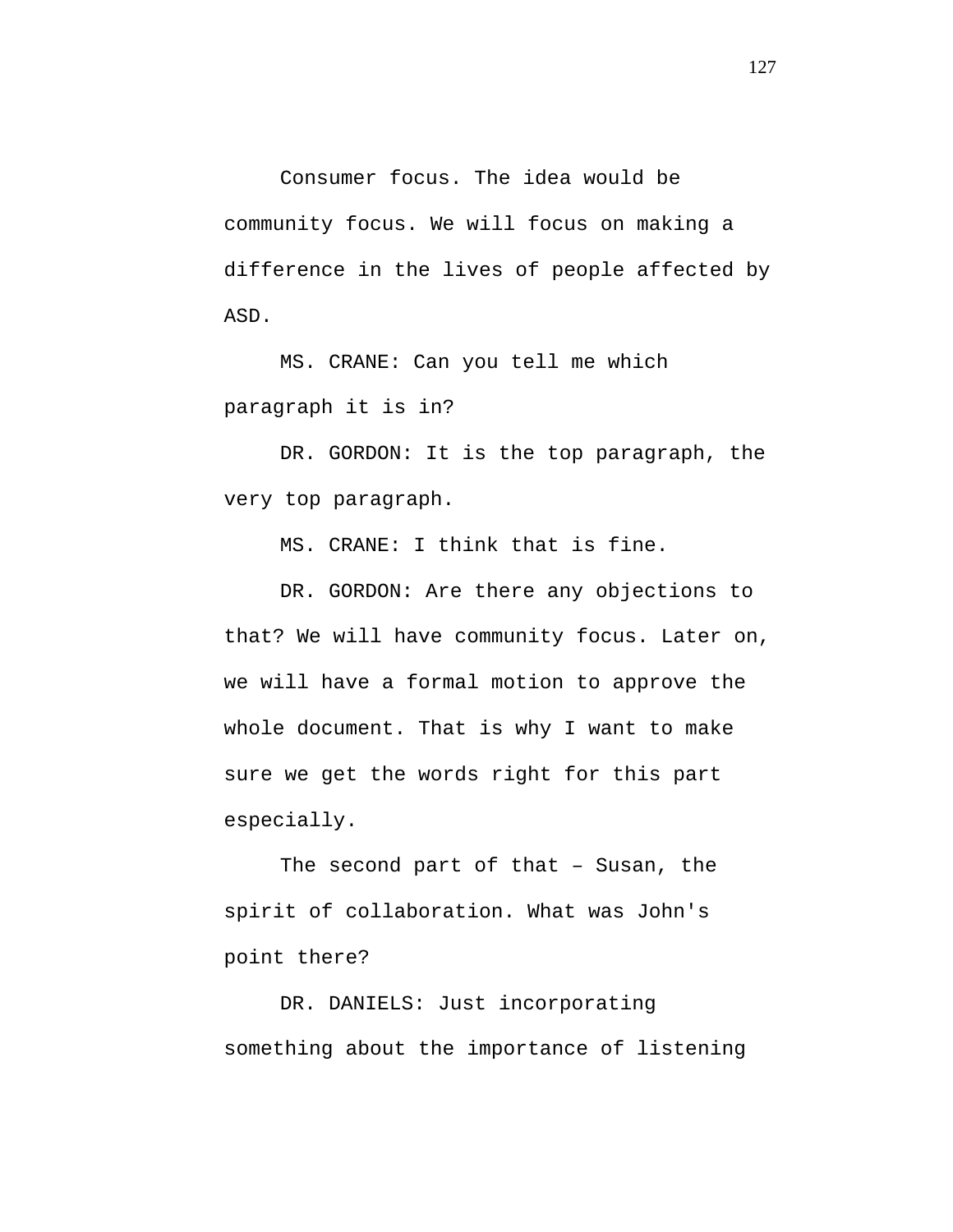to the views of autistic people and making that a priority.

DR. GORDON: Does anyone have proposed wording for that? This is the final paragraph there, spirit of collaboration.

DR. BIANCHI: How about if we have we will treat individuals with autism and others with respect, listen to diverse views with open minds?

DR. DANIELS: I think when John spoke about it, you were talking about listening to the actual views from people with autism. You could say listen to views from people on the autism spectrum as well as the – something along those lines.

DR. GORDON: The third clause "thoughtfully consider public input" covers everyone else. If we have listen to views of individuals with autism with open minds and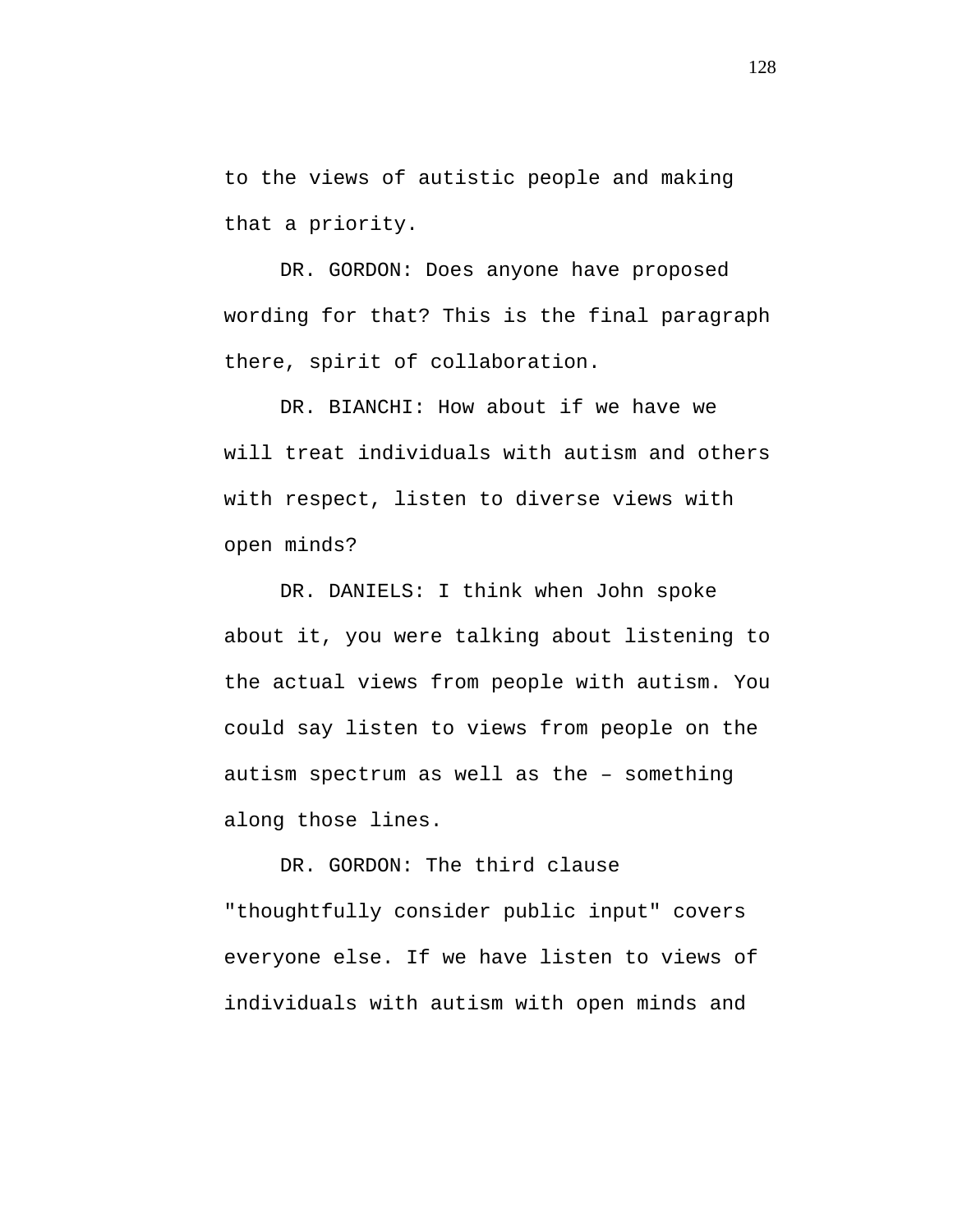thoughtfully consider public input, is that inclusive enough?

DR. DANIELS: Would you need to add family members as well?

MR. ROBISON: Individuals with autism and their families. That is fair.

DR. GORDON: Listen to individuals with autism and their families with open minds, thoughtfully consider public input. That gets everybody else. Any objections to that language?

The next issue that John raised, Susan.

DR. DANIELS: In the sense of urgency, he mentioned adding something about the science to the urgency. Although in the excellence section, we do have some wording about ensuring that we pursue scientific research with the highest quality.

MR. ROBISON: Then maybe to address that, we could just say we will focus on responding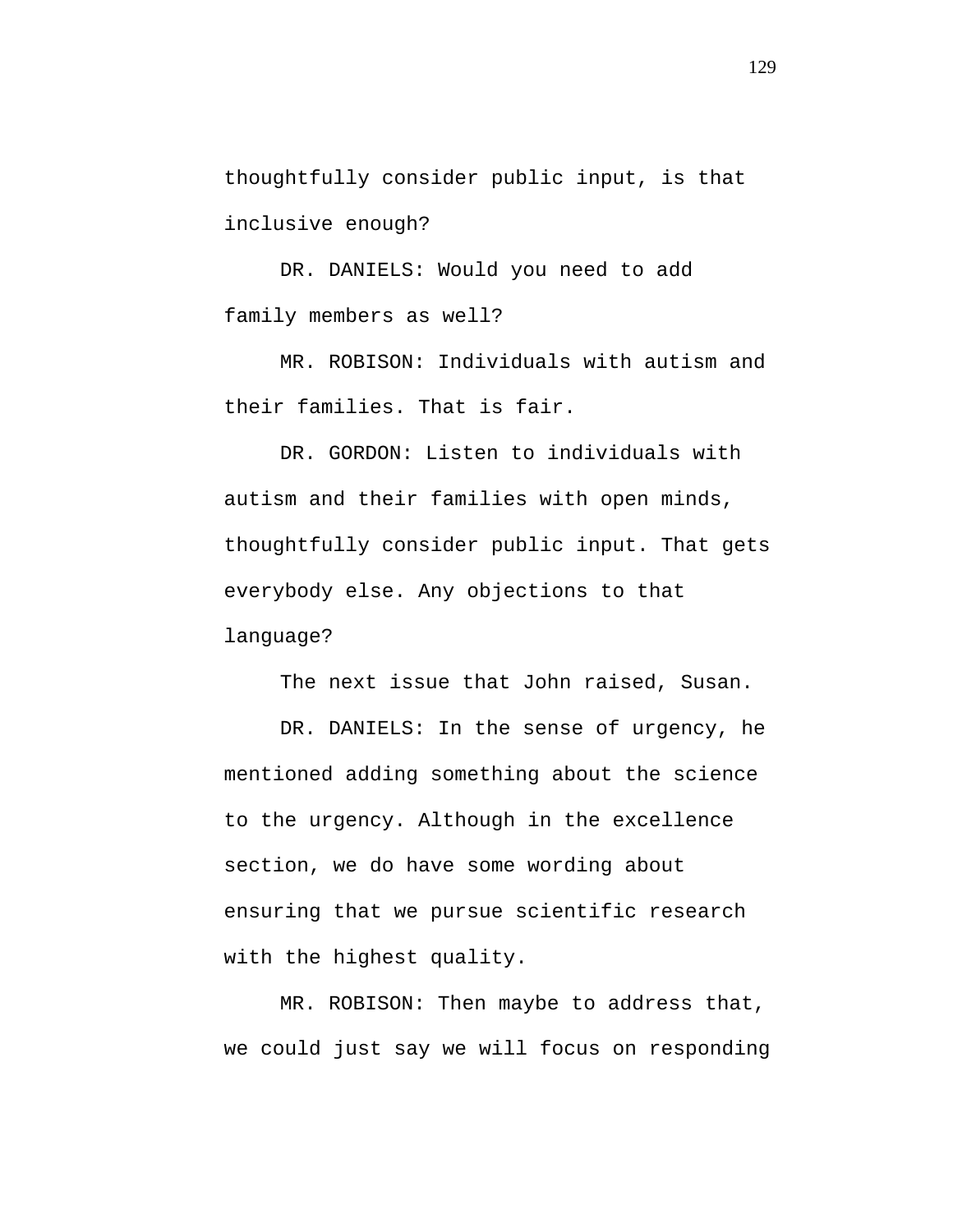rapidly and efficiently to the needs and challenges of the community. Just shorten that first sentence and then if we move right into excellence, maybe then we cover the long-term aim in the excellence paragraph.

DR. GORDON: The proposal is we will focus – for everyone, this is the top paragraph on the slide. Sense of urgency. We will focus on responding rapidly and efficiently to the needs and challenges of the community affected by ASD.

MR. ROBISON: Needs and challenges of autistic individuals and their families. We will focus on responding rapidly and efficiently to the needs and challenges of autistic individuals and their families.

DR. GORDON: I do not have an objection to that, but I want to make sure that we recognize that we are changing the language to be autistic individuals instead of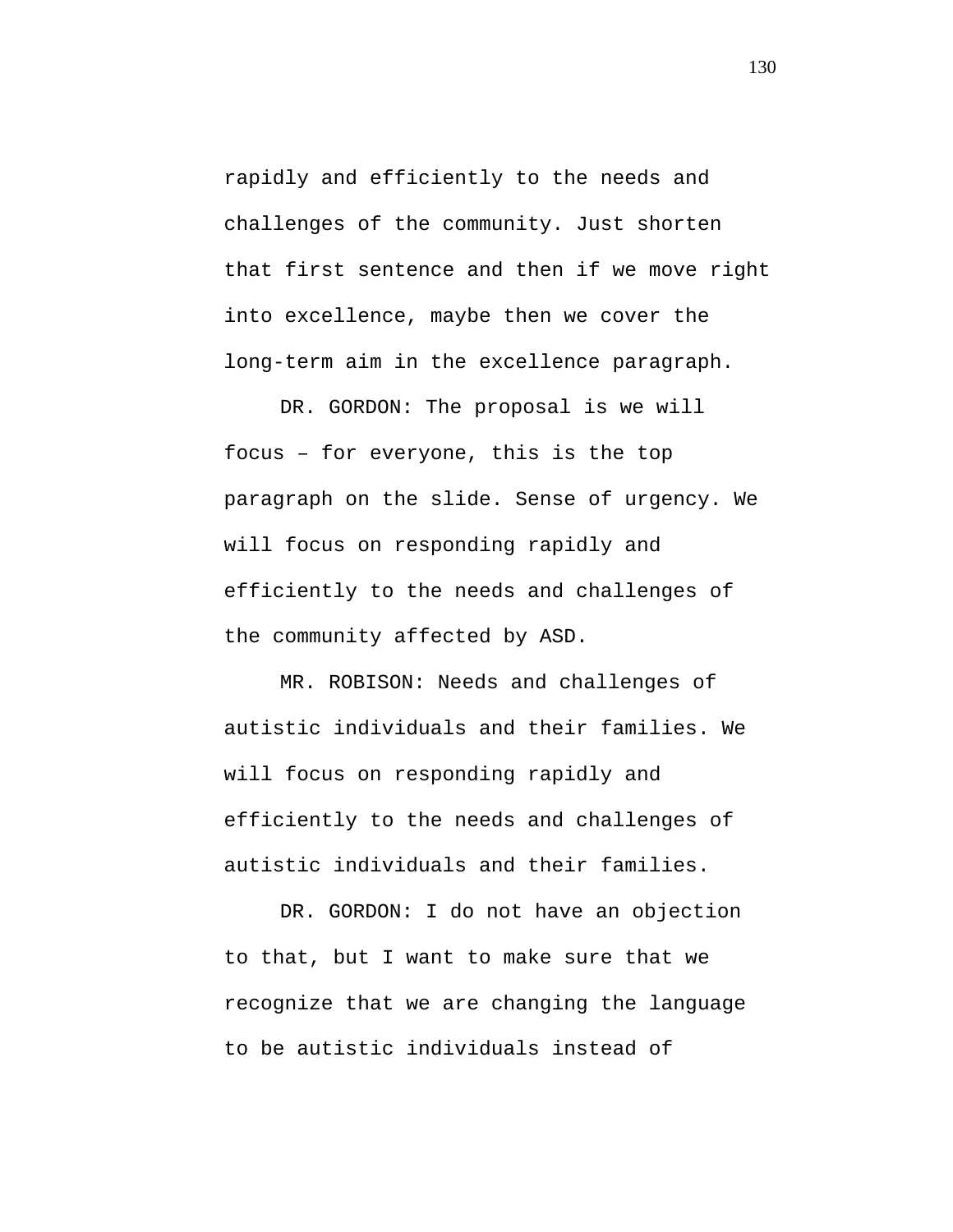individuals with ASD. I want to make sure that no one thinks that excludes anyone.

MR. ROBISON: I just hate the idea of being disordered, Josh. I just do not like it.

DR. GORDON: I respect that. I just want to make sure that there are not contrary opinions in the group.

DR. DANIELS: Commonly in the strategic plan, we refer to people as people on the autism spectrum. That has been a fairly acceptable term. We could use that unless you prefer autistic individuals.

DR. GORDON: Then it would be and challenges of people on the autism spectrum and their families.

MR. ROBISON: It is okay by me. What do you think, Sam?

MS. CRANE: People on the autism spectrum and their families are fine.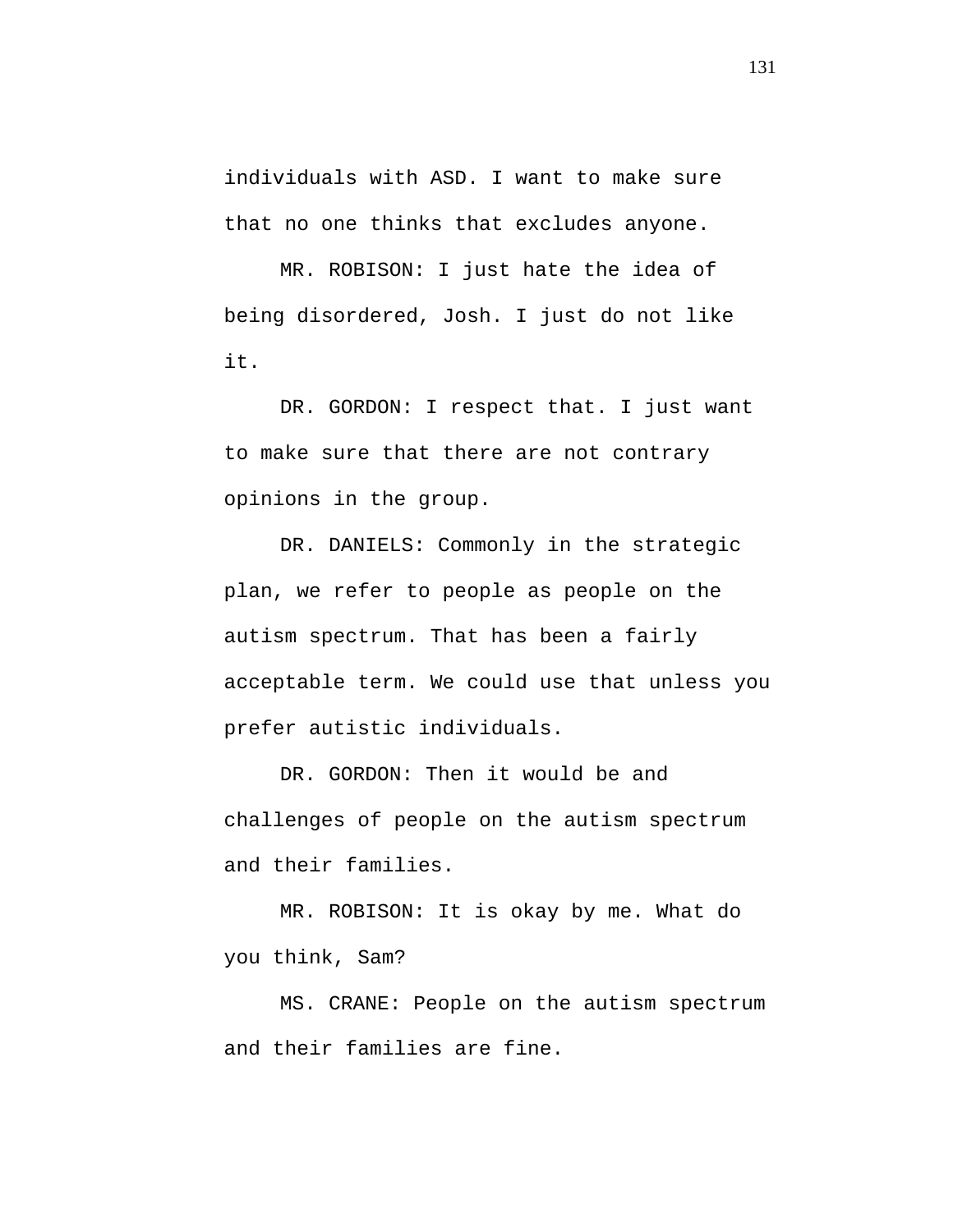DR. GORDON: I am going to repeat now. Again, we are talking about the top paragraph. Sense of urgency. I believe I will get this right. We will see. We will focus on responding rapidly and efficiently to the needs and challenges of people on the autism spectrum and their families. That allows a more quick and ready access to the next paragraph that points to science. Any objections to that language?

Were there other issues that John raised? Are there any other issues with regard to the core values and mission?

DR. KAVANAUGH: Could you just read back the spirit of collaboration one more time? We will treat others with respect, listen to diverse views from individuals with autism and their families –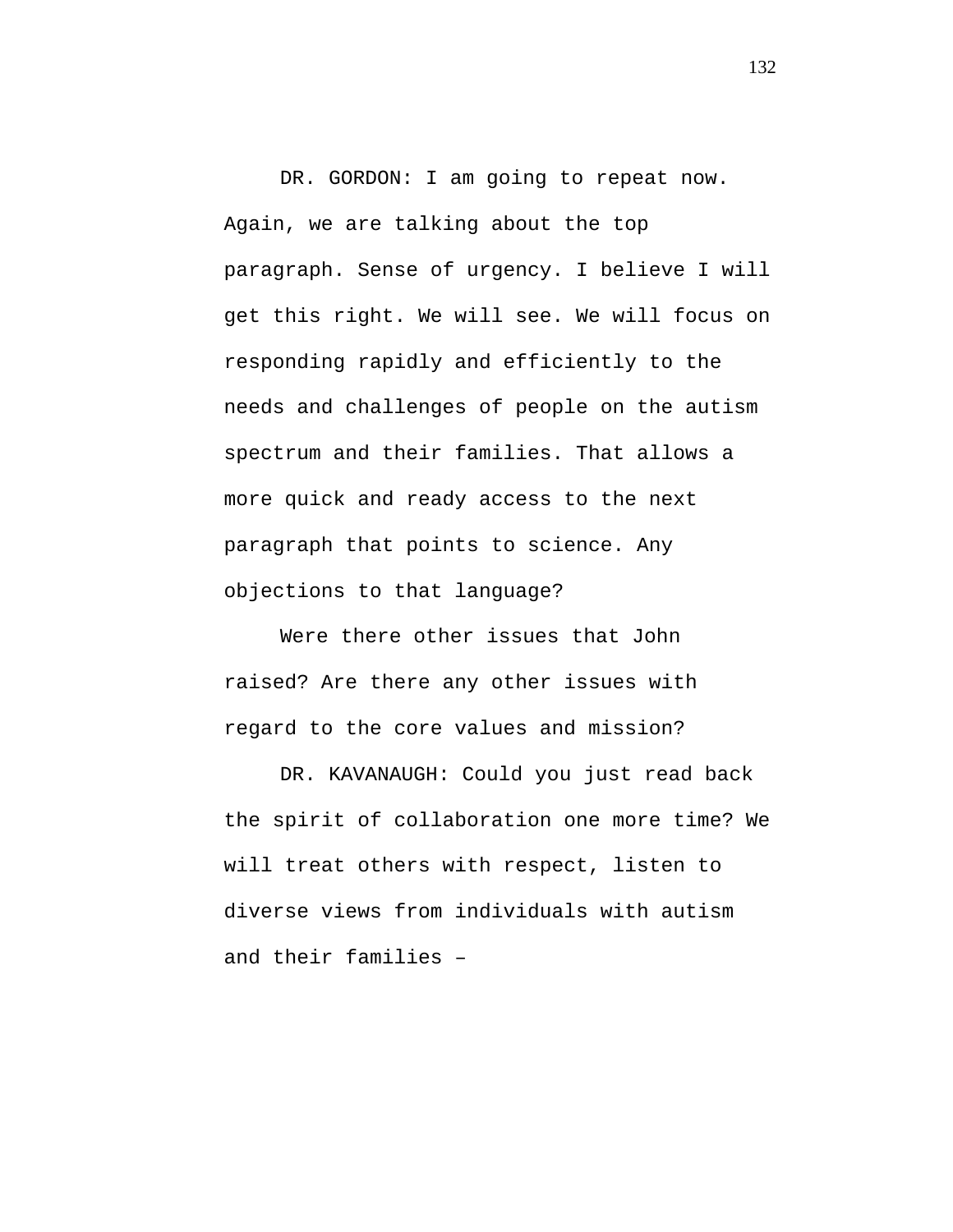DR. GORDON: I believe it was just listen to the views. I want to make sure we get it right.

DR. DANIELS: Listen to the views of individuals on the autism spectrum and their families with open minds, thoughtfully consider public input, and foster discussions where participants can comfortably offer opposing opinions.

DR. KAVANAUGH: Is there any issue with just leaving diverse views --

DR. GORDON: We can do that.

DR. DANIELS: Would you prefer to stay with diverse views or the views of people on the autism spectrum and their families?

DR. GORDON: Spirit of collaboration. We will treat others with respect, listen to diverse views of people on the autism spectrum and their families with open minds. Actually, we should move that "with open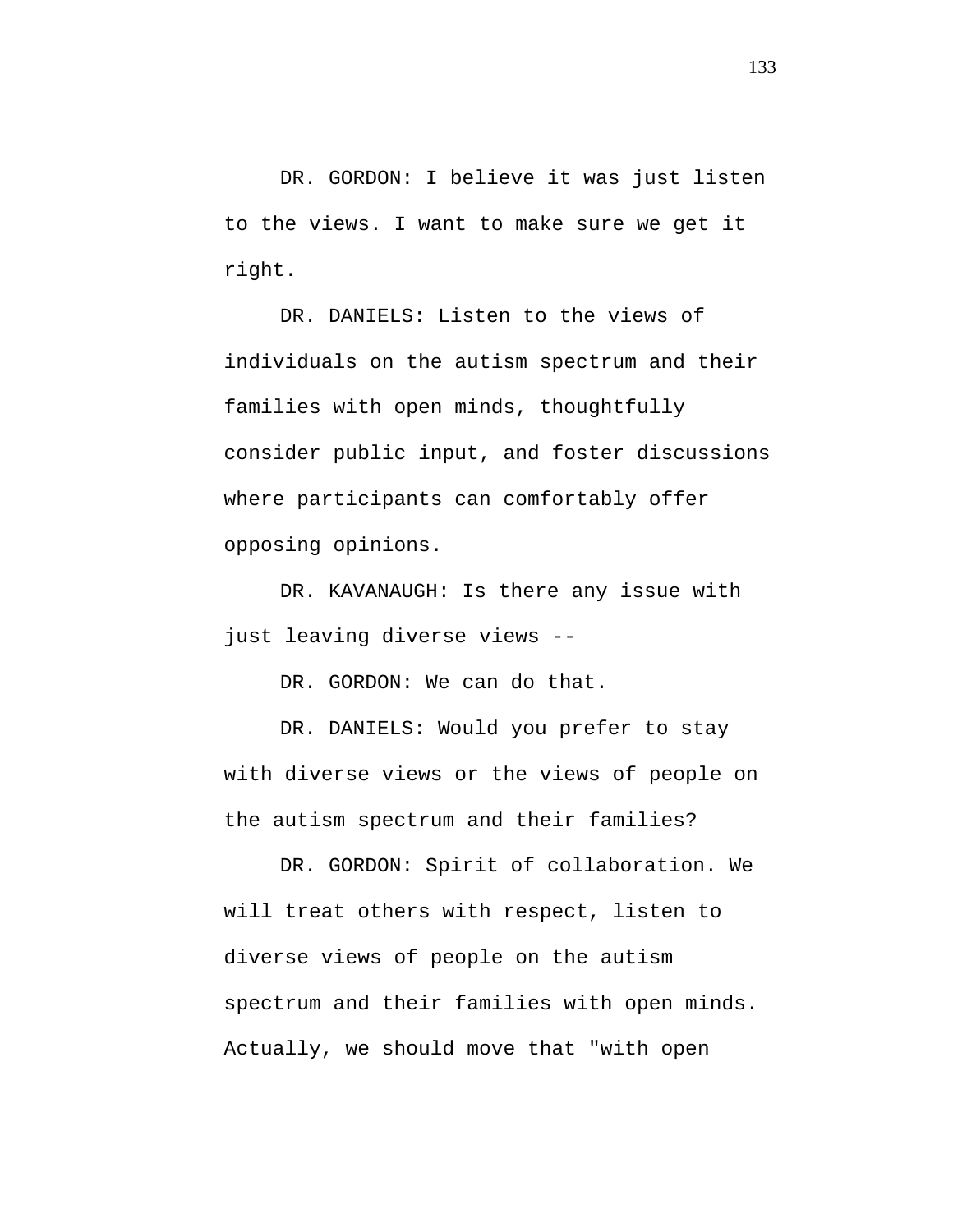minds" to listen with open minds to the diverse views; otherwise, we are now separating it out. I do not know. There is some grammatical thing wrong there.

I am going to repeat it so we make sure our note takers get it right. Spirit of collaboration. We will treat others with respect, listen with open minds to the diverse views of people on the autism spectrum and their families, thoughtfully consider public input, and foster discussions where participants can comfortably offer opposing opinions.

DR. FARCHIONE: I just have a question about that because one of the things that we do here is we listen to folks who are doing research – stuff like that. It strikes me that if we – on the one hand, we are saying individuals with autism and their families and all that. By doing that, it takes out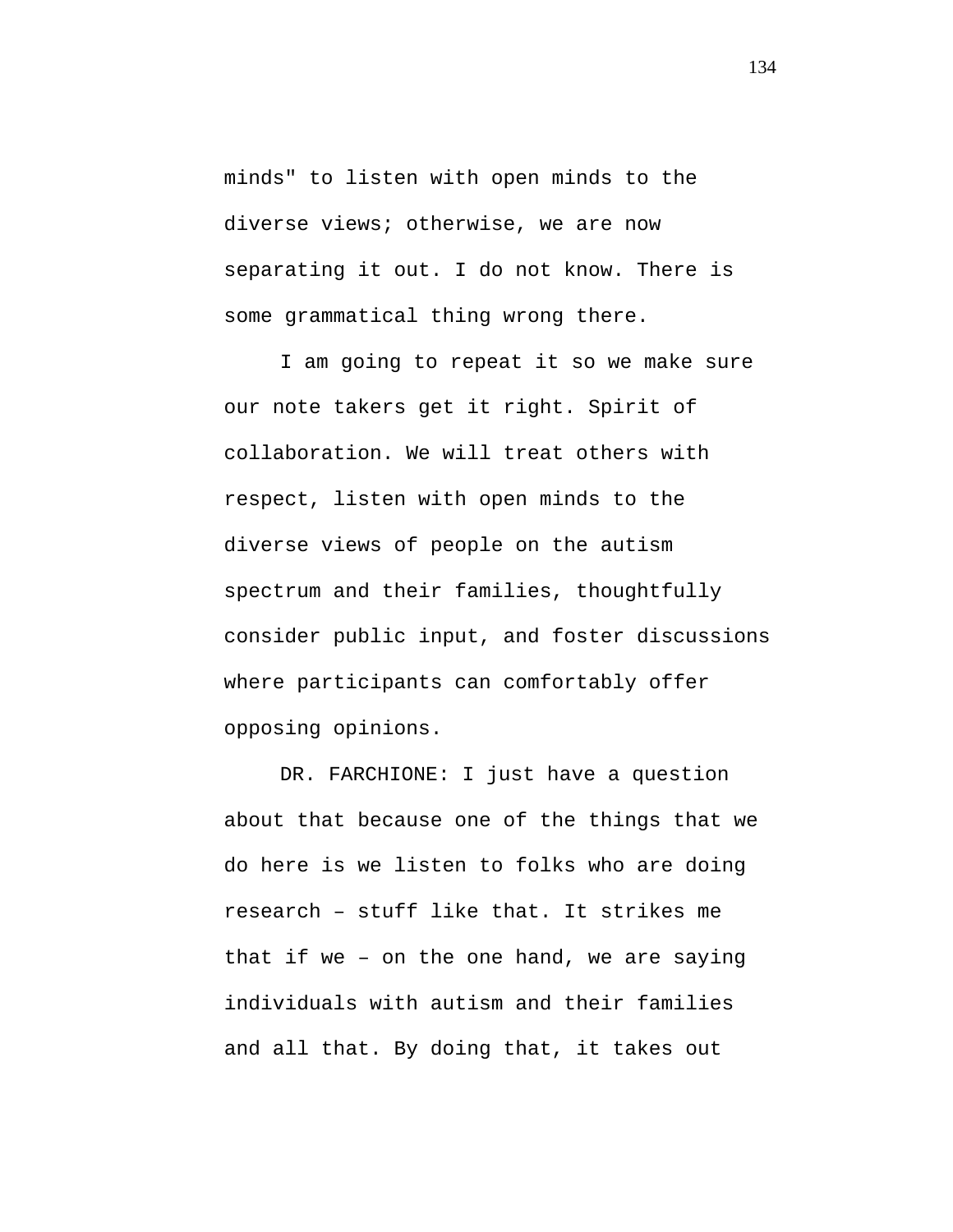that academic piece that we also do. I feel like just saying diverse views is sort of all-encompassing and maybe does not need to be qualified. I do not know.

DR. GORDON: The feeling was that we wanted to ensure that this paragraph included specifically listening to individuals with autism and their families and that the public input would encompass all other input. But you are suggesting perhaps that we might need to remind that this input would include that from scientists or are there other constituencies as well that might not be covered by public input?

DR. FARCHIONE: I guess it is more just -- I feel like the sentence gets really clunky with adding all that extra verbiage. I just do not know that it is necessary if the phrase diverse views are encompassing enough. If the folks who are on the spectrum feel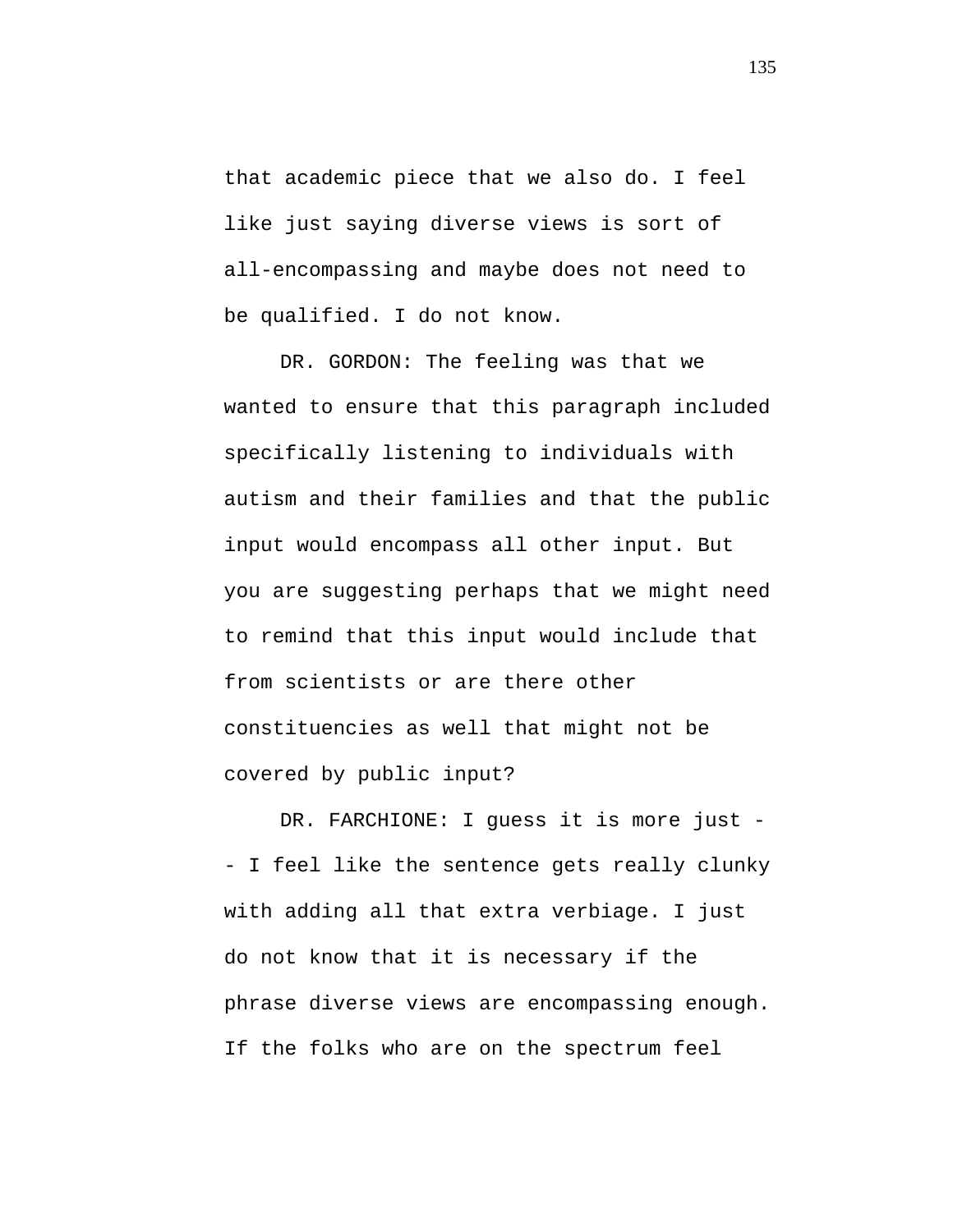like it is not encompassing enough then that is problematic. It feels clunky.

DR. DANIELS: I have a proposal here. We could say we will treat others with respect, listen to diverse views with open minds, thoughtfully consider – something about the views of people on the autism spectrum and their families and the general community or something that combines all three of those and foster discussion. We would put all of those in another clause, but we would diverse views that would capture everything and say that we are going to thoughtfully consider the views of all these particular people.

DR. GORDON: Are there thoughts from – I cannot remember if it was John or Samantha who suggested the original insertion. It can be challenging to do this without it written up on the board. Do we have something we can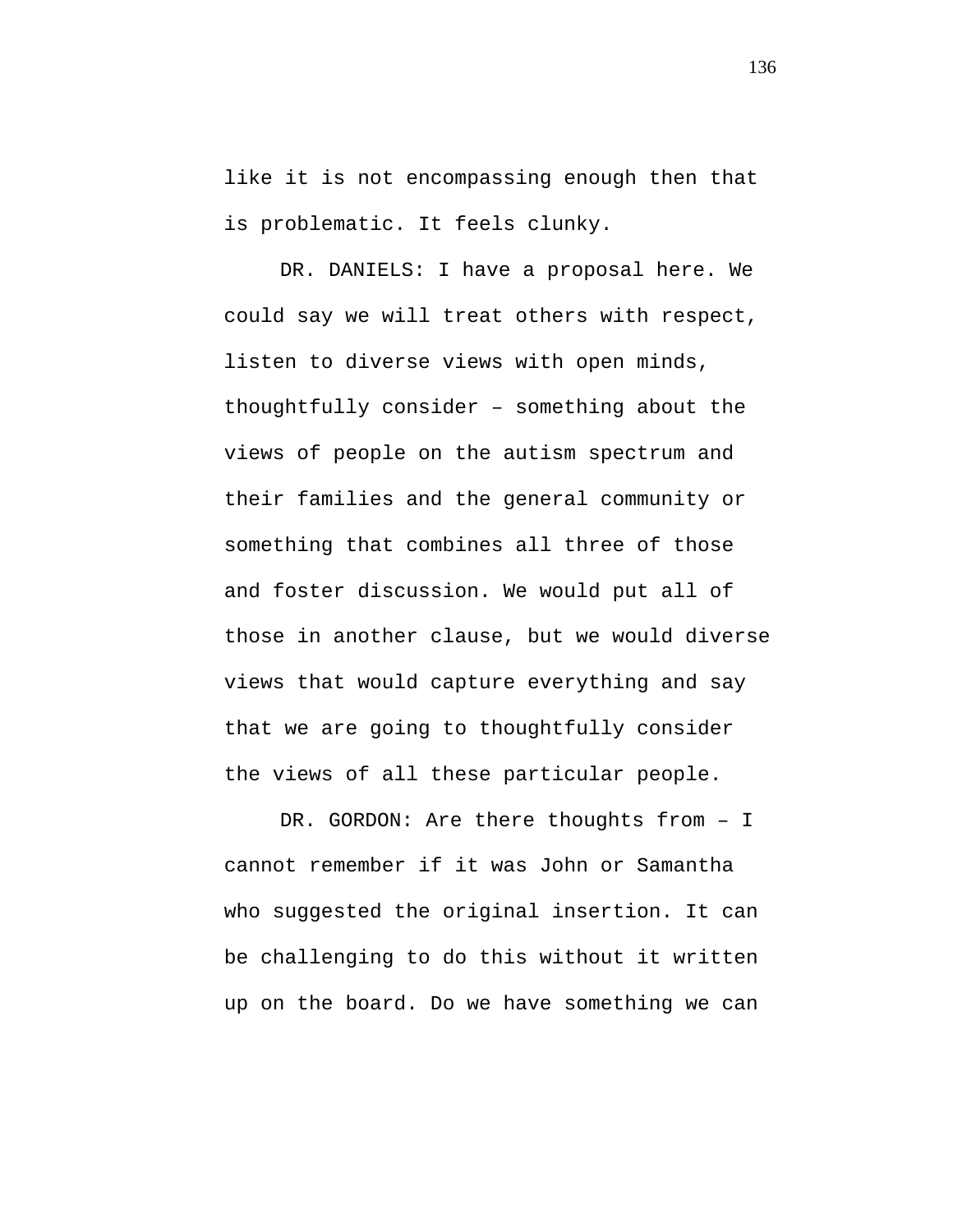write on or can we change the language on the slide?

DR. DANIELS: The slides are PDFs. They cannot be changed.

DR. GORDON: Let me try to repeat it. Samantha and John, let me know if you are having trouble following it. Spirit of collaboration. We will treat others with respect, listen to diverse views with open minds, thoughtfully consider input from people on the autism spectrum and their families as well as the general community and foster discussions where participants can comfortably offer opposing opinions.

I think what you lose in there is the notion that you are trying to include diverse views and perspectives of the individuals with autism and what they bring to the table. I think that is what the comments were before.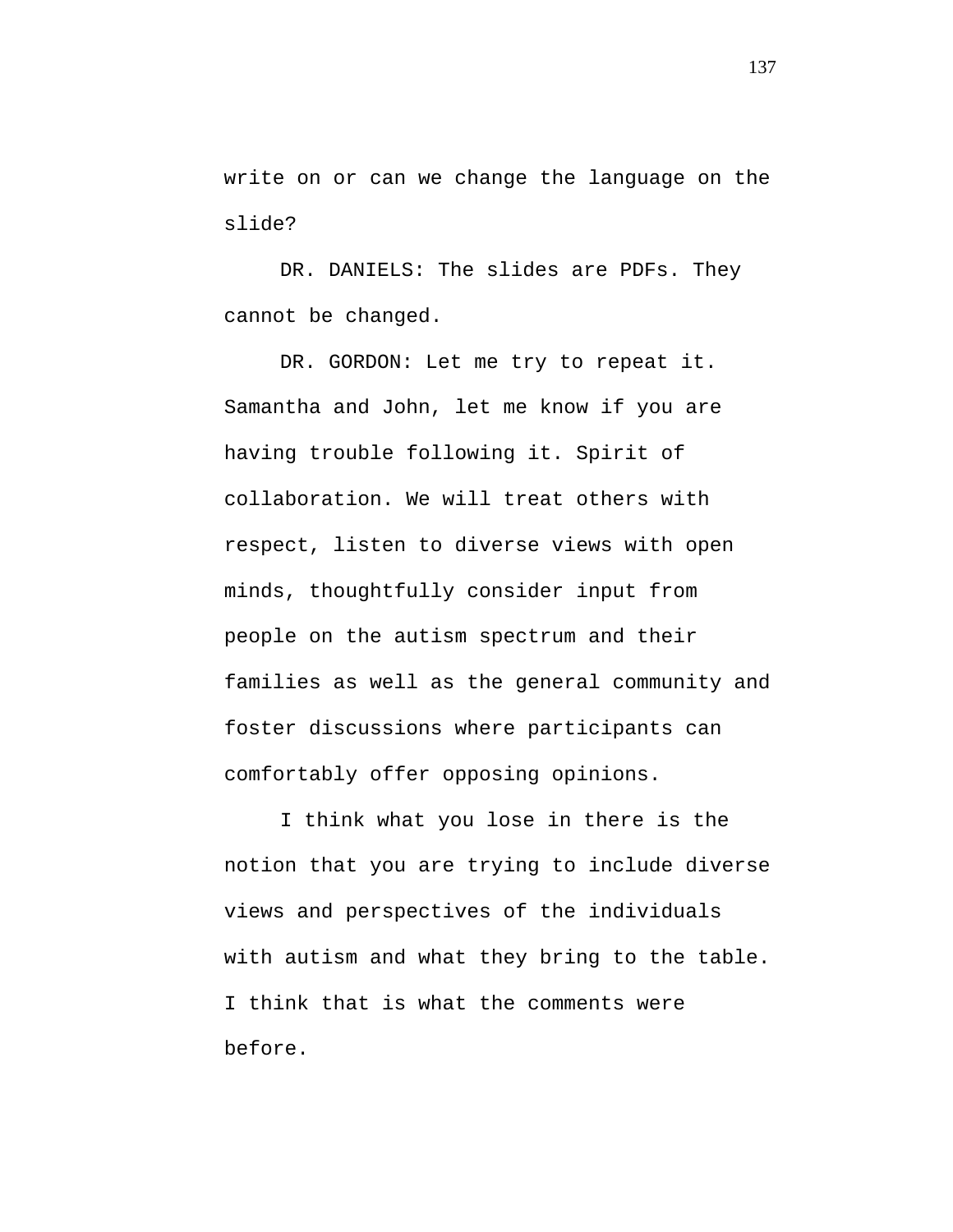As a scientist, I am happy being considered part of the public, but I do not mean to push the issue that way if there are other ways.

DR. FARCHIONE: I understand that point. Obviously, we need to consider a diverse range of use from folks on the spectrum because that is a diverse population. It just probably needs some wordsmithing that I do not know that we would be able to accomplish in here.

MR. ROBISON: Is what we have settled on then we will focus on responding rapidly and efficiently to the needs and challenges of individuals on the autism spectrum and their families?

DR. GORDON: That is correct.

MR. ROBISON: Is that what we agree upon then?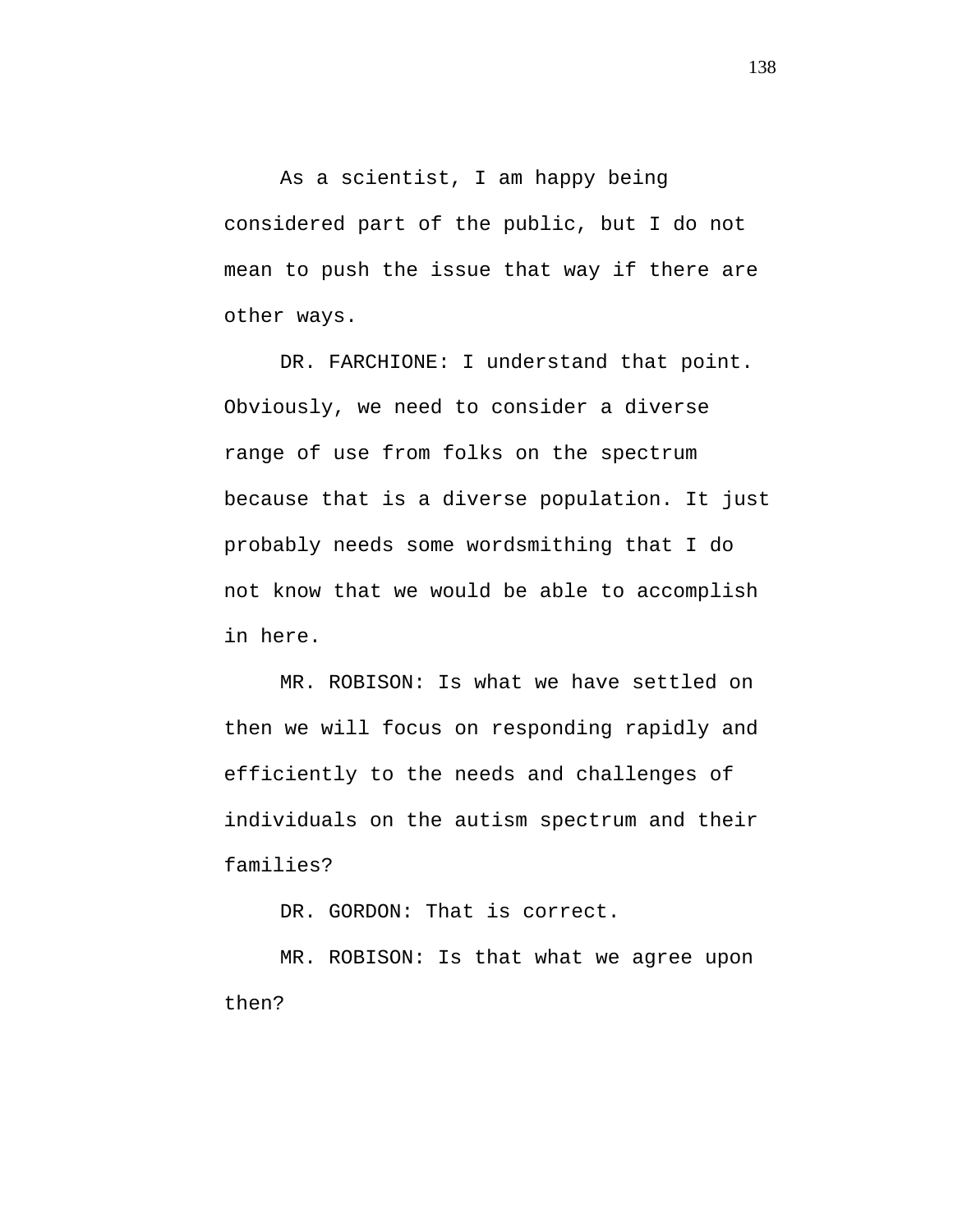DR. GORDON: Yes. For the sense of urgency, I think that was fine.

DR. BIRNBAUM: I do not want to forget community. Autism and members on --

DR. GORDON: Community is another aspect of the mission. The next slide has --

DR. BIRNBAUM: Community is important all the time. Community is an inclusive word. It includes individuals. It includes families.

MS. CRANE: We mentioned individuals and – we are saying individuals and families in there.

DR. BIRNBAUM: But we are not saying community.

MR. ROBISON: Autistic individuals and families.

DR. BIRNBAUM: I guess, John, I might say that we have communities of people who are important to be involved, to care as well as the autistic individuals and their families.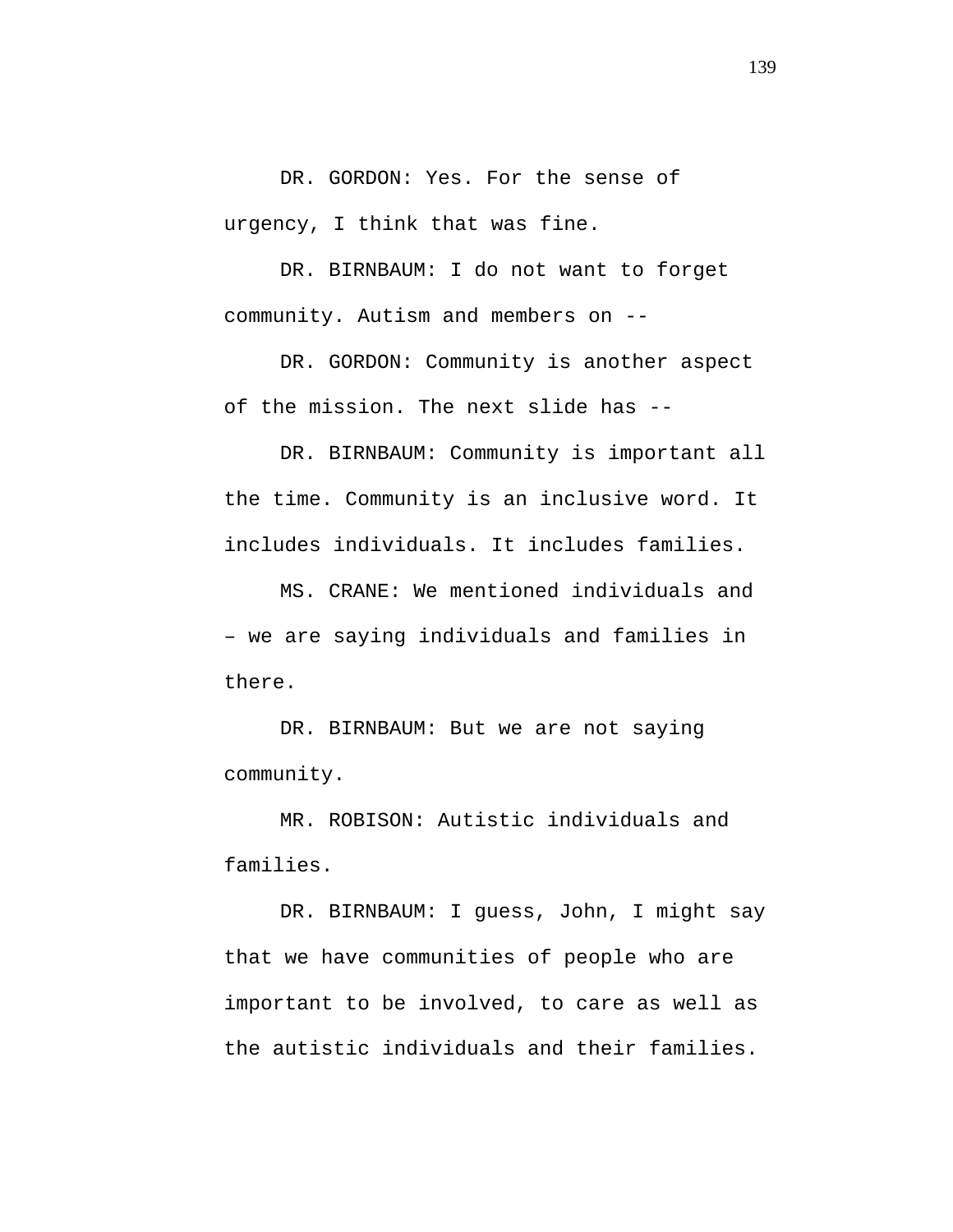We are never going to be where we want to be if you do not involve the community.

MR. ROBISON: I think the community is an – part of this thing – has been marginalized all our lives. It is the autistic people.

DR. GORDON: I think that the community is included. Maybe we have to make sure it is in the spirit of collaboration. The focus is now actually community focus. I think that we handle well enough. That should cover it.

Let's move back though to this issue that we still have not resolved, which is the spirit of collaboration. It may be tricky, but again this is the upfront language. I would be much more comfortable having this committee approve a final version today than having to edit it. We really want to get this approved today.

I am going to try and read it. Spirit of collaboration. We will treat others with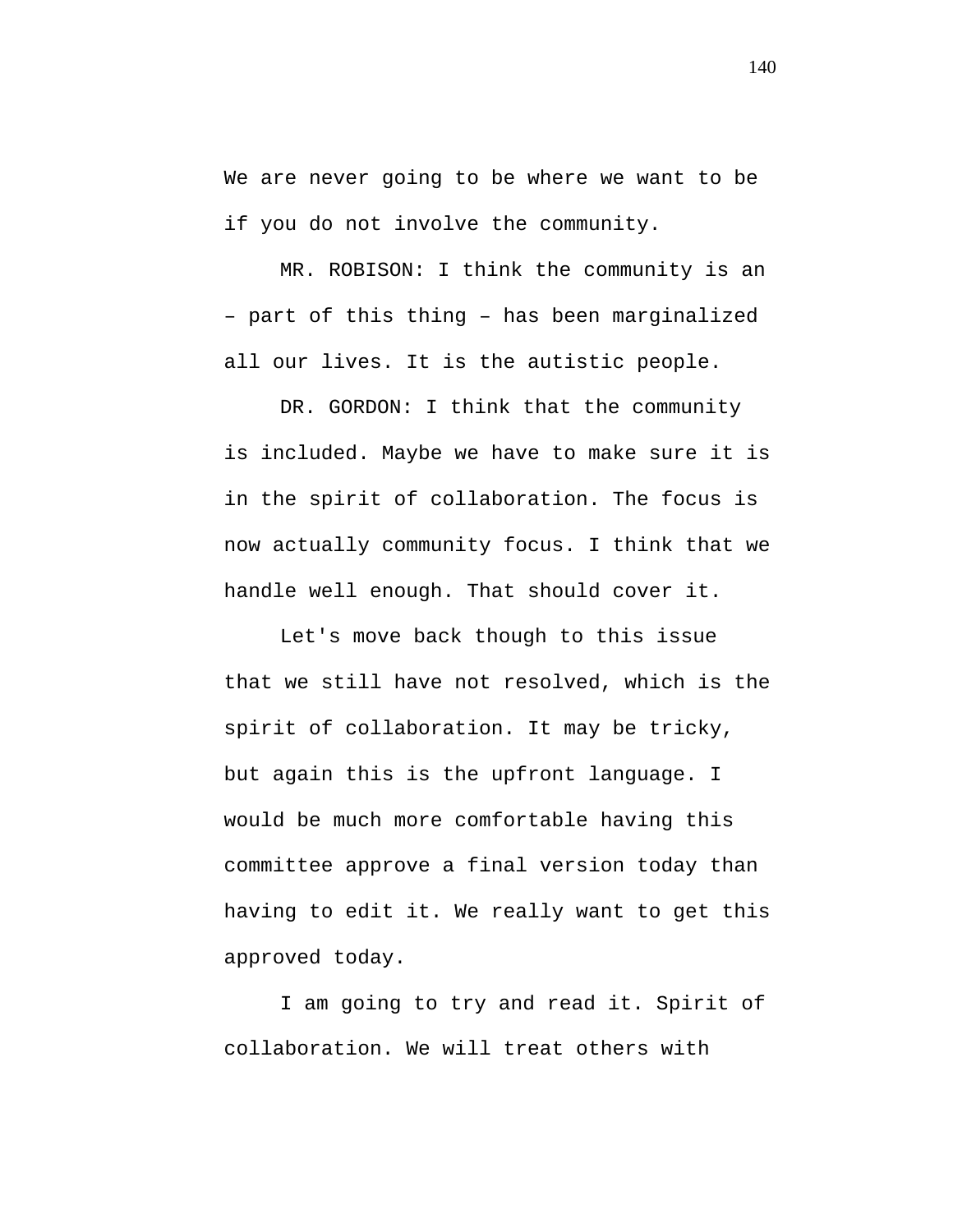respect, listen to the diverse views of people on the autism spectrum and their families, thoughtfully consider – why don't we say thoughtfully consider community input and that, I think, would include the scientists, but maybe not – community input and foster discussions where participants can comfortably offer opposing opinions.

I am going to repeat that because it was a little stilted. We will treat others with respect, listen to the diverse views of people on the autism spectrum and their families, thoughtfully consider community input, and foster discussions where participants can comfortably offer opposing opinions.

I will repeat it. Spirit of collaboration. We will treat others with respect, listen to the diverse views of people on the autism spectrum and their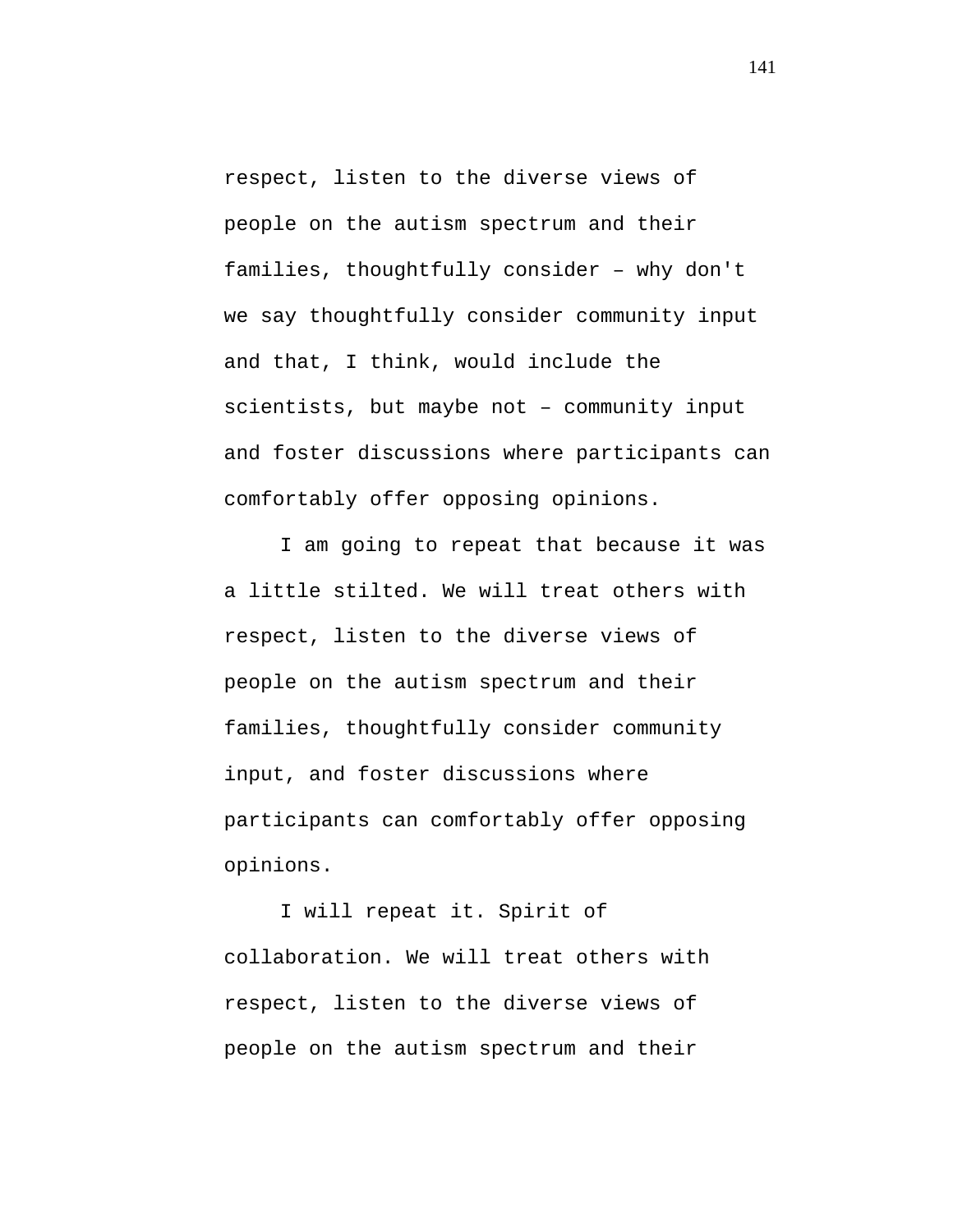families, thoughtfully consider public input, and foster discussions where participants can comfortably offer opposing opinions.

DR. TAYLOR: Is it helpful? Do we need to have listening to and thoughtfully considering as separate? Can we simplify it down and say thoughtfully consider the diverse views of people on the autism spectrum, their families, and the community? Do we lose something when we do that?

DR. GORDON: I think we do. Again, I am coming back to the point that was raised by Samantha. If not, it was John. Maybe both of you raised it. We want to include the notion that there are multiple perspectives coming from the lived experience of being on the spectrum and also the lived experience of being a family member. That is separate and distinct from community input.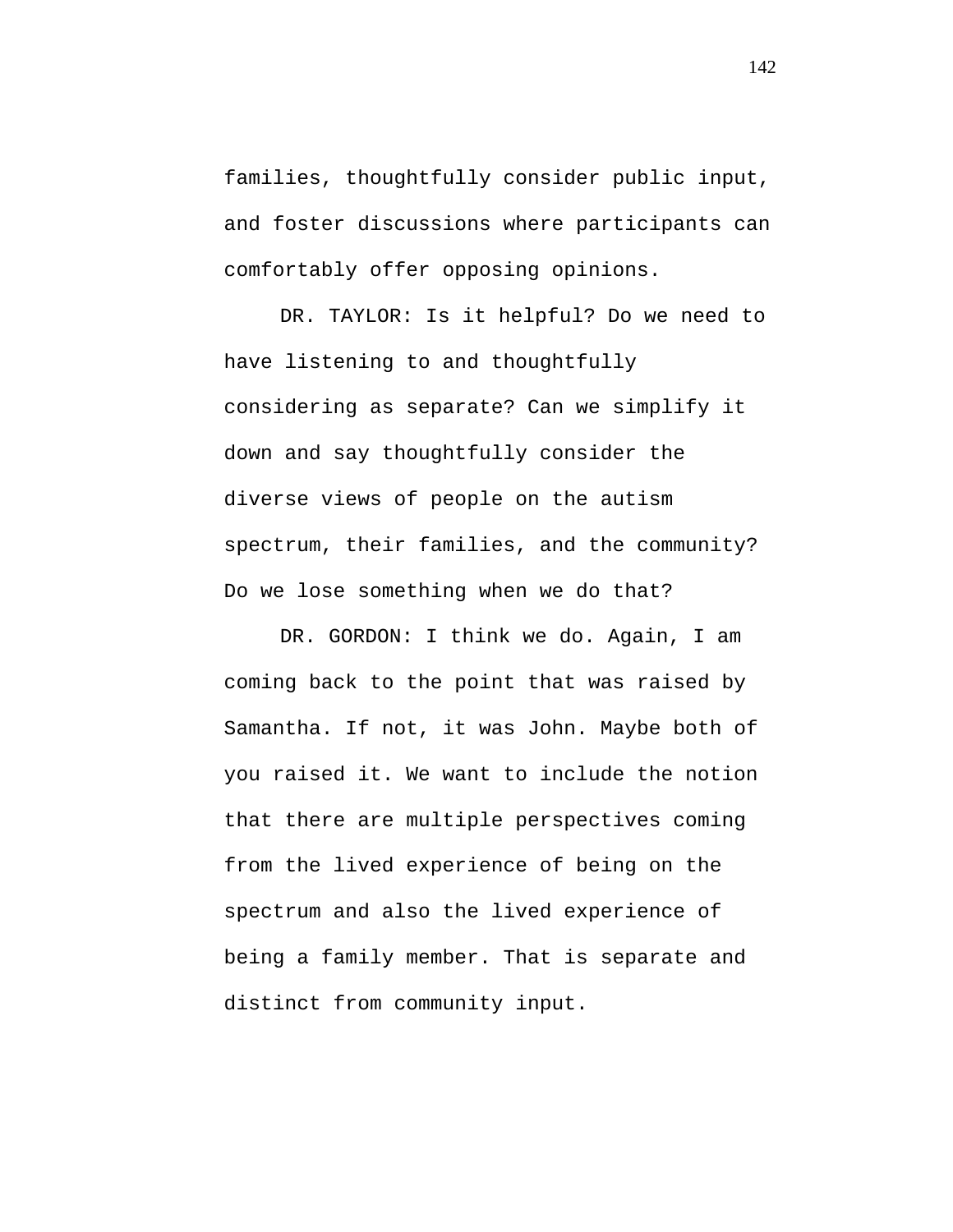MR. ROBISON: I like the way you read it, Josh.

DR. GORDON: We will go with that language. Any other comments on any of the other points?

DR. DANIELS: Next, we are going to move to the section of the overview of ASD research funding progress. This was a section prepared by the OARC based on the portfolio data that was discussed with the committee and the working groups.

Do you have any comments on this section? It was basically a summary of what we have learned from the portfolio where we still see gaps where some of the gaps have been filled under the last strategic plan?

DR. AMARAL: First, I did try and read most of these sections. I just want to congratulate you and thank you and OARC for doing really a good job.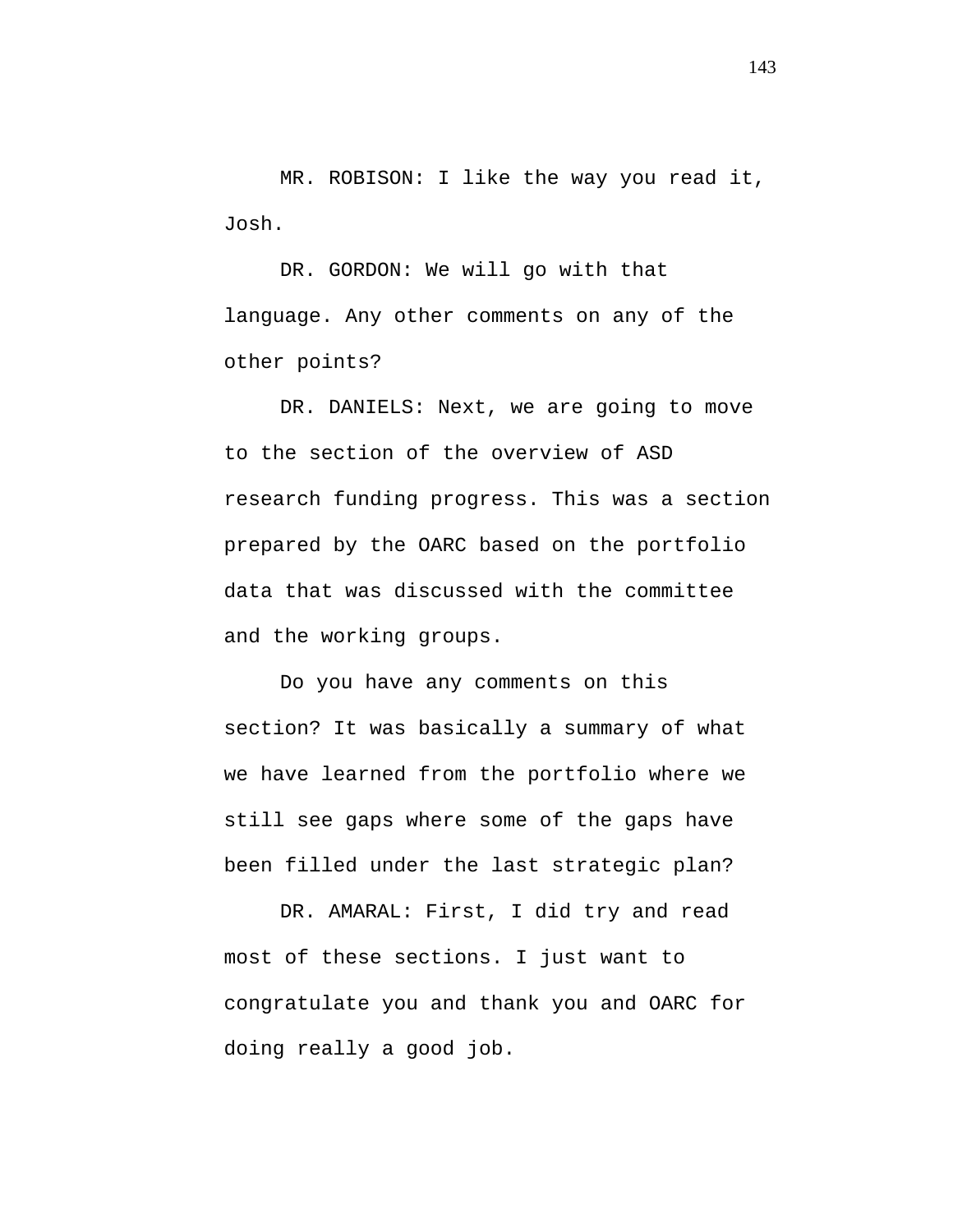DR. GORDON: I want to make sure the public could hear that. You are not quite speaking into the mike. It is on, but you are not speaking into it.

DR. AMARAL: OARC did a great job, very clearly. I did send you some minor edits. You can incorporate those later. But I did think that at the end of this section, there needs to be a point made that increased funding in the gap areas should not come at the cost of reducing funding for the areas that have already made progress because there are very few questions in autism where we know absolutely the answer. It's not a zero sum game I guess. I do not have the exact text, but something to that – should go in there.

DR. DANIELS: I think we can do that. We do have the budget section as well where we could reiterate that same point, which I will be going over with you in a little while.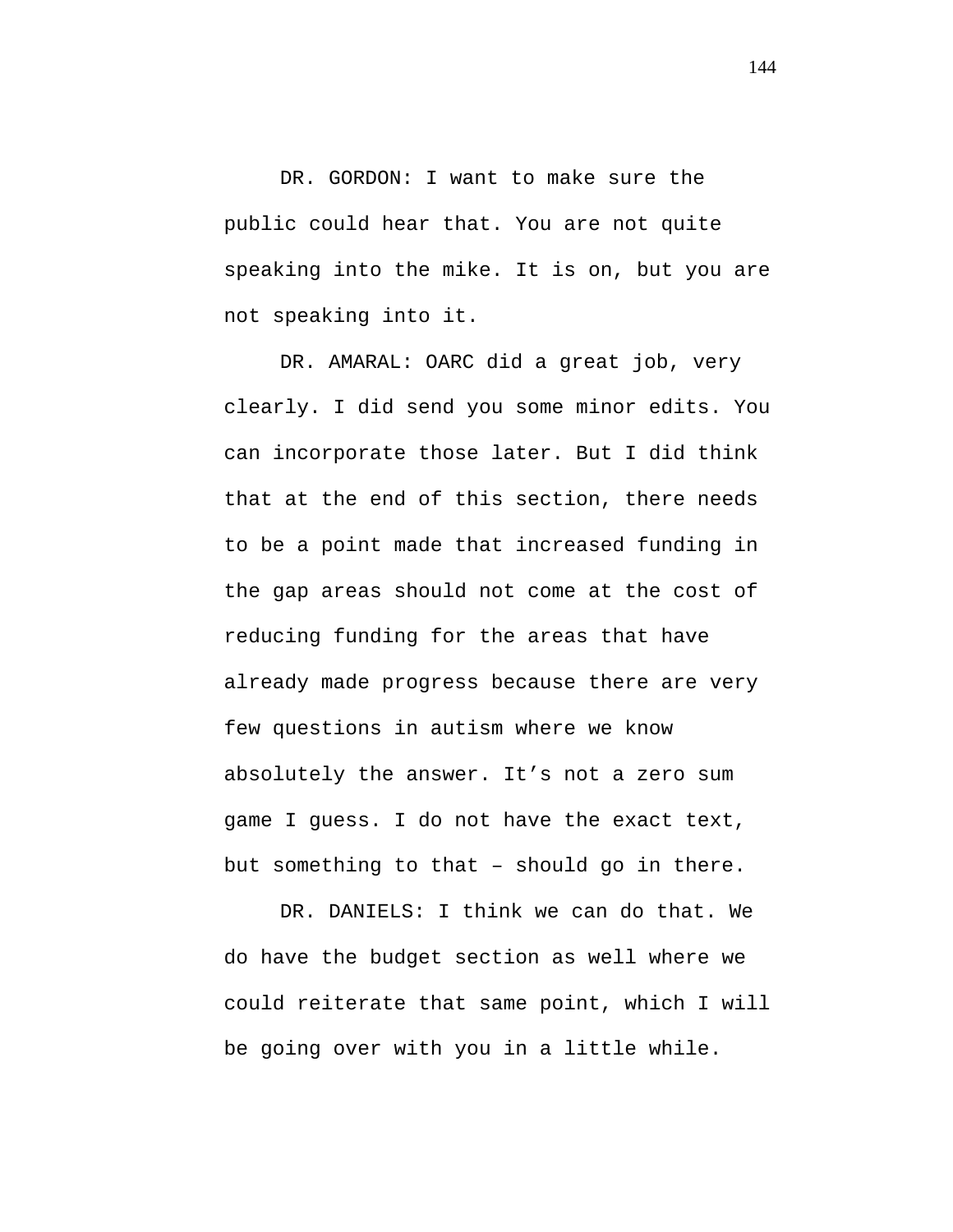Any other comments here before we move on to the next section?

DR. GORDON: Let me just ask the committee if they are comfortable with the notion that we would draft language. I want to be specific about changes like this. We will draft a sentence or two to that effect and that will be part of the approved document that we are going to vote on later. Any discomfort with that?

DR. DANIELS: That was the plan if we were going to wordsmith the entire document. I do not think we will be done today. Then we will be re-meeting in October to talk about this again. Hopefully on things like the mission and vision, they are very specific language. But hopefully, we can take suggestions from you and if there are omissions or gaps here and there that we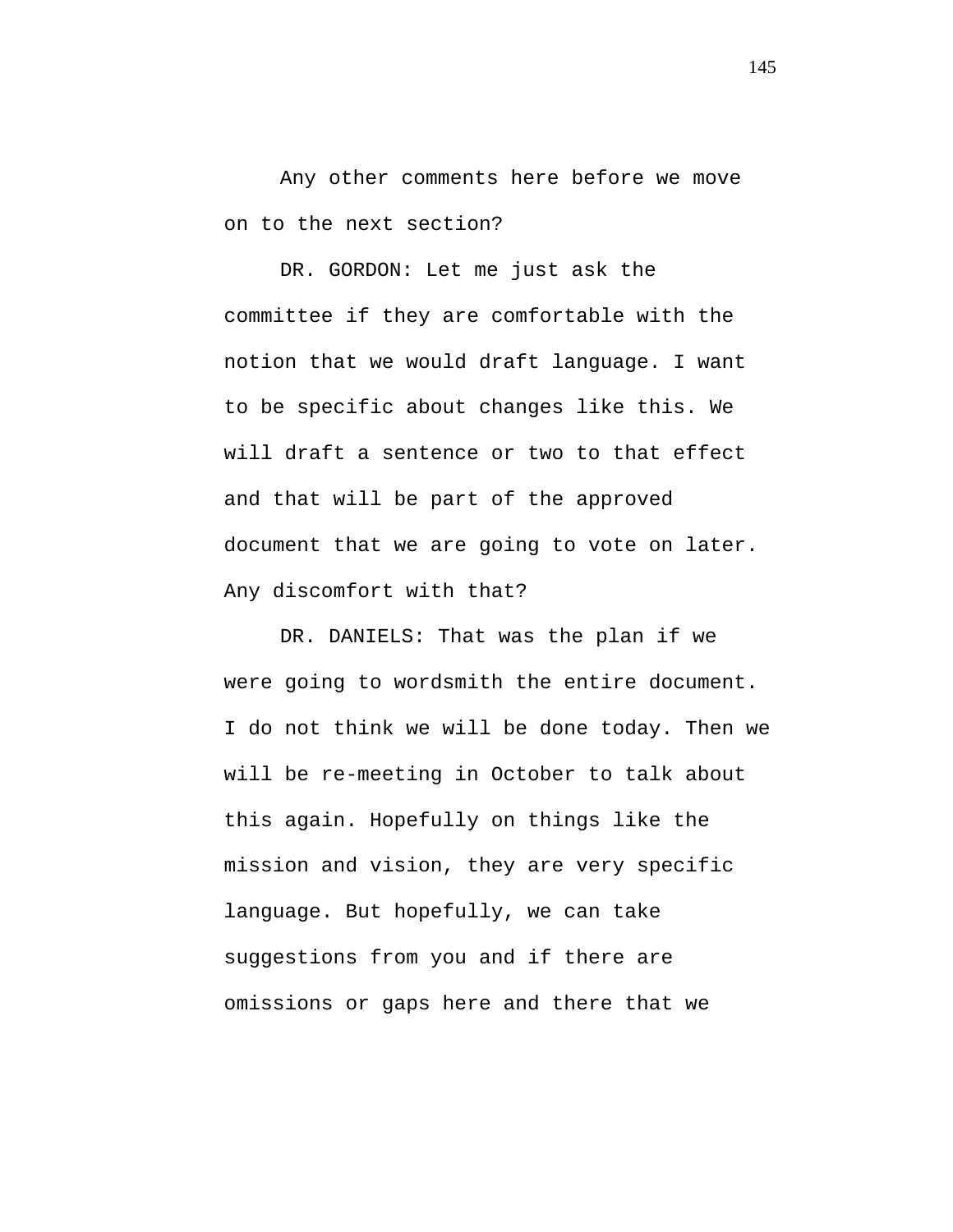could fill them in and be able to still generally approve the document today.

Let's move on to Question 1, which is on screening and diagnosis. The new question is how can I recognize the signs of ASD, and why is early detection so important. I have on the slides the revised objectives. They have been streamlined to be in a consistent format and also to try to take care of any redundancies between objectives to make them all distinct. Do you have any comments on the objectives themselves or any part of the text there? Anything that was missing? Things that need to be corrected or any other kinds of comments on this chapter?

DR. KAVANAUGH: Susan, I had two minor changes that I will just email to you where HRSA was also involved in some activities that are outlined --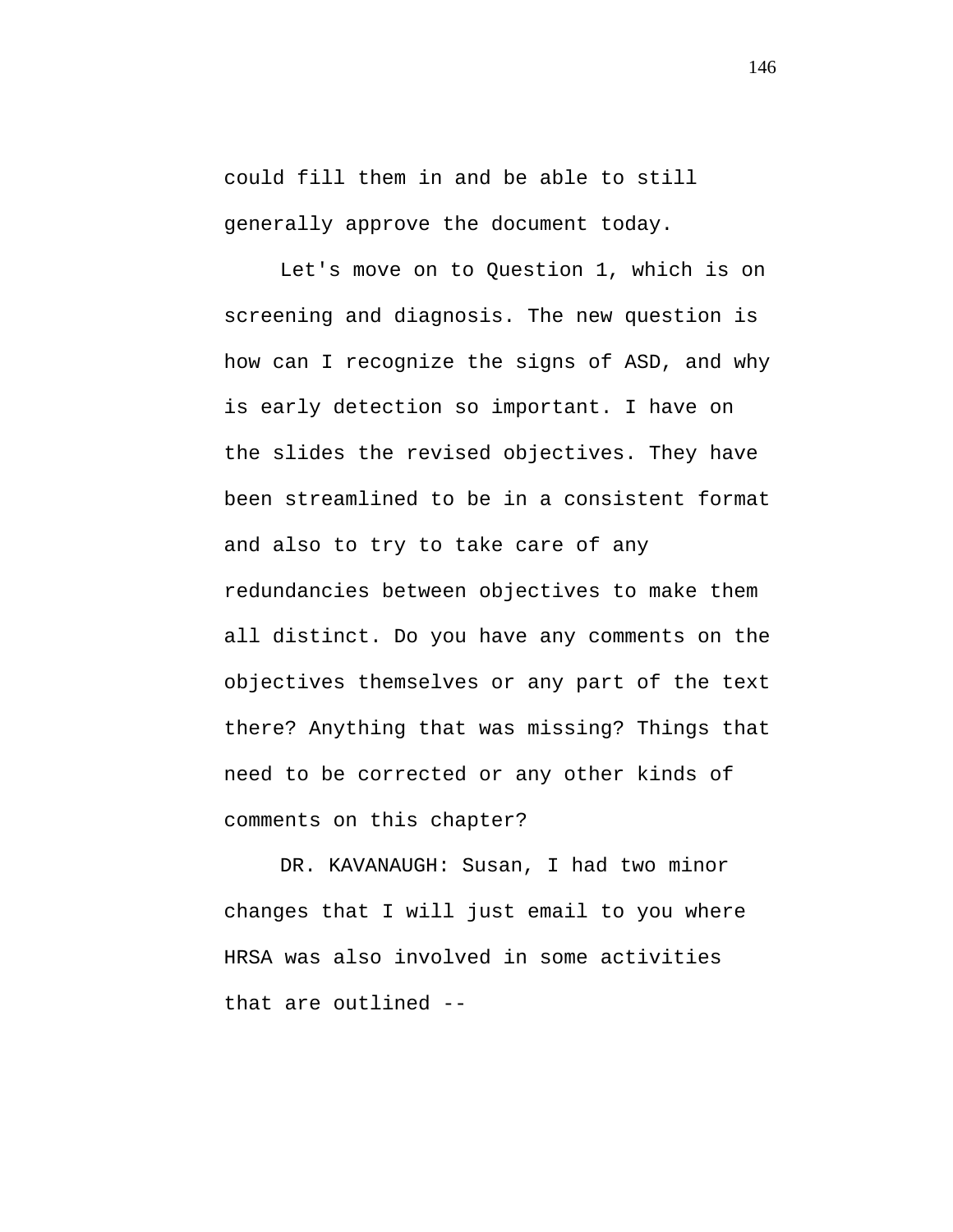DR. DANIELS: Great. That sounds fine. Do you want me to actually read you the objectives and go through them one by one or are you fine with just looking at them on the slides?

Any other comments about Question 1?

DR. MANDELL: I was wondering if someone who was involved in writing it could help me understand how the second bullet under Objective 1 fits there.

DR. DANIELS: That was a part of what the working group put together. They were thinking about disparities issues in ensuring that there is evidence that these interventions work in diverse populations. That is one of the parts of the USPSTF recommendation.

DR. MANDELL: That is fine. This is sort of a value statement, but it does not tell me what to do. I wonder if similar to the way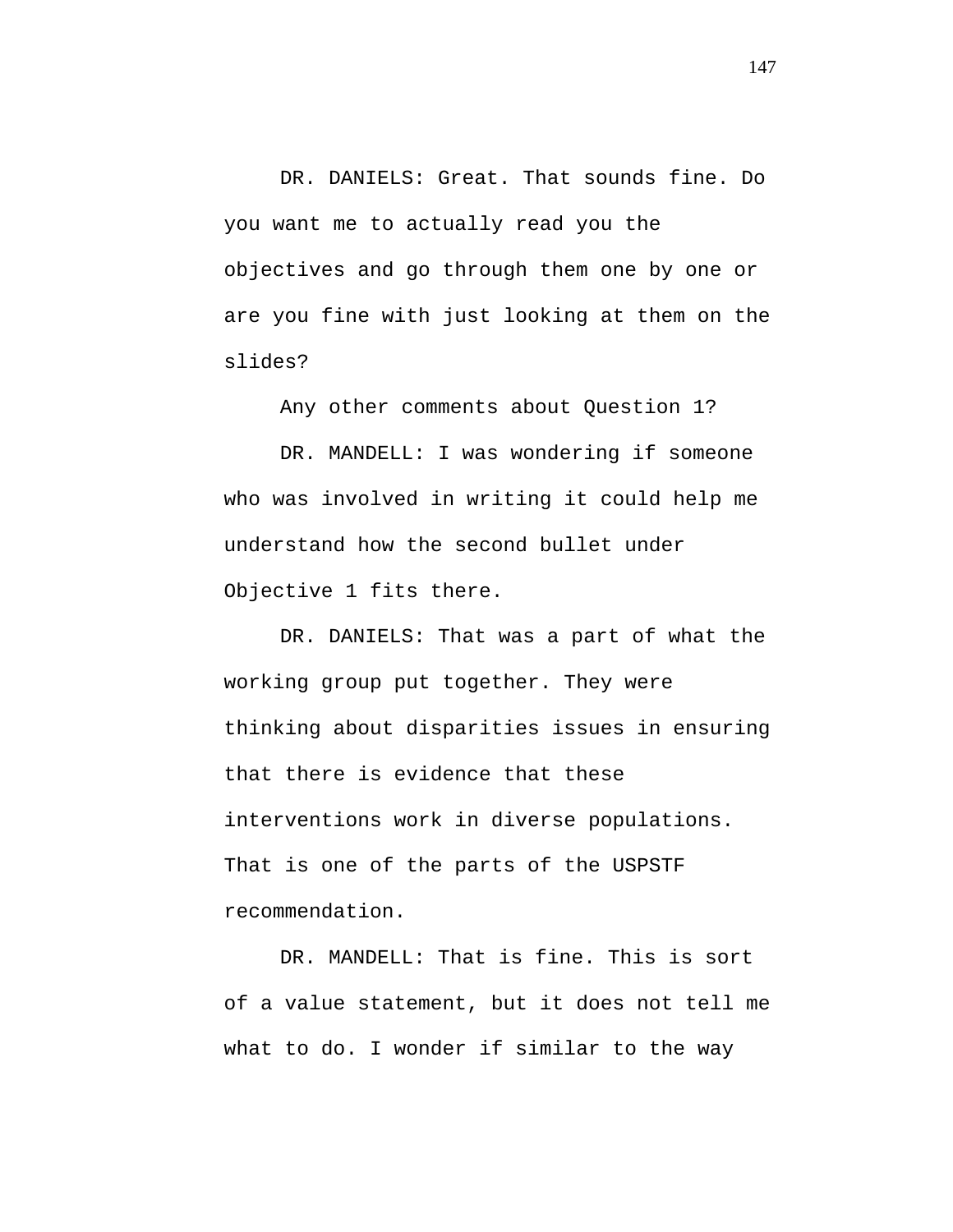that the bullets under the other objectives tell me what I am supposed to do as a researcher or a policymaker. It could be reframed.

DR. DANIELS: Do you have a suggestion about that? Does anyone here have a suggestion on how that can be done?

DR. KOROSHETZ: I thought from the wording that it was research needed to develop early detection methods validated in these populations, girls and intellectually delayed individuals.

DR. MANDELL: That would be a reasonable thing to say, but I am not sure how that strengthens the evidence base for the benefits of early detection. It sounds like a disparities issue.

DR. DANIELS: Some of the other objectives and then there is a new objective I am going to be introducing to you about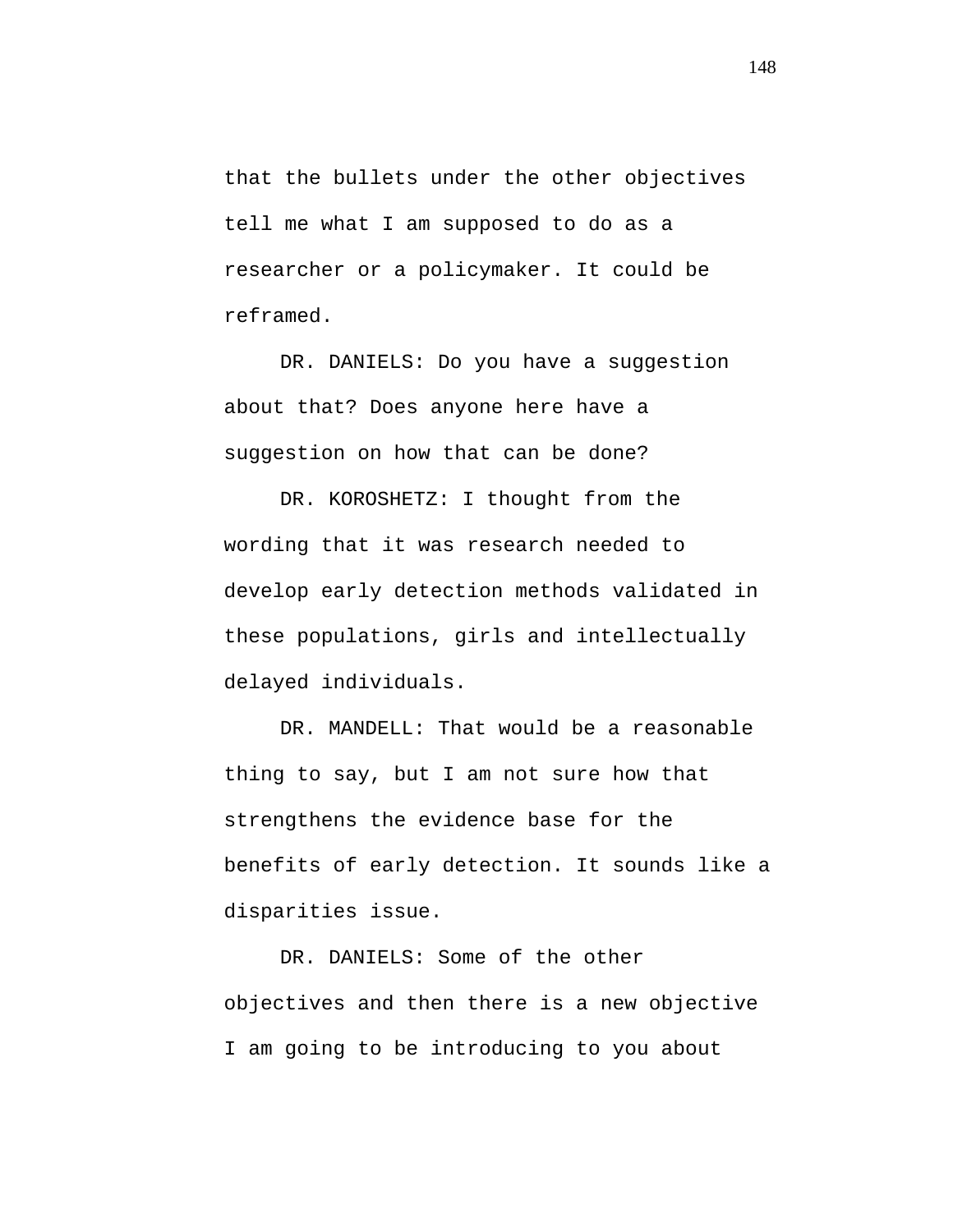girls. We do have other disparities issues in some of the other objectives as in your chapter, Question 5.

DR. MANDELL: I may be over thinking this. Feel free to tell me to shut up. I want this to get the attention that it deserves. If we think that girls are not detected as early as they should be or that people with intellectual disabilities are not detected as early as they should be because we do not have the right tools or because the workforce is not as attuned to their needs or because there is some statistical discrimination that goes on that is institutionalized in our health care system, I would want to call that out in the right place. This just does not seem to call that out.

DR. DANIELS: We have the chairs of the working group here in the room. I do not know if they might want to make some comments on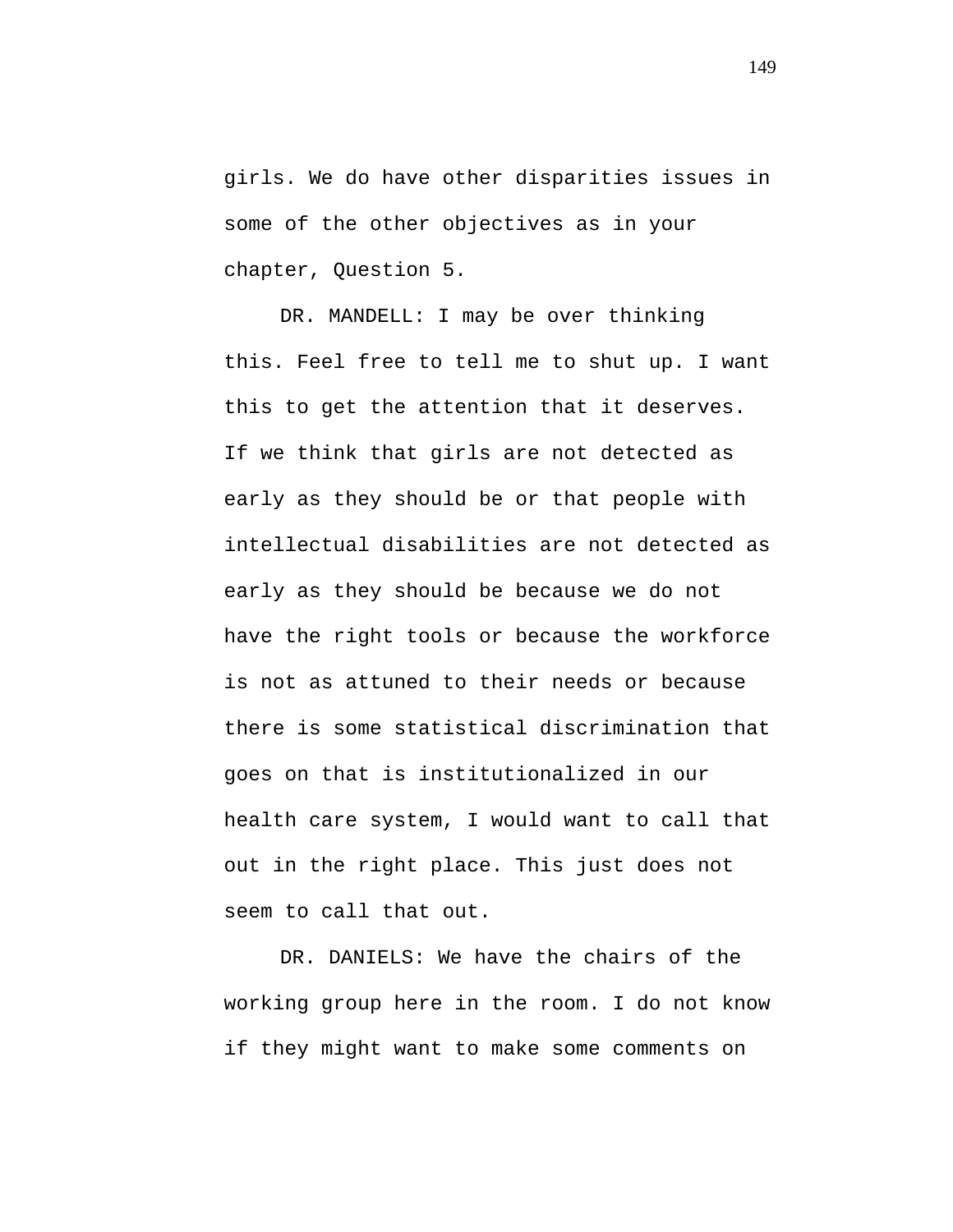that or if they have suggestions on how it could be modified. We have Ann Wagner and Alice Kau back here. Do you want to make any comments?

DR. WAGNER: I do not know if I can add to what the intent is. The intent is exactly what you are saying. I think if there are suggestions for how to word that differently, that would be great.

DR. PELPHREY: David, your point is partially the wording that mostly the location. It does not actually strengthen the evidence base, the benefits of early detection even if we ran 10,000 studies.

DR. WAGNER: Is it a matter of researching whether the screening – whether the methods we have for early detection work equally in all these populations? Is that the question?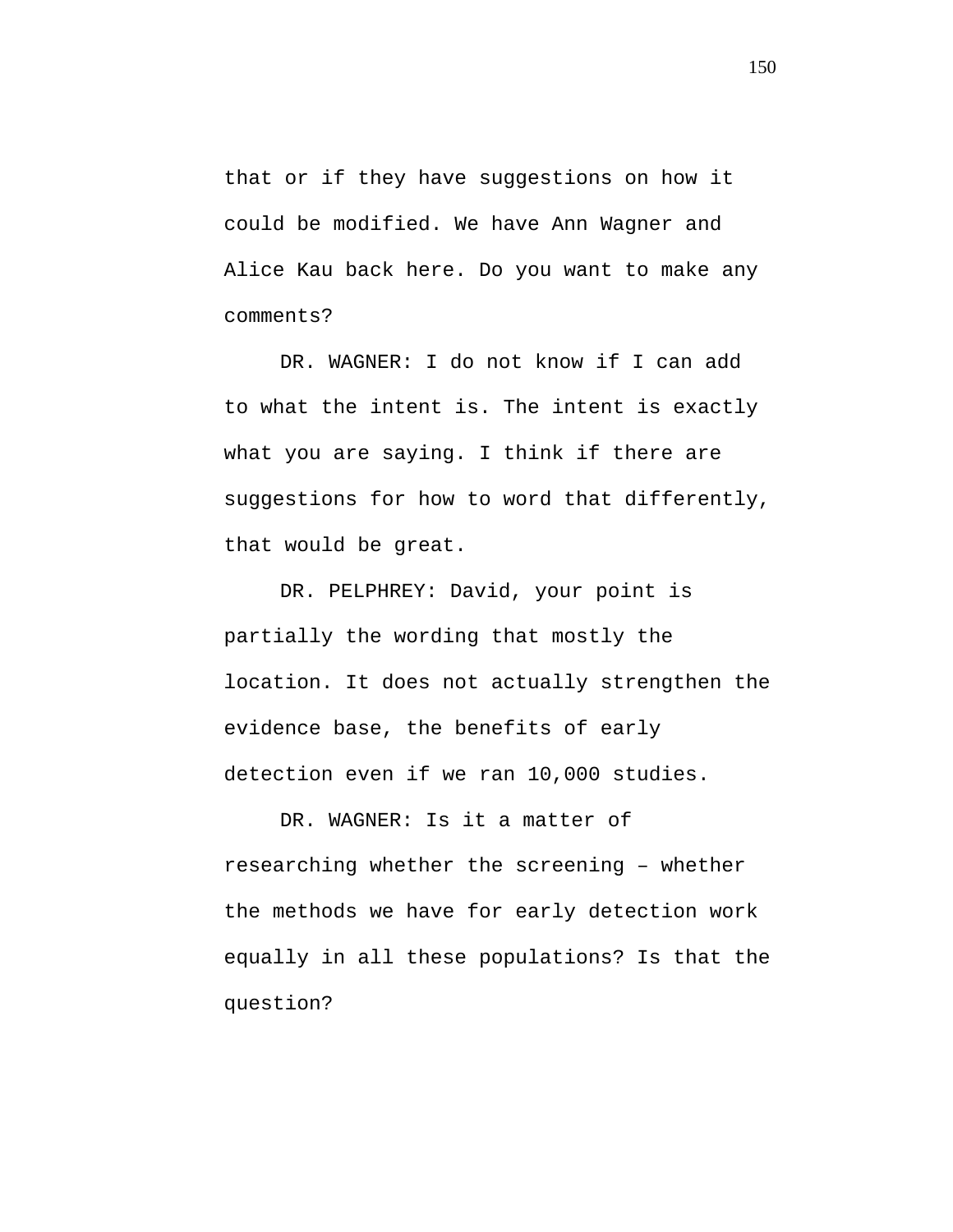DR. MANDELL: That is a great question. It would just mean that it would go under reducing disparities in early detection.

DR. GORDON: I disagree because it is not -- reducing disparities mean you have disparities that you need to reduce. What we do not know is whether we have disparities to reduce or not although maybe we do know it. I apologize if we know it, but maybe that is why it is in Objective 1.

DR. MANDELL: If that is the case then it would be to ensure that the benefit of universal screening is equal among subgroups with perhaps particular attention to girls and people with intellectual disability. But the way this is written is to improve early detection and that there are these two groups where detection is not as good as it should be.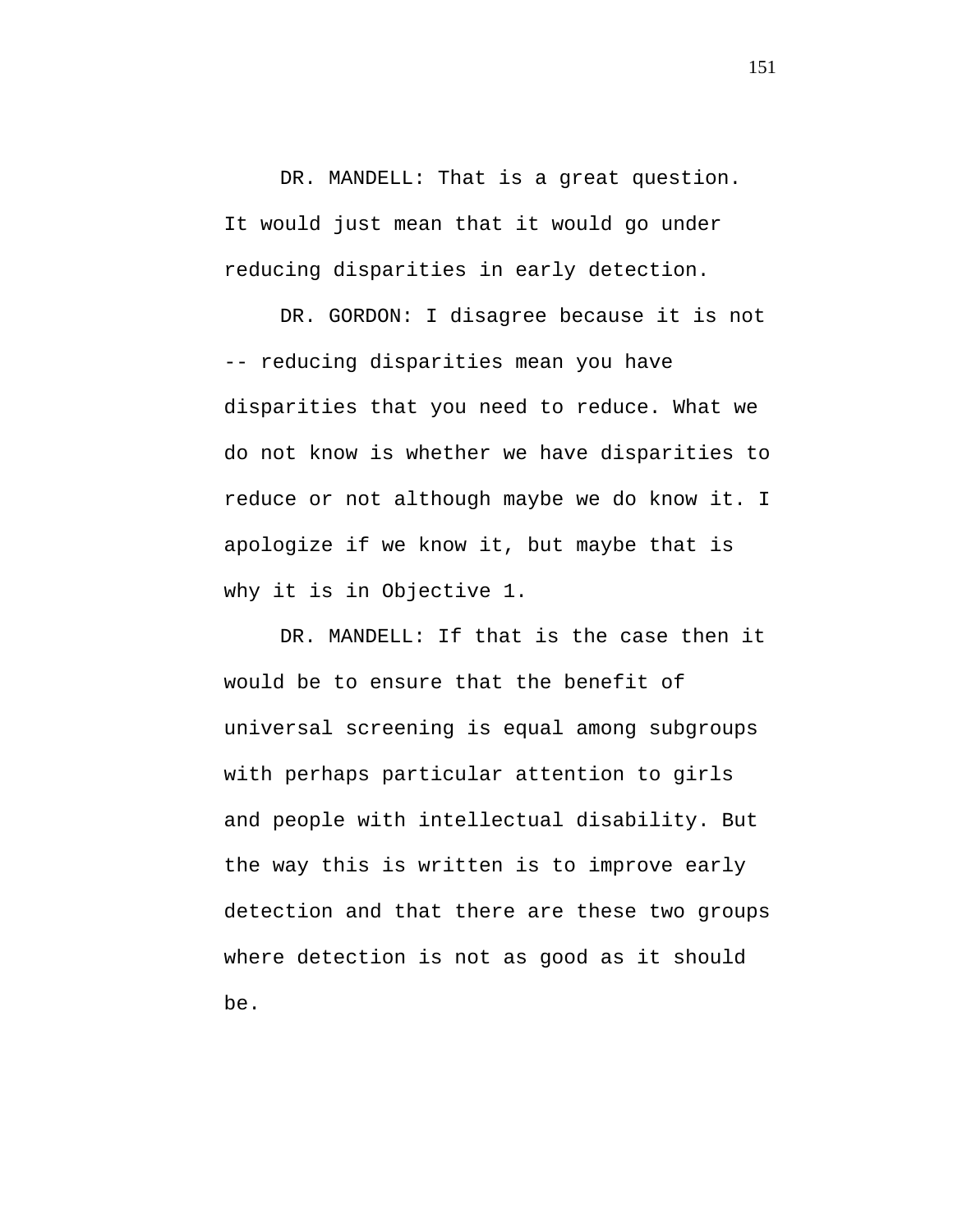DR. PELPHREY: You want the disparities issue or I think we want the disparities issue to be highlighted elsewhere, but there is a scientific question here that we do not want to be lost, maybe two of them. One is we need tools for early detection of ASD in girls that do a better job because many of us believe that we are missing a population. We want research directed at that.

And then we also want to test the question of whether there are differences in outcomes as a result of that early detection, which interfaces with the idea of with early detection comes early intervention which reflects back into the basic underlying biology. Are there different sensitive periods in boys and girls that might offer better or worse opportunities for intervention? There are three or four interrelated scientific questions.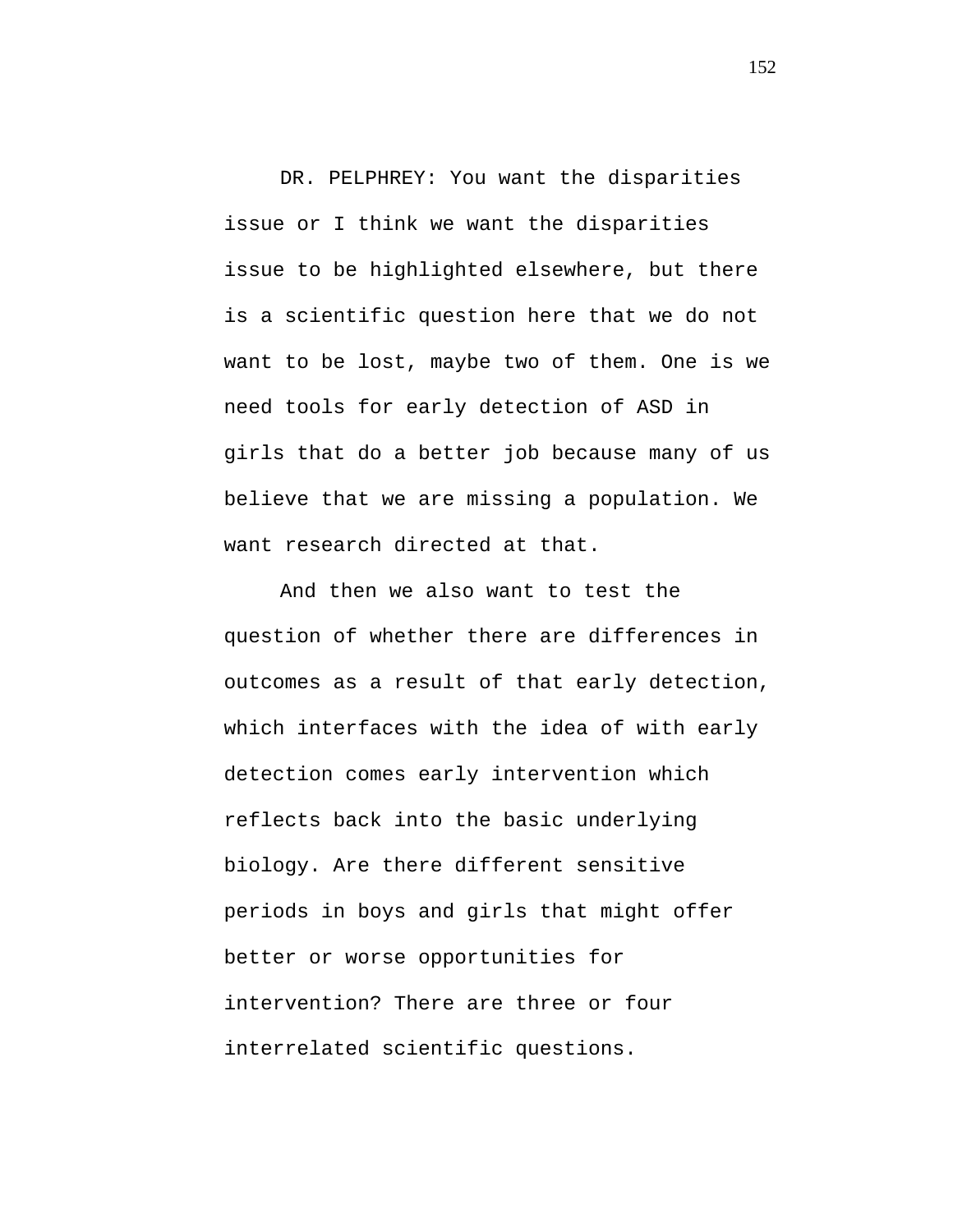DR. MANDELL: All those are awesome questions. When we think about at the end of the year as we are looking at what was funded and the extent to which it fit with the objectives. I think we should be calling out things that – with that in mind. What is the goal? How are we meeting that goal? Those are all three great questions. You just articulated how this could fit in Objective 1, 2 or 3. I think we just figure out where it belongs.

DR. WAGNER: I think that for this one I think the intent was for the second bullet to be a follow on to the first one, which is asking for developing methods. I thought that the second bullet was just meant to say in doing that, we want to make sure we are taking into account the differences in these special populations such as girls.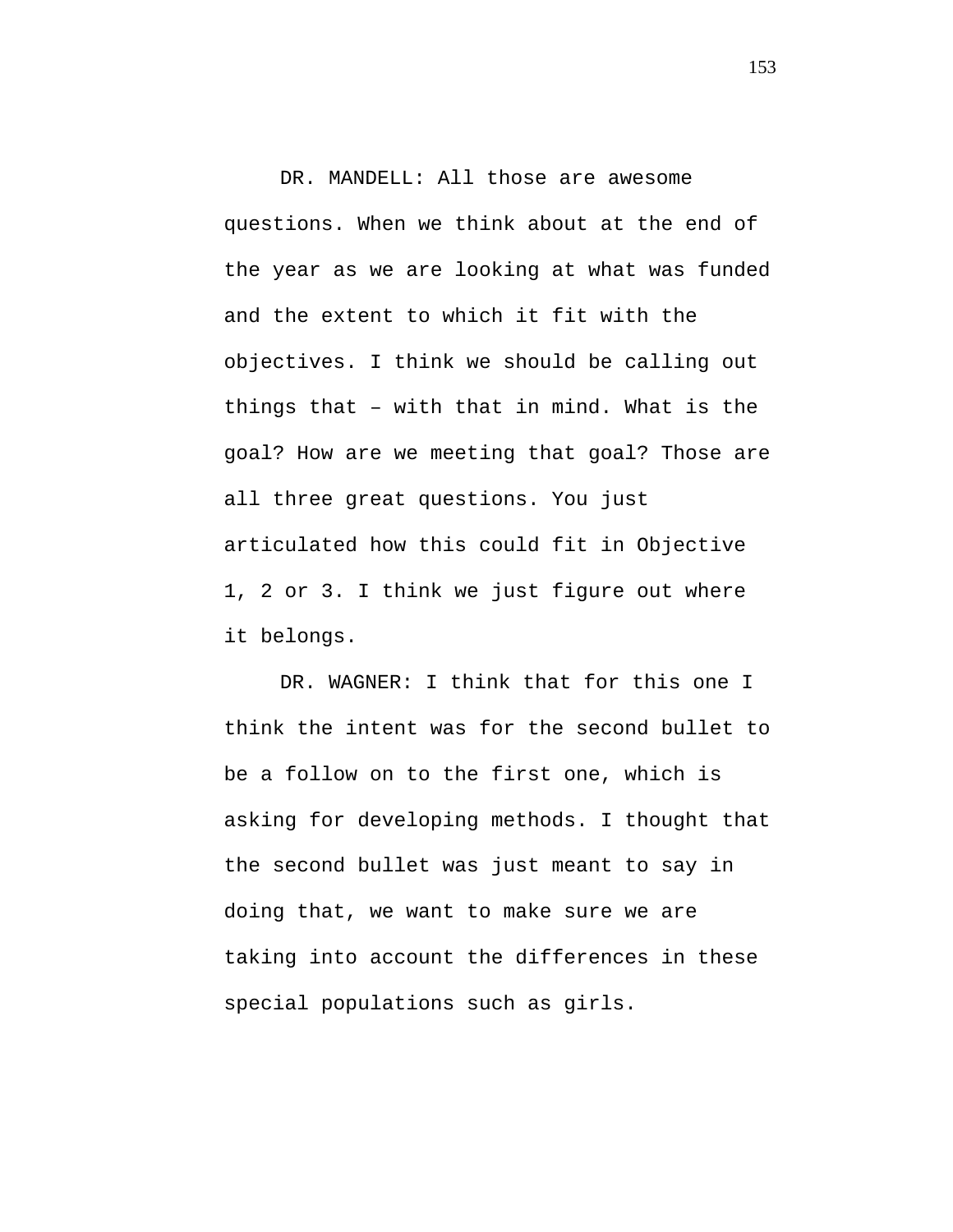DR. MANDELL: That is great, but Objective 1 is not about improving early detection. Objective 1 is in direct response, I think, to the preventive task for saying we have to show that there is a real benefit to early detection to early detection leading to treatment, leading to improved outcomes. Are we saying in the second bullet that we need make sure that that pathway is clear for a lot of different groups, especially girls and people with intellectual --

DR. WAGNER: The taskforce specifically talks about disparities.

DR. GORDON: I think if we just put these designs must pay attention to special autism populations such as girls and intellectually delayed individuals, would that be good?

DR. MANDELL: If that is the intent then that makes perfect sense.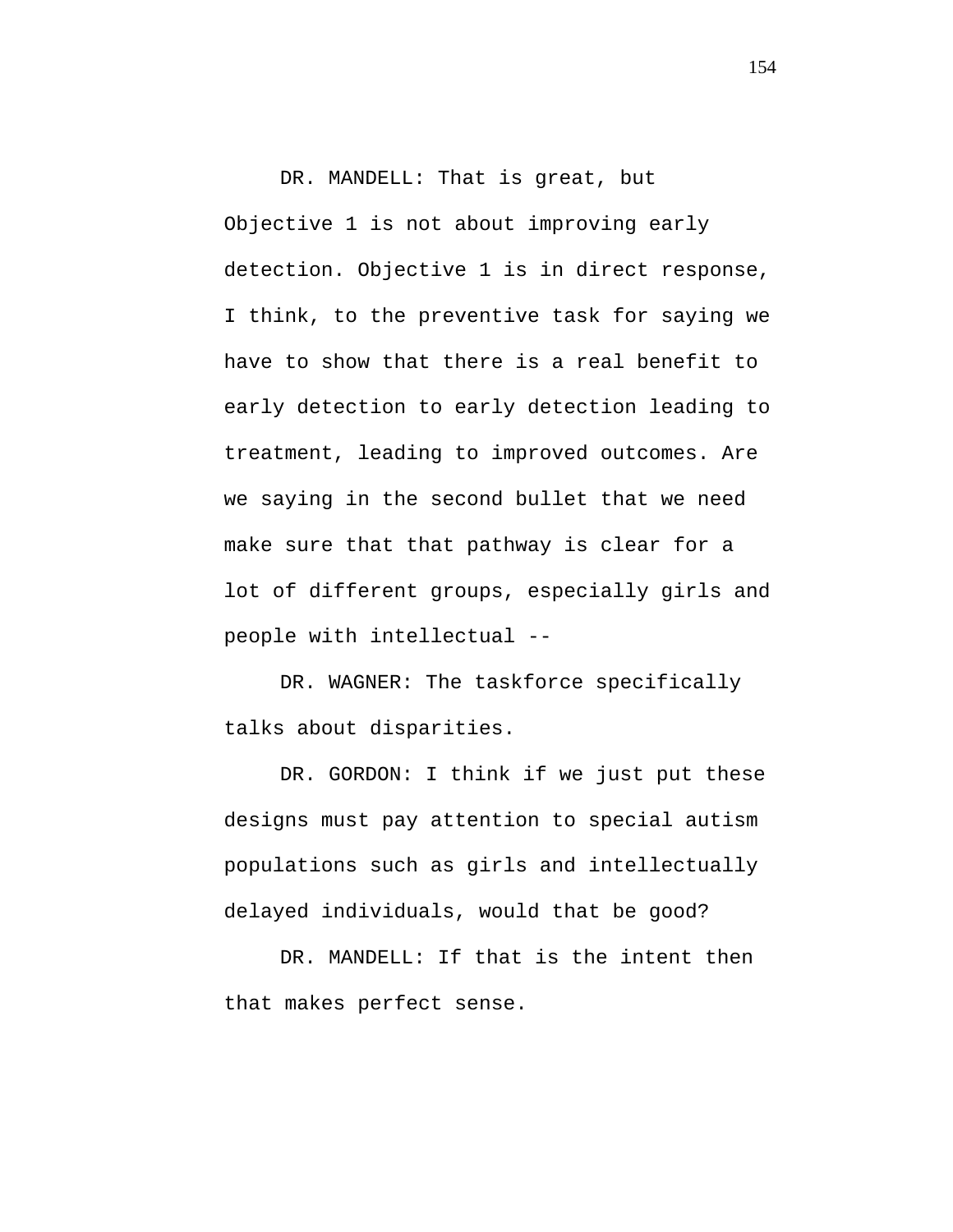DR. WAGNER: I think that is the intent. There is a big working group. If somebody remembers it differently, please speak up. But I think that was the intent for this. But if you are raising something that is missing from the whole thing then that would be good to hear.

DR. DANIELS: With that type of a language change, do you think that would solve that issue? You have not seen all the rest of the objectives as yet either. There are places where disparities and girls are prominent in other objectives as well.

MS. CRANE: Can I just interject and get to a more simple thing? I am not sure why we are saying intellectually delayed individuals. I think probably the more accepted language is individuals with intellectual disability. Is there a strong feeling in favor of intellectually delayed?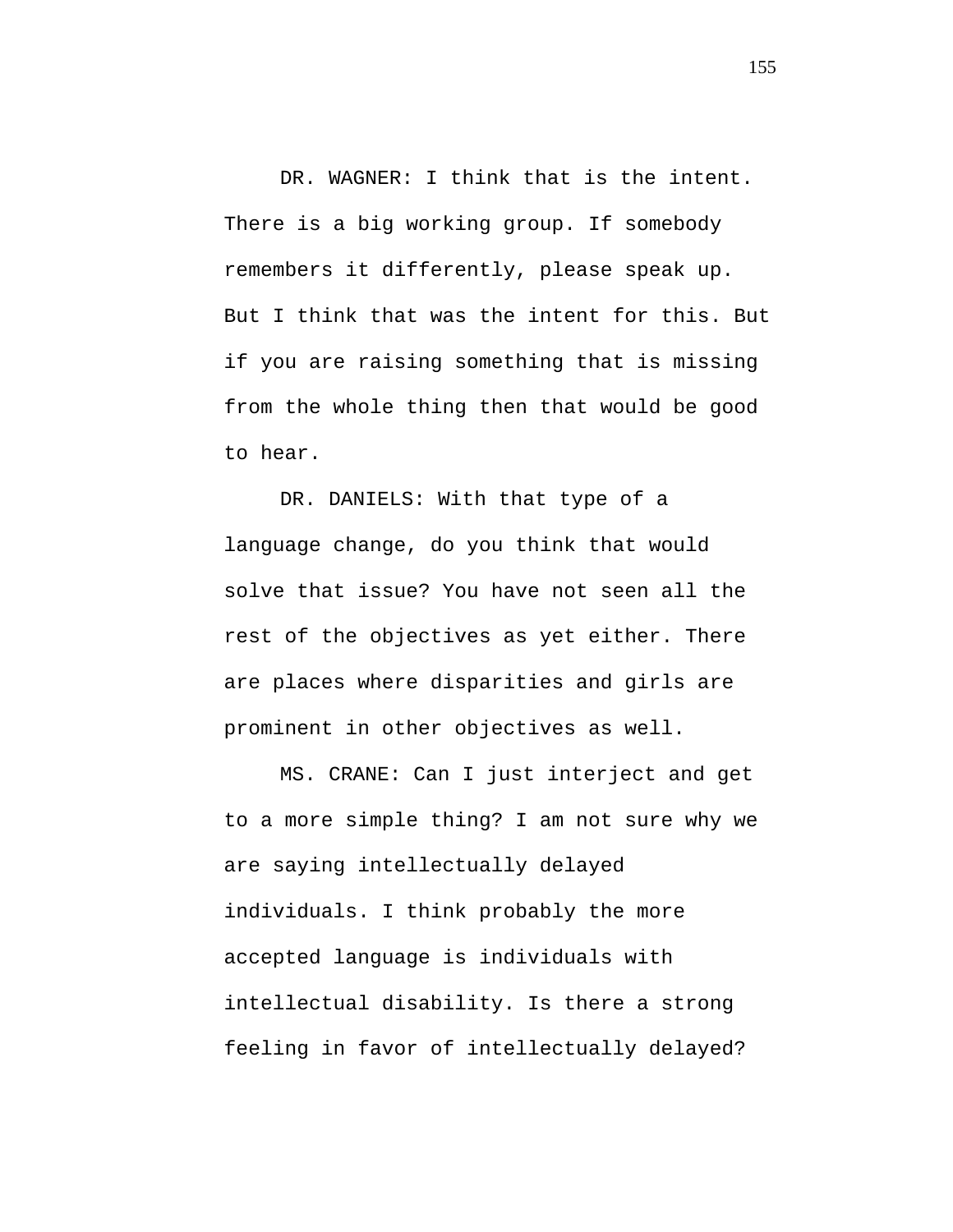DR. DANIELS: That is fine. That is actually the language we use throughout the rest of the plan. It is individuals with intellectual disabilities.

MS. CRANE: I get very distracted by that. It is hard to talk about the rest of it because it is leaping out at me.

DR. REICHARDT: I just wanted to say that I have some concerns about the way this is going. I think you guys generally did an excellent job in editing. But I think that either there should be another set of conference calls with the committee members and perhaps both of these, a subgroup, perhaps the chairs of the committees just discuss this because I have equal discontent with many of the other sections. I can see the way the clock is running. I am just not sure it is as close you think. I think it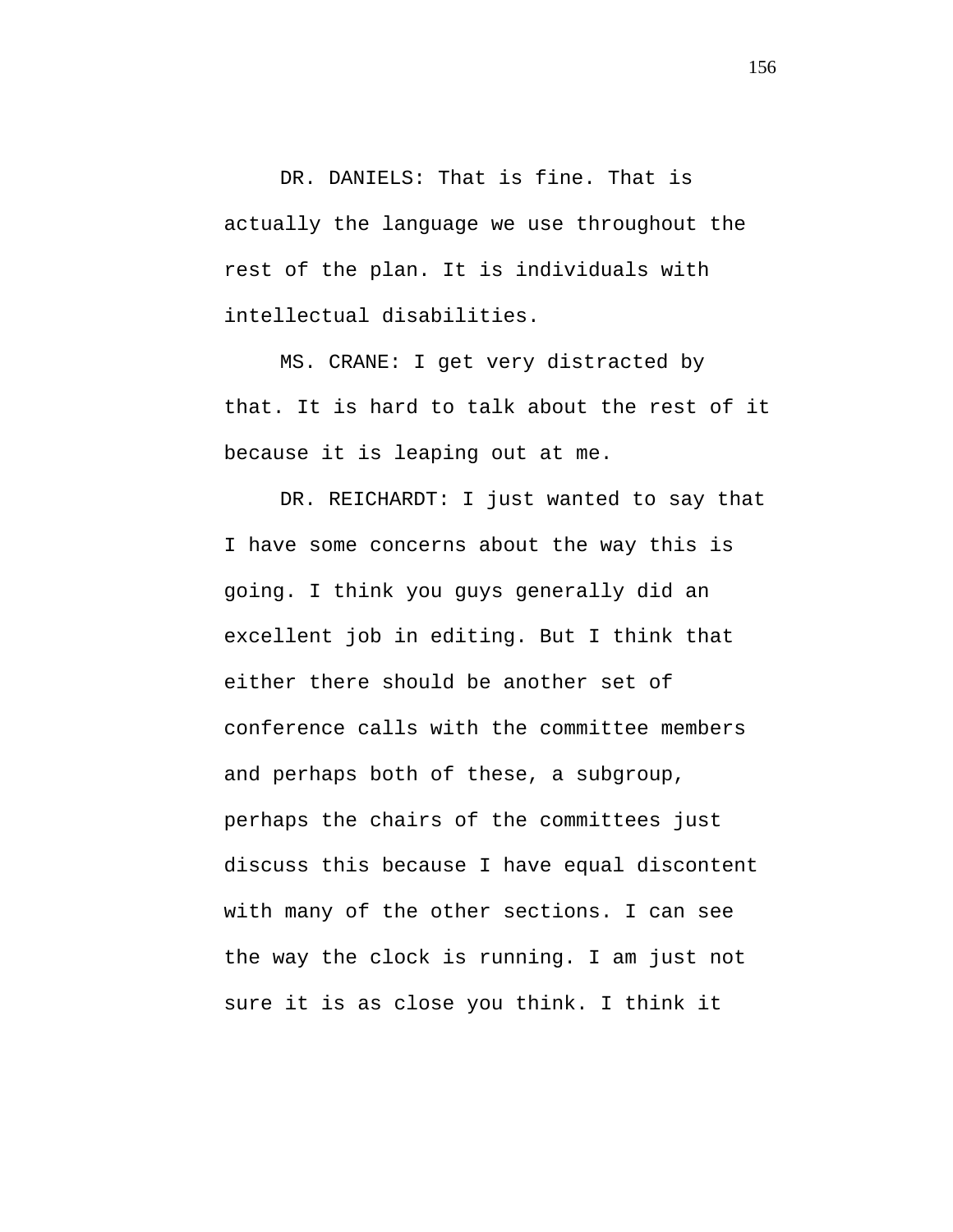might benefit from another round of discussion.

DR. GORDON: Can you be more explicit? I am not exactly sure –- I want to know more about why you feel it is not ready.

DR. REICHARDT: It is an excellent review, for example, but there are issues that I think are quite important that are not brought out, not specific to this section. I thought the section differences discussion was quite inadequate frankly in terms of what we know about various possible mechanisms.

I think there are issues like the ups and downs of various animal models, which are simply not discussed.

There are a number of issues about the importance of various genetic efforts, for example, GWAS, whole-genome sequencing versus exome where the big bucks are and where the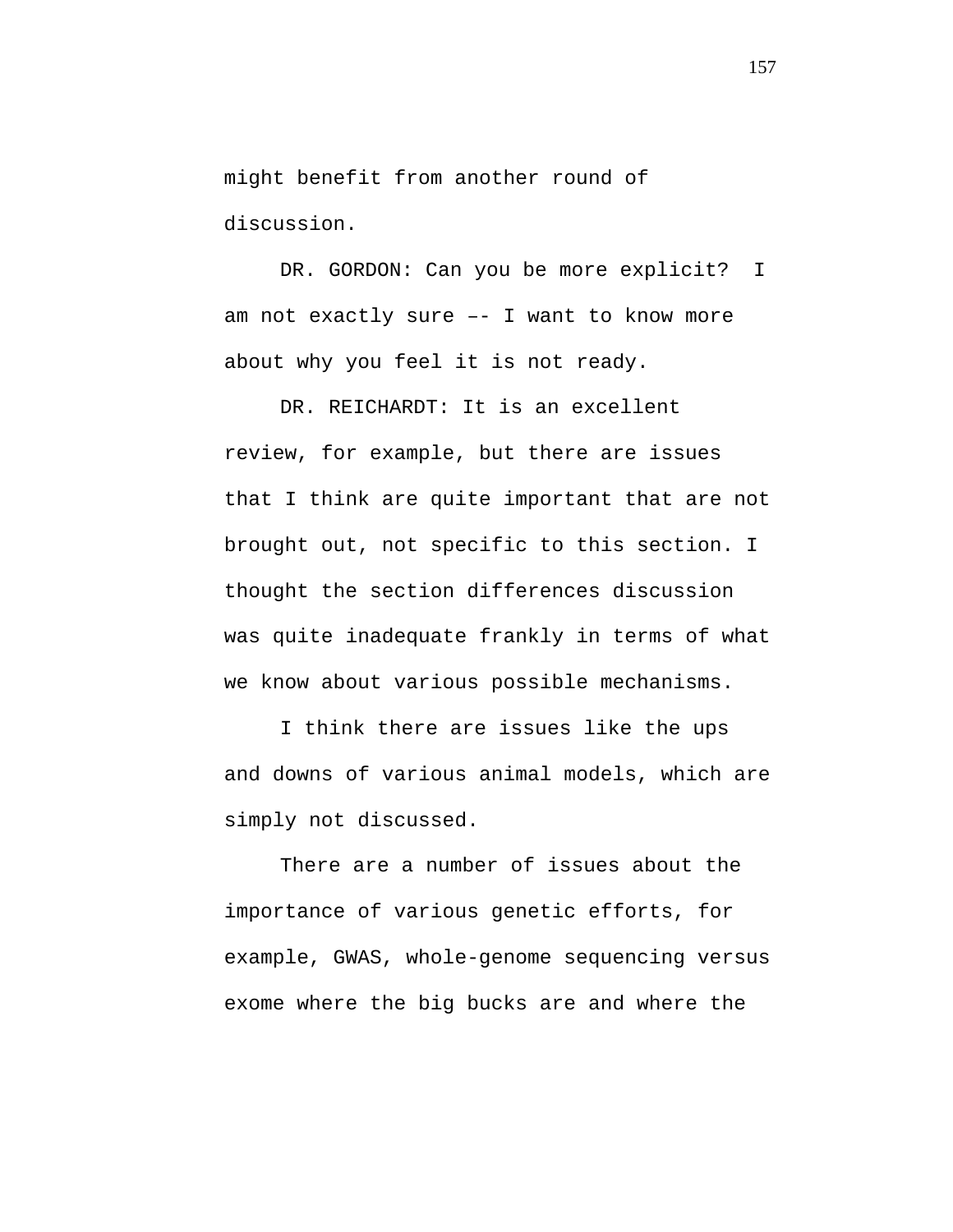opportunities are. I did not see that in the sections that I read.

I think the text reads terrifically I should say. I think, Susan, you and your colleagues have done a great job in cleaning up our poor use of English and grammar and so on. I think at the end of it, it would still – after you did this, there was no effort to go back to the committees and I do not mean that as a criticism. That is really on Walter's and my responsibility, not yours, but I suspect that is true of everything.

I also thought that – my personal opinion is some small subgroup should probably just be charged with taking a look at the whole thing because we all know that the larger the number of people that are involved, the less responsibility each member of that committee feels. That is actually the reality of life, which is why people say you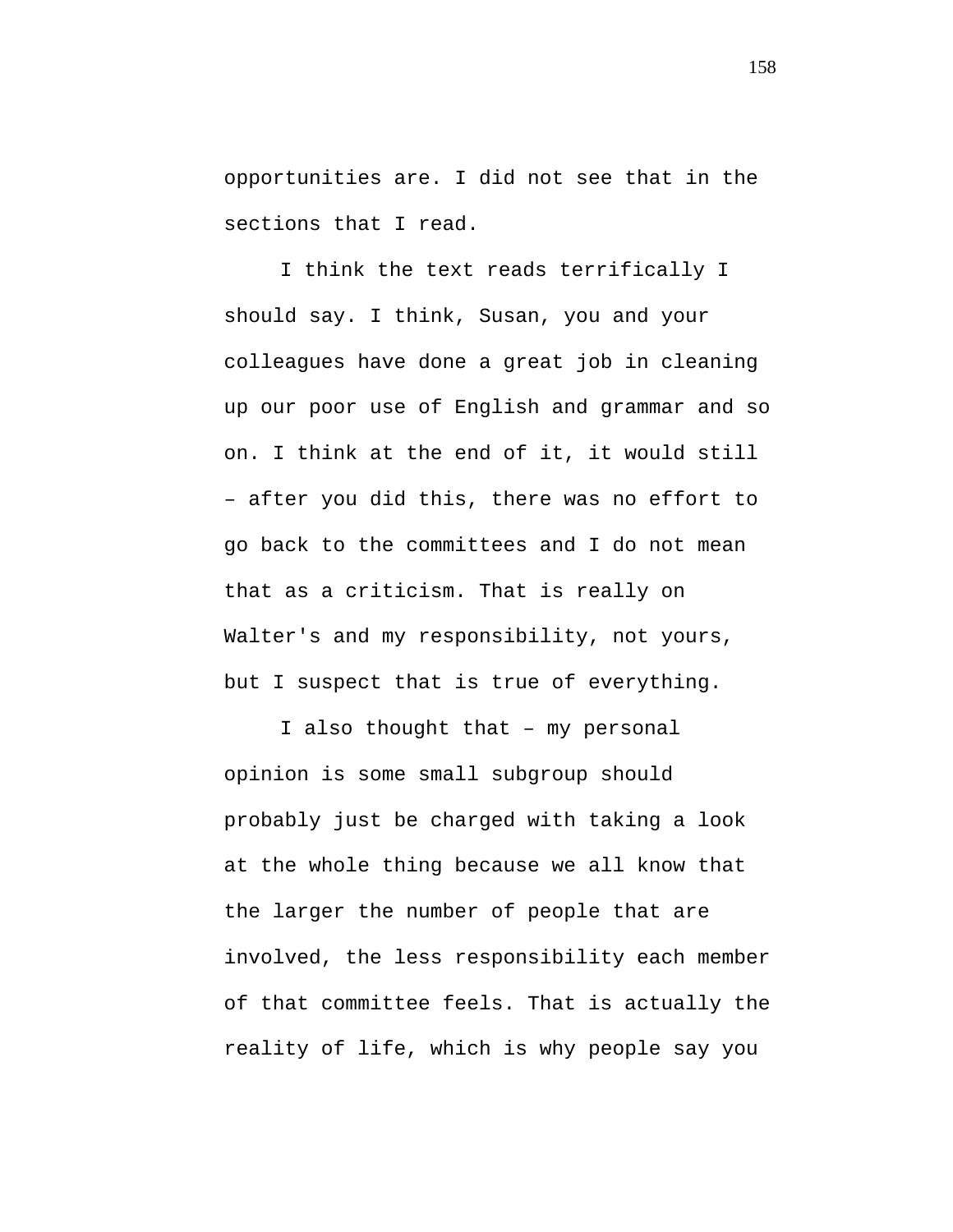do not want advisory boards that are more than five or ten. We clearly are a much larger board. I am not advocating that this committee as a whole not finally have the opportunity to review or accept things, but I think there are some procedures that might make this a better document.

DR. DANIELS: Under FACA rules, of course, the entire committee must be involved in the approval. I have put out a time for comments until August 4, which I do not know if you would want to extend that more. We could take more extensive written comments, do another revision, and then send it back out to the committee to review again or to have just the chairs look at it again and then bring it back for October or we could try to approve on the phone. We could do that, but we would have to have a quorum of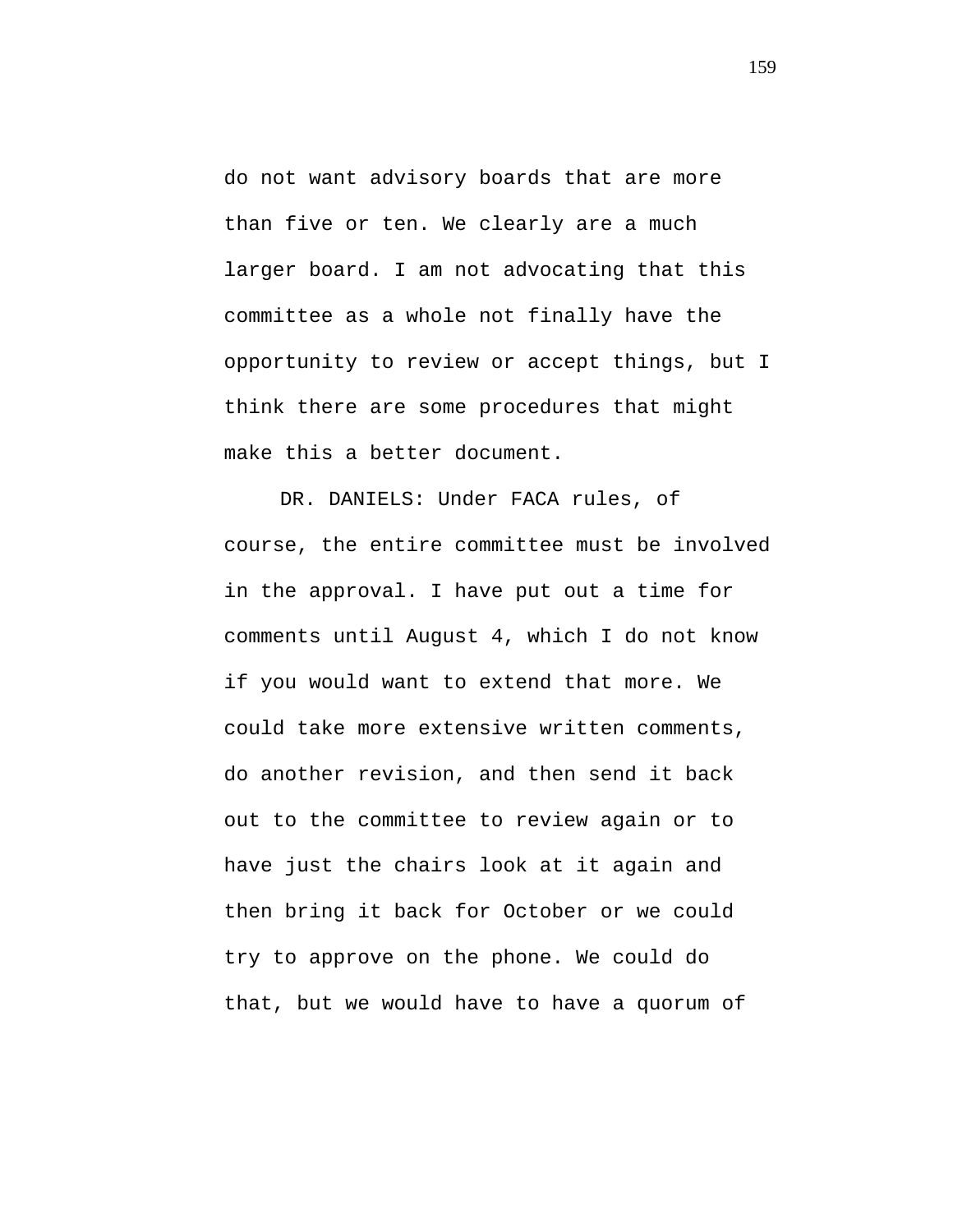the committee on the phone ready to do that work.

DR. REICHARDT: Personally, I would be more comfortable with October. I think what I would personally urge is a two-step process where you have another set of conference calls that you had with each of the committees on the questions because I think very few of the members on the committee have taken a seriously look at this after you guys cleaned it up and then perhaps some subgroup, but then with final approval in October.

DR. DANIELS: This has not gone back out to working groups. The working groups were originally set to be completed and done with their part of the process and it was going to be in the committee's hand from here forward. But if we need to, we could reconvene the working groups.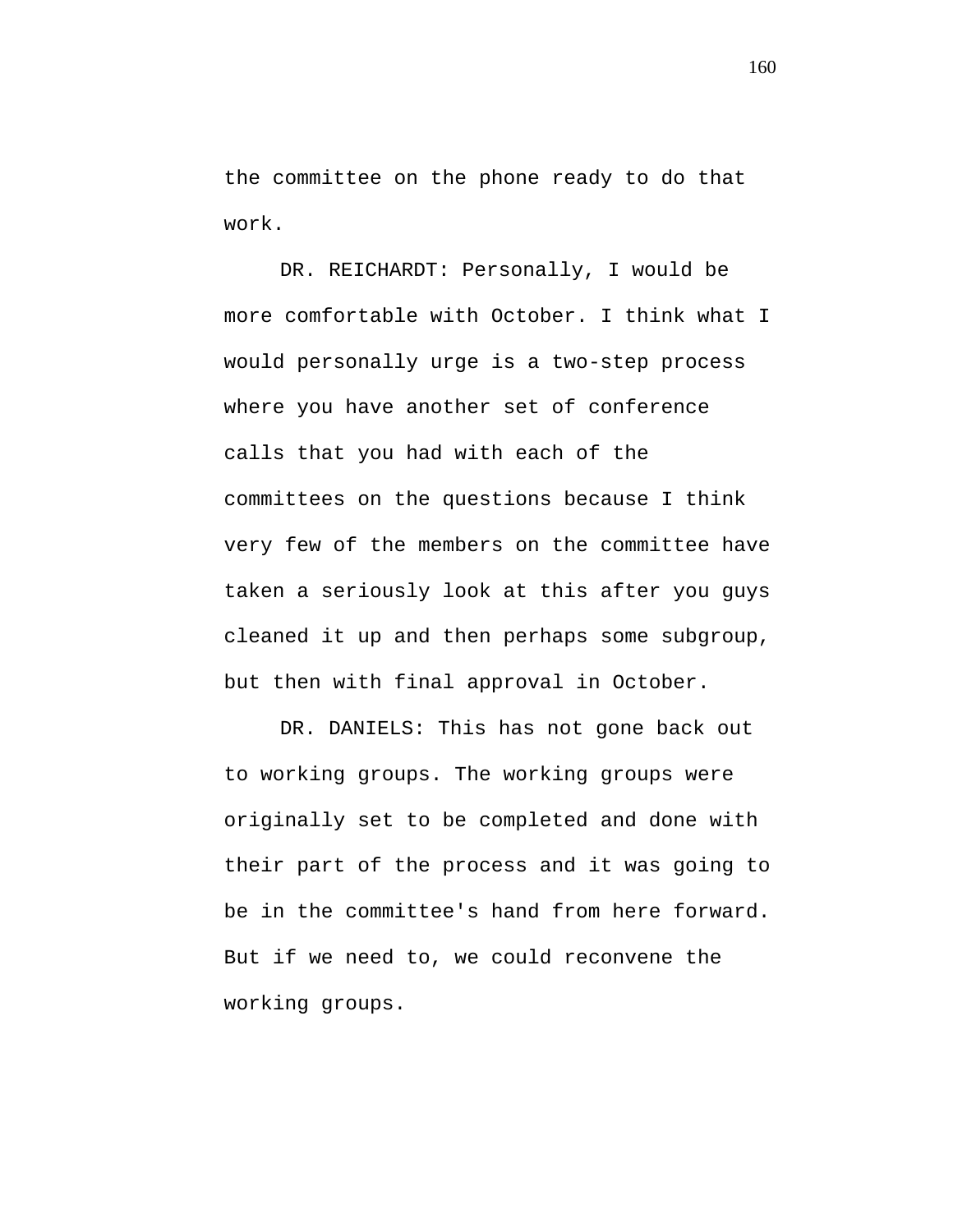I feel though that among the committee members, you probably have the resources within the committee to complete this without going through a whole new set of committee working group calls.

MR. ROBISON: I think even recognizing valid concerns of Louis and the others, I just think that you guys have done a good job pulling this together. We already six months late. We have faced delays from the election and changes in the committee and all these things. My vote is to just get it done. Let's do it with what you have here and now.

DR. DANIELS: This document is setting priorities research and services that are important. Until they are done, they really cannot be advising anyone. That is part of the urgency. I would have liked to have sent back the revised version for people to review at more length. But given the urgency of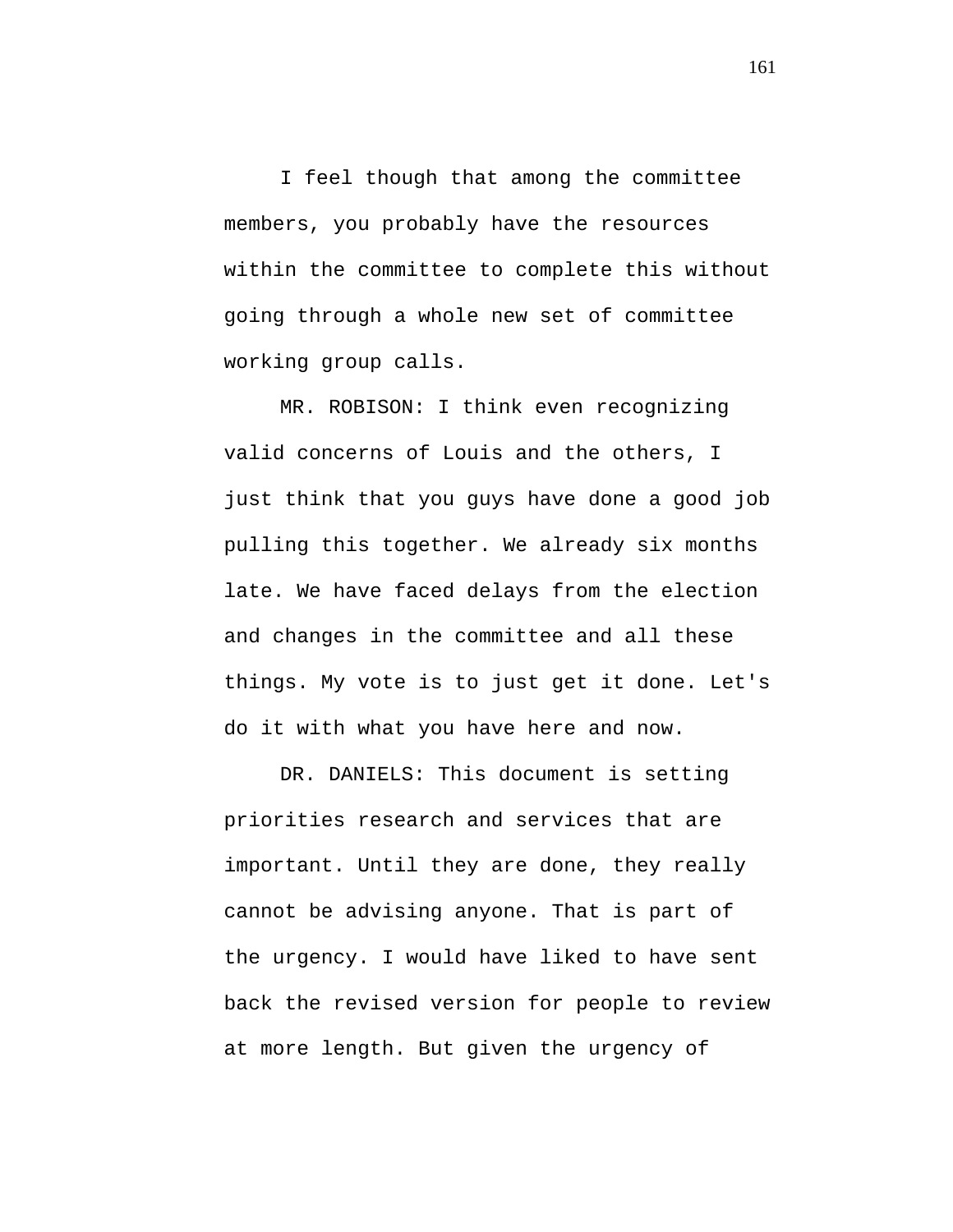trying to get the document done, we were not able to do that. But I am happy to add more procedures if you like.

MR. ROBISON: Just remember folks, it is only a few more months and we are going to be doing this again.

DR. GORDON: I would suggest that we continue with the review of the chapter by chapter efficiently. And then we consider the question of whether to accept this document despite any deficiencies that Louis or others might recognize with it. We will take a vote of the committee at that point as to whether we need to revise it more significantly and approve in October or do so now.

DR. DANIELS: It sounds good. Question 1, were there any other substantive comments on the content, major areas that have been missed, or anything that was controversial? I am not seeing anything around the table. It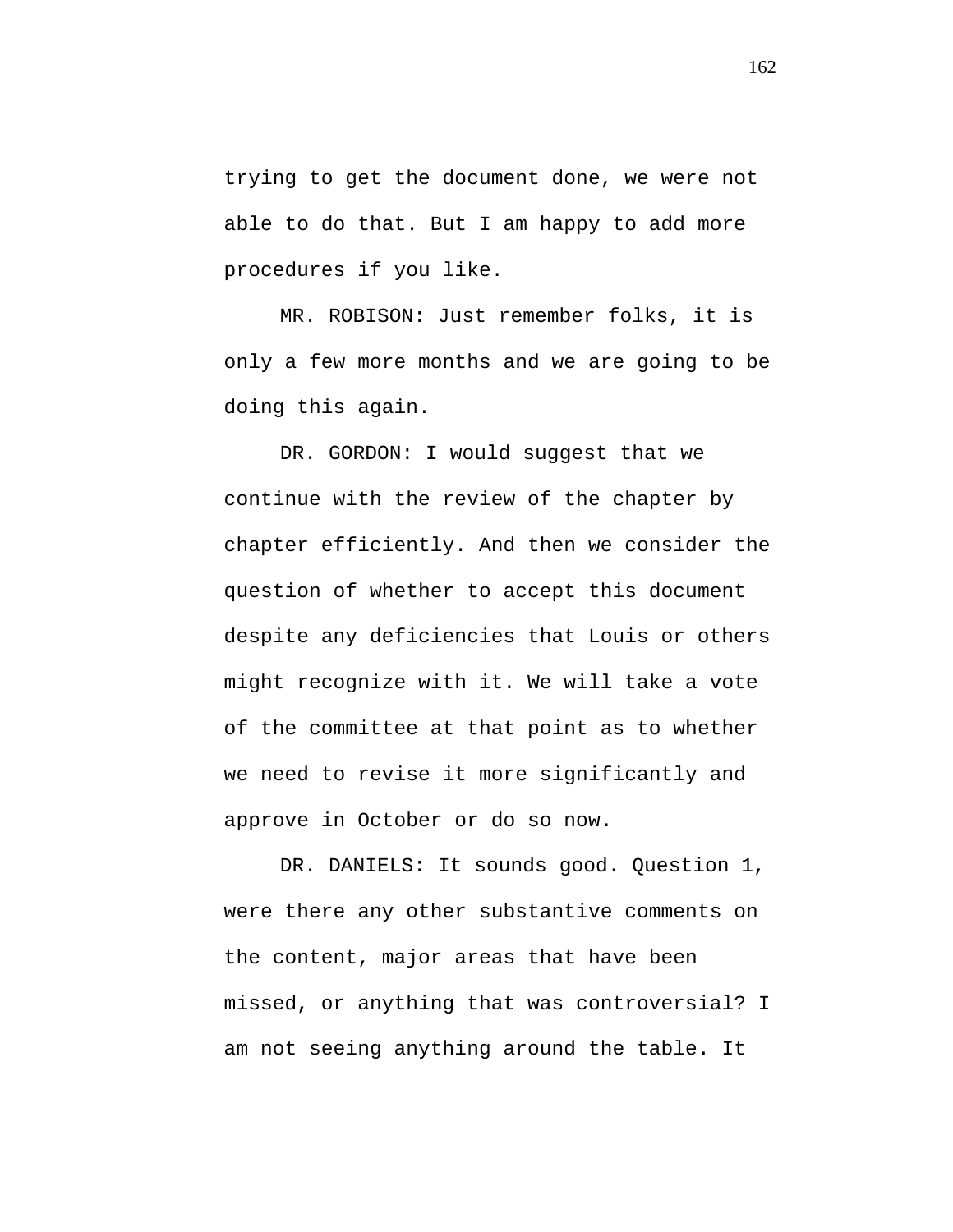looks like really it was just that second bullet of Objective 1, which we could continue work on a little bit.

Then I am going to move to Question 2, which is about the underlying biology of ASD. In this question, we have three objectives. I would like to also share with you something that OARC put together. We proposed a crosscutting objective that does not necessarily – it could sit in Question 2, but pay attention to the word cross cutting. We noticed that as we read the entire strategic plan from cover to cover that the committee and the working groups had highly prioritized research on women and girls throughout the strategic plan, but there was no single objective that called this out. And the objectives are what is used by the agencies to help with their priorities. We wanted to propose to you potentially putting the ideas of the full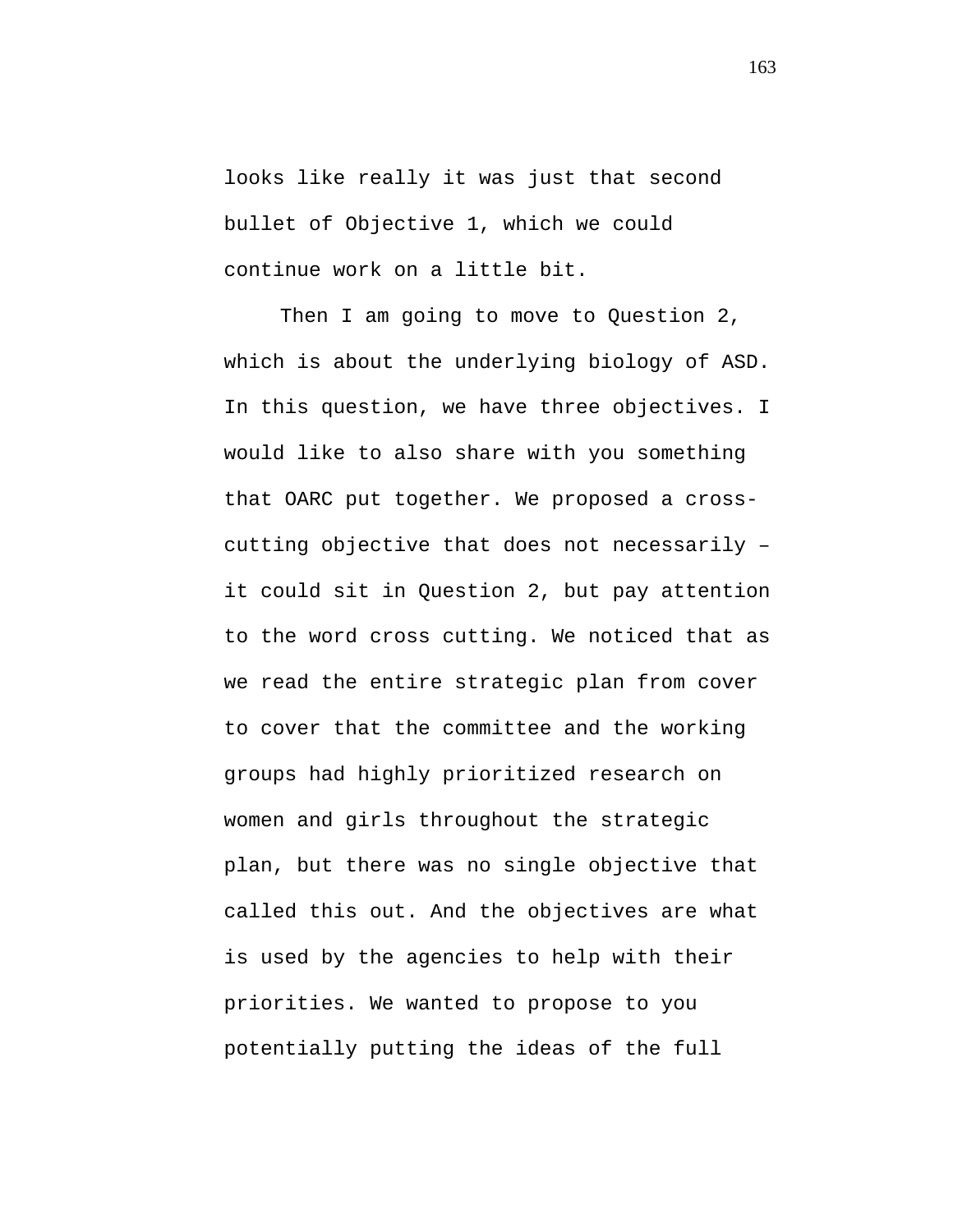committee together in an objective that would focus on these issues.

We put together some language here that you can review, but it would be to support research to understand the underlying biology of sex differences in ASD, possible factors that may be contributing to under diagnosis, unique challenges that may be faced by girls and women on the spectrum, and develop strategies for meeting the needs of this population with a few bullets. But we thought that captured much of what was said throughout the strategic plan.

The idea here would be why we have called it cross cutting is that we could still code individual projects that were on these diverse topics to their question in the portfolio analysis. It would not be that all the dollars would be counted under Question 2. They would be counted where they should be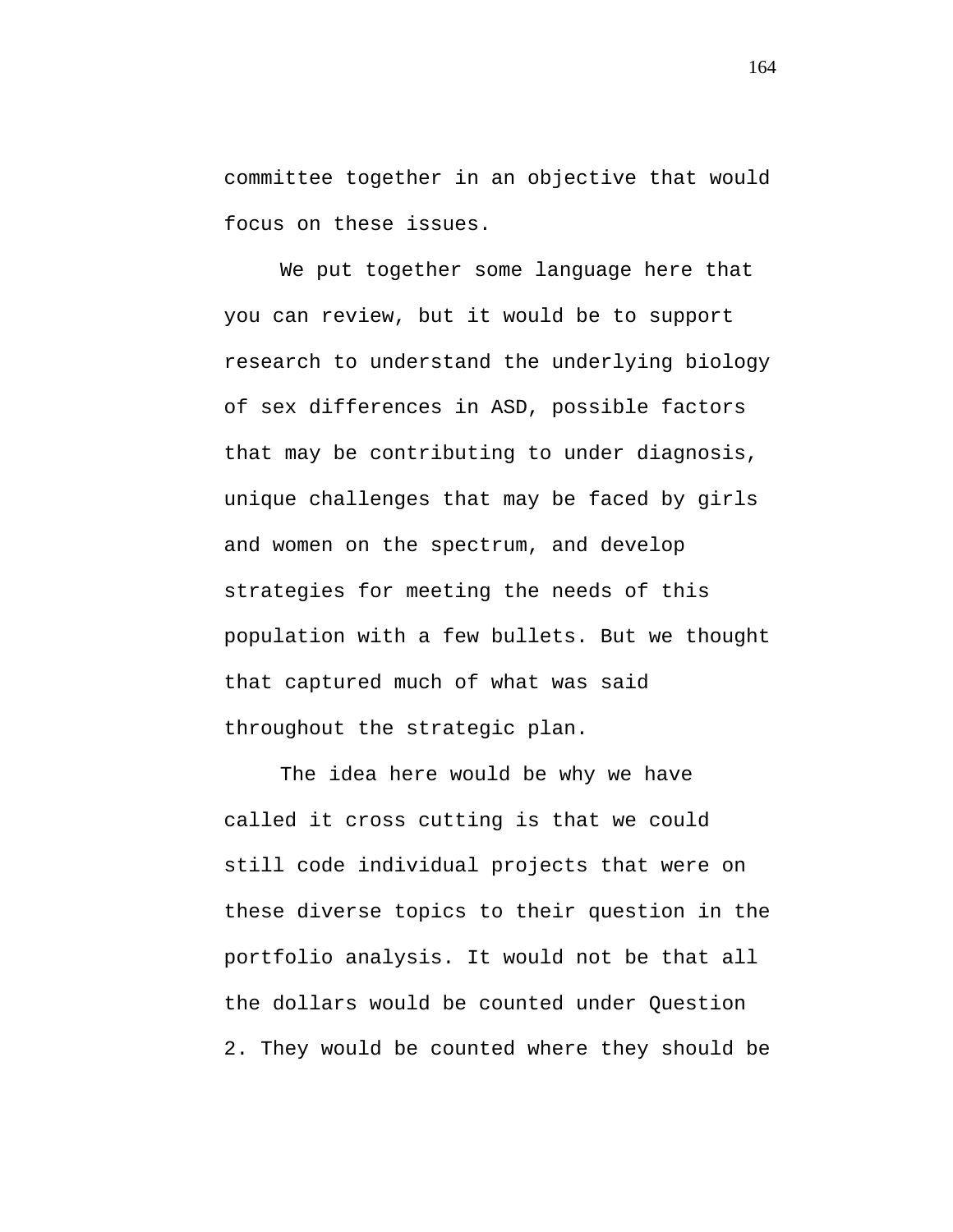counted, but we wanted to coalesce the idea of doing research on girls, research and improving services for girls and women into one place. I wanted to see what the committee thought about that.

DR. REICHARDT: I am very supportive of that concept.

DR. MANDELL: I like it too.

DR. TAYLOR: I do too. Why is it under Question 2 and not --

DR. DANIELS: We could put it anywhere. It really does not have to sit anywhere. I just arbitrarily put it at the end of Question 2. It could be at the beginning. I did not want it to fall off the end and not be seen by anyone. I thought throwing it in the middle might be a good thing. We could put it at the end of Question 1. It has a component of each of these questions in it.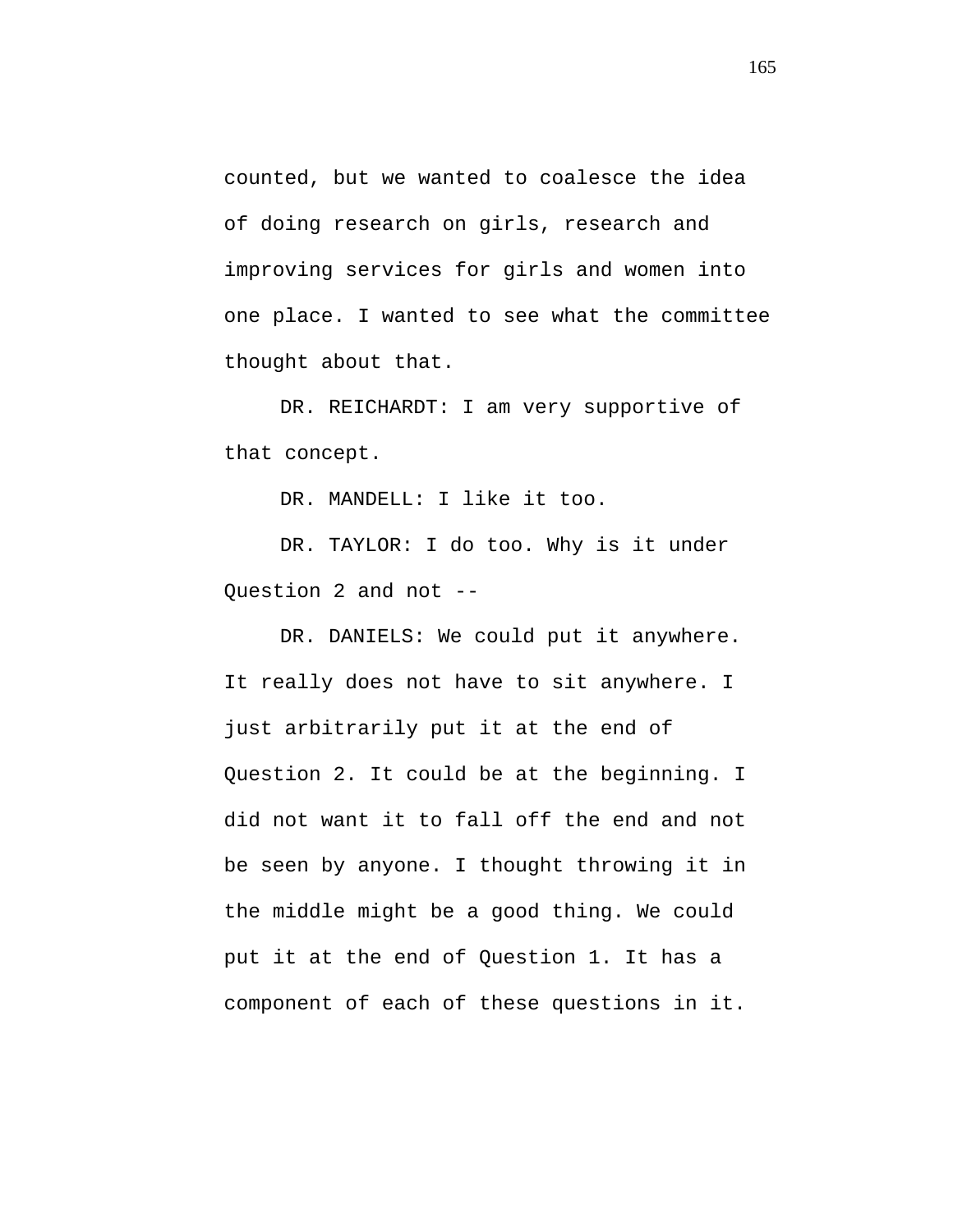If you have a better suggestion, I am open to that. I just did not want it to get lost.

DR. PELPHREY: Obviously, I love it. I would suggest just in terms of serial position. The beginning and the end would be great, but certainly the beginning probably so it is clear to the reader that it belongs in each of the areas.

DR. GORDON: Separately before Chapter 1 -- before Question 1. Before Question 1.

DR. DANIELS: We will figure something out in terms of how to do that. It sounds like we have some support for adding this cross-cutting objective. I just wanted to point that out so that we will be focusing research in that area to that objective. And the other objectives here again have been revised just to make the language a little bit more standardized, trying to show action like what is needed in each of these areas.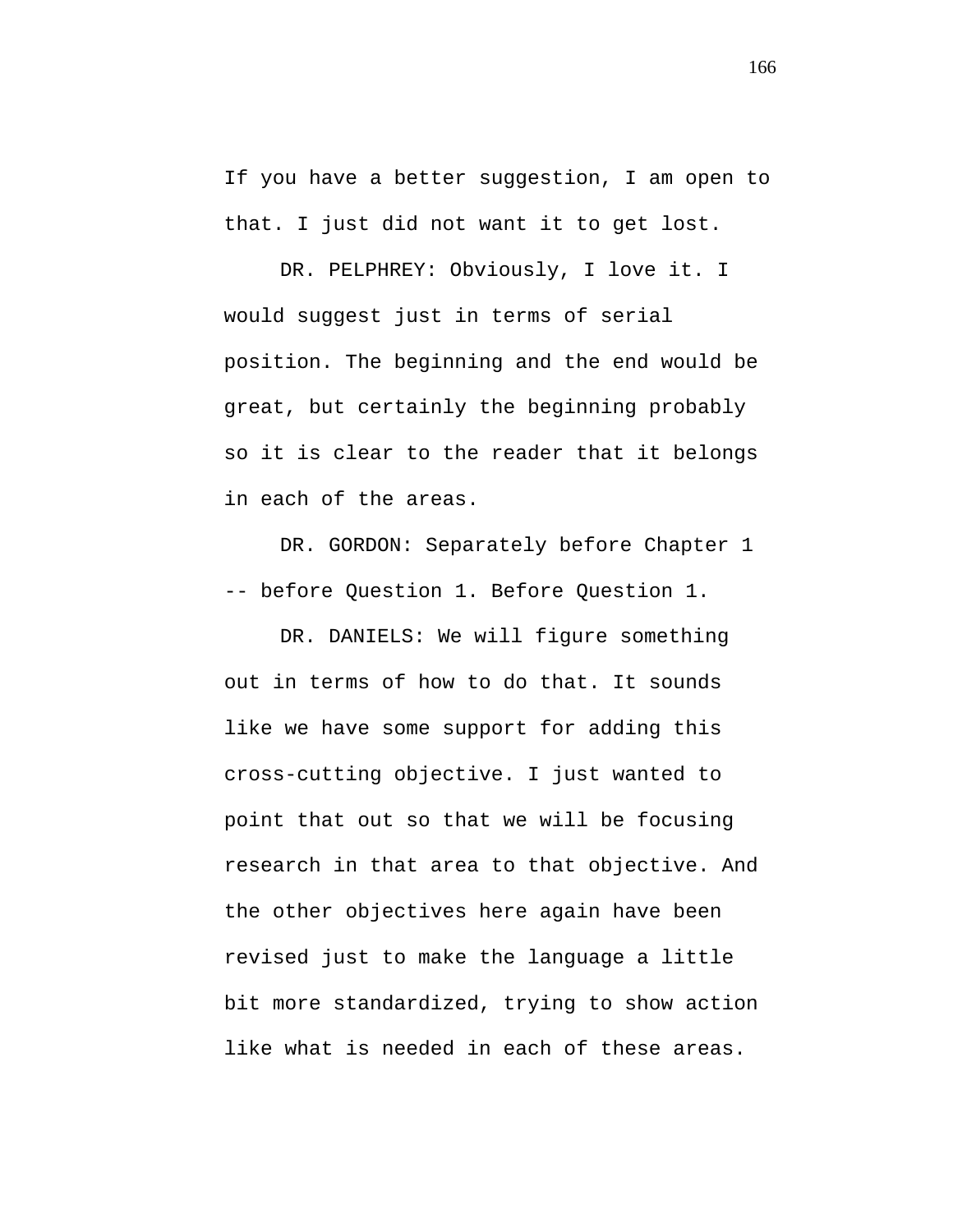Were there any comments on the content of Question 2? Any areas that you felt had been missed or needed more explanation?

DR. KOROSHETZ: -- most of the edits you guys did were taking things out. We analyzed pretty carefully. MEGHAN did. I guess we were kind of comfortable that the stuff that was taken out was referenced in the shorter form. If you have objections to taking things out, the question to you is do you take things out because of space. Is that the issue?

DR. DANIELS: We were trying to get each of the questions to be sort of uniform length. We did not want one question that is three times as long as another question. There was some of that and plus readers just have a hard time the longer it gets. We tried to move anything that could be put into a reference rather than having to be explained in very great detail. Also, just being lay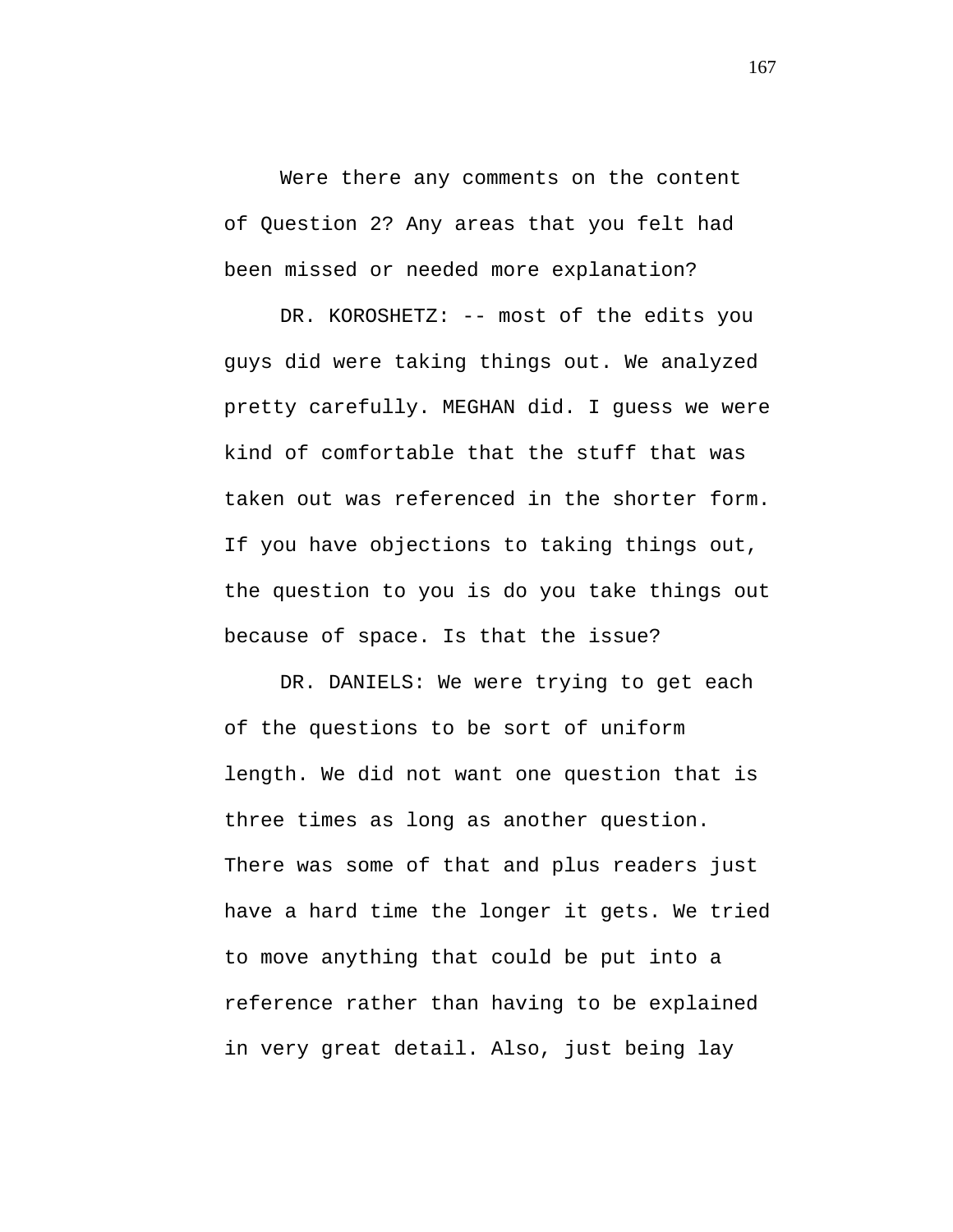friendly and not getting into too much extreme detail about molecular function and so forth.

DR. KOROSHETZ: Of the things that you feel were taking out that you could argue to put back in --

DR. DANIELS: If there are certain things that you think because of the edits have been missed in some way, you could send us some comments.

DR. KOROSHETZ: -- some things that are incredibly diminished.

DR. REICHARDT: I read the new document, but I did not compare it to the old. I probably should not say anything at this point.

DR. GORDON: Just to reiterate three areas, I think two of them pertain to Chapter 2 and the third to – Question 2 and Question 3. Sex differences may hit on this.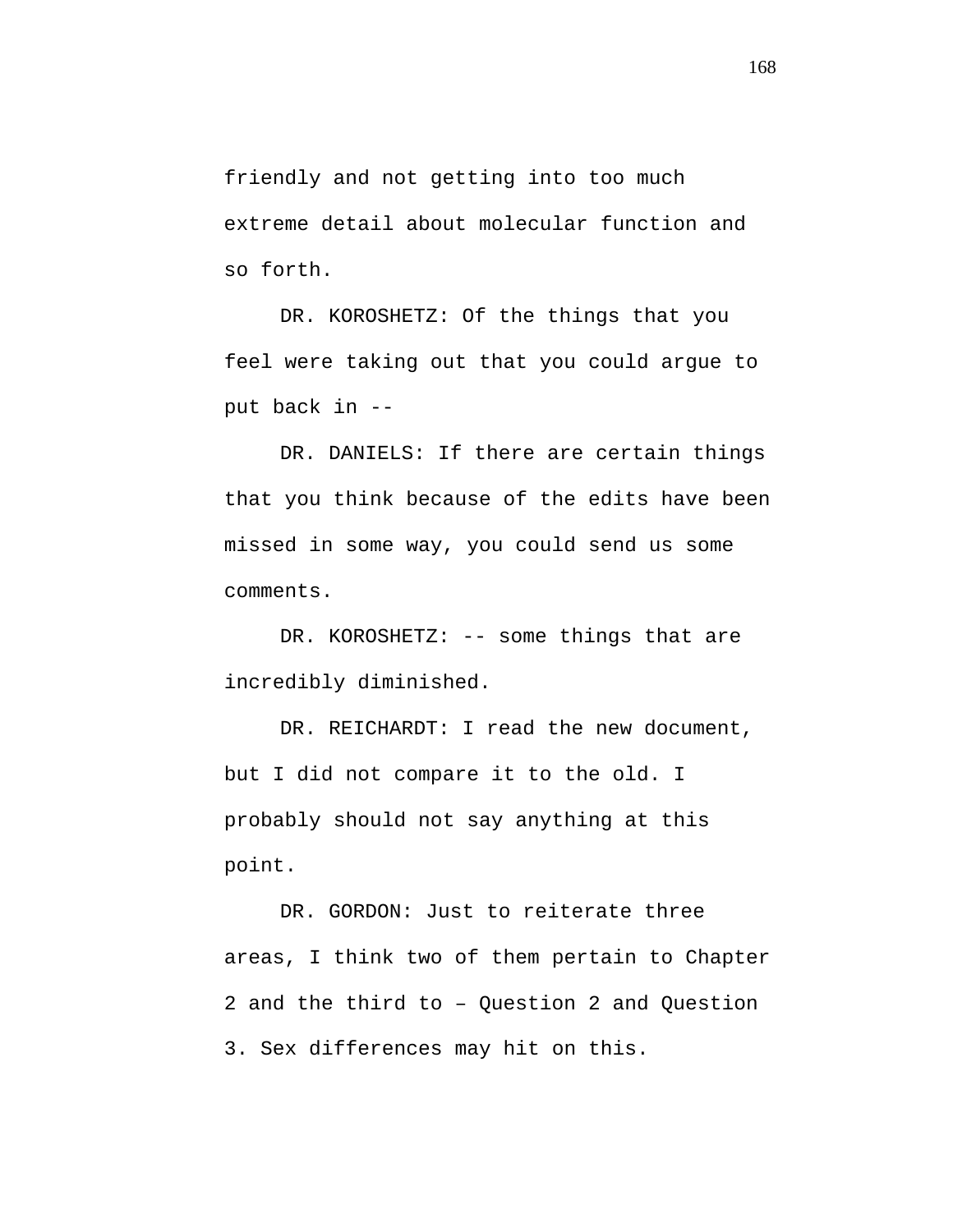DR. REICHARDT: Sex differences – I think there is a chance to work on. I should say there are certain issues, which were not really discussed. You point out that it is very unclear which animal models are appropriate – this is a big – I consider this a very big issue. I consider what types of risk analyses should be done particularly with regard to genetics where I think the questions are pretty clear. It is a very significant issue where the biggest bang for the bucks is. We are charged with spending money efficiently. And the sex differences, as I said, I think those are the three things that I was just not happy with as I read through. It did not seem to me that is reflected a current knowledge of the bases of sex differences --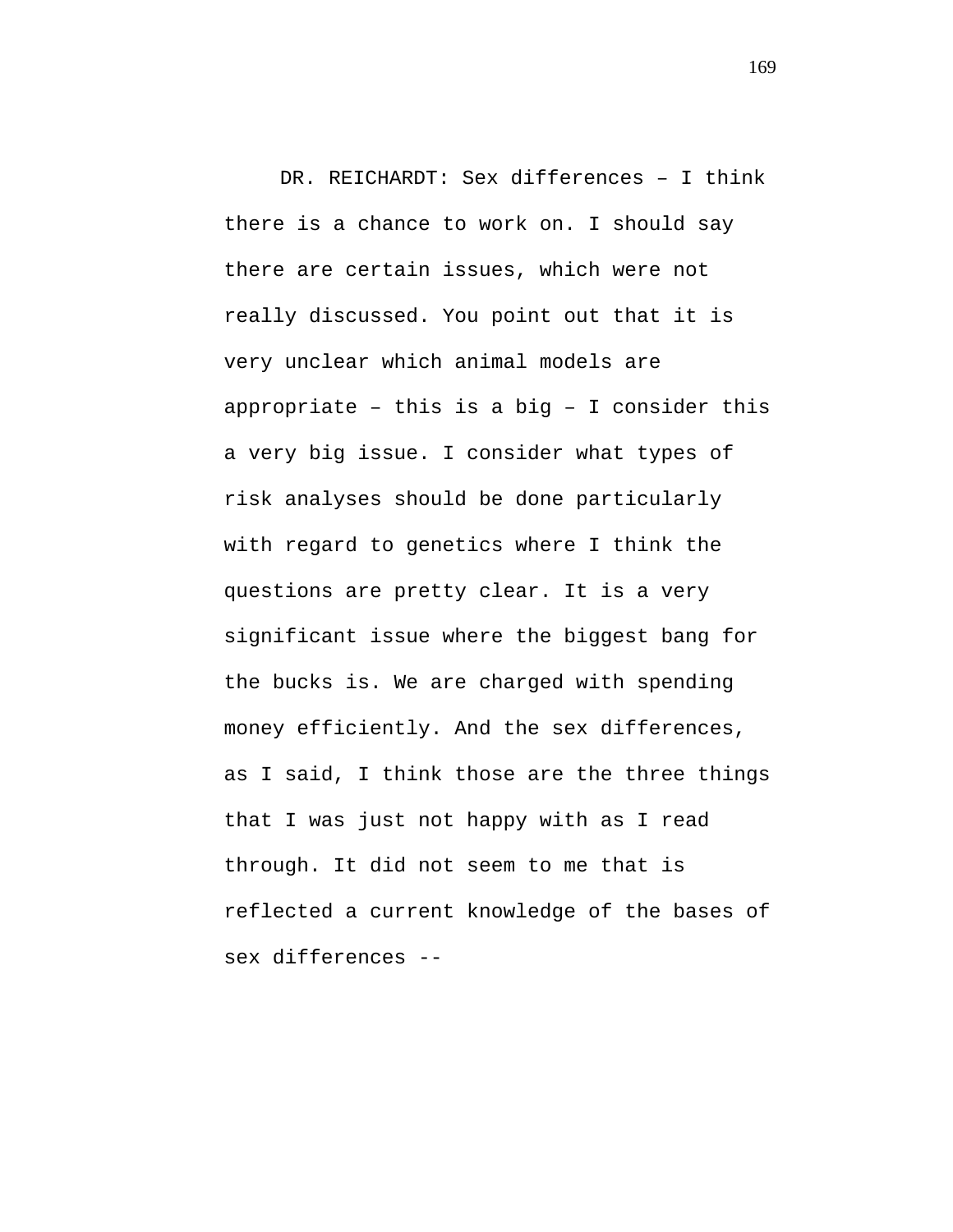DR. GORDON: To bring up the point that Walter was making, were those sections that were taken out --

DR. DANIELS: No entire sections were taken out. It is just that the language was edited down. If there is a point that you think was really important that got edited out, you could send us a comment and let us know to try to put it back in.

DR. REICHARDT: With the exception of the sex differences, which I think --

DR. DANIELS: Did you read the question through sex differences information? There was a comment you made at the last meeting that we did not actually understand. Maybe you could follow up.

DR. AMARAL: I just wanted to say that some of this is covered in Section 3. I think risk assessment is in there.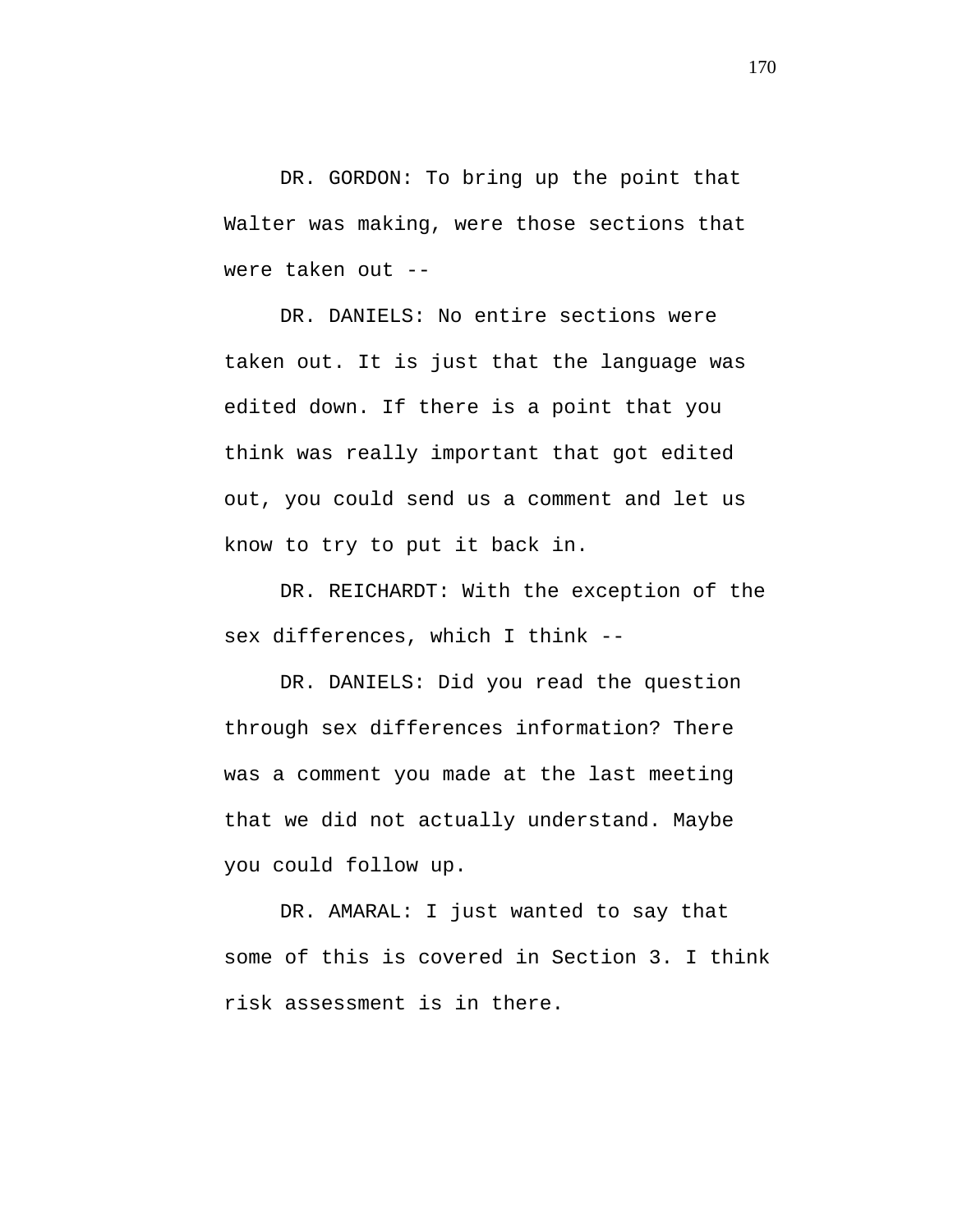I thought the animal models actually in Section 2 were actually quite good. It laid out the ambiguity of certain animals not being appropriate for some studies, but highlighting potentially. As a forwardlooking document, the potential of using nonhuman primates, for example. That is still in there. I thought that was actually very good.

DR. REICHARDT: Maybe I am too much in the weeds, but I thought, for example, the challenges of adequate numbers with primates – there are issues like this. The challenges of level of development and reproducibility. Many brands or IPS – these were certain – one should be clear about what limitations are major caveats to approaches as well as – otherwise, we are just not being critical. Anyway, that is a personal –

DR. KOROSHETZ: Maybe you and I can just sit down at lunch and try and go through it.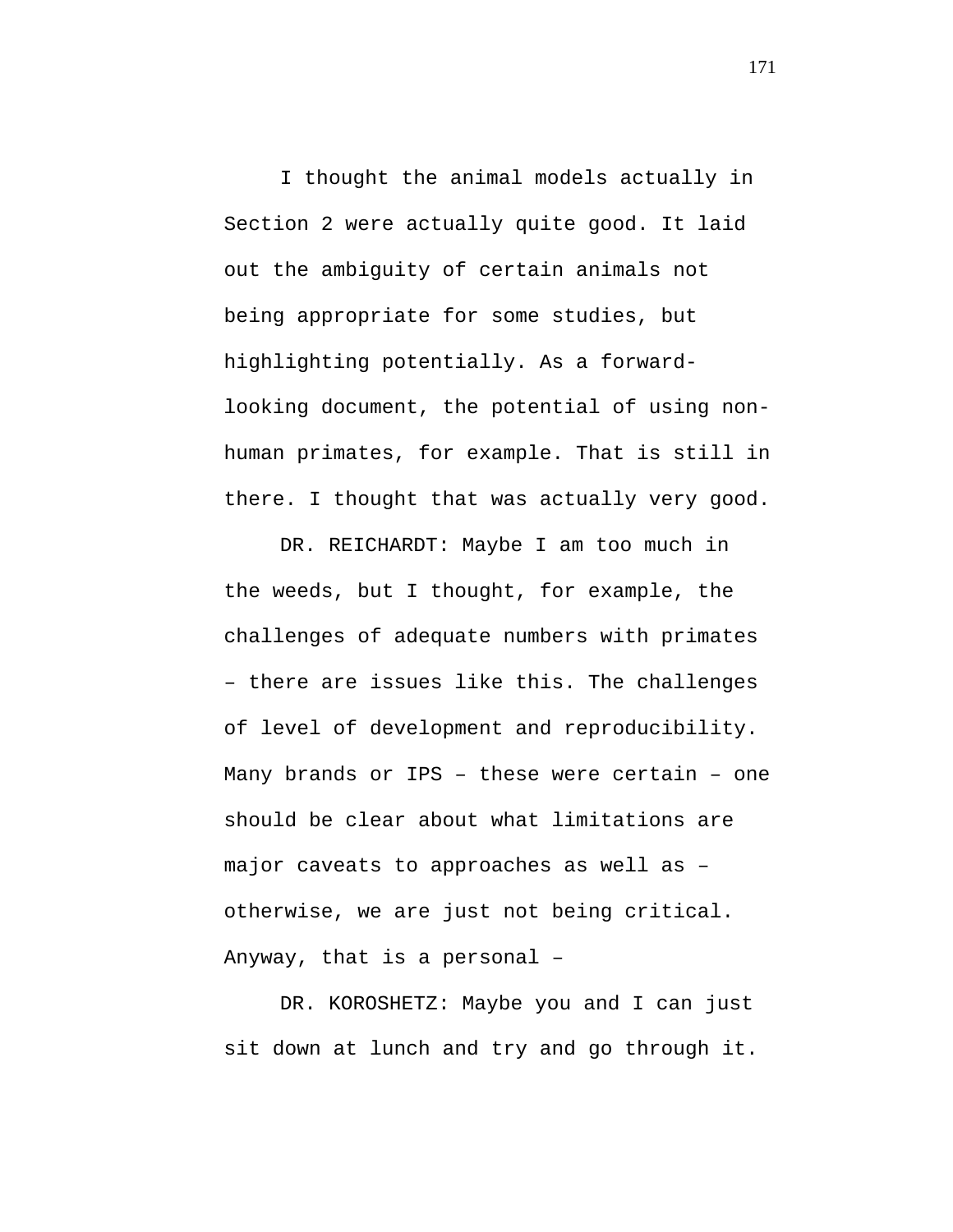DR. DANIELS: You can always send things to us after the meeting.

DR. BIANCHI: I just wanted to raise a point about Objective 3 under Question 2, which says support the creation of large cohorts, characterized both phenotypically and genetically with complete health records from early embryogenesis through adulthood. Your records when you were an embryo are in your mother's health record.

First of all, you probably want some pre-conceptual genetic screening as well, but I can envision within the next five years that there will be specific genes identified that may come as part of a pre-conceptual genetic screen that the mother and the father get and it might be interesting to know particularly variance.

But we somehow have to get at the issue that you want the complete health records of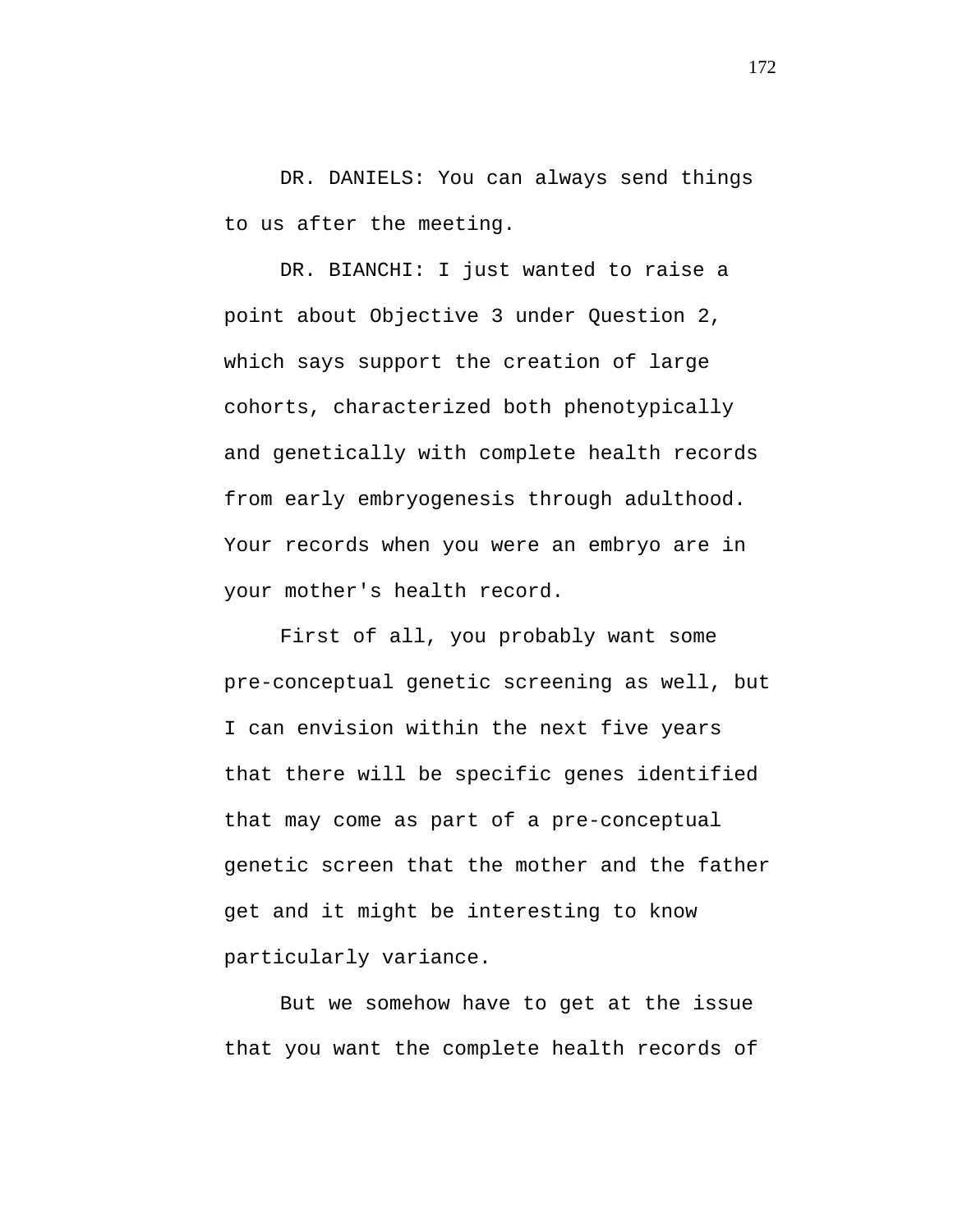the pregnancy as well as the individual. You want the mother's records.

DR. GORDON: It does not specify. It just says complete health records. It does not say who.

DR. BIANCHI: Yes, but I think you are talking about an individual. I do not know. To me, it seems imprecise, but that is the world I live in. The mother and the child.

DR. DANIELS: If we added something that said something about including pre-conceptual genetic screening data or something like that.

DR. BIANCHI: -- conceptual screening data as well as prenatal records or something like that.

MS. CRANE: I am sorry. This is Sam. I am kind of alarmed by the prospect of preconceptual screening data. I think that a lot of people on the autism spectrum are a little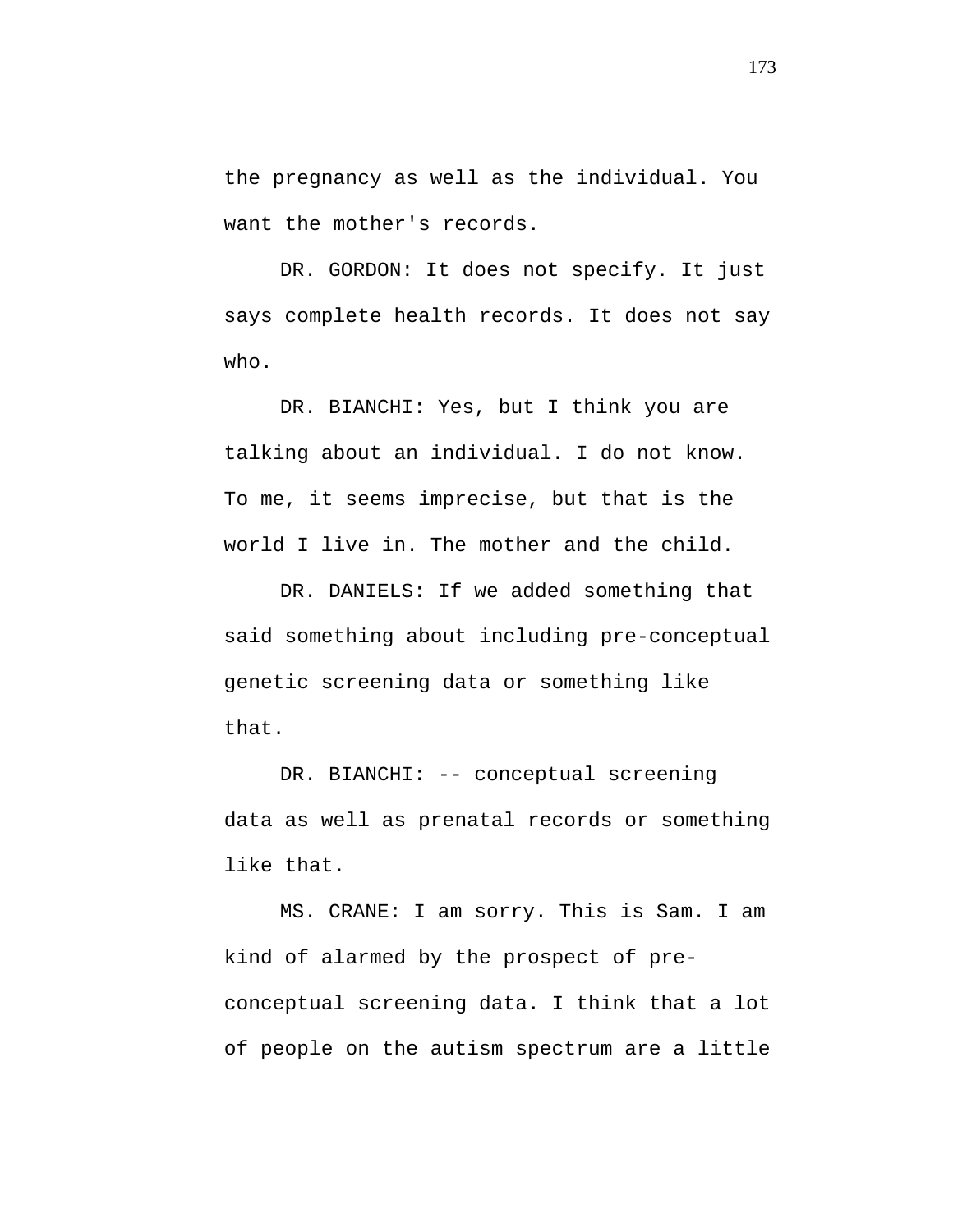alarmed by that too. I do not oppose genetic research, but I think that people are going to read that as a gesture towards trying to move towards universal pre-conceptual screening for autism and that is going to be politically charged. If we could avoid making that implication somehow that would be helpful.

DR. BIRNBAUM: I think the science is beginning to move that fathers matter. We are spending a lot of time focusing on what happens before birth, for example, in utero where you focus both on the mother and on the developing embryo fetus, but in fact there is more and more data showing that both for the mother and the father that it is not only their genetics. It is also their environmental exposures and defined broadly, may make a big difference. That is true for everything.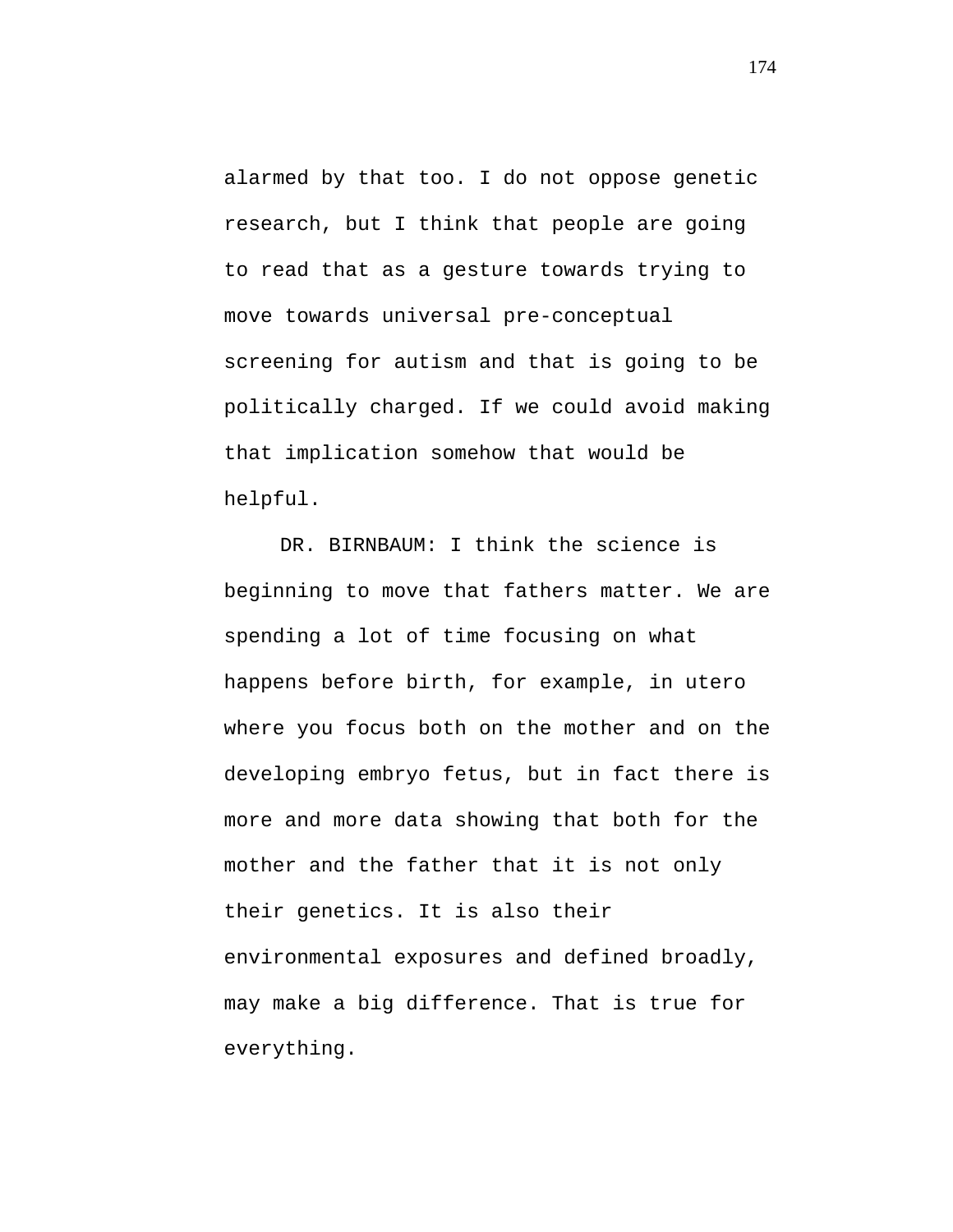DR. GORDON: I would argue though in support of the notion that the language read by the community writ large matters. Again, I will point to complete health records. Complete health records to me mean all of that. It means the age of the father. This is an objective to support research. It is not described in the details of that research, which could be defined by the research funders. The point that Samantha is raising is putting that language into here unnecessarily raises issues and that just complete health records or maybe with some minor things added defines what we are talking about.

DR. BIANCHI: I appreciate your sensitivity. What I am just trying to get at is the capacity to be able to collect information if it is available. Maybe we could revise this to phenotypically and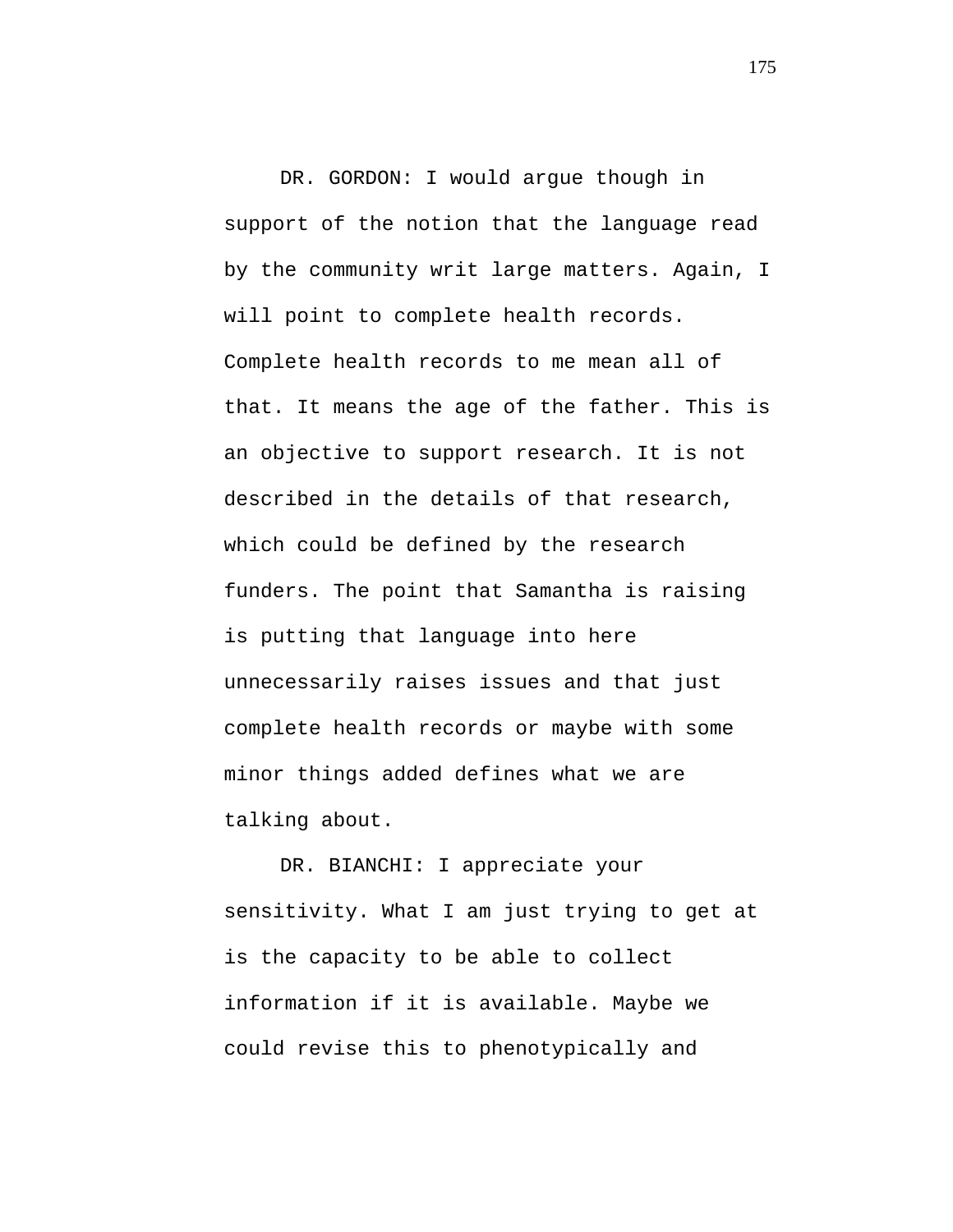genetically with complete health records from pre-conception through adulthood. Preconception means everything, whether you took prenatal vitamins before you got pregnant, not saying pre-conceptual genetic screening. To me, what I reacted to was early embryogenesis. Who has the records on early embryogenesis? If we just say complete health records from pre-conception through adulthood, that would be my proposal.

MS. CRANE: I would like to finesse that a little bit still. Maybe even just saying health records of the child and parents might help. When we say pre-conception, I know that a lot of people in the autism community when they are hear that, they are going to think it has started. They are going to try and prevent us – this is a eugenic campaign. I know our community and I know that that is going to happen.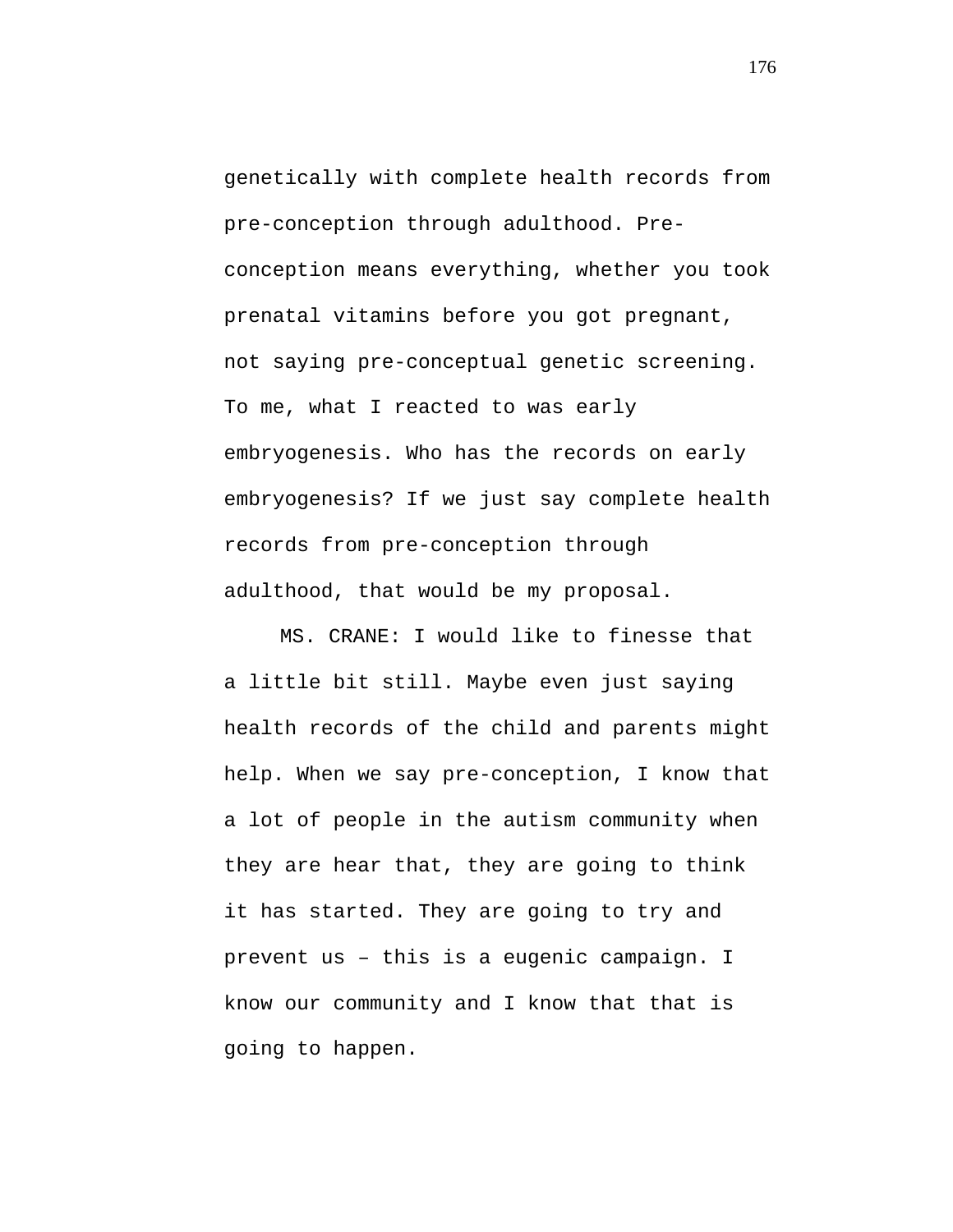DR. KOROSHETZ: (inaudible comments) MS. CRANE: We could talk about parental health. That could be a way of mentioning things that are – parental health is relevant. It will not necessarily be read in the same way.

DR. KOROSHETZ: -- phenotypically and genetically complete health records of parents and the child from early embryogenesis through adulthood.

DR. BIANCHI: The embryo is in the mother's record. It is confusing. We do not really know a lot about the embryo unless you have pre-implantation genetic testing. You might know about the fetus through ultrasound.

I think it is cleaner the way Samantha suggested that. Complete health records from the child and his or her parents. That is what you want.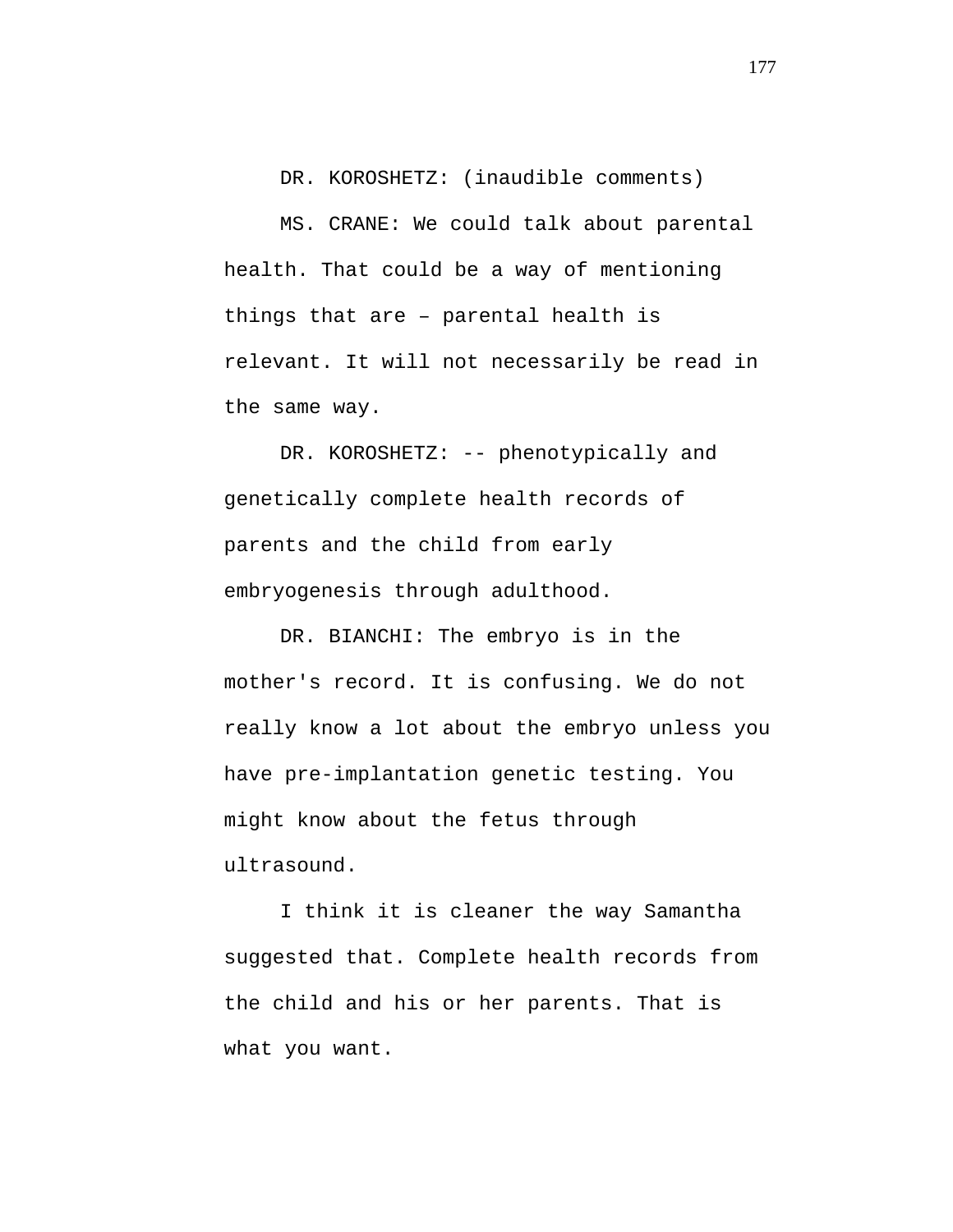DR. GORDON: Strike the time period. Complete health records from the child and parents.

DR. KOROSHETZ: -- the medical record is not the most important part – the most important part was longitudinal phenotypic/genotypic studies.

DR. BIANCHI: Right. You want to capture the pregnancy. You also want to capture the father's exposures.

DR. KOROSHETZ: But just to note, medical record was a minor component of this. Phenotype/genotype medical records.

DR. DANIELS: All right. Any other comments on Question 2? We are running short on time probably because we are already into our lunch break.

DR. GORDON: Susan and I will look at the afternoon schedule and figure out where we can continue this because I think there have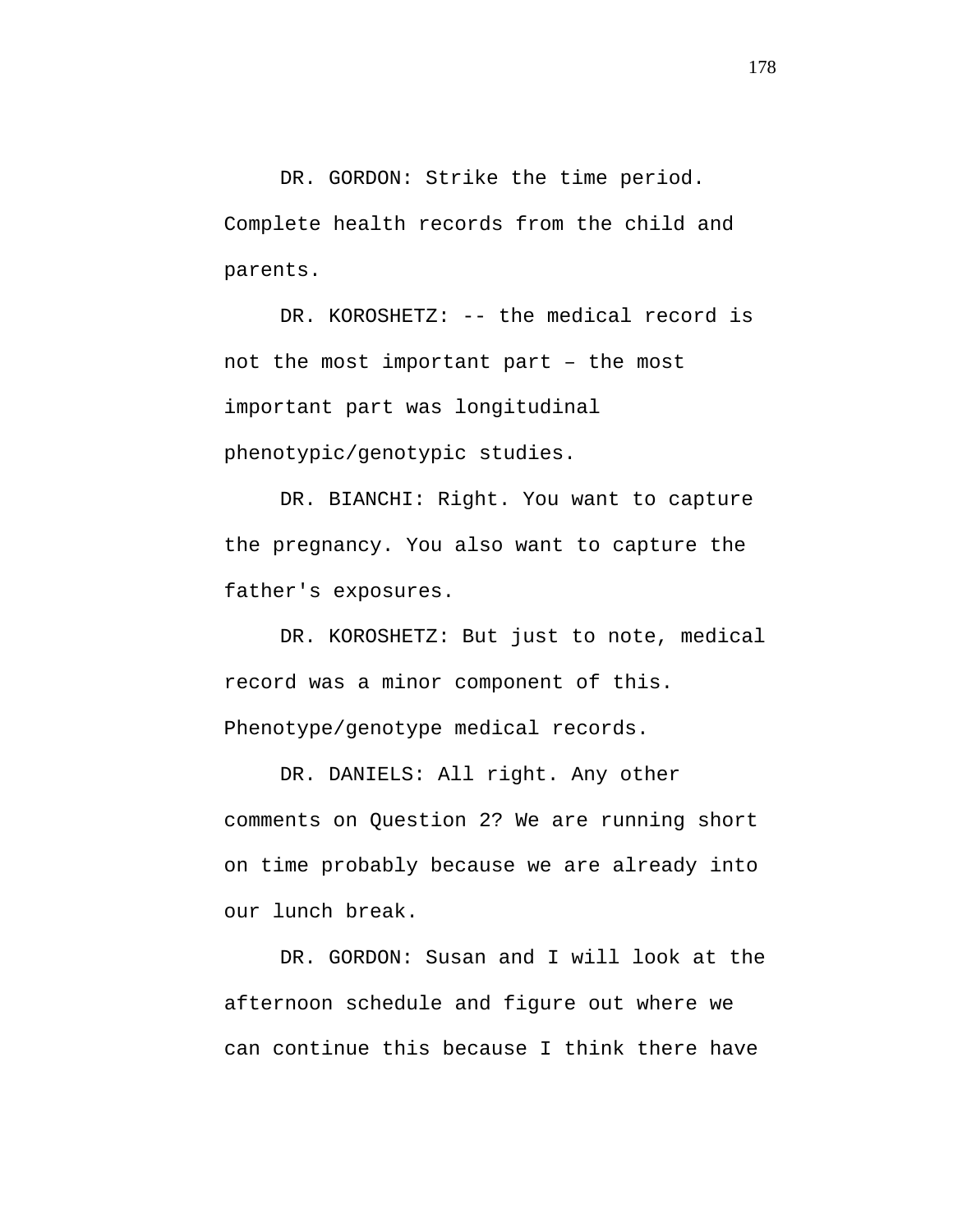been comments at each chapter. Although we are trying to get this done this time, maybe we will not be able to. But it is apparent that we need to spend more time on it than just the hour we allotted. Susan and I will figure out what we can do this afternoon. We will break now for lunch and resume here at 1 o'clock.

(Whereupon, the Committee recessed for lunch at 12:05 p.m. and reconvened at 1:10 p.m.)

DR. GORDON: Good afternoon. We are going to get started. Just a quick organizational note regarding timing. We are going to proceed with the public comment session from now until 2:15. At 2:15, we are going to have the presentation by the Madison House Autism Foundation. We had 45 minutes for the presentation and a half an hour for discussion. But in the interest of resuming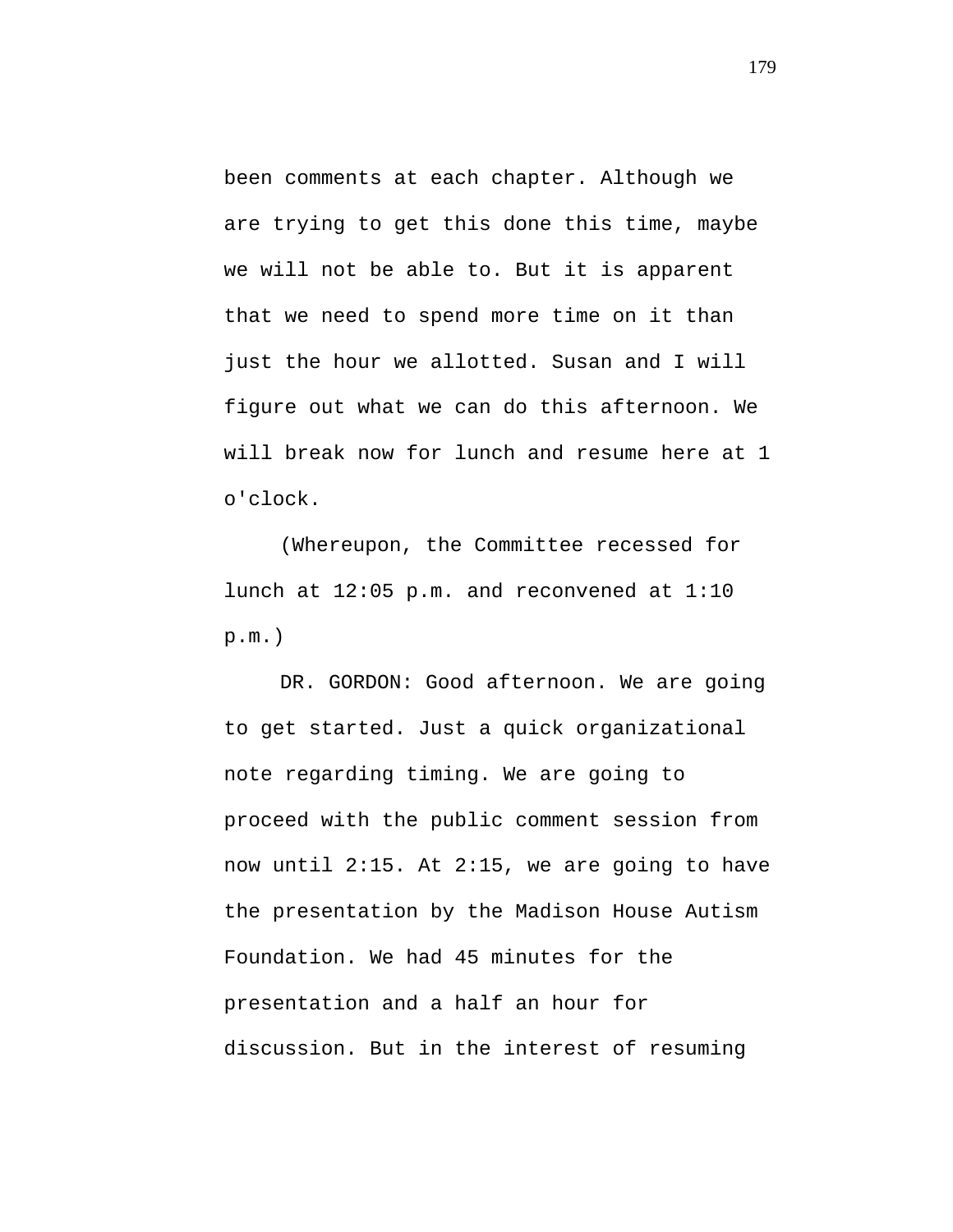the discussion on the strategic plan, we are going to cut that short a little bit to one hour total. That will end at 3:00. We want to go 2:15 to 3 o'clock. We had initially an hour and we are cutting it to 45 minutes.

At 3 o'clock, we are going to take our afternoon break and we will resume at 3:15 with the strategic plan discussion, which we hope to be able to finish in an hour. That will be 4:15. We will have then an abbreviated discussion of the summary of advances, 3:15 to 3:30. We can always push off discussion if we do not conclude until next time because that is really an annual thing that ends in January.

And then from 4:30 to 5, we will have an abbreviated round robin. That is how we will finish. Hopefully, the strategic discussion, but I did not want to cut into the public comment session especially after last time.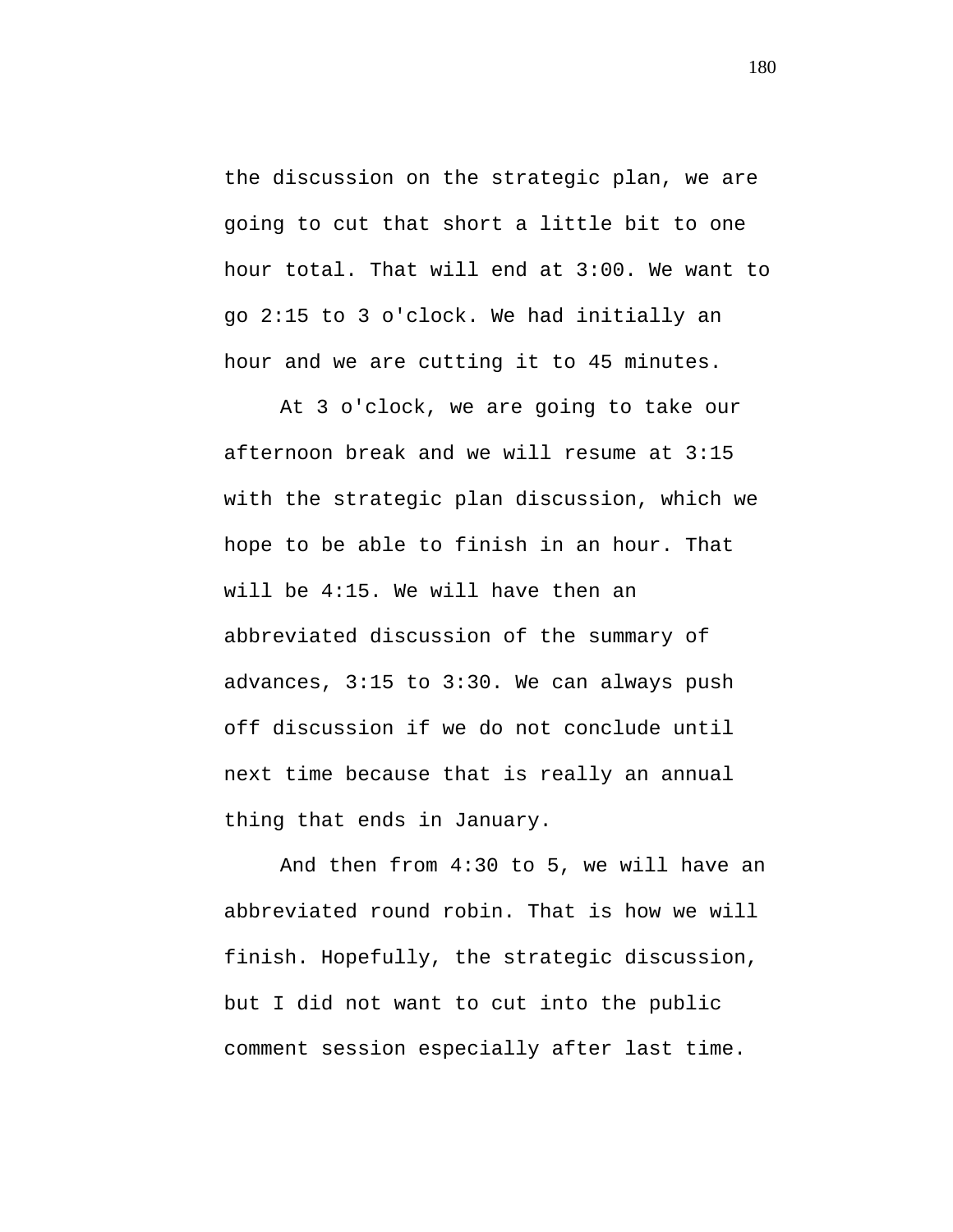We had fruitful discussions in the light of the public comments.

We are going to go ahead and get started. We have four oral comments and then we will have a summary of the written comments. We are going to start with the oral comments. We have allotted a total of five minutes for each of the presentations. And then in the spirit of last time, if the committee would like to discuss in between the public oral comments, we will take a few minutes to discuss each one. If nothing comes up immediately then we will wait until after the written comments where we will continue to have discussion. There will be opportunities in between the oral comments for urgent discussion as necessary and then at the end of the written comments for discussion of the public comments.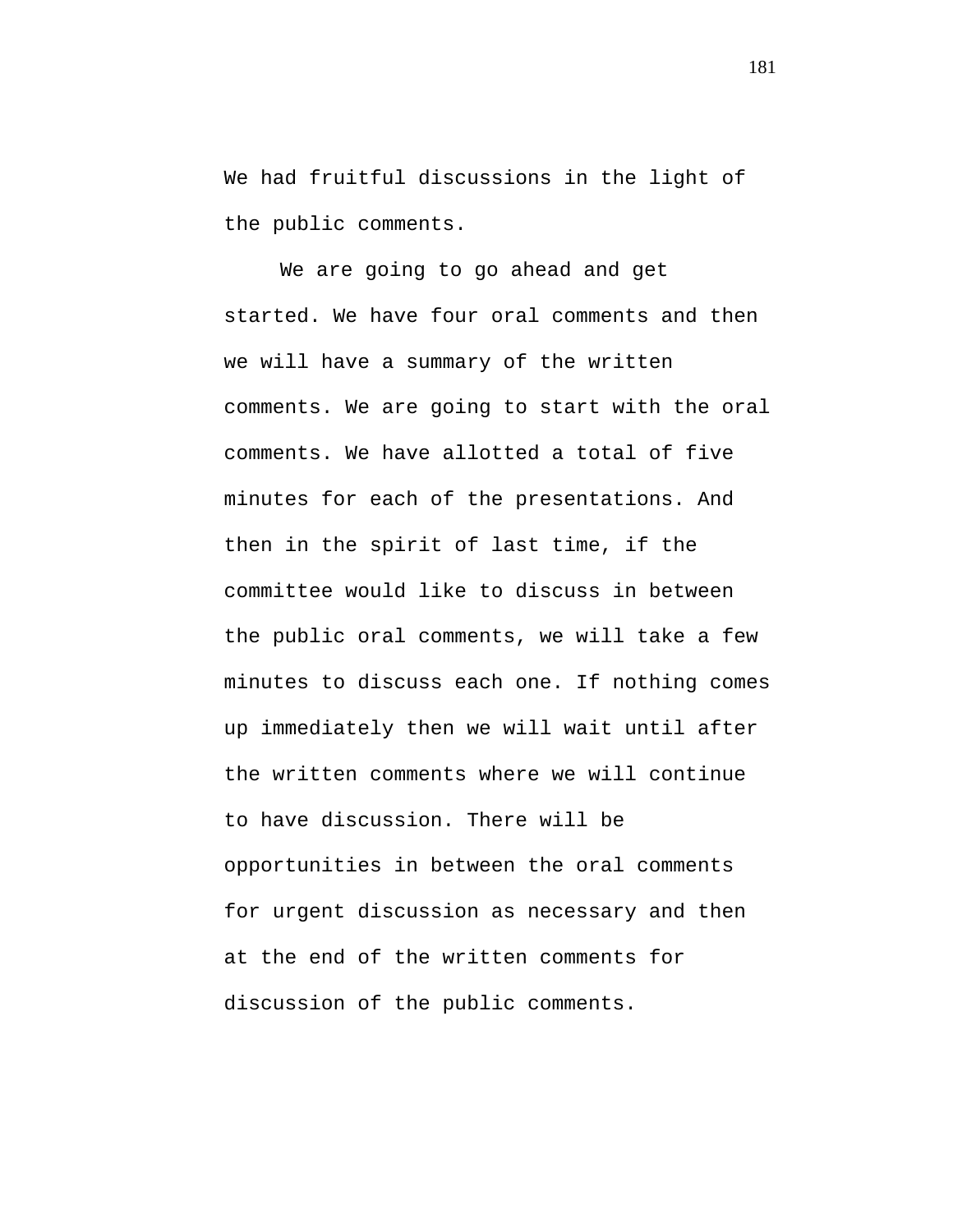The first oral commenter is Thomas Frazier, Dr. Thomas Frazier.

DR. FRAZIER: Thank you, Josh. Thank you and thank you to the committee for the opportunity to provide comment. For those of you who do not know me, I am Tom Frazier. I am the chief science officer at Autism Speaks. I am very grateful for this chance.

I also want to acknowledge Geri Dawson and Rob Ring for their prior leadership at Autism Speaks Science. I would also like to thank Louis and the Simons Foundation as well as Alison Singer and Alycia Halladay at Autism Science Foundation and the Simons Foundation because they both reached out and offered to figure out ways to be complementary and collaborative as we move through and try to develop a strategic plan for science.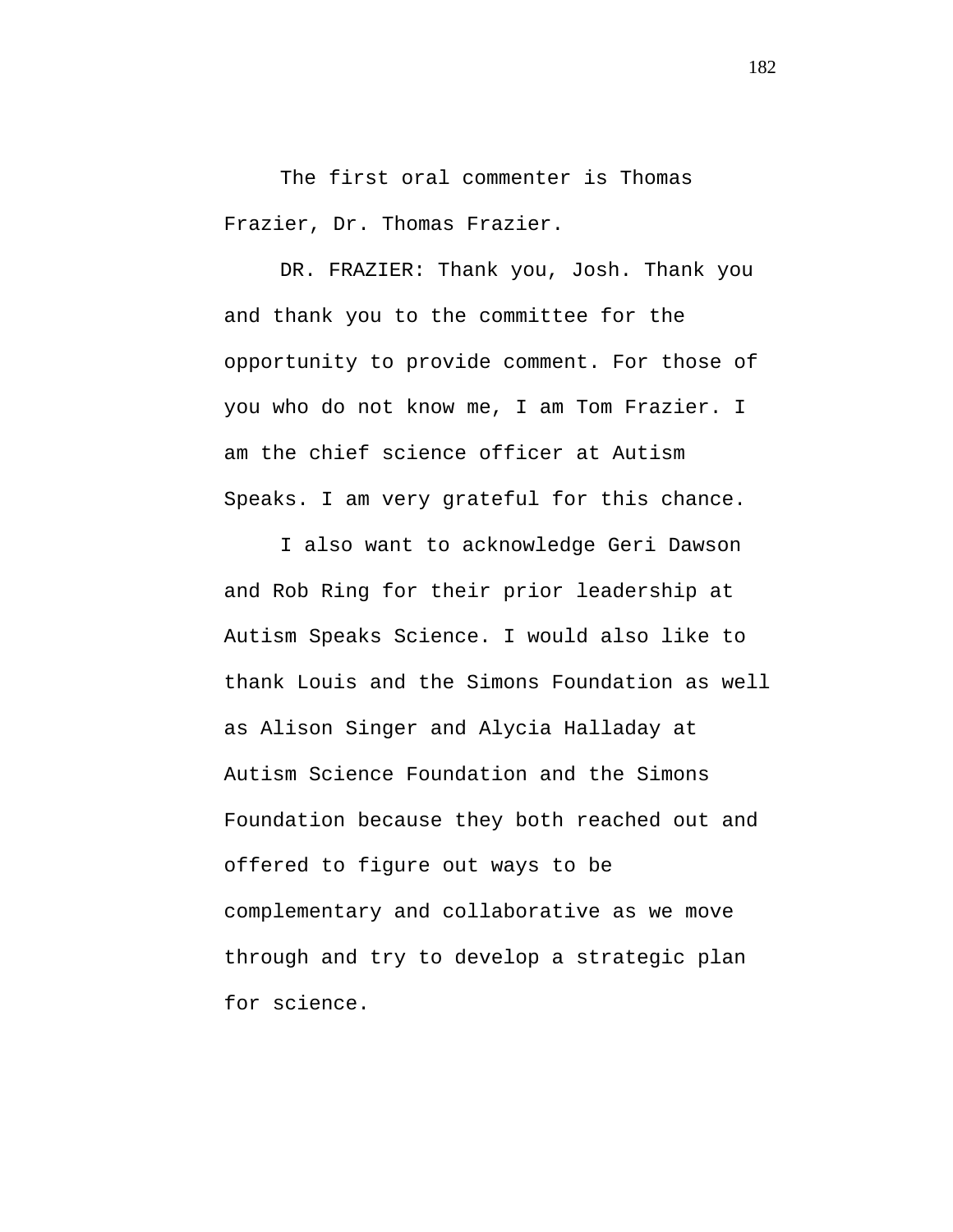I am going to spend a few minutes giving an update on the science portfolio at Autism Speaks. I am going to start off by mentioning our MSSNG, which is a whole genome sequencing project. It is also open science. We are trying to get as many people interested in using the data as possible with the ultimate goal of getting up to 10,000 genome sequences. It is a public/private partnership between Google, SickKids and Autism Speaks. And the data are fully available for folks to access.

We expect the database five release in the fall, which will include up to 8000 whole genome sequences available on the Google Cloud. Currently, 5000 are available.

As I said, we are trying to get as many folks to access and we are seeing access increasing over time with more than 100 investigators currently.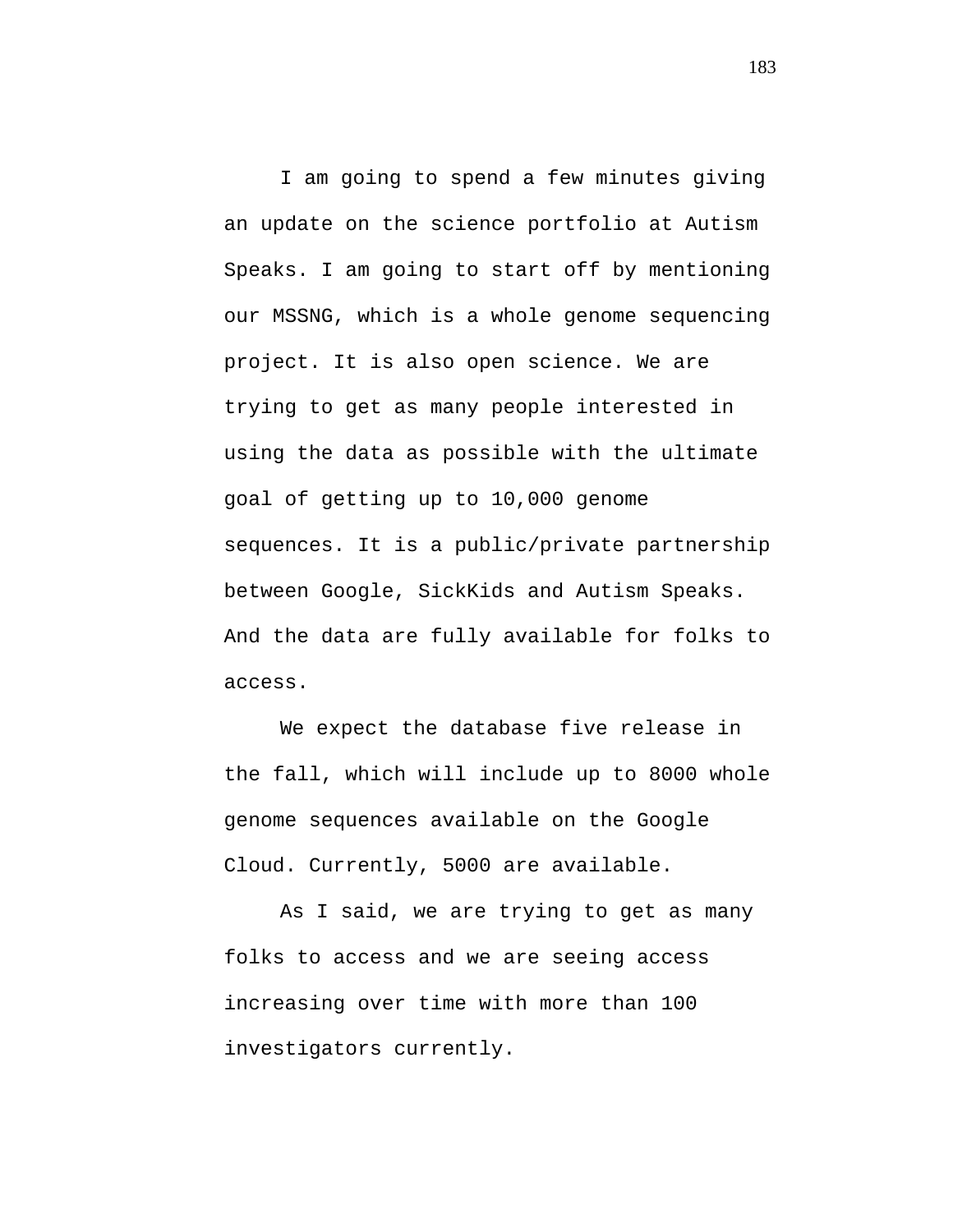The MSSNG community portal will be launching hopefully in the September/October timeframe. That portal is really designed around trying to allow individuals and parents to connect with other individuals around their genetic sequence data as well as to access advice in genetic counseling.

The Nature Neuroscience paper by Steve Scherer's group is a good example of the power of this kind of approach. The paper talks about identifying 61 risk genes associated with autism, including 18 that previously did not have high confidence for their association.

More importantly even than that is that many of these genes are clustering into distinct biological pathways. We think this is exciting because several of these genes and pathways have pharmacological targets already identified.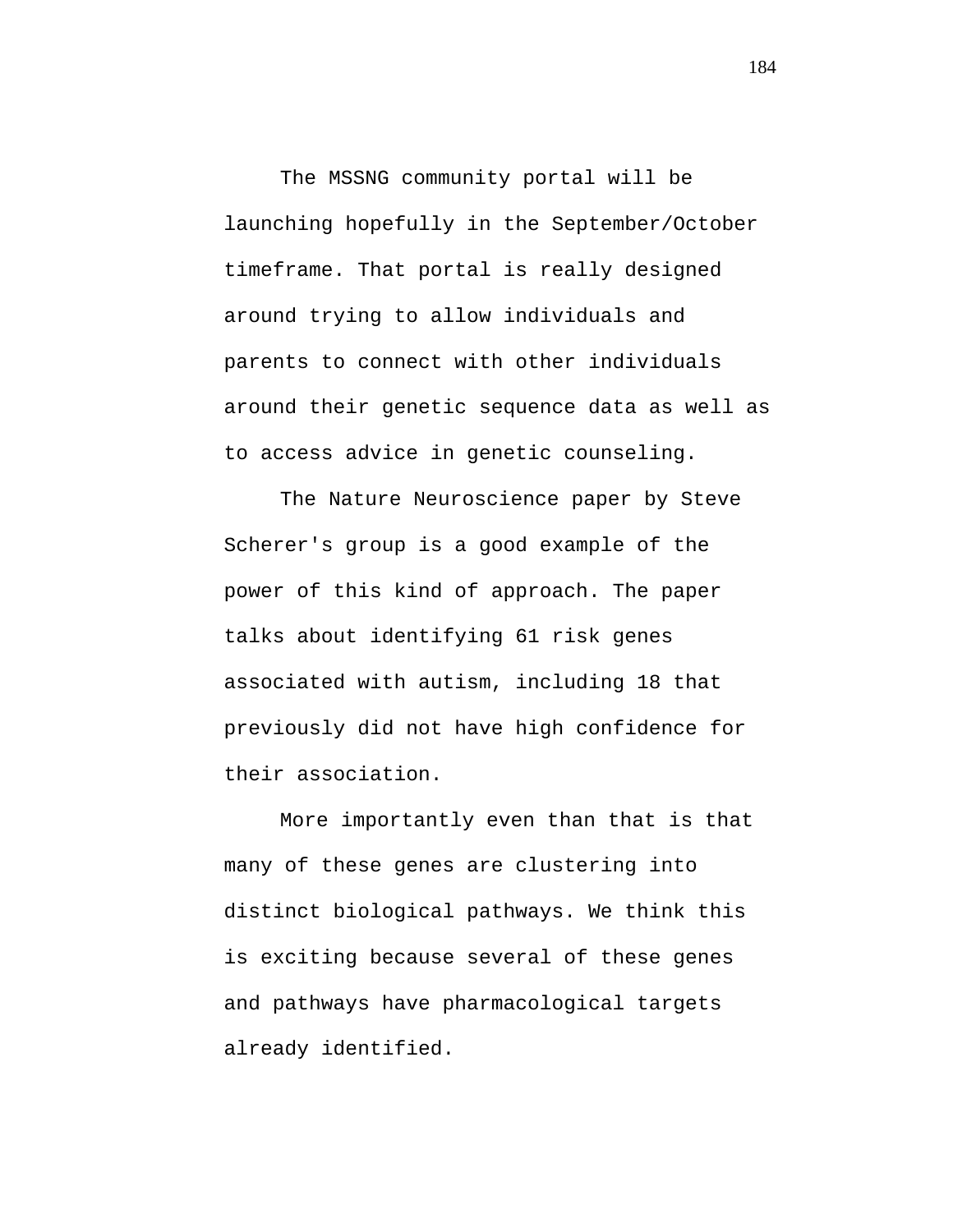Before I move on, I just want to mention that there are a number of exome sequencing efforts out there. We really see MSSNG as being an opportunity to complement those efforts and allow us to look at non-coding variation in addition to what is already being done.

The Autism Treatment Network, as many of you know, has 13 sites in academic medical centers around the US and Canada. It is cofunded by HRSA and I want to acknowledge that it is really a dual network with the AIR-P network, Autism Intervention Research Network on Physical Health. There have been a number of milestones over the last year that has been achieved. I am not going to be able to go through all of them, but I want to highlight a couple here.

One is more than 320,000 downloads of health care toolkits, which we think is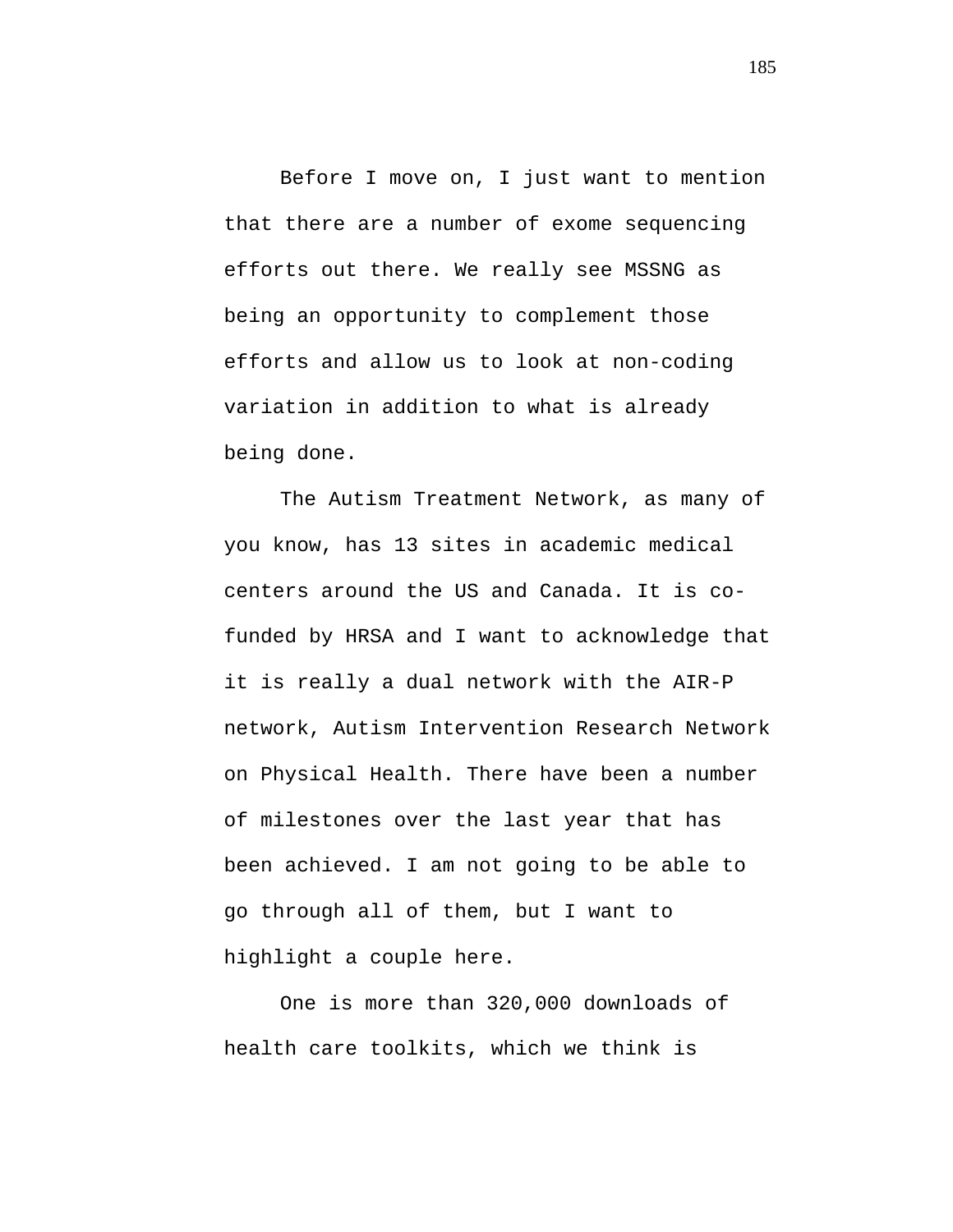exciting because it means that this knowledge is getting disseminated to providers and to the community.

We also want to acknowledge the substantial training efforts of the network to train medical providers and also to provide care coordination for families.

I would be remiss if I did not talk about our Weatherstone Predoctoral Fellowship. These fellowships have been around since 2009. They fill a very important hole in the space for these predoctoral-level individuals. We want to attract really innovative folks, people who are dedicated and will become dedicated to autism science. We have eight additional fellows that were approved yesterday. We will have a full class for 2017. And a number of these fellows provide blogs and information on our website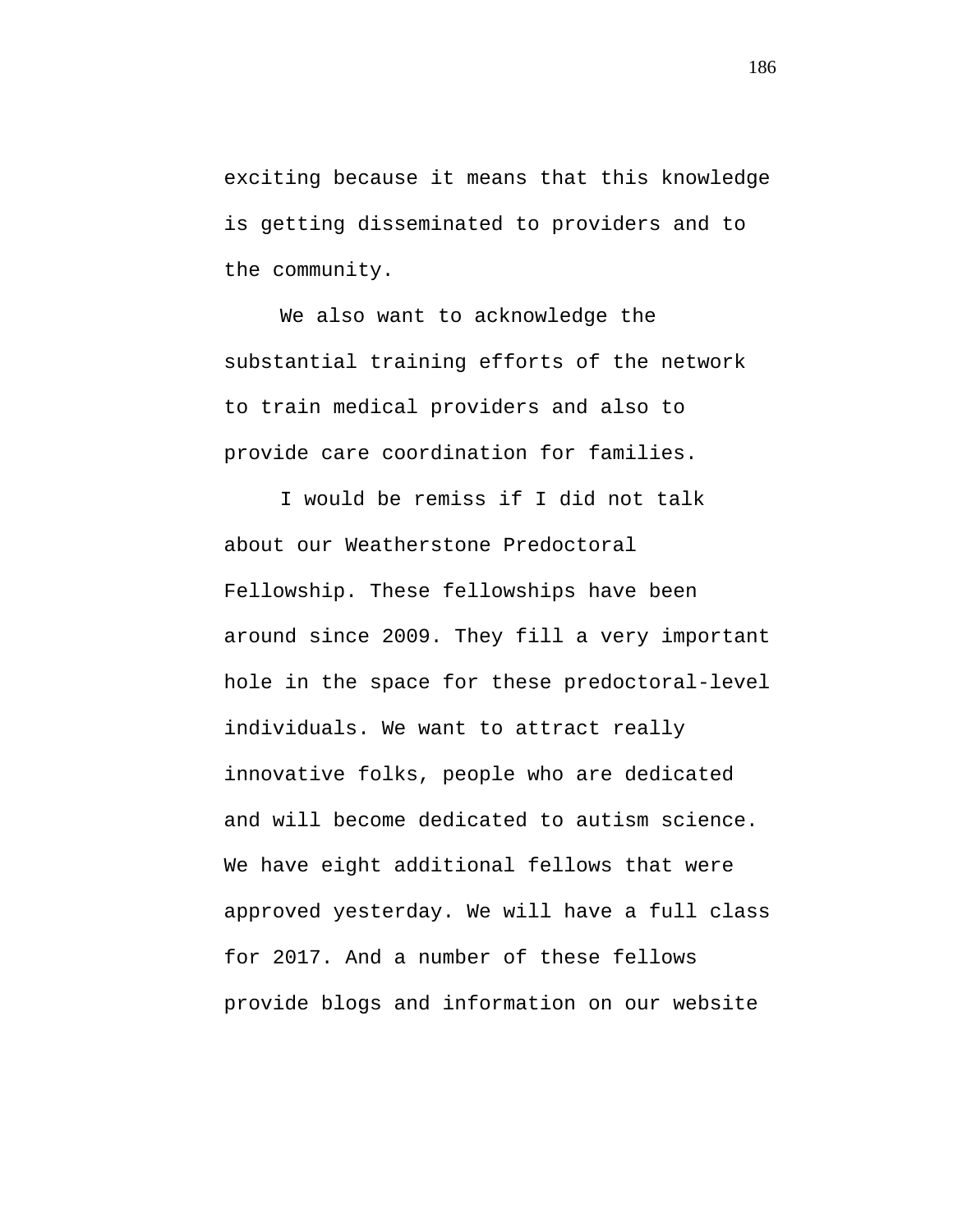that I think folks should access if you have a chance.

We started the strategic planning process and part of that process is our survey. Some of you have may already participated in that survey. We are trying to get as many people to participate, including a full range of autism stakeholders. We have had a Medical and Science Advisory Committee meeting last week that was very productive and moved this forward on our strategic plan.

As I mentioned, we really want to be as complementary as possible to other funding sources. We are going to be presenting that plan to the board in October 2017.

The survey. We have more than 5000 responses to date. A number of moms have responded although we do have good numbers in other categories in relationship to autism. I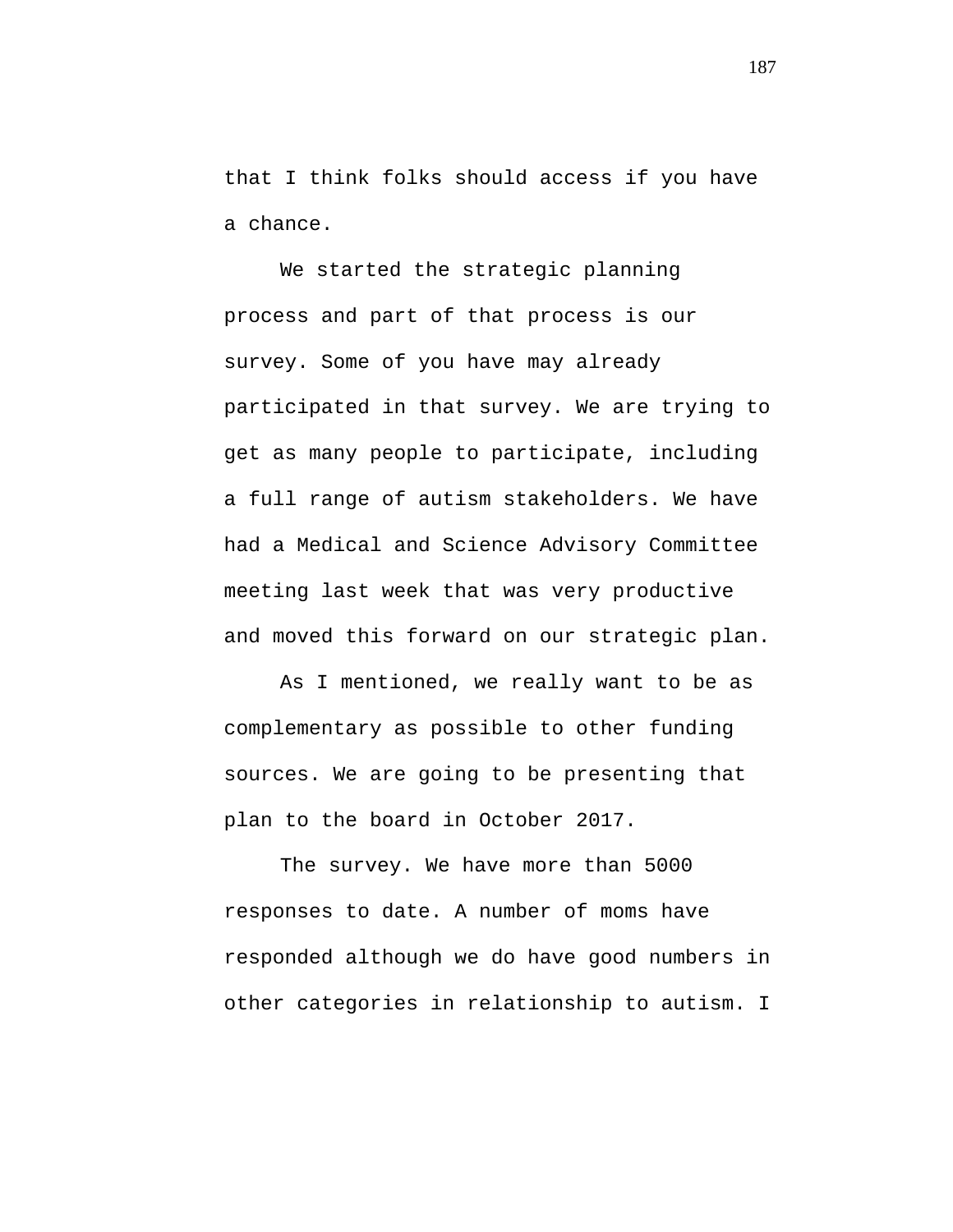am just going to review a couple of things here.

First, there is no slide on this, but we did look at basic versus applied science and we see that both of them are being rated in the important range, which I think is encouraging. It shows that at least on the basic science side, people are becoming more aware of the value of this, the potential value of this for our autism.

We do see some variability across specific topics. Some of that may be due to the way that we frame the question. I think, in general, the positive here is that many people are seeing these areas as being important or very important to the future of Autism Speaks Science.

We are going to be collecting additional responses and analyzing them by the role and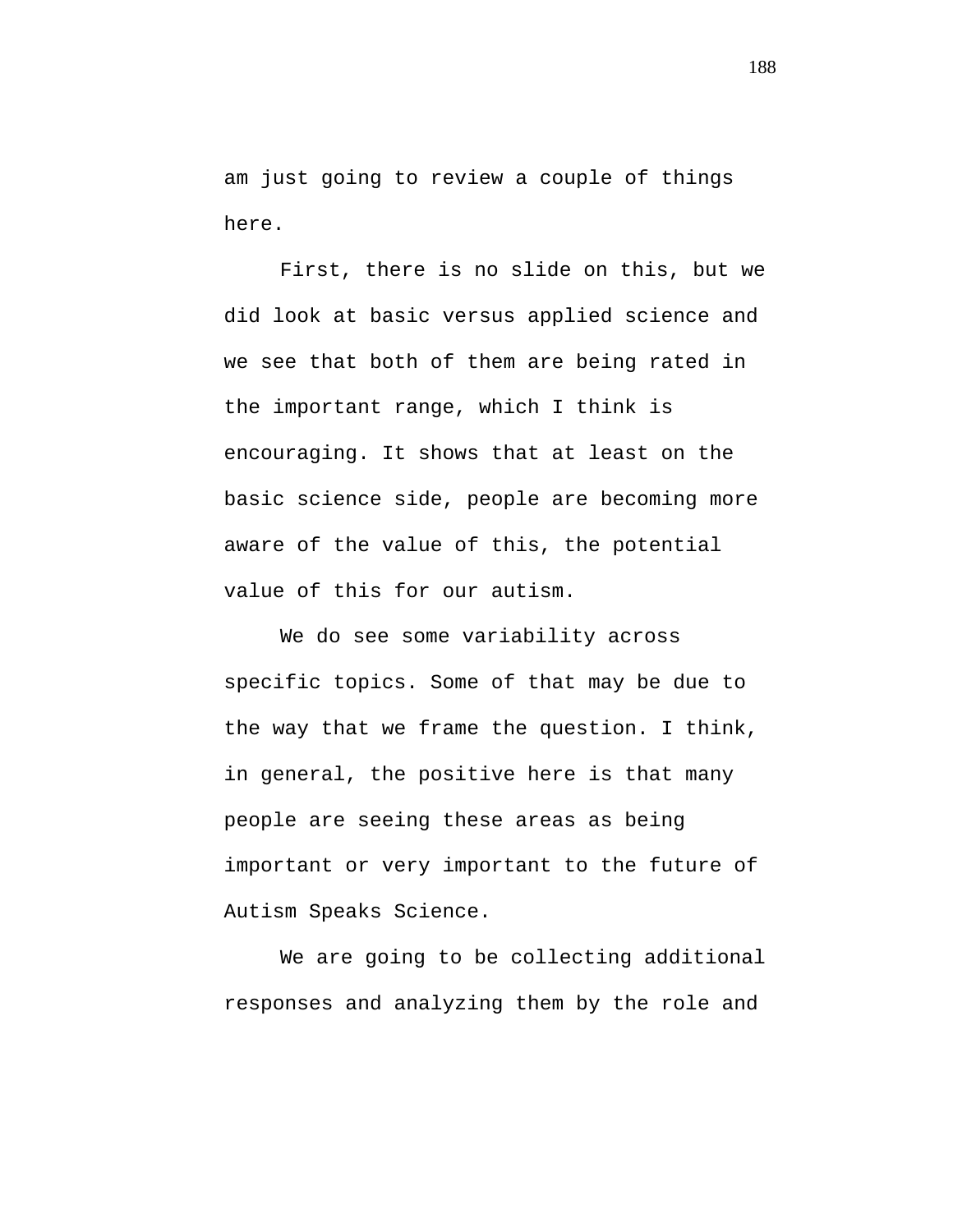relationship of the individual to autism, and we hope to disseminate that information soon.

And then I am going to end by just mentioning that we see our role as changing slightly. Our new role is going to be to see novel projects. We still want to cover the full space from discovery to solutions where we know that we need to be more targeted. And we also know that we might have a unique role in funding very practical, more immediate projects that can bring relief and help and increase quality of life to individuals and families.

We have also talked about transitioning our Autism Treatment Network to a Learning Health Network with the clinical trials' capacity. We, of course, want to include advocates both self and family advocates in our review process and we have been doing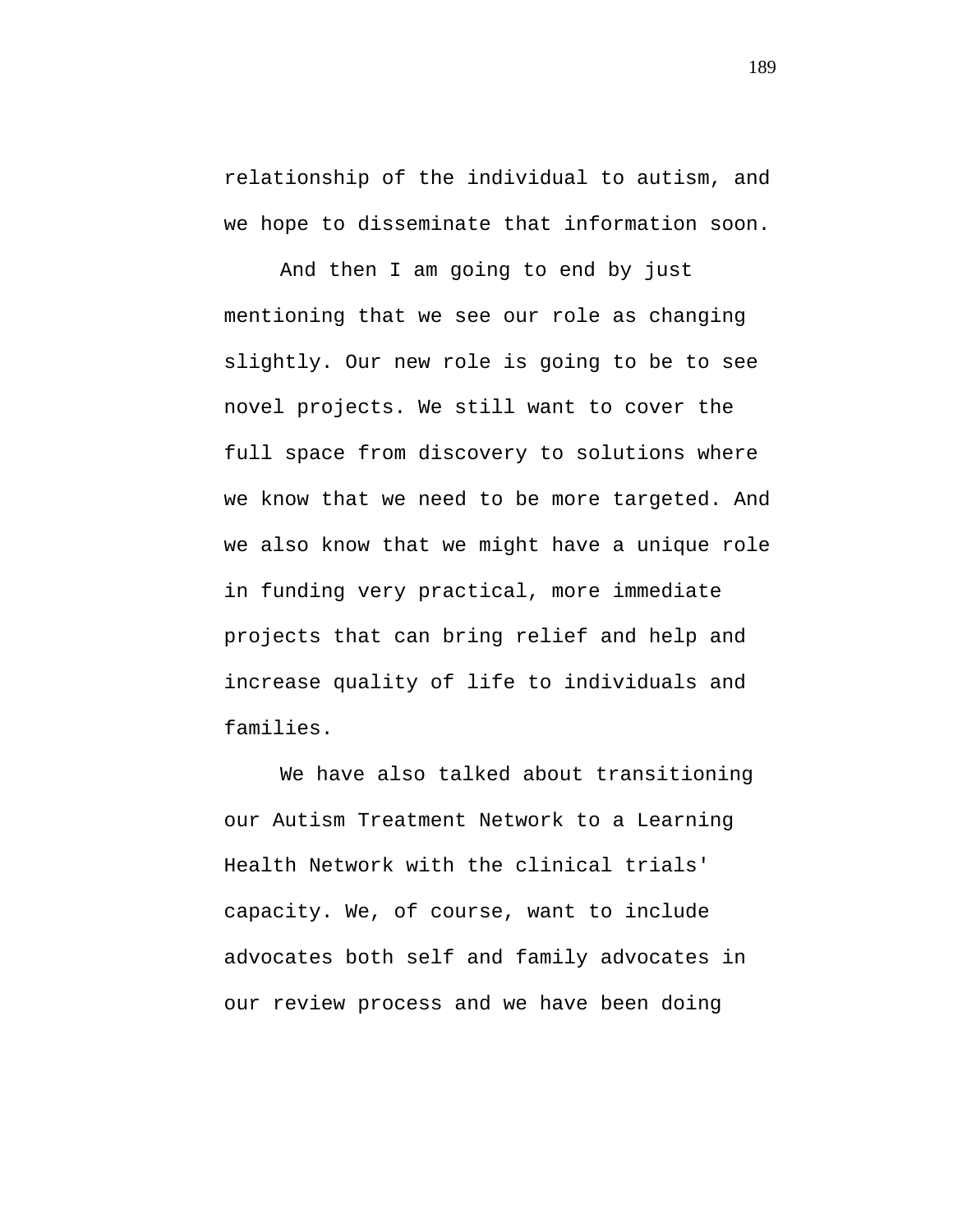that including through our most recent Weatherstone Fellowships.

I will just end by saying that we see a unique role for us in connecting the community to research findings and research findings to the community. Thank you.

DR. GORDON: Thank you, Dr. Frazier. The next oral commenter is Carol Weinman. If you would go ahead and go up to the podium. Let me just ask while she does so if there are any urgent questions or comments from the committee; otherwise, we will proceed. Again, we will have a chance to discuss at the end.

MS. WEINMAN: Good afternoon. I am honored to be here. For those of you who do not know me, I am an attorney. I have been a criminal attorney for over 25 plus some years. I started as a prosecutor and then became an expert in the area of autism. I have a son on the spectrum. I then became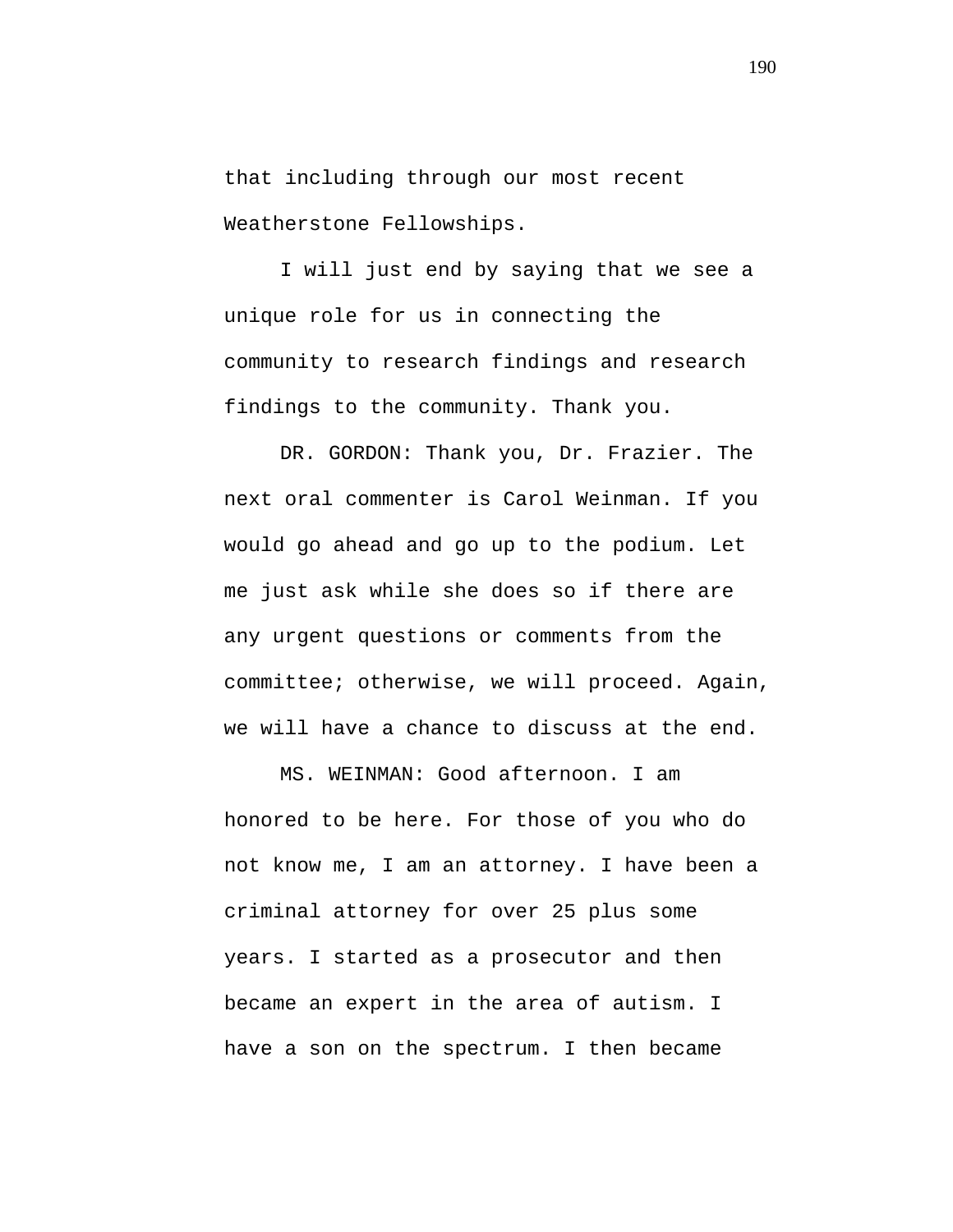certified as an autism specialist. I have brought the two together.

I am here to speak to you about today – my biggest challenge is going to be keeping this to five minutes. Because of my passion about this issue of crime in autism.

What I see in my practice - I represent offenders who are on the spectrum. We hear a lot about victimization, which is a big area and certainly an important one. Then we see a lot about wandering. But what a lot of people are not aware of is how many of these individuals are becoming criminal defendants and offenders.

The reason for that is many. Many of them, which I speak about often, are the characteristics that are unique to this population. They tend to bring their attention to police officers and law enforcement.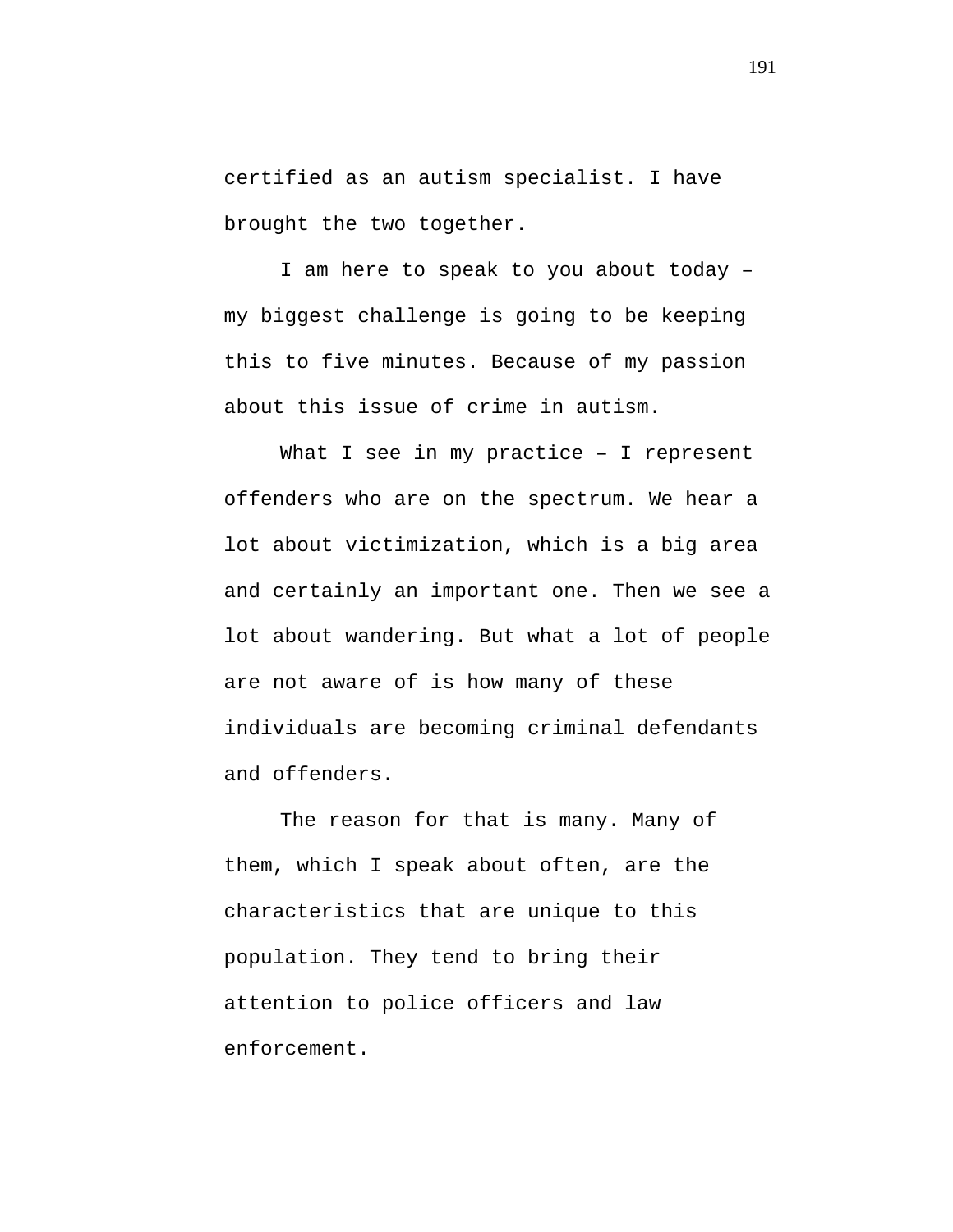They often do not understand the consequences or the behavior that they are doing and that it is considered criminal. They are finding themselves being arrested, processed, and then – we have them from the front end. We have the ones that are getting arrested. Then we are dealing with them all the way through the criminal justice system to then the issues that come up with being interviewed by the police and then in the court room if they make it to trial. The issues come before us about them being put on the witness stand and some of the concerns with that.

The greatest way to approach this, as is many of the things in this area, are training and education. There needs to be a heightened awareness of this issue and then how to deal with it.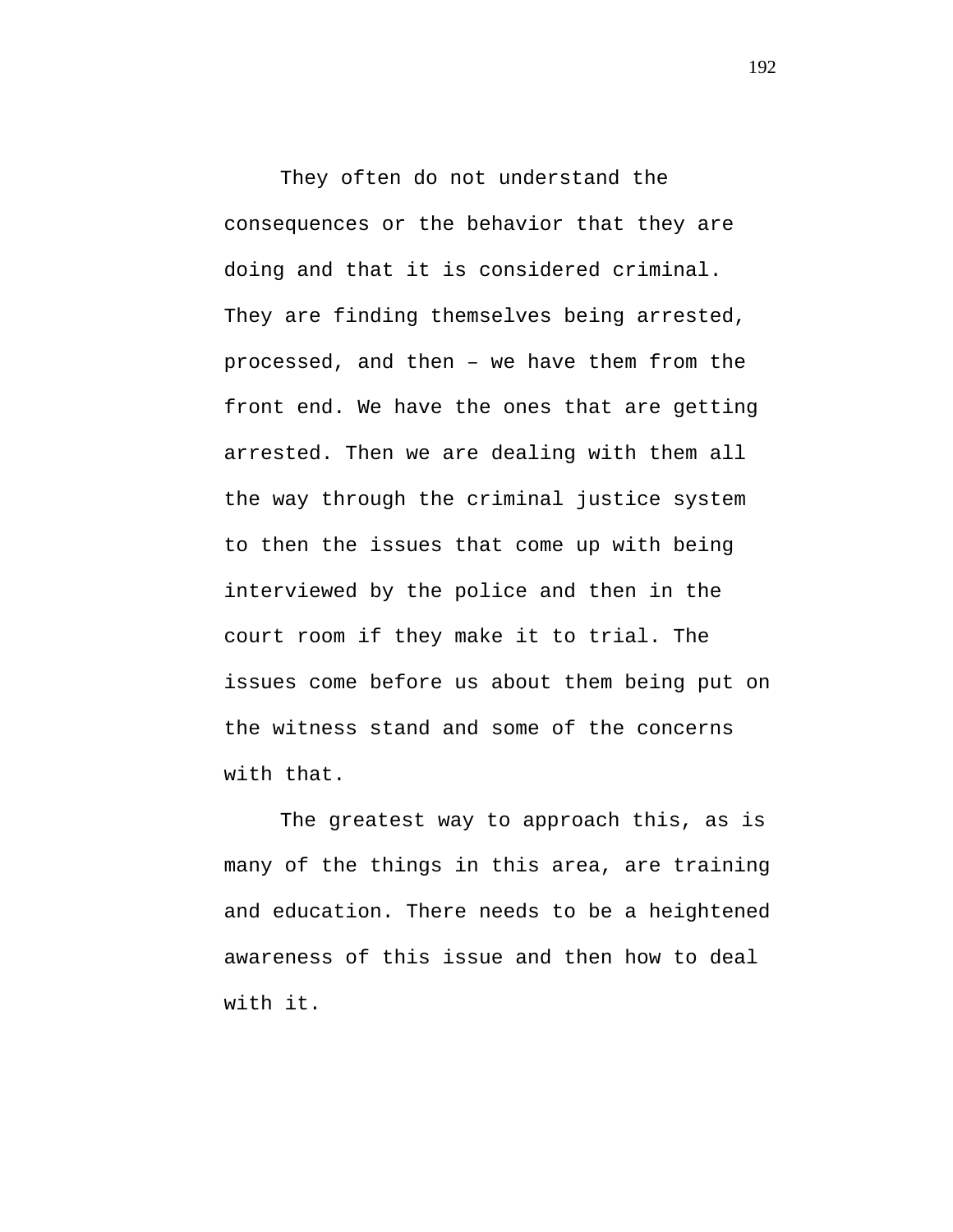In terms of how to deal with it, number one, at the front end are the police training, which I know was mentioned here in terms of elopement. It is about how we train the police so that when they see this, they maybe know that it is a person with autism. The person is identified. They treat them differently. Maybe they will not take me through this system. I have had cases where they are not getting processed.

And then we have to train the prosecutors so that they understand why it should not be handled and charged the same way as any other criminal defendant. That is what I deal with very much in my work and it has been very challenging, but also very rewarding.

But we need to do it on a much bigger scale in terms of training them to understand that this is not what it looks like. That is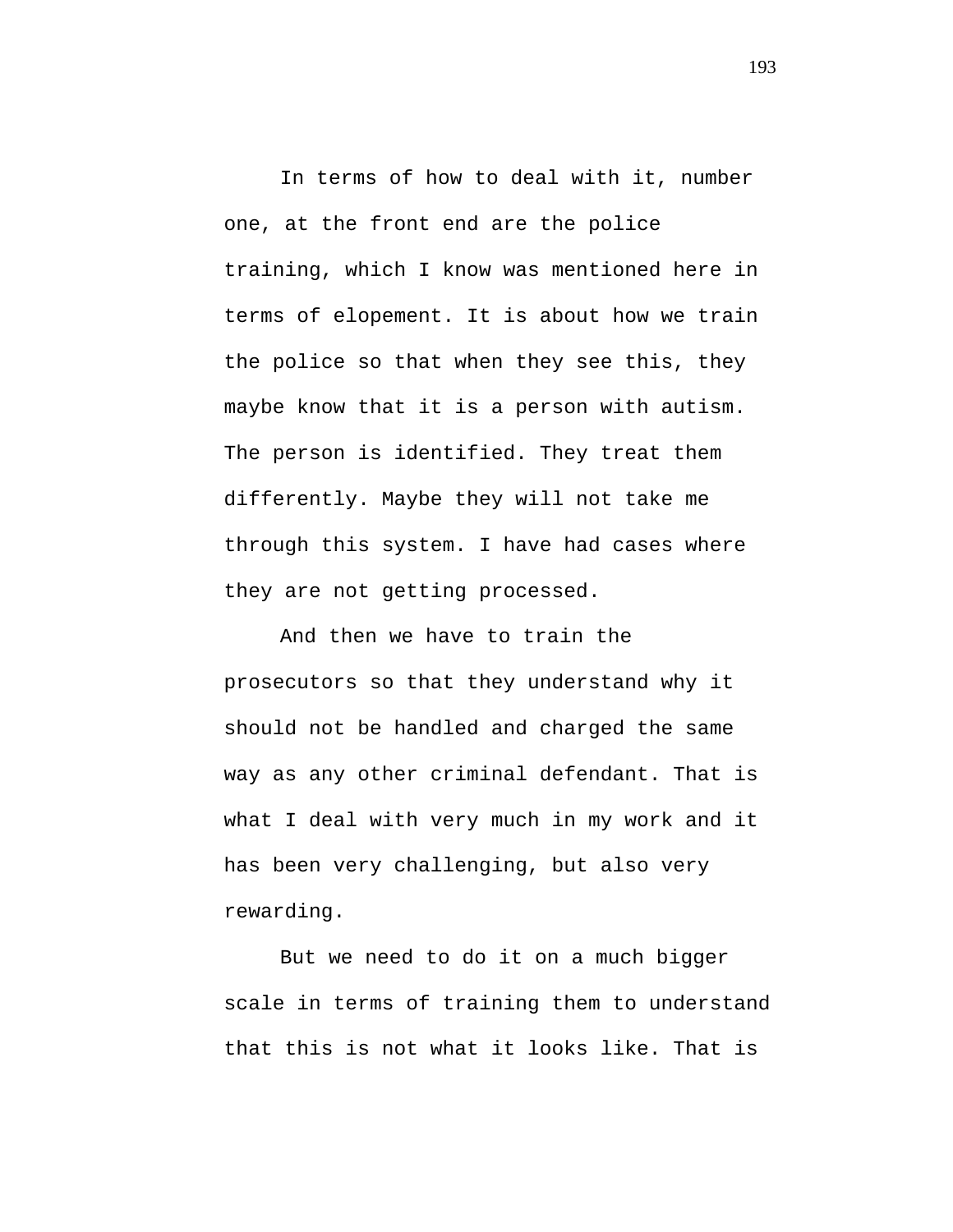what I deal very much with prosecutors and the judges are that they just do not have any understanding of autism. Once they can be made to understand it better and to see that there is no criminal intent to commit a crime.

And what they really want to know is will this person offend again. In my experience, very few offend a second time. And the reason for that is because once we teach these offenders from the other side what they did was wrong and take steps to prevent it from happening again and more so for them to understand that it is considered criminal, they do not do it again. A lot of it is that they did not even know that what they did was wrong or socially inappropriate.

I see a lot of sex-related crimes. And reasons for this are obvious because they do not have enough education in that area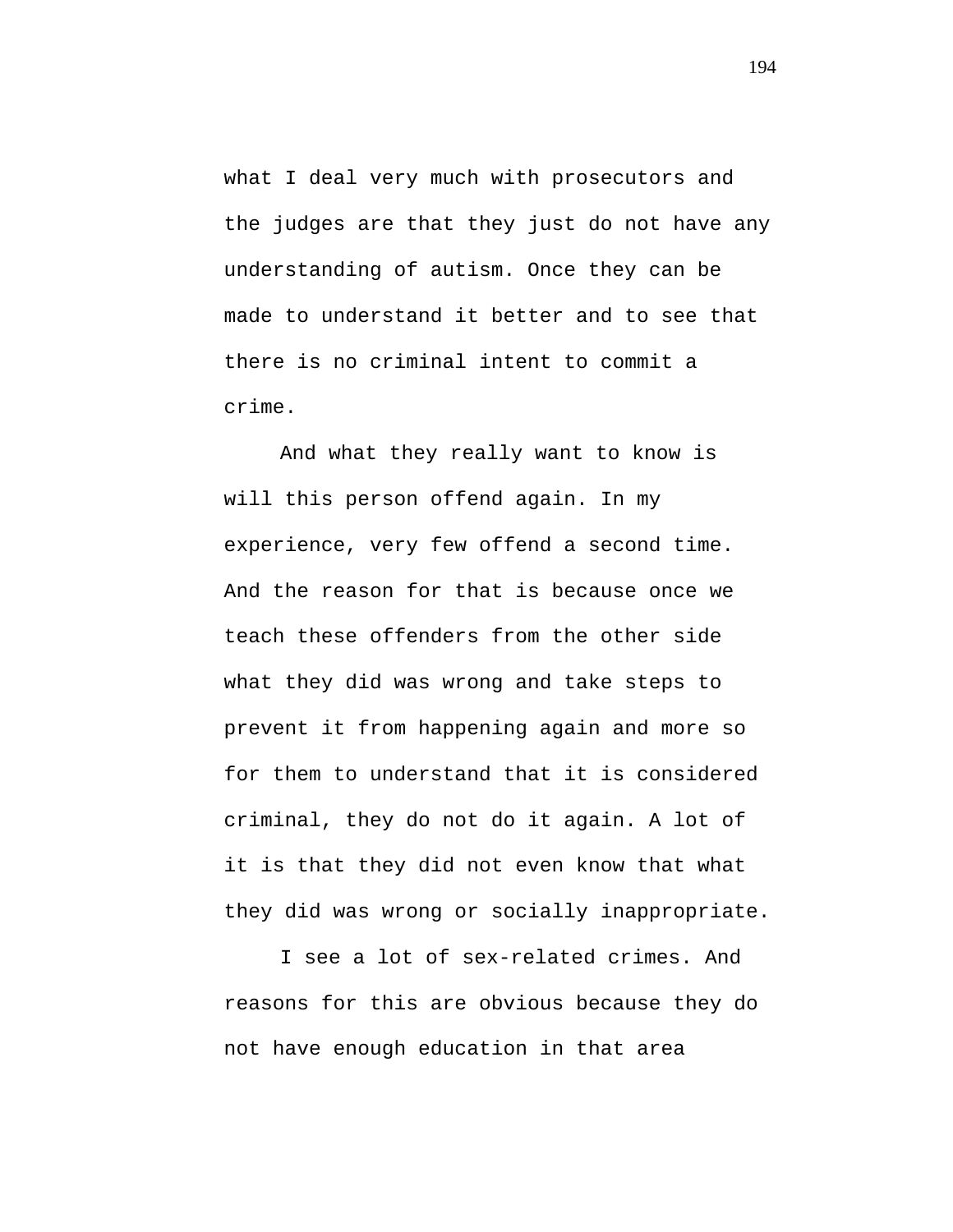either. Many of them take to the Internet. What is happening with that is that once they take to the Internet out of curiosity, they are on the Internet and all of a sudden before they know it, they pushed a button and they are downloading child pornography.

Even though the percentage of individuals and in my experience, mostly males, that are getting arrested for these kinds of crimes maybe much less than individuals on the spectrum that you are seeing in other areas or arenas we are talking about. But the consequences are so severe that even though the percentage may be less, it is a really serious issue.

Once they get into the federal system, many of them are getting convicted or doing pleas for child pornography and having to be registered as sex offenders. There needs to be some changes in the law there too, but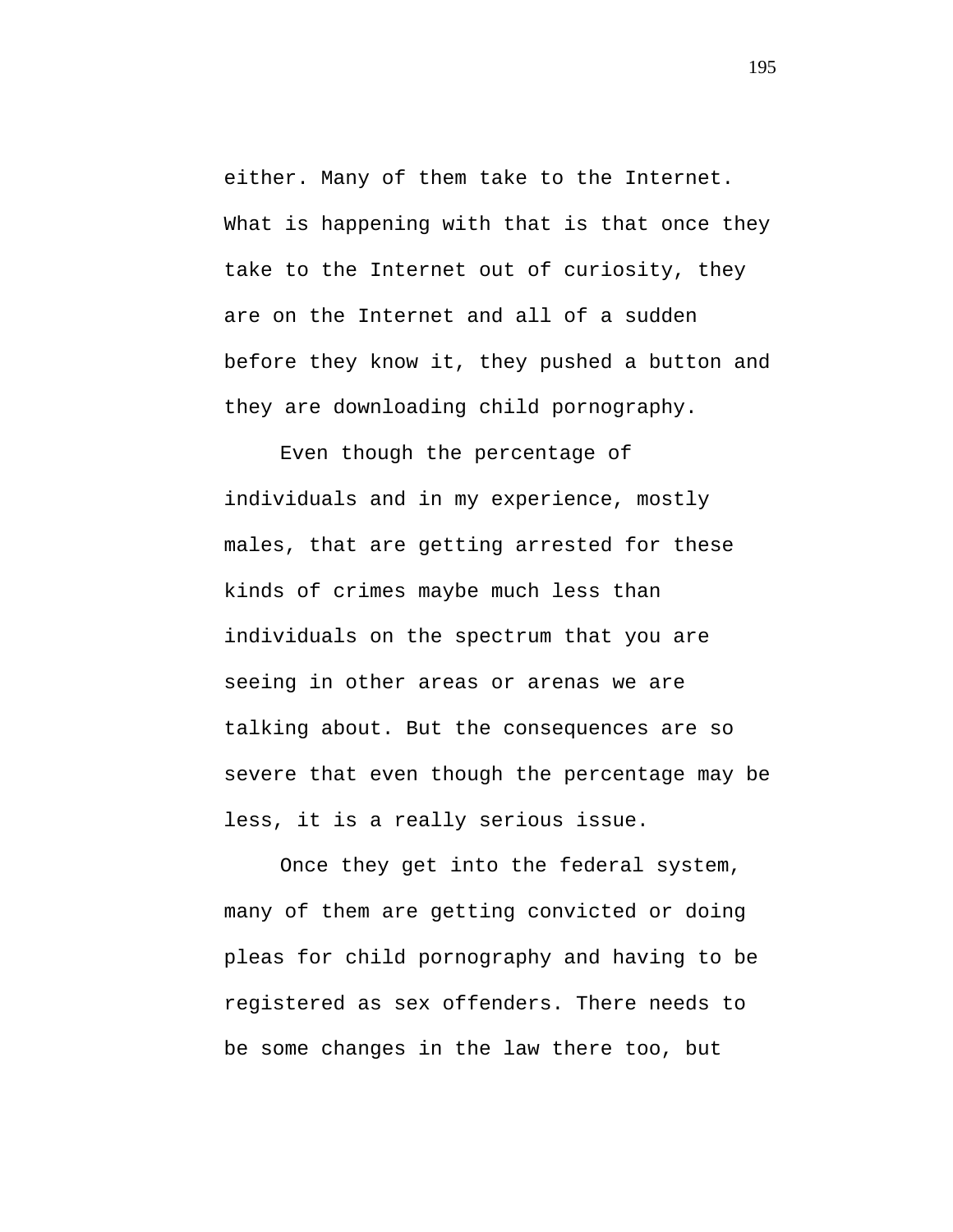that is probably going to be down the road in terms of the registry issue.

But more importantly, you have this vulnerable population. They have already got so many challenges that they are facing up against and then on top of that, we are going to give them a criminal record, which changes their entire course of their life.

My job has been to prevent them from even getting a criminal record, but it is also raising awareness, training, understanding. That is my five-minute mark. Thank you.

DR. GORDON: Thank you very much for raising this important issue before us. It is very helpful to hear those comments.

Our next oral commenter is Mary Jo Lang. Dr. Lang, if you would move to the podium. Let me just ask if there are any comments or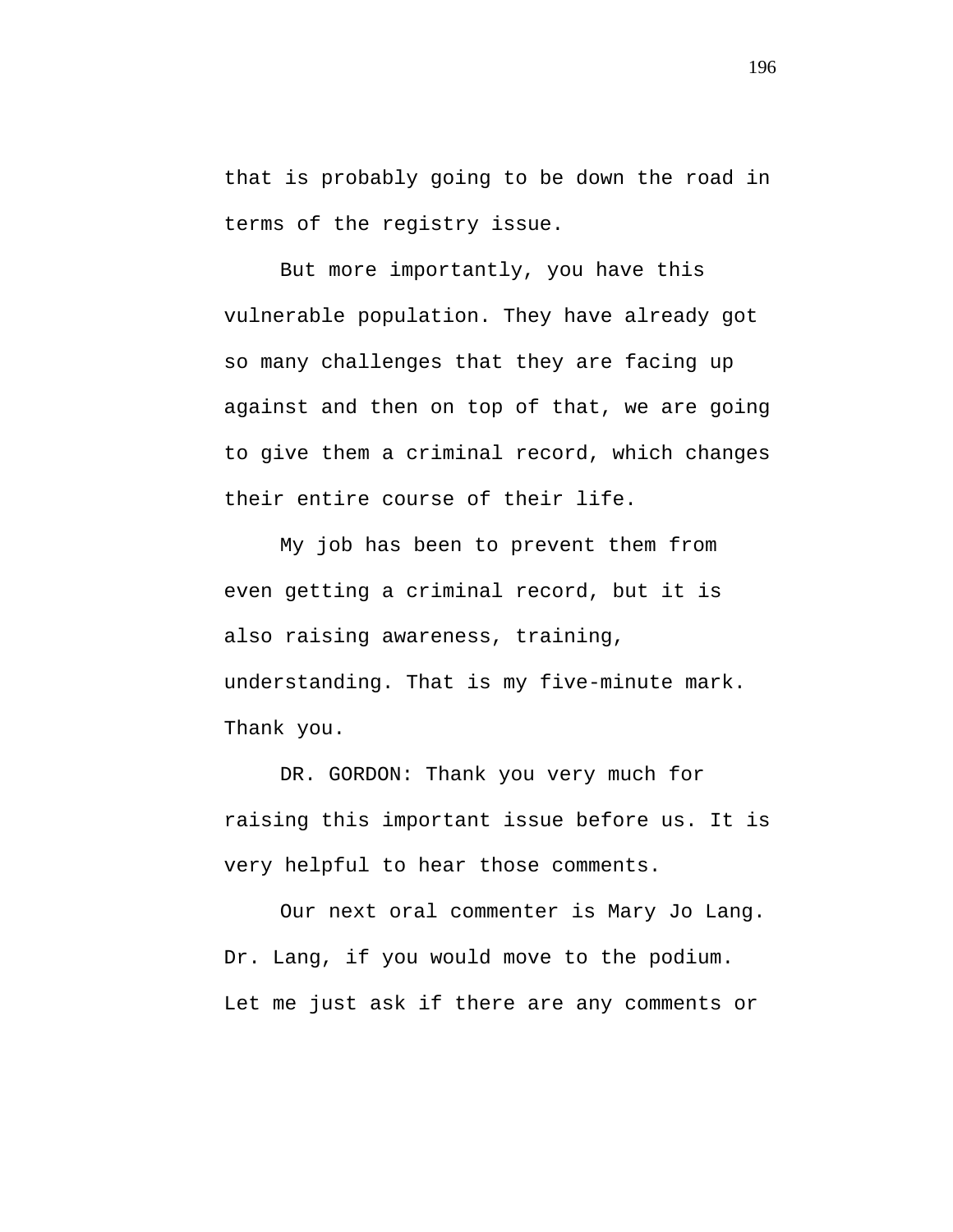questions, committee members, regarding that last comment while Dr. Lang takes the podium.

DR. KOROSHETZ: I guess the question that comes to mind is is there data out there – are there publications in law journals that we should be looking at that would help us move to the next step?

DR. GORDON: Are there folks who are aware of data regarding involvement with the justice system and individuals with autism.

DR. DANIELS: There is some published research, but I do not have it with us right now.

DR. GORDON: That is something for us to follow up in future meetings.

MR. ROBISON: I would just offer something for committee members to think about. Some of you know that I also serve the judiciary branch of government as an expert in autism in criminal cases. You just asked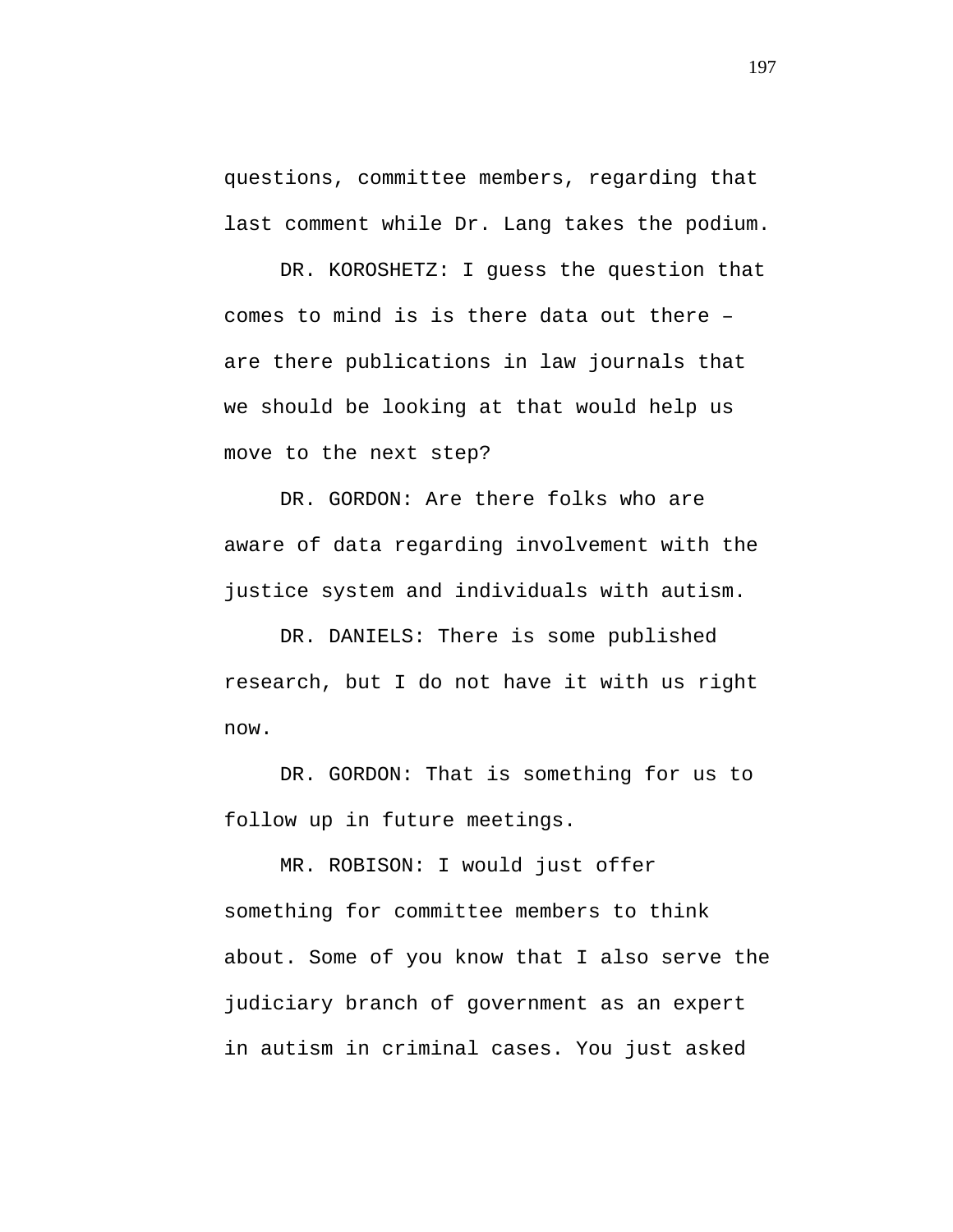are there studies, for example, in journals that we could turn to. One real problem in unraveling the issue of autism or other psychiatric conditions in serious crime is that very often the records of autism or any psychiatric condition are sealed. A person who is an expert working on the legal case may know about that. Such a person may have worked on other cases, as I have and know about those things, but we cannot speak about them or publish on them. It is a very difficult situation because it is a thing that really concerns me. I agree. She is right to be bringing this up, but I could not, for example, tell you of my own experiences on that. I do not know how to get around that problem other than maybe some governmental answer in the future.

DR. GORDON: Good point. Thank you. Dr. Lang, if you would go ahead.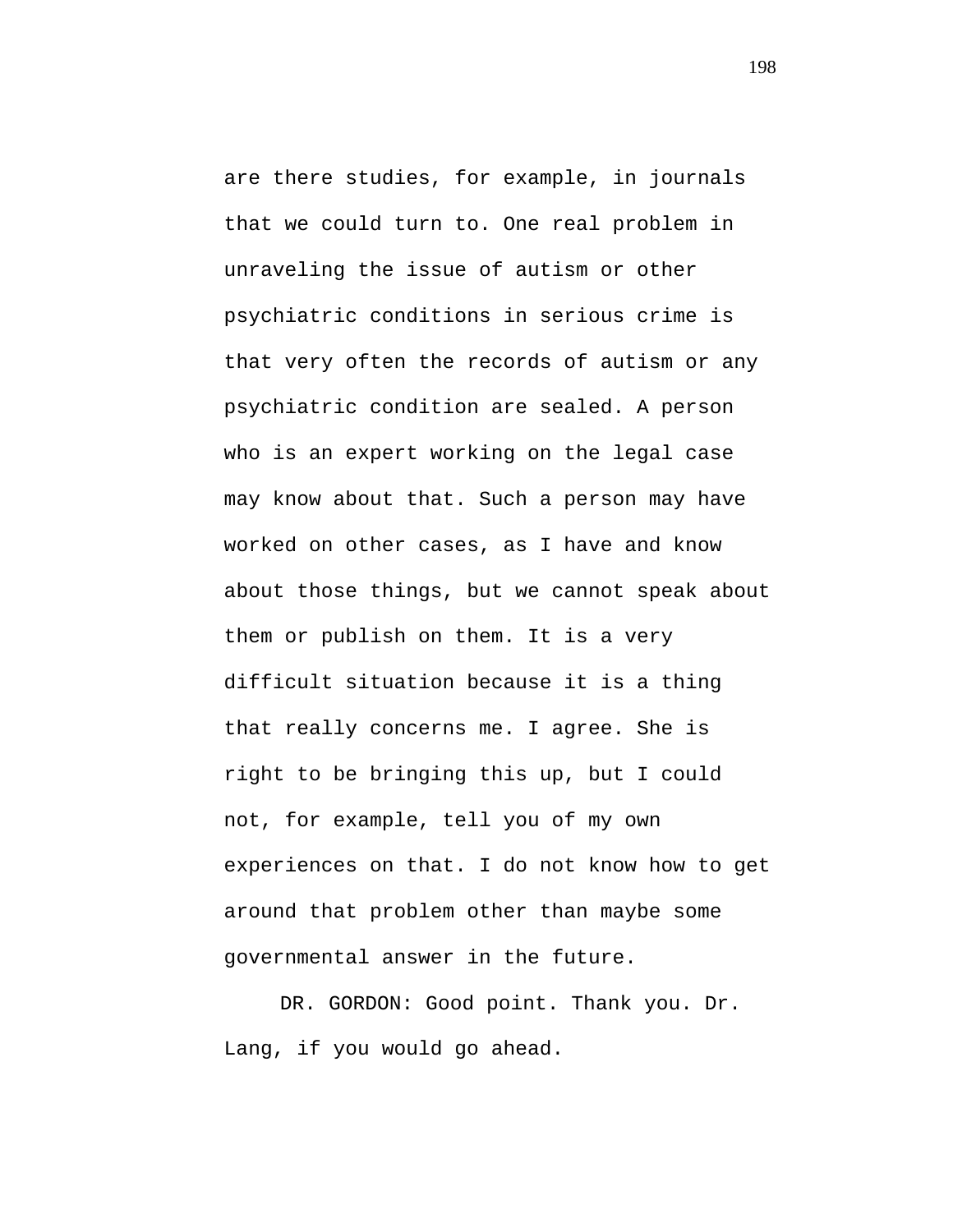## DR. LANG: I want to thank this

prestigious audience for having me speak for a few minutes, but I am also very honored to follow a defense attorney as I have been expert witness and I know what that is like.

But I want to speak about antecedent management before the student gets such a situation where they need to be incarcerated. I am changing my initial remarks with something a little different.

First of all, one of the problems in autism is just the teachers are not prepared. I have a school that I started. We are now up to 100 students. We have everything that you can imagine. They have art, music, and all that stuff. The problem is the teachers who come from the universities may have had a course. A course does not make you understand and apply your knowledge to a very complicated situation. It is not only the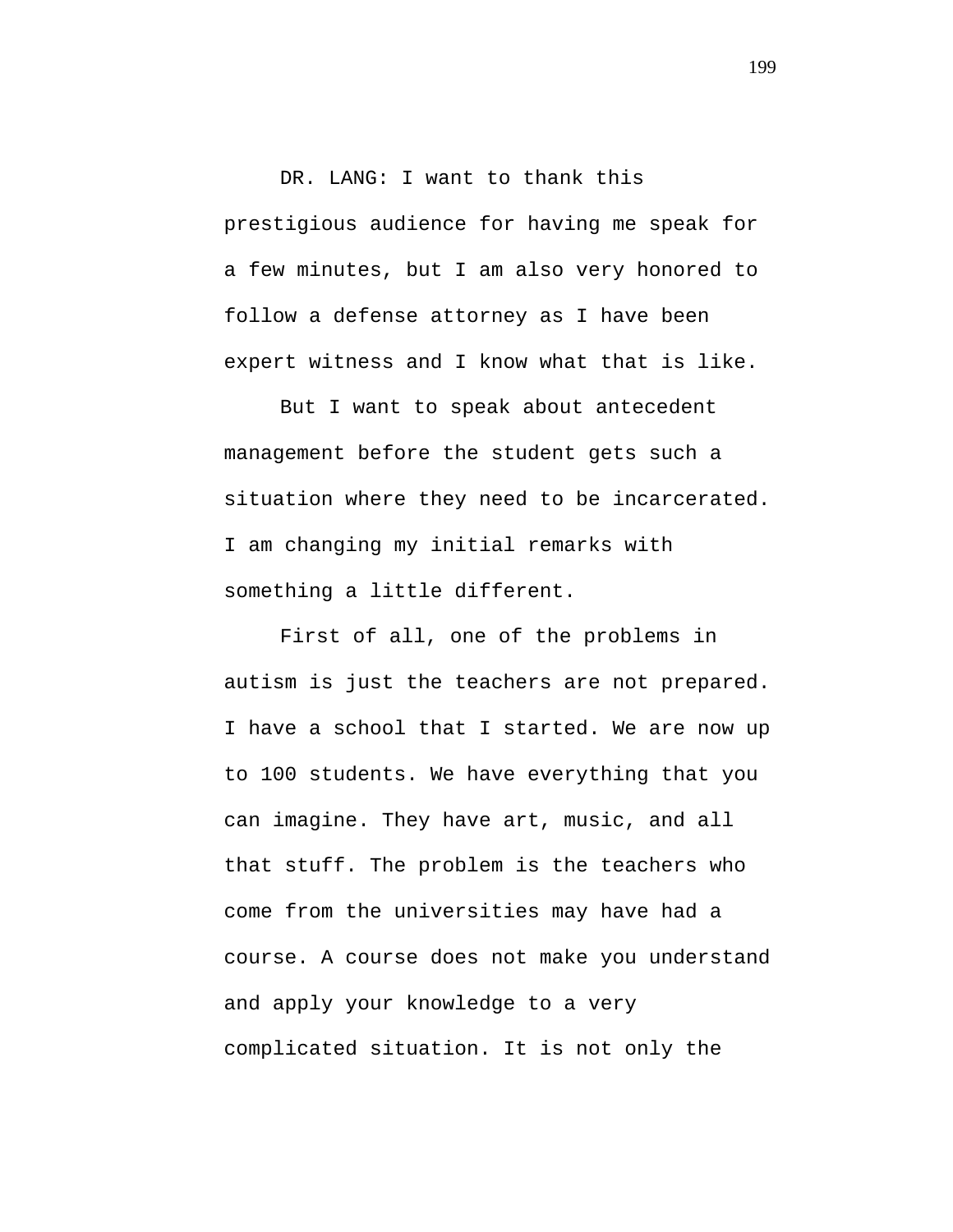student, but it is the parent, the parents who are grieving, who come in just storming and raging. It is all your fault and why my child isn't cured. I am just yelling yes. What you say is they are just angry.

There is limited mental health resources for parents who learn to deal with this. Many of them are impoverished. Even those that have resources do not fare well when they have a child with autism or a disability.

By the time you have dealt the child – I will tell you how bad it is. The school I started serves children that are moderate to severe. Do you think the school district sends me students who are Asperger's and are on a diploma track? Absolutely not. I get the student that have been tied up and handcuffed in the back of a public school classroom or have been abused or a student who has broken the speech therapist's arm in speech therapy.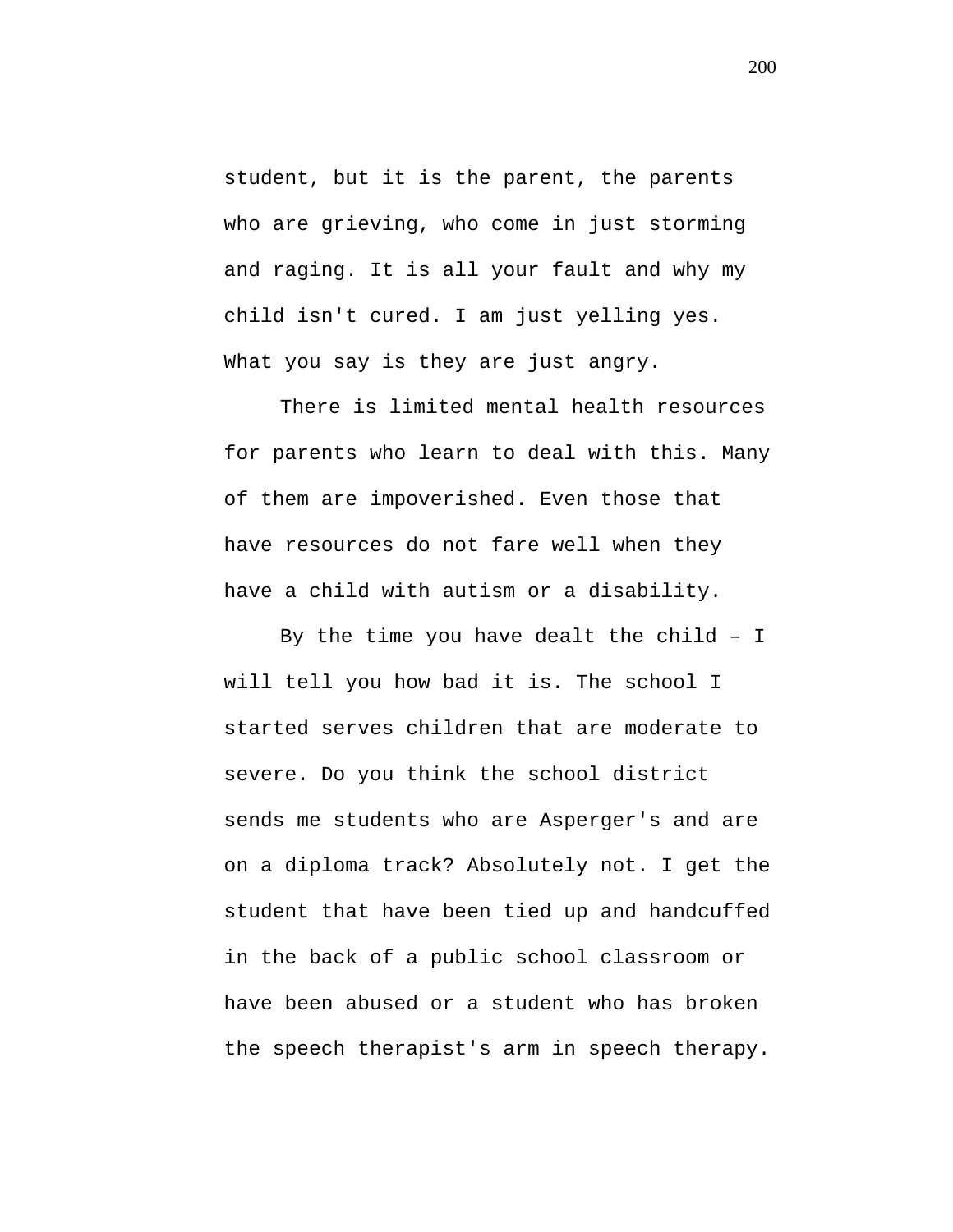Then they call up and say Dr. Lang. We are in an emergency. You have to do something. I have to work with these. I call myself the emergency room for the school districts.

If this happens at a very young age, you can imagine by the time the child becomes an adolescent and you are ready to transition to the workplace, you have a very difficult situation in educating the public. If you do not know about autism by now, you have not listened to the news. But they do not really want to necessarily integrate them into their office. They do not understand what it will take, how much of their resources. There is a whole host of community involvement and activities that are necessary and education that has to take place.

To support my attorney friend even more because I have spoken on the issue of sexuality and presented at the INSAR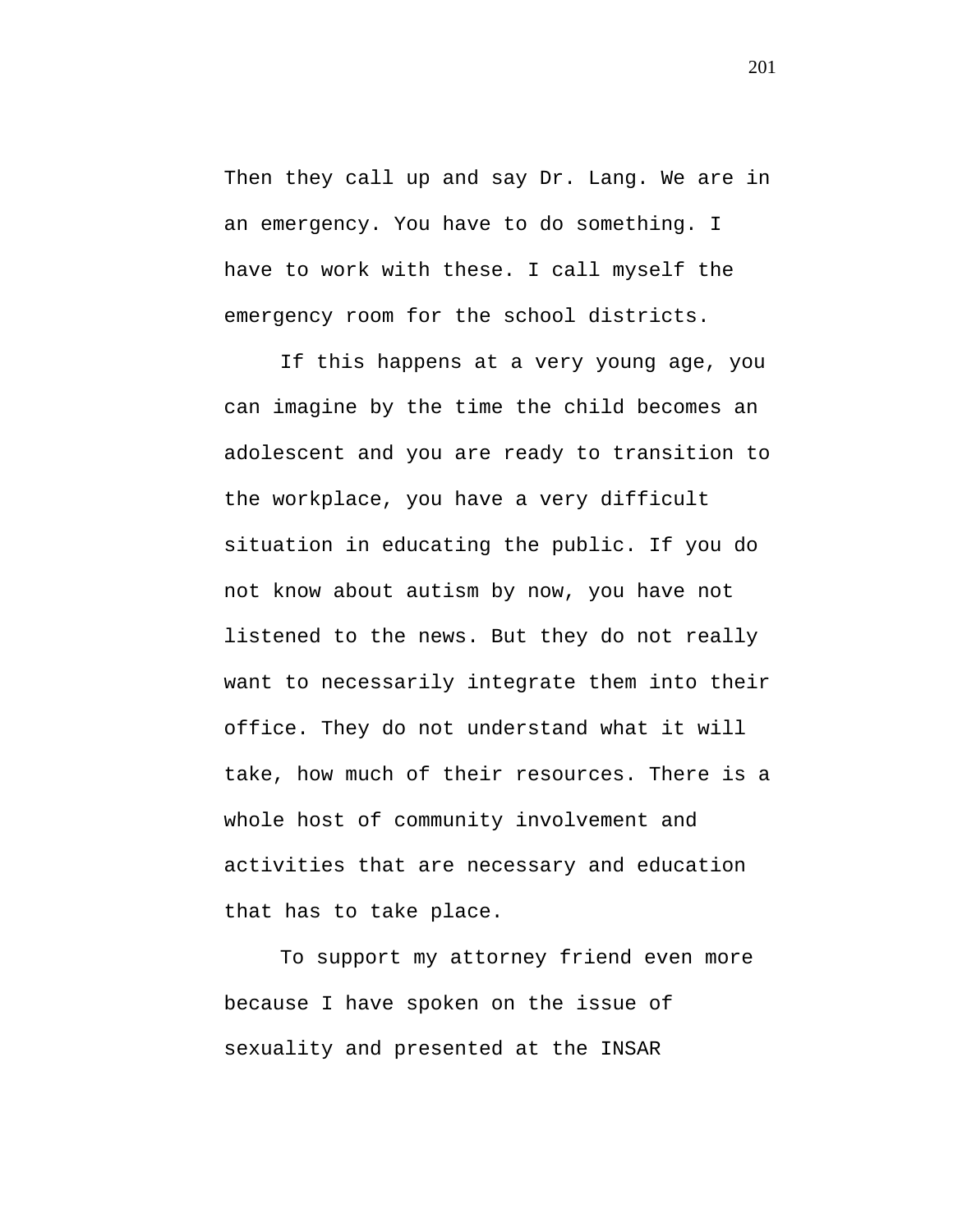organization when they had it in Spain. I did the research so I could go to Spain. The issue is nobody addresses it. If anything is going to keep you out of the workplace and accessing public benefits whatever they are, parks, it is sexuality and the inappropriateness because they do not understand it and neither do the parents. The parents do not talk.

How many neurotypical parents speak to their neurotypical children about how many times they are going to masturbate during the day? I had to get over that and saying those kinds of words. But they are normal behaviors and you have to teach it in an appropriate way. That is one thing that will keep them out of jobs and being productive citizens and having a quality of life that they should well deserve. Thank you.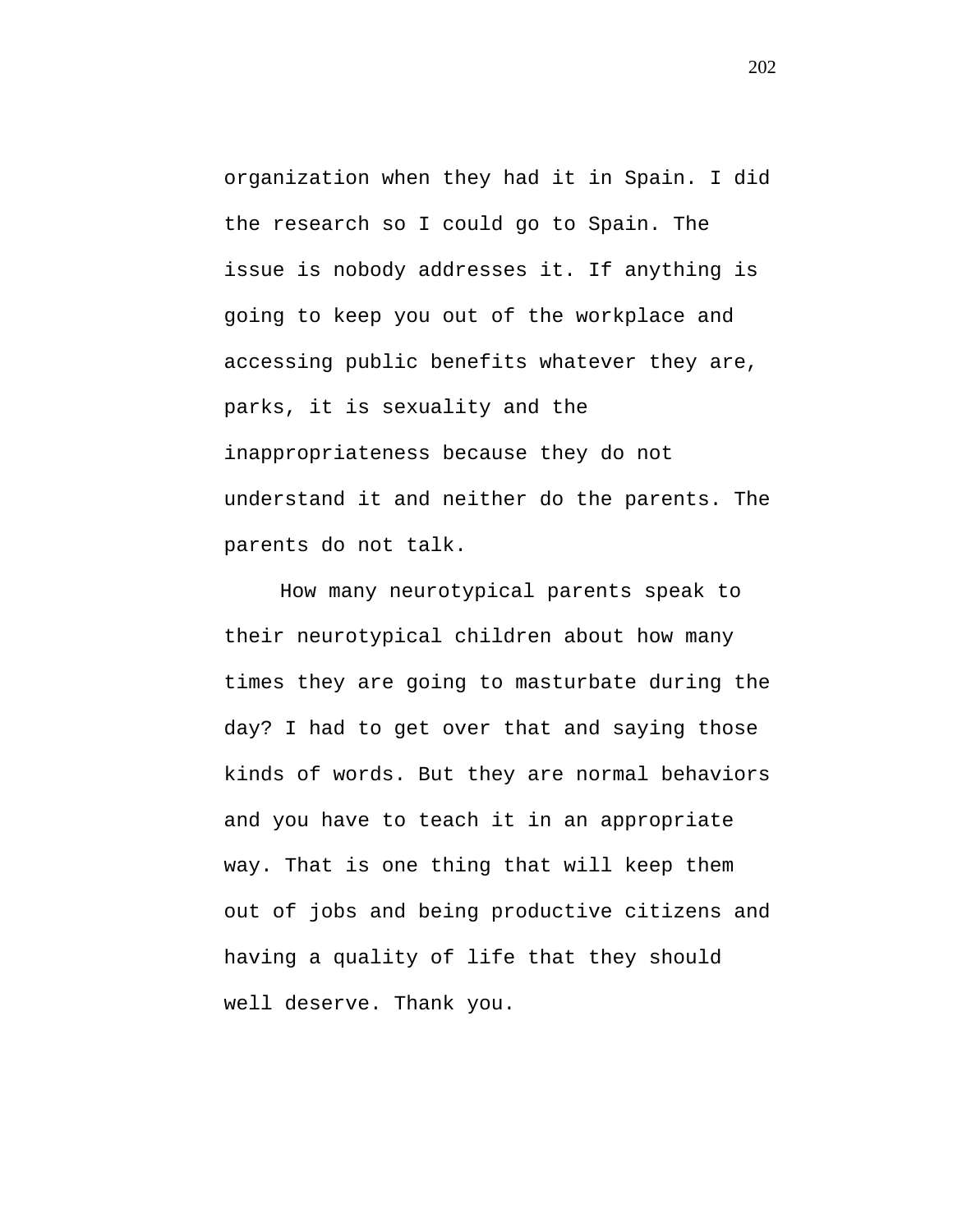DR. GORDON: Thank you very much. That was really wonderful and compelling description of the importance of working in the schools.

While our next commenter, Margaret Gautier, comes to the podium, I will just ask if there are any responses or comments from the committee.

We will go ahead with the written comments and if the oral commenter comes in before we move on then we will have her comment then. She might be on campus somewhere. Hopefully, she will show up later.

Now, we will have the description of the written comments by Karen Mowrer. Dr. Mowrer is a science policy analyst in the Office of Autism Research Coordination at NIMH.

DR. MOWRER: Thanks. Hi everybody. Since the April meeting, the IACC received written public comments from 17 commenters. For the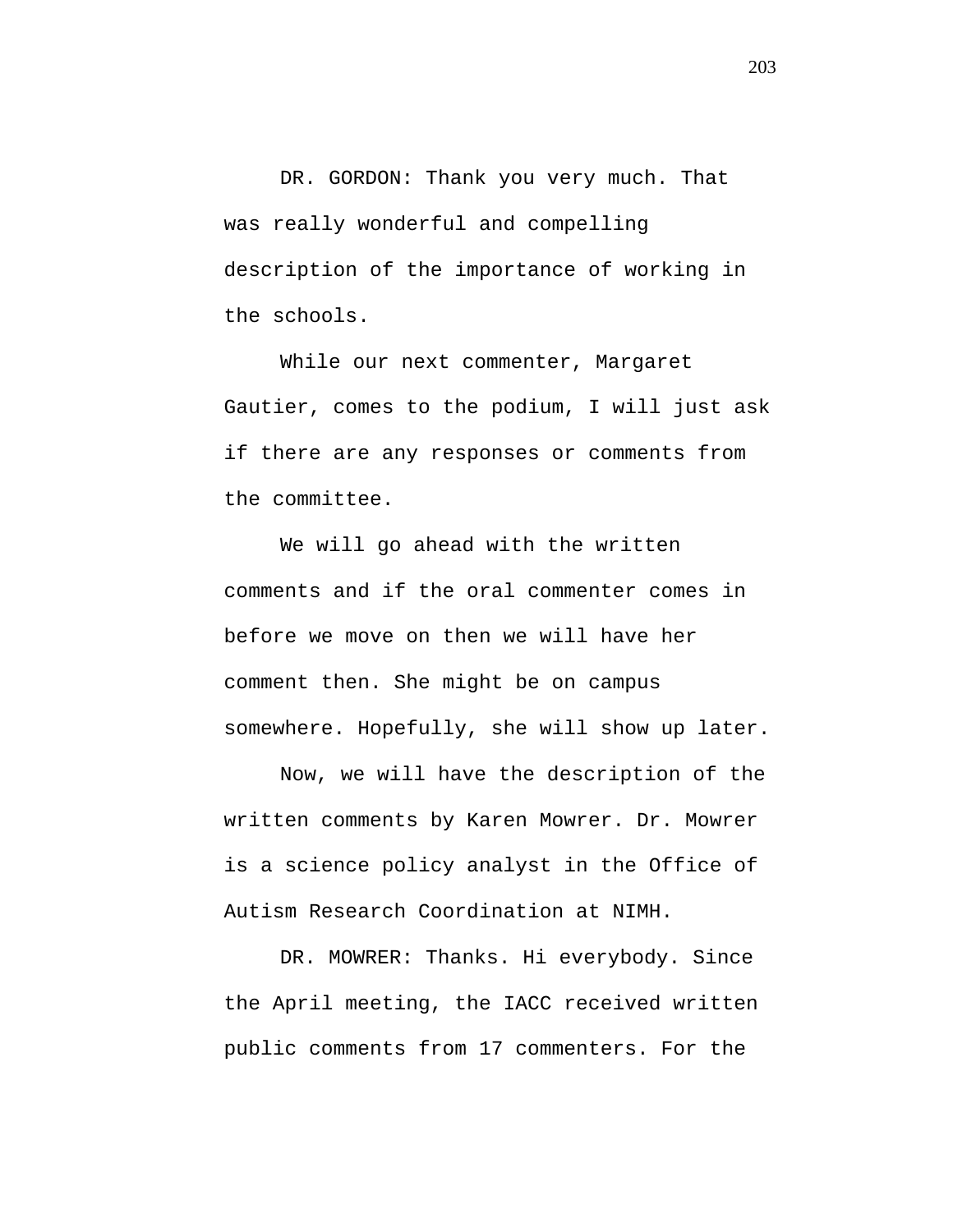purposes of this presentation, we have organized these under six broad topics and the committee has been provided all of the comments in full, but I will be summarizing them briefly here.

The first topic was autism research priorities. We had nine comments on that topic. Ms. Noelle Aloe, Ms. Caryn Harb, Ms. Joni Iqal, Ms. Lauren Harb, Ms. Gina Jaber and Mr. Marc Spilo asked the NIH to fund research on the use of an existing antiparasitic drug called suramin as a potential treatment for autism.

Dr. Stelios Georgiades provided links to his recent publication and additional information on the topic of autism heterogeneity over time. He offered to keep the IACC updated on his research.

Dr. Eileen Nicole Simon asked the IACC to discuss her comments, describing potential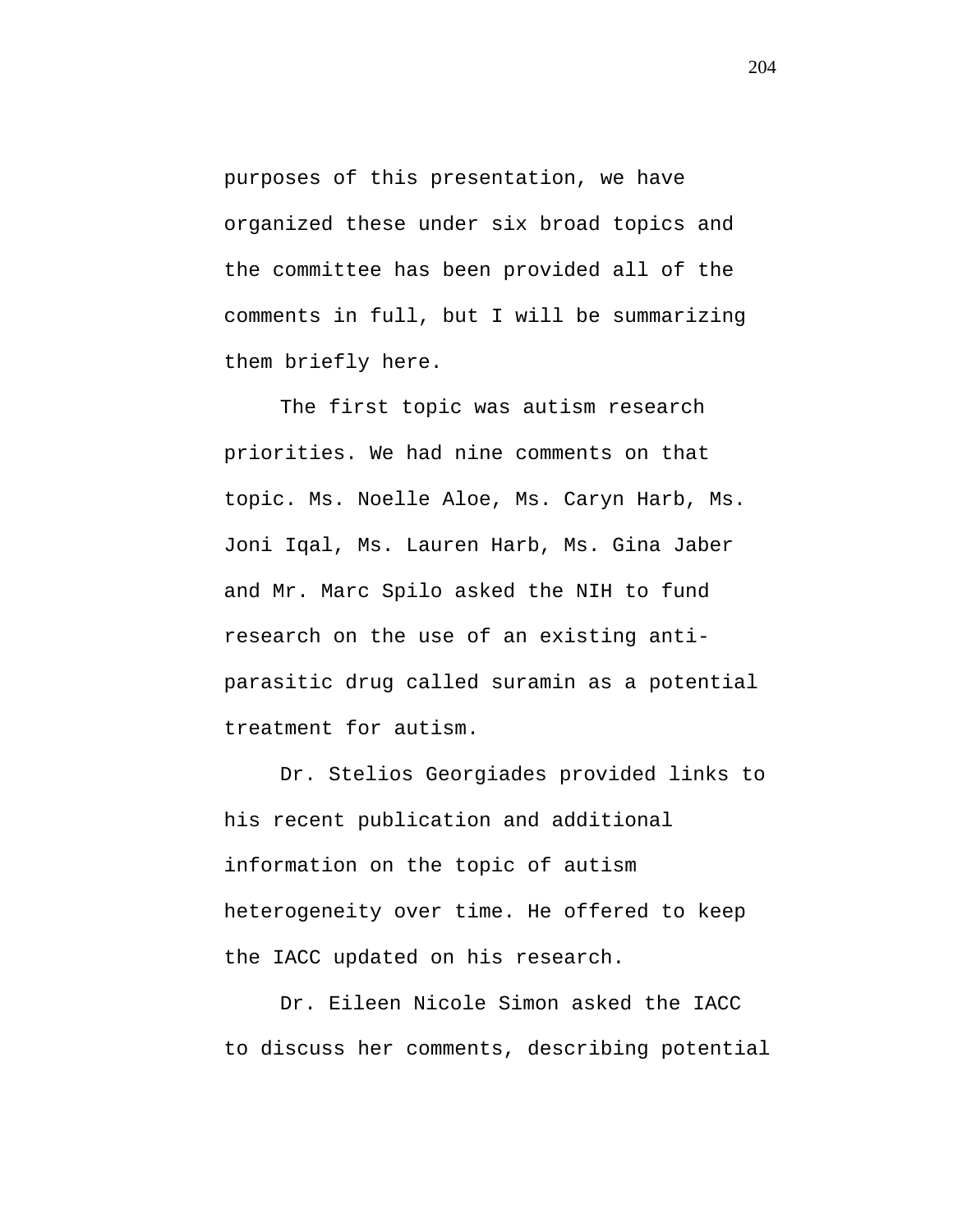links between autism, disruptions in language development and complications resulting in brain injury such as umbilical cord clamping and asphyxia at birth.

The Autistic Self Advocacy Network asked the IACC to prioritize ASD research on lifespan outcomes, co-occurring conditions, support and services, assistive technology, diagnostic disparities, and the prevalence of autism in adults. ASAN also urged the IACC to promote the involvement of autistic adults in the research process.

The second topic was the role of the IACC. We had five individuals comment on this topic. Ms. Marian Dar thanked the IACC for screening the film As One: The Autism Project in recognition of autism awareness month. Mr. Nathan Olson thanked the IACC for the positive experience he had when he presented an oral comment during the April 2016 IACC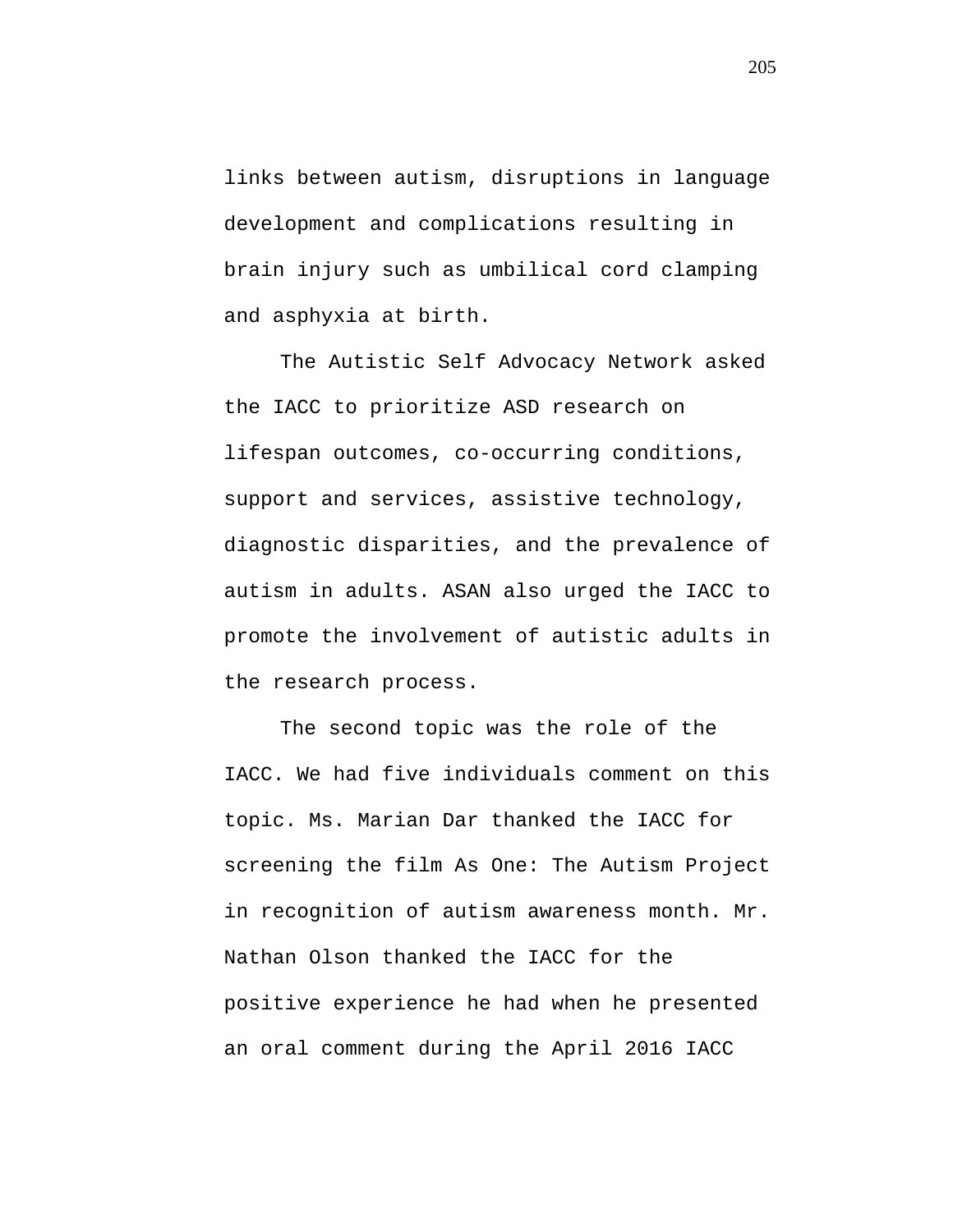meeting. Mr. John Best expressed general frustration about the IACC.

Dr. Eileen Nicole Simon would like her comments discussed rather than only summarized. She requested that more time be scheduled for the discussion of public comments, that the IACC be required to discuss all of the written comments, and that the discussions be moderated by IACC members familiar with each topic.

Mr. Dwight Zahringer feels his comments from previous meetings have not been addressed. He also recommended that the IACC facilitate a survey of parents of autistic children.

The third topic is transitioned to adulthood and adult services. We had two comments on this topic. Ms. Helen Zhang wanted to make the IACC aware of mBot, an educational kit designed to teach computer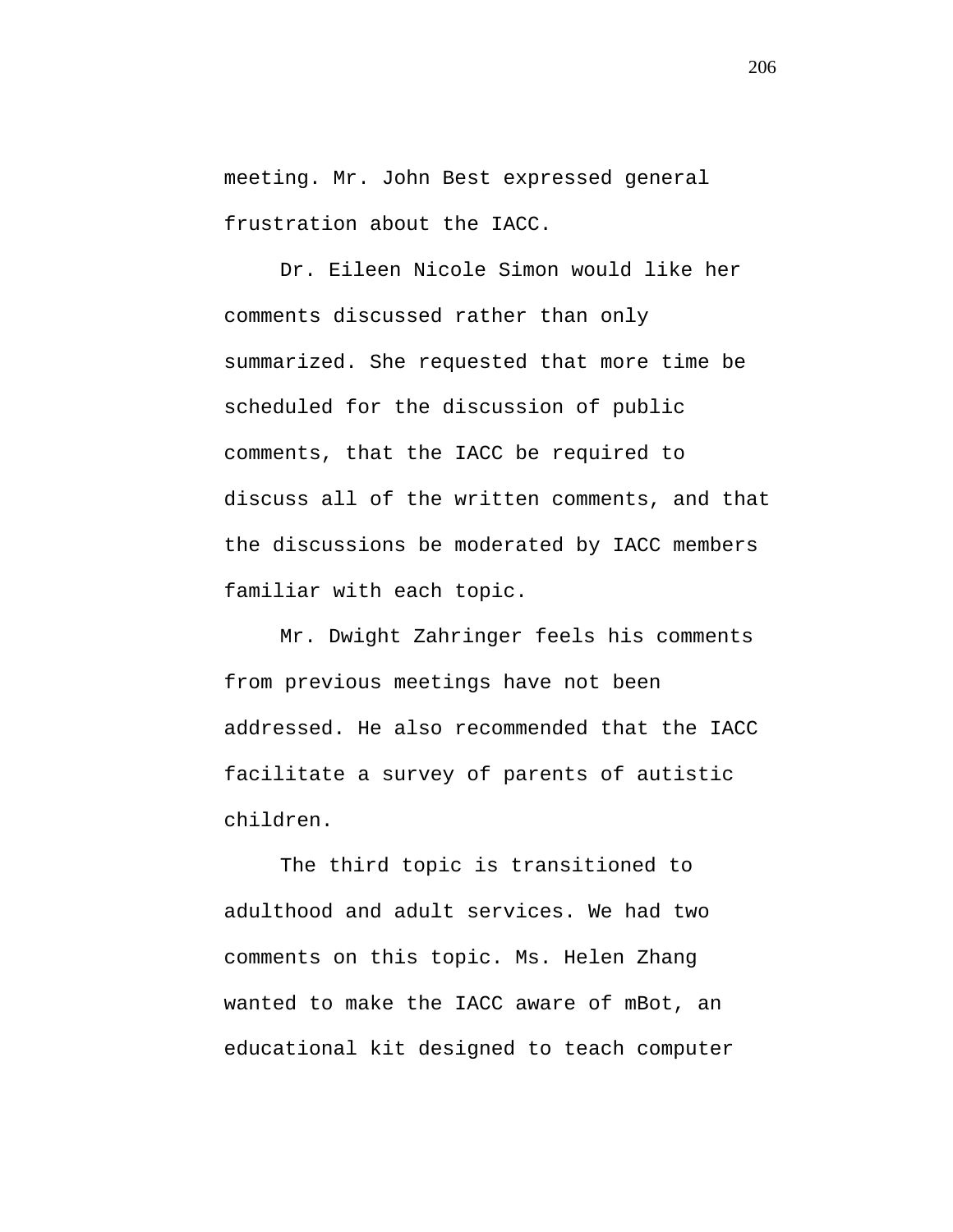programming skills to individuals with autism.

ASAN expressed concern that according to the 2013 IACC portfolio analysis report, only about 2 percent of federal autism research funding went to research on service effectiveness and access, but only about 1 percent went to research on lifespan issues.

The fourth topic was autism resources and support. We had two comments on this topic. Mr. Kellen Smith wanted to make the IACC aware of an online resource available at www.tuck.com, which provides sleep management information for individuals with ASD. Ms. Jamie Juarez wanted to make the IACC aware of her book titled Hope for Autism.

And the fifth topic is vaccines in autism. We had two comments on this topic. An anonymous commenter believes autism is caused by mercury in vaccines and expressed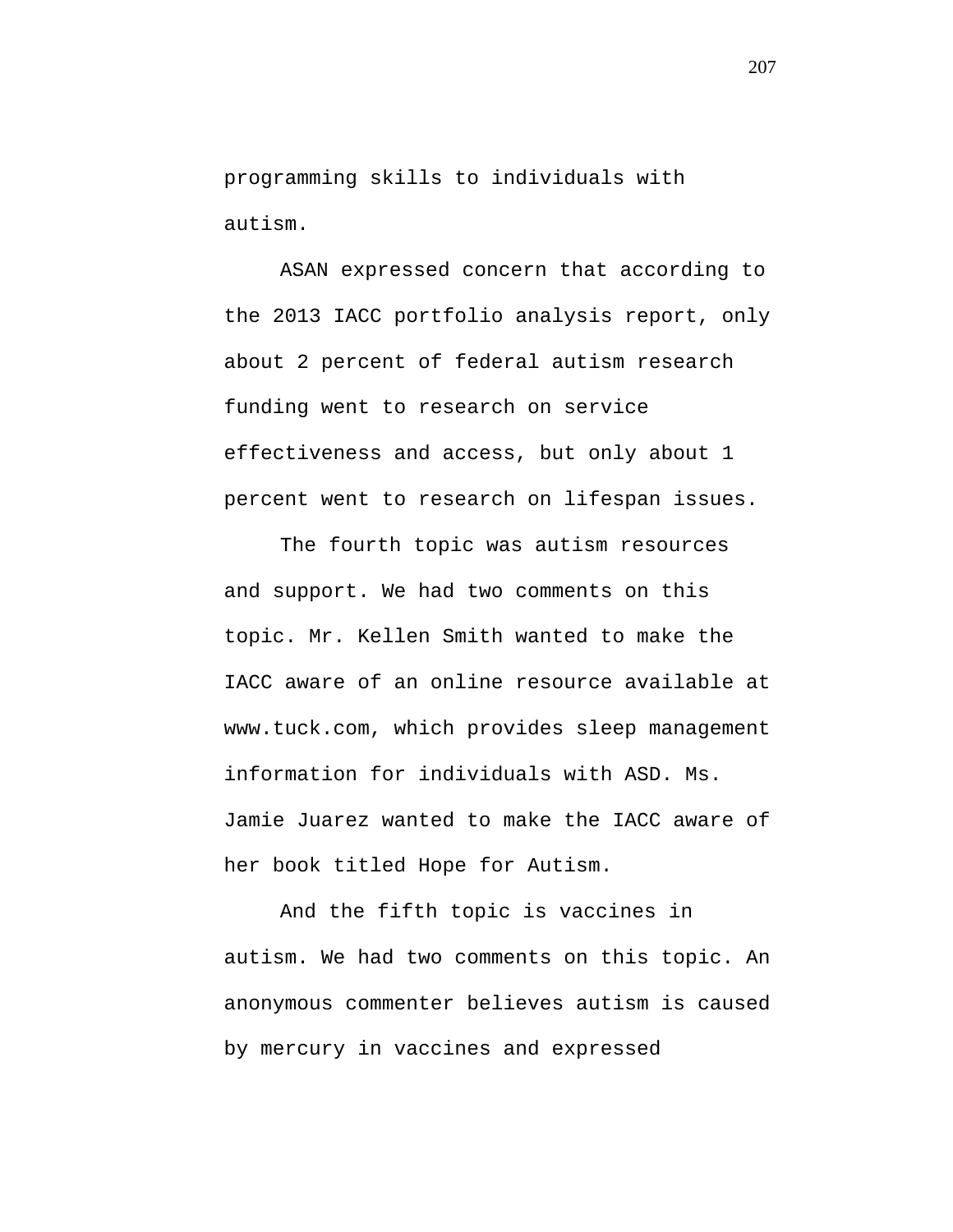frustration that the issue is not being addressed by the IACC.

Mr. Dwight Zahringer asked the IACC to investigate how glyphosate maybe affecting children with ASD versus those without ASD. He also asked the IACC to request that congress investigate the CDC whistleblower issue and to provide a full debrief of the study on autism and the MMR vaccine.

And the last topic is the IACC strategic plan for autism spectrum disorder. We had one comment on this topic and it was from ASAN. They continue to have concerns about the IACC strategic plan questions. ASAN believes that the questions should not suggest that autism should be cured or prevented. They also asked that lifespan issues be prioritized in the plan.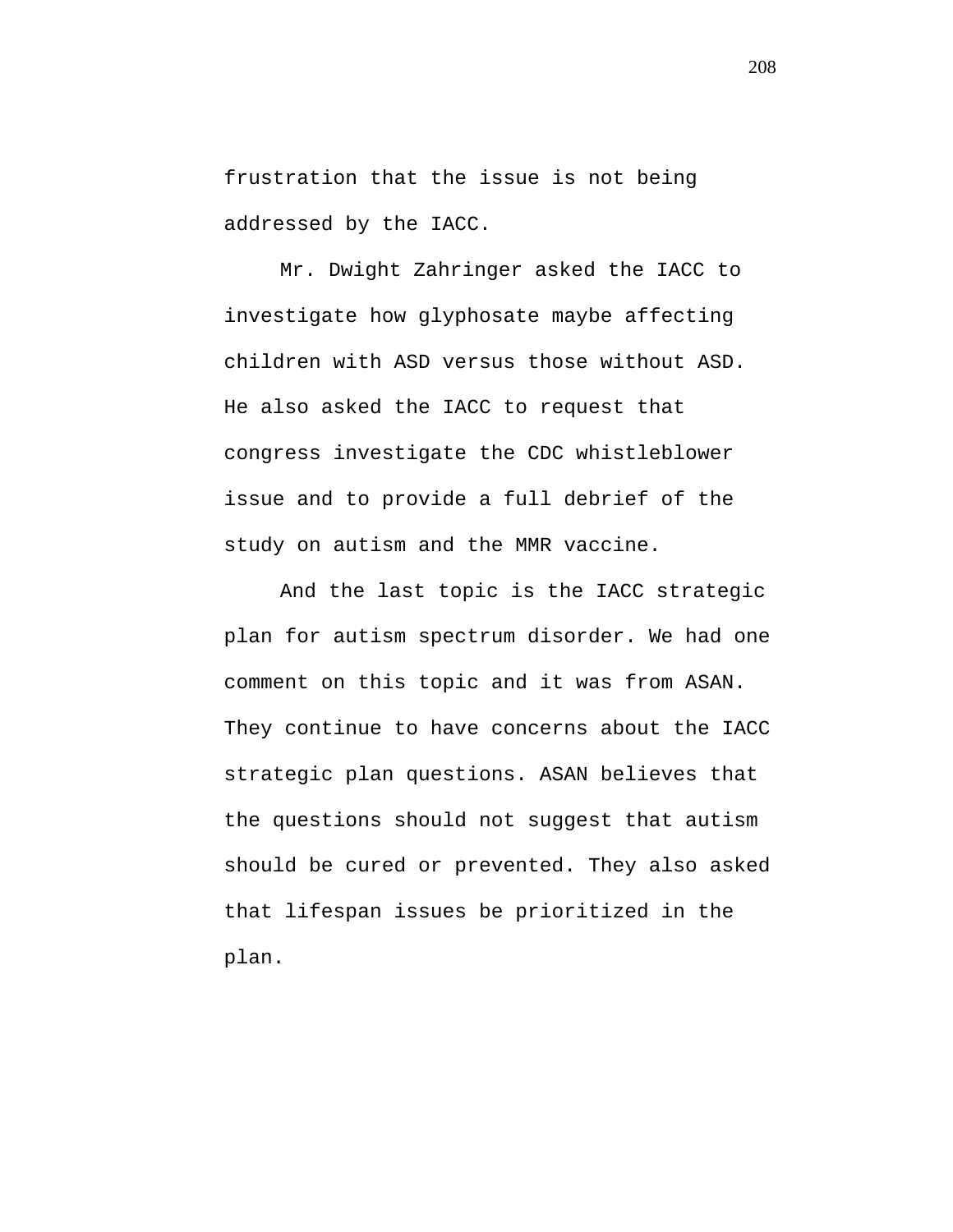That concludes the summary and we thank everyone again who submitted written comments.

DR. GORDON: Thank you, Karen. We now actually have some time to discuss. The discussion can be about the written comments or the oral comments. I would encourage you especially since several of the written commenters asked that their comments be discussed. That if you feel like you have something to add, answer, or contradict the written comments that you feel free to do so at this time.

MR. ROBISON: I think I have raised this issue before, but is there any way that we could do some kind of roundtable discussion where we could address some of our constituents' concerns at greater length than the few minutes we have for a comment session in here? I would volunteer to come to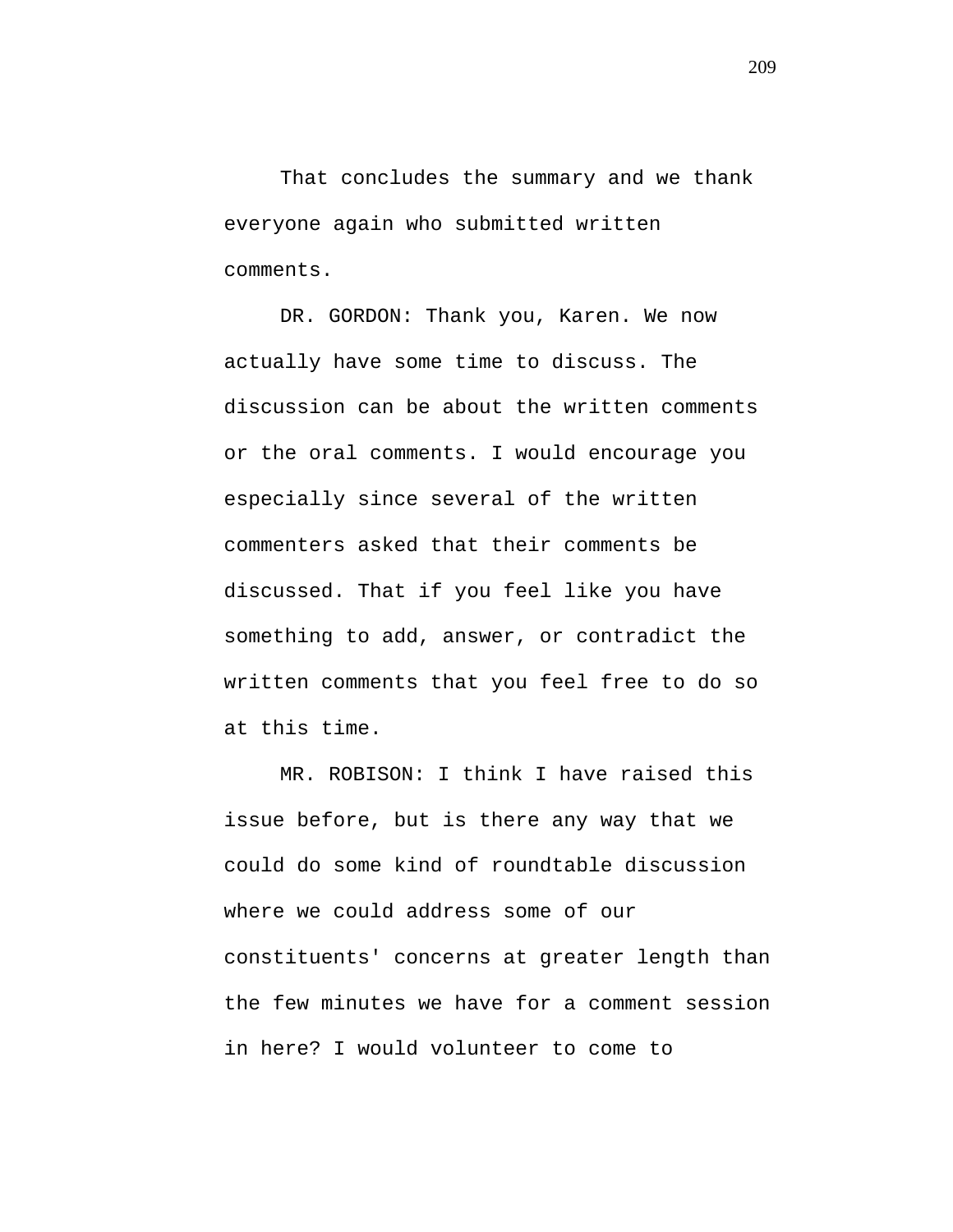Washington for another day if we could because I just see how important it is to these people who write into us and come to us.

DR. GORDON: For that purpose, we have actually extended the public comment period for this meeting to an hour and 15 minutes. That means we actually have about 40 minutes to discuss any of the topics that you would like now. I apologize if you were not prepared to do so, but I feel like we have the opportunity to do that now if there are specific items that you have noticed or if you want to take a few moments to look through and look at some of them, that would be wonderful.

MR. ROBISON: One thing I will ask because it speaks to several of the comments today is how do my fellow committee members feel about us making a coherent committee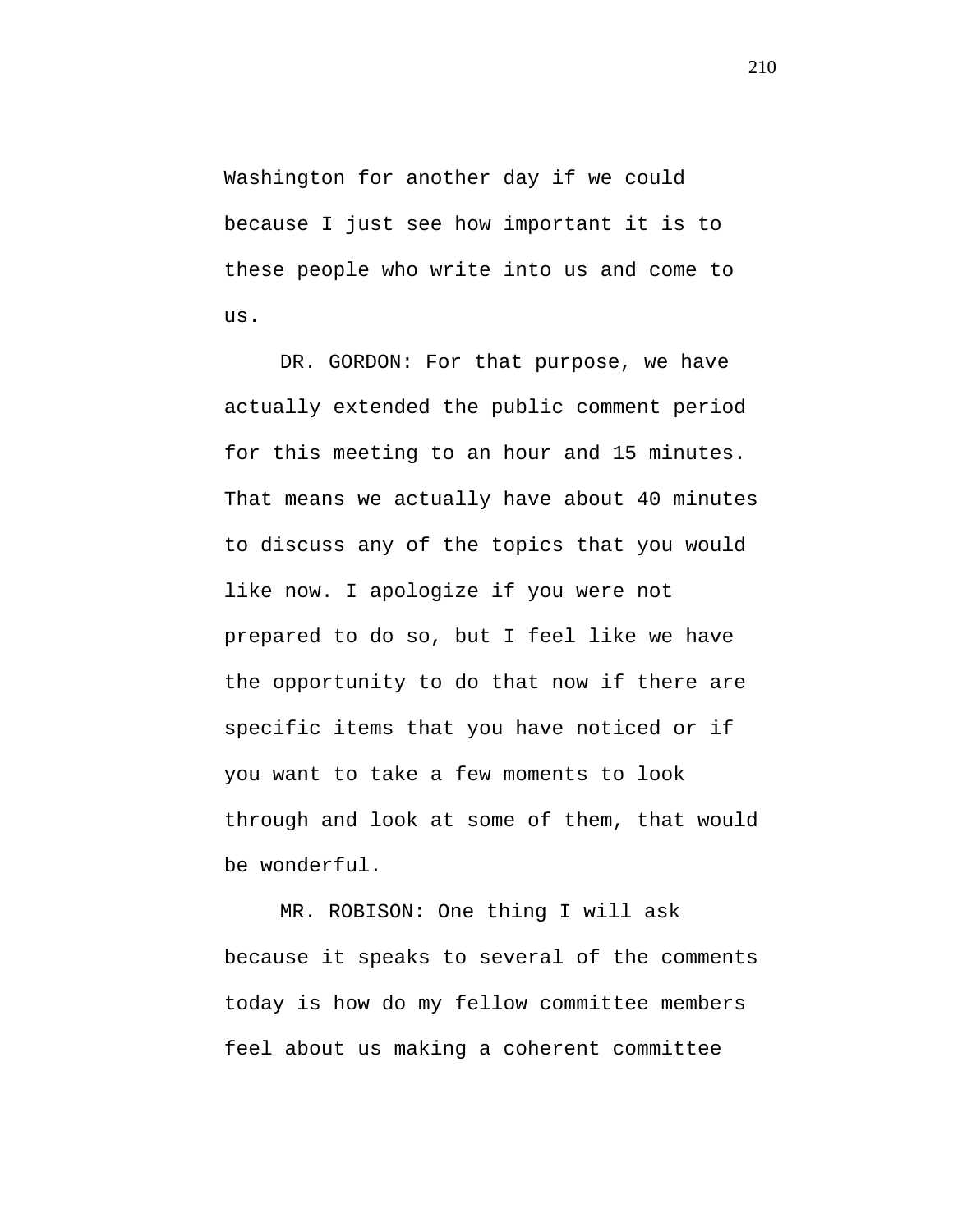statement about what the tradeoff of accommodation, acceptance and cure means to us. For example, I know cures are a very charged topic. Some people interpret it as cure is ridding the world of people like me. I do not think any of you believe that people like me, Sam, or any other autistic person should be got rid of, but I understand how people feel that way.

Some of you have said things to me like if my autistic child could speak for himself the way your or Sam could, I could consider my child cured. I do not consider myself cured of autism because I am able to advocate for myself or others here in this forum, but I understand that feeling in parent's part.

Might we try and develop a statement on what this means to us and what our objective is because when I receive letters from people and they say I cannot believe that IACC is in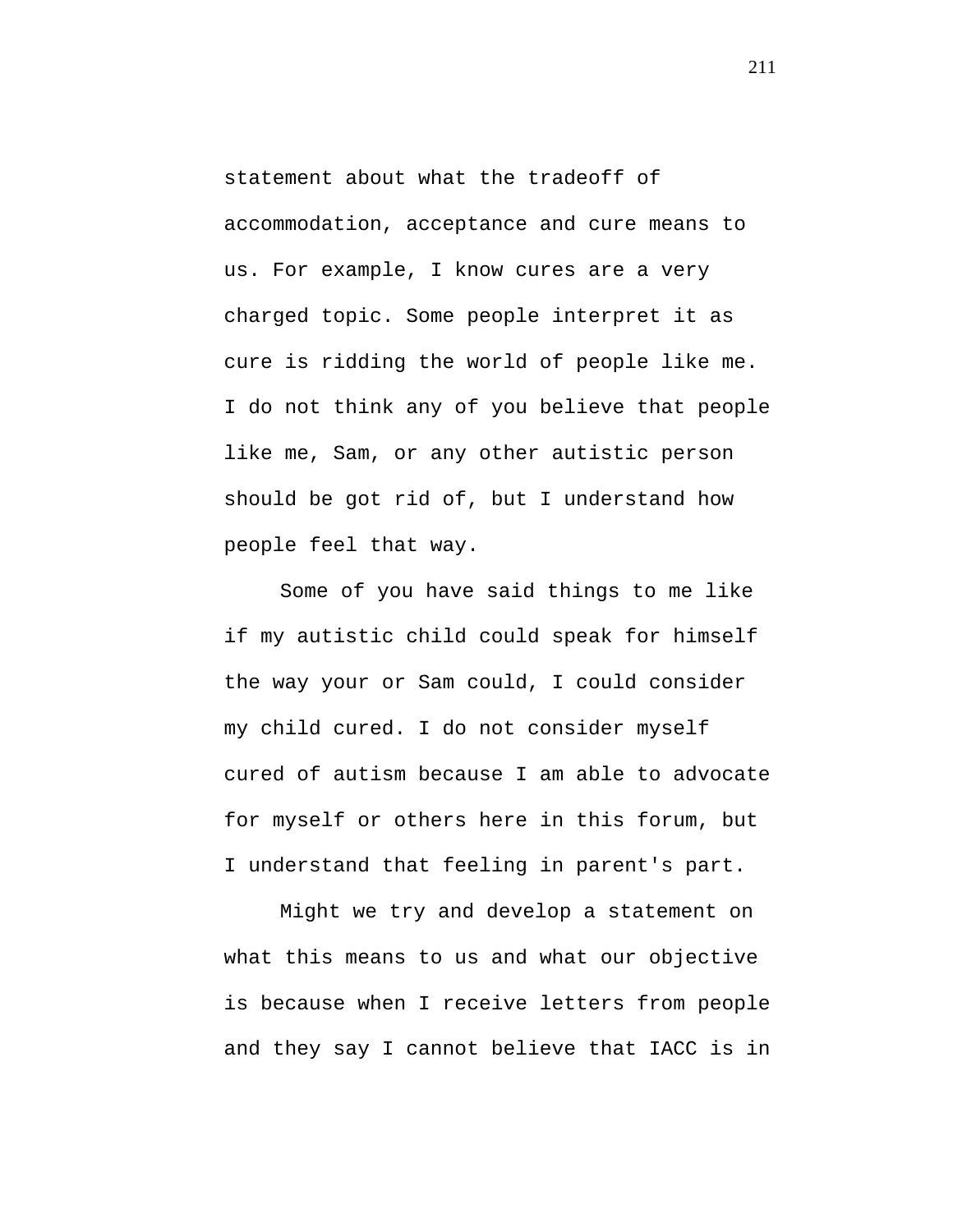the hands of you neurodiversity people and I want my autism cured. I hate my autism. It is hard for me to really answer that. I do not oppose the development of any therapy to help such a person. If you feel like you are in pain from your autism, if you cannot do something, I absolutely support developing therapies to help with that and I think all of you do. I wonder can we as a group answer that.

What do some of the others of you think about that topic?

DR. GORDON: Let your comment sit for a little bit. I think that people will have something to say if you give them a moment.

DR. DANIELS: John, this is a topic that is in the strategic plan and could always be enhanced or expanded a little bit if the committee felt it was important to highlight it in a bigger way. We could take what is in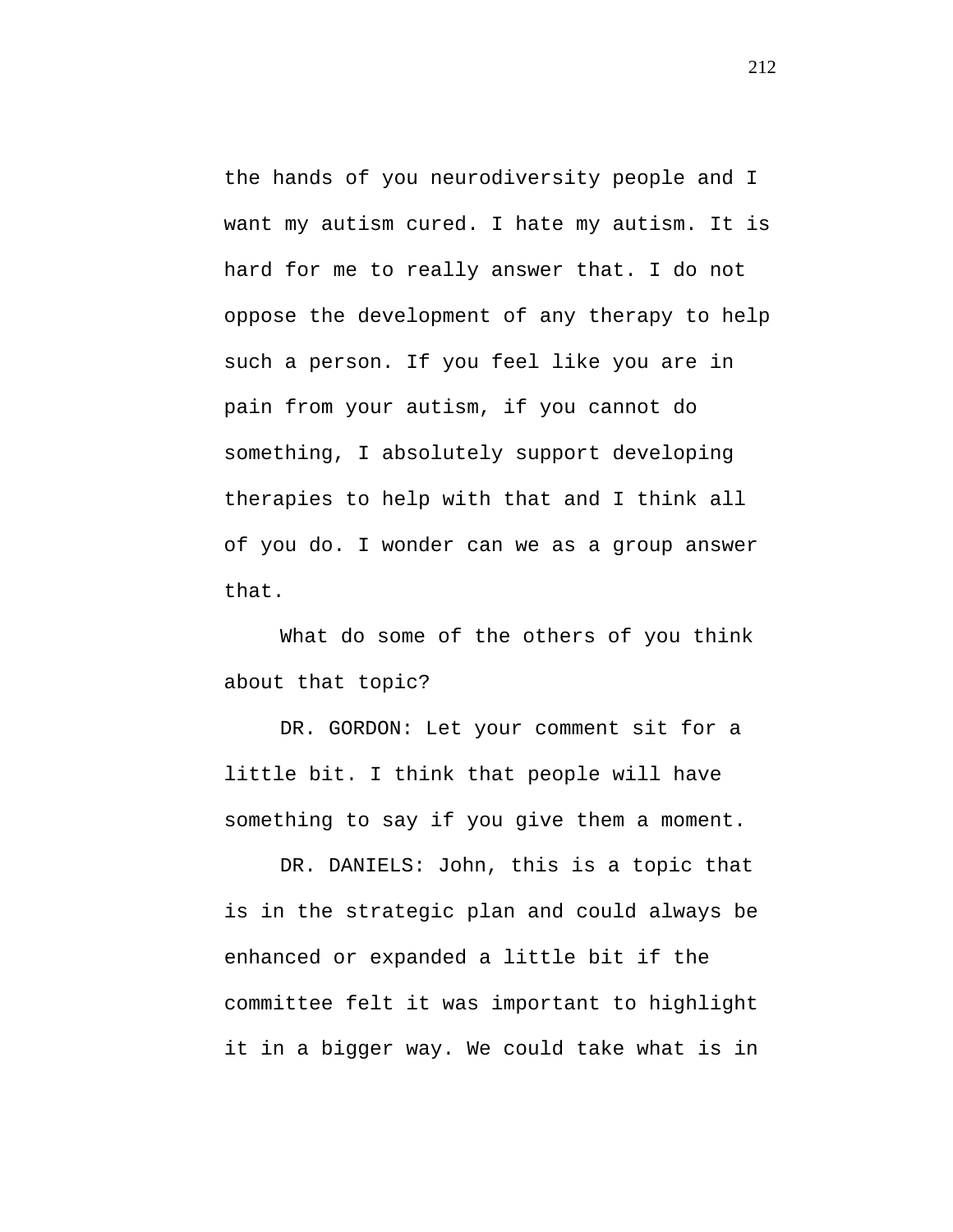the plan now or in the introduction of the plan even and try to enhance that so that it captures some of that.

MR. ROBISON: Would you like me to write something and send it to you?

DR. GORDON: I would actually like in the spirit of your challenge to take this up as a discussion item amongst the committee. I am wondering if there are other comments or points of view.

DR. BIANCHI: I will take an attempt at this. My research is in prenatal treatment of Down syndrome. This has come up extensively in the Down syndrome community as we query the ethics of trying to approach a neurodevelopmental disorder. Working with ethicists, I have been very struck by the fact that prospective parents make a distinction between an unborn child that has no personality and a person who has been born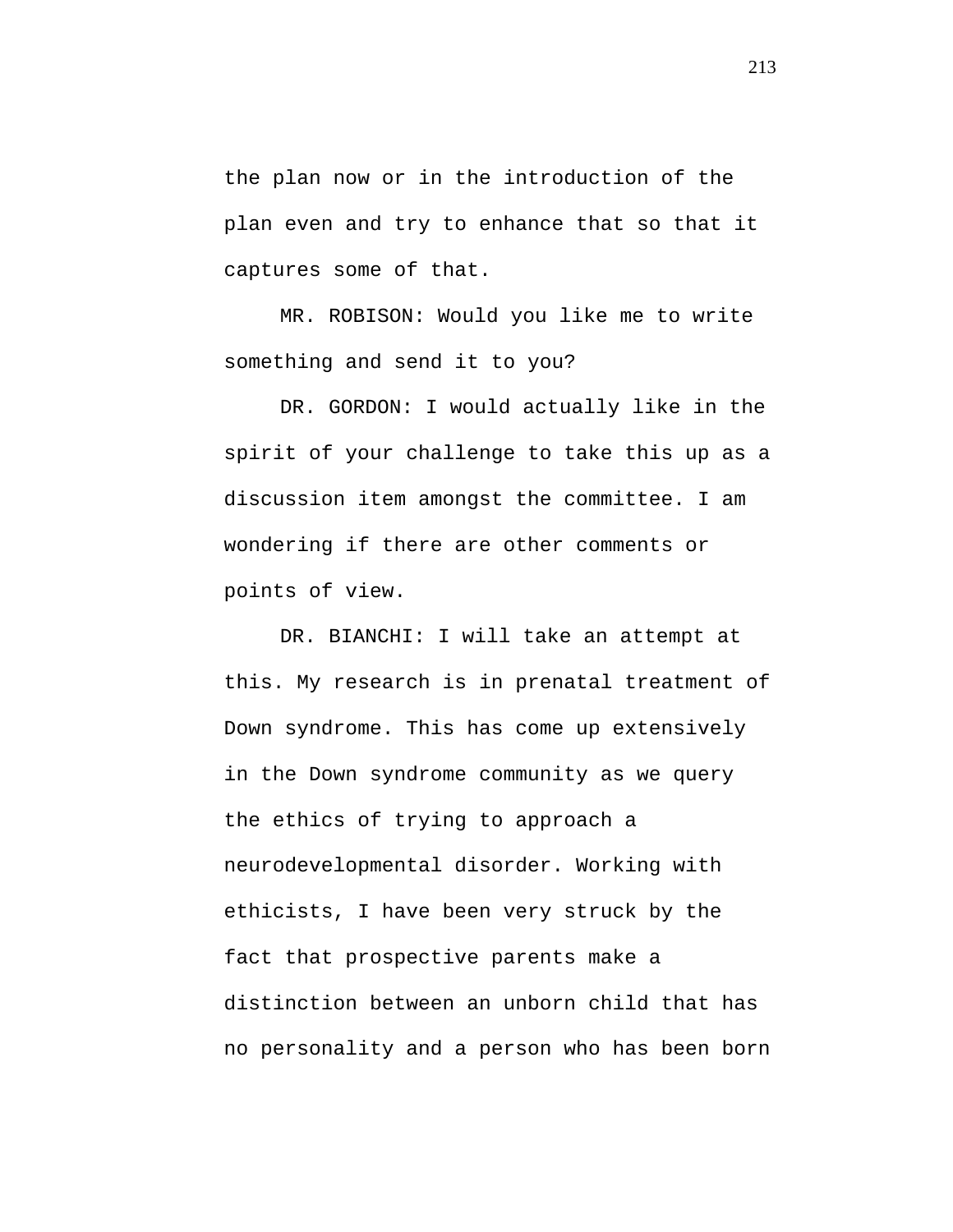and experiences a life and has a personality. We never use the word cure either. We use the word treatment or encouraging brain growth because with Down syndrome, one of the big problems is there is microcephaly.

Treatment is a complicated issue. That is all I am saying. There may be different points getting back to the lifespan where we are looking at early embryogenesis through adulthood. There may be certain points of the lifespan where it may be more appropriate to think about treatment as opposed to later on. You have lived a life. You are who you are. It is very difficult to think about changing who you are and your personality, which is so intrinsic to you. I would say that for anybody in the room. I do not know if I am being articulate.

But my main point is that there may be certain points in the lifespan where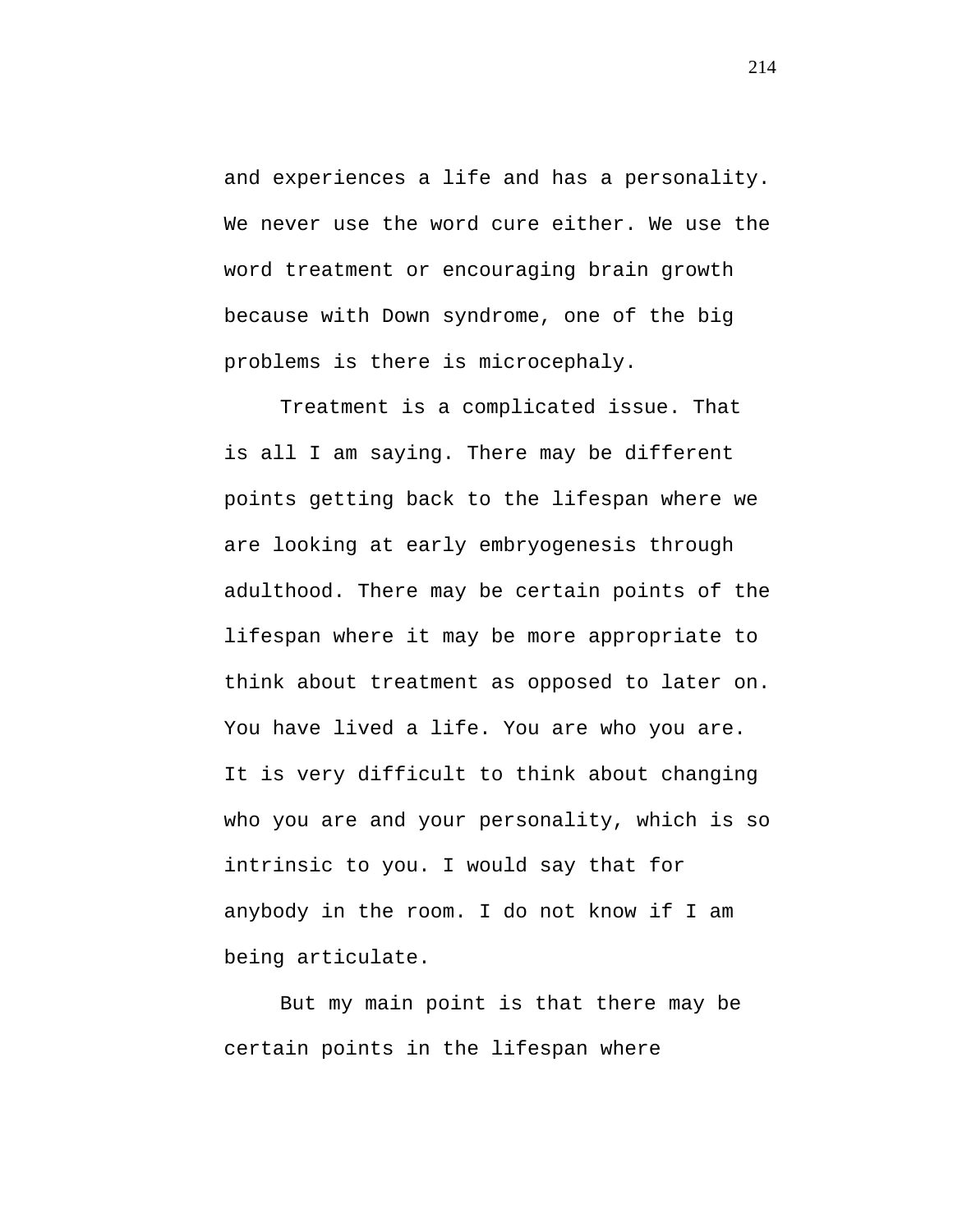treatment is more ethically acceptable and appropriate in the context of helping individuals function independently in the world.

MR. ROBISON: Do you see treatment as cure?

DR. BIANCHI: Not use the word cure.

MS. CRANE: Whenever we talk about ethicists and about what parents think versus fetuses versus individuals who have already been born, I would say that if we do have this conversation, we need to make sure that we are not just hearing from parents and ethicists, but from actual autistic people and that includes people on the autism spectrum who are non-speaking people who have serious communication difficulties, people with intellectual difficulties. When people say, John, let's keep John the way he is. We are just going to go and change these other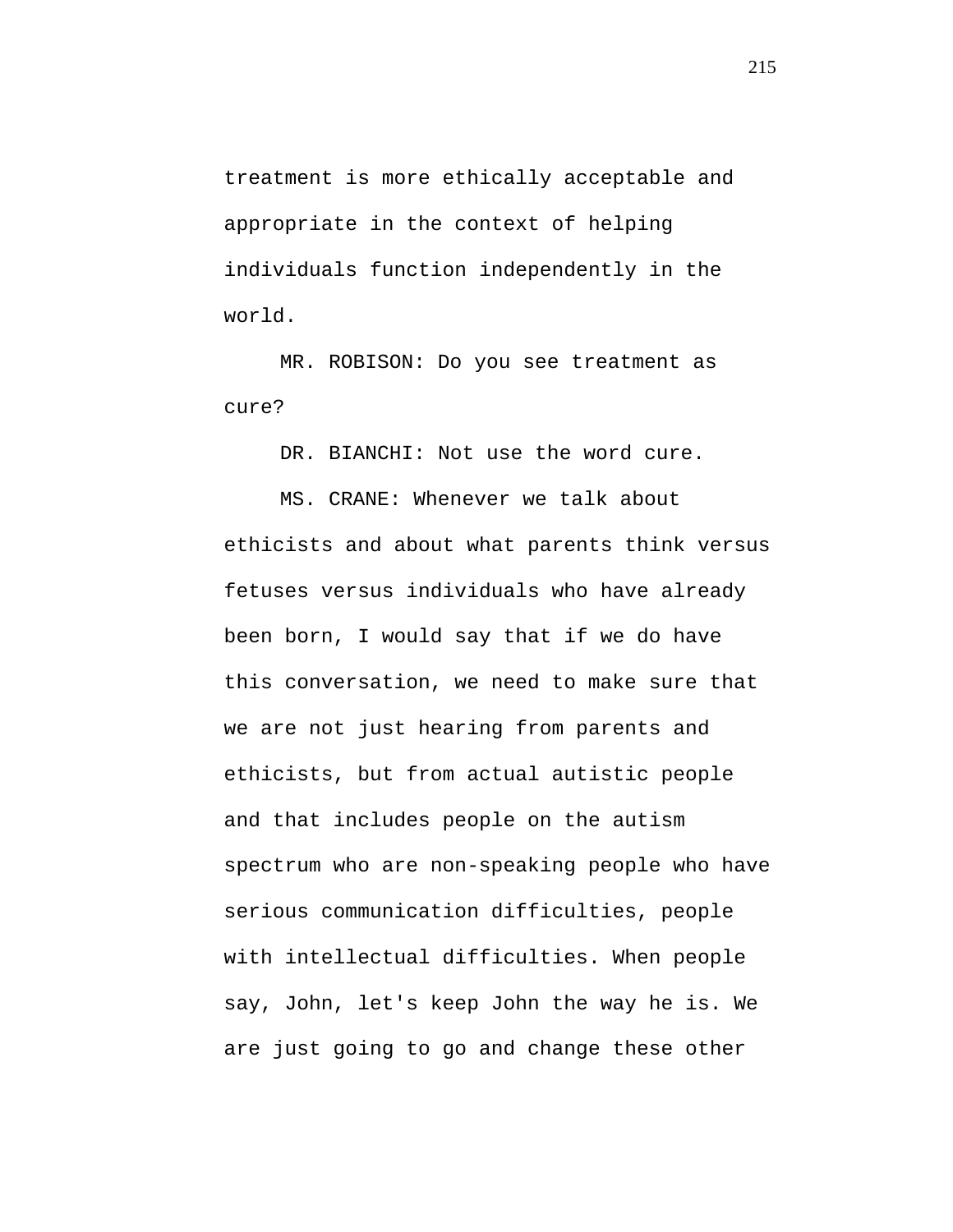people. A lot of the time that other group of people also has opinions on this that can be ascertained. Those opinions need to be taken into account.

MR. ROBISON: It is absolutely important to recognize that for every one of you – for everyone who says John or Sam does not need a cure because they can do this, you are going to find a John and a Sam who say I do not think that I am free of disability. Here is what I cannot do.

MS. CRANE: I do not think I am free of disability. I am pretty disabled actually.

DR. GORDON: You both have indirectly raised a point that I think – actually all three that we need to make explicit. In the normal adult, doctor-patient relationship, the patient makes the decision about what treatment he or she will pursue provided the patient is competent. For most medical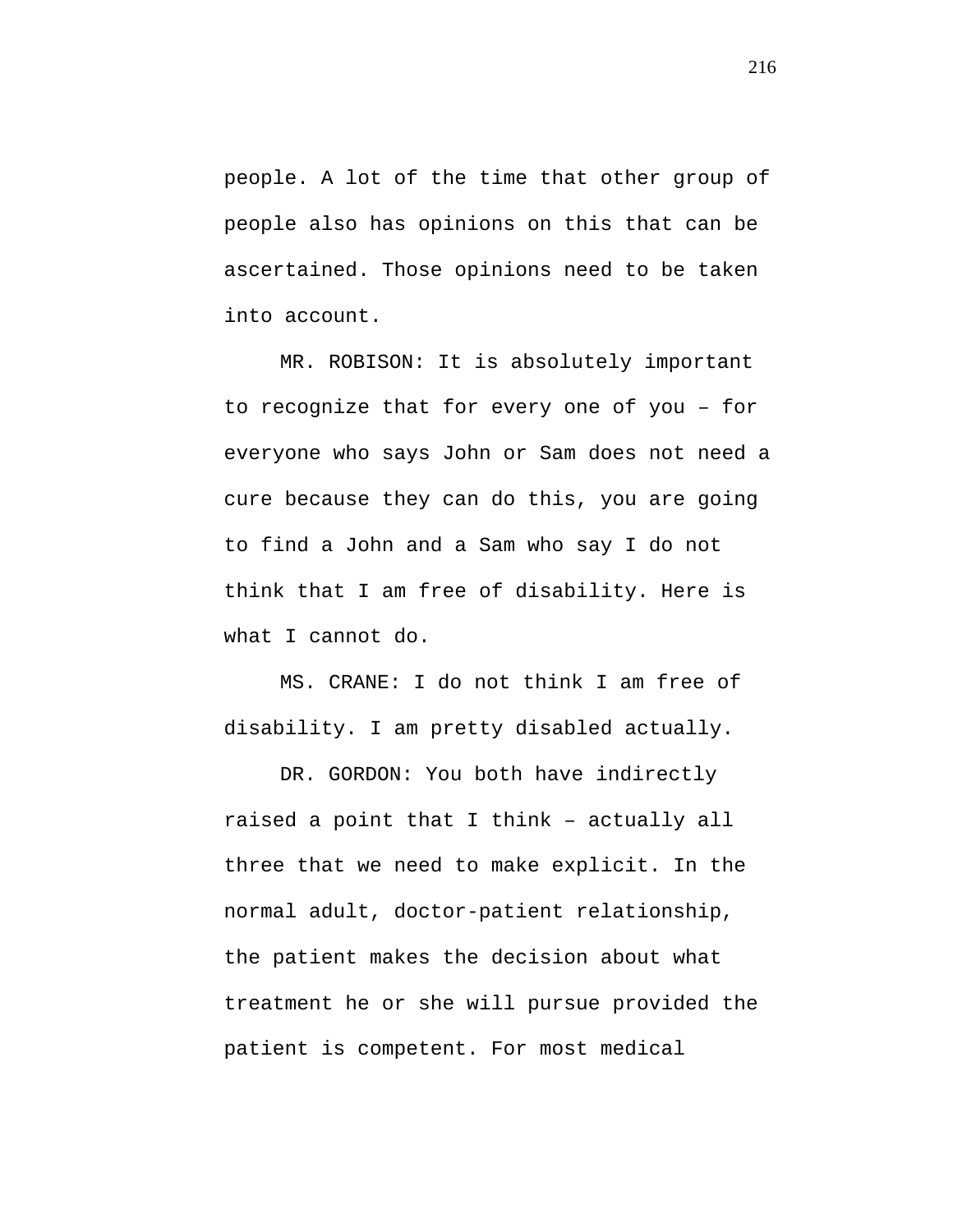decisions, the doctor provides advice. It might be very strongly worded advice, but advice nonetheless and the patient retains a decision-making capacity.

There are ethically more straightforward situations like the one that, Diana, you described where an individual like – there are conditions where the treatment decision is being made by someone other than who is getting the treatment where it is clear that has to be where an individual or patient cannot make the decisions for them. And ethicists have made it very clear that other people should act in the best interest of that patient and then make the medical decision for them.

What is tricky about thinking and talking about cure with autism or prevention with autism is that it is parents making that decision potentially very early in life. But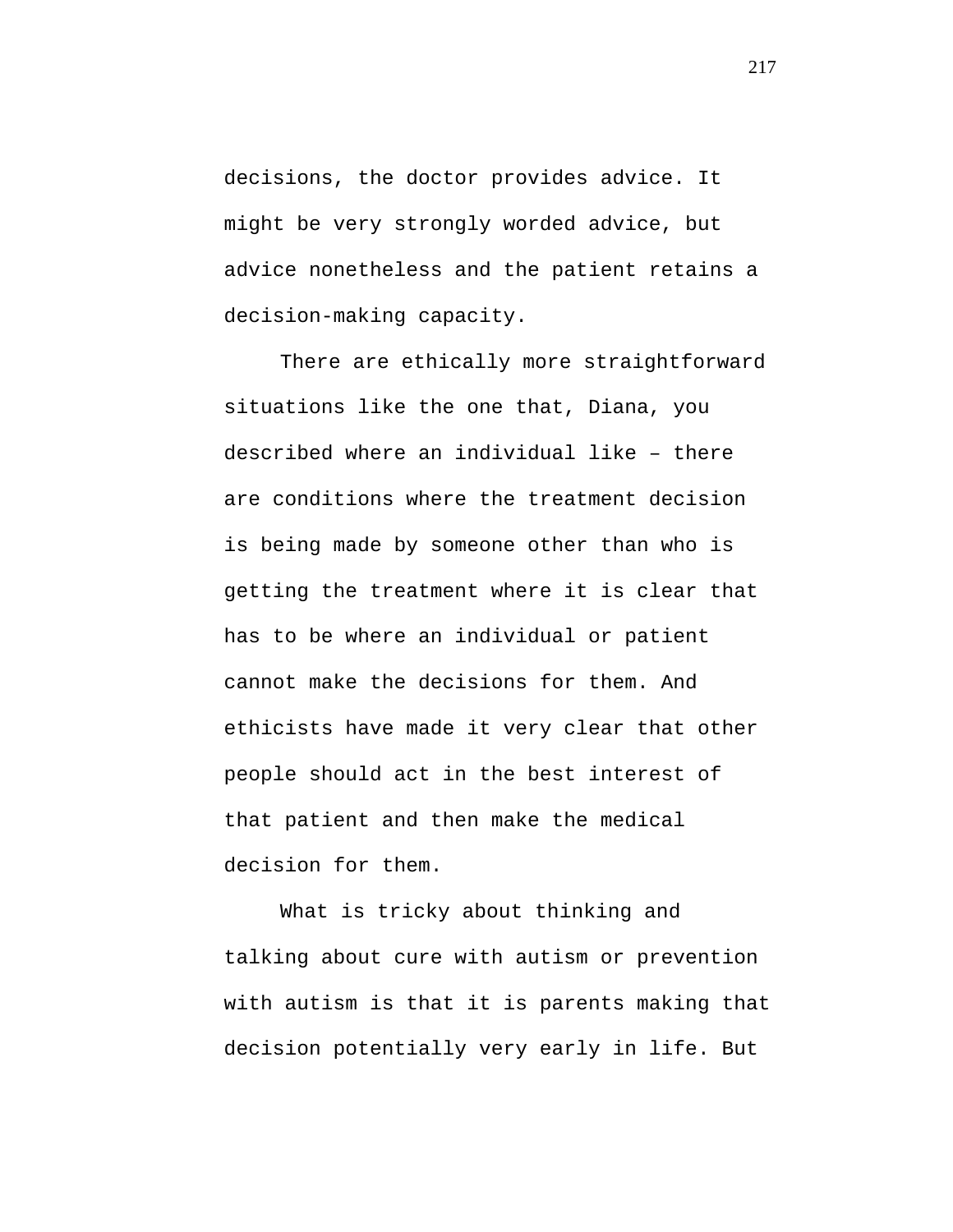I do not think you would get very much argument with ethicists that parents do not have the right to make that decision.

MS. CRANE: But that is not really the question. I actually think Judith would have – we were just talking about the deaf community and parallels with the deaf community. There is a very live debate in the deaf community about cochlear implants on infants. And absolutely from a medical ethics point of view, parents can decide whether or not to put a cochlear implant into their child. But when we are talking about what does the community feel about this, deaf adults have very strong opinions on whether or not they would have wanted a cochlear implant as a child. That is obviously a very important thing to be taken into account. That has parallels to what we are seeing here.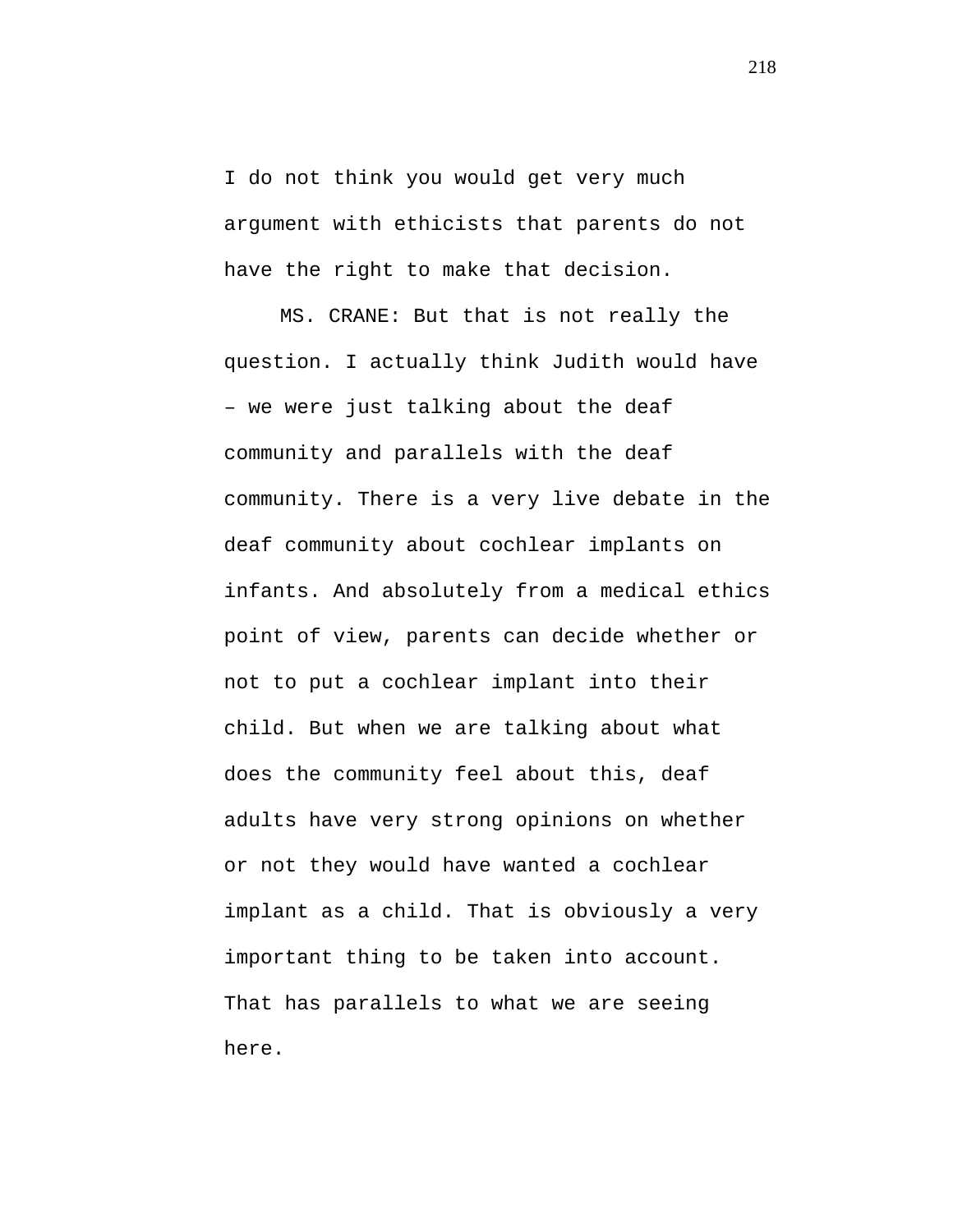DR. MANDELL: We are talking about this within the context of treatments or cures. But I wonder if, John, the larger question you raised is what are the underlying assumptions that guide both spoken and unspoken that guide the decisions that we, as a body, make because our strategic plan is a set of decisions. This is what we prioritize and this is what we think should be funded or the research that should be done. Understanding those assumptions, some of which relate to treatment and cure, some of which relate to other things, is probably pretty important.

One question is how important is it that we have consensus on what those assumptions are versus that we have robust discussion of what they are. In going through the statements about the IACC this morning was our respect for diversity of opinions and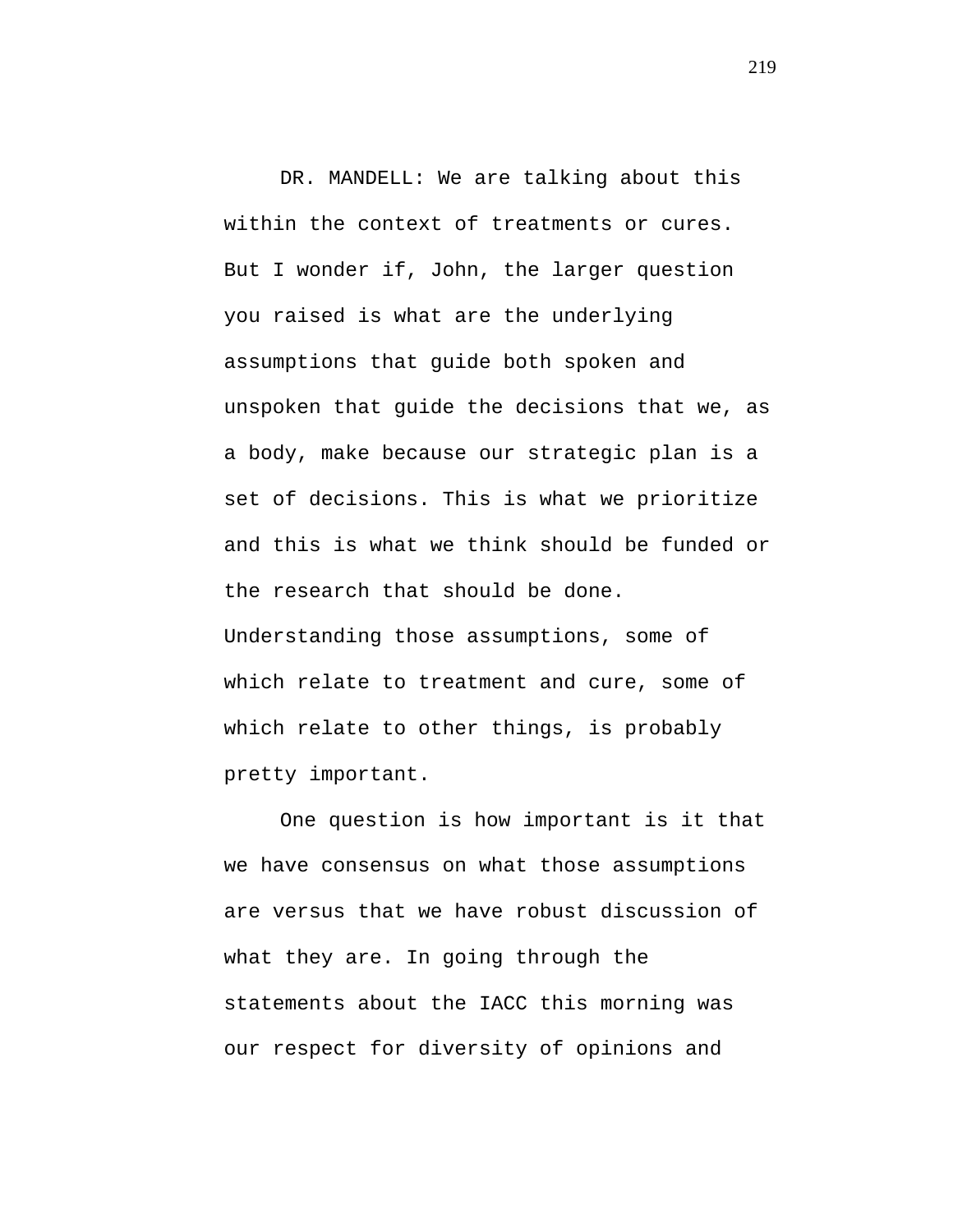diversity of views on many of the issues that we are talking about now. I would be very open to discussion of these things and to make sure that we all know where we stand as individuals. I am not sure that it is either incumbent on us or healthy for us to come to consensus about what all those underlying assumptions are.

DR. PELPHREY: I think that you beautifully articulated a very important point. I can only add to that. The diversity of opinions is important and then when one considers what our objective might be, which is to obtain funding for our community's interest in order to fund research and services. That requires putting forward a concise, clear statement about what we want funded. That is the only time that we all need to stand in unison.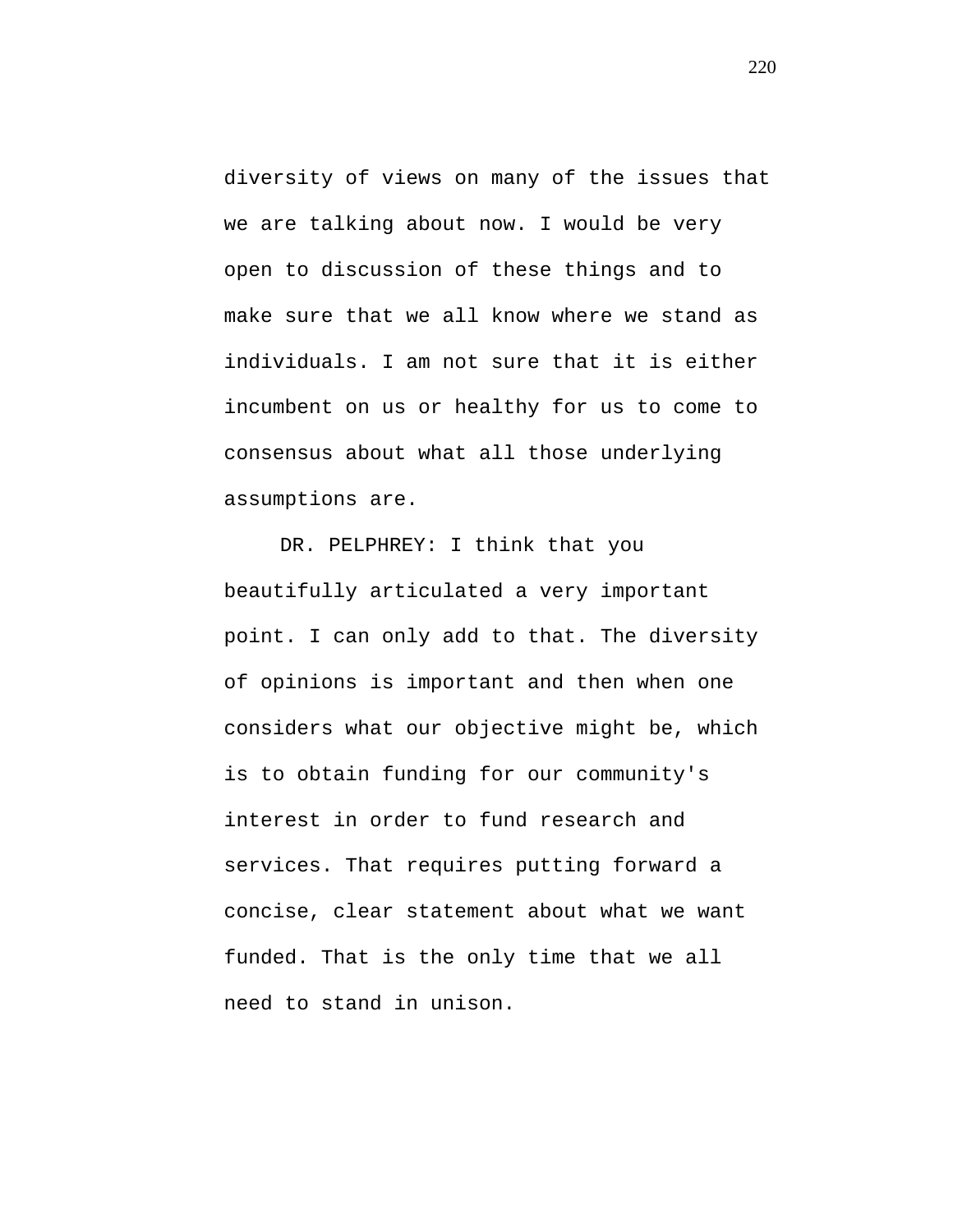In the year that I have been in DC, I have learned in talking with professional politicians that they love the autism community largely because they can say they love children. They are supportive of autism and autism research and mind you on both sides of the aisle and would love to do something to help and then are very familiar with the different factions and the different arguments and the different views. They quickly point those out whenever you begin to talk about what you would like to see done.

As I have gotten to know some of them better, they point out very frankly that one of the reasons your community is so loved is that you are not presenting a coherent set of asks. Therefore, lip service is free. There is plenty of that in town. Until the community presents that set, which you could think of the strategic plan being that, we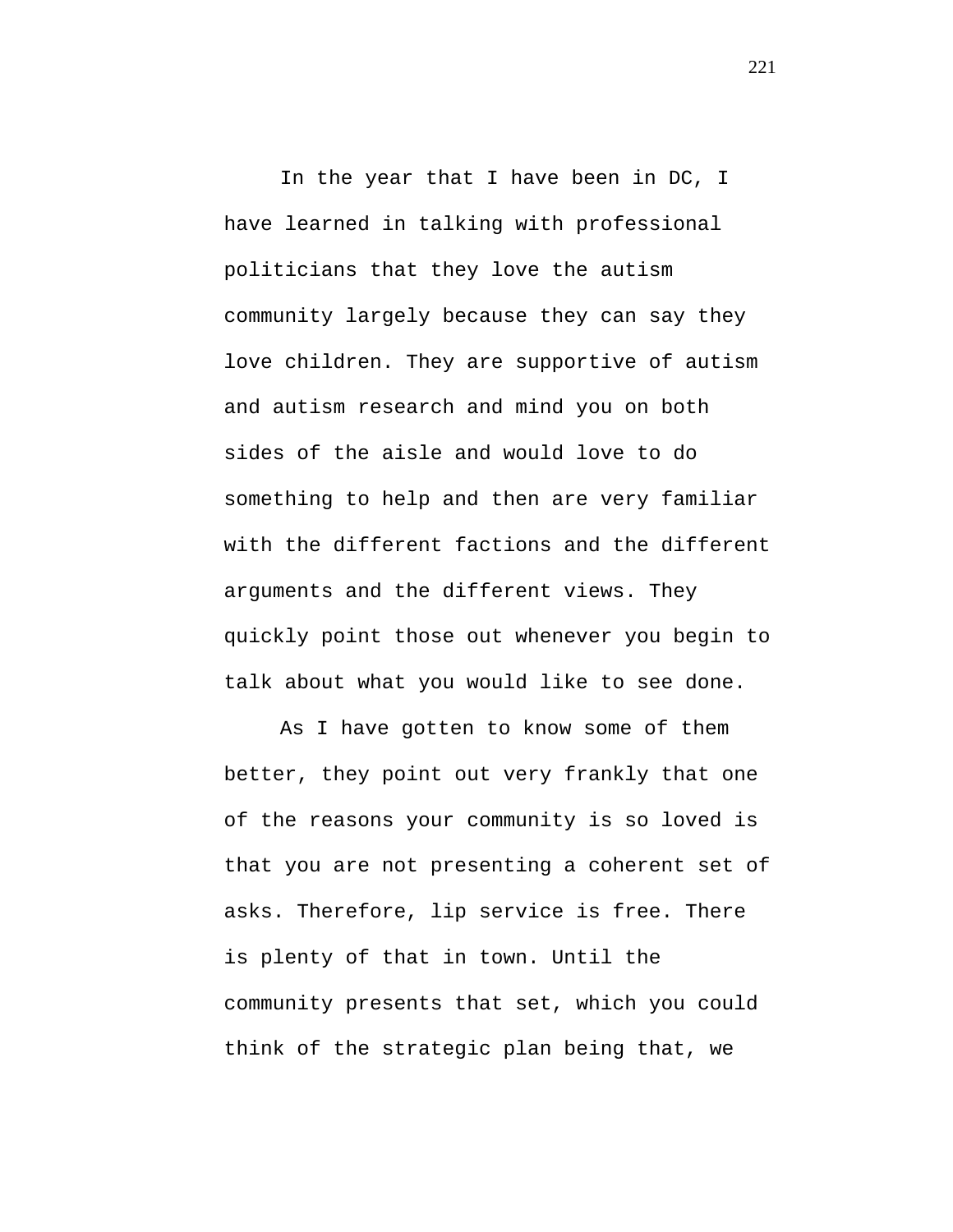are not going to get anything. If we spend time trying to build consensus without keeping that end goal in mind then I fear that it will be a waste of time, not a waste of time in terms of existential waste, but rather in terms of getting that product done because it sounds like we are in broad strokes agreement about most things if not the most important thing for a committee, which is the general respect for each other's points of views and wishes and therefore can develop a set of asks.

I am speaking as a parent of a child that is fairly heavily affected by her autism and epilepsy and would be one of those parents that would say I hope she turns out a lot like Sam. Then I am also very well aware of the then what. I can see both sides of it very clearly.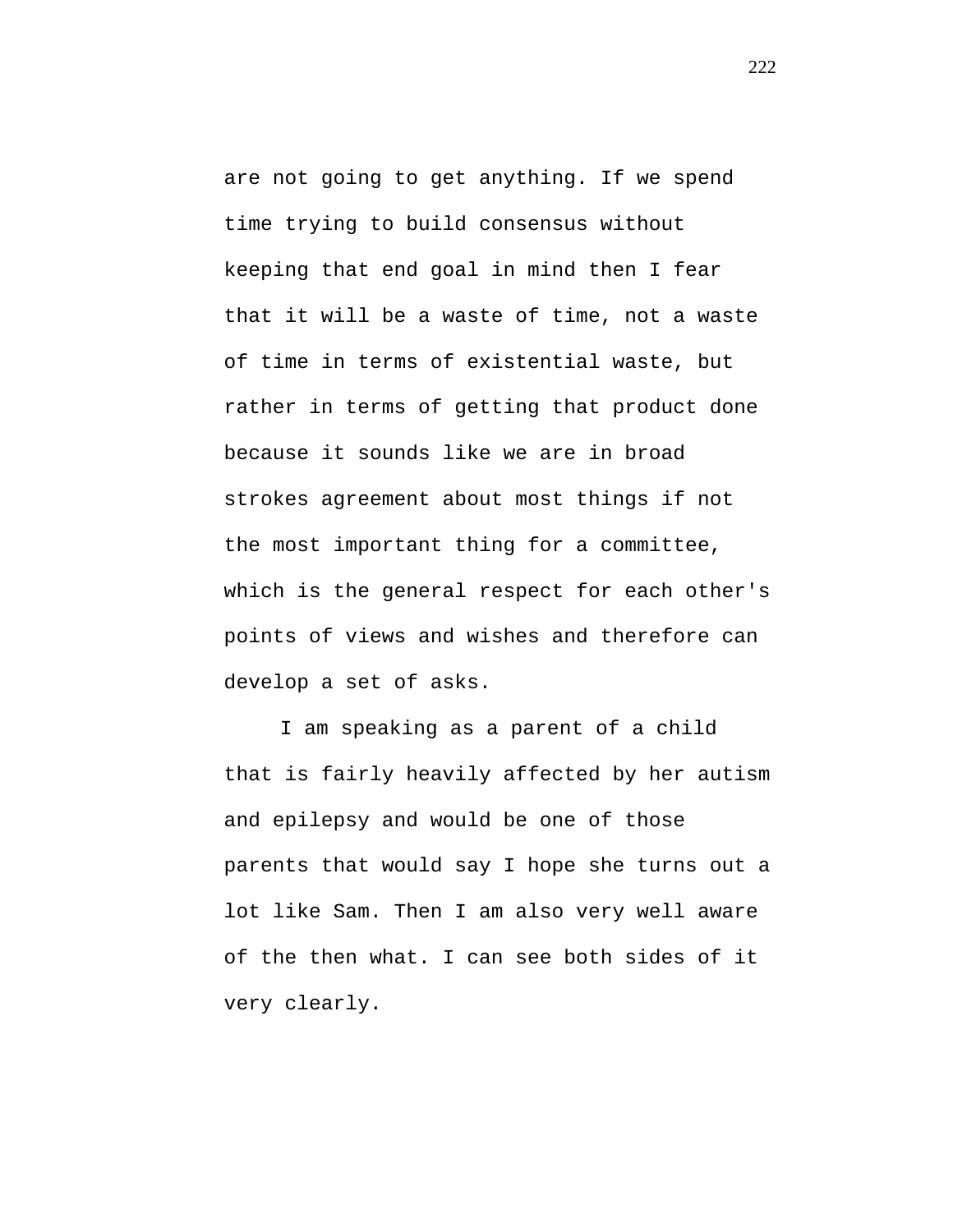MR. ROBISON: I think that is a good point. We do not have to maybe all agree with everything that we want. But when I engage the people who challenge the idea of neurodiversity people, you are opposed to cure and I want a cure. And I say what specifically would you change about yourself or what would you change about your child. Mostly what I hear is I would fix this thing, this disability. Maybe that is cannot talk. Maybe it is cognitive functioning or whatever. Clearly, Sam and me, your child – we have different challenges because of autism and each of us would say maybe I would change this thing or maybe now at my age I would just live with this thing in me.

But I am not opposed to anyone who says I want to fix this thing in me. I want to make myself better. My question then is if we all agree with that, we should agree with the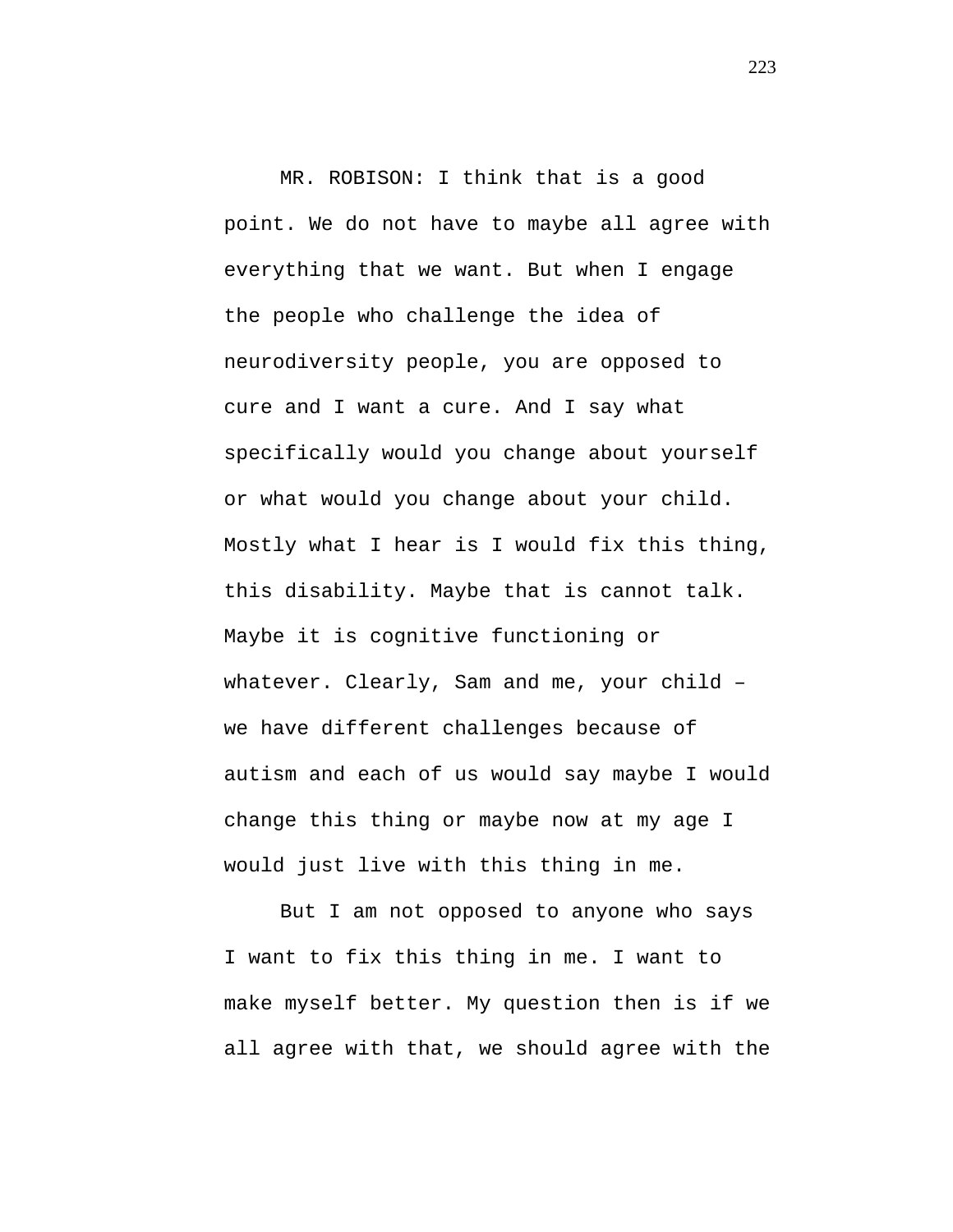general statement that I want to develop the tools with government funding. I think it is the job of government to provide this kit of tools and therapies that can assure the best quality of life for every autistic person. That means maybe you need to speech help, maybe you need GI help, maybe you need cognitive help. I think that is a job of government to do that research and provide those things. If you agree, you should join us in that quest and we should put aside a fight over semantics. I feel like the fight over semantics is significantly harmful to us as a group because we cannot mount a coherent effort to get what we want.

DR. GORDON: John, actually, I think that is a wonderful point and that crystallizes actually what is really in our vision statement. Our vision statement is the strategic plan will accelerate and inspire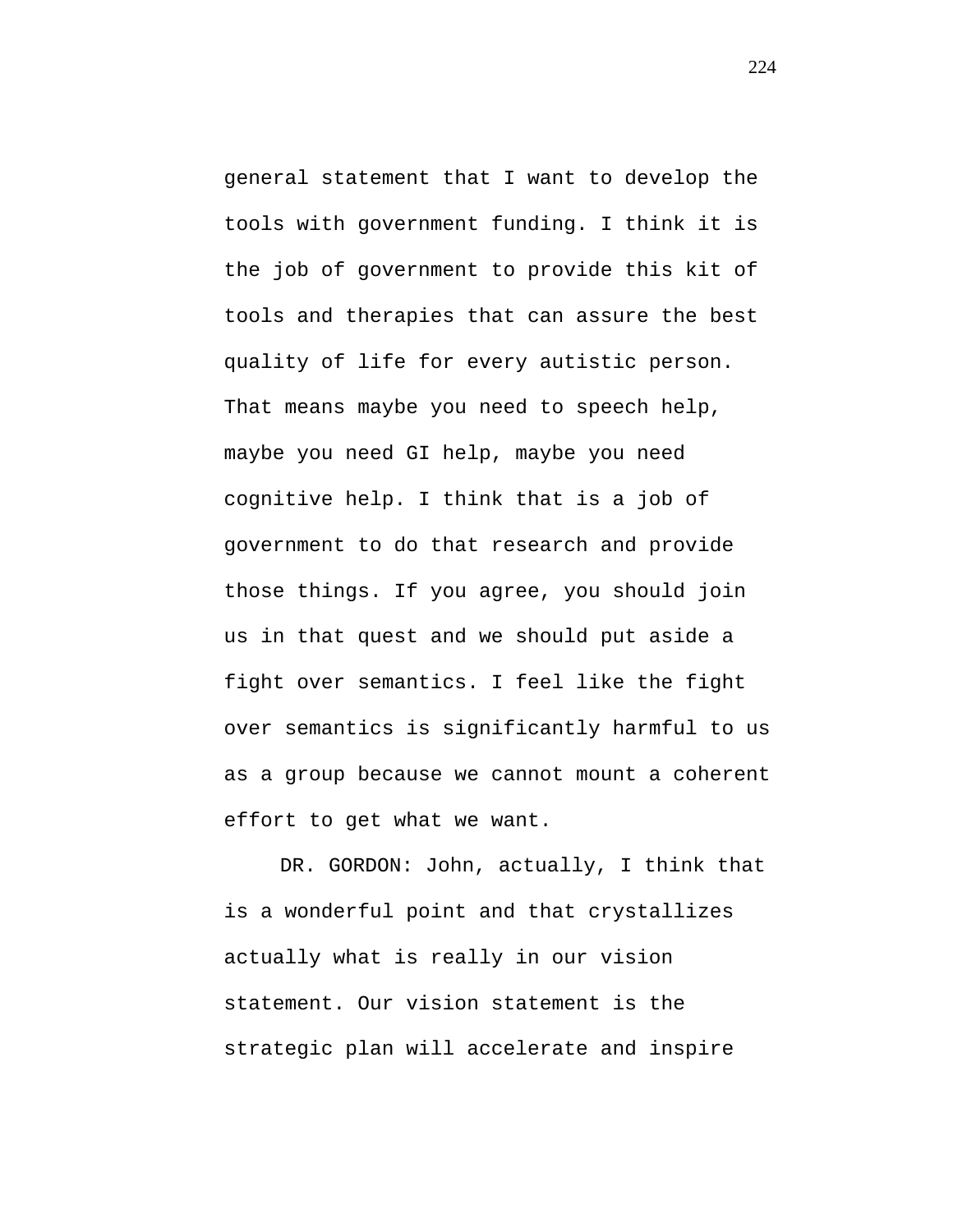research that will profoundly improve the health and quality of life of every person on the autism spectrum across the lifespan. It is a great step.

I still admire your attempt to bring it back to this issue, which I think is more than semantics, but perhaps not consentable. That is not a word. But I am glad we are having this discussion. I think it is a discussion we need to have every now and then to remind ourselves of the different perspectives around the table.

DR. AMARAL: John, I think Question 3, the way it has come out, is that research is fostered to try and preempt and prevent disabilities associated with autism broadly speaking. But we agree that that is the goal is all I am saying.

I think it is going to be impossible. I agree with Kevin and the whole tenor of this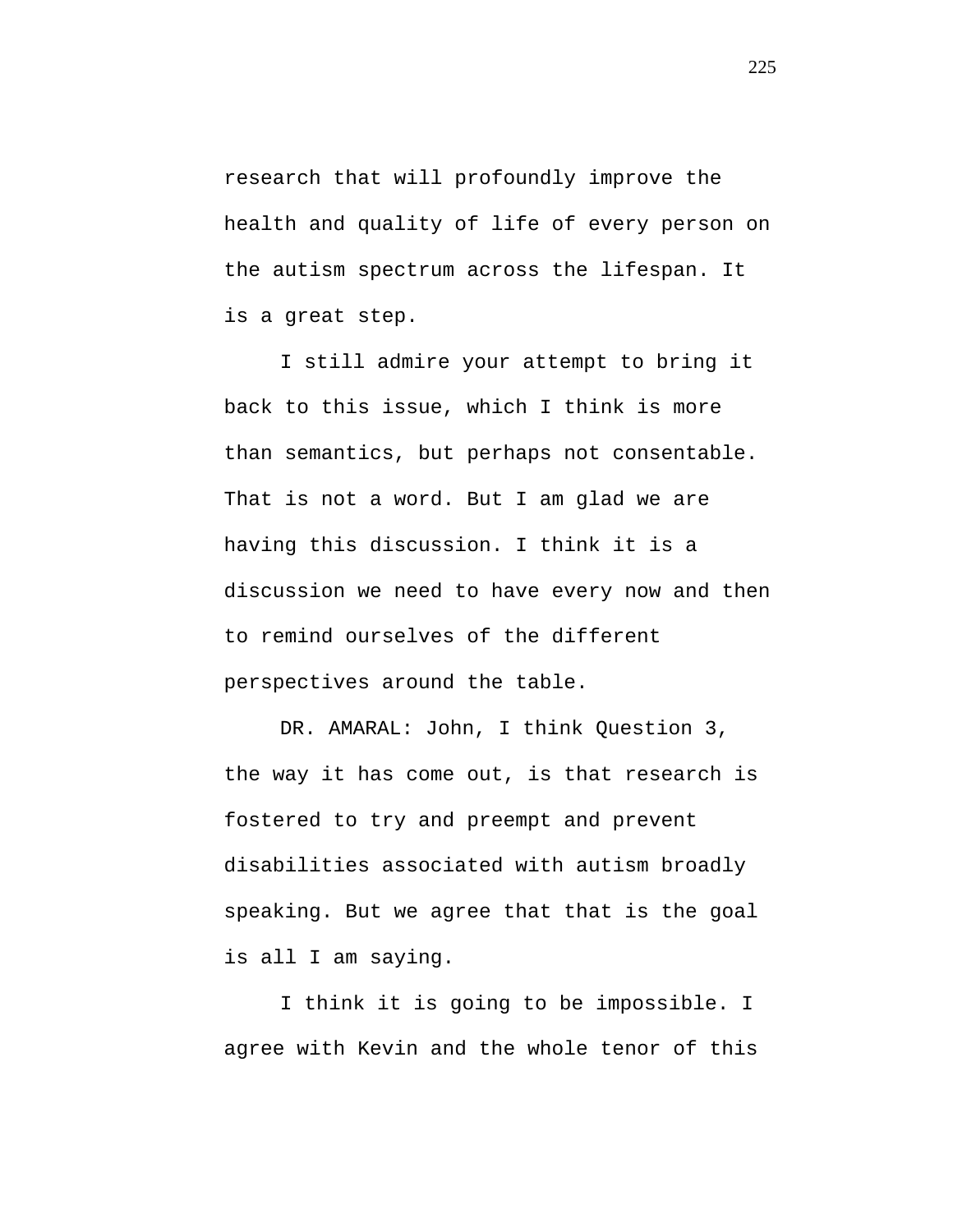discussion to say anything more than that. I do agree with you. Many parents say we want to cure our child. What they are really saying is that they want to eliminate the gastrointestinal problem or they want them to sleep normally or they do not want to have profound anxiety. Those are all components of autism. I think our research agenda is trying to attack those issues.

For different people, it is going to be different issues. I think we all agree. I do not think there is any disagreement. For different people, for different personalities, we are going to have to address different aspects of their concerns.

For you, it is the issues that bother you. We should be developing a research agenda that helps people in your situation. For an individual who does not sleep at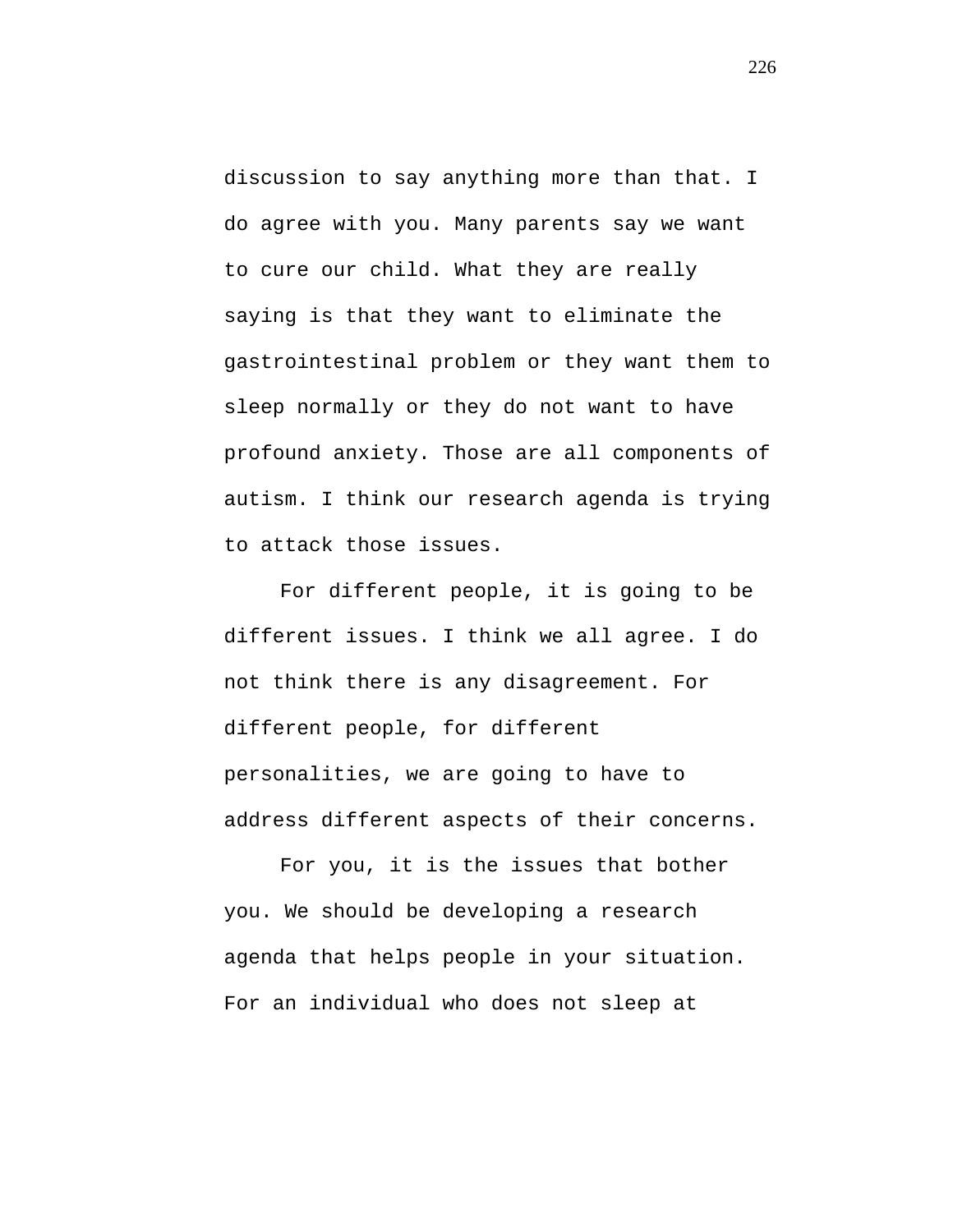night, there is a whole new agenda of trying to understand sleep disturbances in autism.

I guess I am sympathetic with what you are saying, but I do not think we disagree. I think this is what the strategic plan is trying to get at.

MR. ROBISON: It sounds like we do have that consensus and maybe we just need to articulate it in words in our written plan.

DR. GORDON: Actually, I think it is there. I think it is there in the vision statement. It is there in Chapter 3. Nonetheless, I am glad we had this time to discuss it.

I would like to ask if there are other – now that we have had perhaps a chance to look at some of the written comments and consider the oral comments if there are other topics that individuals brought up that members of the committee would like to discuss.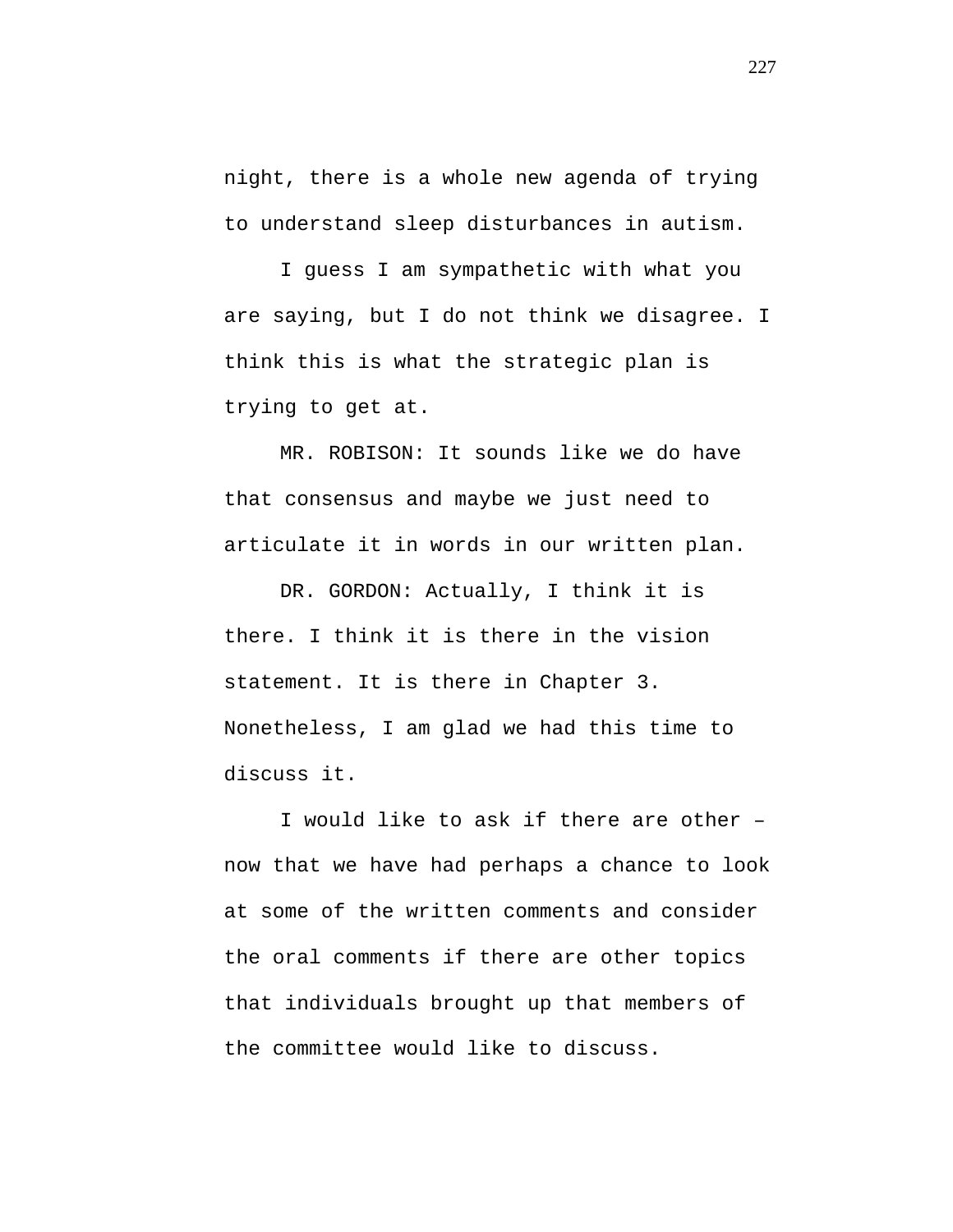MS. CRANE: Can I bring something up? There is definitely some of conversation about services in the comments. Because of the deadline, I do not think commenters had the opportunity to raise this issue, but I feel like I have to anyway. Those services are potentially going to be impacted by policies that are being debated in the Senate right now.

We know that almost all of the home and community-based services for people on the autism spectrum, all of the supportive housing services, all of the job services or nearly all of the job services, quite a lot of special education services. These are all funded by Medicaid. We are looking at a significant cut in Medicaid. If that cut happens, those services –- and I know many of the other members of this committee have been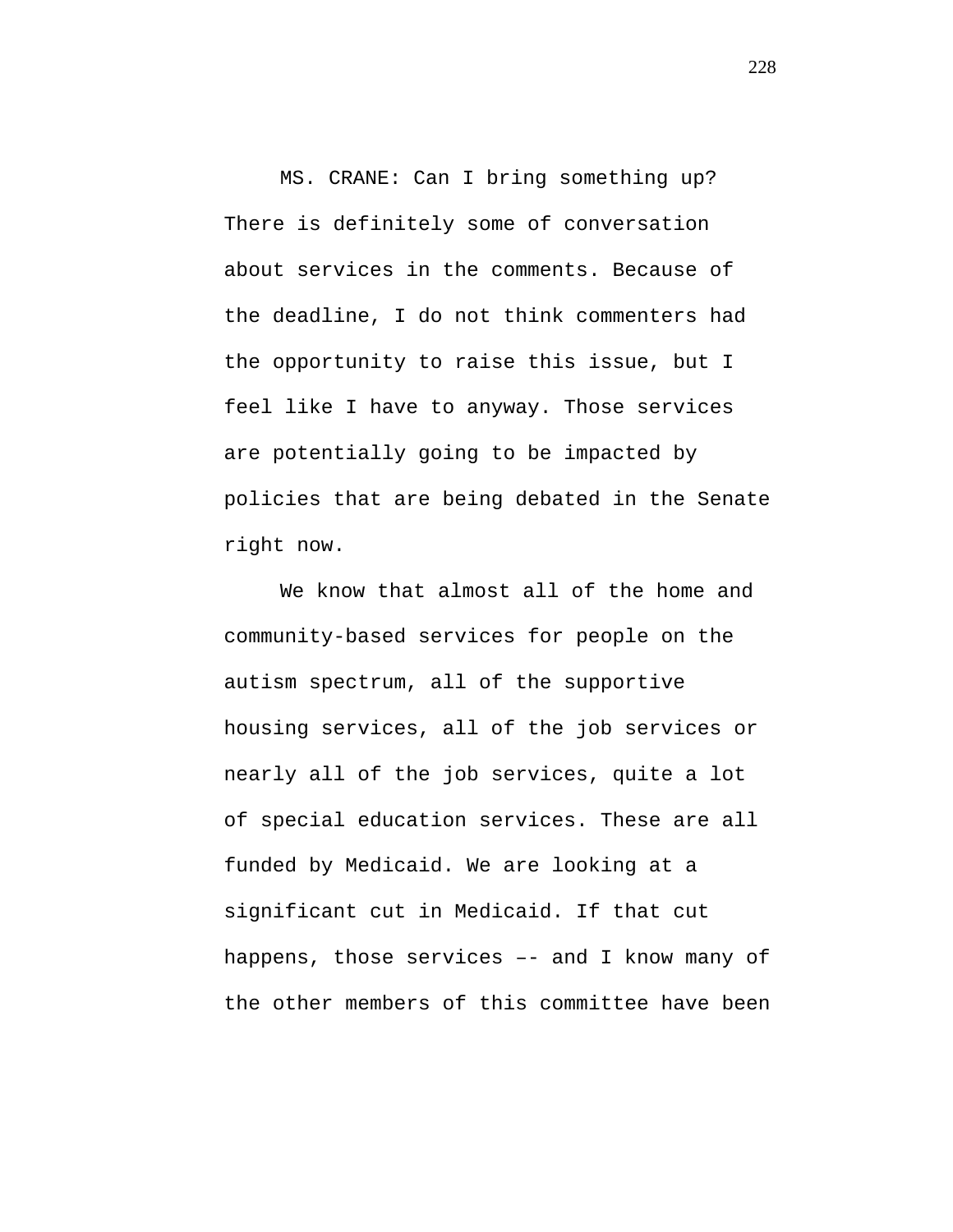speaking out on it. Many of those services are at risk.

I also wanted to bring up that today is the 27th anniversary of the passage of the Americans with Disabilities Act. It is kind of coincidental that we are meeting on the exact anniversary. That law has done so much to move us out from institutions and into the community and into real jobs and into integrated employment and education. When people talk about Olmstead, moving people out from institutions into the community, that decision by the Supreme Court was based on the Americans with Disabilities Act. It is a very important day for us as a result of that.

Again, when people do Olmstead work, when they try and move services from the institutional settings to the community, Medicaid is almost always the main funder for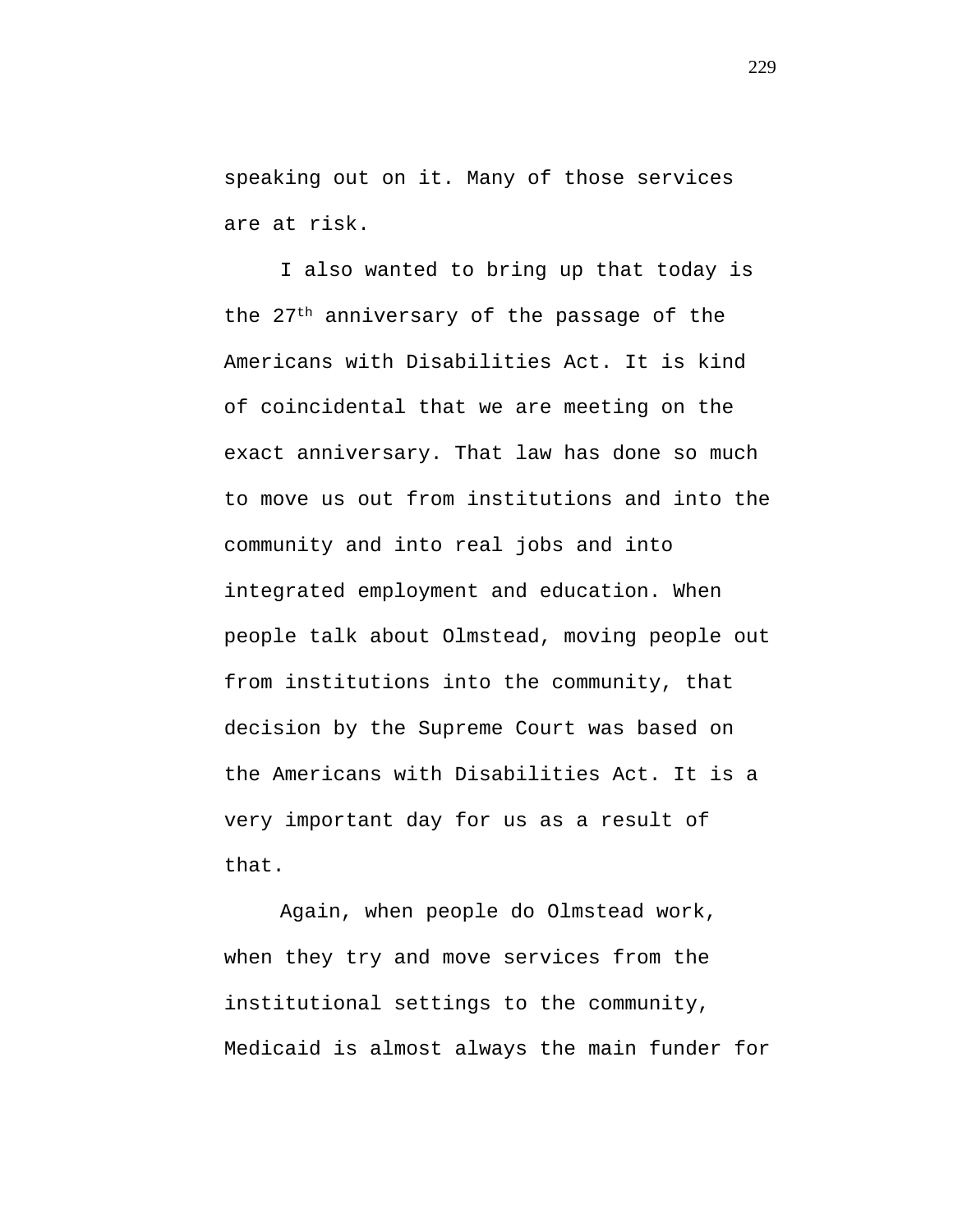those services. I just wanted to remind that of everyone.

There is a limited amount that I can say as an IACC member. But I really hope that people are taking that awareness into the rest of their professional lives and working to educate the community on that. Thank you.

(Applause)

DR. AMARAL: I just wanted to comment on one of the written summaries from Dr. Eileen Nicole Simon, who has actually been here and presented. She was actually one of the people who said why don't we talk more about it. I feel bad that we do not have enough time to address some of the issues.

In the particular case of Dr. Simon, she has for a number of years had a theory about what brain regions might be most damaged leading to autism and has actually talked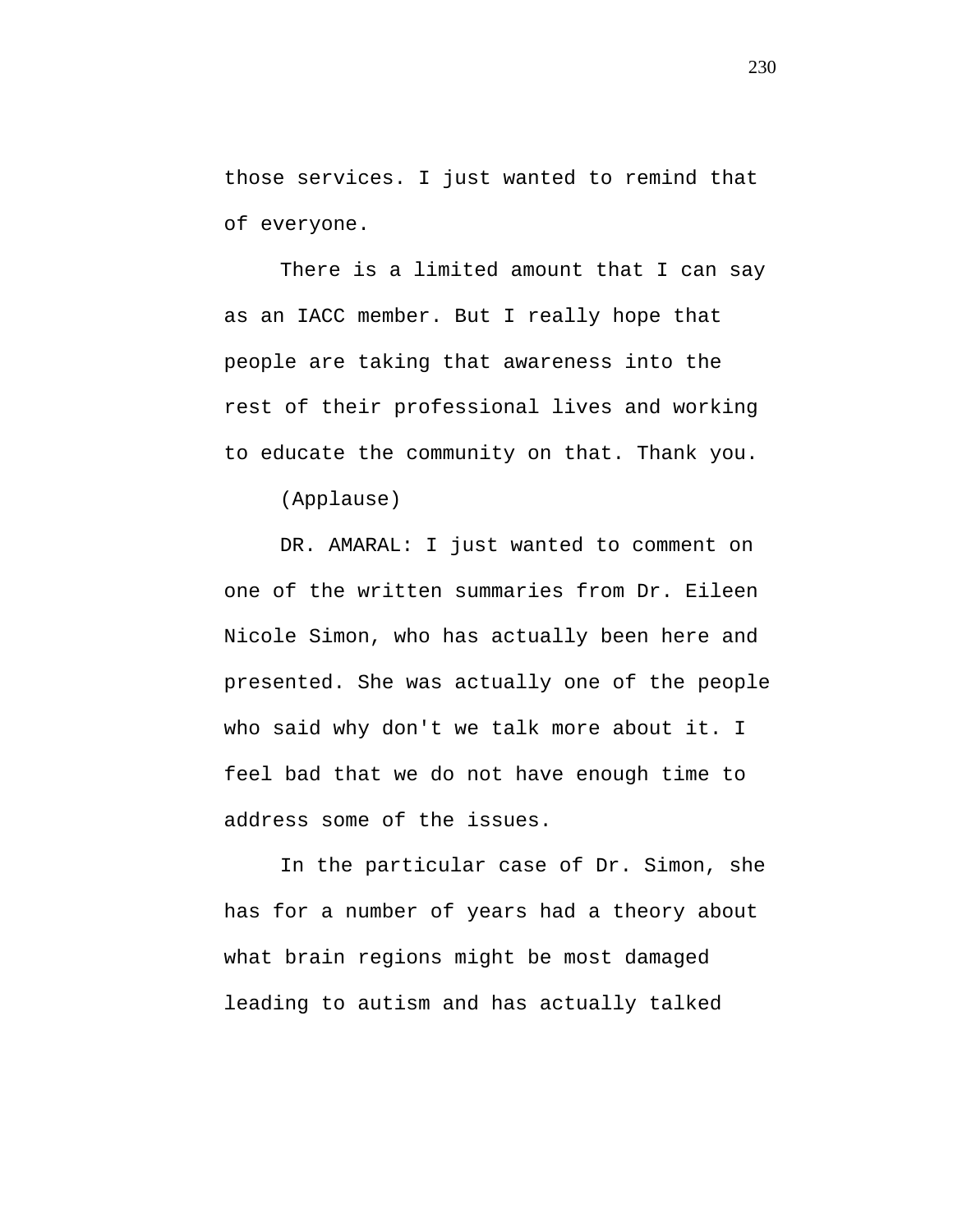about childhood asphyxia during delivery and things like that.

I just want to put on the record that I think that these are all interesting ideas. She has done a huge amount of research over tens of years. Our problem is we do not have the material in terms of postmortem brain material and other raw material to prove some of her theories.

I think in this case, it is not so much that she may be wrong. She is proposing very interesting, provocative ideas. It is just that we do not have the wherewithal at this point in time to actually prove her theories. I just want to make sure that people know that we are not paying attention to these things. In time, perhaps we can come back and see --

DR. GORDON: Let me actually underscore your statement. You might want to add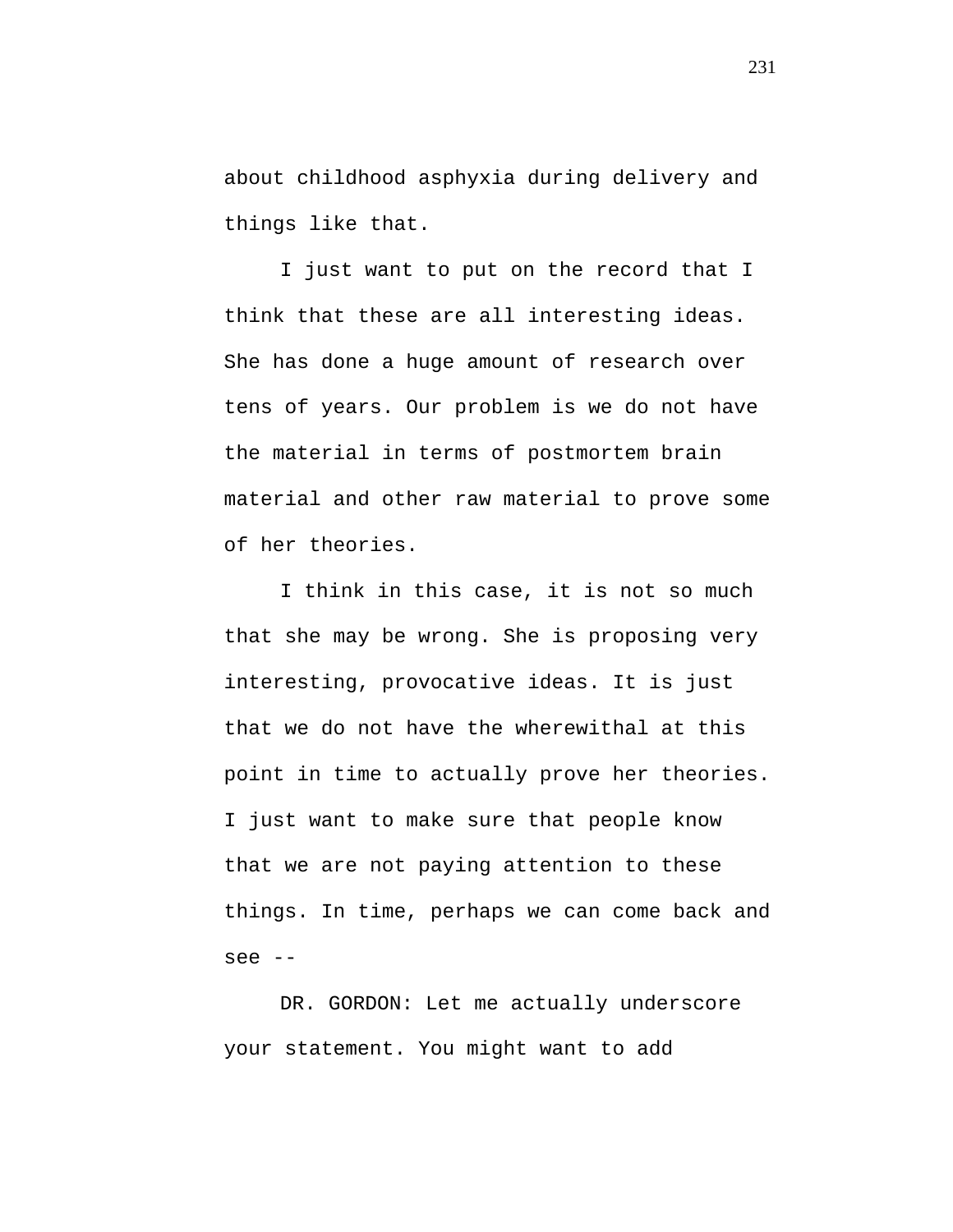something of your own with regard to the need to continue the development of brain banks so that we can do these kinds of postmortem studies. NIMH has a brain bank, which includes autism. I encourage anyone who is listening out there to go and visit the NIMH website and do a quick search for the brain bank. You can learn about how to donate brains of course after you die. We do not take them from you when you are alive. David, I know that you have an effort that you might want to also publicize.

DR. AMARAL: I will just say a quick word. From the Simons Foundation, we have initiated Autism BrainNet. If anybody is interested in getting more information, they can go to TakesBrains.org and actually sign up for a registry. You will get a quarterly newsletter. You are making no commitment whatsoever. We actually had our hundredth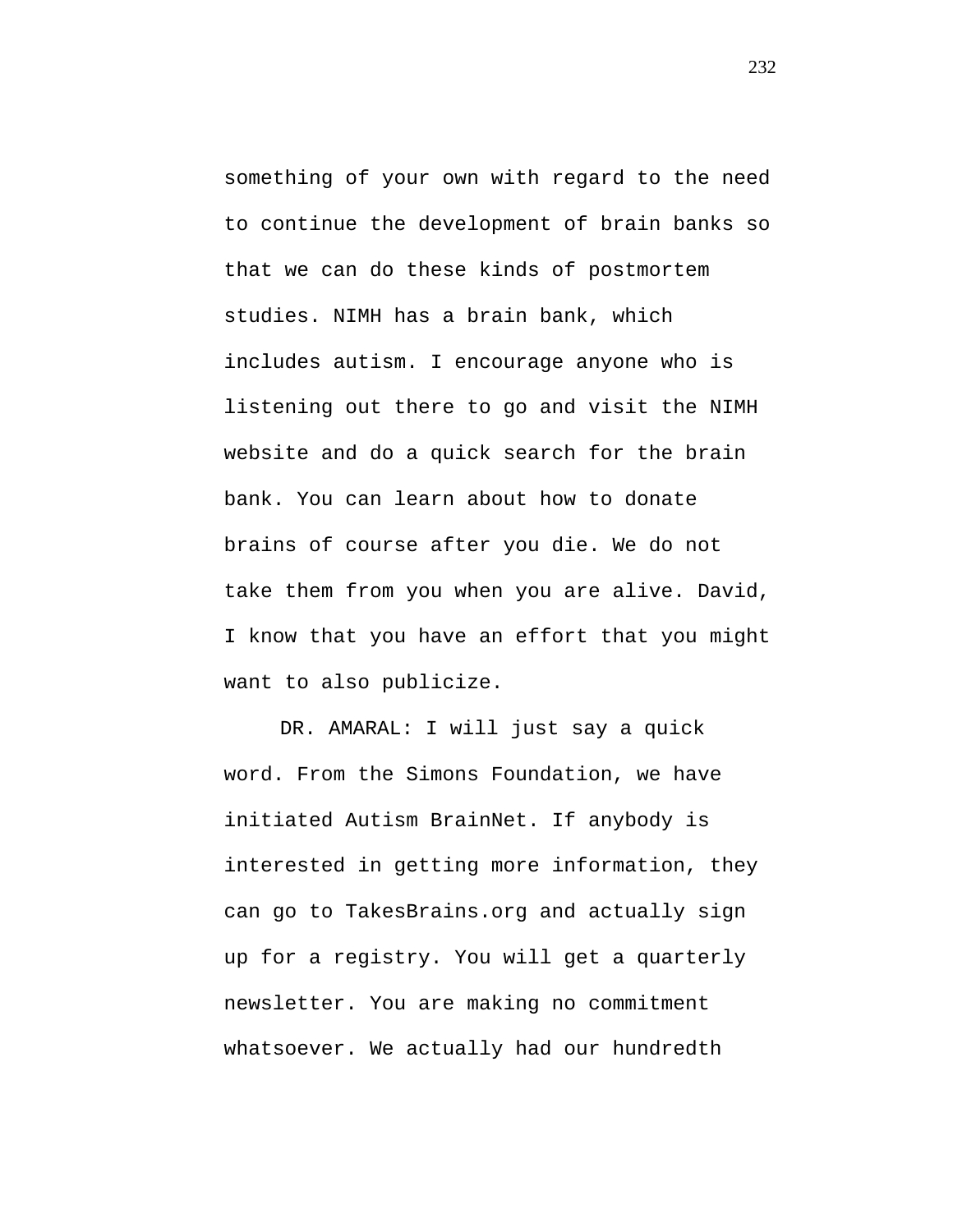donation to Autism BrainNet. We thank the community for considering this obviously very important donation. But we want to get more and more involved. We appreciate their participation.

DR. GORDON: I have just been informed that our final oral commenter is here. Margaret Gautier. Why don't you go ahead and take the podium? You have five minutes for your comments.

MS. GAUTIER: Hello. How are you doing today? I am sorry I am late. It was a lot of fun getting here. That was a lot of circling and leaving and coming back. Thank you for being patient with me.

Part of me being here is to share my perspective as a parent and someone who has a child in the public school system where part of the problem that I have noticed, I am not a scientist or anything, but I have dedicated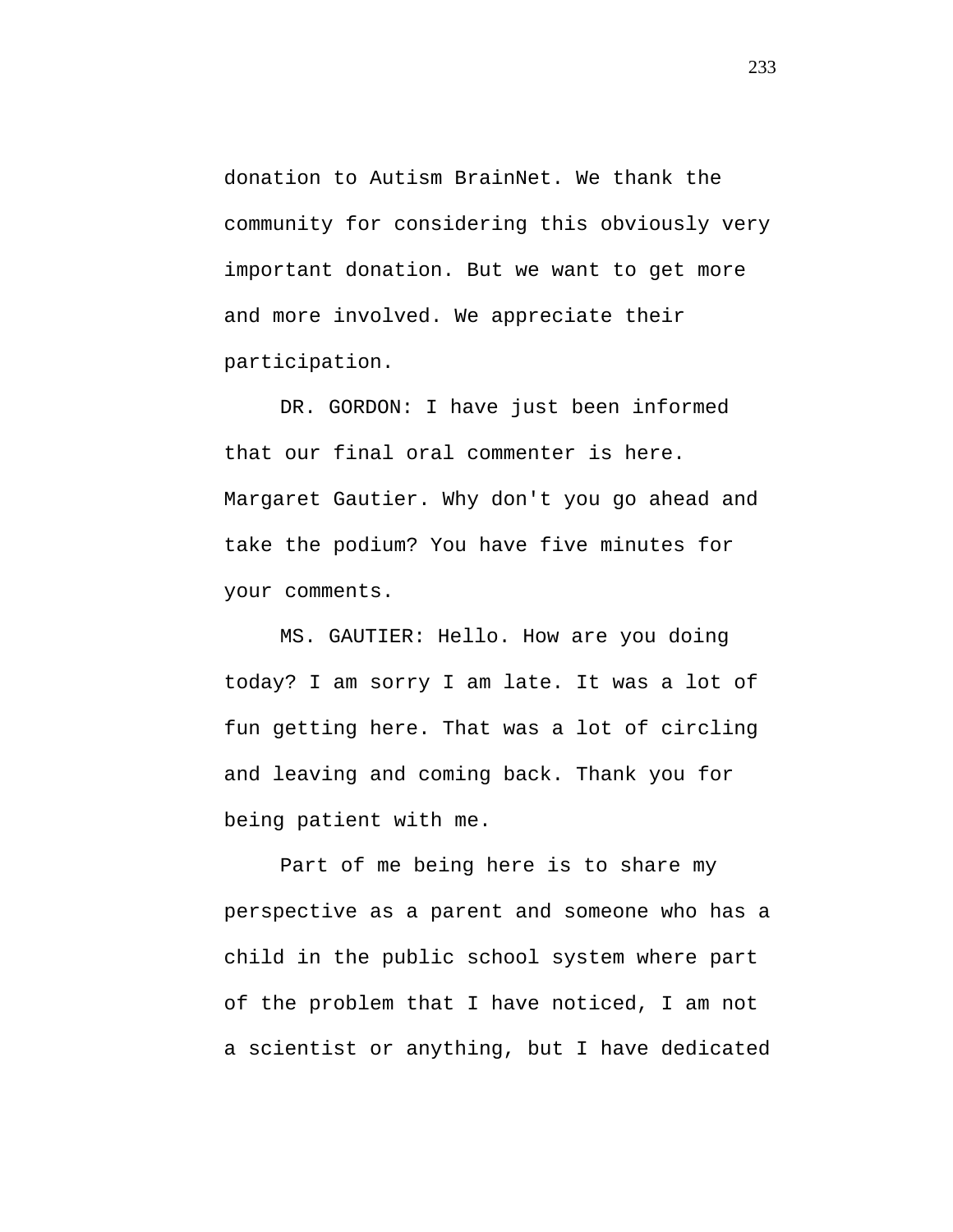12 years of my life, he is 12 too, trying to understand this and educate a mentor and really advocate for the cause.

Part of the issue that I have encountered is that we do not have a functional academic curriculum for autistic kids. In the public school system, there really is not a way to identify the levels in which children are functioning at and we need to be able to find a way to pull that information from all the specialists and the teachers and all of these tests that they have our kids doing and be able to try to come up with a way to educate our kids.

My story deals with – my child essentially lost a year of instructional learning because his teacher did not know how to teach him. She did not know how to progress him academically. And part of the problem is because the State of Virginia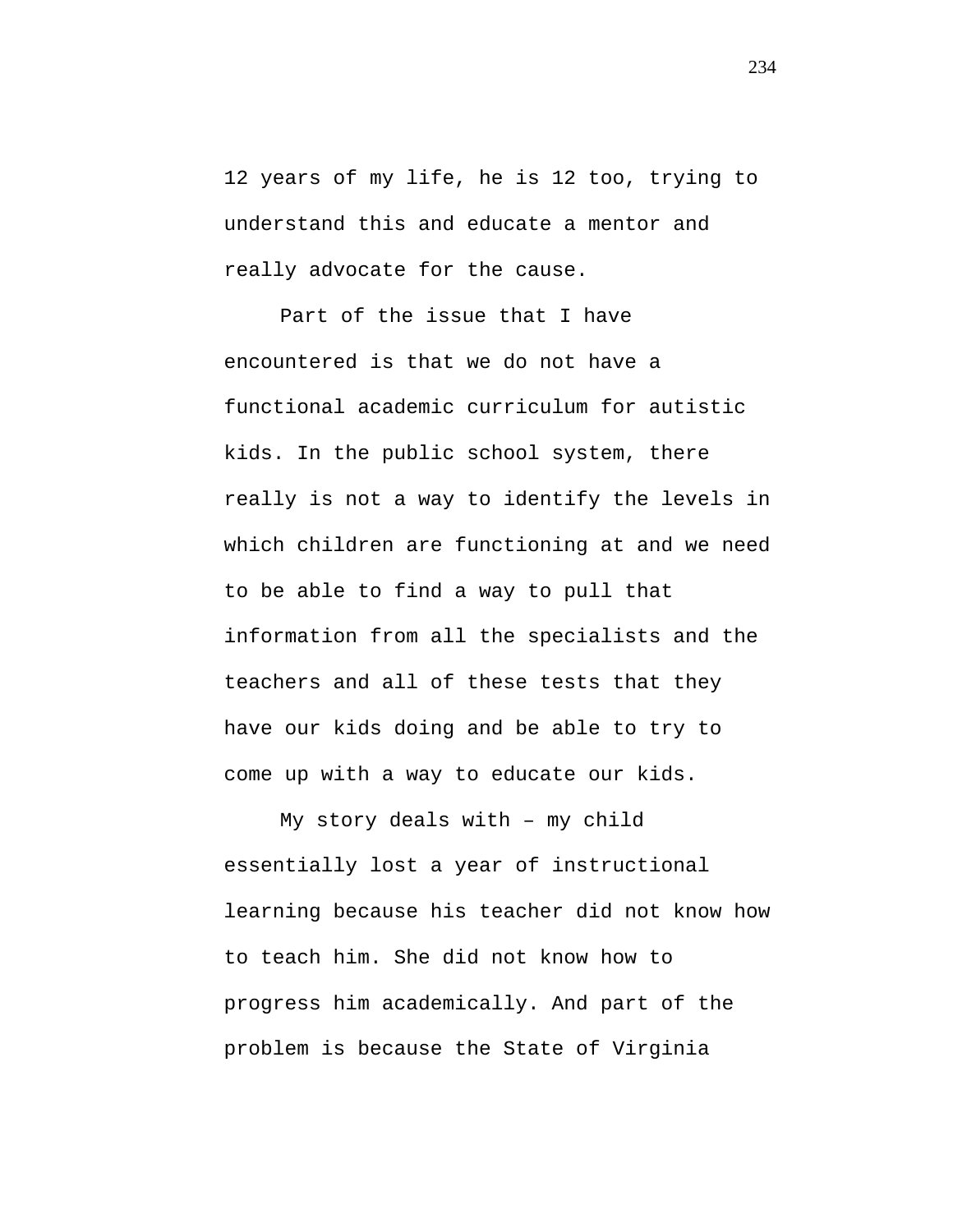where I live does not have an actual functional academic curriculum. They have something called the SOL and then they have these sub-categories for what they teach that still goes with the SOL. But the teacher is also responsible for coming up with their own curriculum that coincides with the SOL. Sometimes these teachers do not know really what to do. They do not have the tools or templates to really educate our kids and be able to put them on a path of success. There was a lot of inconsistency in the public school system regarding how our kids are educated.

For some of us where I live in Virginia unfortunately some resources are not available because of where we are. We do not have centers. We do not have a place where teachers can actually come together and be able to try to come up with a way of how we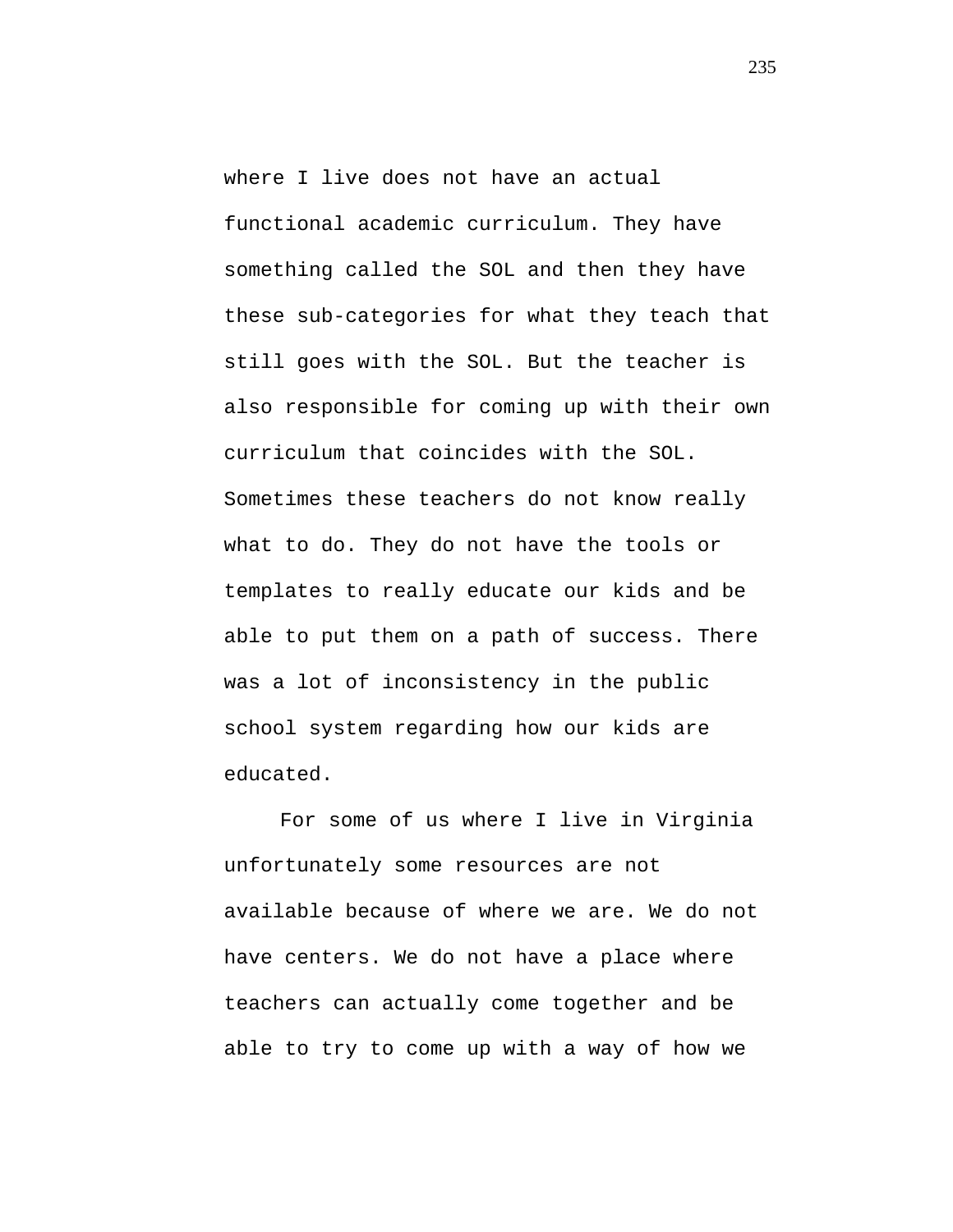can actually instruct the kids. It has been very difficult for not only myself, but I am sure for other people in trying to ensure that the services are administered fairly and properly and that they meet the needs of our kids. Sometimes you have these teachers that are just so burnt out that they really do not have the energy or the drive to stay dedicated to the cause that they went into to begin with.

Another thing also is technology. I do see the benefits of having more technology in a classroom with kids that have autism. My son is a technology guy. He is a computer freak. He can navigate through anything on the computer that he wants to. That is a wonderful thing. That is something that I encourage at home, but it is not always the same thing at the school system. With the school system, they give him a tablet and to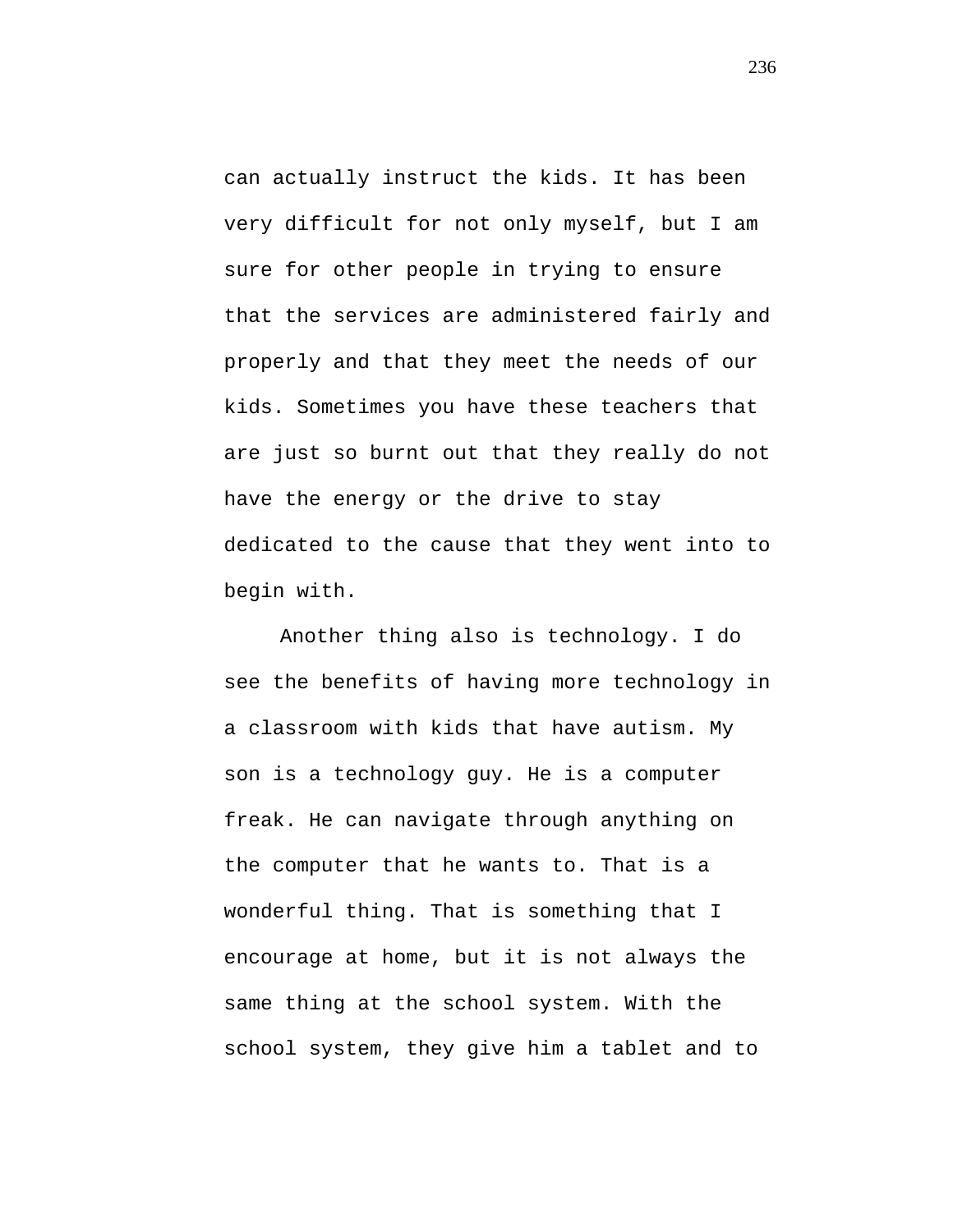play with, but there actually is not anything that they may be learning. I know there are a lot of tools and a lot of resources out there for them to use, but unfortunately I do find that the level of education in the public school system is very inconsistent.

I should be able to take my kid to one school on this part of the county and be able to get the same type of education in another school in a different part of the county, but that is not the case. It is really based on the teacher and their ability to really be patient, to learn to educate themselves. There is training and all these things available, but a lot of it is not mandated. It is not required.

I think that we really need to – I think the government needs to help more with trying to come up with a way to standardize autism as a service and somehow find a way if there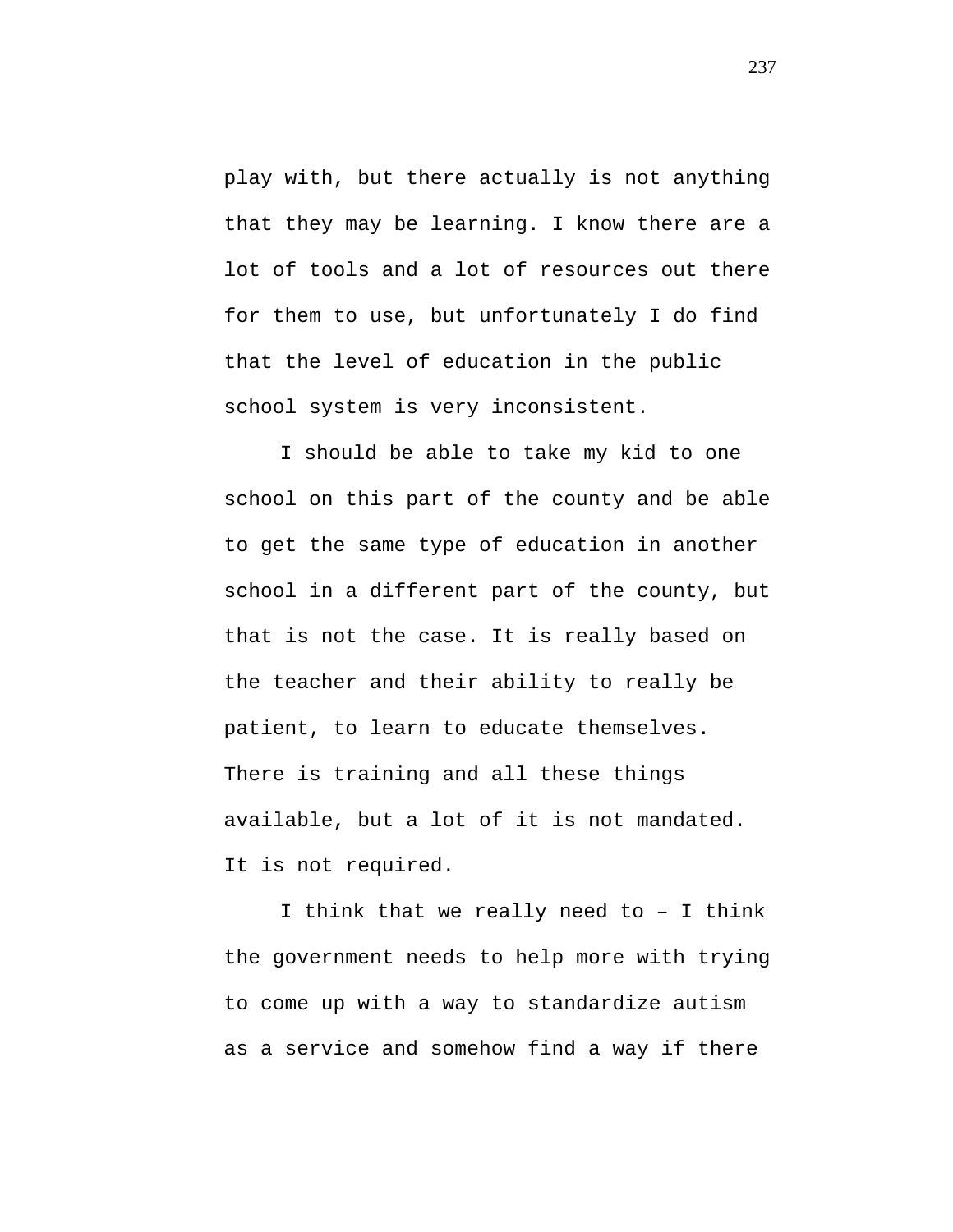is not something already in the works to make it a specialty amongst the medical field, amongst the teachers and the academic field and within that community so that we can all try to build upon what we already have, what we know and help our kids just transition easily to help them learn and grow in a different kind of way.

My kid is not really like most autistic kids are not really big on human interaction. But the way that he can learn and interact is through the computer or through technology because he does not have to figure out other people's emotions, their body language, what they are feeling, and the energy that they are giving off. It is a lot easier for him to get instruction off the computer.

I have asked my public school system to – I have heard of Melo. I have read about it. I heard that it was great and a wonderful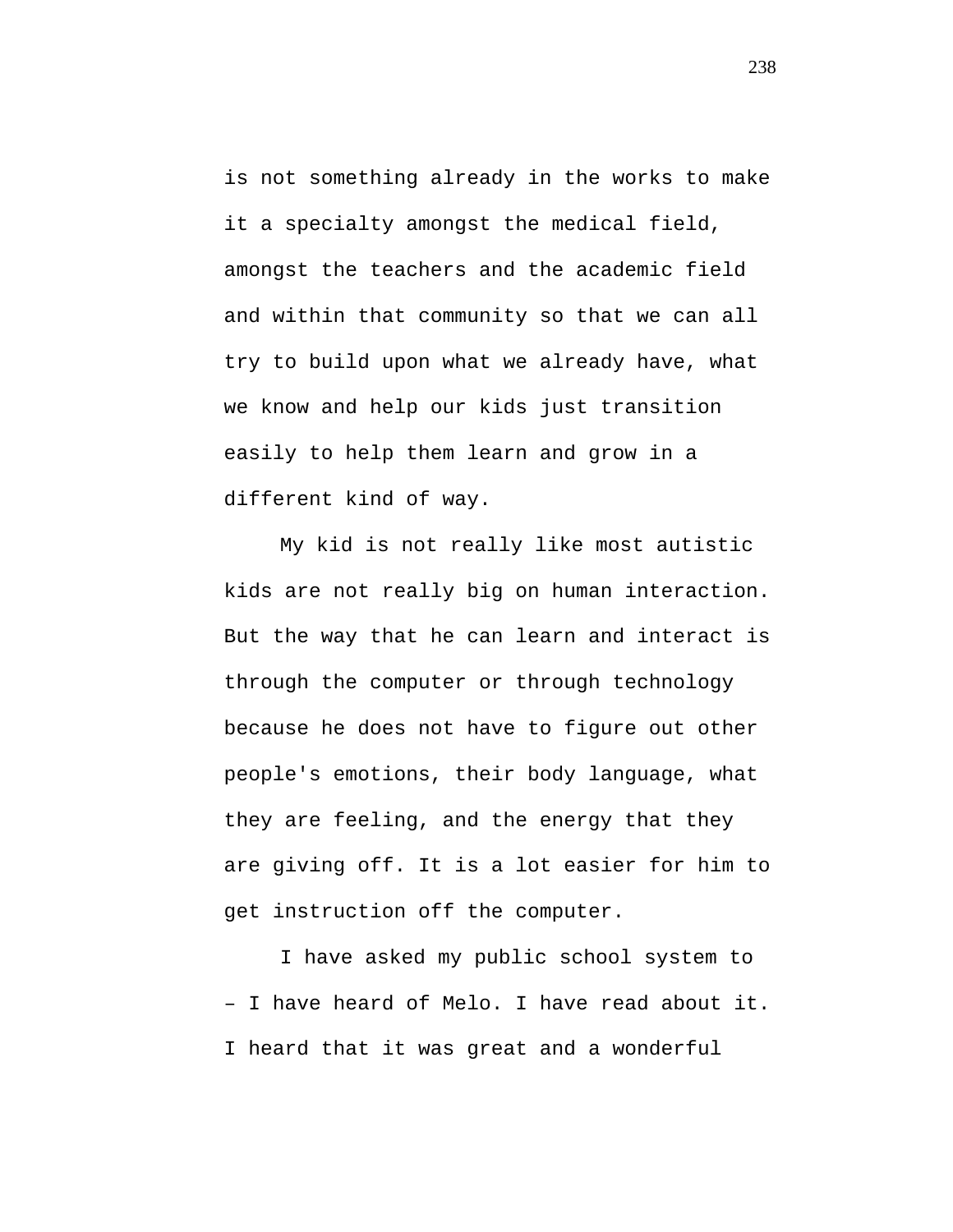thing. I am telling these teachers, why don't we have this in the classroom. Maybe this can help facilitate learning for them for some of the kids that have a hard time dealing with people and interacting with the teachers or other students.

Funding is always a problem or they just do not have interest in it because they do not know the technology themselves and they are not willing to learn. I even talked to the director of special education for my school district, which is Prince William County schools. Some people kind of get it, but a lot of them don't. As someone who is in a leadership position, I do not feel that they really fully understand what our kids need in order for them to really be taught in a less than conventional way.

That is why I am here to just kind of spread that out because I have grown to be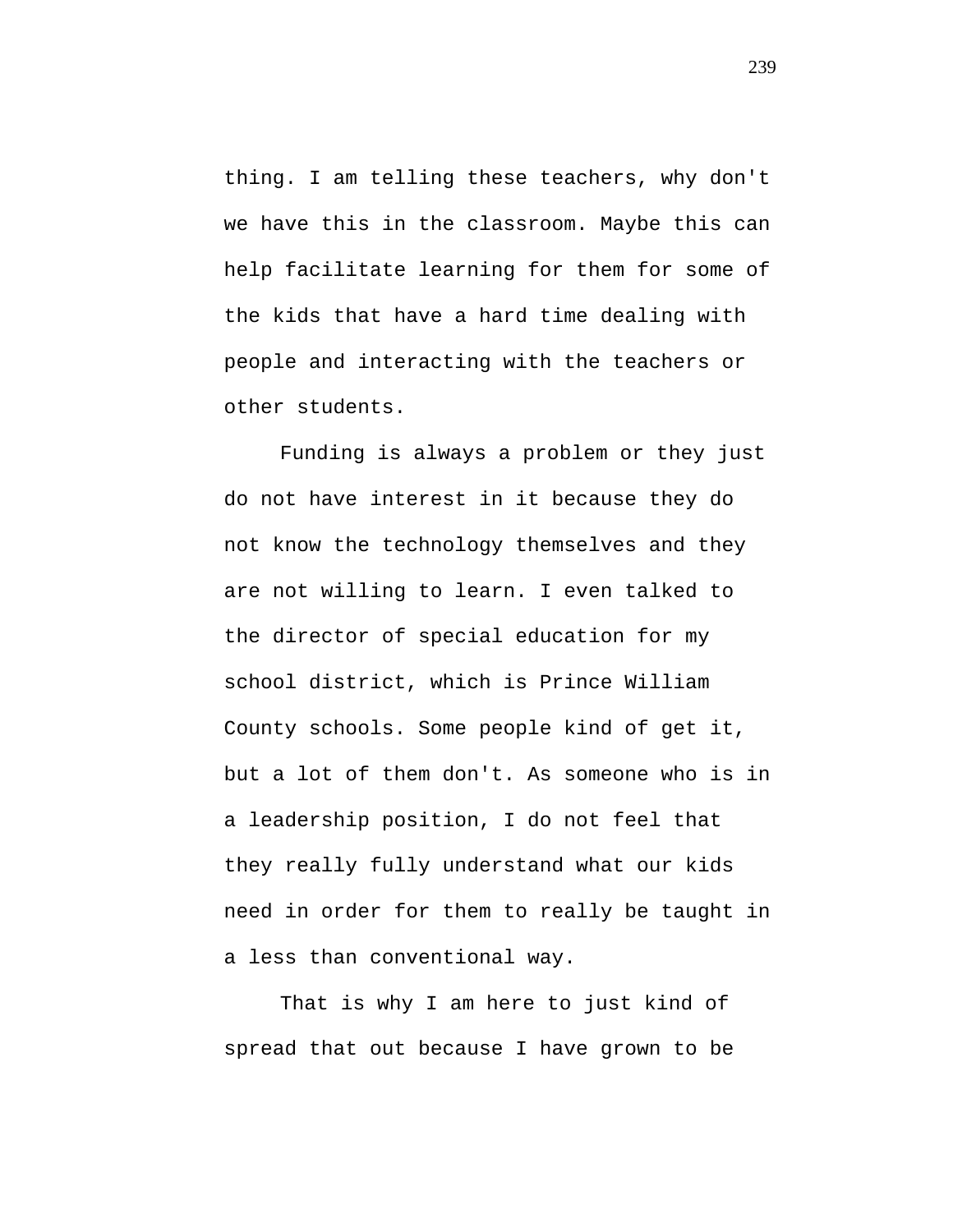very frustrated with the fact that my tax dollars, 42 percent of them, go to funding the school system, but yet we do not have enough technology, enough resources, enough training, enough information available for these professionals who are supposed to be certified, degreed, and educated all throughout whatever specialty that they are in and my kid is sitting in a classroom and not be taught anything and then he has unfortunately regressed as a result of that.

Communication is an issue. Some teachers do not community very well. We need to have some more oversight in the public school system. I do not think that we can really allow the states to figure it out for themselves. I think that they need to hear from a higher authority that this is what we need to do in order to make sure that we have a certain level of consistency across the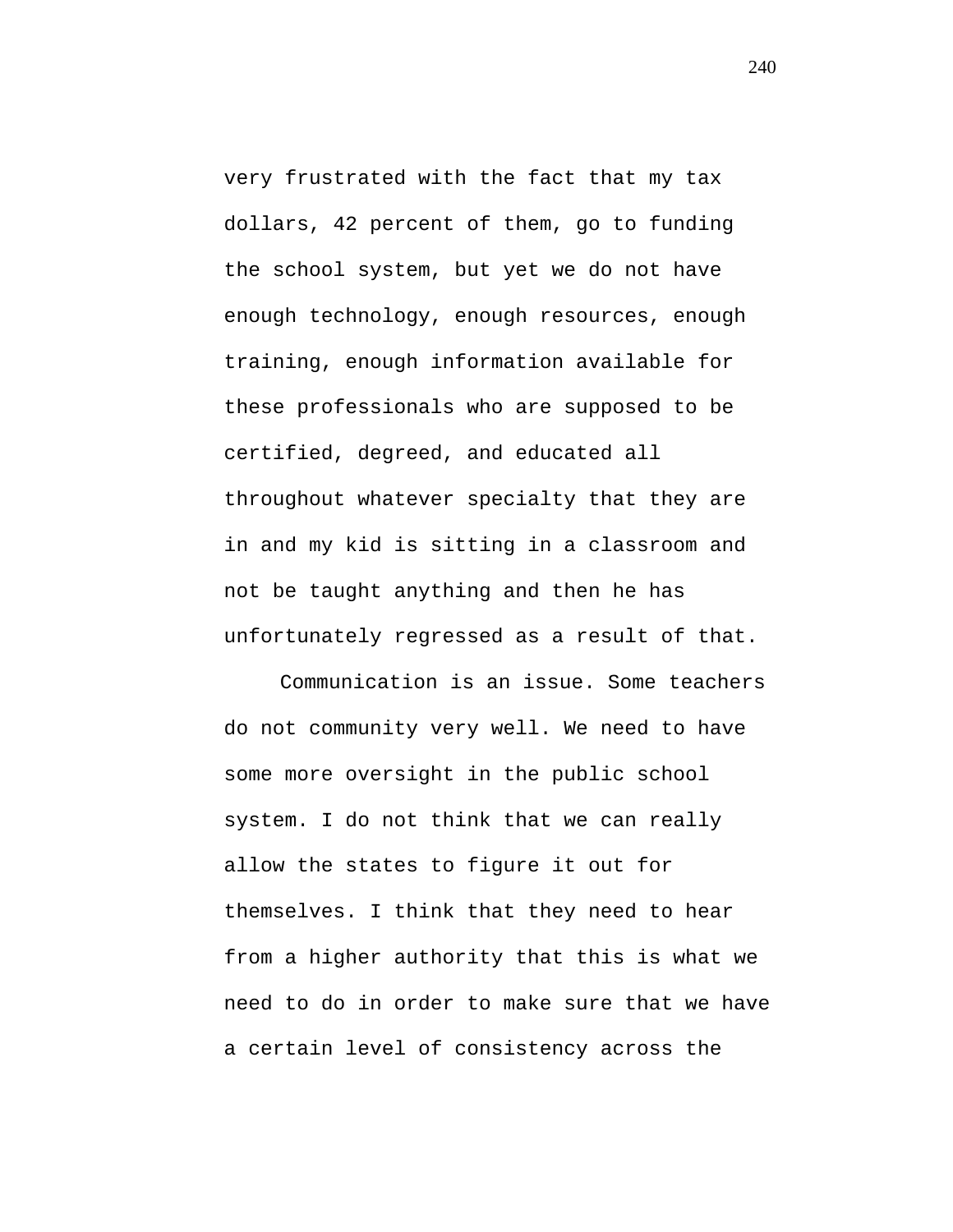board. If I move to Iowa, my kid probably has no chance there because there are certain things that they do not have. We need to try to standardize things as much as possible, pull data, pull information and collect it in one of several places so that we can try to figure out how are we going to teach these kids in a public school system. That is pretty much it. Thank you.

DR. GORDON: Thank you very much. Sorry for the inconvenience of having it in a difficult place to get to, but we really appreciate you coming and giving such clear and compelling testimony.

Are there comments?

DR. MANDELL: I wish Ms. Gautier had written the services chapter for the IACC report because I think she really eloquently hit on exactly the problems we are trying to address in that chapter. I just want to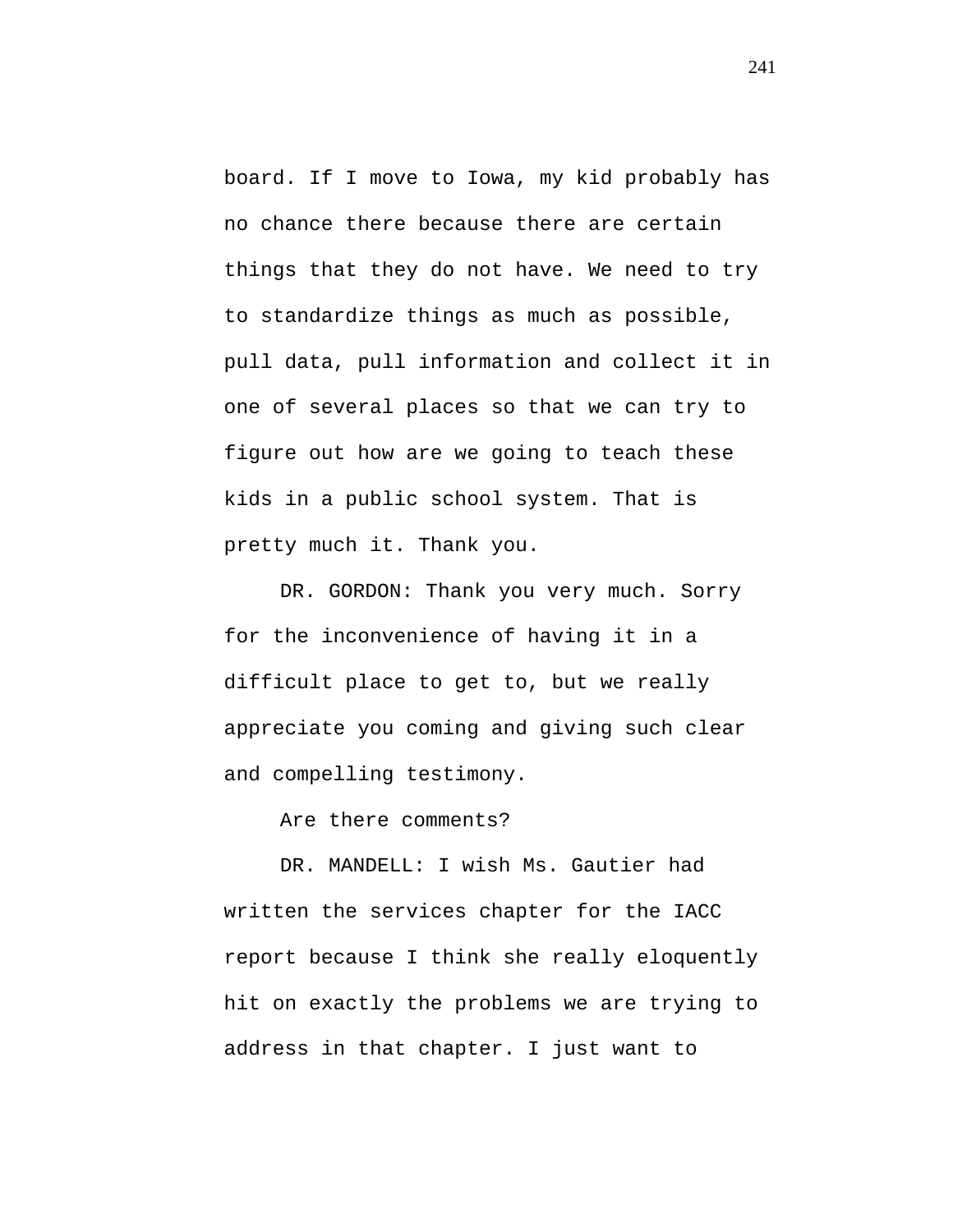reiterate some things that I thought were really important first and that were said by some other presenters as well.

The complete inadequacy of preservice training. What we want is to make teachers who are expert in working with kids with autism and what we have is a model in which they are allowed to dip their toe in the water before they are thrown into the pool to work with these kids, leading to tremendous amount of burnout, which we found the turnover rate in the Philadelphia School District among special education teachers working with kids with autism is 25 percent a year. They have no in-service consultation or support. Even as they find problems, they are not able to implement what they want to implement or the field changes. We do not have a good way other than to as we like to call it, train and pray. We send them for a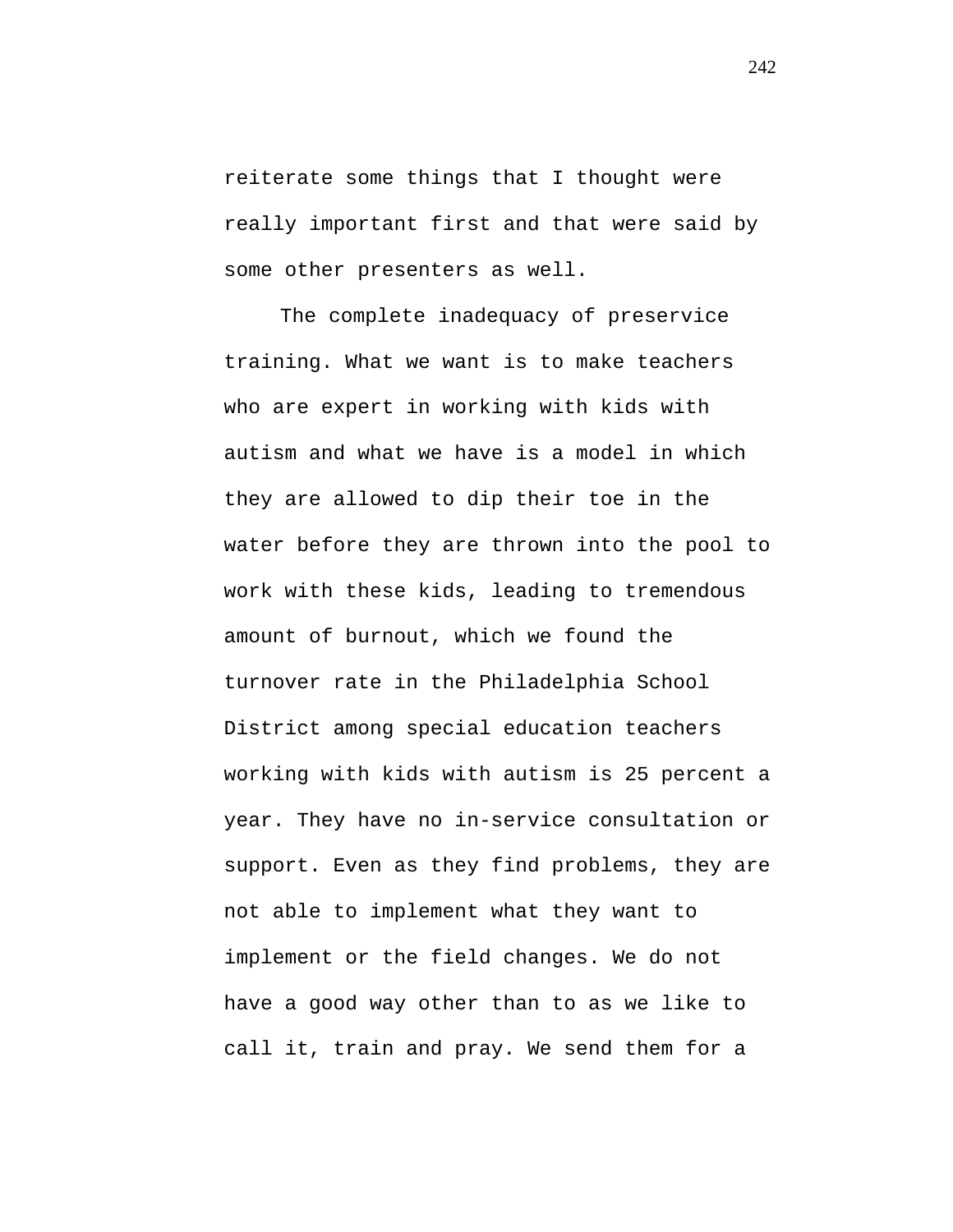one-day workshop on something that we want them to be expert in and we send them back to the classroom.

There is a panoply of programs that we, as a community, have not said these are the fundamentals that should be in every classroom. As a result, we have warehouses filled with curricula and programs that somebody thought were a good idea last year because they got a flier about it or went to a training that are no longer being used. We have wasted a tremendous amount of money. This is particularly true in districts that are under resourced primarily because education funding is tied to property taxes because Congress has never fully appropriate all the funds for special education that they said they would probably about 17 to 19 percent. That this is driving a lot of the disparities that we say we want to address in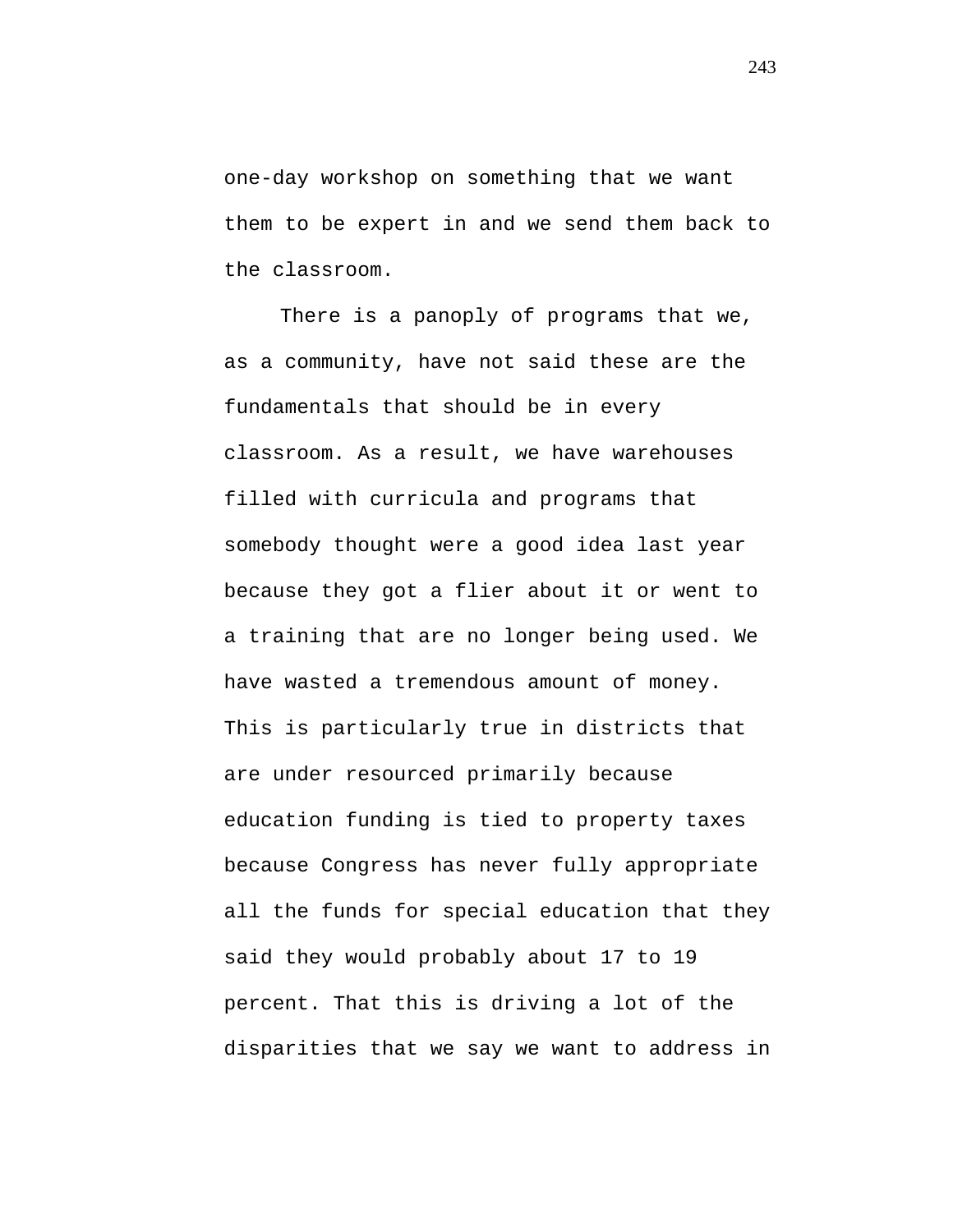our strategic plan and we should keep in mind that when we are talking about race, we are often talking about place when it comes to these kinds of disparities.

I would love to make sure that everything about that that has been said today is really foremost in our mind as we think about what the research agenda should be and what the practice agenda should be. We already know a lot of things we should be doing and we are not doing them. We could do all the research we want, but if it does not make it into practice and if we have not developed a policy system and a service system that allows that to happen then the research is not good for anything.

DR. GORDON: Thank you, David. Are there other comments about the oral commenter or any of the other commenters or the written comments? Thank you very much and thanks to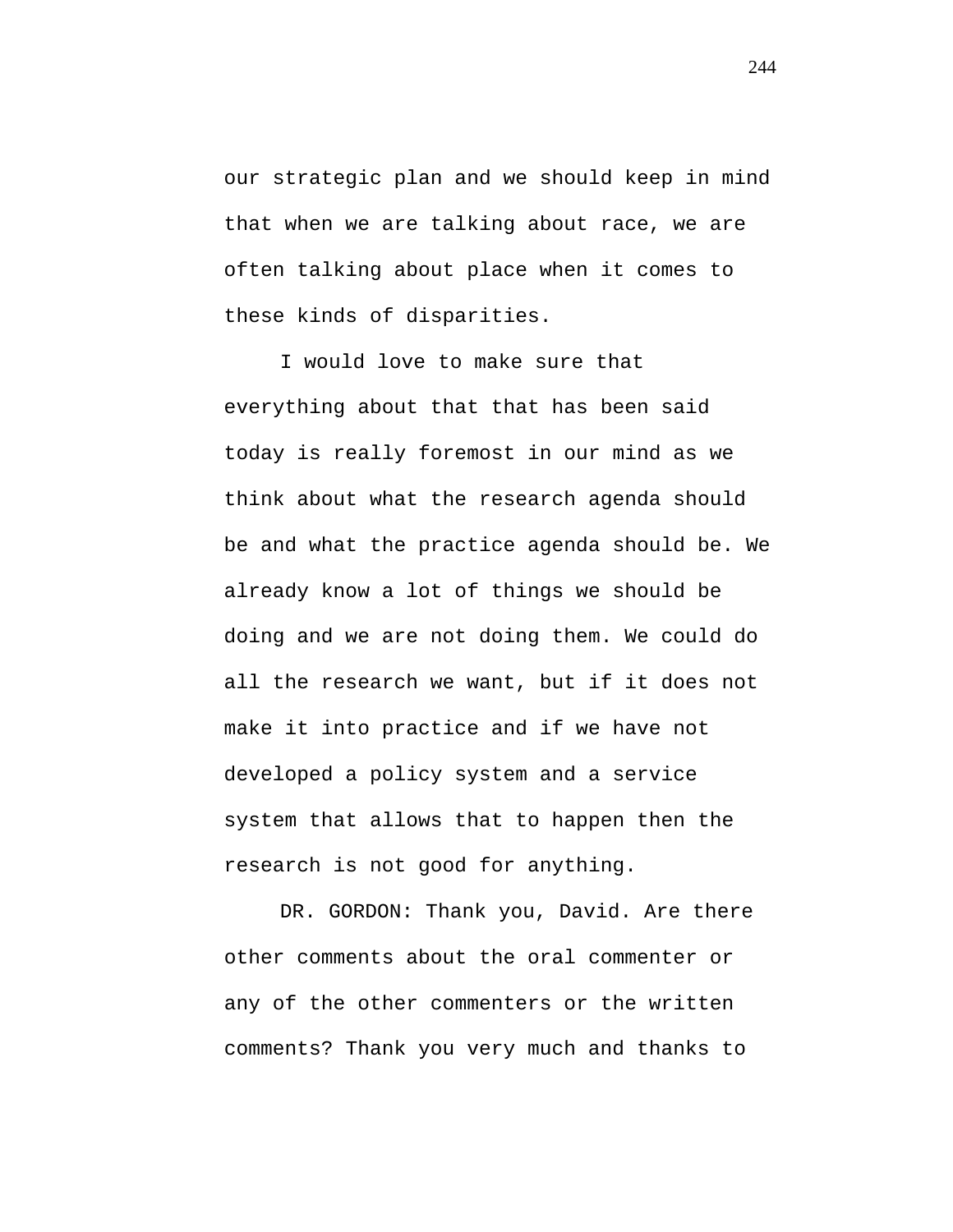all the commenters, oral and written, for those of you here and for those of you who are listening in. We really appreciate it. We apologize that we do not get to discuss every single one, but we do look at them and we do – I, myself, have marked several of these that I want to follow up on in terms of trying to figure out whether we should include them in the NIMH agenda. I assure you that even if we did not get the chance to discuss them individually today, we do consider them important.

We will go ahead and move on to the next item on our agenda, which is the discussion of autism after 21. To lead us off in that, we are going to have a presentation by the Madison House Autism Foundation. I welcome JaLynn Prince, Adrienne McBride, and Desiree Kameka, who are going to have a presentation. Afterwards, we will have time to discuss.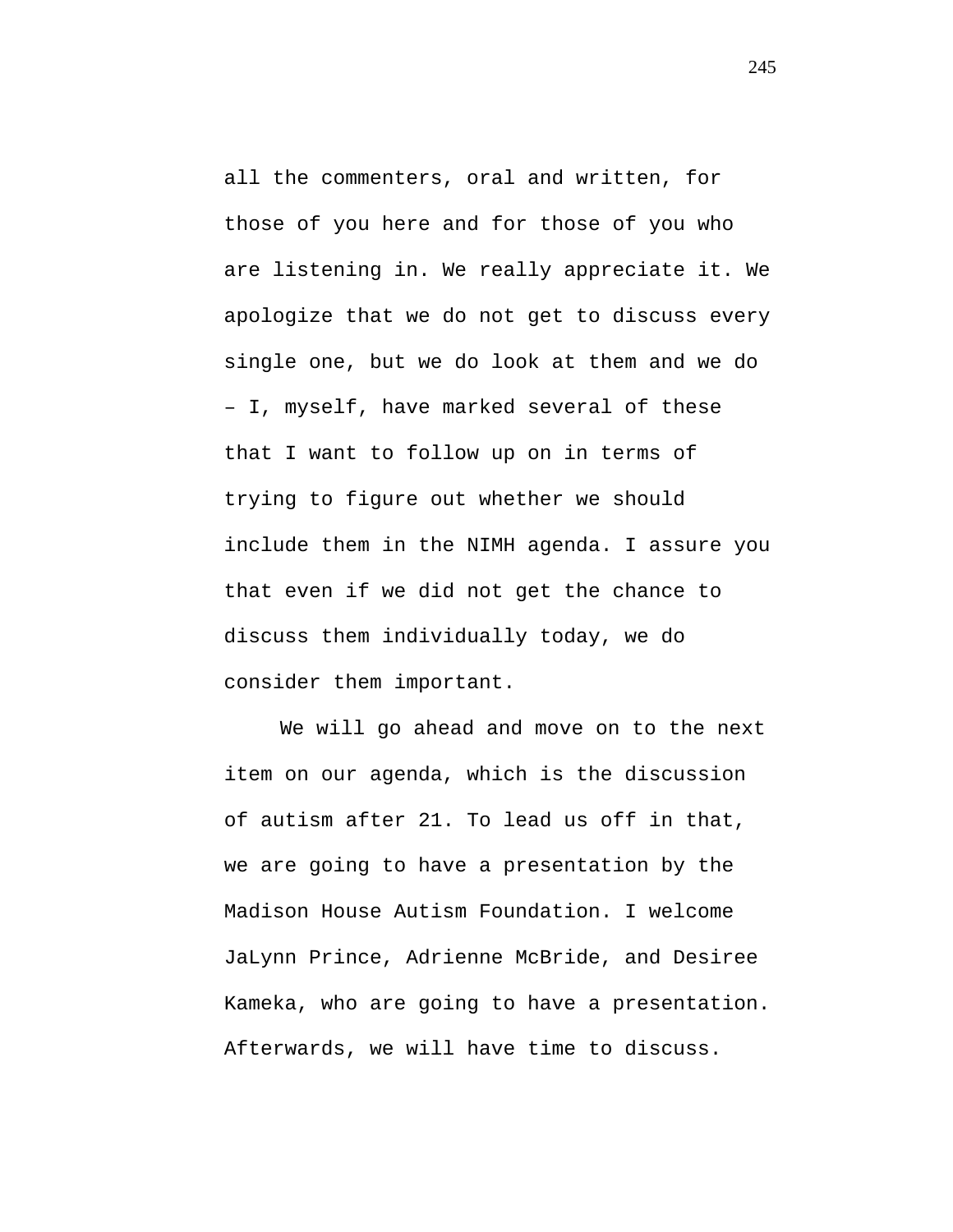MS. PRINCE: Thank you very much for the invitation to be here. We are grateful to the fine leadership that we have been seeing with IACC. I am very impressed with a number of people that I have had the opportunity to get to know that are sitting around this table.

We wanted to tell you a little bit about what we have been doing for the last several years. We started Madison House officially ten years ago though we started research 13 years ago. My husband was a research scientist and I had a background in many different things, in PR in science in broadcasting and in the arts. We decided that we wanted to move forward to do something in the field of autism. As we moved forward, we did a marketing survey. As we did our research both locally, statewide, and nationally, we saw that there was a great need in the adult arena. In fact, the space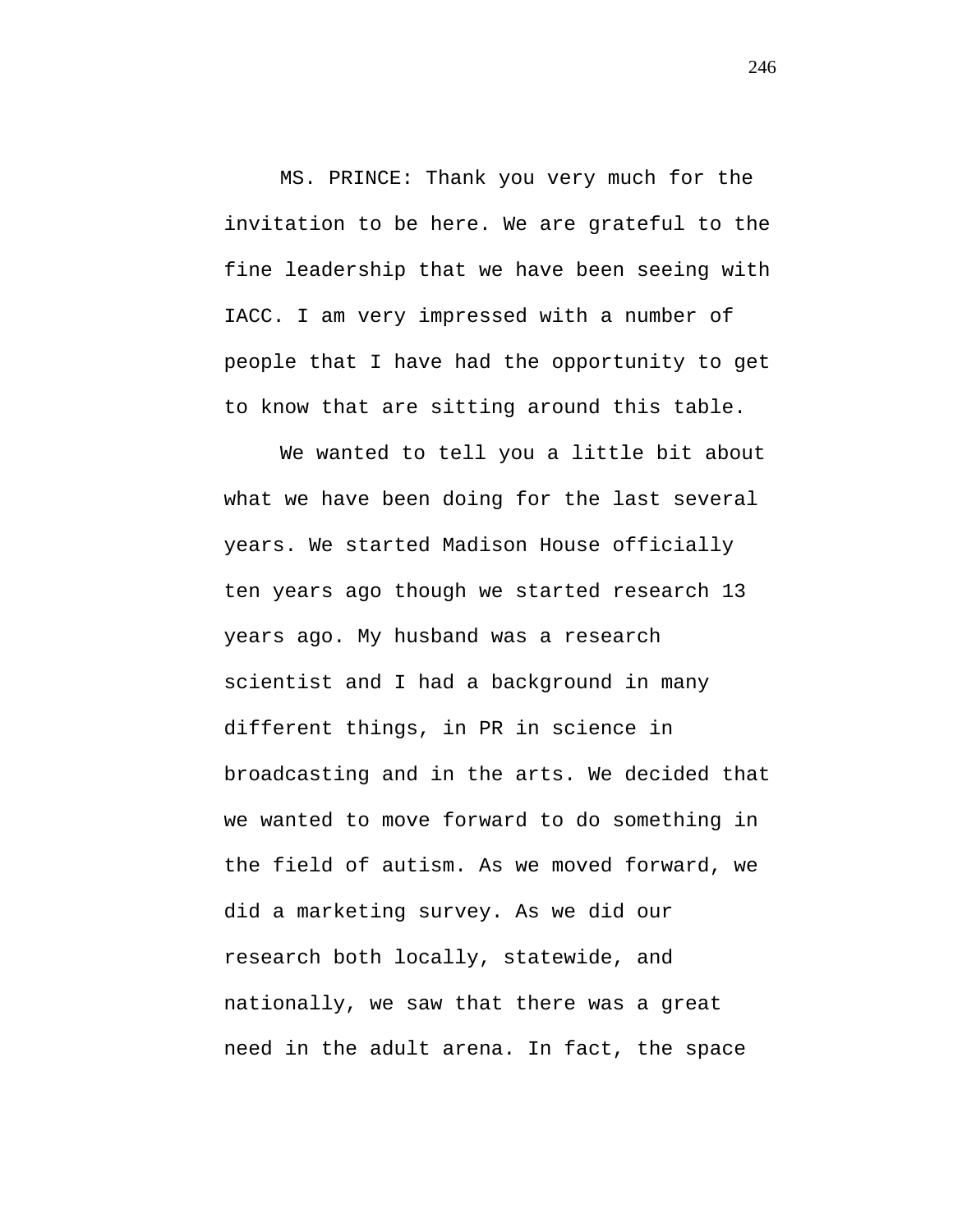was wide open for good or for ill. We want to talk to you a little bit about what we have been doing over the last while.

Let me tell you a brief story about why we are in this. This illustrates something. We were on our way to a family event. We had a nose count of how many people were going to be there, how many adults and how many children. My husband did not realize that we had the nose count and as we were in our van as many people do going on to a family function, he was saying do we have the right count. Do we have Madison? I turned to him and I said Madison does not count, thinking that he had already been accounted for. A moment later we heard a little voice in the back seat saying one, two, three, four, five. Madison counts. Yes, Madison counted at the age of 11 as he made that statement. He is now 27 years of age and he still counts.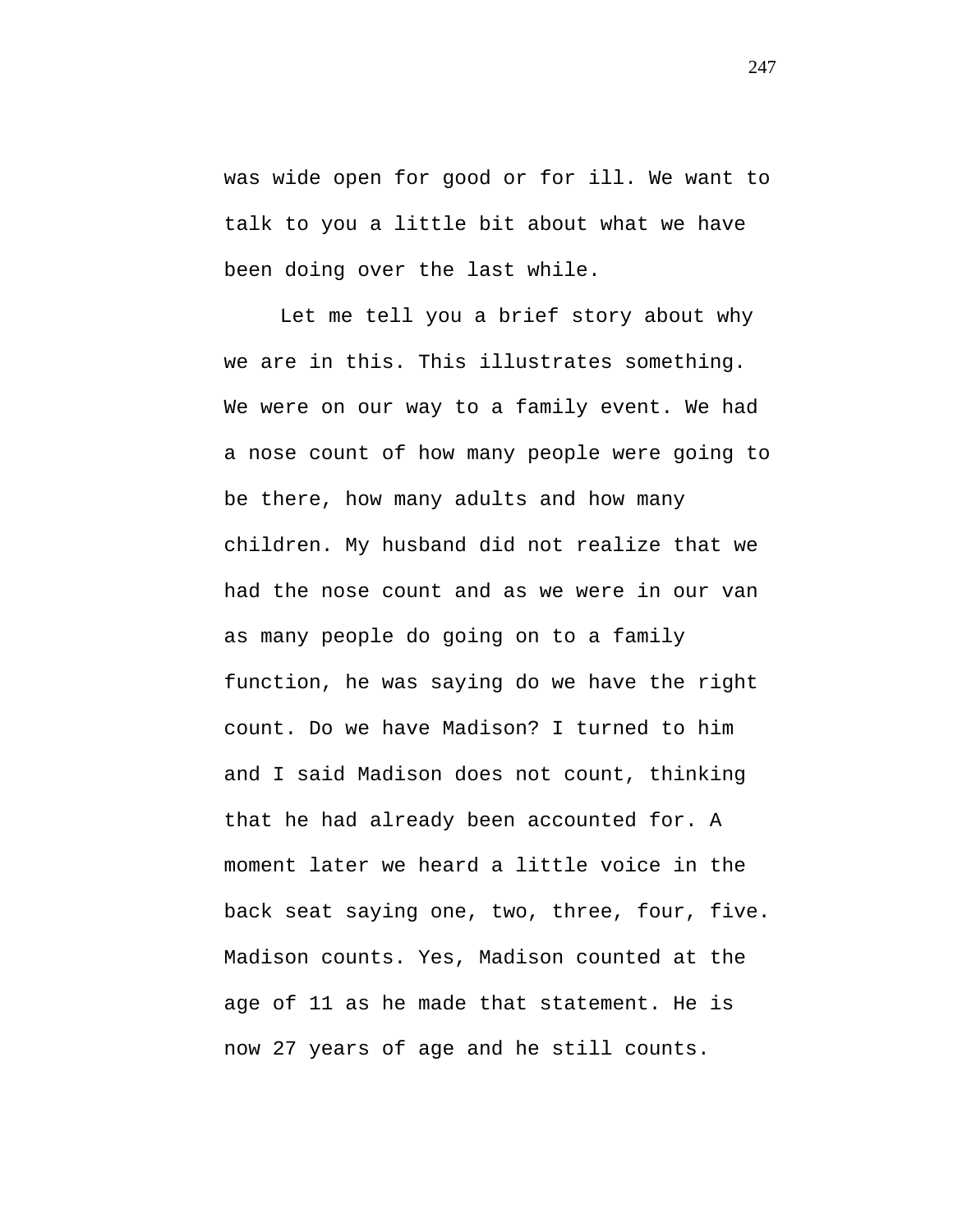He has been termed often as the tidal wave or the tsunami of autism. He has been able to benefit from a number of things, but we are seeing that in the adult arena, there are few things that exist to help Madison and the many other Madison's around the country.

Madison House Autism Foundation is not a government-funded organization. It is not part of a university. We are not providers although we work with each one of these entities.

We started the foundation, but now it is time for this foundation and the work that it is doing to be taken over by the rest of the country to do very important things in every community in this nation.

One of the things that we had toyed with in the very beginning was to have a roundtable and I bring this up because you were talking about something of a similar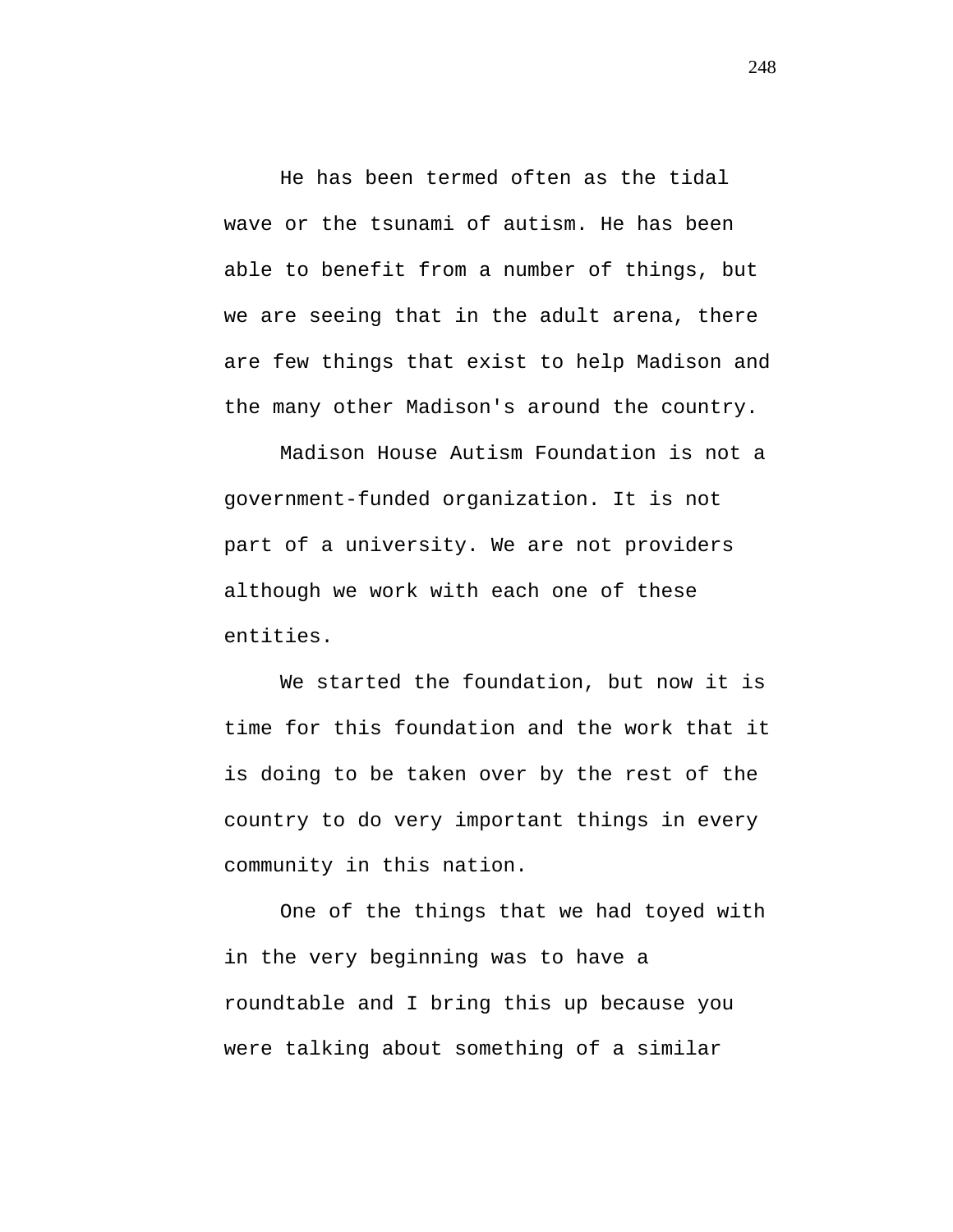nature. One of our original goals had been to have the financing to pull together voices from around the country both in government, the private industry, and universities to put out a plan for autism and especially for the portion of autism that takes up as someone wisely said three-fourths of one's life.

Let me give you an idea of what Madison House has been doing. We have a few videos here for you. Let's start with this.

(Video Shown)

MS. PRINCE: That describes in a nutshell the things that we are working on.

Part of those statistics -- in that particular video. In the darker portion there, I want you to look at the last line. There was something that my husband found in his research in looking at some work that had been done at UC Davis Medical School in California. Look at that number on that. Each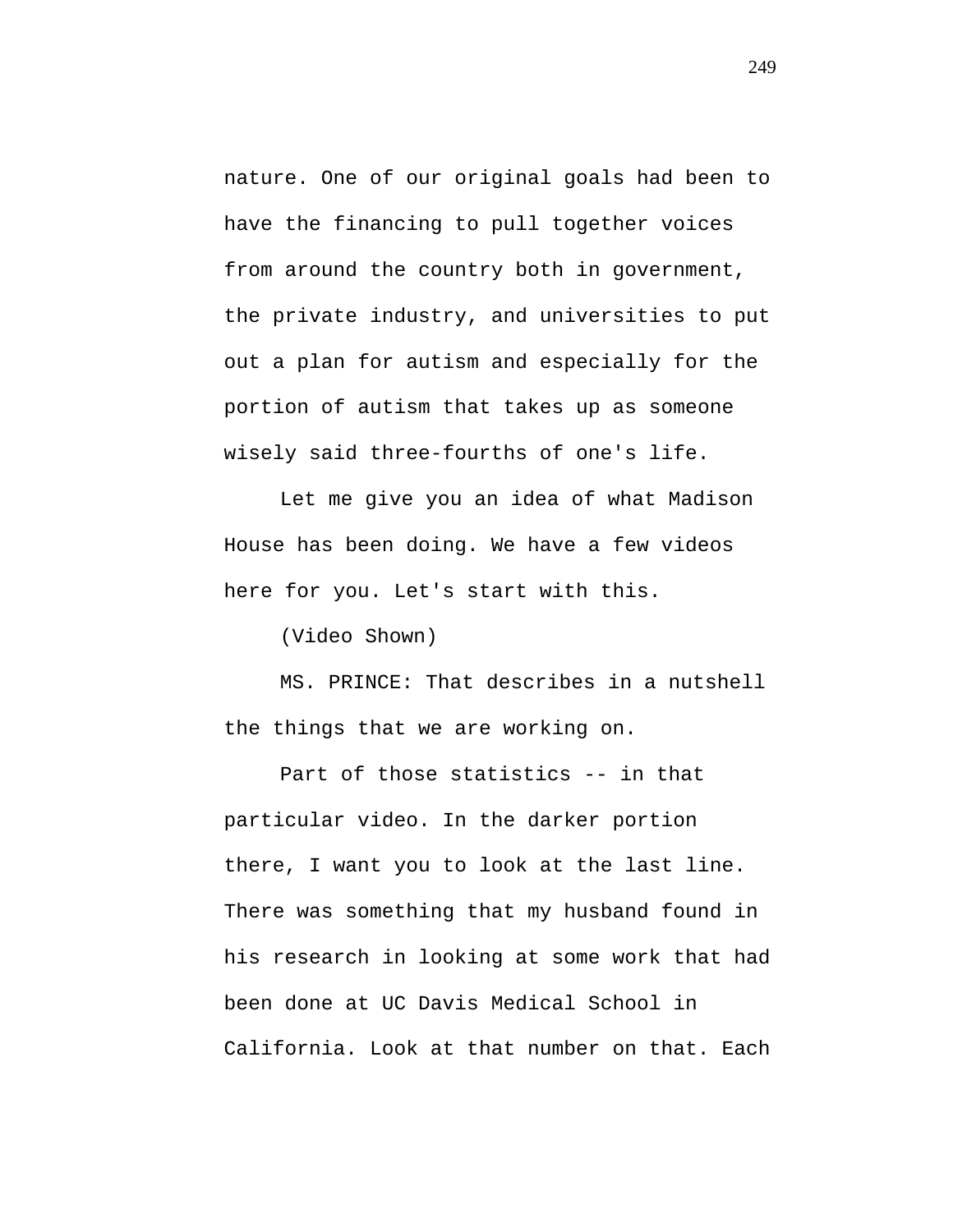year by the cost for direct services, indirect services, and the lack of productivity it costs our nation \$300 billion. That is a staggering sum. They estimate that by 2025 that that will almost double. Can we afford not to do things? We are hoping that organizations like ours and other not for profits and the government and private industry can come together to examine what we can do to reduce that cost to our country.

This is a type of funding that we have right now. This happens to be information from IACC. We see that there is 2 percent of the research dollars that go toward adults. Again, remember that three-quarters of one's life is spent in adulthood. I think those statistics are a bit problematic.

We have come a long way with societal expectations, focusing on person-centered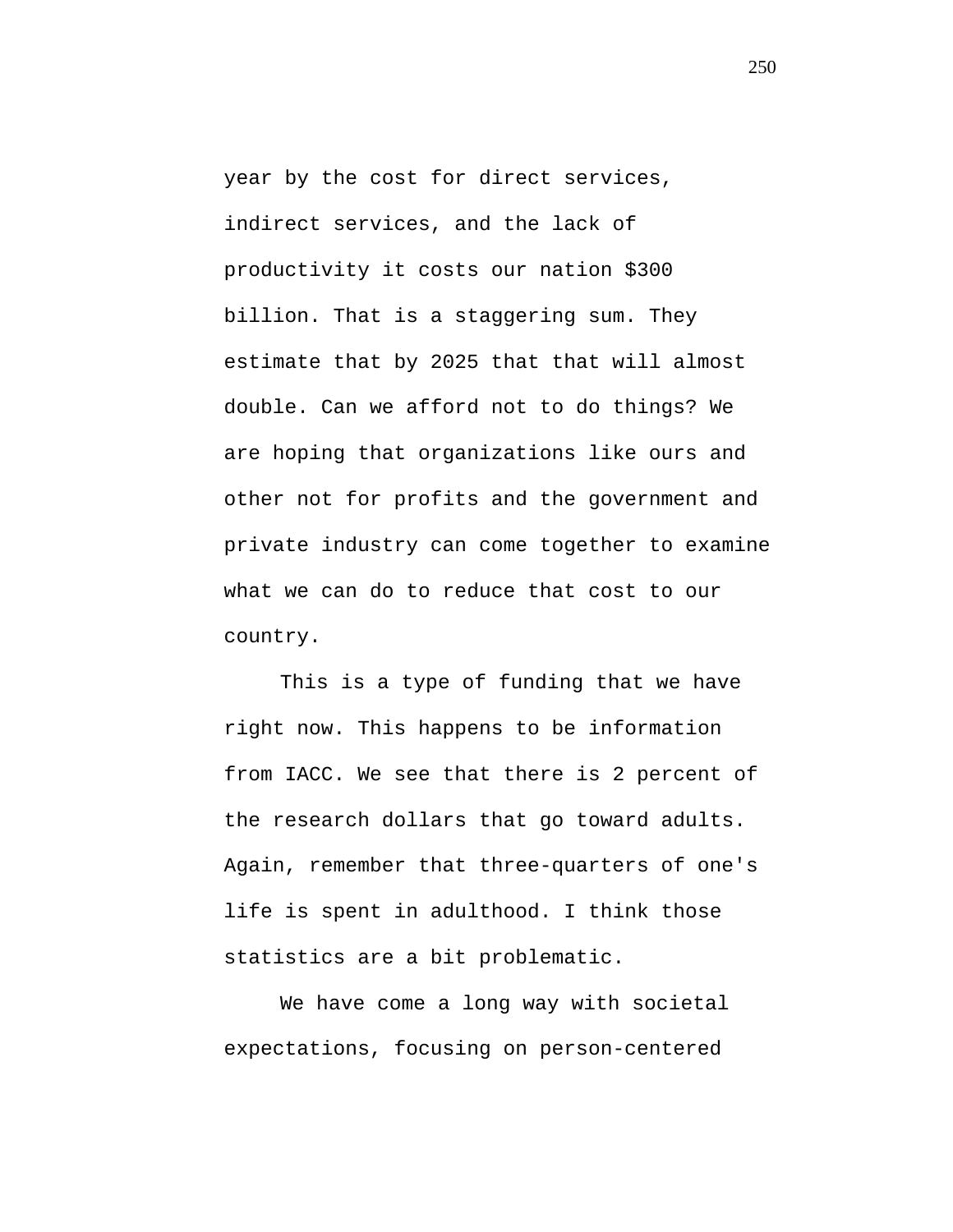planning and moving away from institutionalizing individuals or institutional programs for individuals, but to make certain people can be involved in community.

Madison House identified areas that you saw on that video. We have seen that there is – and we have had these four things. There are so many things that we could be working on. These are our four core things. The lack of appropriate and affordable housing so people have various options and that they can have the supports in communities that they desire.

We see that there is excessive unemployment. It is estimated by Drexel around 80 percent un- or under employment.

We have also seen too that we have needed more university programs, more vocational programs. One of the things that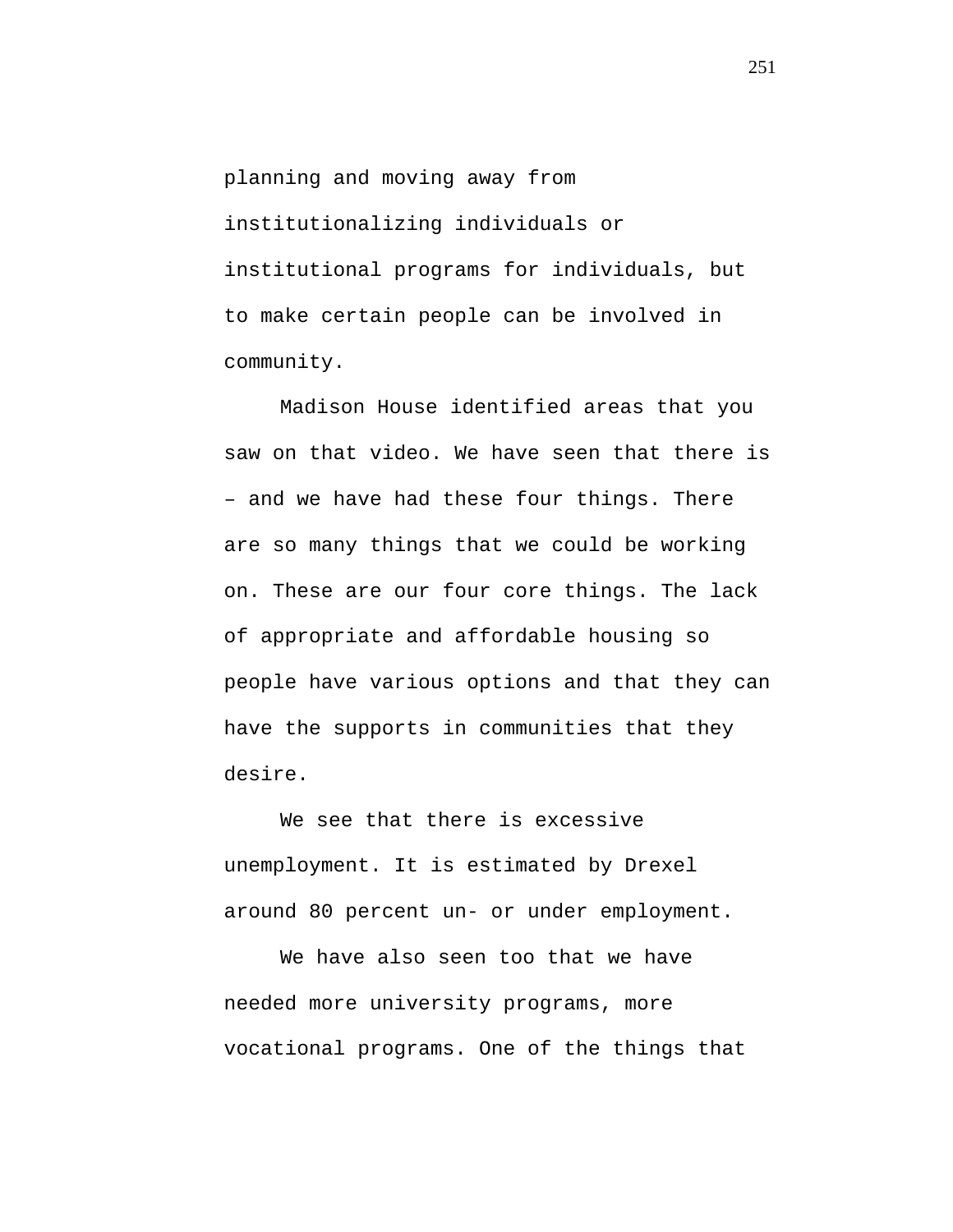we started very early on was a conversation with a university that had had the challenge to grow. In April, we were fortunate enough to have the ribbon cutting for a new place of learning that can help those navigate college that are college bound so they can have a successful experience and move on hopefully for employment. Many of these things are plans that need to be into play many years before they are realized.

We have also seen that there is a lack of medical care. I am not saying necessarily treating autism itself, not necessarily the gut issues or different types of things. Those are all important. But we have very few physicians that are trained to work with individuals on the spectrum for typical medical situations.

There are ways – we have had a member of our board who put together a wonderful video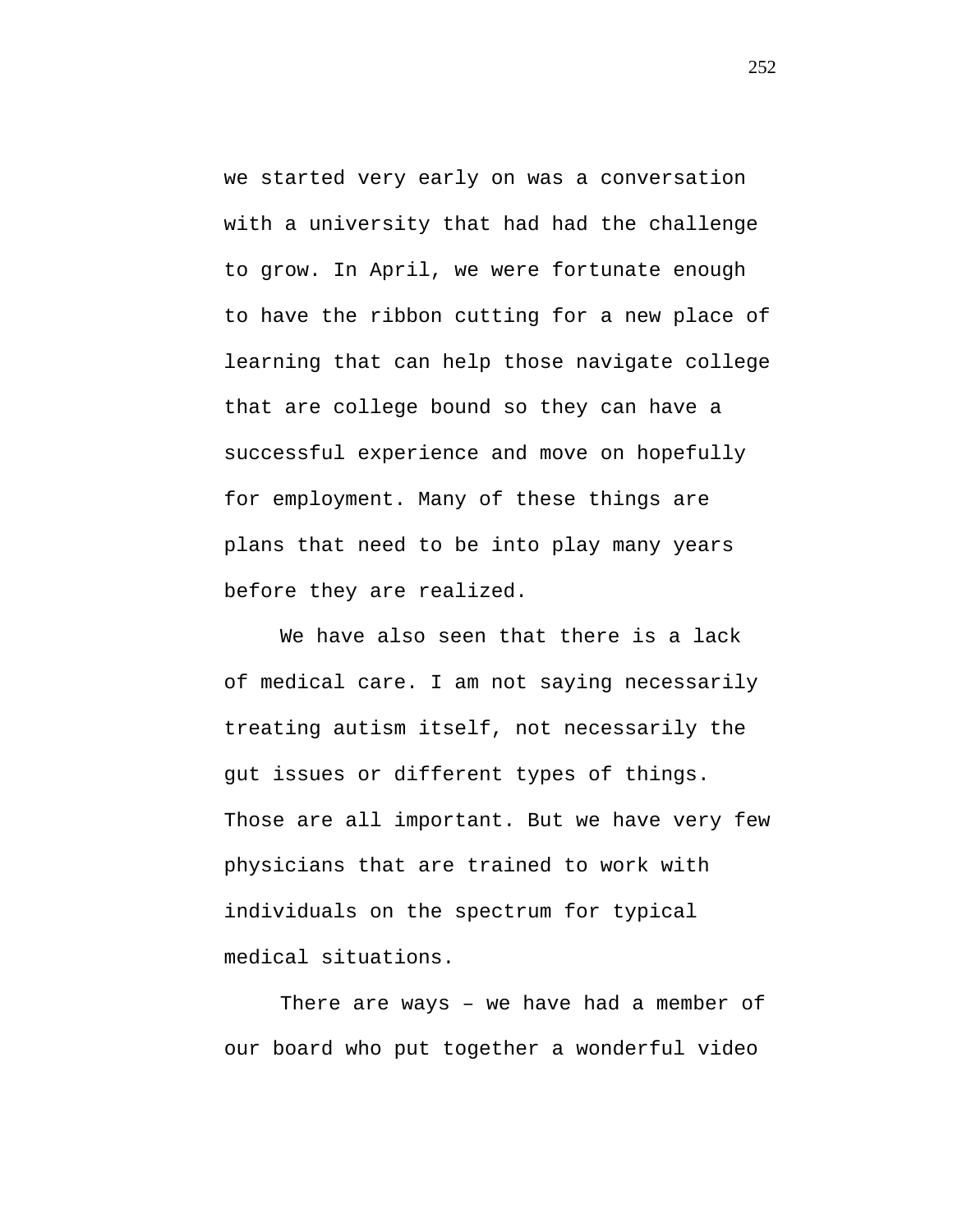about how you can have effective encounters with physicians and that individuals on the spectrum and others and feel comfortable in going back to physicians. Is that going to eliminate some of the costs that we have in society if we had people that are healthy and that we have appropriate medical care?

This is something that still absolutely astounds us. Many of us have heard this phrase before. Autistic children grow up to become autistic adults. There is not a week that goes past that I do not encounter someone that is a very well-informed individual of the community that says I had never given it any thought. I had no idea there were autistic adults. I have heard a lot about children being helped, but what about adults? It is astounding to me the lack of awareness. I hate to use that term. Because the thing that we are very interested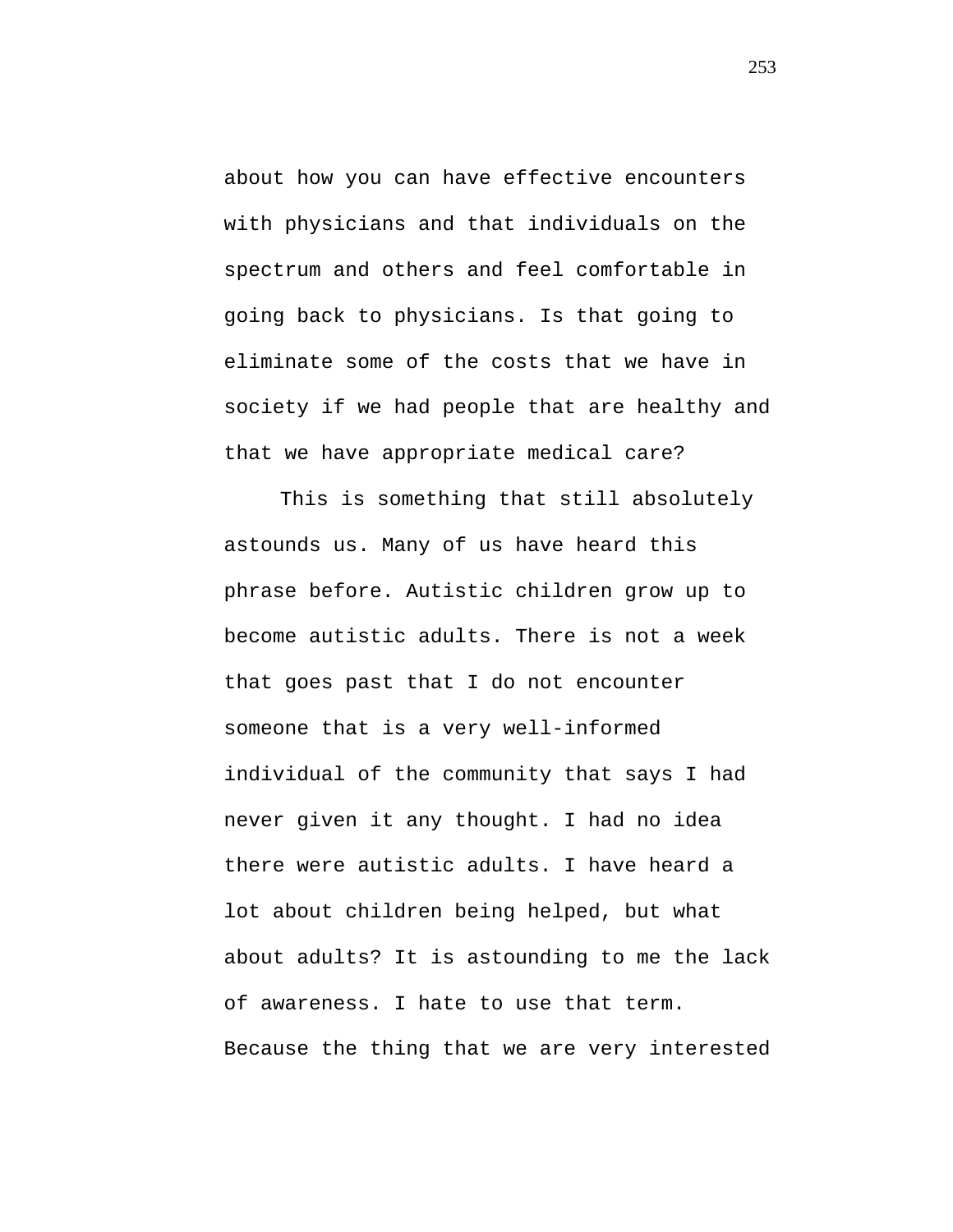in is bringing a consciousness about having these individuals in our community. But how in the world can we create solutions if people have no idea that there is a need or that there is people that exist that need help?

We have selected the word consciousness because we have felt that we have needed in some ways to step backwards a little bit because we have been proceeding with our work. But when we find that corporations and individuals do not know that we have adults on the spectrum, how can we expect their participation? Something that I will be explaining in a moment will seem like it is a very simplistic approach on something, but I hope it will be a key to something very important.

We have come up with called Autism After 21 Day. We are going into our third year with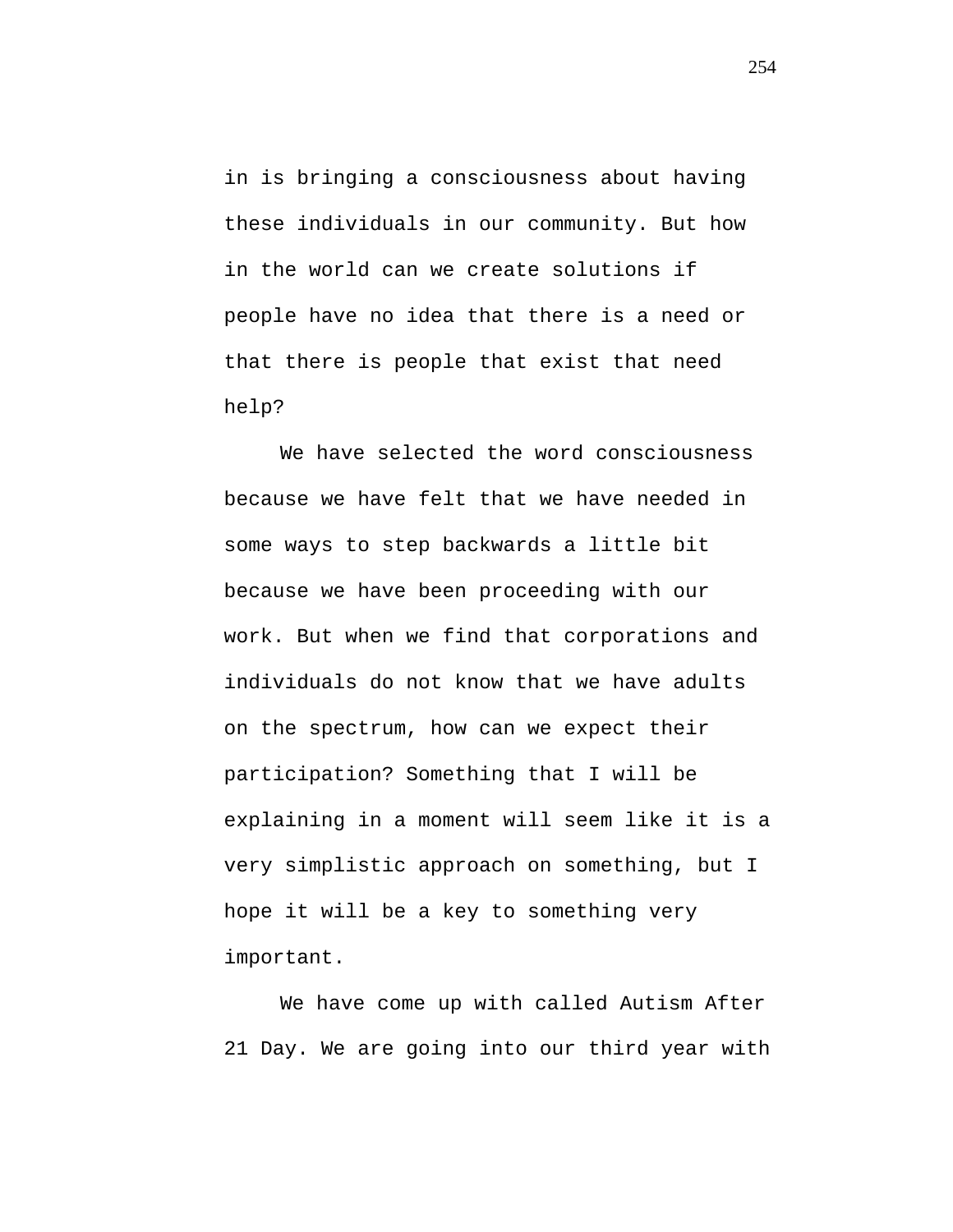this. We want to challenge the nation that during the month of April on the 21st, this signifies the time when most services and for most adults, sometimes it does at age 18 in some states and in some situations that we can bring to the consciousness of communities around the country an understanding that we have individuals that can contribute to our nation, to our communities. We try to emphasize the talents, abilities, and yes, the challenges because they all go together.

Autism After 21 Day has been a very interesting thing to be working with. We have had something that we have felt has been very successful. I want to give you just an overview of one of them. There have been other states that have been doing this.

We are challenging people in each state to go to their legislators to have Autism After 21 Day declared. That sounds like a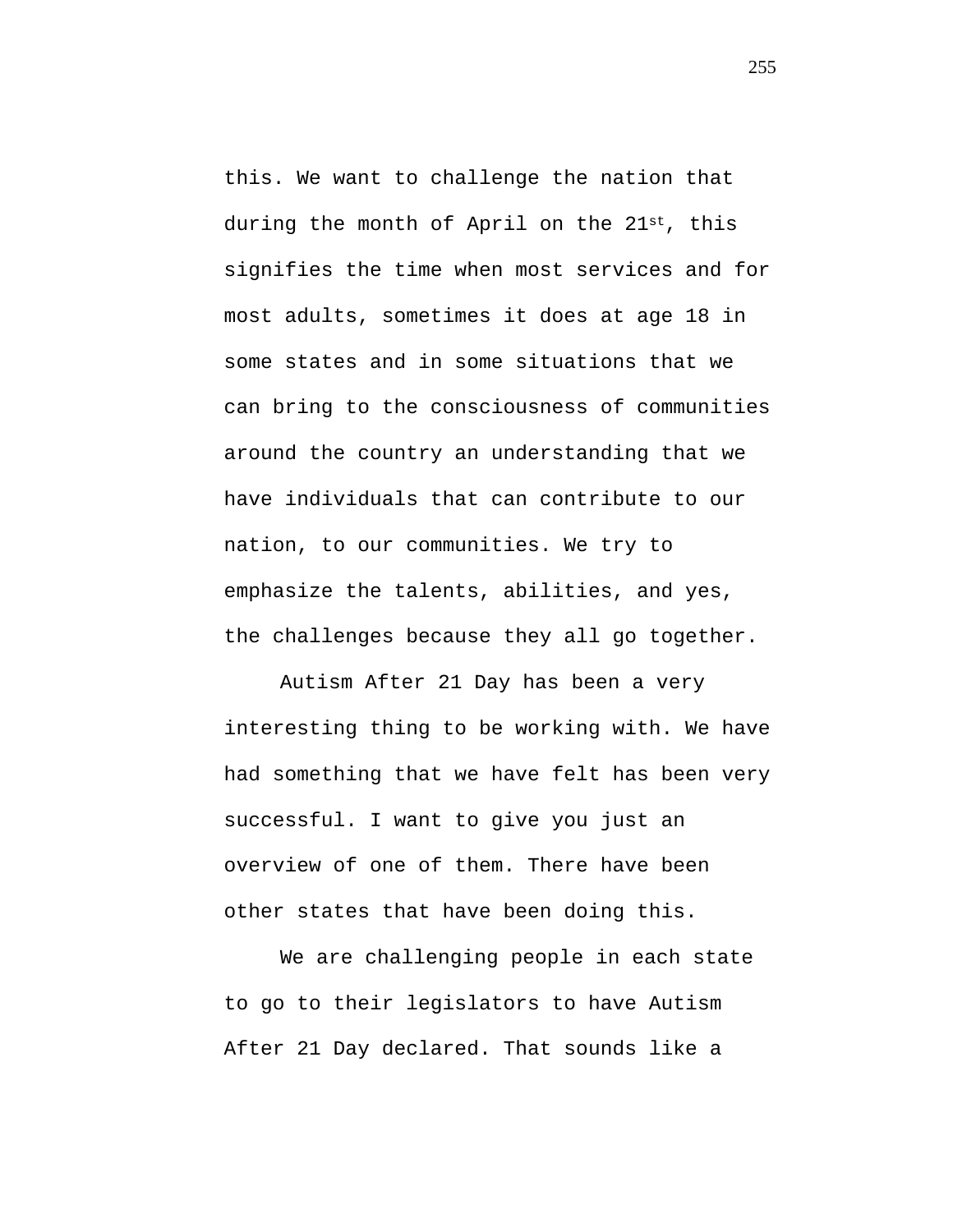simple thing and maybe a rather fluffy thing to do, but au contraire. If we can step into the halls of government on a nonpartisan basis and challenge people to come together to make a declaration of yes, we want to help adults that are on the autism spectrum, what does that mean during the rest of the year if we do have issues and we do need to go to our legislators that we need to go to people within our counties or people within our cities to have solutions whether it be educational, whether it be any one of a number of things. That is the first step.

This is a picture of us when we were with the county council here in Montgomery County just prior to doing an event. This was a breakfast that we had for 200 business leaders and individuals and parents. We brought together our congressmen, our county council leaders, business people, and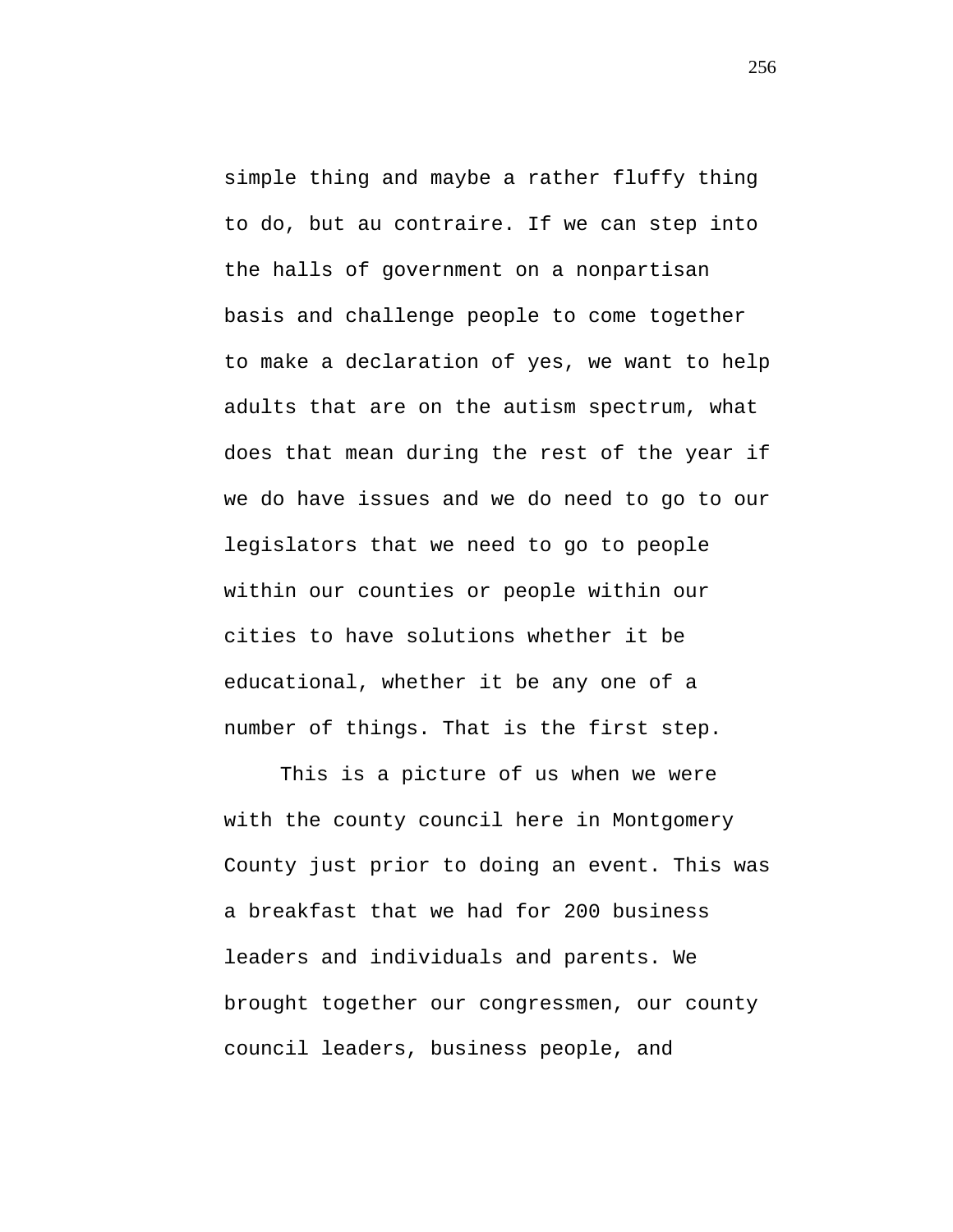parents. We had the Secretary of Labor there. We had Dick Marriott speaking. We had David Trone, who is a business leader, who employs individuals on the spectrum. We had people from the media. It was amazing to see the response and to get the feedback going in and coming out of that breakfast.

We had a lot of very interesting things that have come about as a result of that. We know it can work in communities across the country, again, to increase the consciousness.

We also had a young man playing the piano there who was on the spectrum. He also works for a piano company. We had 21 works of art done by people from around the country. Not only did they represent themselves and their art work, but they represented many others because it was a visual connect of the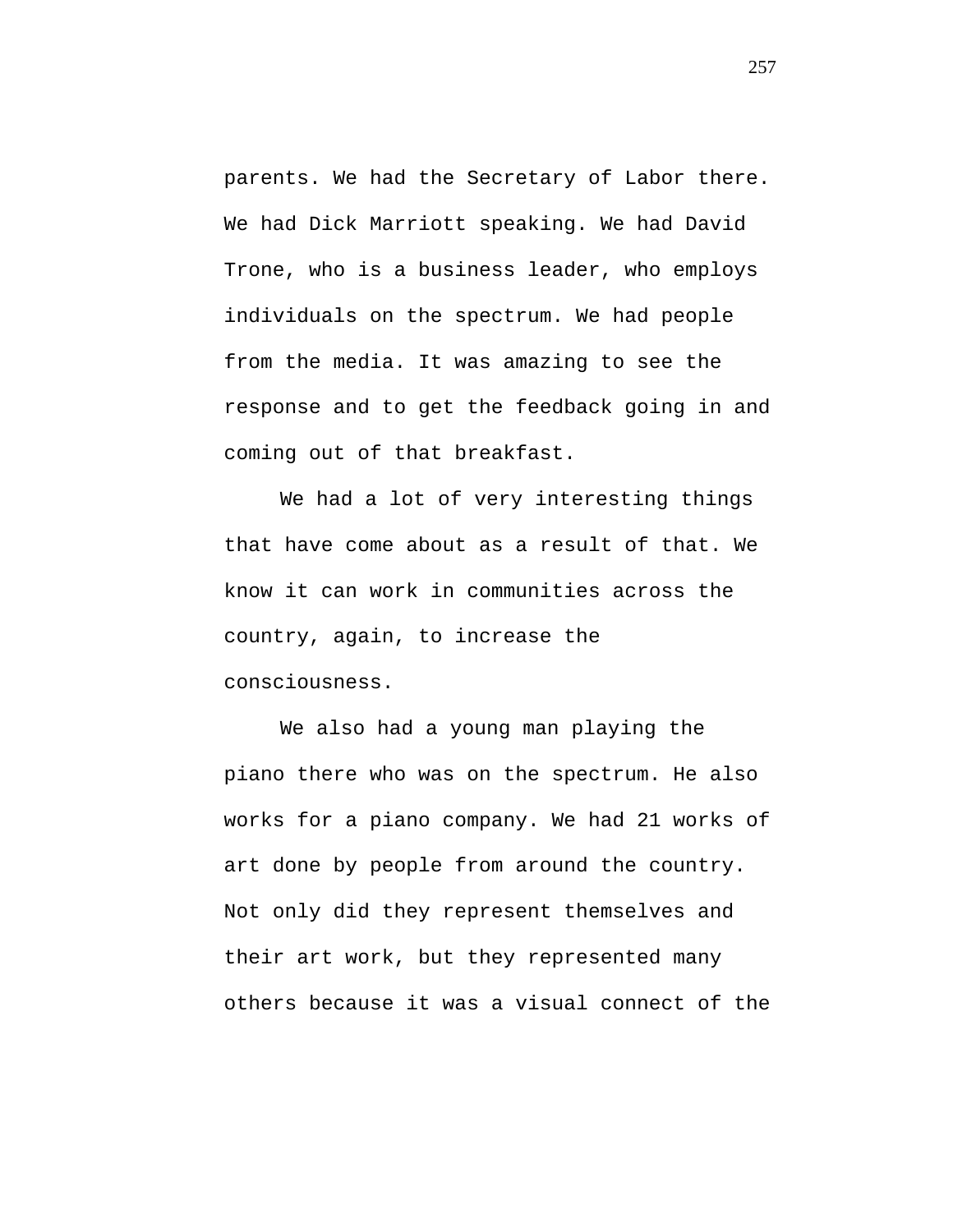abilities of many individuals on the spectrum.

There is something that we have included with this that we had made available to various states. These things are made available to you right now. These are mini documentaries about individuals that are on the spectrum. I would like to play one right now.

This is David, who is a cartoonist. Very interesting young fellow.

(Video Shown)

MS. PRINCE: We have one other video that I would like to show you. I think there is a lot of impact with that. May I remind you too that well over a million families have individuals with IDD and autism living with caregivers over the age of 60? Let's go on to our next one.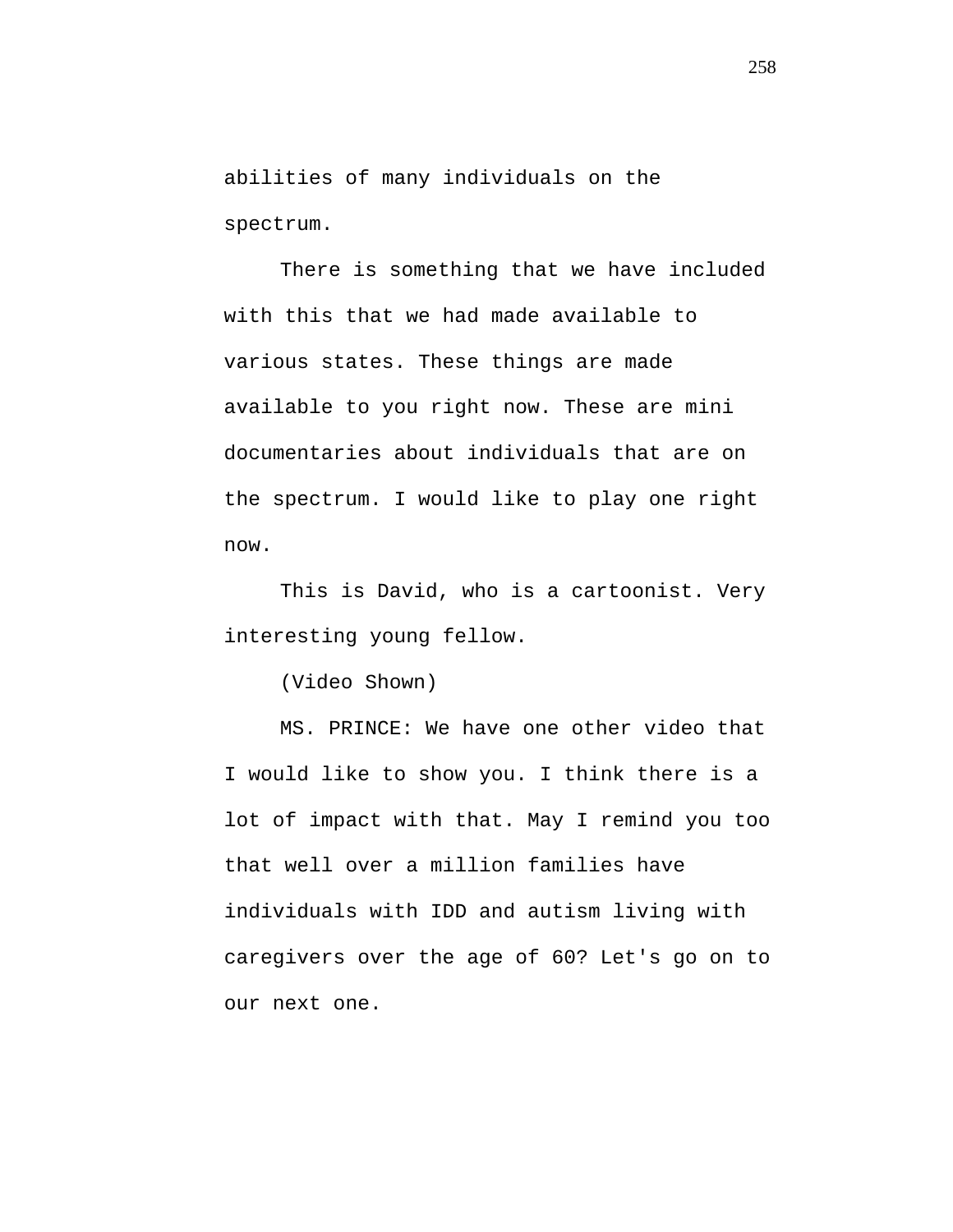This next individual is someone who is working on a farm that has been partially gifted to our foundation here in the Maryland countryside. We are offering job training for individuals on the spectrum in agricultural endeavors. This is Adam AJ Jones.

(Video Shown)

MS. PRINCE: I would like someone to stand for just a moment and as a young man in this last movie right here. Adam. Thank you for sharing your story with us.

These are the types of stories that we have talking about and sharing across the country with Autism After 21 Day. To make people real, to tell honest stories, to have voices of families and individuals and those in the community.

With this one particular part of our presentation, we would like to call on everyone to have something of this nature in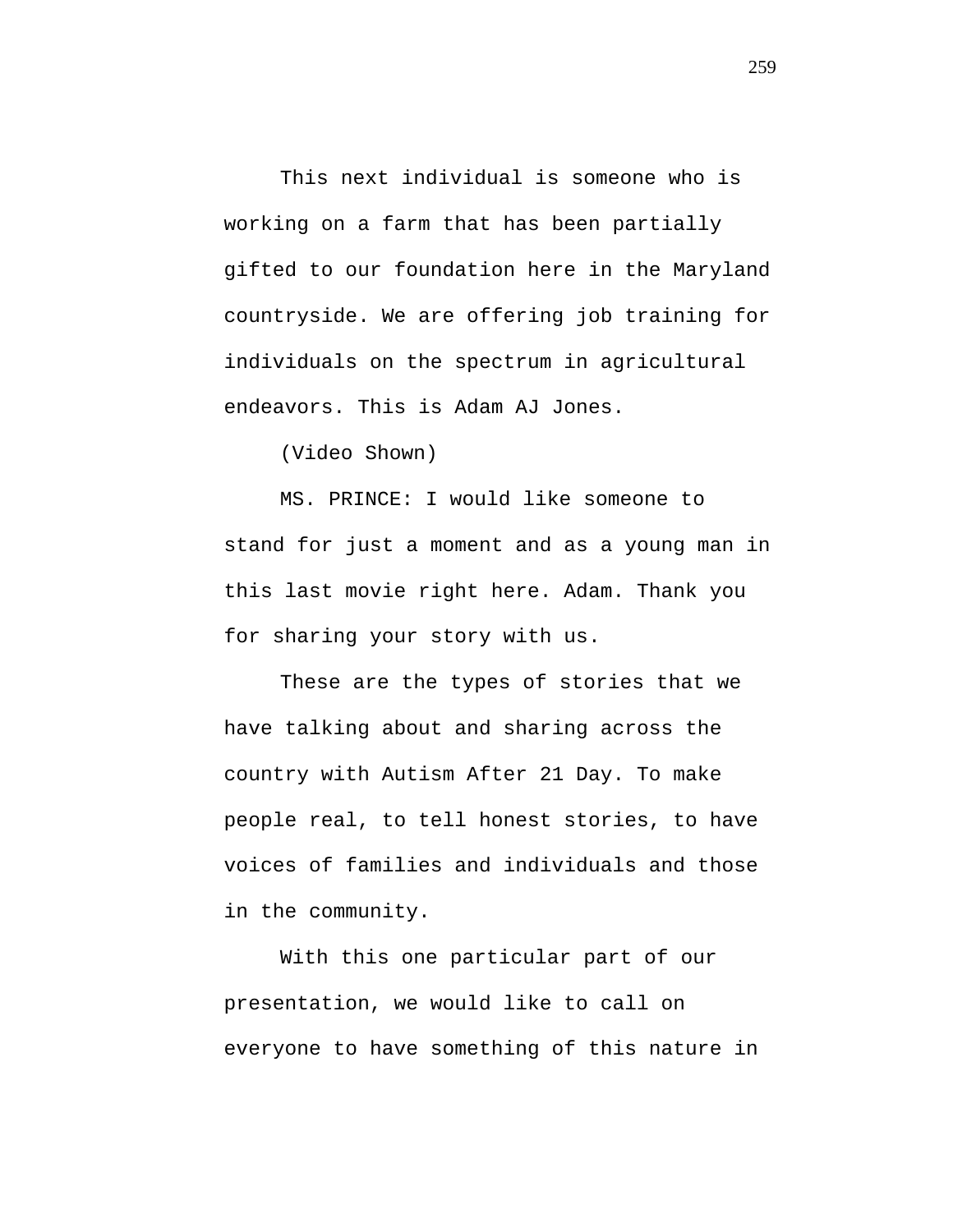your own state and location that we can help provide various aspects of media for it and to have a breakfast on April 21 to start to make more people conscious of the talents and abilities and challenges facing our population.

This is one gentleman from another one of our videos. I want to break the conception that people with autism are unable to do things. They are just as able to do things in their lives as anyone else.

I would now like to turn the time over to Desiree Kameka, who is our national housing coordinator for Madison.

MS. KAMEKA: Thank you for having us. I have been working for the Madison House Autism Foundation since 2009 and made three housing initiatives. The first one is the Autism Housing Platform. It is an online platform where people can bring together the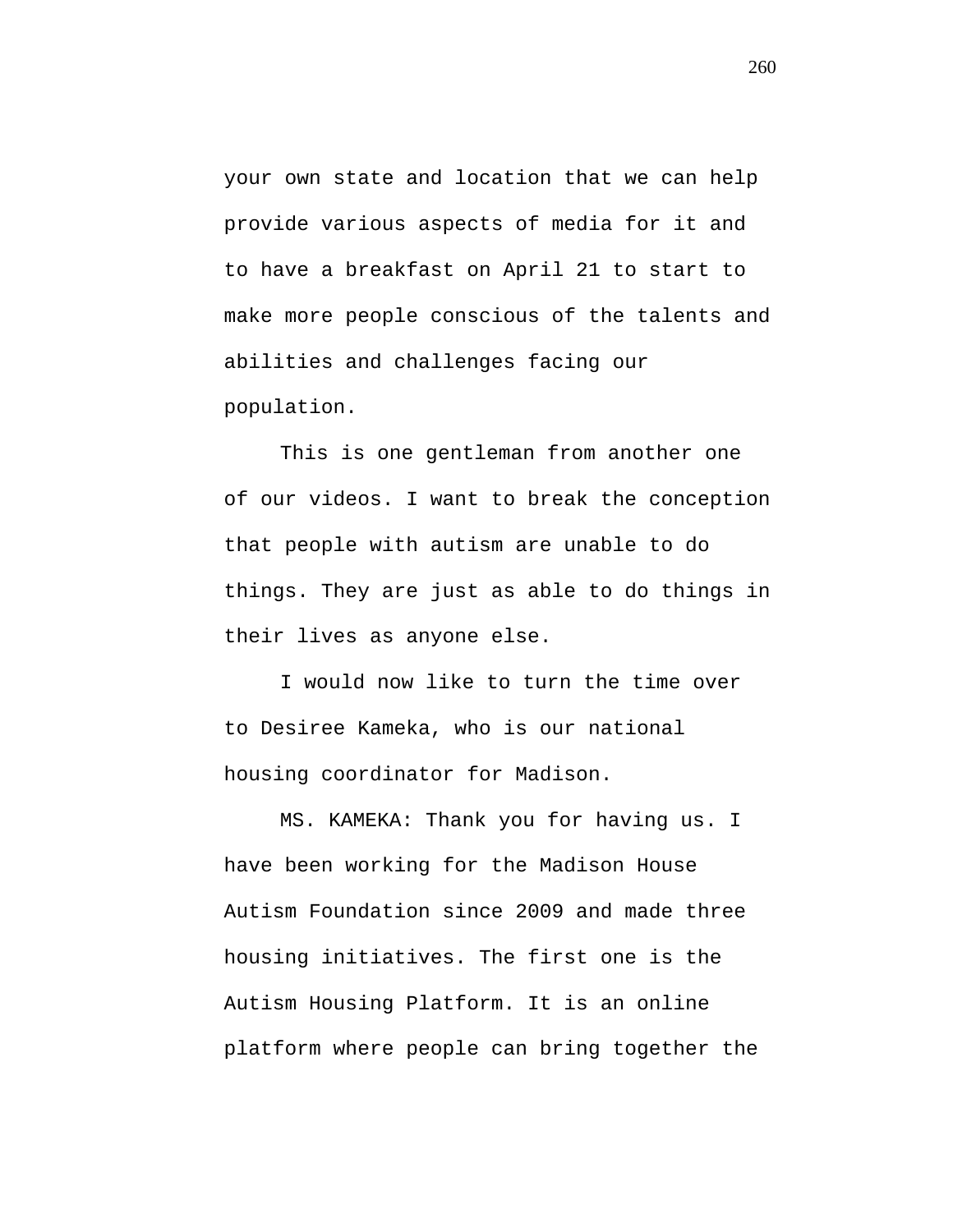greatest ideas in housing. I have fliers up here if you would like to take some.

The second program that we run is the Coalition for Community Choice. It is a network of organizations and individuals who are speaking as one voice to be able to increase options and decrease barriers to housing and employment choices.

The third thing that we do is empower local communities by providing consultations and presentations to help inform local communities of all of their options.

Today, I am going to speak about specifically the Autism Housing Network. It is a culmination of many years of research. Our foundation has invested over a half of million dollars into going and doing site visits. I personally have been to over 100 residential opportunities and social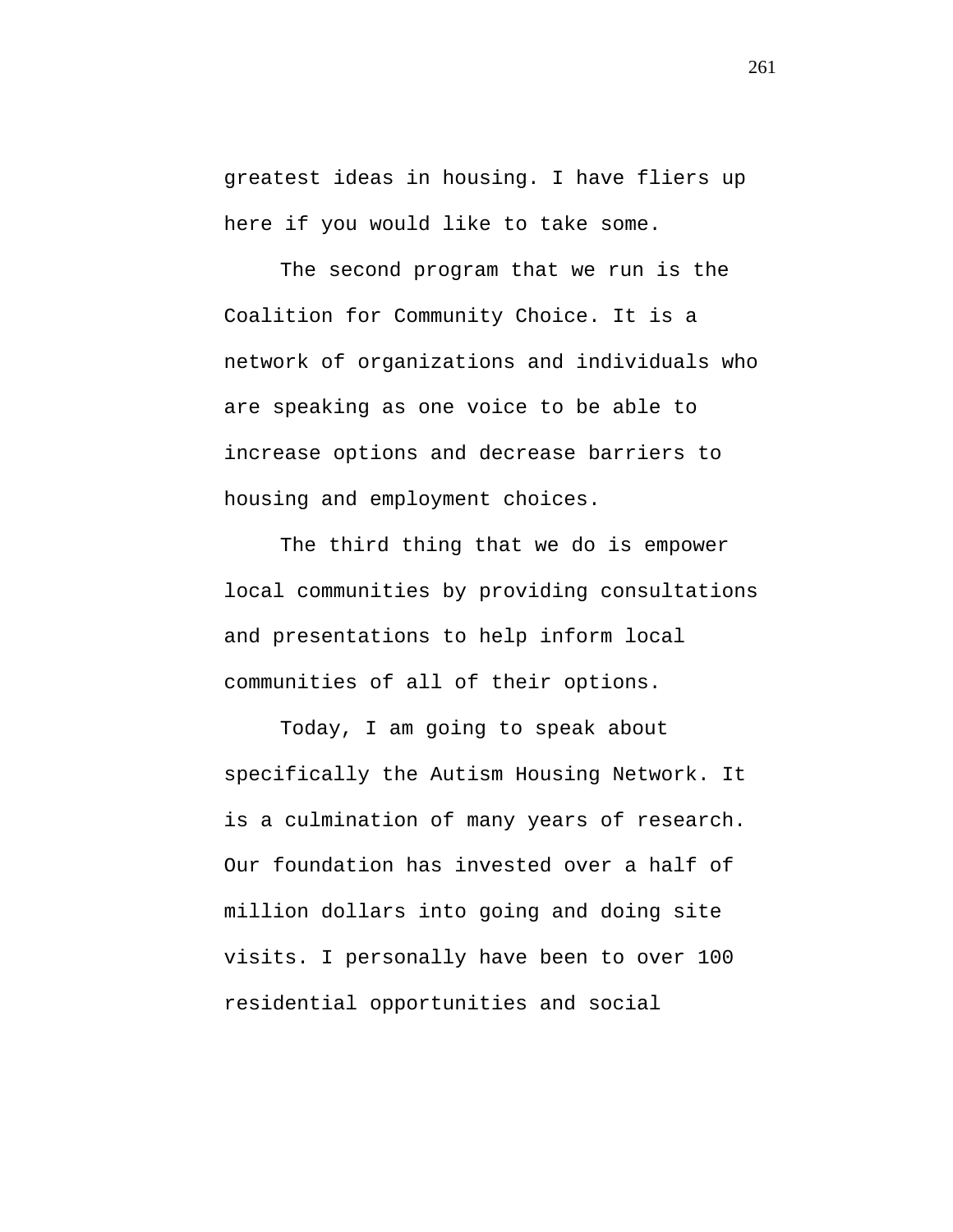enterprises all around the country and abroad.

It is a direct outgrowth of the 2009 Opening Doors Study, an initiative by Arizona State University and Southwest Autism Resource and Research Center. One of the things that they have called for was to have an interactive database and that is exactly what we have developed with the Autism Housing Network.

We are also growing this database in a housing directory of not just existing opportunities, but also emerging opportunities and opportunities that are in the planning stages in order to help people connect. We host forums and do a lot of consultations to be able to help people. I am just quickly going to walk you through the Autism Housing Network with hopes that it also brings up some potential questions that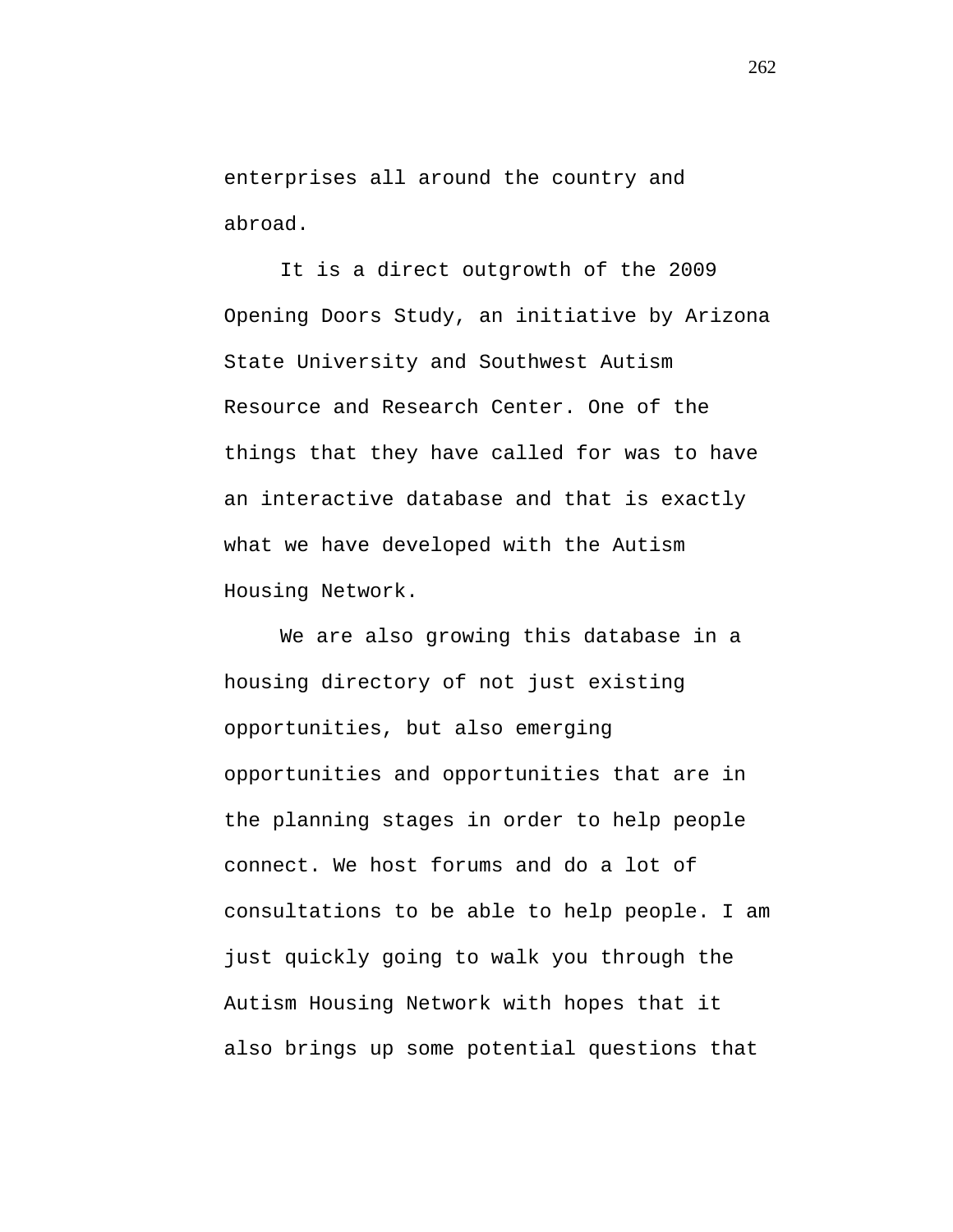can inform research. We really need a lot of information, evidence-based information for housing because we believe that housing is the hub of the wheel. We can put so much effort into employment and developing natural supports and creating social networks. But if someone loses their housing and they are having to move two counties away, all of that energy, effort, and resources have just been lost.

Individuals lose their housing because maybe their group home provider goes out of business, maybe their rent has increased out of their price range, maybe their family member has died, maybe they live in an adult foster care situation and their host home can no longer support them. These are all reasons why people might lose their housing and therefore lose all of that support network that we have worked so hard to build. We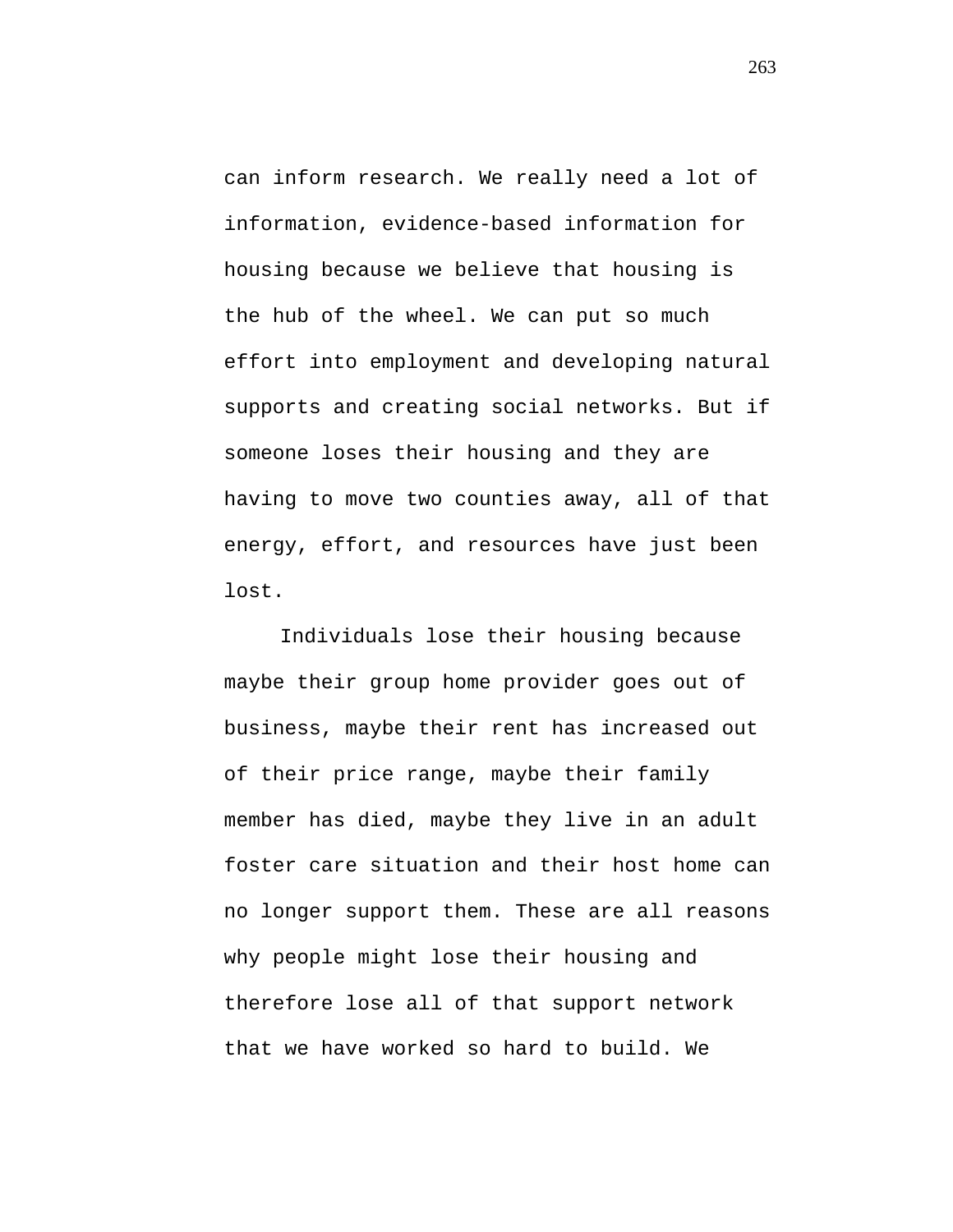really believe that housing is the hub of the wheel.

This is a shot of our front page. There is also a welcome video on our home page, which will allow you to watch the different functionings of the Autism Housing Network as well.

This is our education page. We help people and give recommendations on how they can explore housing options, create housing opportunities and advocate for housing. We developed information on public funding 101. Here are the basic aspects of where you can get some support, a turning 18 checklist. We have a section that talks about statistics and where you can share statistics about autism in adulthood.

And then we have also developed a virtual tour of housing. This is a video series that is available for free for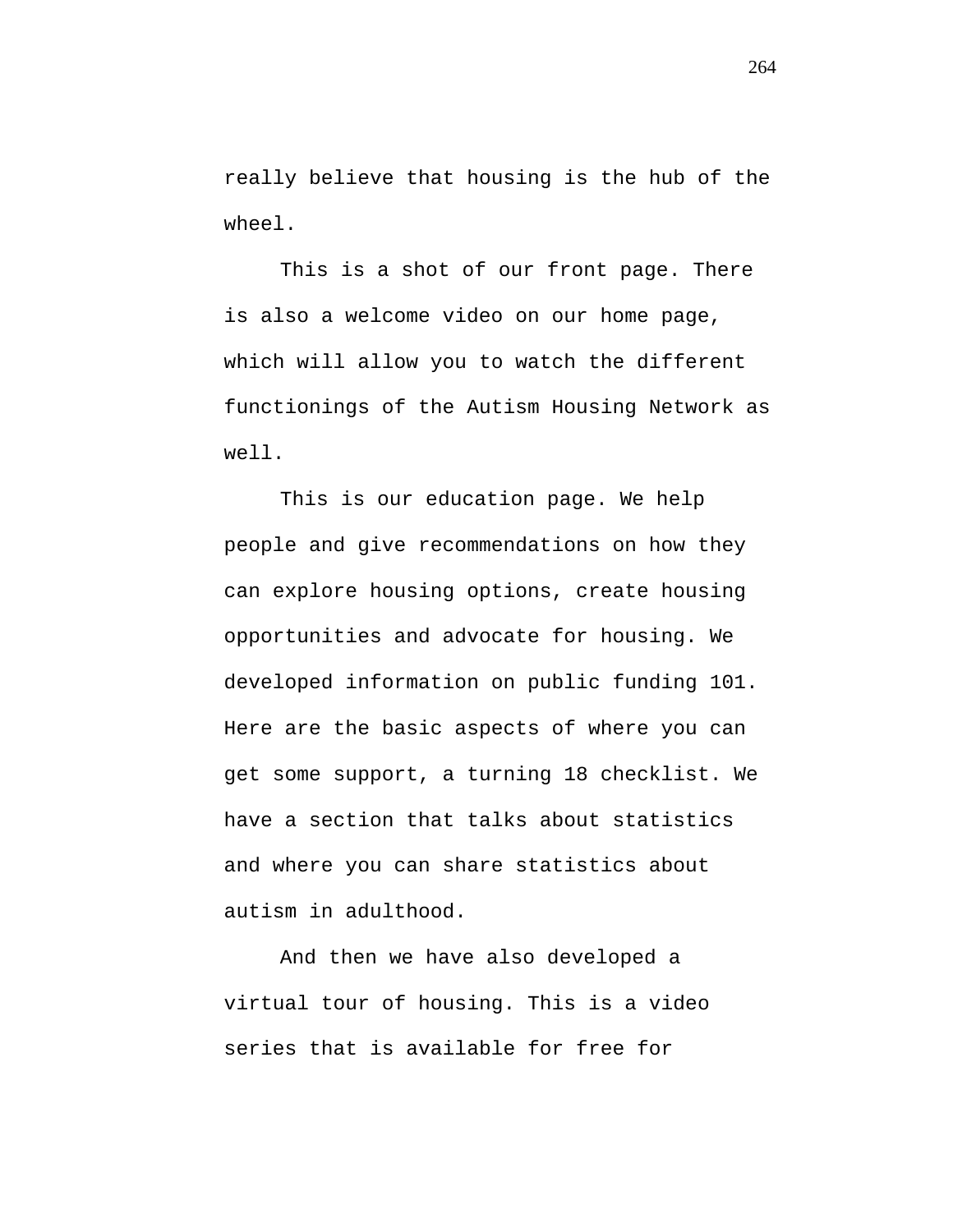individuals. And what we have found is that a lot of families just think that group homes are the only option. They do not realize that there are actually many more options available to them. This video series talks people through the traditional housing and support models, some of the challenges that are being faced with the traditional models and also what are some of the emerging models that not-for-profits and other organizations and family members are coming together to be able to develop, using the tools that we have today.

I think it is really important that we realize that there is no one stop shop that there are benefits and considerations to the multitude of housing models and service delivery systems.

This is a screenshot of our Autism Housing Network, the housing director. This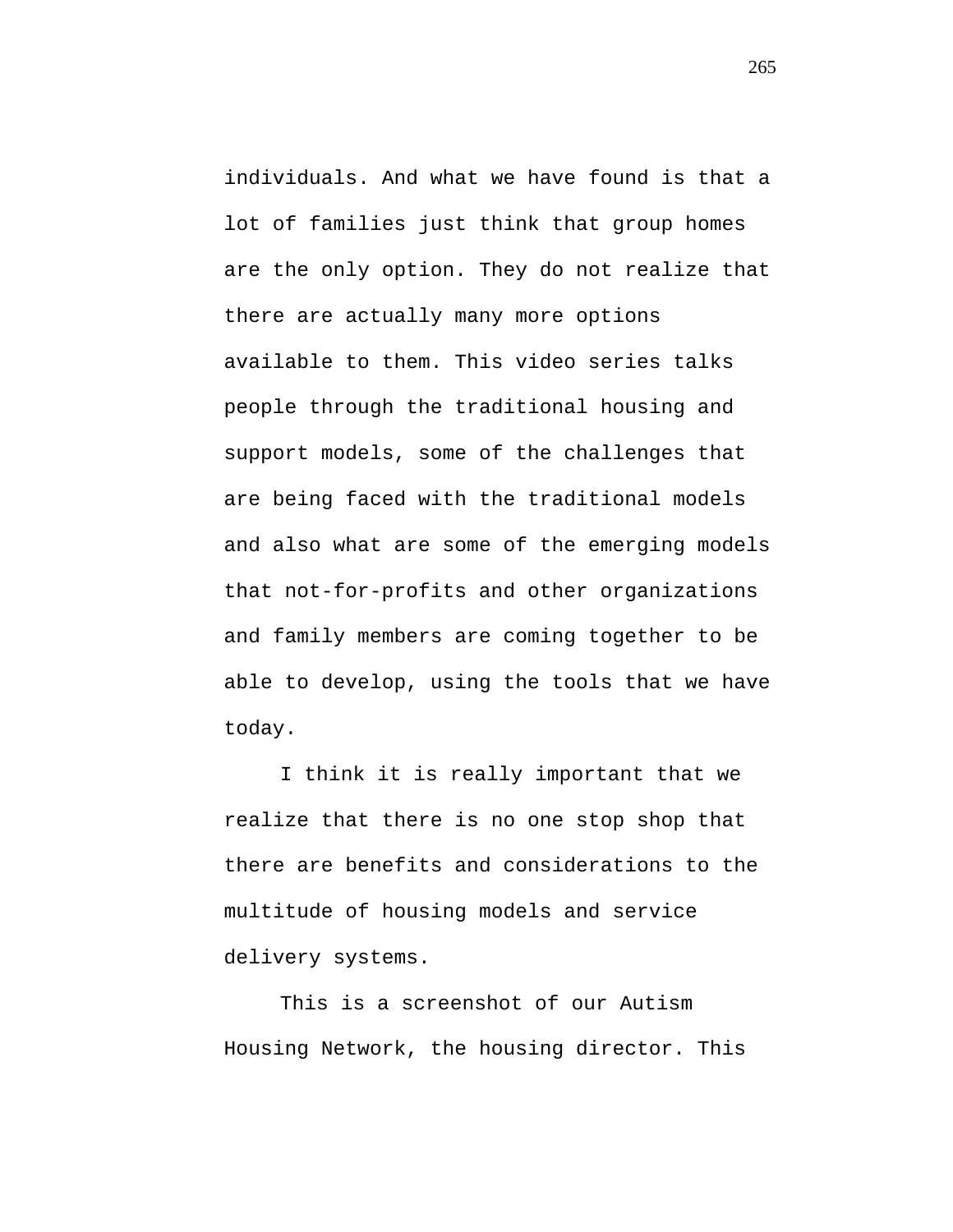housing directory can be viewed in the map view, but it can also be viewed in the list view. We have created a set of filters based on our research to help people identify what could be some best practice models. They are filtered by property type, support model, payment options, lifestyles, support levels, and then the primary residence.

Some questions that come to mind. Right now, it is now being filtered for live, work, play communities and planned communities with built-in support services. A lot of individuals on the spectrum may never qualify for Medicaid waivers. They will not qualify for Medicaid long-term support services that they need to have some additional support to be able to live independently.

I was just last week in Florida, visiting a community called the Arc Village of Jacksonville. There are a lot of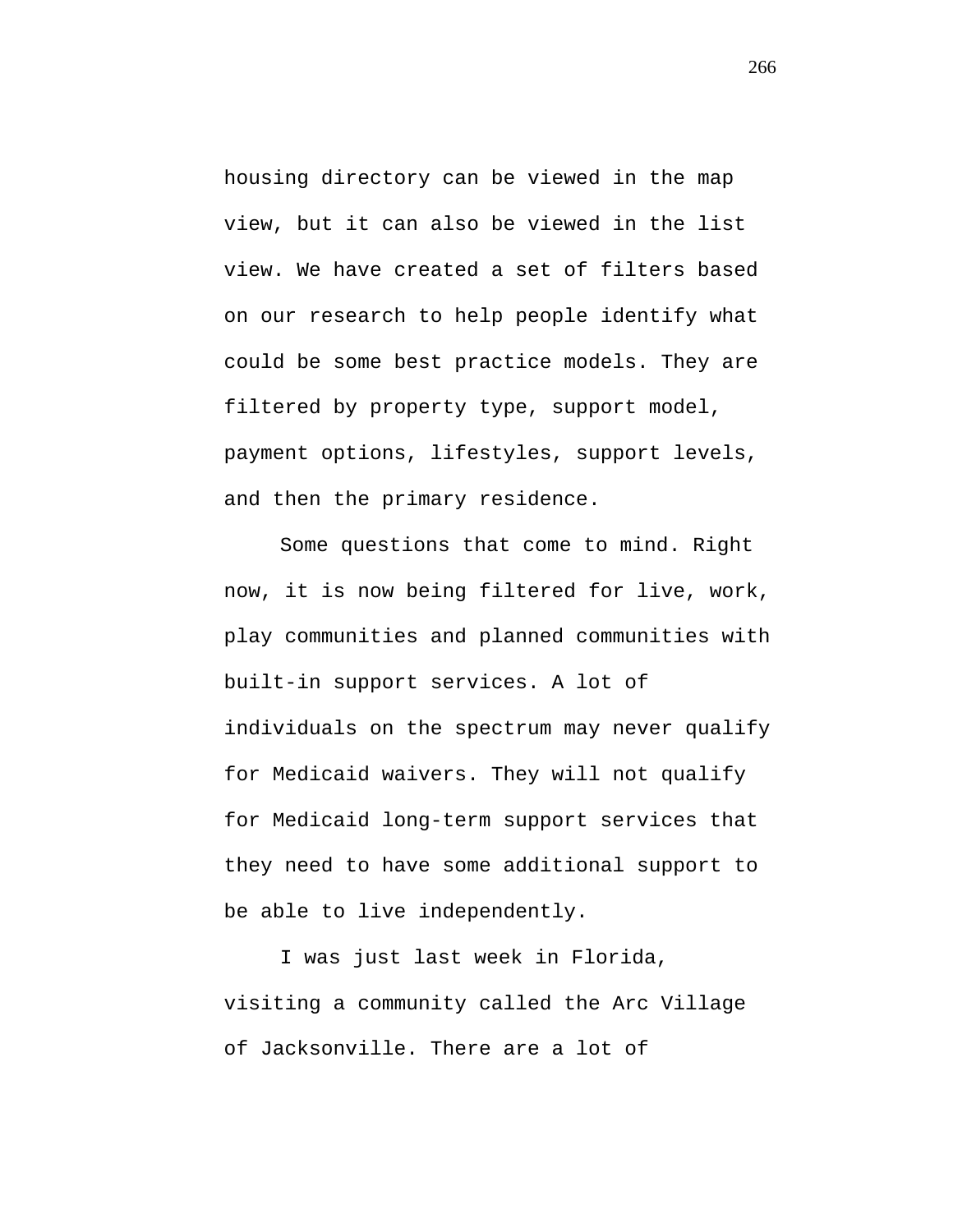individuals that live there. They pay 30 percent of their SSI and they have built-in supports like a community navigator. They have built-in transportation. They have voluntary planned activities where they do not have to try to call friends up to coordinate or figure out rides. It is all done. They just have to decide if they want to go or not. They have a dining option. They have full kitchens with one bedroom or twobedroom apartments. They have full kitchens. But at the same time they are able to access a dining experience similar to like a college dorm. As well, they have a partnership with a local college so that there is nursing staff there all the time. That is so great too because these are nursing students who are finally getting some face-to-face time with individuals who have autism and other developmental disabilities.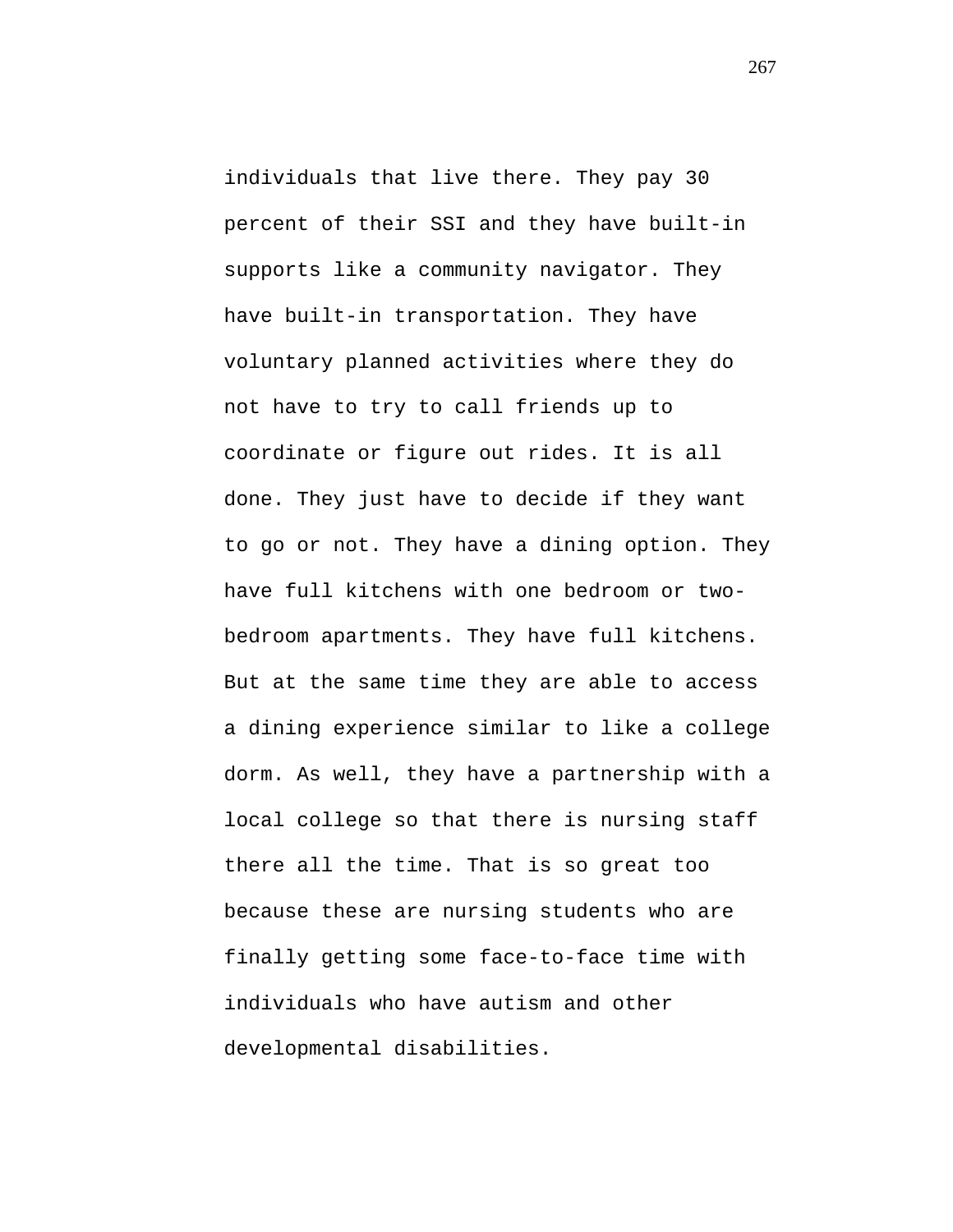I think that looking at – when we talk about like this morning of suicide rates, if an individual has no choice, but to live with their family, they do not have a job, they are not accessing their community, they are isolated, and how does that influence suicide rates? What if we were to start to look at the suicide rates of individuals who have been able to access residential supports in different types of settings whether that be host homes, group homes, living independently in their own apartment or townhouse, living in a home that their family has bought for them? How are the suicide rates influenced when someone is able to live out on their own?

Additionally, I think something very interesting is the payment options. A lot of people do not realize that there are private paid communities across the country where for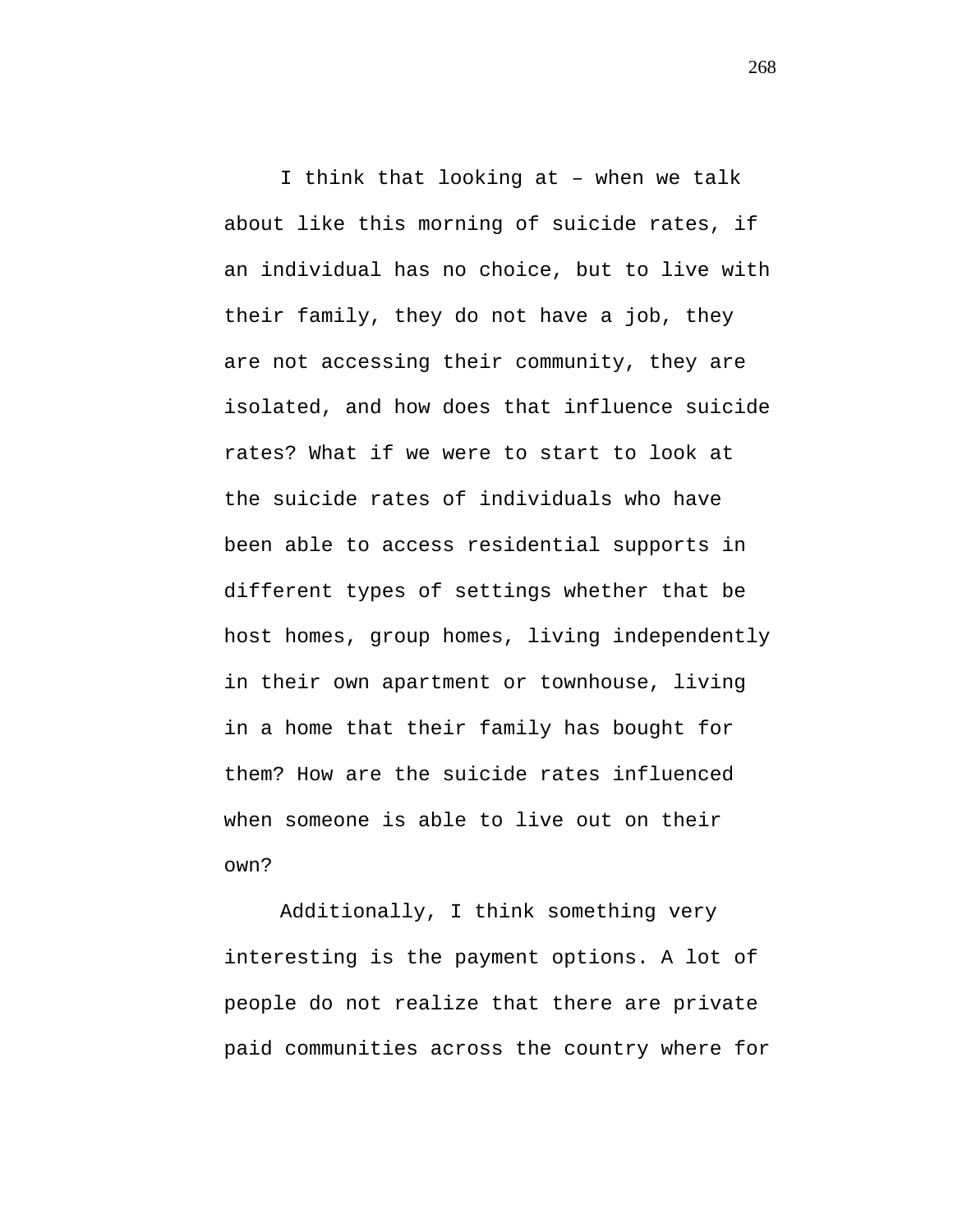families who are wealthy are able to private pay for their long-term support services for the lifespan of their loved one. They operate typically between \$3000 and \$5000 a month. But when compared to publicly funding options, oftentimes it is less than the publicly funded options in the area.

I wonder because it is private pay, is there a difference in the quality of life of the individuals, their satisfaction with their supports? Is there a difference in the quality of the staff? Is there a difference in abuse rates? Is there a difference in the fiscal responsibility of private pay models in comparison to publicly-funded options? It is worth looking into.

Additionally, I think that looking at property types as well and then lifestyles. There are different lifestyles for different people who are on the autism spectrum are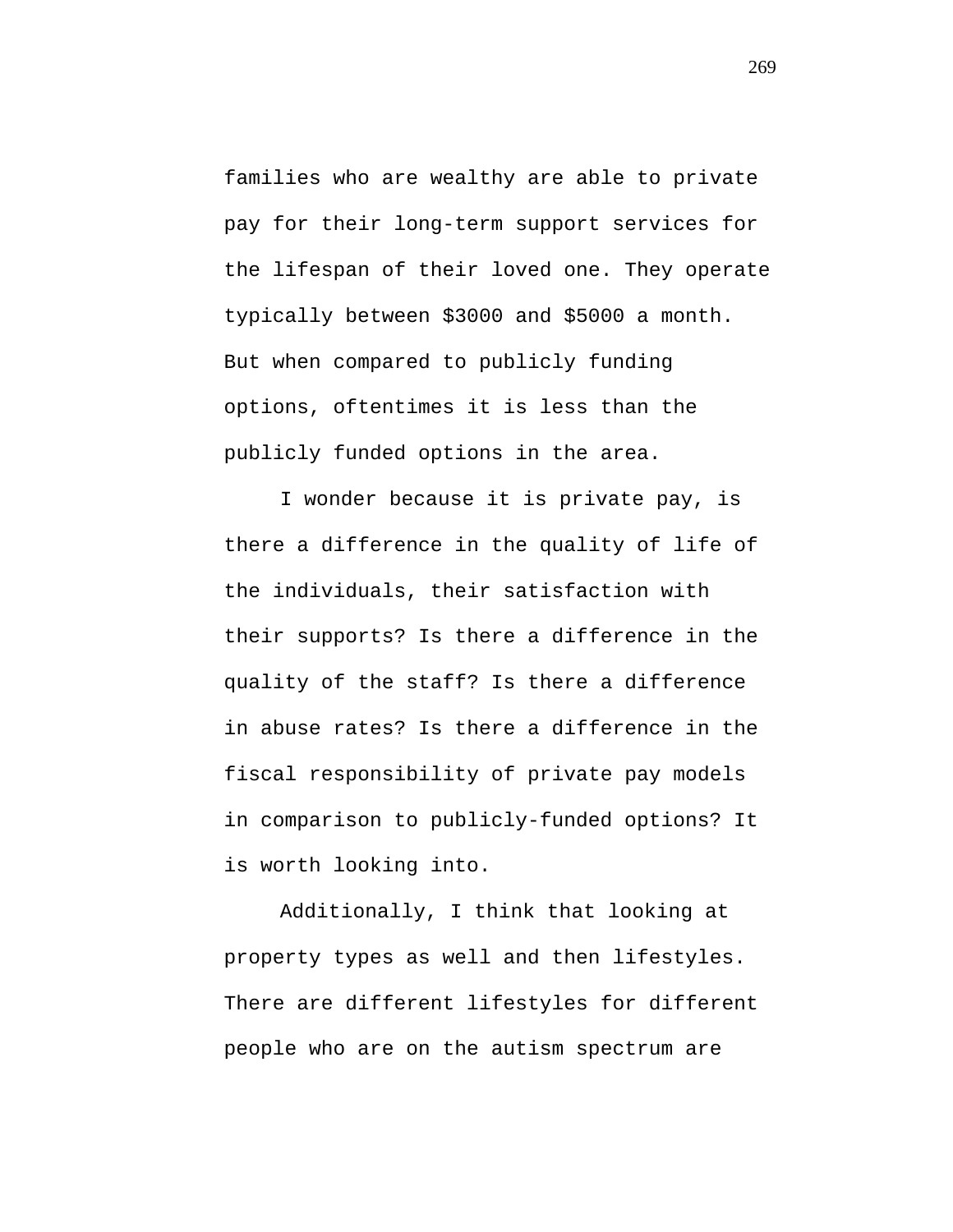just as diverse as the neurotypical population in terms of lifestyles.

I was in Ohio just a few weeks ago visiting a community called Safe Haven Farms. It is established by a father who had tried to create an opportunity for his daughter who has high support needs, self-injurious behavior, and elopement struggles. She had lived in a group home. It did not work. She had lived in her own apartment. It did not work. They had created a suite in their basement of their house. It was her own space. It did not work. She was isolated. She was frustrated. She was having behaviors daily.

Finally, they developed a farmstead. It is four homes in a rural community and it is staffed by a provider of their choice, which means that the provider is no longer working for them. They can kick that provider out and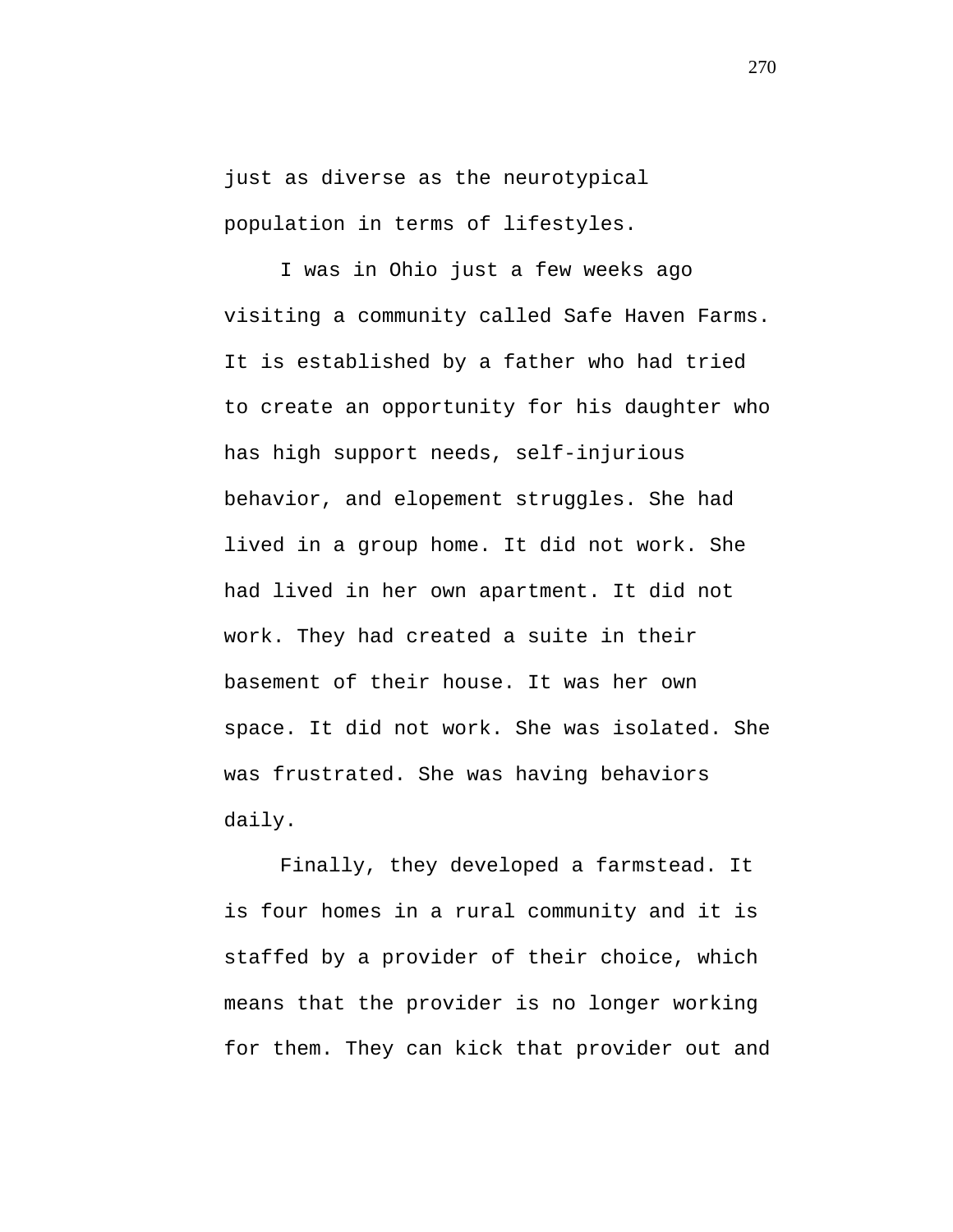have another provider come in. But it has significantly increased her quality of life. Where she is having bad day she could walk around an area that is comfortable to her where people just expect to be able to support her in certain ways where she can do things that she likes to do. And if she has to walk around in her PJs because we cannot get changed at that particular moment, it is okay. This does not have to be a real community like a farmstead. But I think other campus-based models needs to be looked at and we have to be able to have options for this particular part of the spectrum who oftentimes are unnecessarily

institutionalized and medically restrained.

We also have the opportunity for people to be able to submit listings. The opportunities that are on the Autism Housing Network have been submitted by people all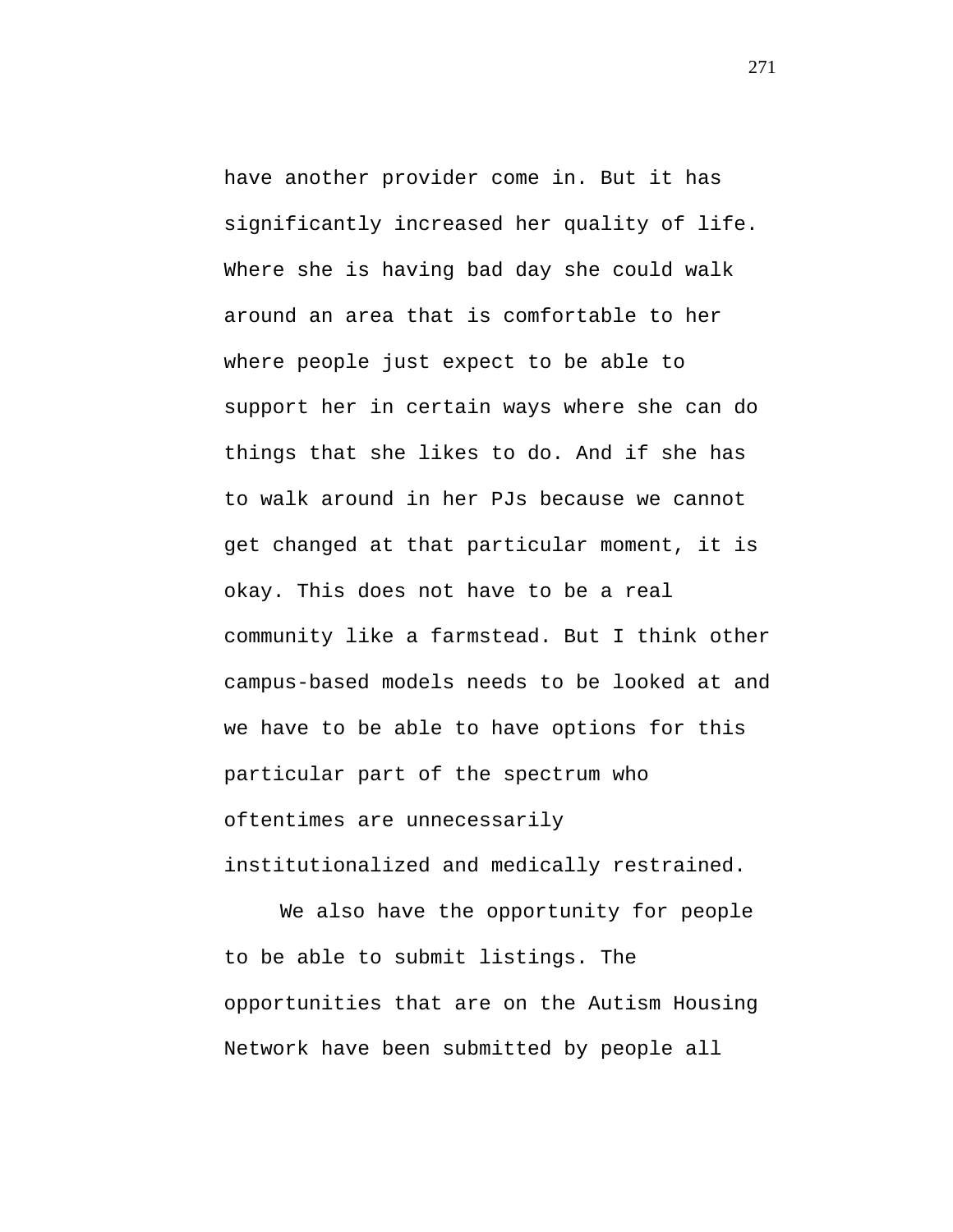around the country. Please, if you know of an opportunity that you would like to suggest, feel free to recommend it.

We also have a resource directory that you can also submit listings in. Again, it also has a very specific filter opportunity. These objectives include being able to access public support opportunities and resources for developing a home ownership model. Opportunities for managing support services are in this objective field.

In the topics field, this is just an example. We have 21 resources that talk about sensory friendly design and architecture. I believe there are almost 300 resources in the Autism Housing Network right now, but anybody can add to these things.

We also have things like tools for life skills, survey and assessment tools. An area of research that is definitely needed is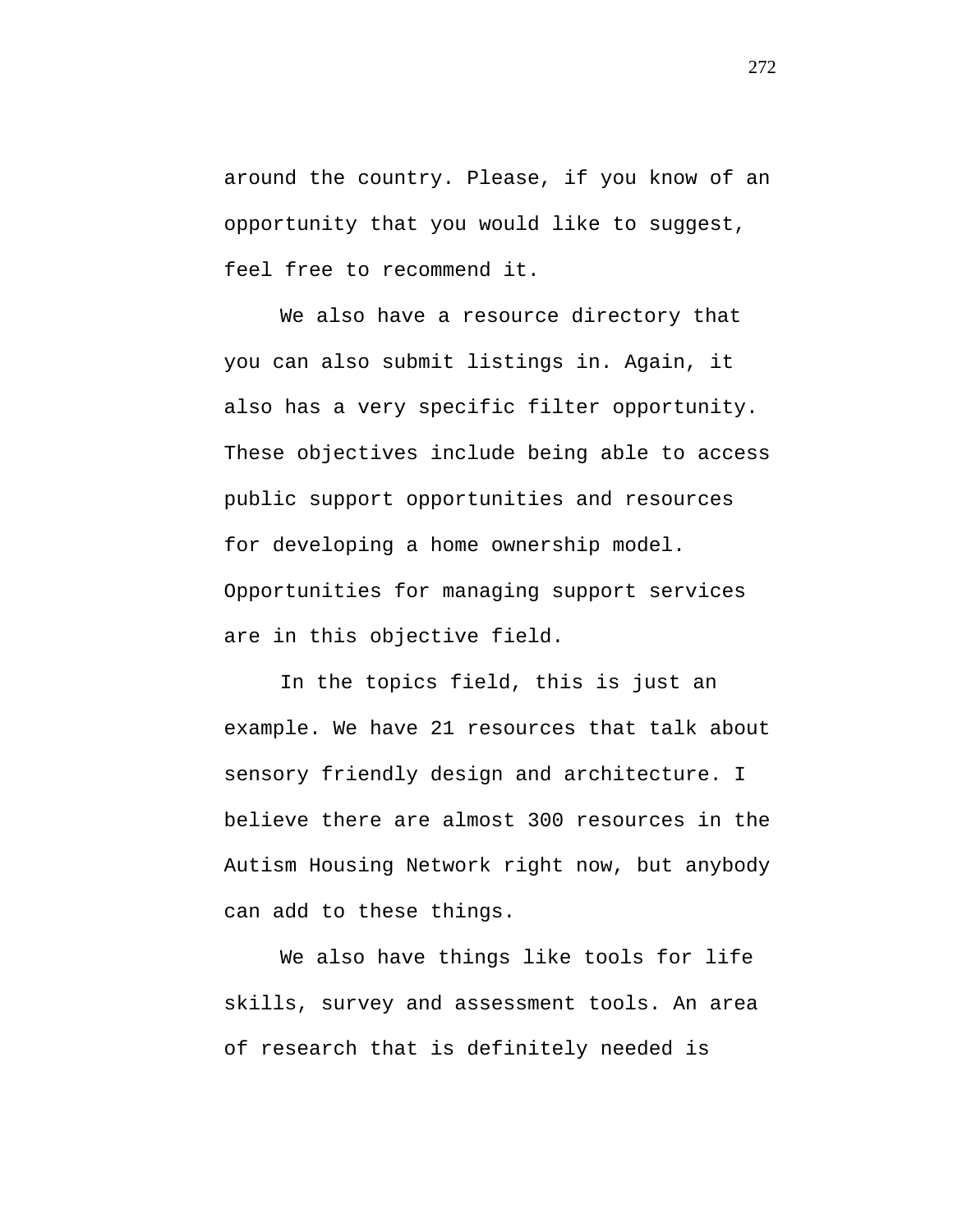right here. Assistive and smart home technology. How can we use this technology? How much money is saved using technology to be able to increase direct support staffing? As well, how is that improving quality of life because someone does not have to have a person inside their apartment? They can have access to on-demand support. How does it change self-direction of an individual to not have someone butting in or interrupting them when they are trying to figure out how to solve a problem? What does it do to abuse rates to have cameras in common areas and to use technology? Right now, the abuse rate of this population is almost 70 percent. That is unbelievable, completely unacceptable.

Another area that I think will be really helpful is right here. Survey and assessment tools. To be able to start tracking what happens to an individual's quality of life as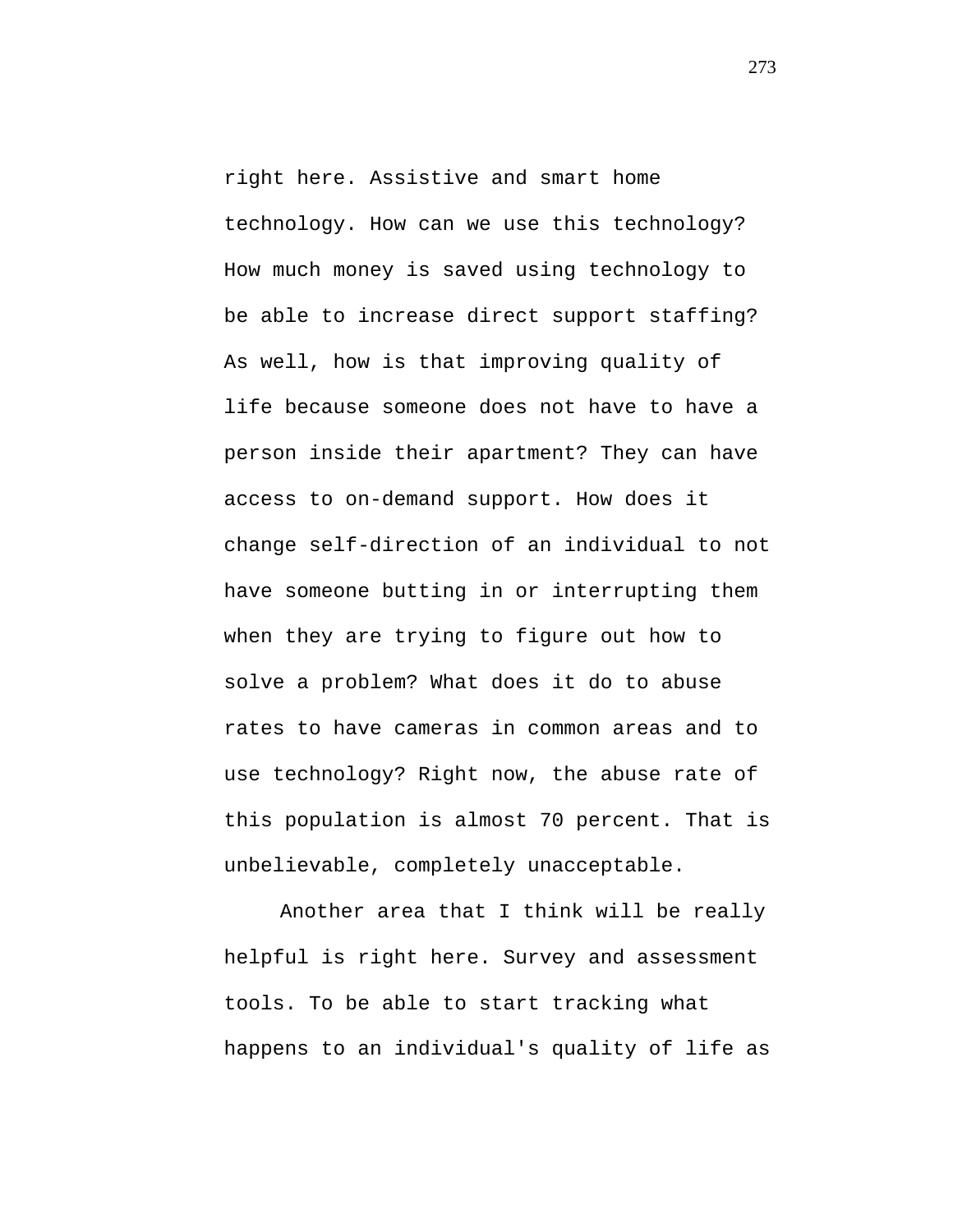well as their ADLs, their activities of daily living when they move out of their family's house. Why do we assume that the neurodiverse population does not grow like a neurotypical person when they leave their family home? How much are individuals regressing if they are staying in their family home? Why is government forcing families to keep people in their family home instead of giving them the supports to move out into the community? In the long run, are we saving money by keeping them in their family and making them more and more dependent or would it be a better investment if we were to invest in the individual, give them the supports in the housing that they need so that they can continue to grow in their independent living skills?

We have a discussion forum. We have an area that talks about stories. A lot of the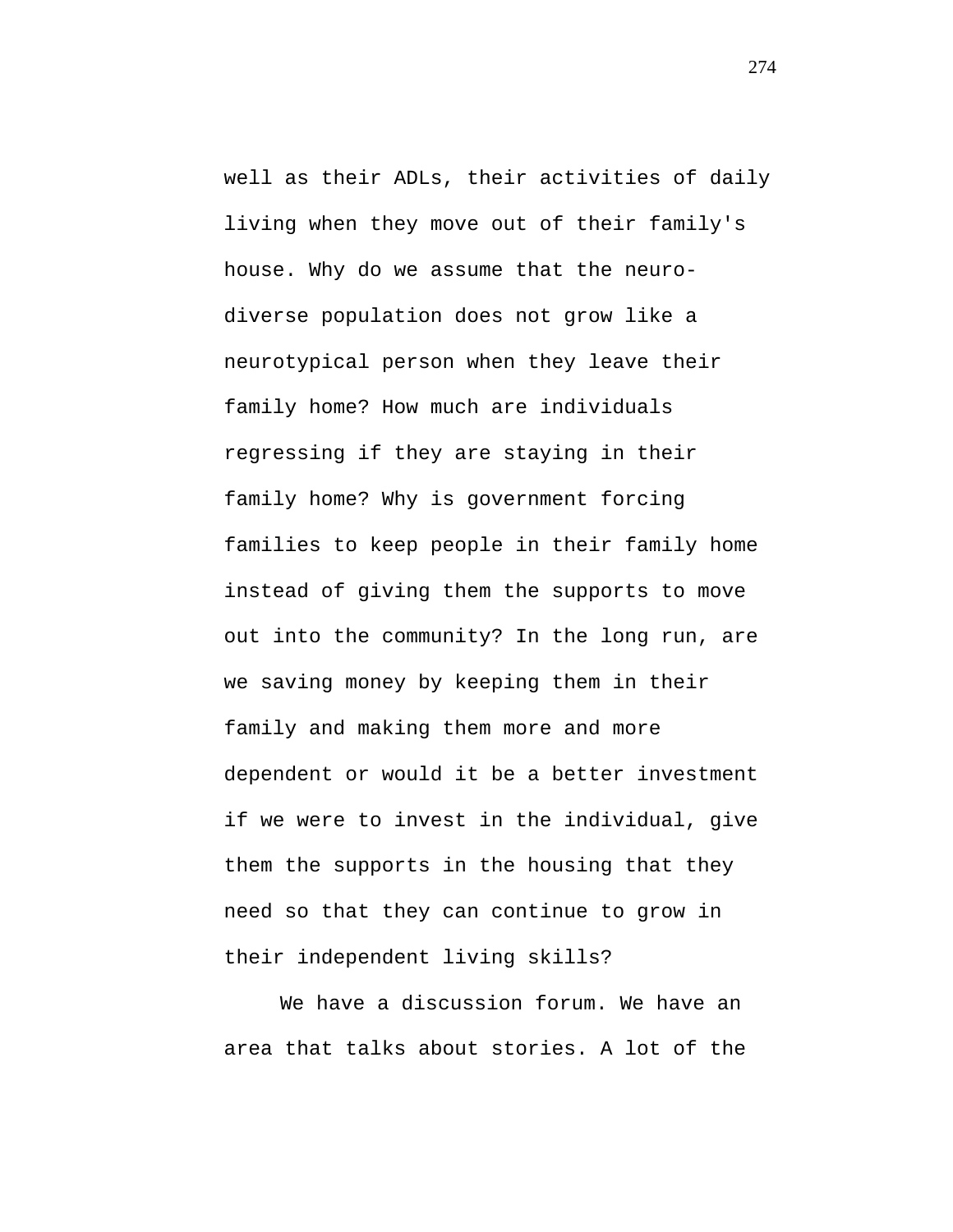site visits that I have done – I do interviews with residents where I videotape their responses to questions like what do you like best about where you live and what would you change.

We offer consultations to individuals who are having challenges. We offer consultations to emerging projects. Something that is really important to keep in mind and that haunts me is that a million people who live with a caregiver over the age of 60. Every two weeks I get a consult request where a family member be it a sibling or an uncle or a nice or a nephew says my aunt just died. I do not know what to do with my cousin. Help me. What do I do? These are people who have not had any experience in the system, navigating this maze, and all of a sudden they do not know what to do.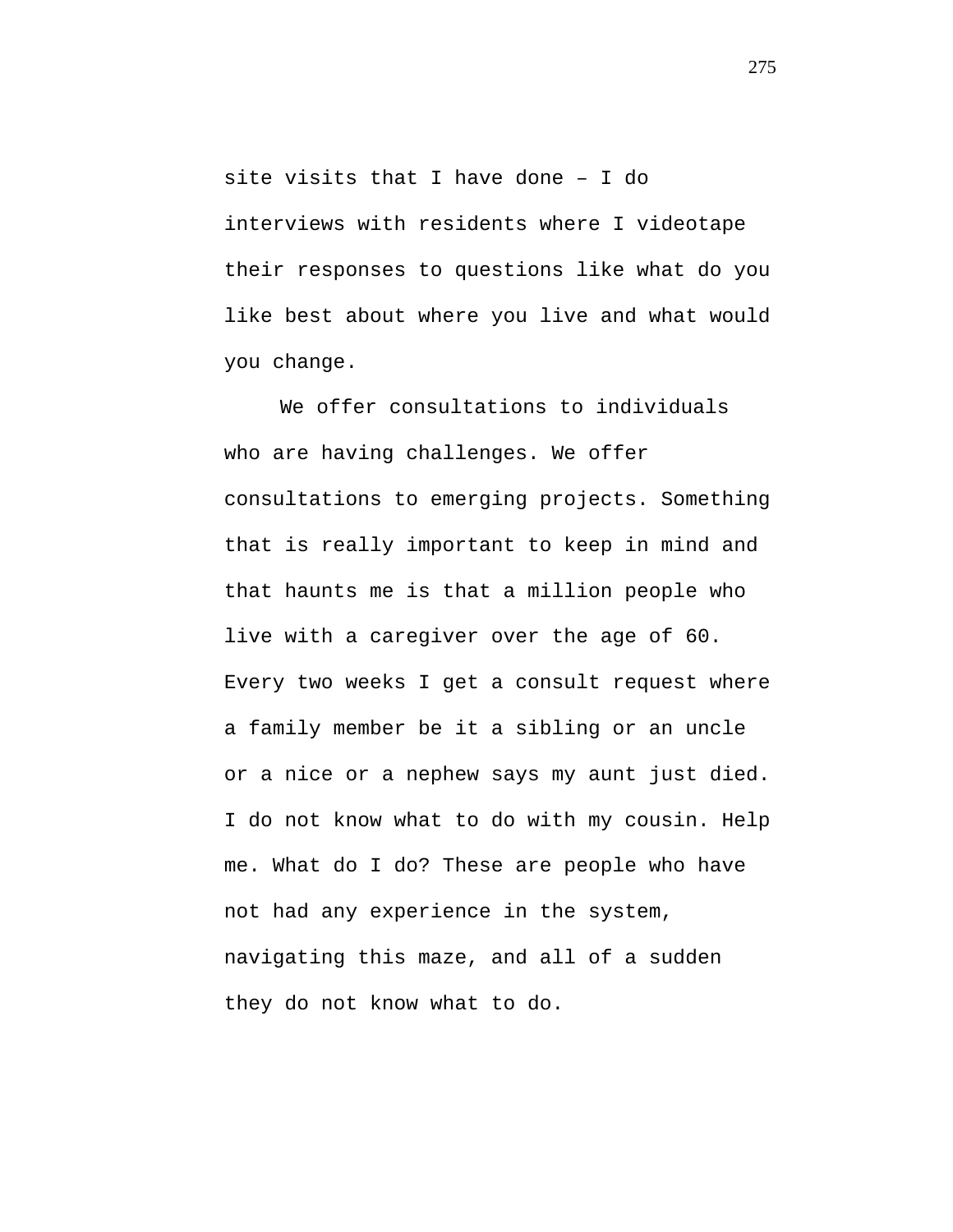Our next steps are going to be developing a market study with the same leaders who developed that opening door study that the autism network grew out of them. We are combining forces to be with the First Place Arizona Global Leadership Institute to do an actual market survey where we can talk about what are the support models out there. There has been a huge evolution in the way in which people are supported and where they live. There is an emerging niche market that needs to be defined. We are creating a study in order to create that foundational nomenclature so that we can actually talk to the private sector about how do exponentially increase options. What are some of the incentives in policy that can be put into place so that we can create more supportive housing opportunities, more home ownership models? And then trying to develop the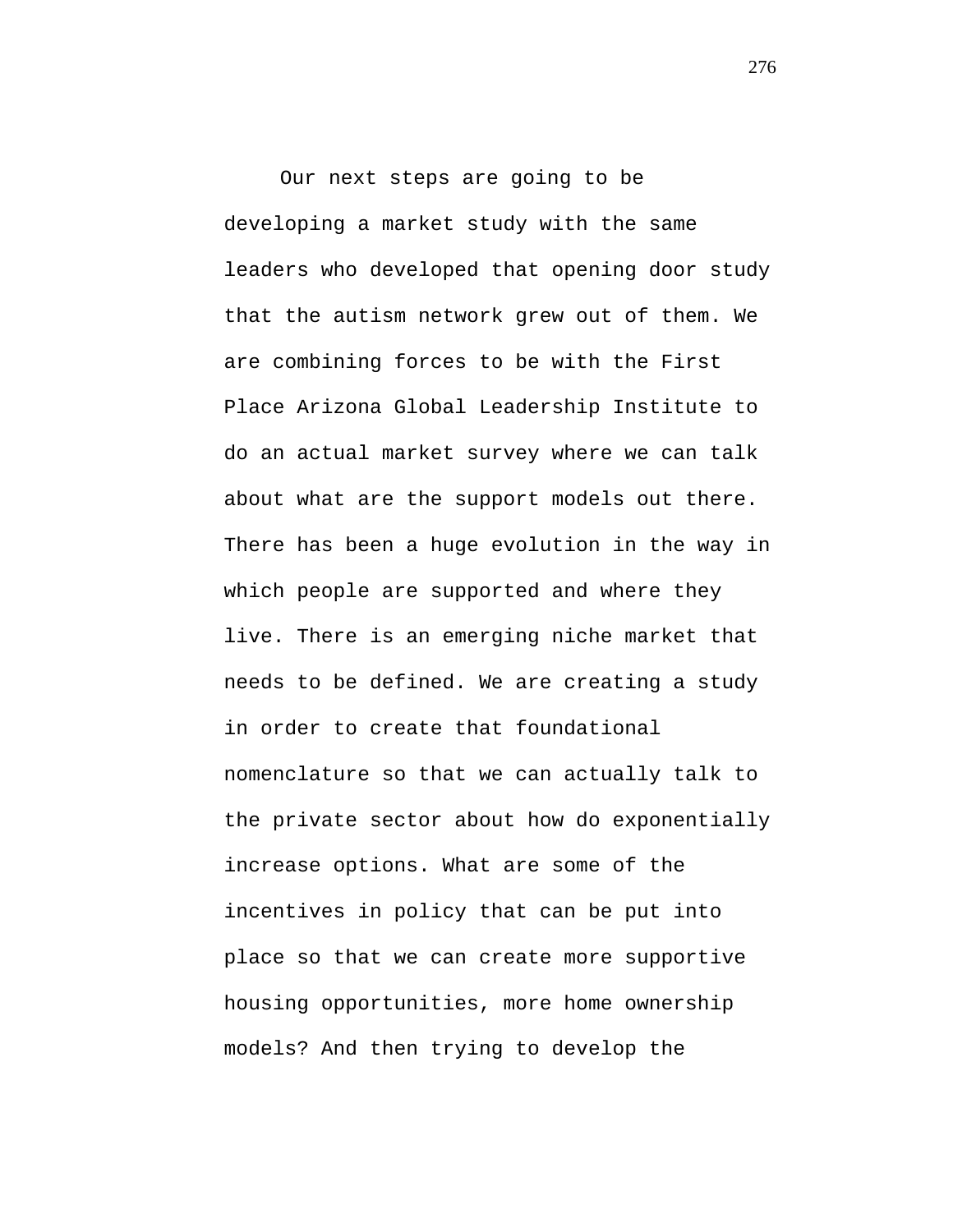relationships between major entities like a housing and finance authority and Medicaid for them to be able to think more creatively about how are we using our extremely limited dollars.

If you would like to know more about the Autism Housing Network or the market study that we are embarking on, please feel free to come up and speak to one of us. We would be happy to talk to you about it.

(Applause)

MS. PRINCE: Desiree is a rock star. She has been received so well across the country. There have been numerous projects that she has helped begin across the country and changing lives in communities.

We are a national organization. We are also acting locally because we believe that most of these solutions will be developed by people within their own communities that are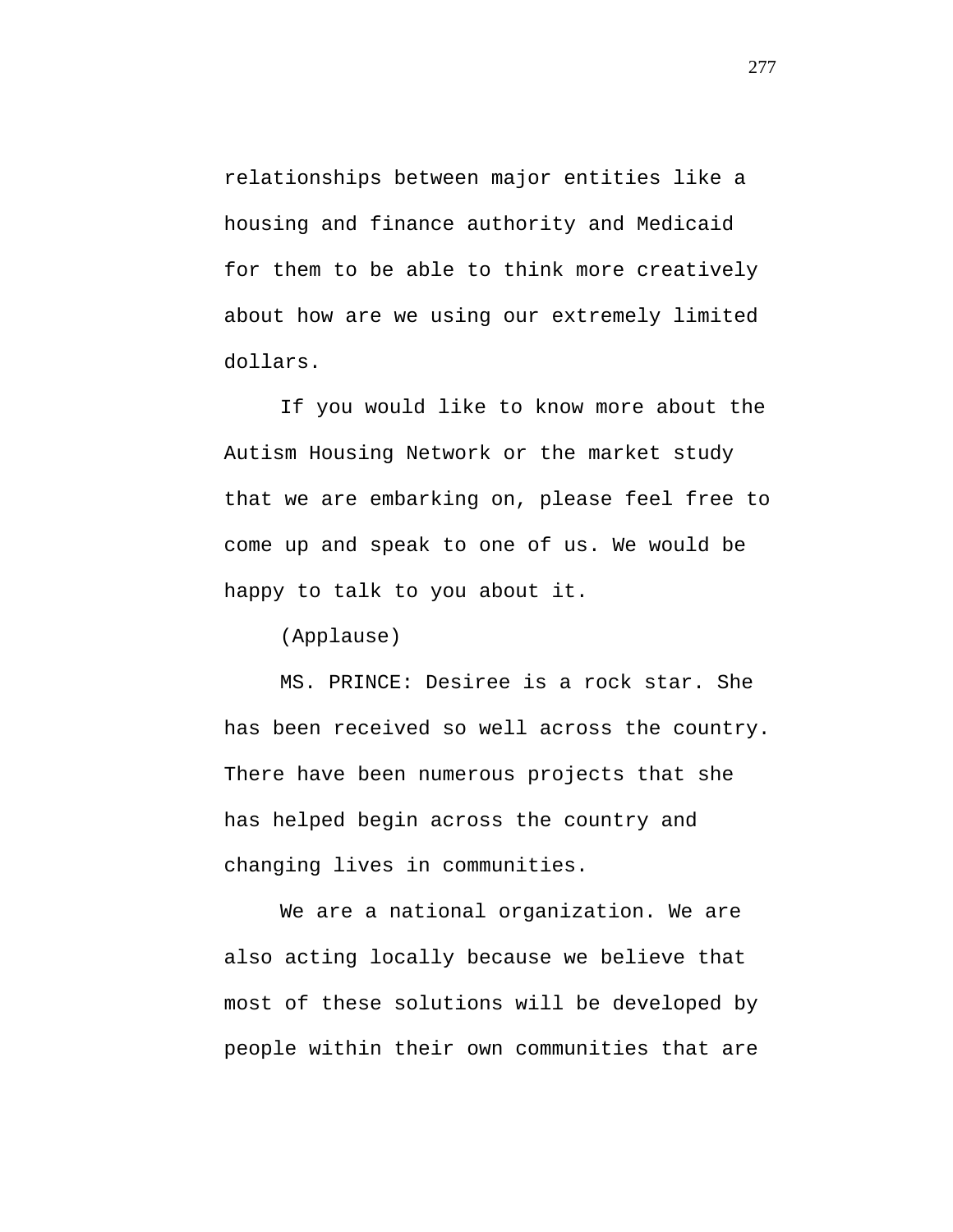informed and that they know what is happening.

To let you know that we do have something else happening with Madison Fields, there was a very interesting attorney that just before he died put us in his will. We inherited the equity in a farm, a 400-acre farm in Dickerson, Maryland. This is to go along with the research because we want to encourage research dollars coming forward to help this population.

We want to provide a place as we are doing job training. We are in the agricultural reserve. We have to confine things to education and employment that we can train people on our farm to go to other farms and work in other parts of the community. But they can have the support and learning what they need to learn by being with others.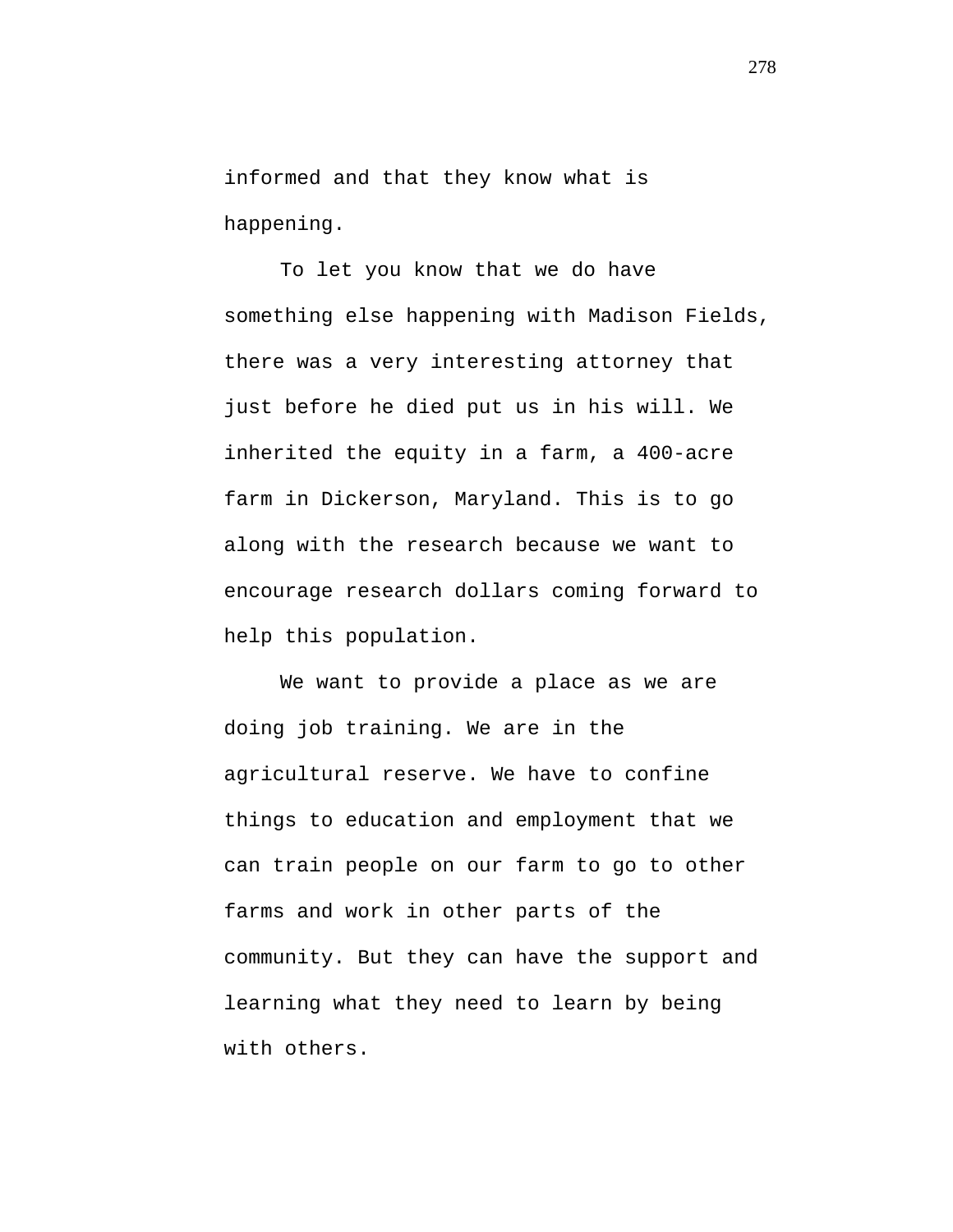The thing that is so unique about this is we are bringing three populations together. First, the neurotypical population. They are participating on our farm. We have former military, some with PTSD. We have some folks from Walter Reed that come out and work with us. They are finding new meaning in life especially when there have been situations where there is survivor guilt. Why am I still here and my buddies are gone? They find that they can work alongside other individuals and have a new meaning in their lives and our individuals are enhanced by their life experience. And then we have those with autism and intellectual disabilities. We want to partner with universities and others doing research because we will have a critical mass there and we want more research being done.

In another 10, 20 years, there will be a lot more information because when we started,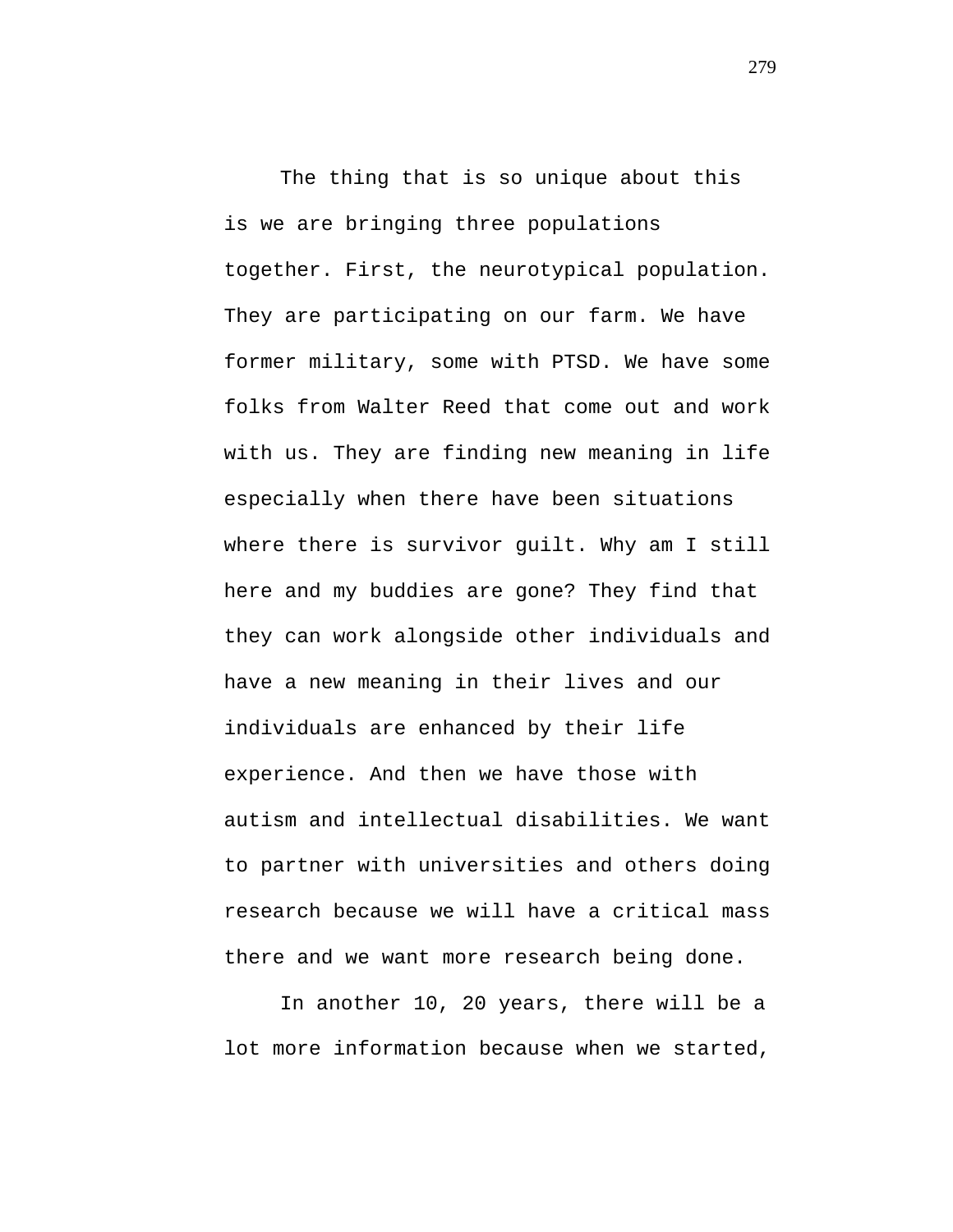there was very little. We could hardly find out the numbers in Maryland of how many people needed to have services or what waiting lists were even like. We have come a long way, but we have a long way to go.

We have our call for action with our Autism After 21. Look at some of the things that we are doing and we are working with housing. Those are our three take-a-ways today. The idea is not limiting the seats at the table. Everyone needs a seat at the table, and how do we do that? We get a bigger table. That was one of the statements that came out of our Autism After 21 breakfast this year. I would like you to take that with you as you are making decisions here with this auspicious group as we go out into the community and those that are listening to us. Let's empower one another. Let's make certain that we are aware of this very important part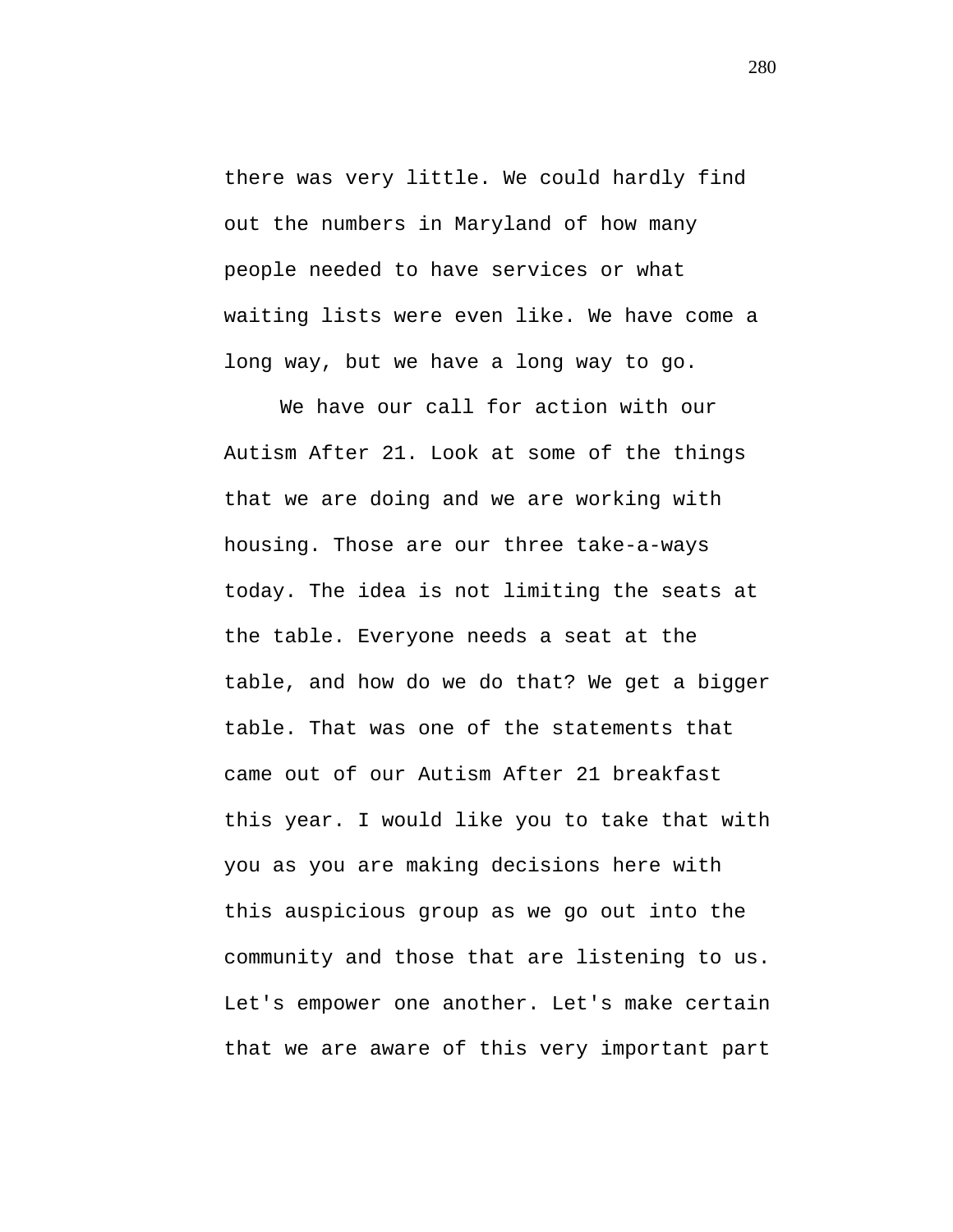of the population and that we can do something positive and that we can work in partnership to enhance the abilities, talents, and understand the challenges of adults with autism. Thank you.

(Applause)

DR. DANIELS: Thank you, JaLynn, and to all of the Madison House team for your wonderful presentation.

We have a few minutes for questions. We can take questions until 3:10. If you would like to discuss the presentation, please go ahead.

MS. CRANE: I am really surprised that the presentation mentioned that autistic adults are an invisible population and that we have not been addressed until now since the Autistic Self Advocacy Network has existed and has been talking about autistic adults for ten years. There is no one really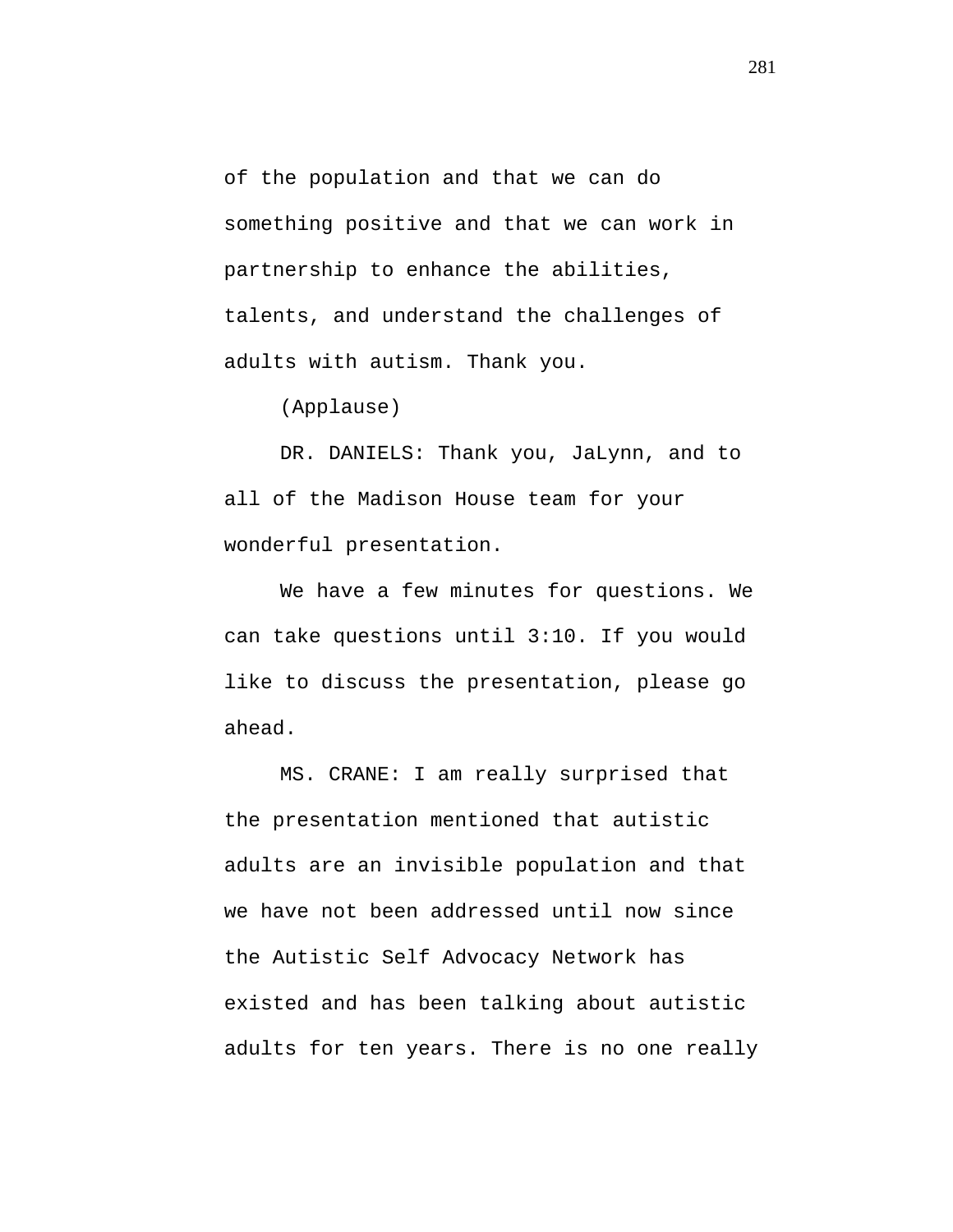better to talk about the needs of autistic adults than autistic adults.

I think that there are a lot of things that Madison House and ASAN have in common and what we want for autistic adults. Obviously, we all want community participation. We all want integration. We all want people to not be trapped in their parent's houses for their entire adulthood.

But I am really concerned that when we talk about autism and housing, we are just investigating intentional communities here and that is really not what the – that is one choice, but it is not the only choice and it is certainly not the only choice that allows people to move out of their parent's homes.

A lot of people on the autism spectrum who want to live with friends, their solution is they go up to their friend or they have their parents help them go up to their friend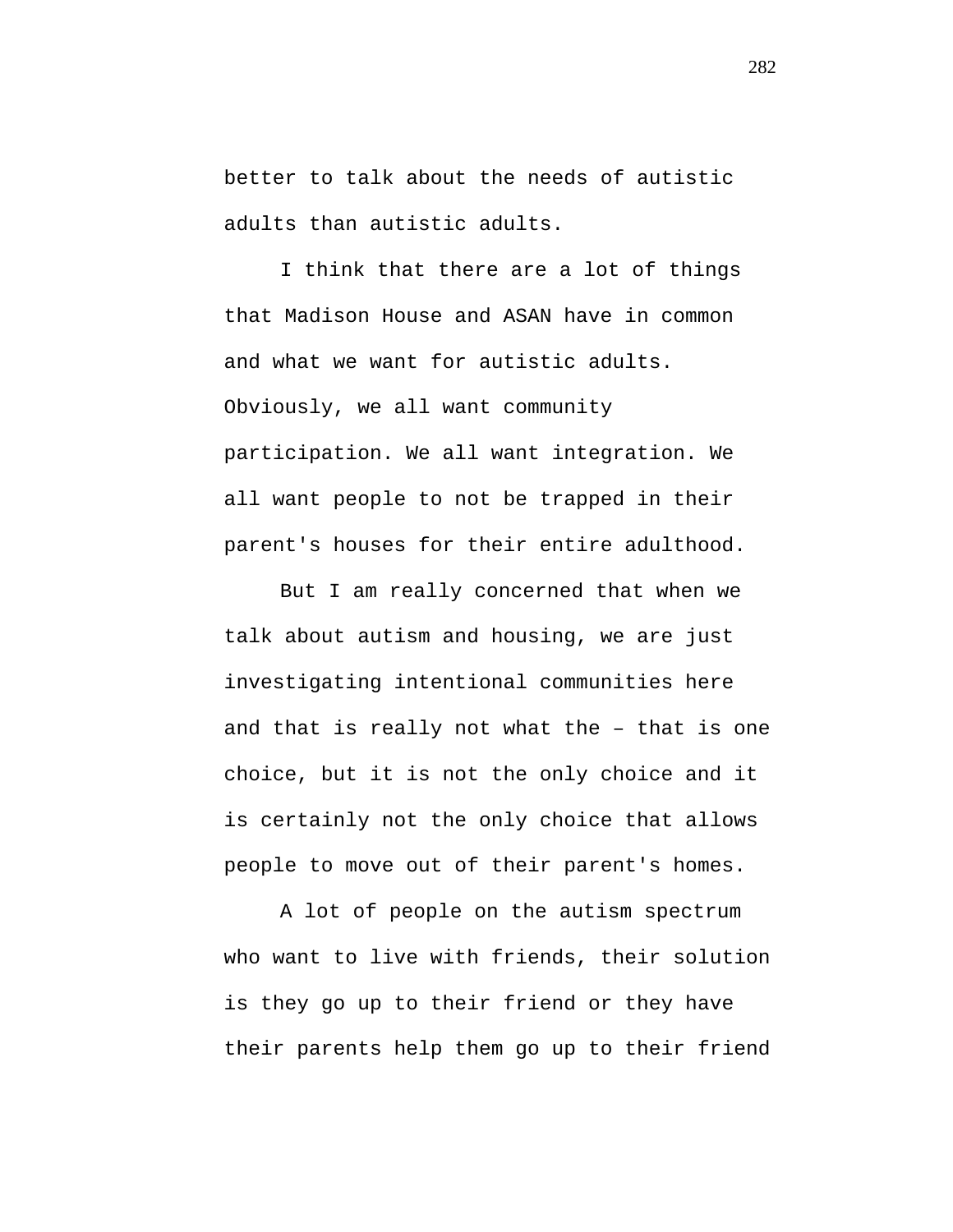and say let's find an apartment, a threebedroom apartment. It is you, me, and Joe. We are all going to be living in this threebedroom apartment. Unfortunately, there is so much less money going into research into how to make that work even though it is what the vast majority of autistic adults who want to move out of their parent's homes are doing. I want to make sure that when we do invest in research on housing projects, we are not just researching one kind of housing project that has a name and a fence around it, but also the full range here.

MS. KAMEKA: Thank you for your comments. I apologize if it came off as if we only support intentional communities. We certainly do not. I think that one size does not fit all and that research money should absolutely be going to the broad range of housing and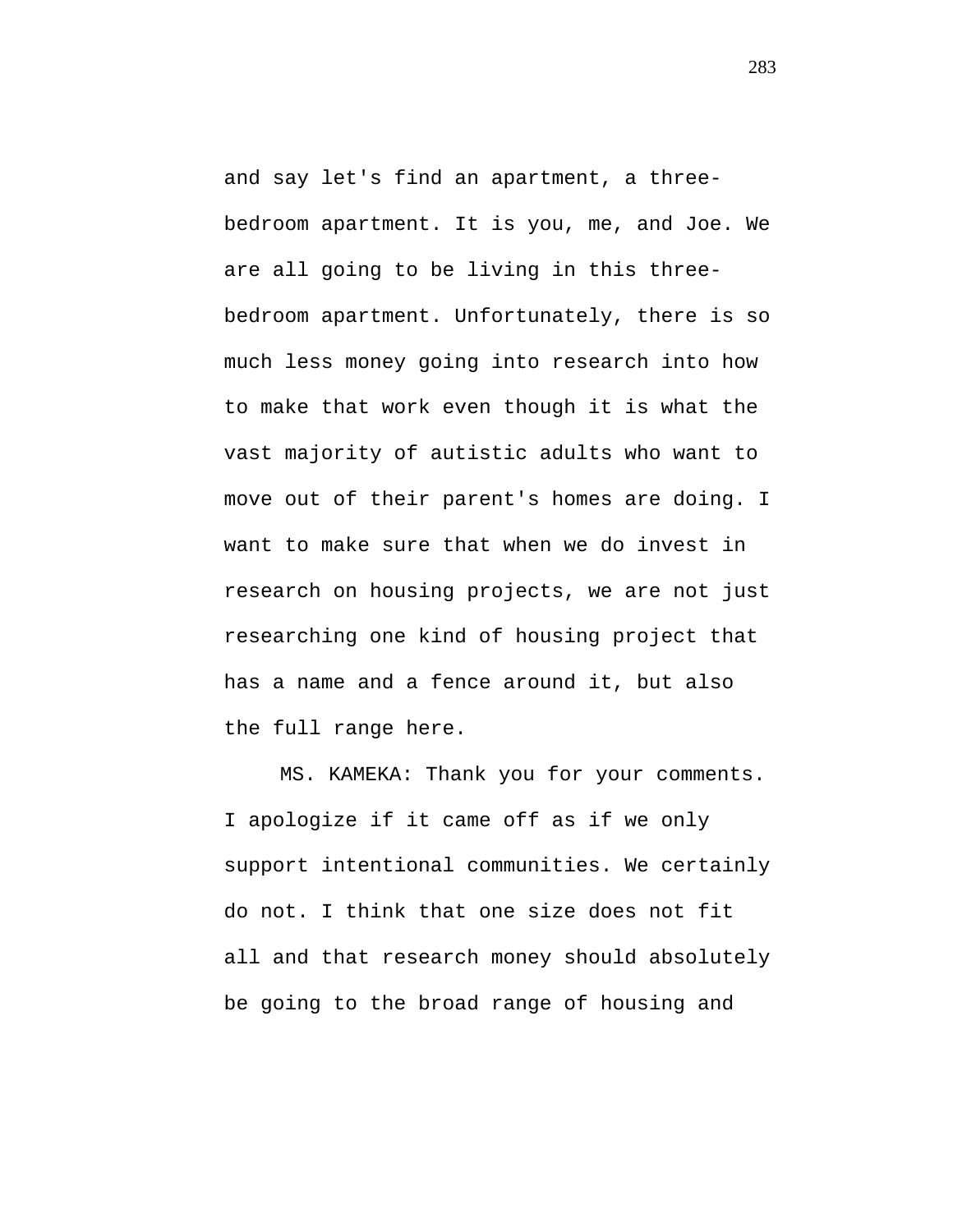service delivery models because we have a broad range of individuals on the spectrum.

DR. MANDELL: As far as I know, there are very few networks of housing opportunities for adults with autism. We have a real paucity of research about the outcomes of different models of housing. Part of the challenge of doing that kind of research is that often looking at the outcomes of a particular setting is hopelessly confounded by the needs and the presentation of the people who live in that particular setting.

I wonder if you think there is enough variability in the different types of setting that are part of your network that might lend itself to some kind of research network that would allow us to look at different kinds of outcomes for people of autism in different settings.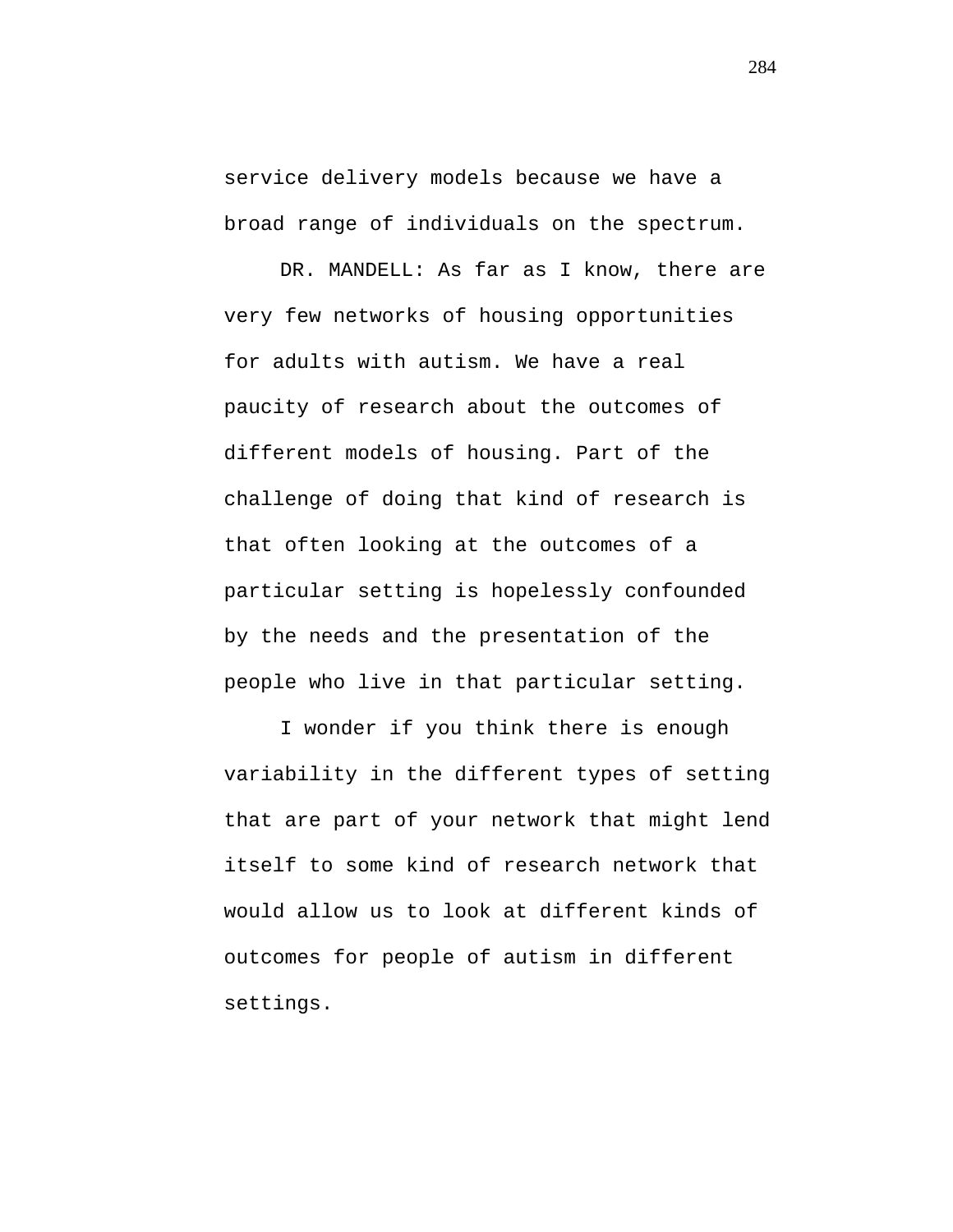MS. KAMEKA: I think that part of our market survey is trying to define those types of opportunities where we can actually define the service delivery model in general and then define the housing property type and then also define the population based on their support needs so that there can be research done with either one sub-population and one type or to look at the variability. In any way that you can inform how we are developing this market survey, I certainly would like to talk with you further if that would be something that you would be interested in helping us make sure that we are creating those parameters in a way in which you could do your research.

MS. CRANE: Can I just add? I personally live with another autistic person. We have a shared housing model. If the network that we are looking at is just projects that have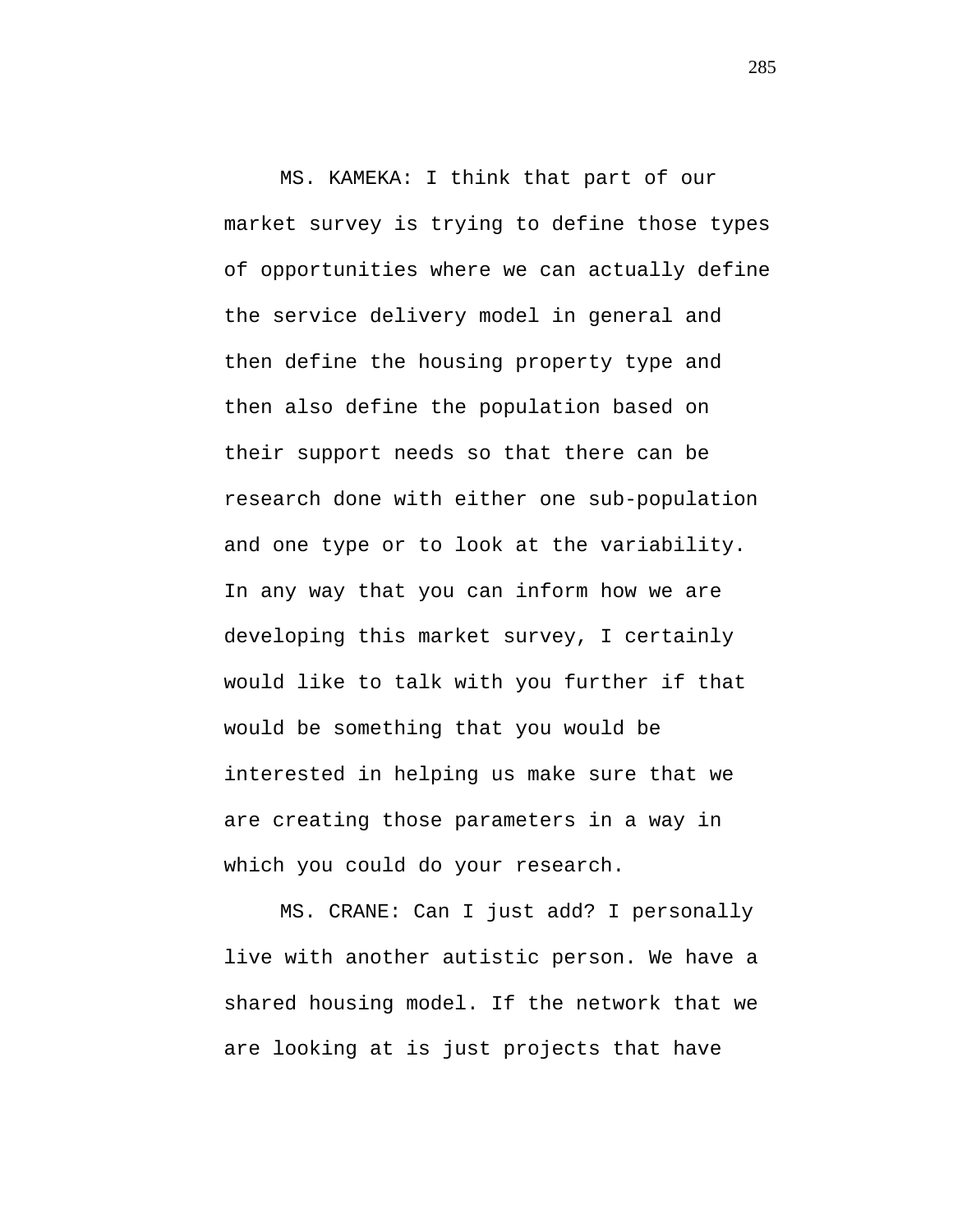signed up to be part of the Autism Housing Network, households like mine are not going to be on it and are not going to be included in market research. That is going to contribute towards a bias towards planned, intentional communities as opposed to what I would call a spontaneous intentional community, which a bunch of people just say let's live together and then they live together and they do not have a name. I want to know how we are going to make sure the full range is included in that study.

MS. KAMEKA: You do not have to sign up for the Autism Housing Network. I think that looking at the providers of individuals who have supports. Consumer-controlled housing and provider-controlled housing are two different types of service delivery models. Provider controlled housing is one service and home are tied together. Consumer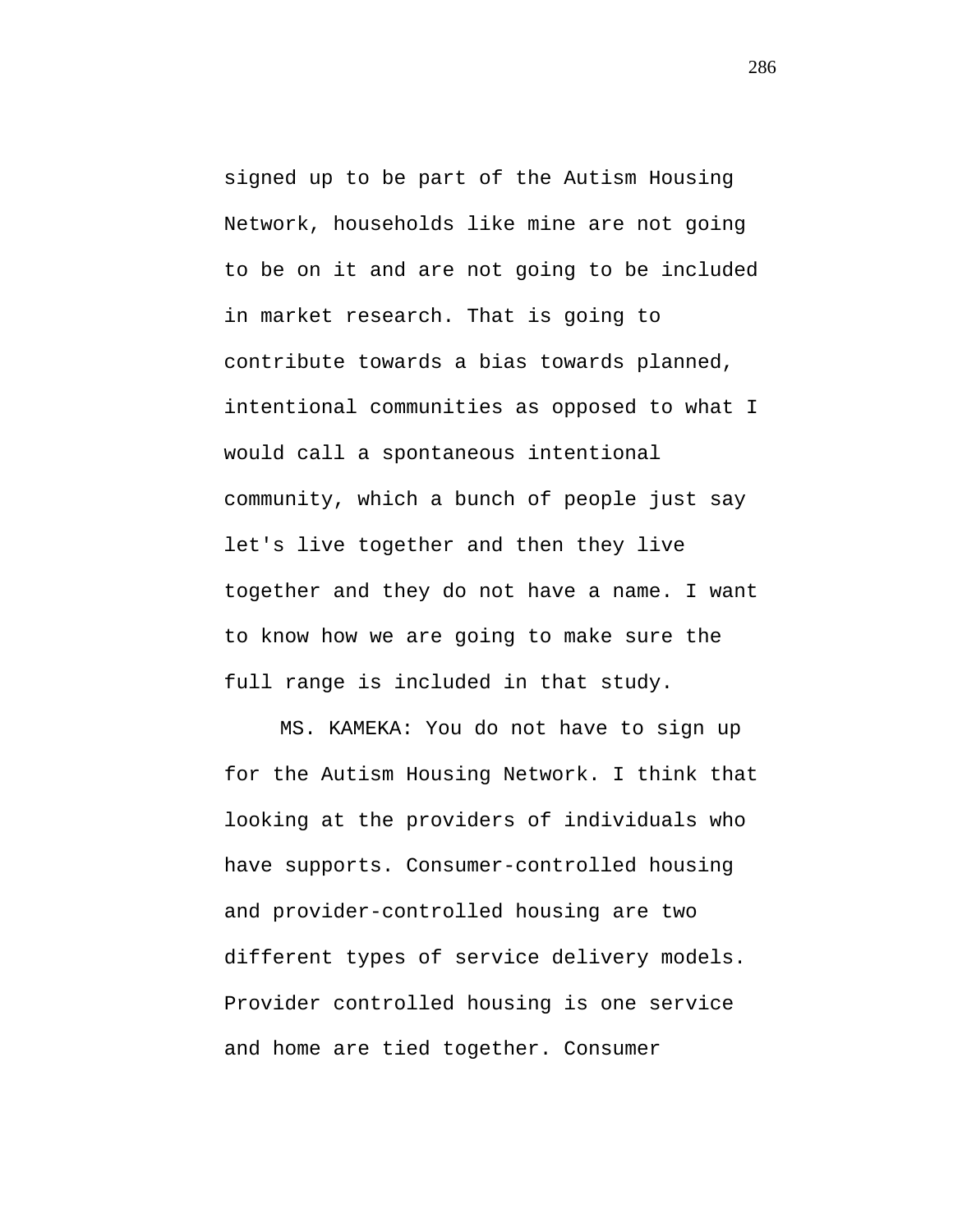controlled is when an individual secures their housing separate from the service delivery model. I think that when we are looking at the quality of life of individuals, we are probably be having to look at the service providers and therefore the service providers will likely be serving people in a variety of different housing opportunities. I think that that would be one way that we can ensure that housing arrangements like yours, Sam, would be accounted for.

DR. MANDELL: I would love the idea of combining. Part of our challenge is we are always going out and looking for adults with autism to do the kind of work that John was referring to earlier. And that introduces its own kind of bias when you want to study housing. But I think combining some kind of network with some kind of survey of adults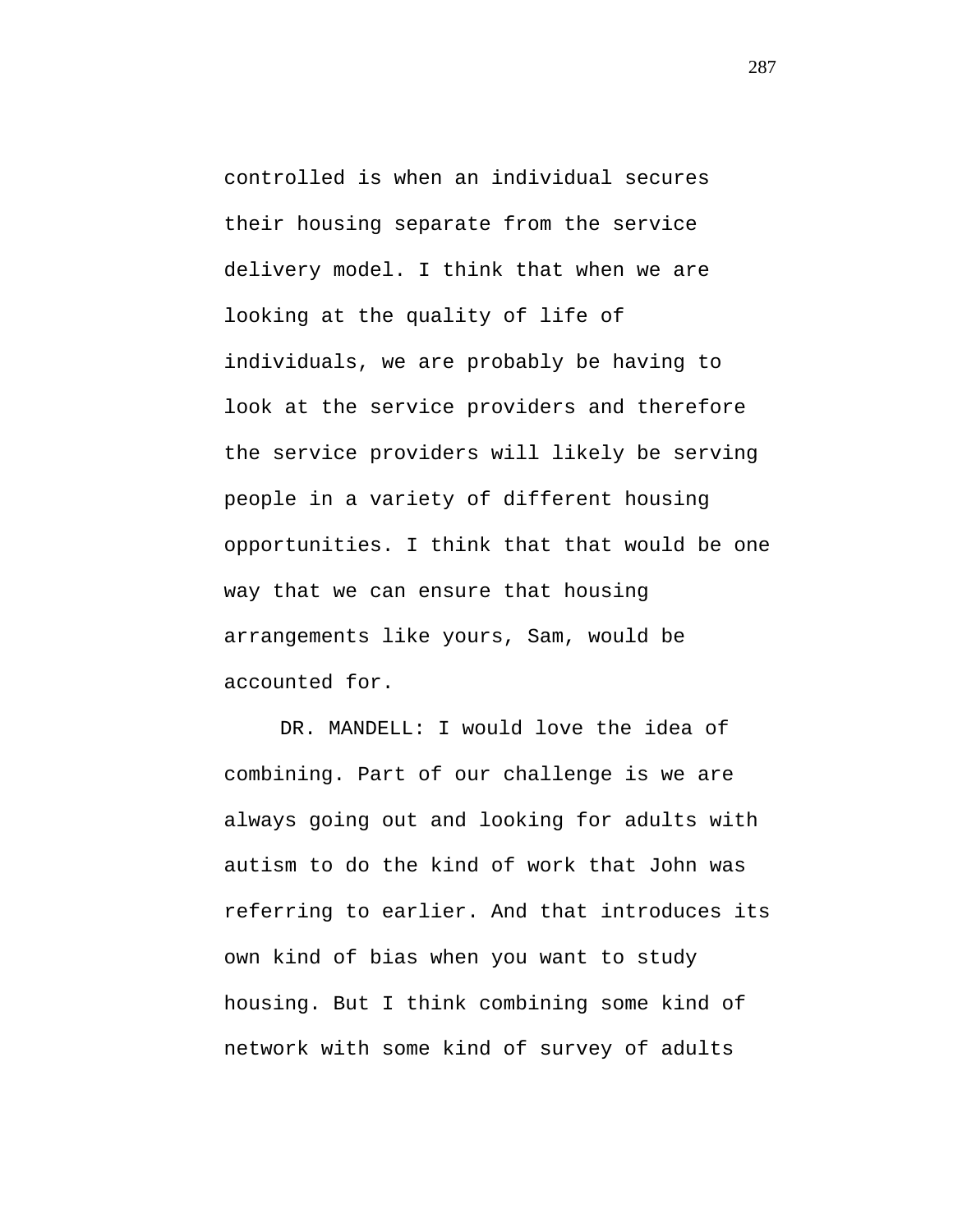with autism who are living in settings that are not captured in this kind of network could be a very powerful tool to understand and answer some of these questions.

MS. CRANE: I did not mean be negative about the housing network. I am just saying that most people if they choose to live together in a group of three people, they are not going to go ahead and register their house on an Internet database necessarily. They are just living their lives.

DR. AMARAL: Coming from completely out of this whole area as a biologist listening to this, I find it really fascinating. One of the advantages of having a network is that if you are going to do this experimentally, what you would say is we have these several housing models. Let's take a group of individuals with autism across this variability, as David was saying, and you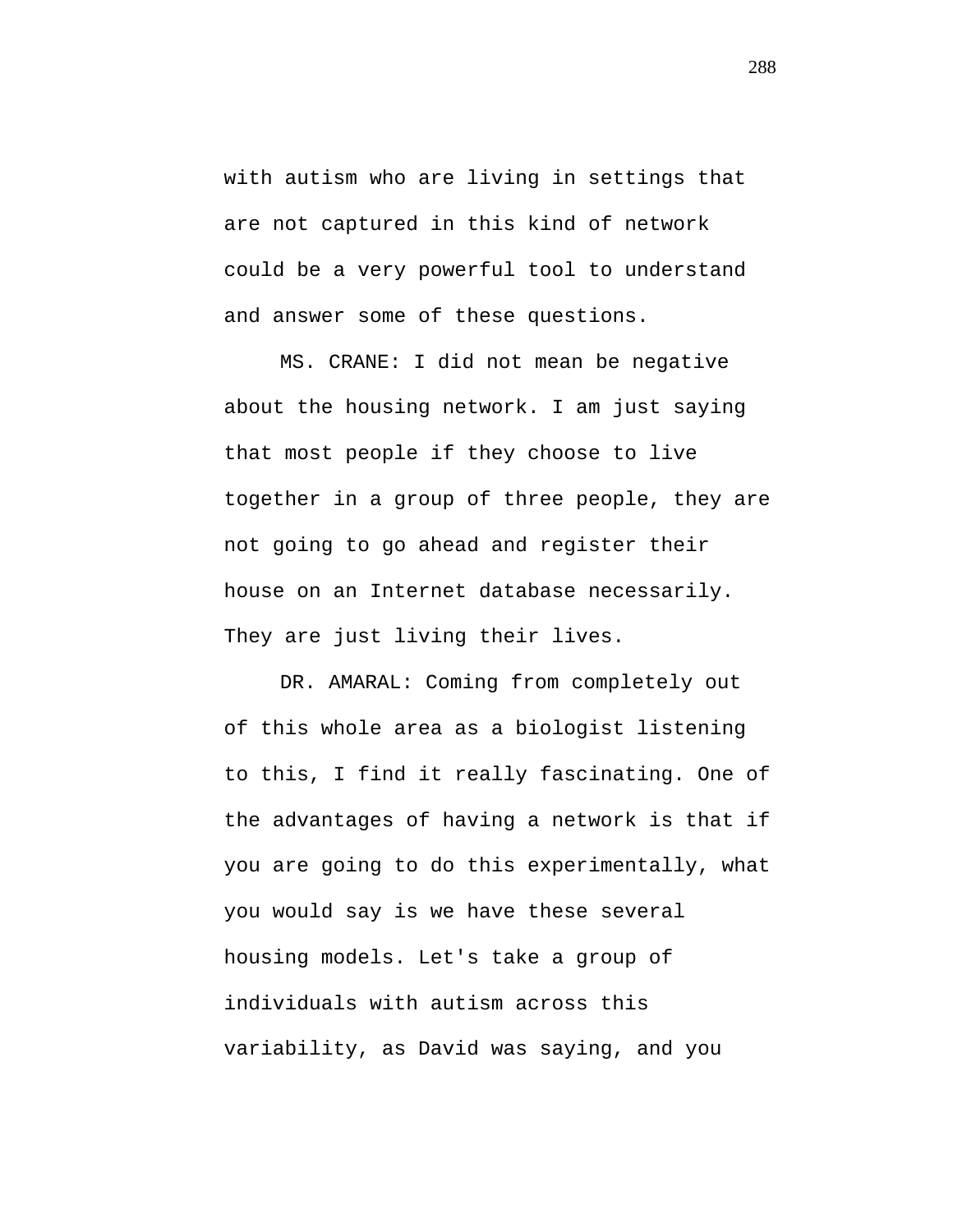place them in each of those models, study them for 20 years, and then find out what model works best.

MS. KAMEKA: We do not have 20 years.

DR. AMARAL: I am just being facetious. Having a network where you can try to get a semblance of that I think makes a huge amount of sense.

Beyond that, if you get some data from that network, it is like a lot of the biological studies. We are not encompassing all subjects that have a particular trait. But if we get information about that trait then we can apply it to the broader autism community. In a sense, you do not have to feel left out because you just want to take advantage of something that is established in order to try and get some work done if they need to go on to the next step and try to replicate it.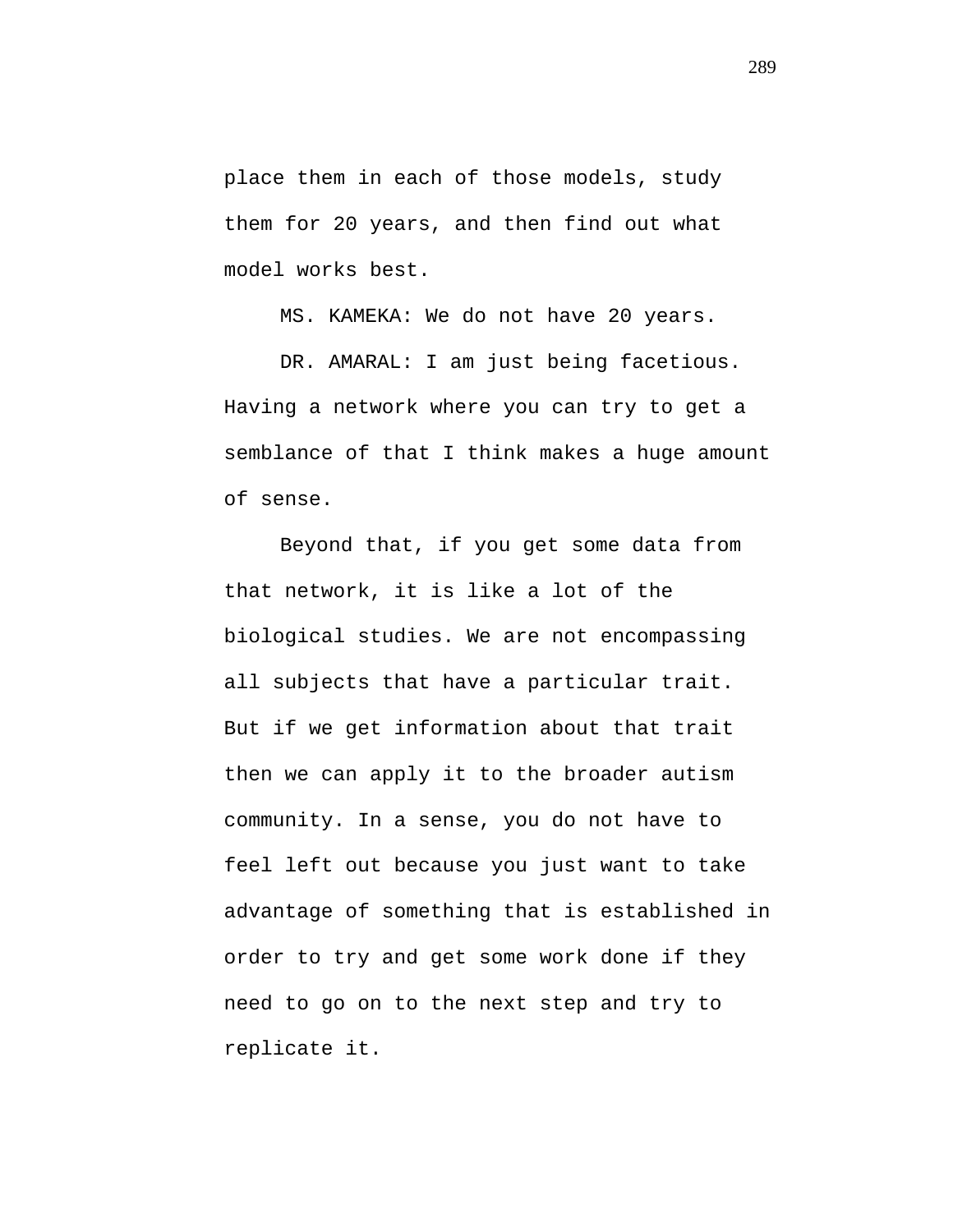MS. CRANE: My main point is that certain models are systematically never going to be on this network. That is a concern.

DR. AMARAL: My struggle with this discussion is that you have to pick your battles. I think part of the reason why the percentage of funding going to this kind of research is perhaps so small is because the battles are really difficult and complicated. I think you have to start with doable research and then you expand beyond there. Even animal models. There is probably hundreds of animal models now that have been implicated or that have associated with autism, but really what you want to do is focus on a few of that is going to have the biggest pay offs. I think in this case, you want to come up with a system that may have the biggest pay off.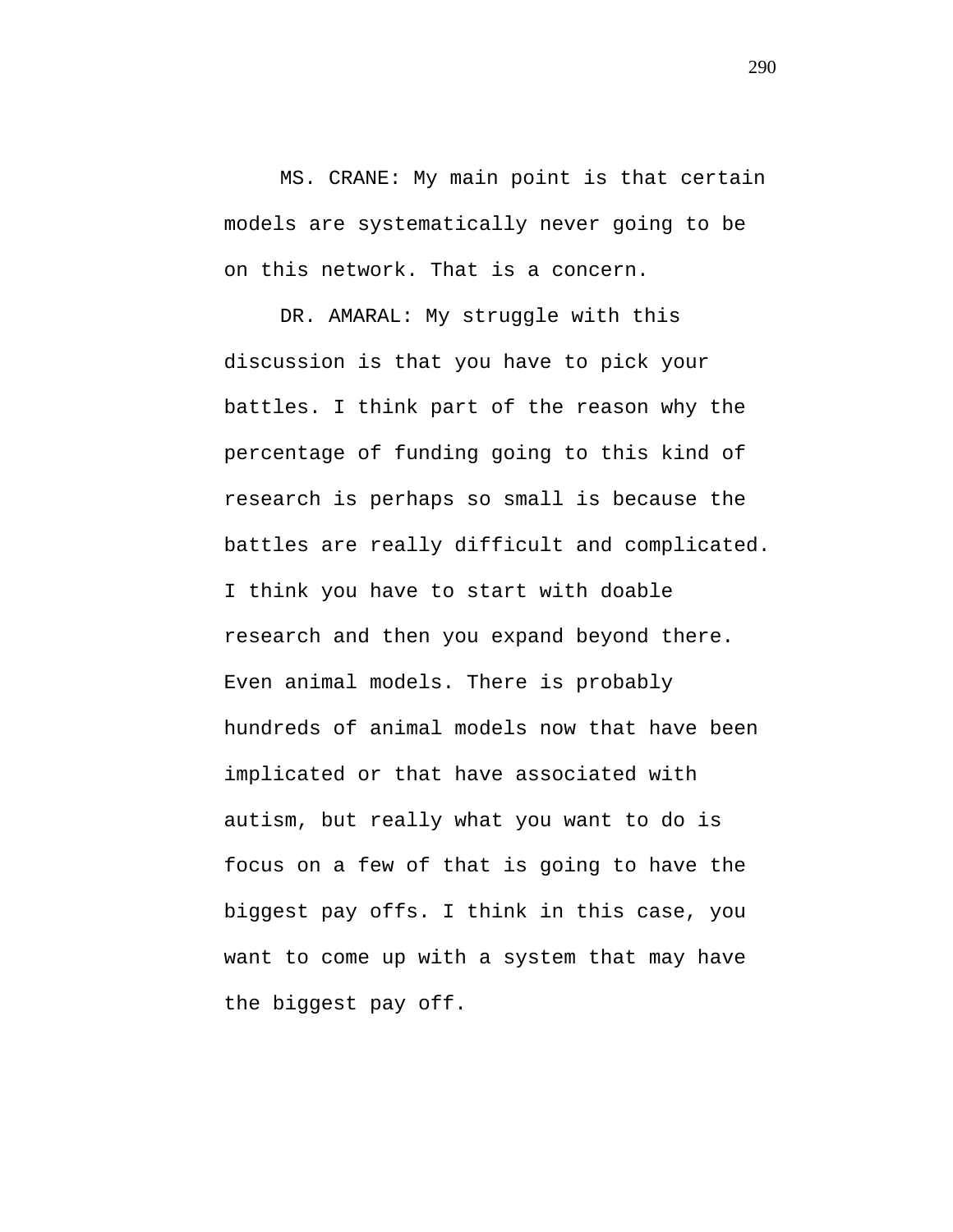MS. CRANE: I disagree. I do not think we have any indication that on a broad policywide level four people deciding to live together is going to have somehow a less big payoff than four people deciding to live together and calling it an intentional community and putting it on this website. And certain kinds of arrangements are systematically not going to be on the website. They are actually among the most common arrangements and they are going to be left out. There are serious policy implications to this. It is not like we will study this first and then we will study these other things. There are very serious policy implications if we are studying certain kinds of housing and not other kinds of housing that I think we have to think about.

DR. DANIELS: Other comments on this topic?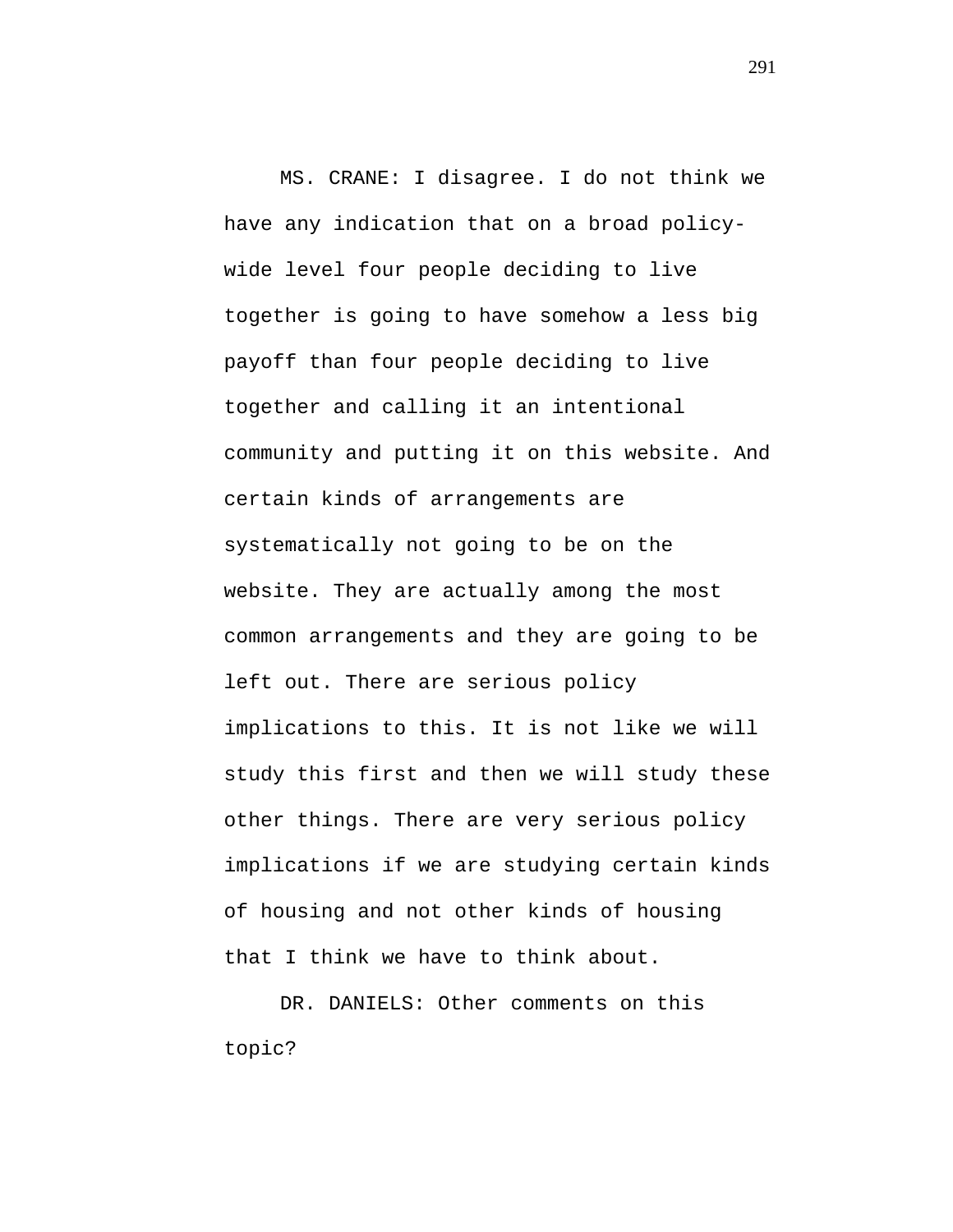DR. TAYLOR: I was just going to say – I think that these highly complicated issues that those of us that live in the space on a regular basis grapple with all the time. I think as we talk about it, sometimes it almost feels like – I almost sometimes feel like I want to throw my hands up and say this is so complicated. We should just move forward and do it. I just want to encourage everybody to keep grappling with these issues. Maybe some designs are not the best designs and a study is not a perfect study, but right now we know almost nothing about the effects of housing or the effects of employment or the effects of almost anything when it comes to adult research. Sometimes I think we have to start small and move forward. Any progress is huge progress I would say at this point because we just know so little.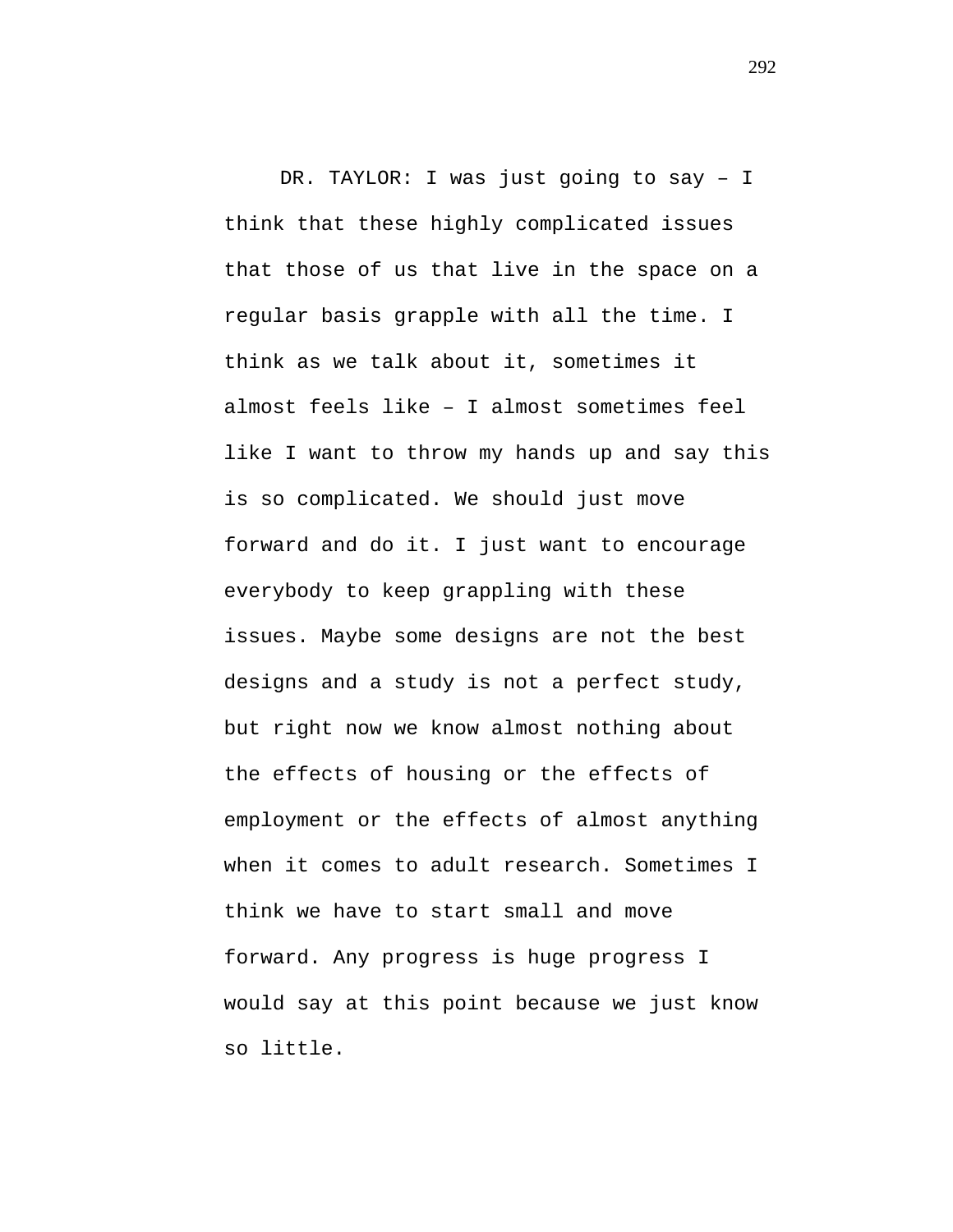MS. CRANE: The danger is that if one of the biggest sources of housing for autistic adults, which is trying to live with friends, which is a very large group of people who try to do this – if they are invisible then people are going to be diverted away from those models and into other models that we do not know are better. I do not know if I would even necessarily consider that progress if that is what ends up happening and that is what we are really worried about.

MS. KAMEKA: I am not sure when you are saying most people because I will give you an example. I am a host home provider. A young man with autism lives with me. We invited him to live in our house when he had become homeless. We had known for other reasons. He does not have the capacity to connect with other individuals and be able to pay rent. He lived before we got him a job off of his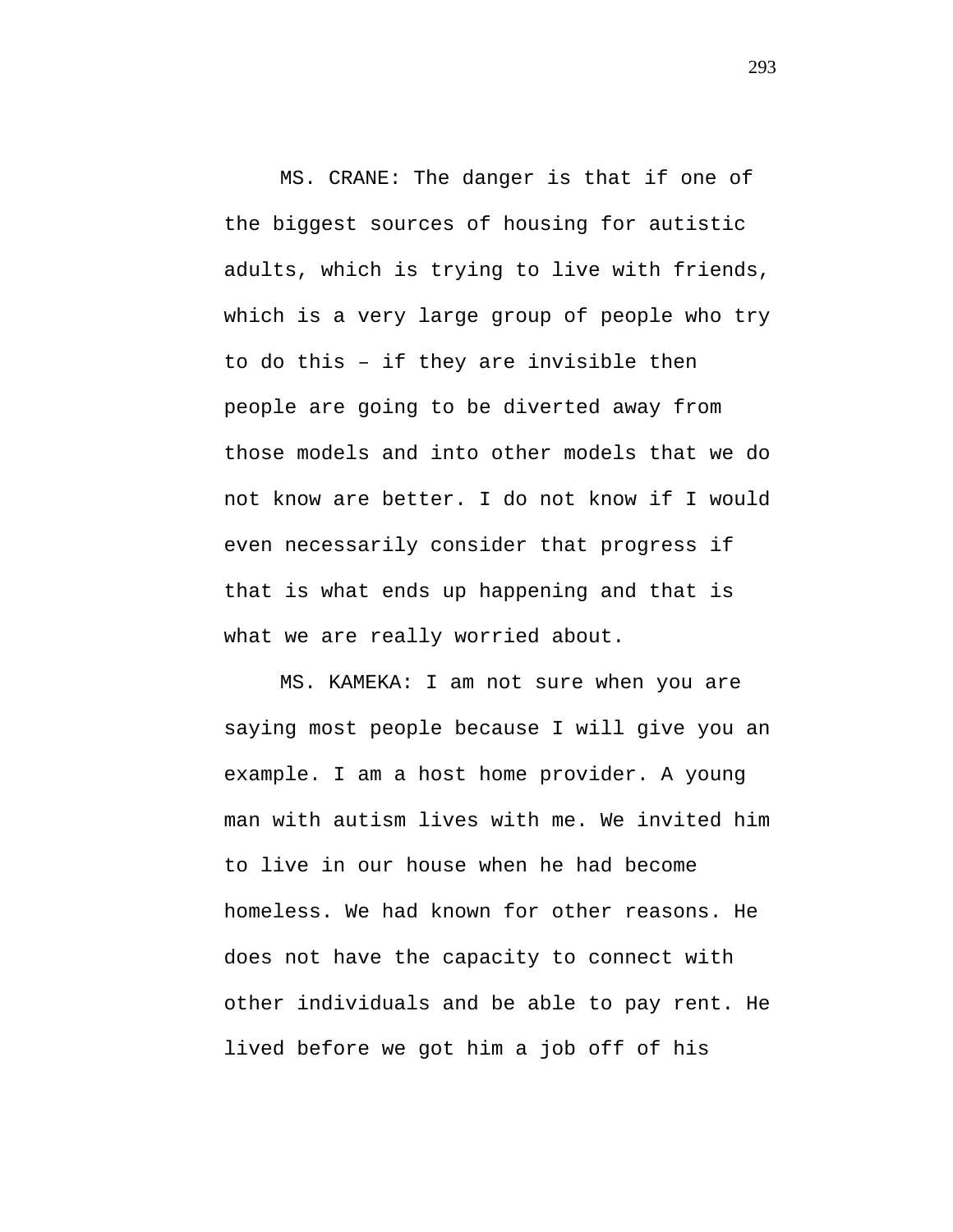social security so \$721 a month. For him, he is lucky enough to be able to access services. I think when looking at research purposes, there are certainly two very large differing cohorts, which are individuals who cannot access Medicaid waiver services and then individuals who can access Medicaid waiver services, individuals who can afford housing because they have more than a 20-hour per week job and maybe those who will live off of SSI or SSDI or a little bit more if they are able to access employment, which we know most individuals on the autism spectrum are not accessing employment right now.

I do think that we can try to tease some of the population apart in order to focus on a set of individuals who are not accessing Medicaid services who have a job who are having trouble getting affordable, accessible housing or not. From what I hear, it is a big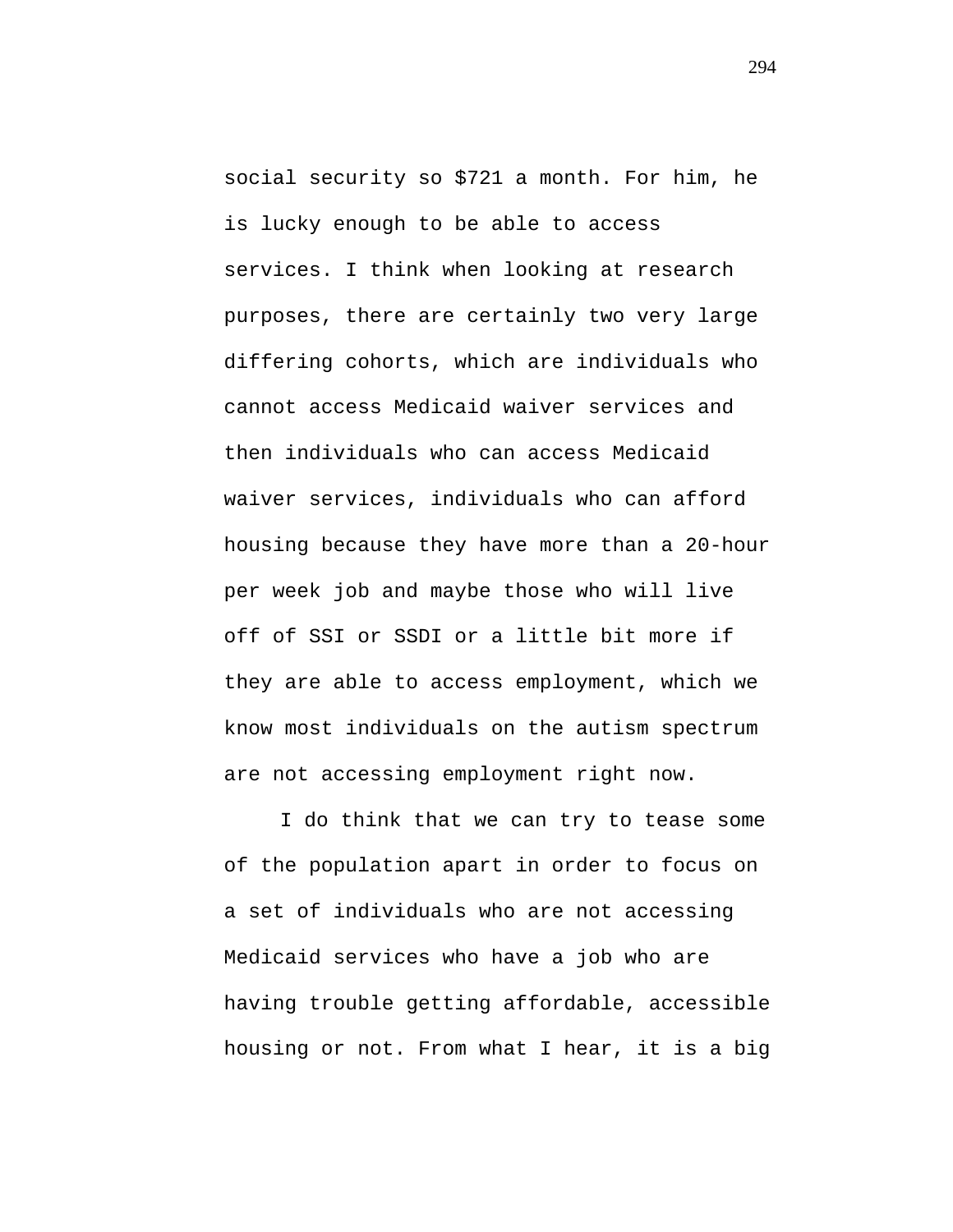problem being able to afford and find housing and roommates that work. And then you have a whole other population of individuals who do not have the capacity to be able to do that who do rely on Medicaid waiver supports and will need to find intentionally affordable housing, not just a housing voucher. A housing voucher – when they say there are housing vouchers for people with disabilities, there is not even waiting lists opened in many places in our country. It is not really an affordable housing solution in any way, shape, or form.

DR. MANDELL: I think Sam's point from a statistical perspective if that you artificially constrain variance around the housing options that you study, you can only find the relative benefit within the relatively narrow range to which you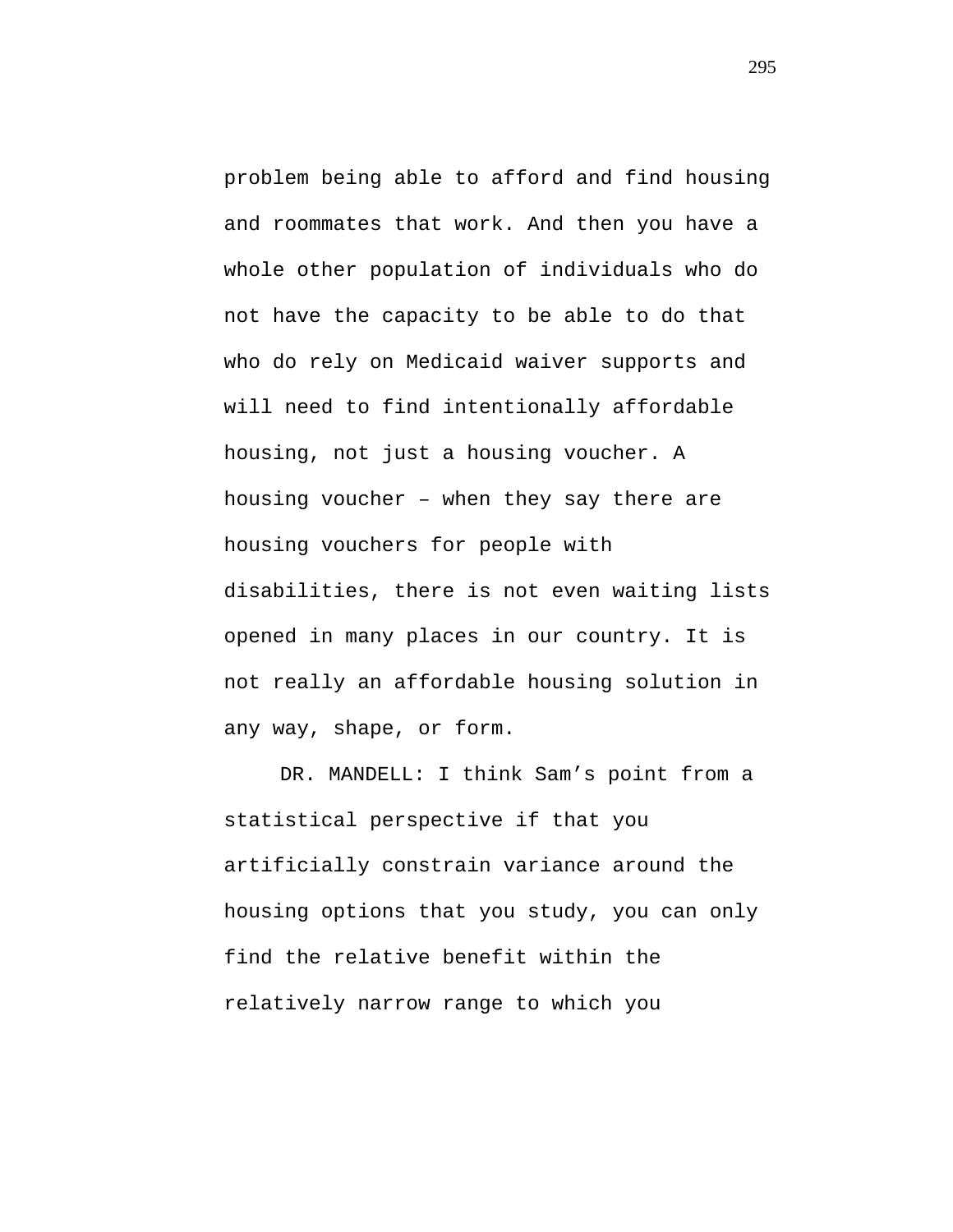constrain. That is how you end up with Charles Murray's bell curve.

I think that we want to be really careful given the policy implications of what we are doing to make sure that that whole range is represented to the greatest extent possible.

Now, in order for that to work though, there has to be enough overlap in the presentation of the individuals living in those different settings for you to be able to draw meaningful conclusions. You have both sets of constraints that you have to be very sensitive to. But I definitely hear what you are saying about the need for the range of housing options to be represented if you want to draw meaningful implications or inferences from what you study.

MS. CRANE: The point that Desiree made about Section 8 vouchers not being available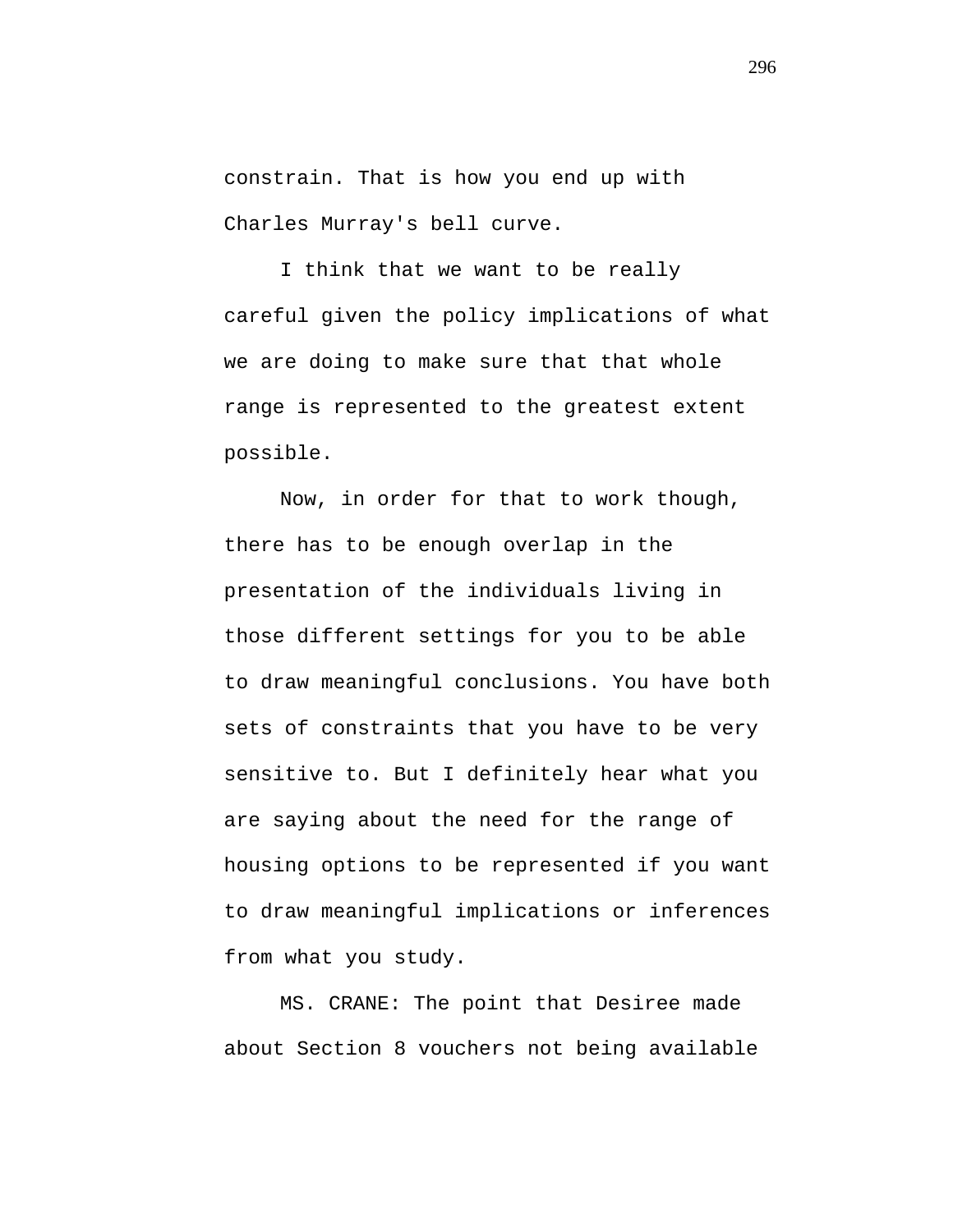is another way in which this intersects very intimately with policy advocacy. If we do research on people who are living on SSI, using a Section 8 voucher to live with whoever they want and they are getting selfdirected services, yes, there are a lot of people who cannot access that. But if we have data on the outcomes of housing models like that, we can use that to inform policymakers on whether or not these Section 8 vouchers should be made more available and we cannot do that without the data.

MS. MCBRIDE: This discussion what you are saying of how important that the market study that we are proposing to do will build on this body of research to help answer these questions and get the data that we need to answer these questions. If anybody is interested in partnering with the housing study, please see me afterwards so we can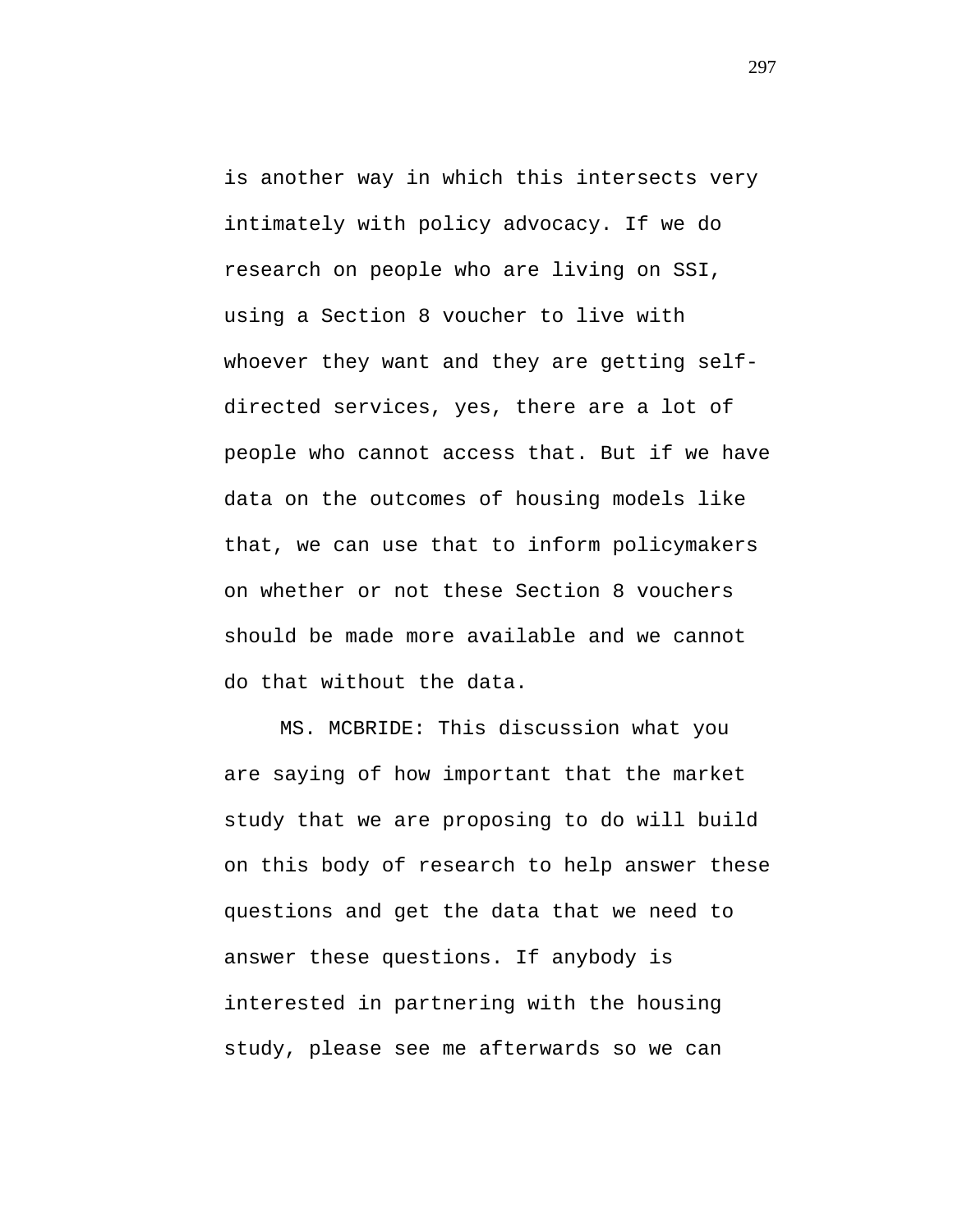discuss how to move forward and make sure that we do a really excellent study.

MS. PRINCE: Adrienne is an absolutely amazing executive director. I thank her for all the coordination that she does and bringing us here today.

I wanted to remind you of one other thing. During the time that we have been speaking, another four and a half individuals in America have joined the ranks of adults on the autism spectrum. Thank you.

(Applause)

DR. DANIELS: I would like to now move us into our break and for us to be back here at 3:30 to start up again. Thanks.

(Whereupon, the Committee members took a brief break, starting at 3:17 p.m. and reconvened at 3:30 p.m.)

DR. DANIELS: Let's get started on committee business. We want to come back to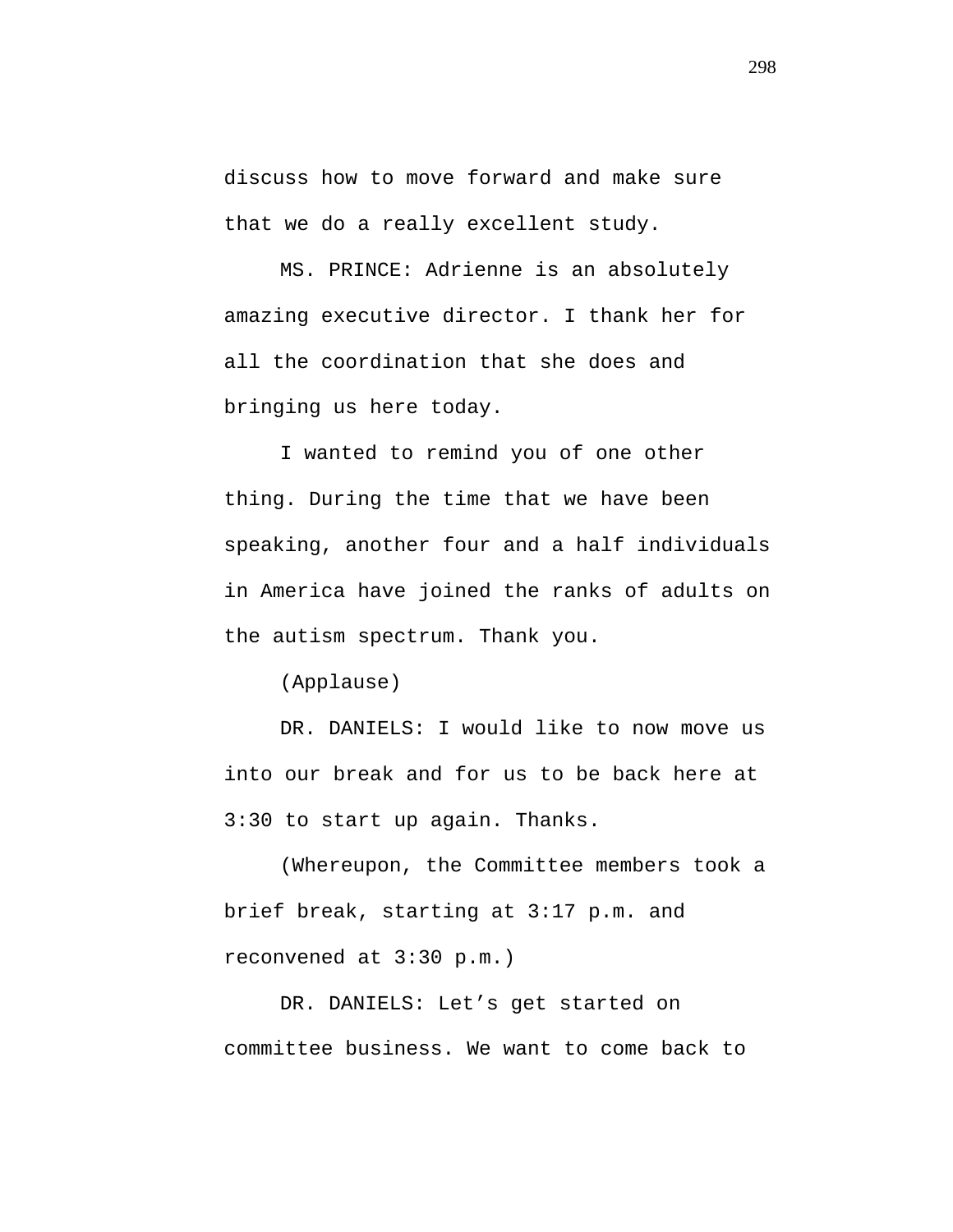this to try to finish the work we were doing on the strategic plan.

We will resume where we left off. We had just finished our discussion of Question 2. I would like to move to Question 3 on risk factors. What causes ASD, and can disabling aspects of ASD be prevented or preempted is the new title for this chapter. You have three objectives that are listed here for you. Does anyone have any comments on Question 3 and the content? Anything that you thought needs to be expanded or if there was some other topic that was omitted.

MR. ROBISON: I would just say the same thing that I think we need to get this done, Susan. We will have plenty of opportunity to make all the changes we want to the 2017 plan in four more months.

DR. DANIELS: We are going to be doing an update in 2018. That sounds far away, but it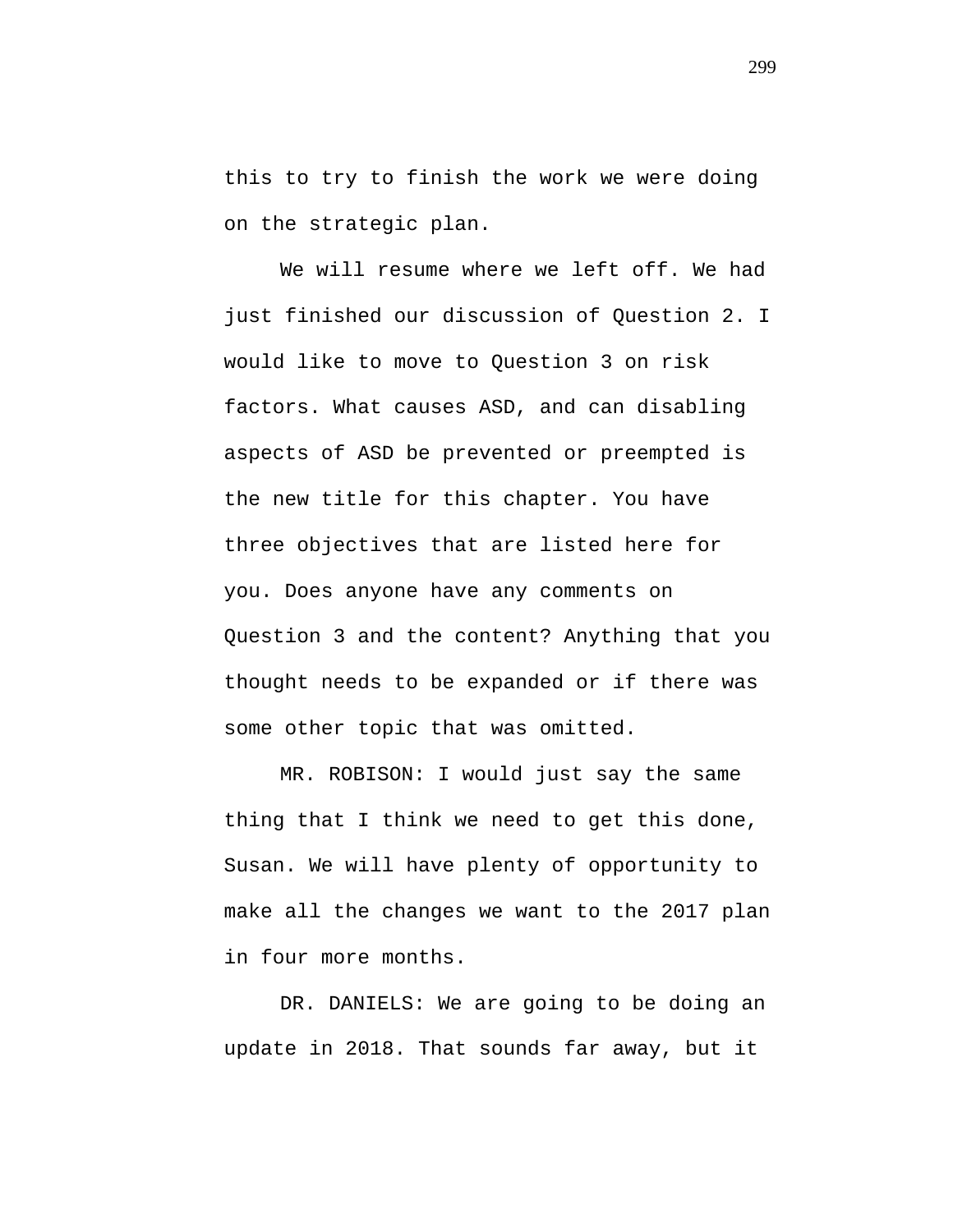is really not that far away. This is the 2016-2017 plan and we want to make sure it gets done in 2017 so we do not have to expand that number. We want to finish this plan this calendar year. I think it is completely doable. You all have come very far with this. I think it is just a few more steps.

Any substantive comments on Question 3, things that you think need to be added.

DR. KOROSHETZ: A point of clarification. They talk about recent survey of autism twin studies find concordance for monozygotics at about 45 percent. I had thought it was higher.

DR. DANIELS: David, do you want to address that?

DR. AMARAL: That is a review paper that came out last year that actually was a metaanalysis of all other – in studies and that is where it landed at around 45 percent.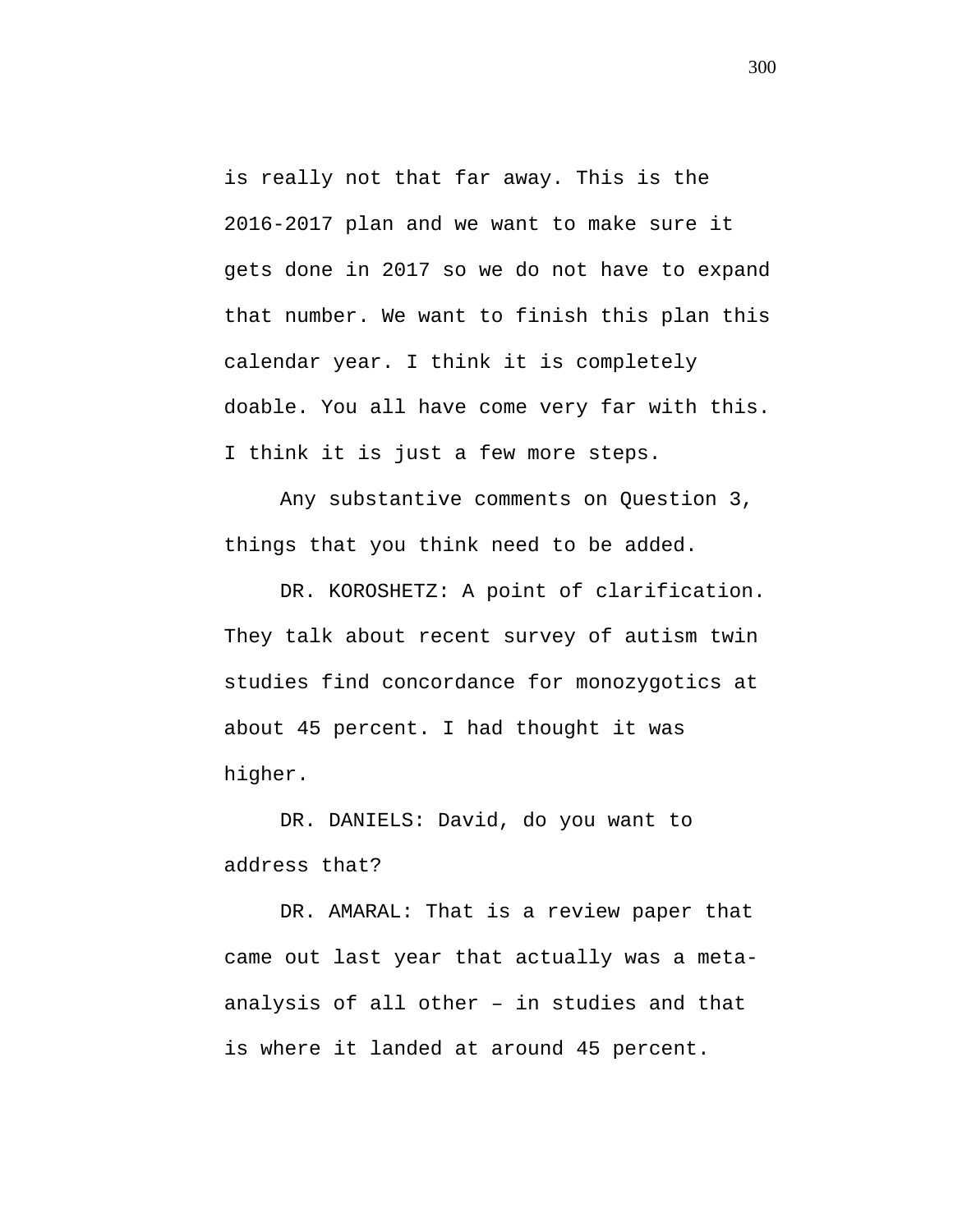There is quite significant variation within different studies from this meta-analysis. It was Bourgeron who is the first author of that review.

DR. DANIELS: I know that there are a few papers that have come out in the mean time since this was written. Those are things that in the comment period, as you all review it and send comments, if you want to add a few sentences here and there or references, you can let us know.

DR. REICHARDT: I would just like to say that I wish – there have been a few sentences added at the end of this section on genetics – I was not very happy --

DR. DANIELS: You mentioned something about the evolution of the X and Y chromosome, but that was something that we were not able in the office to be able to write about so if we needed a reference or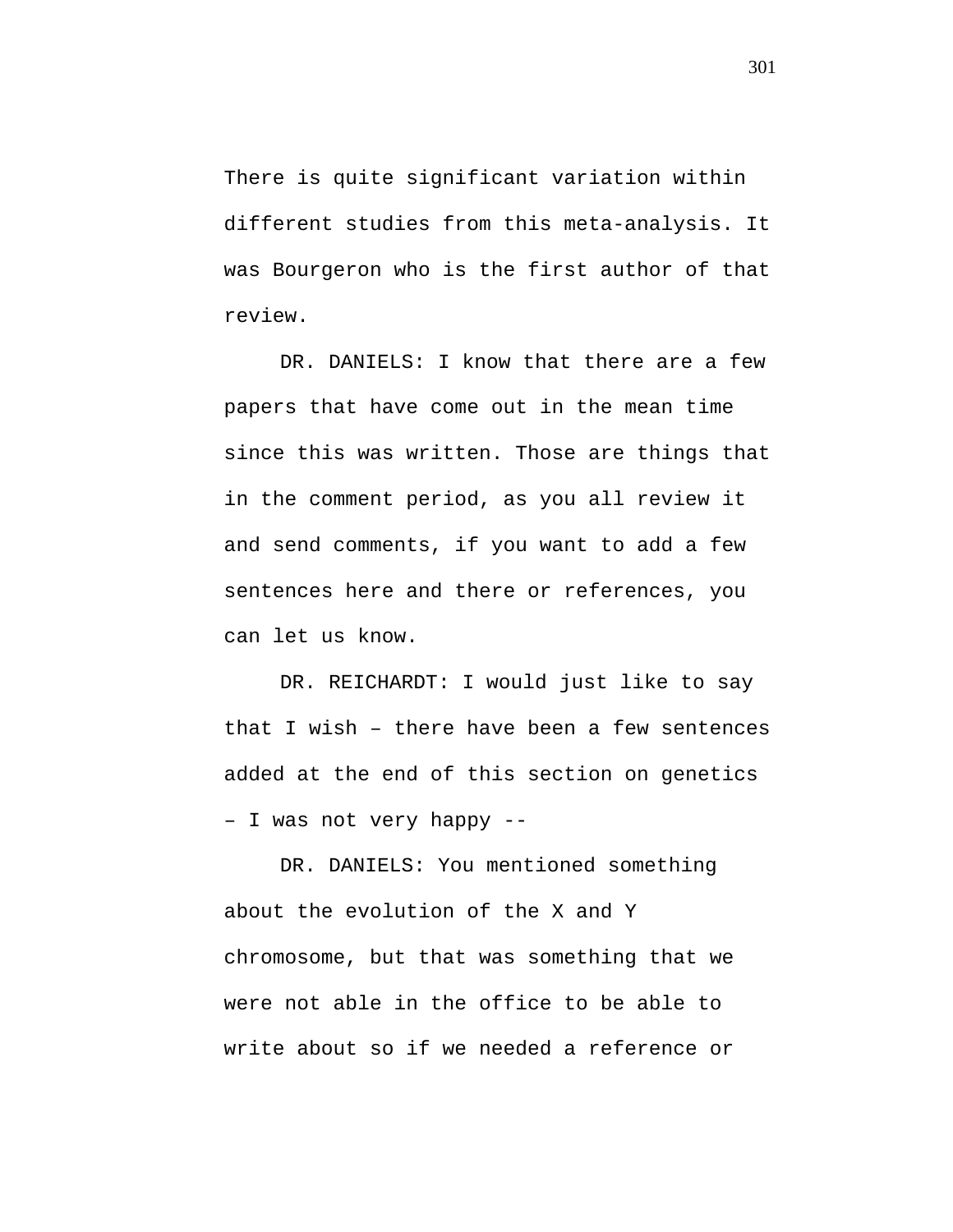something to go with – if you could give us more clarification, I think we could add a few sentences. Evolution of X and Y chromosome.

Anything else topic-wise that needs to be in there?

DR. REICHARDT: (inaudible) -- what is known about evolution – illustrates several – importance of discovering – risk factors – understanding – it has such financial implications --

DR. DANIELS: If you could send us some information and then if we need clarification, we will call you.

Anyone else have comments on this section? We did make the revisions based on the comments at the April meeting to try to capture more broadly the interest in preventing disability, but also ensuring that research is supported for prevention in terms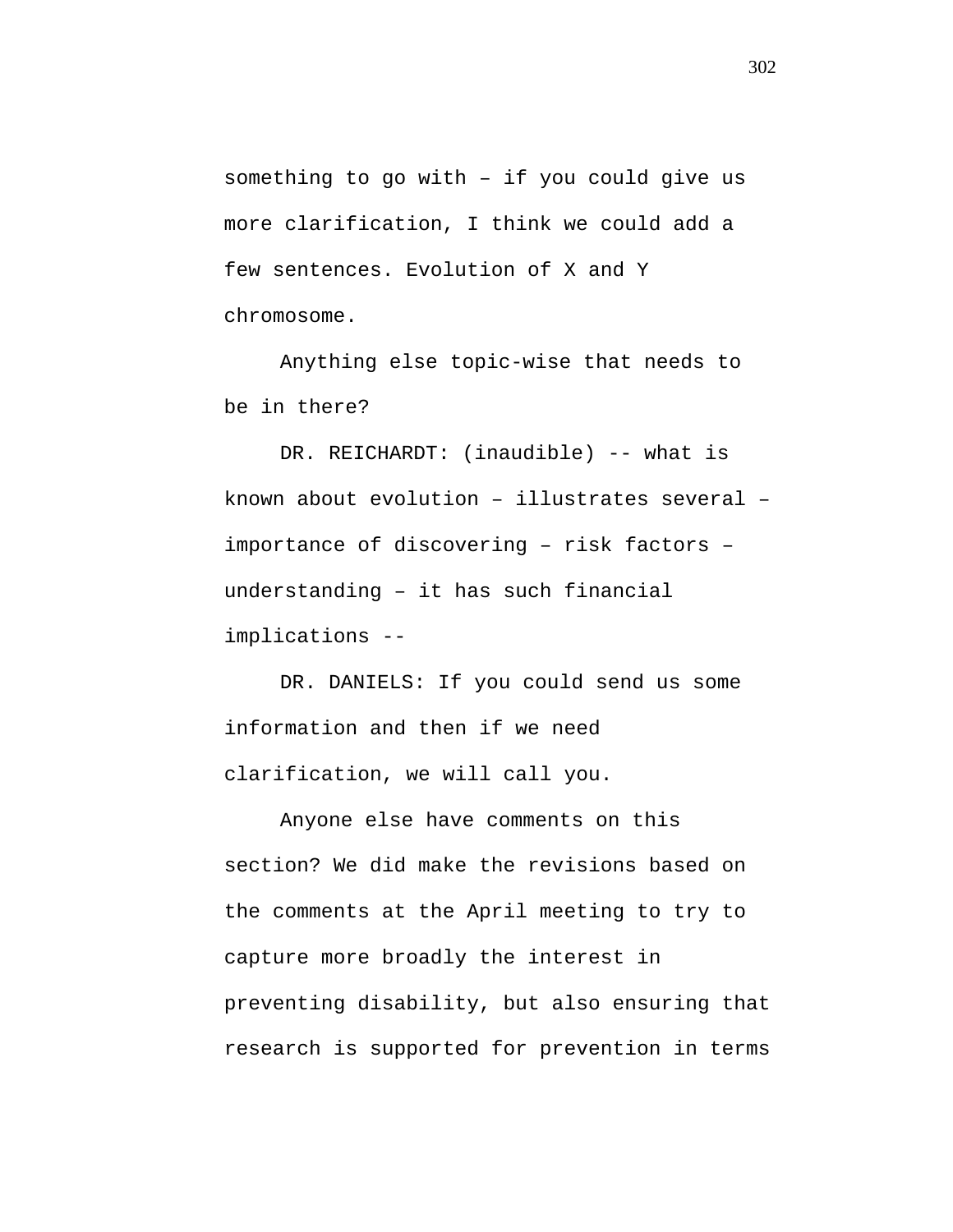of environmental factors that may affect early in the process.

MS. CRANE: I mentioned this earlier today with respect to the prenatal language. I think that the language on genetic counseling is probably going to be interpreted by a lot of people in the community as an attempt to say you have an autism gene so do not reproduce or let's screen fetuses for autism before birth and try and prevent people on the autism spectrum from being born. I think that is something that is going to cause a lot of alarm for certain parts of our community. I just do not know if we want to necessarily call that out.

DR. AMARAL: I think that this is really important. I think nobody really has the solution to this yet about exactly what information should be handed out and how it should be handed out. But as we get more and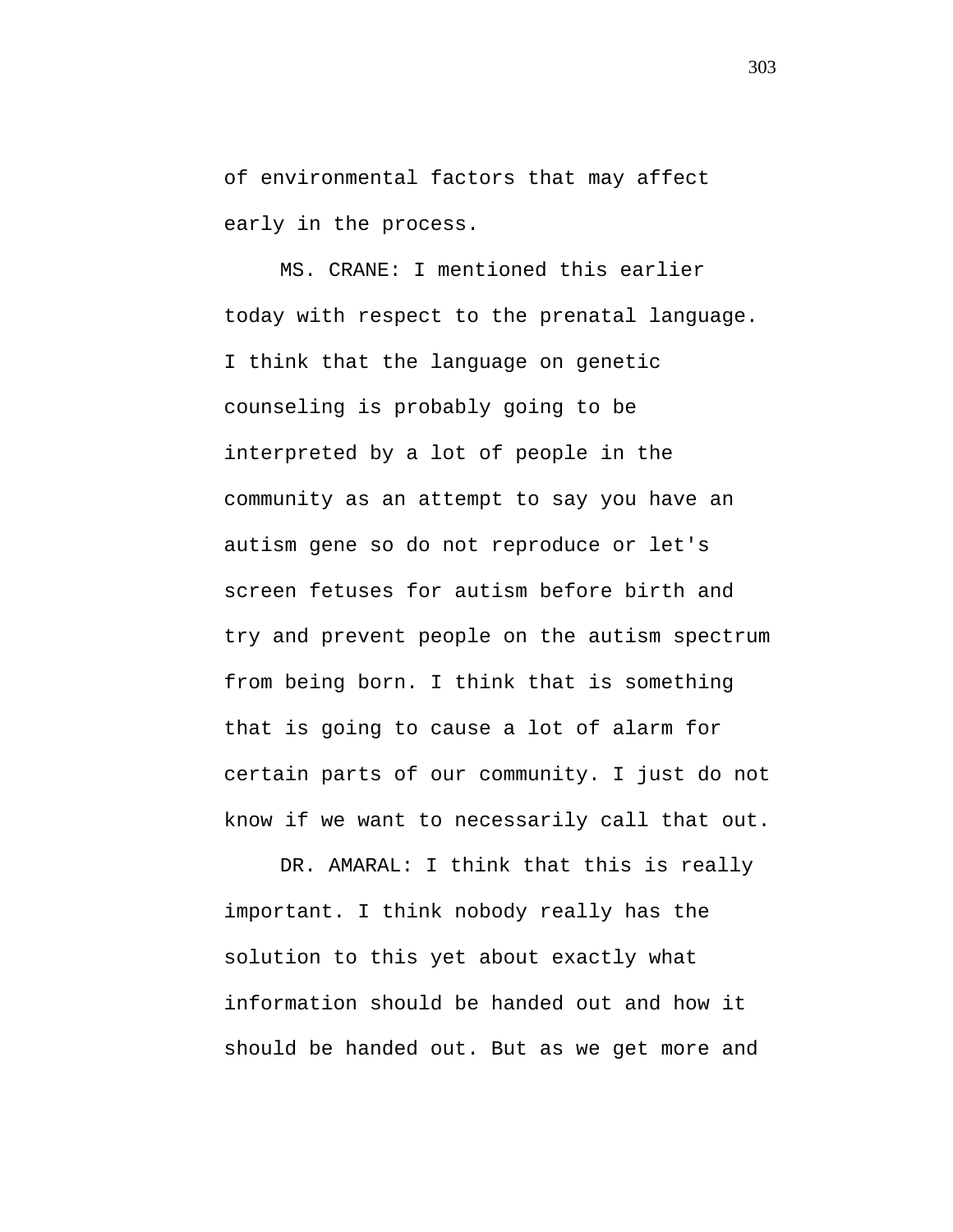more into these very comprehensive genetic surveys, not only are there going to be genes implicated in autism, but in long-term diseases, cancer and all kinds of other things. I think people are just now trying to figure out exactly – certainly, there are the implications that you say, but there are also implications for lifetime health that the families have to take into consideration.

I think if we stick our head in the sand and say we are not going to deal with this issue, in the end, families are going to be hurt by that because potentially they are not going to be getting valuable information that will be to the benefit of their children.

DR. REICHARDT: I just wanted to say genes identify targets, which alleviate phenotypes that I think almost everybody would find discomforting whether it is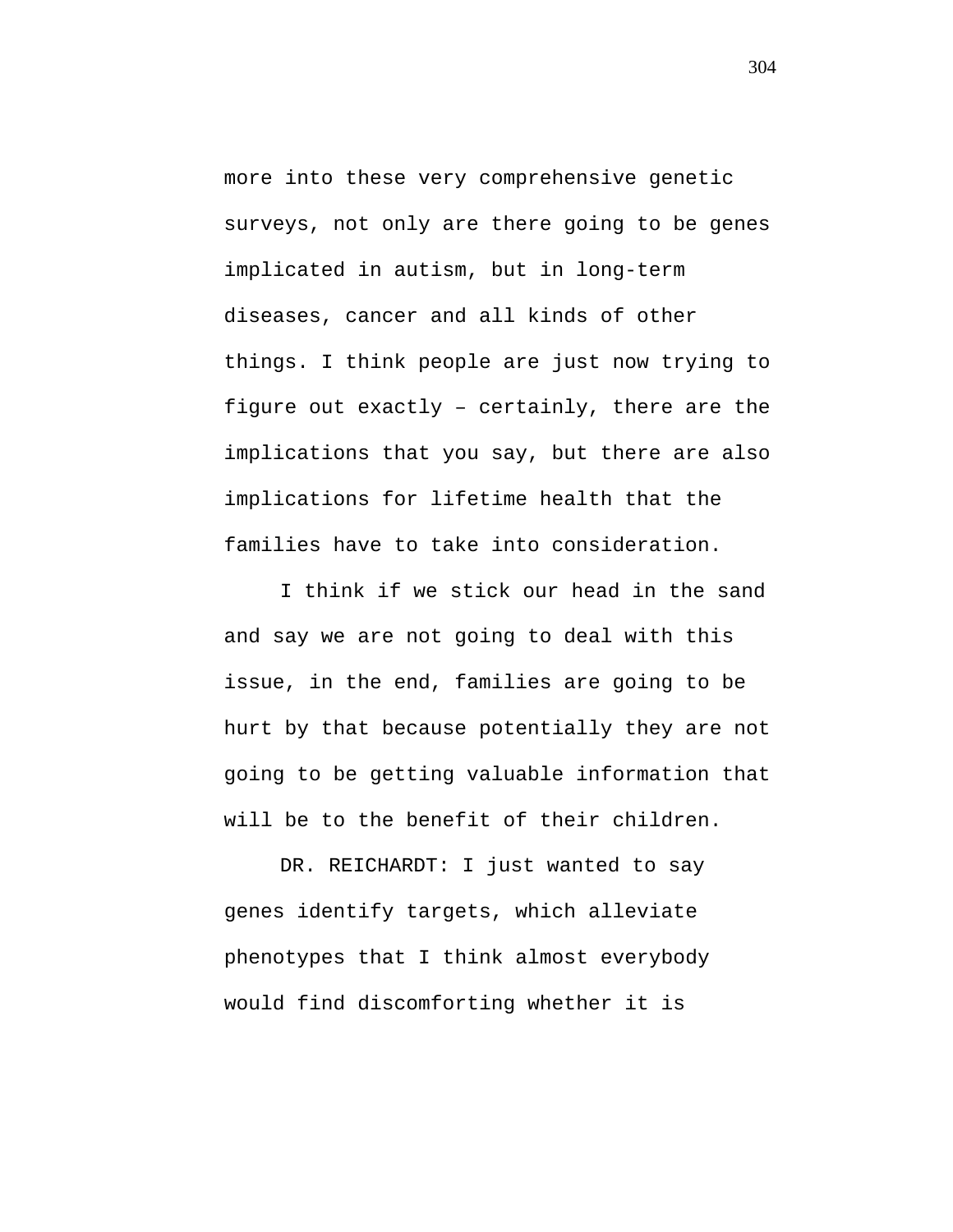gastrointestinal, sleep issues or whatever. There is a lot of hope from the genetics.

I had one question for David is whether epigenetics was intentionally disappeared. Did I miss it?

DR. AMARAL: It is in there in a sentence or two.

MS. CRANE: Is there a way that we can word this like gene-targeted therapies or gene-targeted interventions that will make it more clear that that is what we are looking for? Because I agree. I think that genetics – people on the autism spectrum react to medications very predictably. If we can find gene markers for that, that would be great. I do not think anyone in our community would be opposed to that. I just want to make sure that that is what we are clear about.

DR. BIANCHI: The reality is that any fetus with a sonographic abnormality, it is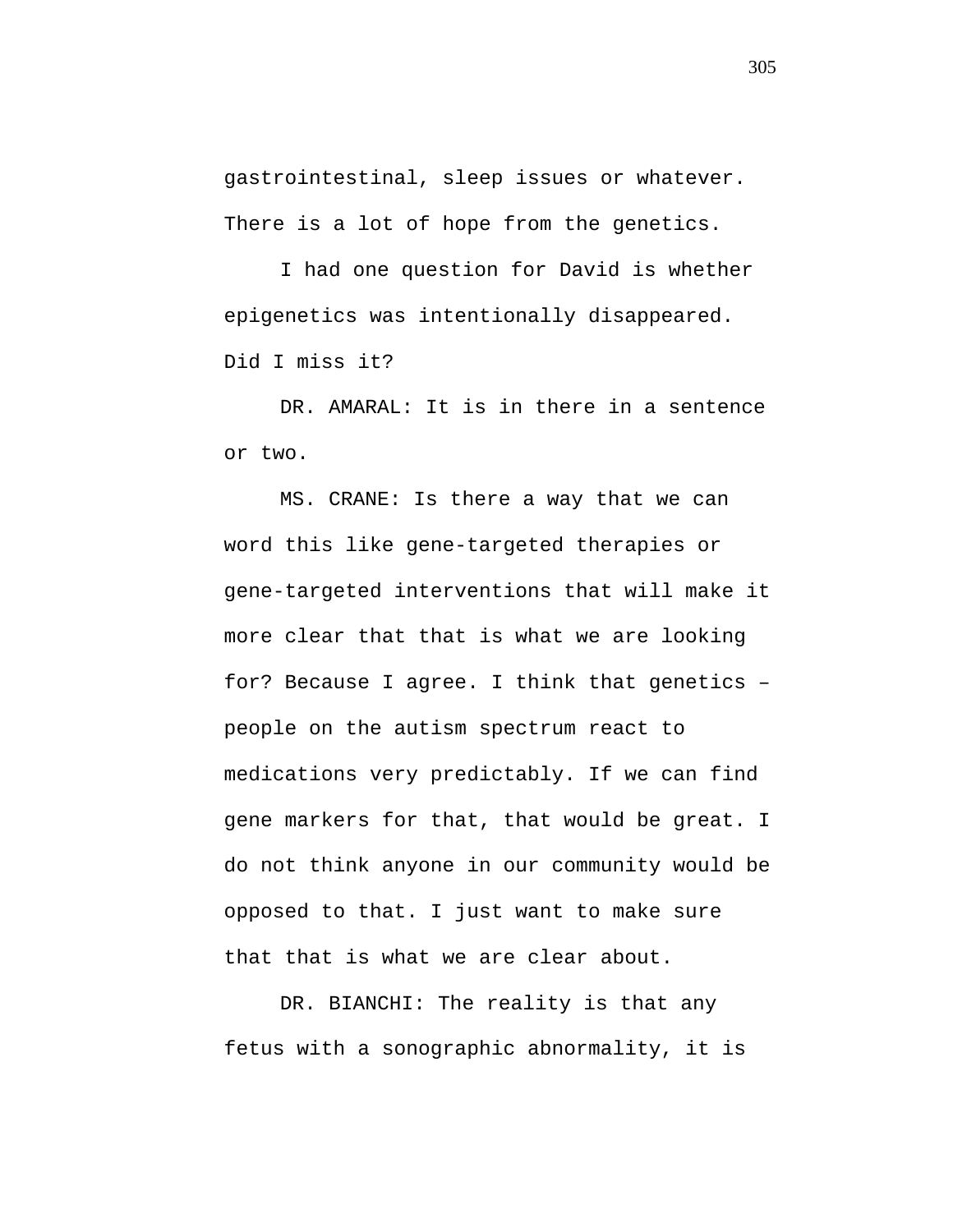standard of care that diagnostic testing is recommended, which is usually later gestation would be an amniocentesis. If there is a fetal sonographic abnormality, a chromosomal microarray is considered to be standard of care. Those microarrays routinely identify areas of variation in the genome that are associated with ASD.

Again, I do not think we should stick our head in the sand because part of our responsibility is to help identify an evidence base of accurate information. There is a lot of misinformation out there. By avoiding the issue, you do not want to allow practitioners who do not have accurate information to give inaccurate counseling. That is my concern.

DR. REICHARDT: She is suggested a solution.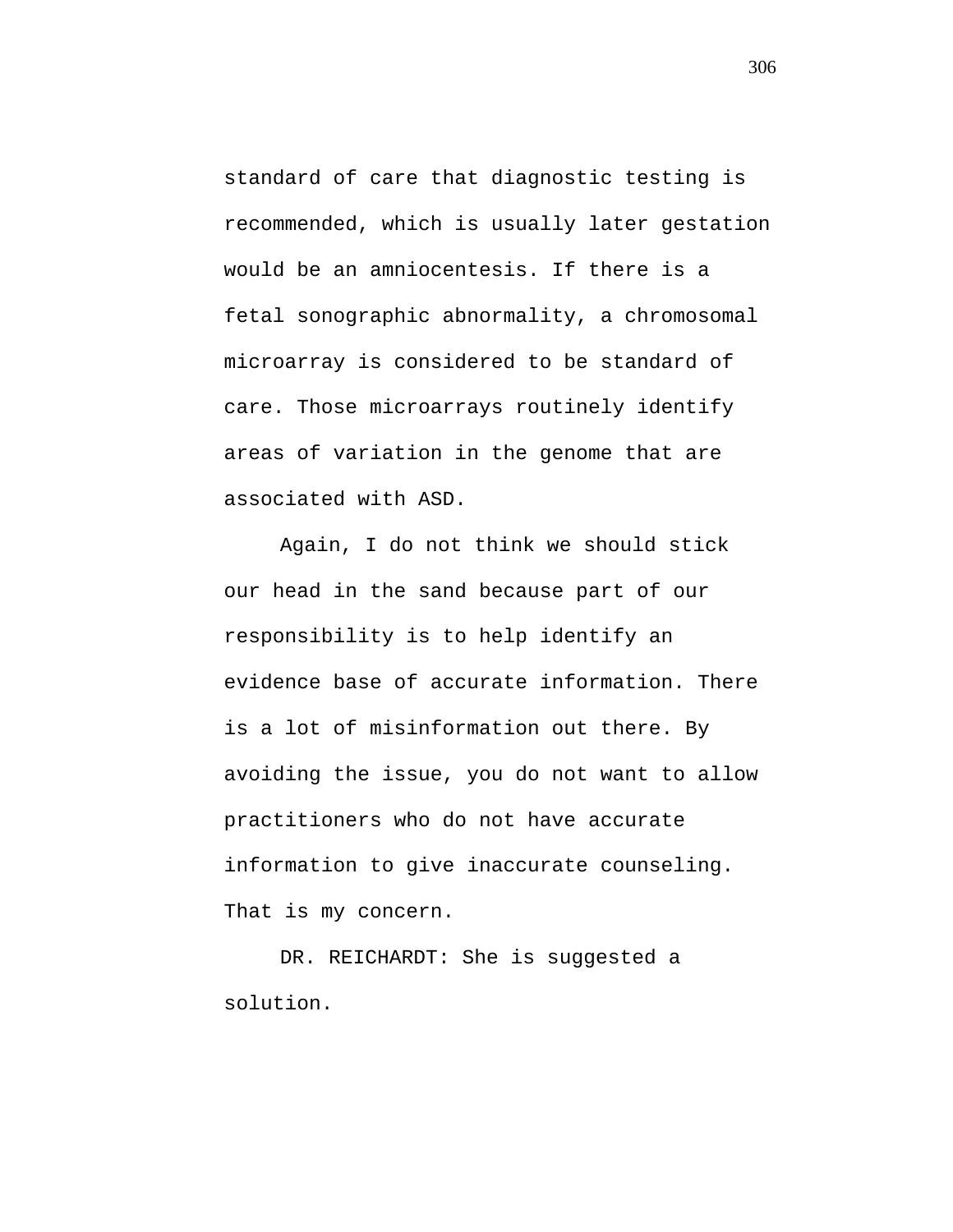MS. CRANE: I cannot even remember what I said anymore. I am sorry. It has been a very long day.

DR. AMARAL: The implications are that some of the mutations that are observed may actually have long-term implications that a family has to be aware of. I think this is trying to emphasize that we need to come up with guidelines about how to present those data. I think everybody is struggling with this.

I really do not think it is intended and I am happy to have it changed to a way that makes it more palatable, but it is not intended as something that would say let's eliminate this individual. It is like how can you inform a family who is not a genetics knowledgeable family of implications of these findings that are going to be coming out.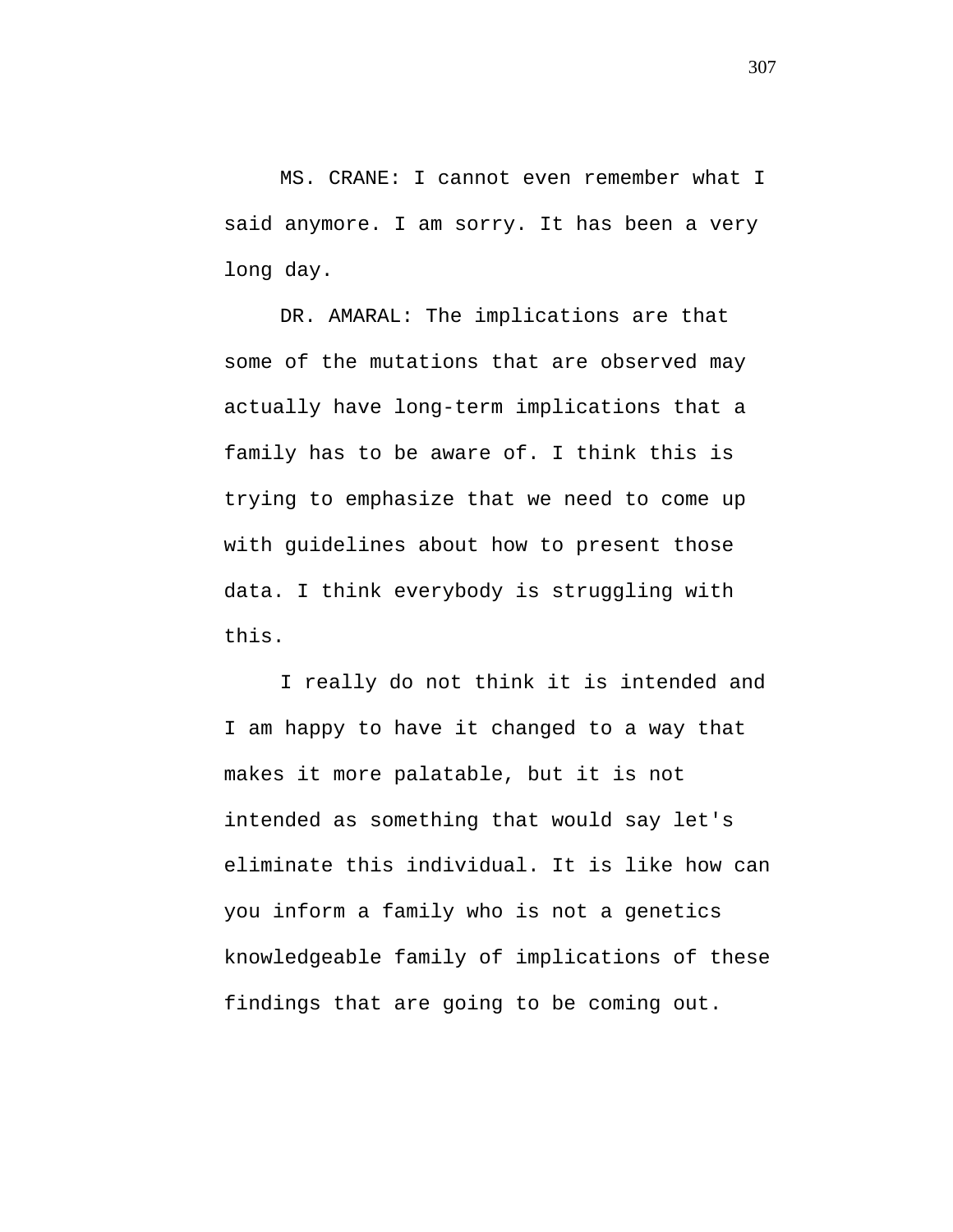It is daunting because I know that the best people in the world who are doing this do not really have a solution yet about how to do it.

MS. CRANE: And the question is how are we going to capture that nuance in just this one sentence. I do not know if it is even possible to capture that nuance in this one sentence.

DR. BIANCHI: I think what you want to communicate is the need for an evidence base to provide data on the complexity of ASD risk genes to allow provider education and inform family discussions.

MS. CRANE: I do not think that that is enough. Frankly, we have seen this in a lot of parts of the disability community where simply being accurate about whether or not this is a real risk for ASD or not is not enough to help people make an informed choice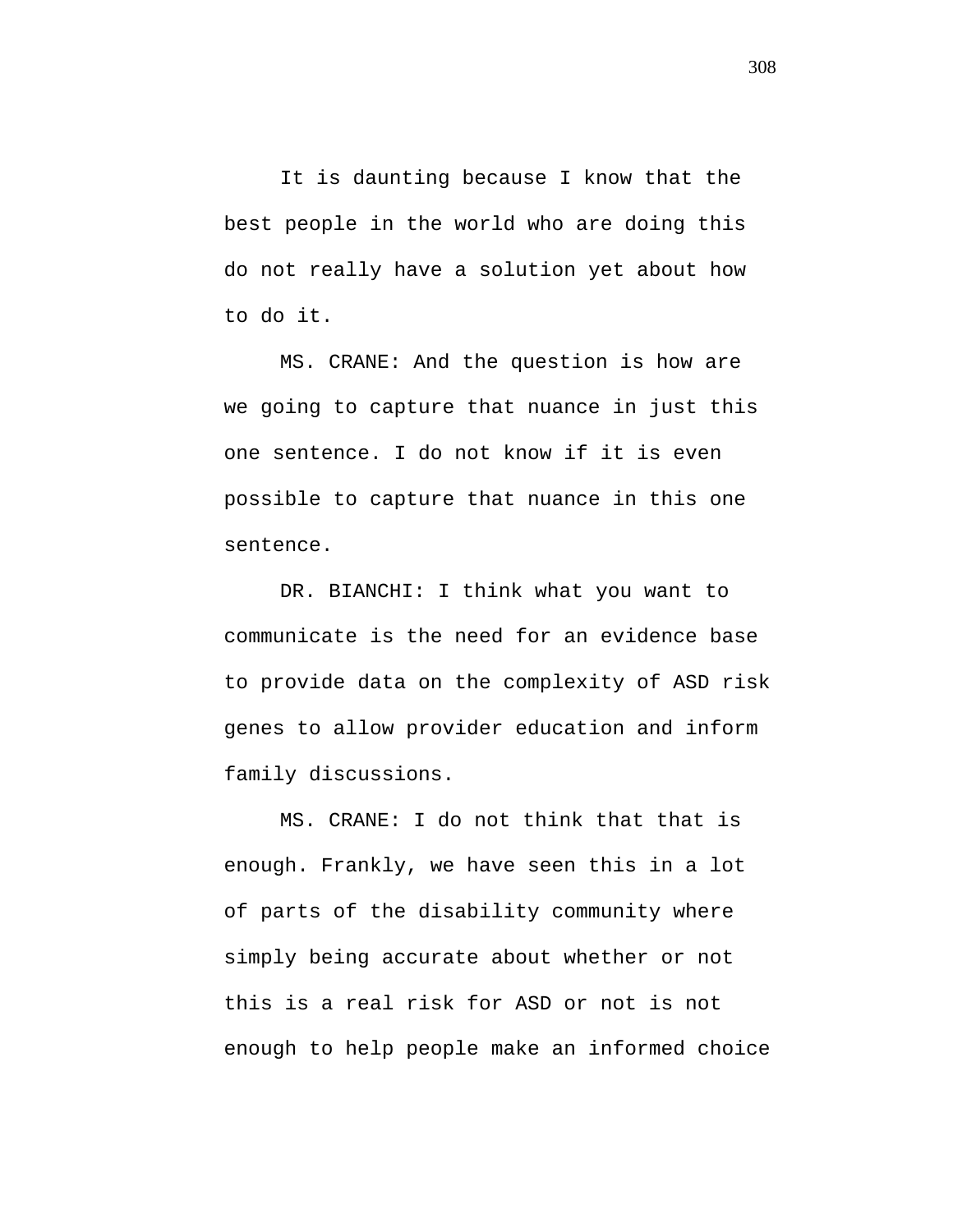about a pregnancy unless you also inform doctors about lifespan, quality of life, services available, examples of people throughout the lifespan, the full range of what autistic people feel and say. Frankly, this has happened in the Down syndrome community too. This has happened in the deaf community. This has happened in the dwarfism community. It is not enough to just be able to say we are giving people accurate information about whether or not their child will have a disability without getting into a larger discussion about what it means to have a disability. That is not going to be necessarily captured in genetic studies.

If we are talking about this as a specific goal that we want to commit our – I am not saying people should not have information, but if we are talking about one of the things that our community needs most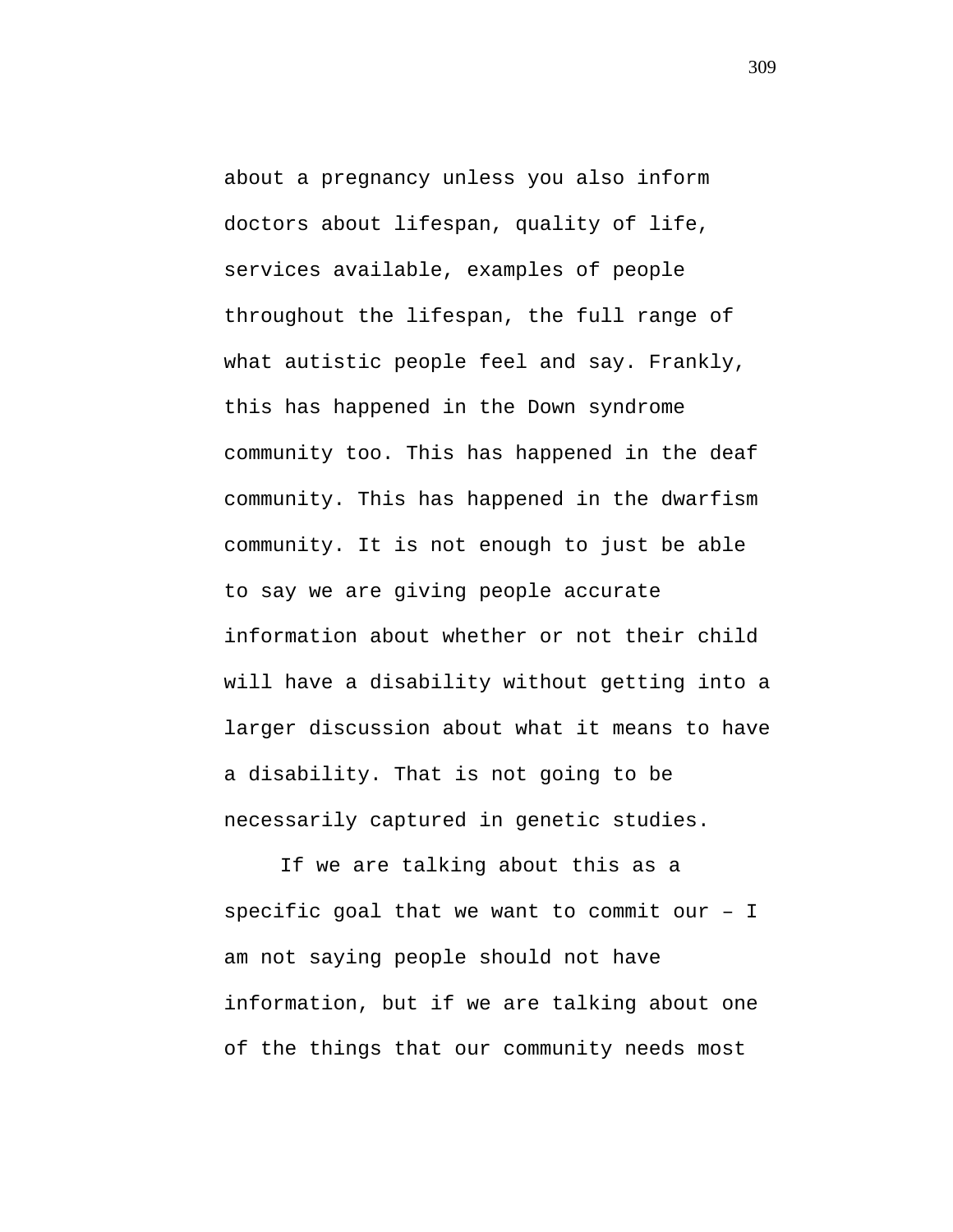is resources spent towards identifying these genes so that people can have prenatal counseling then that has implications for whether we value that  $-$  I am losing my train of thought. It has implications for what we are saying about people across the lifespan. It is a really sensitive issue. I do not think that we can just boil it down to spend a lot of money, get the science, tell parents and let them make their own decisions. I think it is going to be a lot more nuanced than that.

DR. AMARAL: Just to maybe to cap this off and I take your points. I understand what you are saying. The primary portion of that sentence is understand the causal relationship between identified risk genes and clinical outcomes.

I think the goal is to know if you have a particular gene mutation. What is the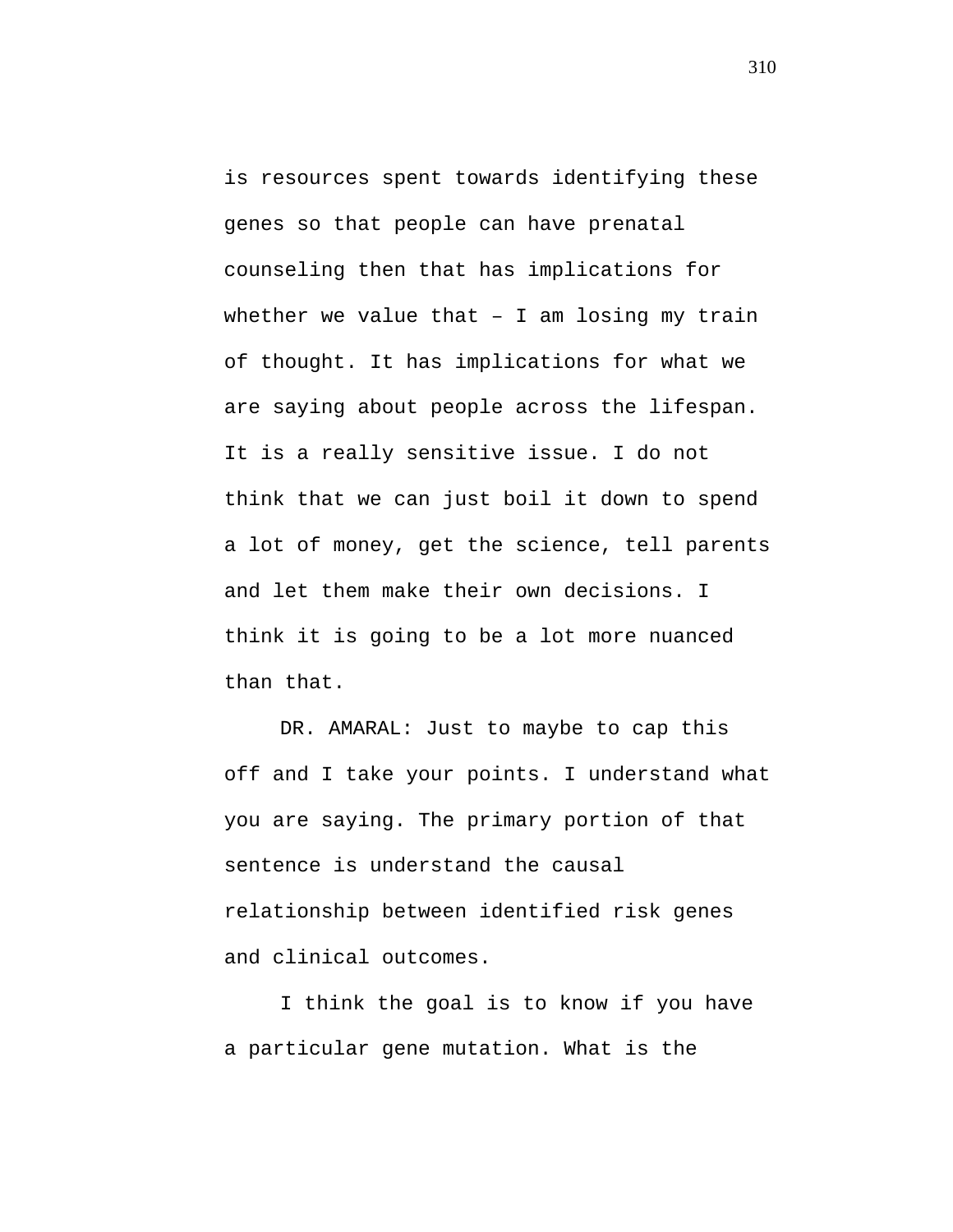likelihood that you will have a particular outcome, which is really hard to say now? It is almost impossible to say. Until we actually have more clarity on the cause effect relationship, we do not really know how to communicate that to the families. Does that make sense to you? That is where we are aiming for. That may be a decade away. I do not know.

Once we actually have the cause effect relationship established then I think there is a whole other discussion that you are illuminating about does it make sense, does the society want us to actually convey that information. We are not there yet. I think it is really important to actually be able to establish the cause effect relationship if there is one.

DR. BIANCHI: My point was only that it has already happened. I just want you to have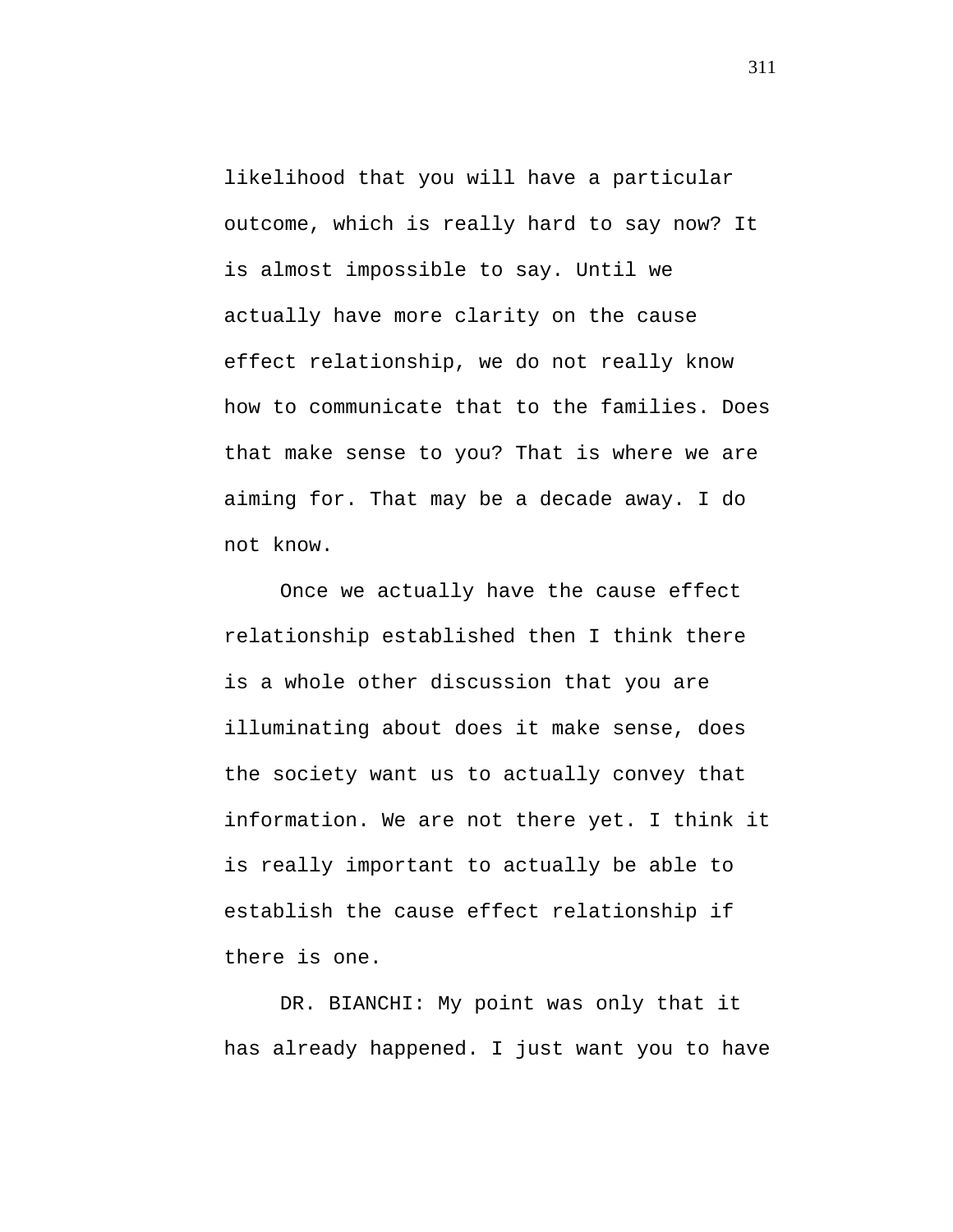that reality check that it is already happening and it is not necessarily accurate. That is where I am coming from.

MS. CRANE: Amy, I think that one of the things is that we are talking about a goal and we are trying to reach consensus on this goal. What I am hearing is that we do have consensus that we probably want to know what genes do. I do not think anyone is objecting to wanting to know how genes affect people.

We want to educate providers about what genes do so that whatever information we have, they are going to conveying it accurately to individuals and their families. I am not sure that we can come to consensus on wording about genetic counseling in particular that will fully address the concerns of the disability community and the concerns of people who want to improve genetic counseling. I think that we can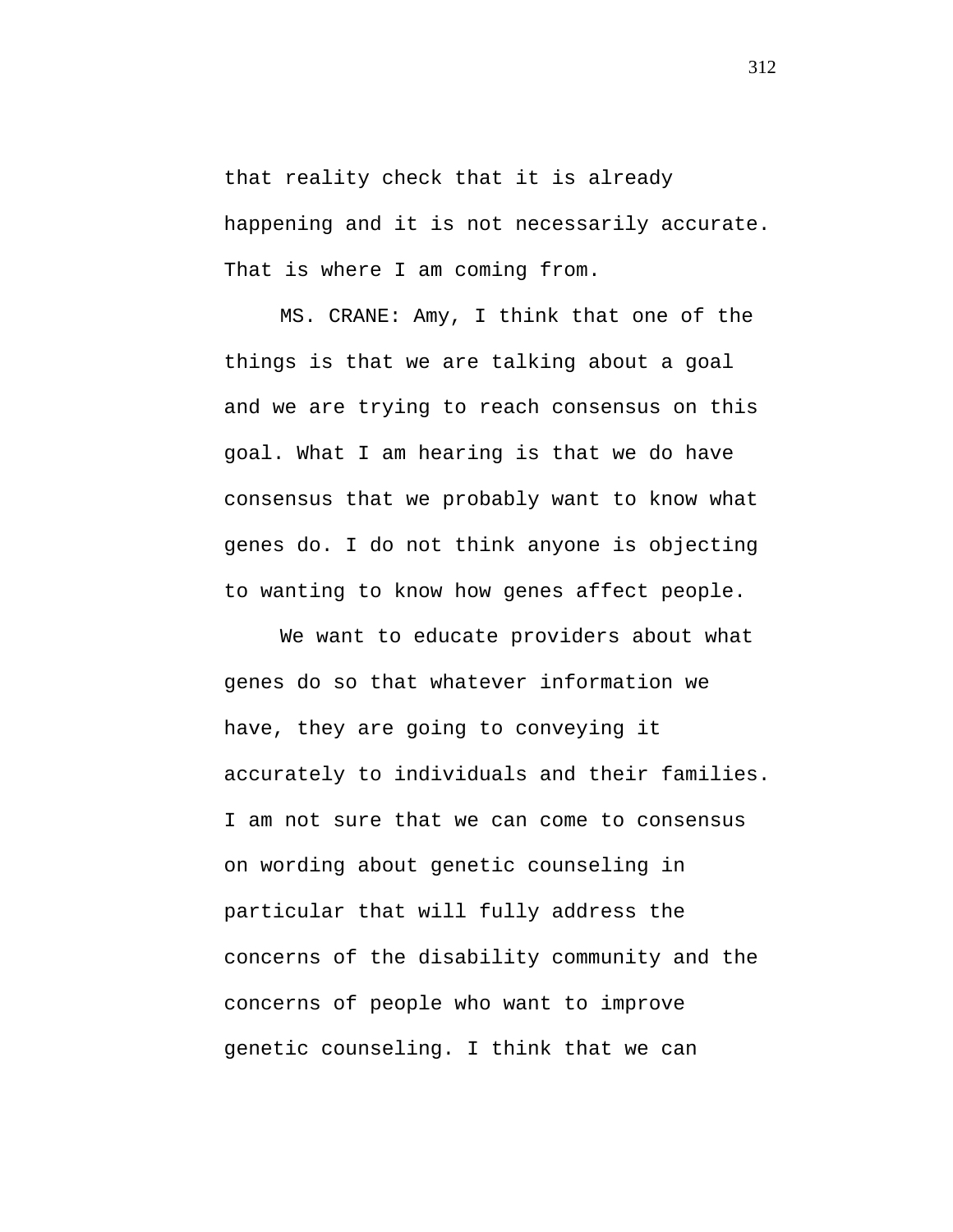probably just include that and say we want accurate information on what genes do and leave it at that.

DR. DANIELS: Kevin and then Linda.

DR. PELPHREY: -- complicated discussion. I was kind of applying the same criteria that David applied to in an earlier one. I thought it was a really good criterion. What does that bullet point tell us to do? It does not tell us much that currently we have the technology to do unless we – with a causal relationship part unless we can experimentally modify the ASD risk gene in a human and look at clinical outcomes. The rest of this discussion can be placed on hold. I think there is a feeling I am getting – see both sides of this where it is – maybe this one is not ready for prime time and the other two do a great job of fleshing out Objective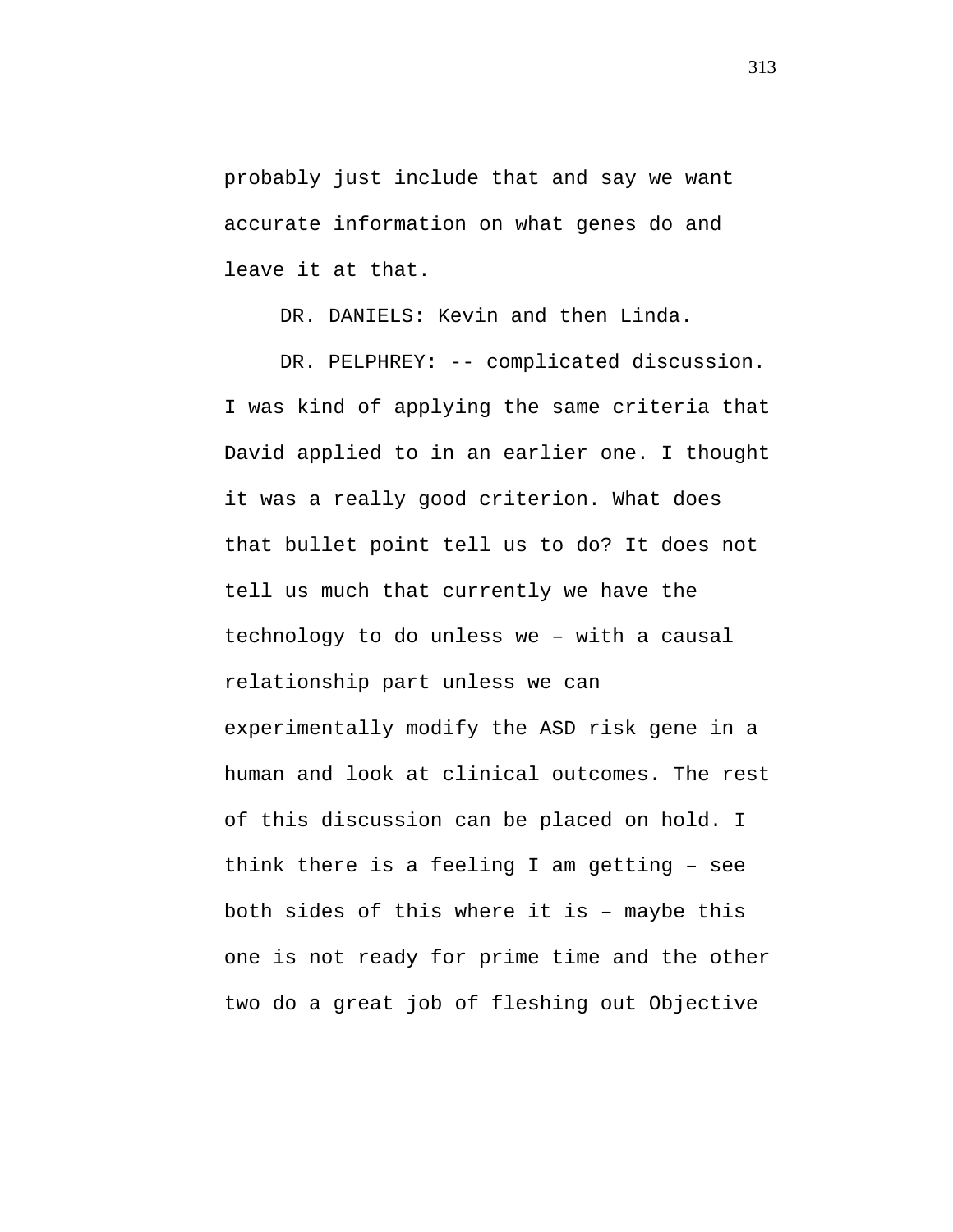1 for a year and then this third one just is not there yet.

DR. DANIELS: Perhaps what we could do is we could end after clinical outcomes and the rest of that – maybe if there is a statement about that there is still discussion about what should happen in terms of genetic counseling and put that somewhere in the text and not as a part of the objective.

DR. PELPHREY: And take out causal. Once you start having a clinical effect as pointed out, epigenetics, you start having feedback onto the genetics. I am not sure what causal means there.

MS. CRANE: The final sentence of that thing too. I think that that can stay in understanding parental concerns and attitudes. I think that is important as well.

DR. BIRNBAUM: I was going to make that comment, but I do want to point out the fact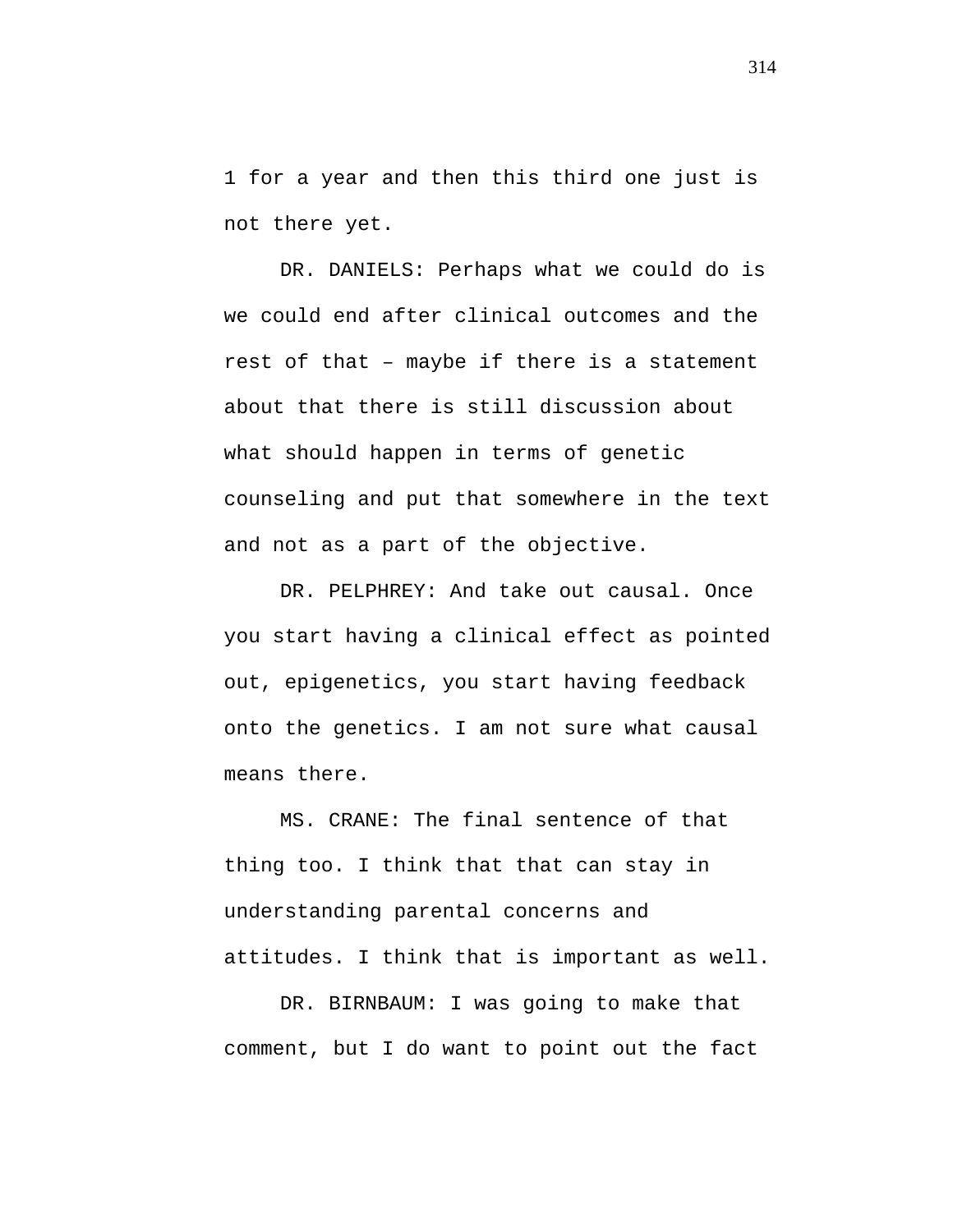that this is also the objective and risk factors where we talk about the environment. There is beginning to be data that shows that the outcome is going to be very dependent, not only on the genes, but on the exposures that occur. And that is where we will have real opportunities I think in the future rather than actually changing genes, for example.

I think that the suggestion and I think in a sense, Kevin, that you made and, Sam, that you made, which is go back to Objective 1 is just stop after clinical outcomes. I think I am okay with the causal relationship, but then go on to understanding parental concerns when communicating complex information and just leave out the counseling at this point. How do you feel? Because you say people are getting counseling now.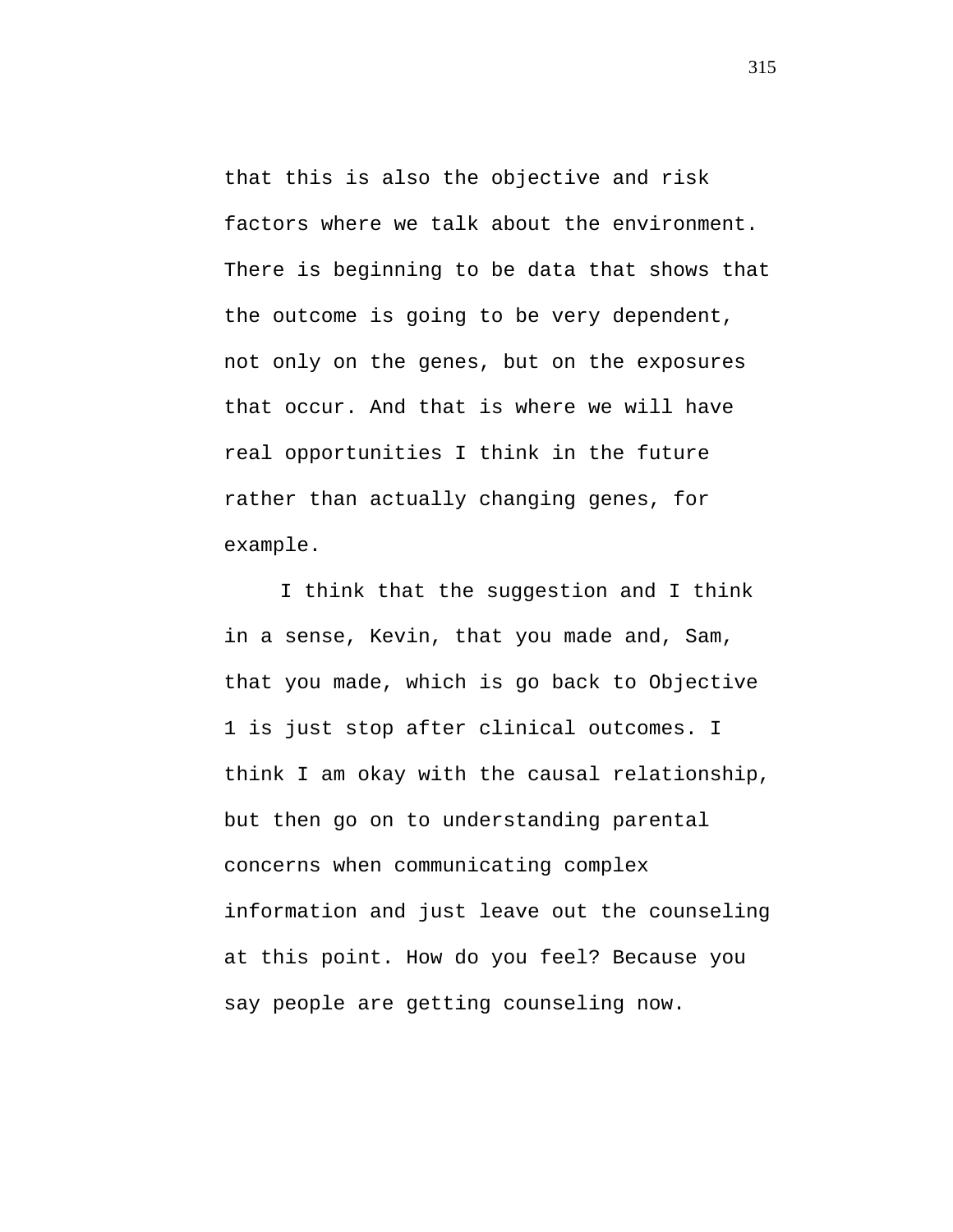DR. BIANCHI: I think it is fine as long as you are understanding. I think that gets at the issue of developing an evidence base, which is what I am concerned about and then understanding parental concerns appreciate the situation for perspective parents. I think that would be fine. I do not even need the causal.

DR. PELPHREY: Can we change causal to complex because genes do not cause outcomes? Genes cause proteins to be developed, which cause complex --

DR. DANIELS: It sounds like you have come up with some pretty good solutions for this one. I think that we can make those changes. Did you have something to add?

DR. SHAPIRA: Just a comment. I think that this goal, this statement is broader than what has been brought up with regard to prenatal genetic counseling. Most of the time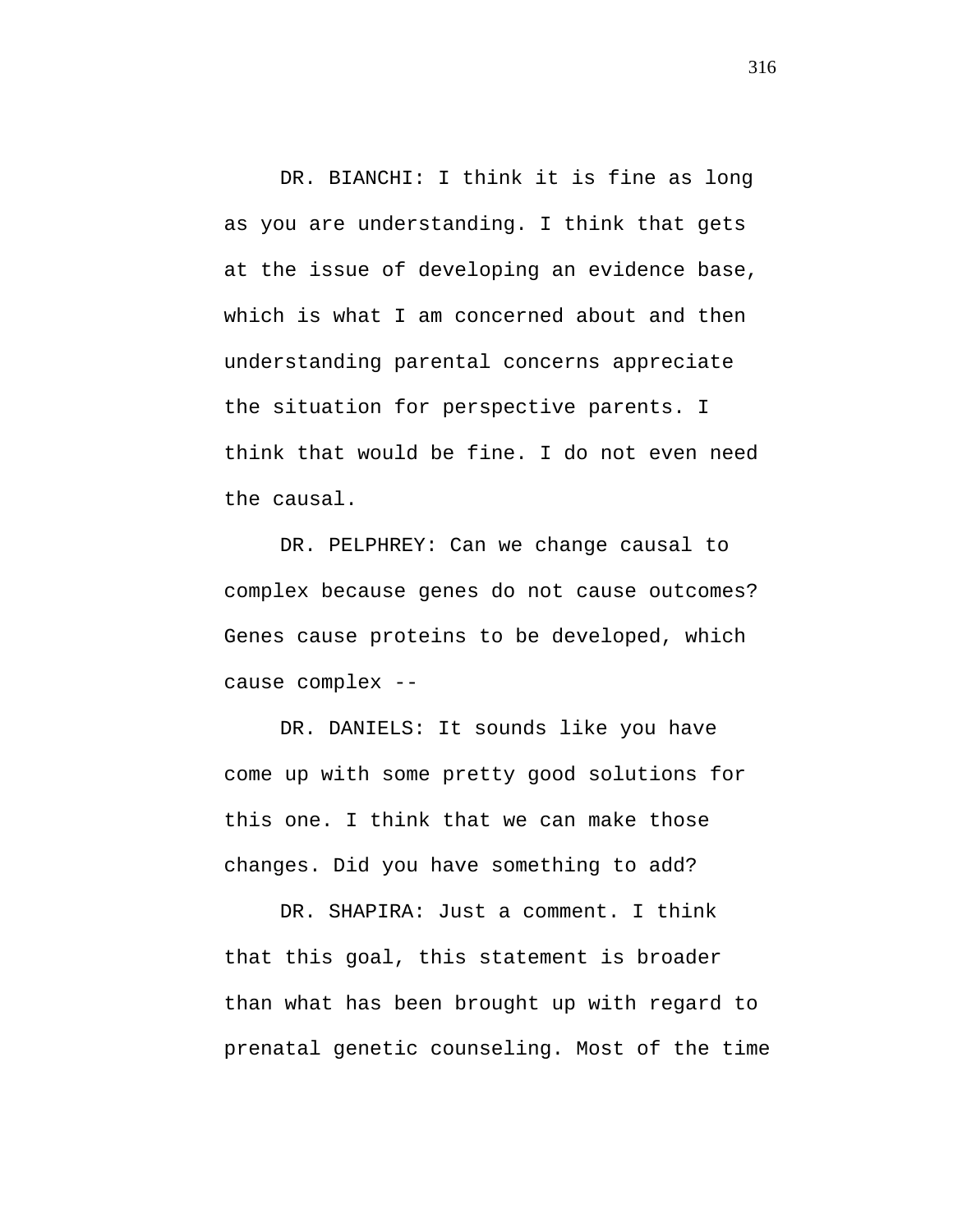that a genetic testing is done is the child already exists and is having some symptoms of autism spectrum disorder and has genetic testing done and there will be something that comes up in the micro-array or some SNP test or whole genome sequencing and so on. The counseling for the family is to best understand the relationship between the mutations or the variants that are identified and what might be expected for the child's phenotype and are there then interventions that can be utilized. We do not have enough information about the relationships between the variants or the mutations in many cases and the phenotypic outcomes that one might expect.

When I read this and I understand the point that Diana made and what is being done in the prenatal realm, but I think in the pediatric clinical genetics realm, it is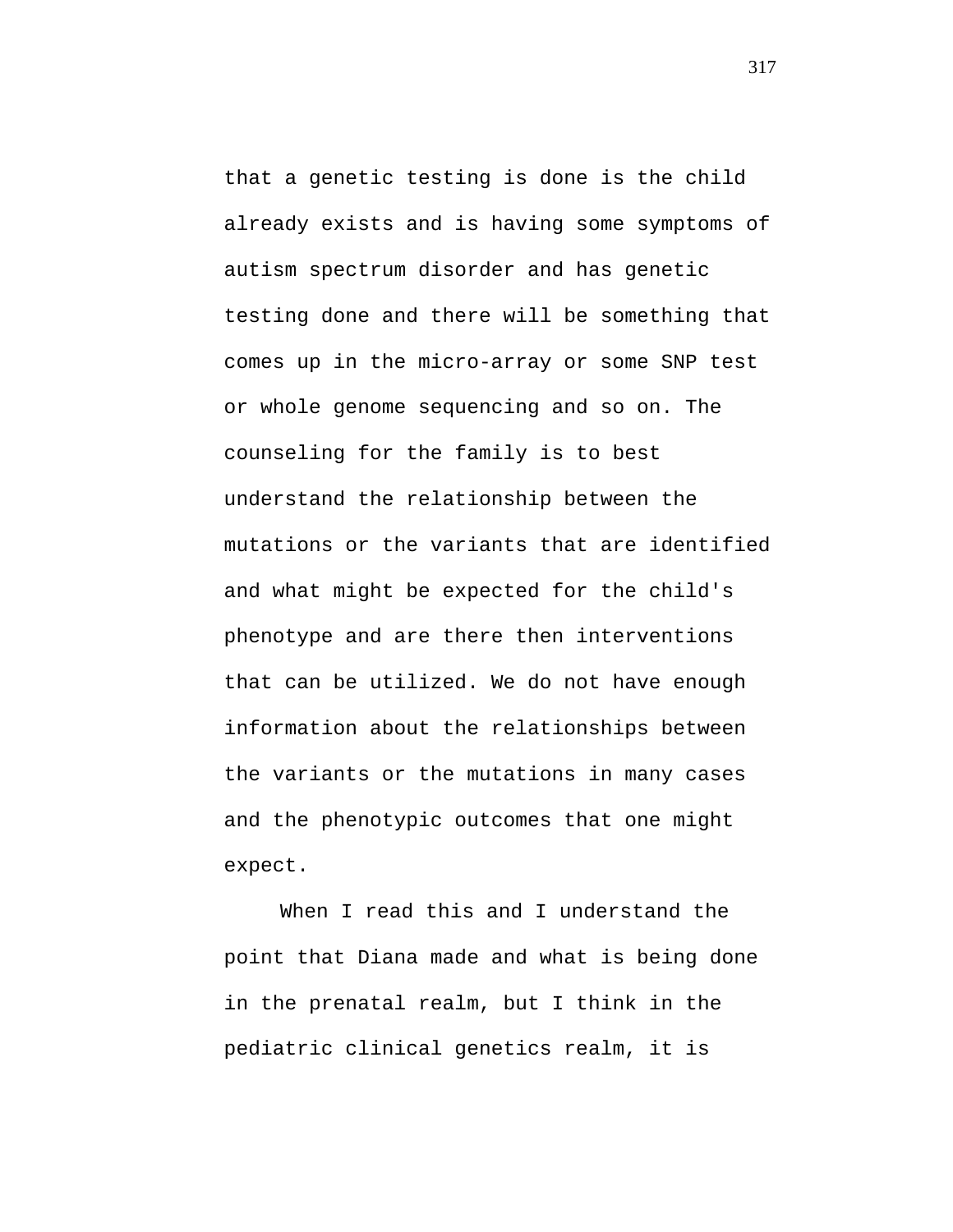really the genetic testing and counseling the family about what does it mean to have this variant. And there is not the population of providers who best understand how to do that. I think that this is really looking more at that lane as oppose to the prenatal although the prenatal is a part that we have to acknowledge exists out there. I read this quite differently.

DR. KOROSHETZ: I was involved in the first genetic testing for Huntington's disease. The key part of that was to incorporate really informed genetic counseling. That was not prenatal. That was people getting their own diagnosis. The fear among the community was that this genetic information would be given without counseling. The guidelines for the counseling are incredibly important I think if genetic information is being released. I kind of get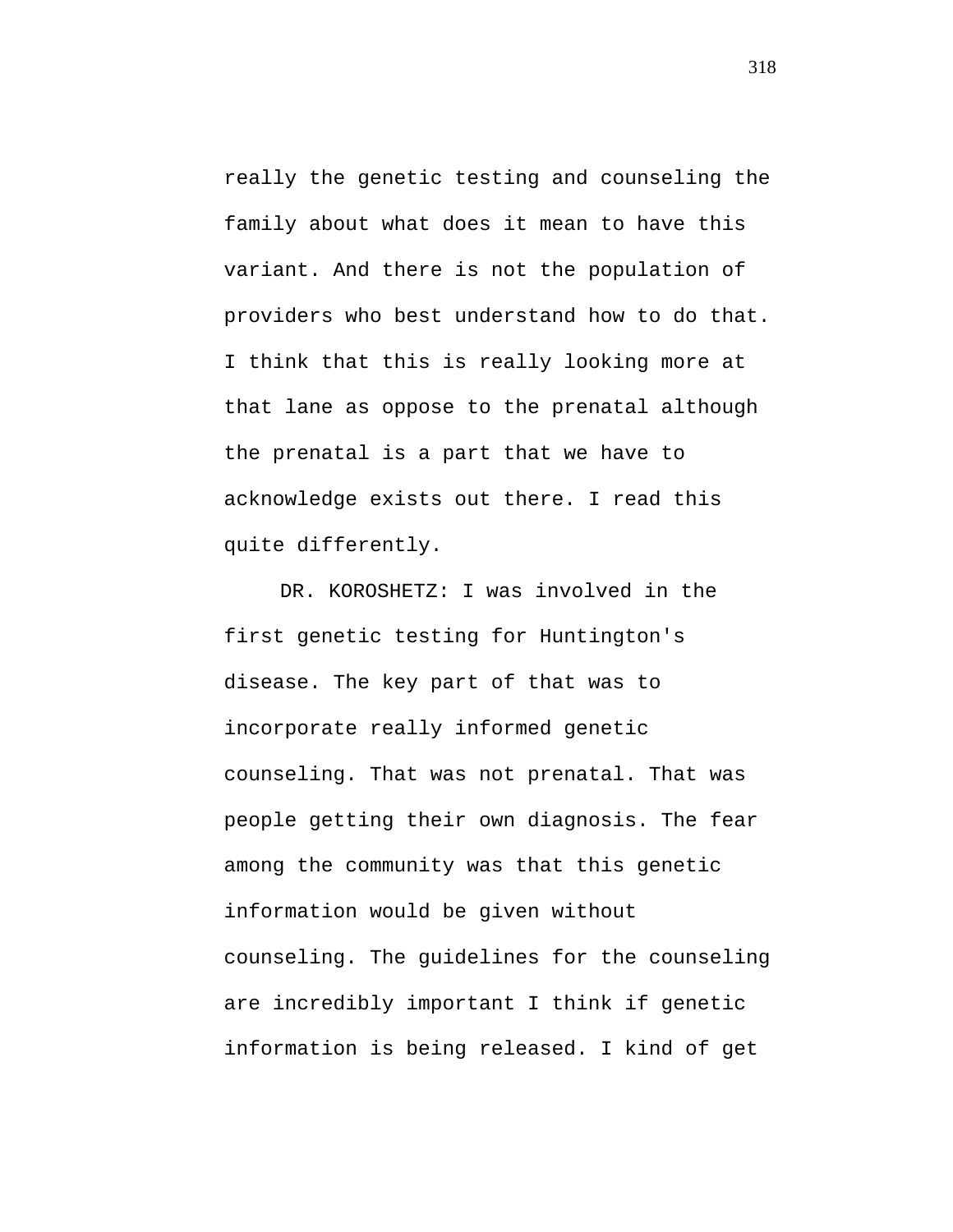Sam's point, but I do not think that the concern is strong enough to take out that genetic counseling piece. I think you are assuming something that may not be the main picture and the counseling is absolutely key.

DR. AMARAL: I want to just say that both of these comments are really important in the discussion in the work group and actually the example that came up was the CHD8 mutation that is highly penetrant in producing autism. The reason that this verbiage was put in is because a lot of the individuals that have mutations that that gene go on to have colon cancer.

How you express that you have a mutation because you come in as a patient with autism is really important for the families to consider their medical management. Then you want to have much more persistent surveillance.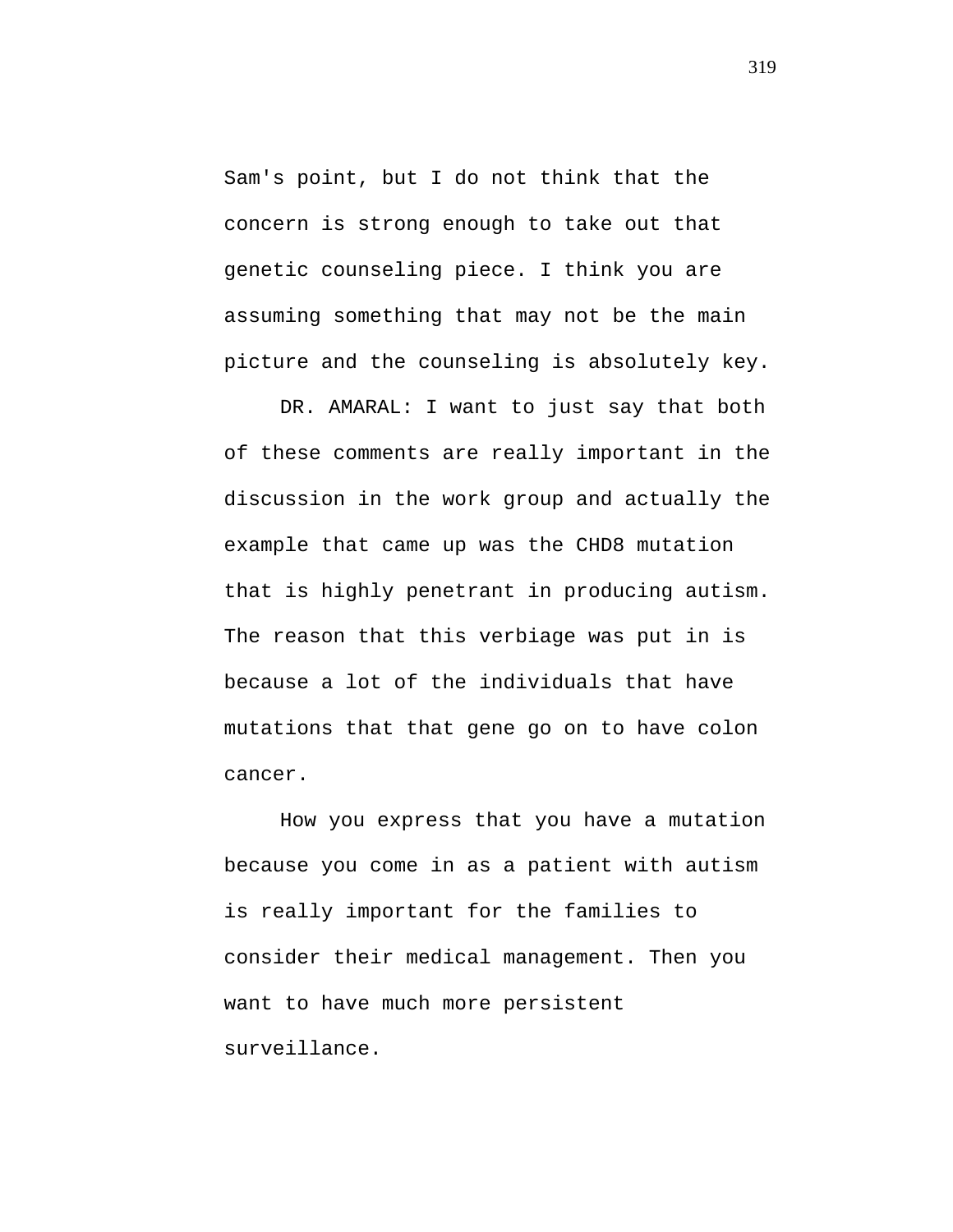DR. GORDON: I apologize because I just came in, but I understand we have been talking about this for about 15 minutes. I want to refocus a little bit. What we are trying to do is approve the language that is there. Although I appreciate the nuances of the difficulty of what we are talking about, I think we can all agree that understanding the causal relationship between genes and clinical outcomes and using it to inform guidelines is something that is a valuable thing to do.

DR. WEXLER: Without taking a position on counseling or not counseling, I think the point was made is that it is being done and the exemplars that were given, the critical nature of it being done. I view the IACC as it is supposed to be helping to coordinate research related to autism. Running grants myself, this is a public statement to folks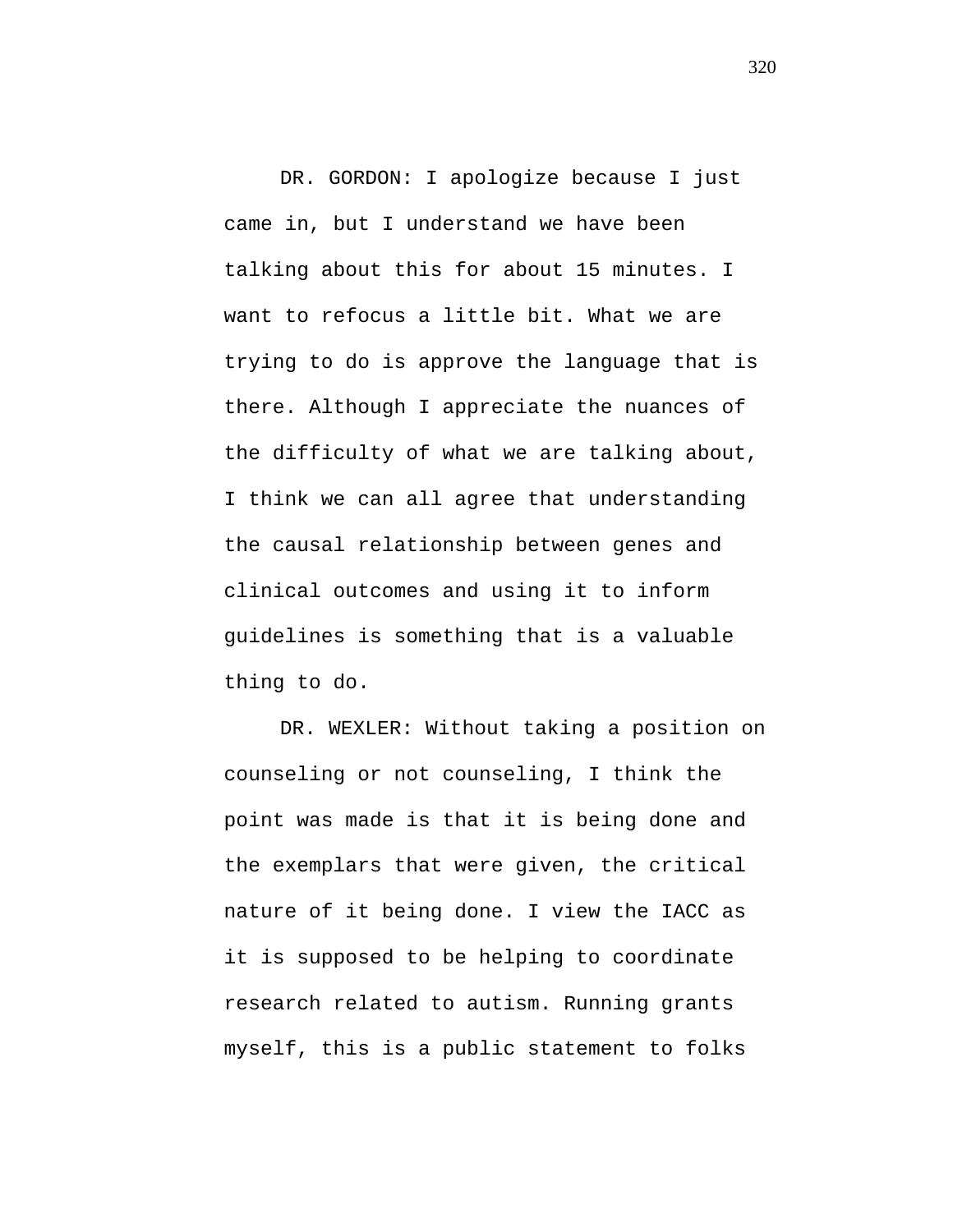who are applying for grants as to what is important. If there is a value to counseling within especially NIH then excluded it – I do not know if that is the message that you want to send because you might actually have people applying for grants to explore how to best interact with parents whether prenatally or postnatally based on whatever genetic findings happened to be found.

From an organization standpoint and from a functional standpoint of what this strategic plan is supposed to do, I think we need to think about messaging.

DR. GORDON: It is strategic plan for research and care and services. This is an Interagency Autism Coordinating Committee. I would like to take a vote on this issue. I would propose that we vote on whether the language as currently written is adequate for the committee. Do I have a motion? Do I have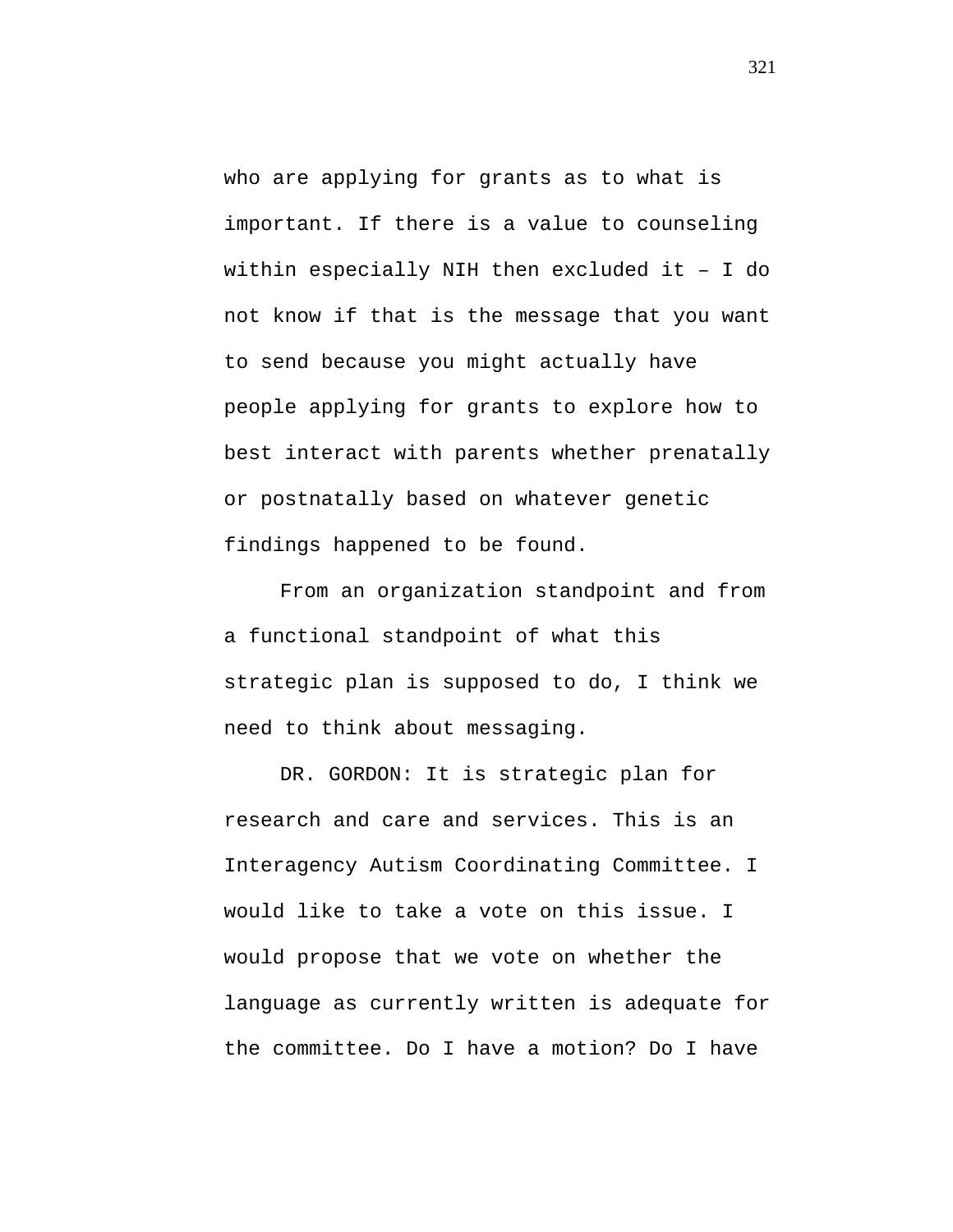a second? All in favor? All against? Anyone on the phone against? Anyone abstaining? The motion carries. Let's move on please because we have a lot more to do on the strategic plan.

I do not mean to minimize. I am glad people felt like they had the opportunity to object, but I think it is clear that – if not a consensus, at least a majority --

DR. DANIELS: Earlier, I did not hear a lot of other comments on Question 3. Is it okay to move on to Question 4?

There were some feedback I received on Question 4, talking about wanting to see a little bit more in-depth review of progress on drug treatments and new opportunities arising from advances in neuroscience, discussion of novel therapies for the future such as stem cells, a more robust discussion about key issues involved in things like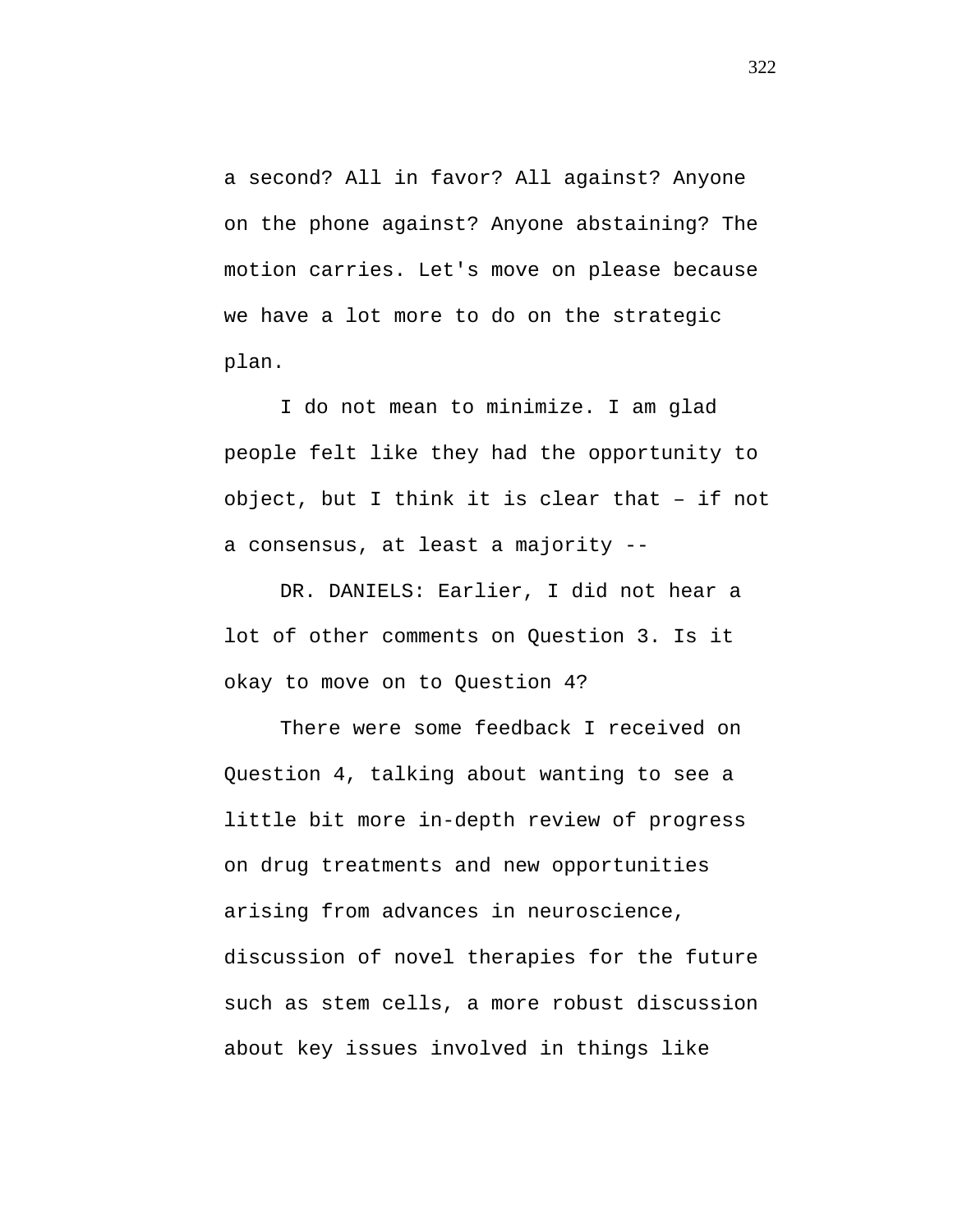RTMS, a more robust discussion of combination therapies, which was discussed quite a bit in the working group calls, but it is only a short portion of the text. And ensuring that interventions include the whole spectrum and diverse population, which was discussed by the group, but may have gotten a little bit lost as we edited it down. We could try to put that back in. Those are some of the items that were identified for me so far.

Are there additional items or do we need some discussion on some of the things that I just mentioned?

DR. AMARAL: If I can quickly say, Susan, that all those items I think will need some substantial revision because I think the text as written does a really good job in terms of handling behavior therapies and all aspects of that. But, again, just in terms of what this document is supposed to do. It is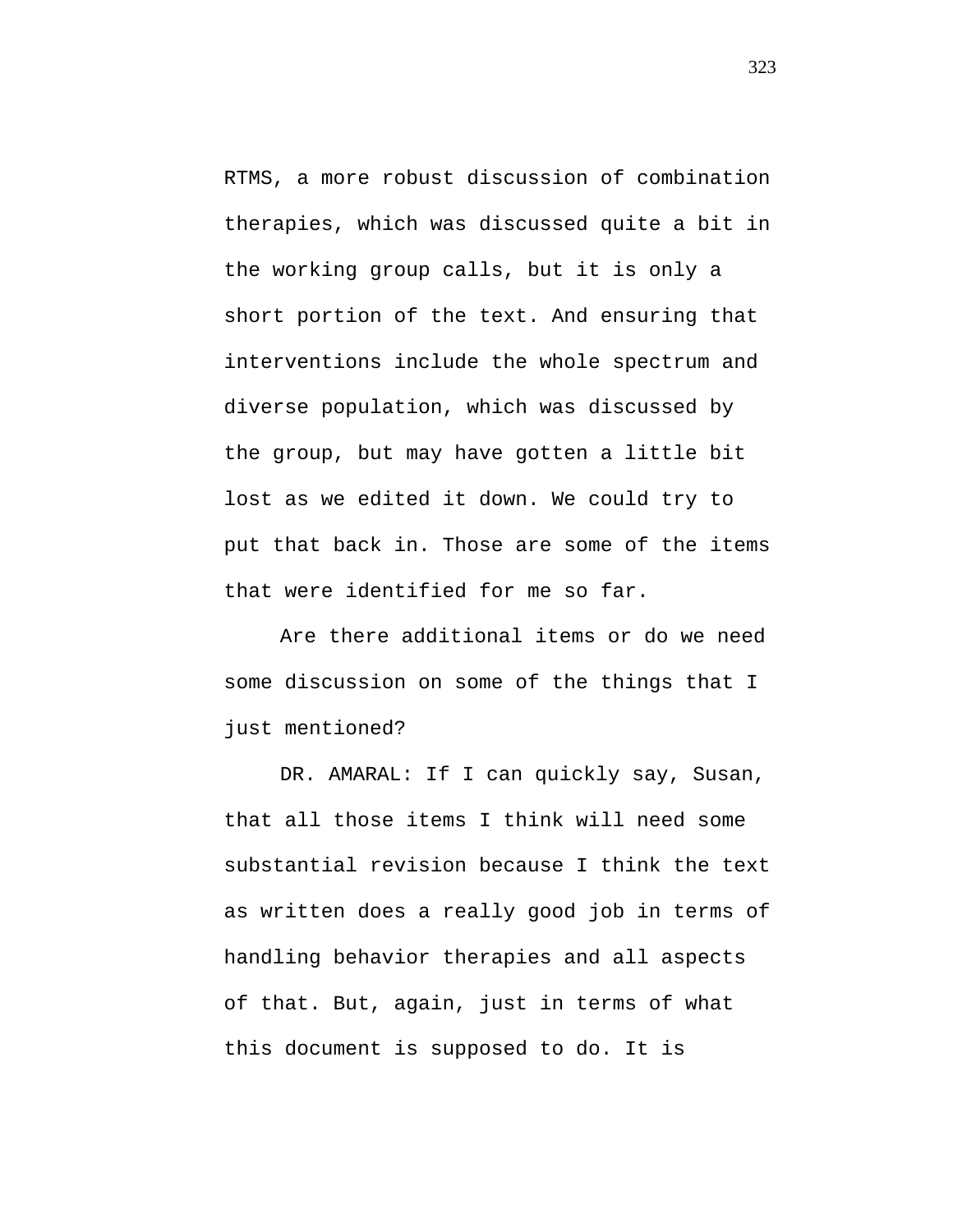supposed to be leading the way for research over the next five years or so.

You get the sense when you read the document that there are not any pharmacological treatments or that pharmacological treatments are not going to be used in conjunction with behavior therapies. I think what we need to do is actually highlight the fact that this is a real big gap. We need to invest more resources and trying to figure out how to do this.

One example is stratification. A lot of drug trials failed because they are not adequately stratified. Either they are stratified based on endophenotype or they are stratified on genetics or something. I think we should highlight the fact that stratification of the autism population. Everybody knows it is heterogeneous, but it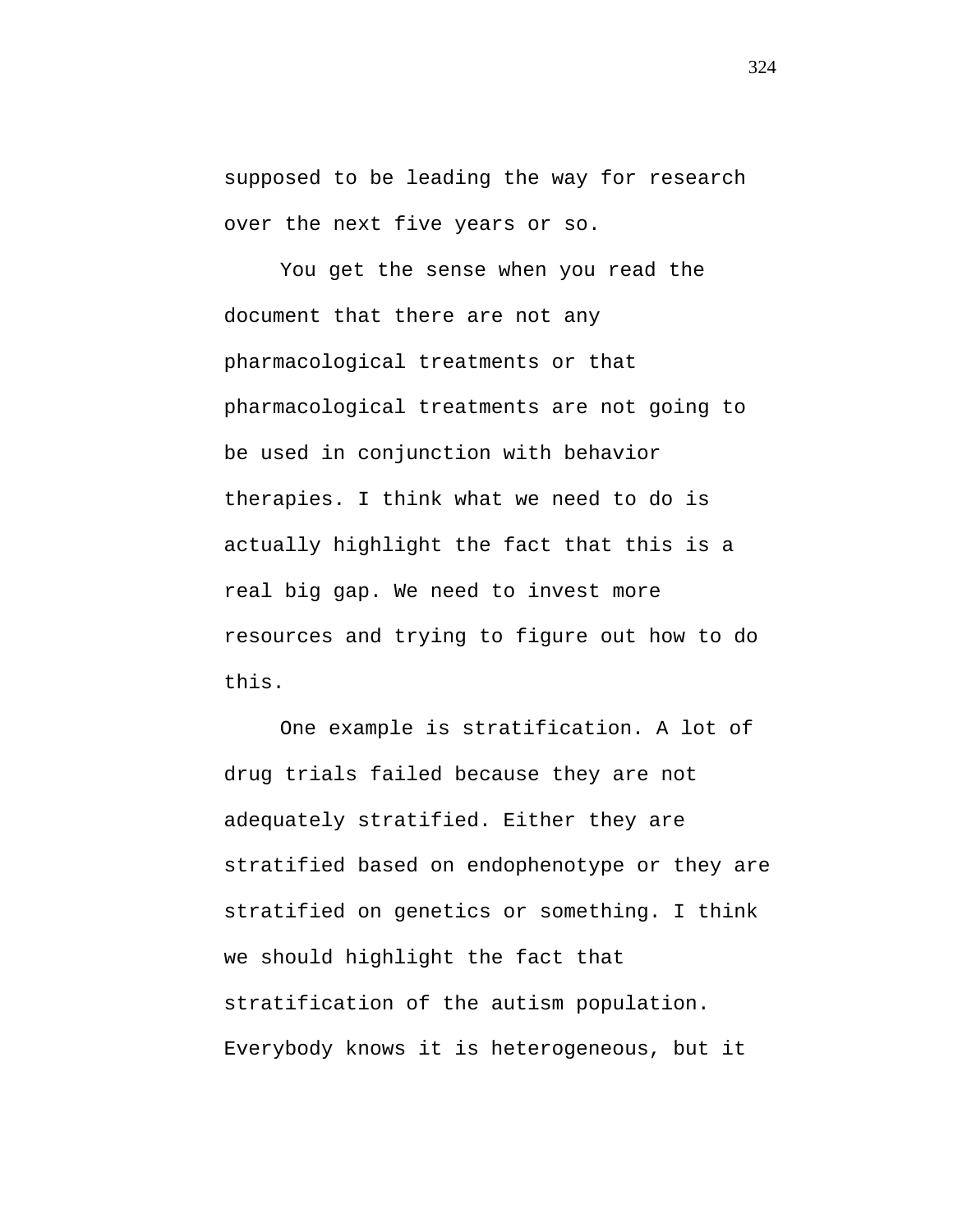does not seem to come into play when people are designing treatment trials or drug trials.

I will stop there because I know we are short of time. I would like to see some substantial oomph to the biology side.

DR. DANIELS: And we do have resources within the committee. Geri Dawson could help us with the stem cells. We have Rob Ring on the committee who could help us. There may be some others here who would like to contribute to that.

DR. MANDELL: Paralleling what David said, on the behavioral intervention side is an excellent, well-written summary of what we know now. But I do not get from the summary what the gaps are in behavioral research. Perhaps because of this, this is leading to objectives that are pretty – it is not that they are vague. It is that they are very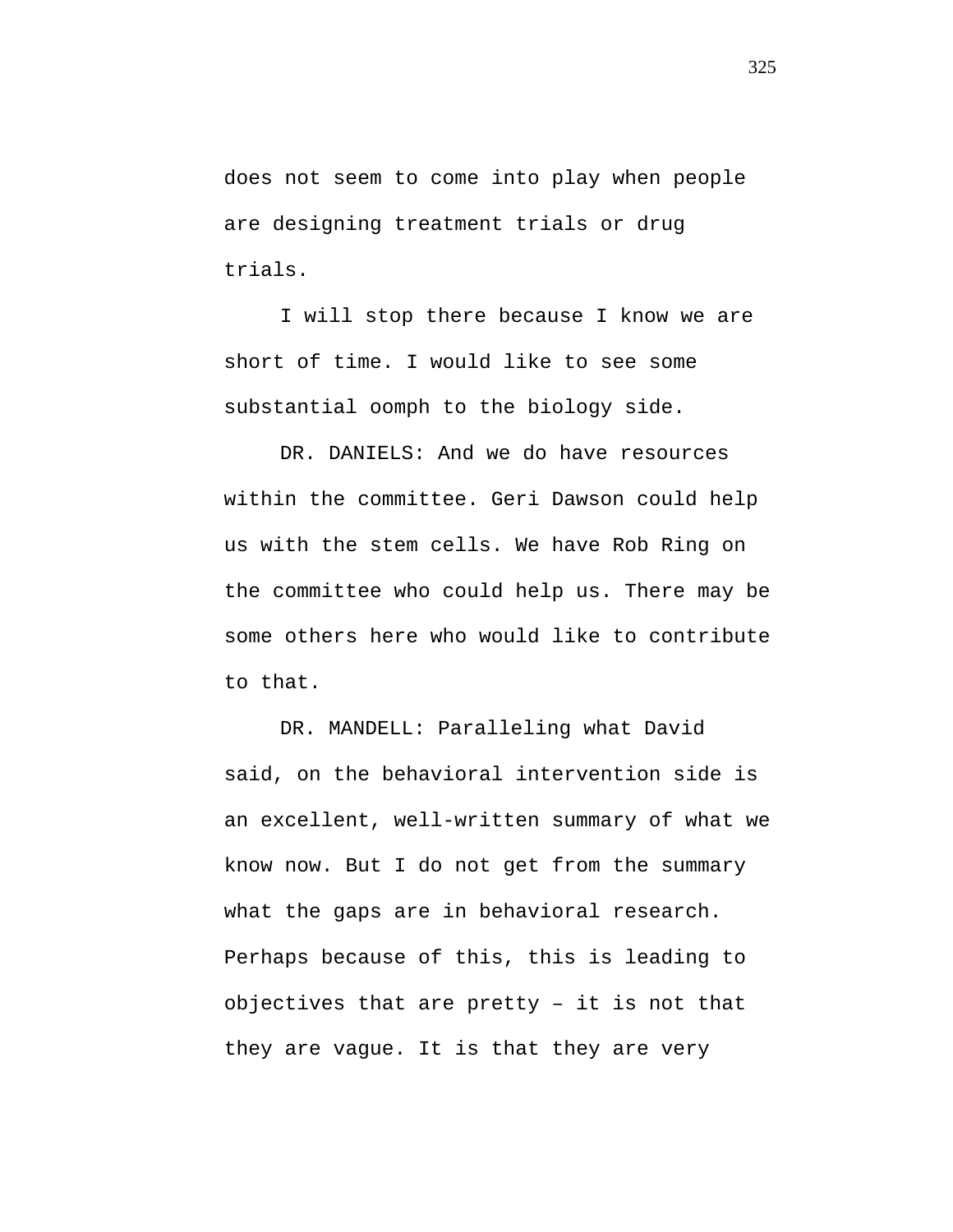broad. The only place where they are not broad is in technologies. I found it weird that we have so many gaps in behavioral treatment, in pharmacological or biological treatments in their intersection. That is, do medications potentiate learning so that you would see greater response and longer-term response to behavioral treatment? I liked a lot the piece on markers of treatment response, more sophisticated markers of treatment response. That part I thought was in some ways the best part of this section. But it did not make it – that stuff does not line up in my mind with exactly the way that the objectives are written. I know that that is a heavy lift and probably not for discussion now. I understand if people feel like we need to move forward. But in keeping with the spirit of this, this is going to set the proposed research agenda for the next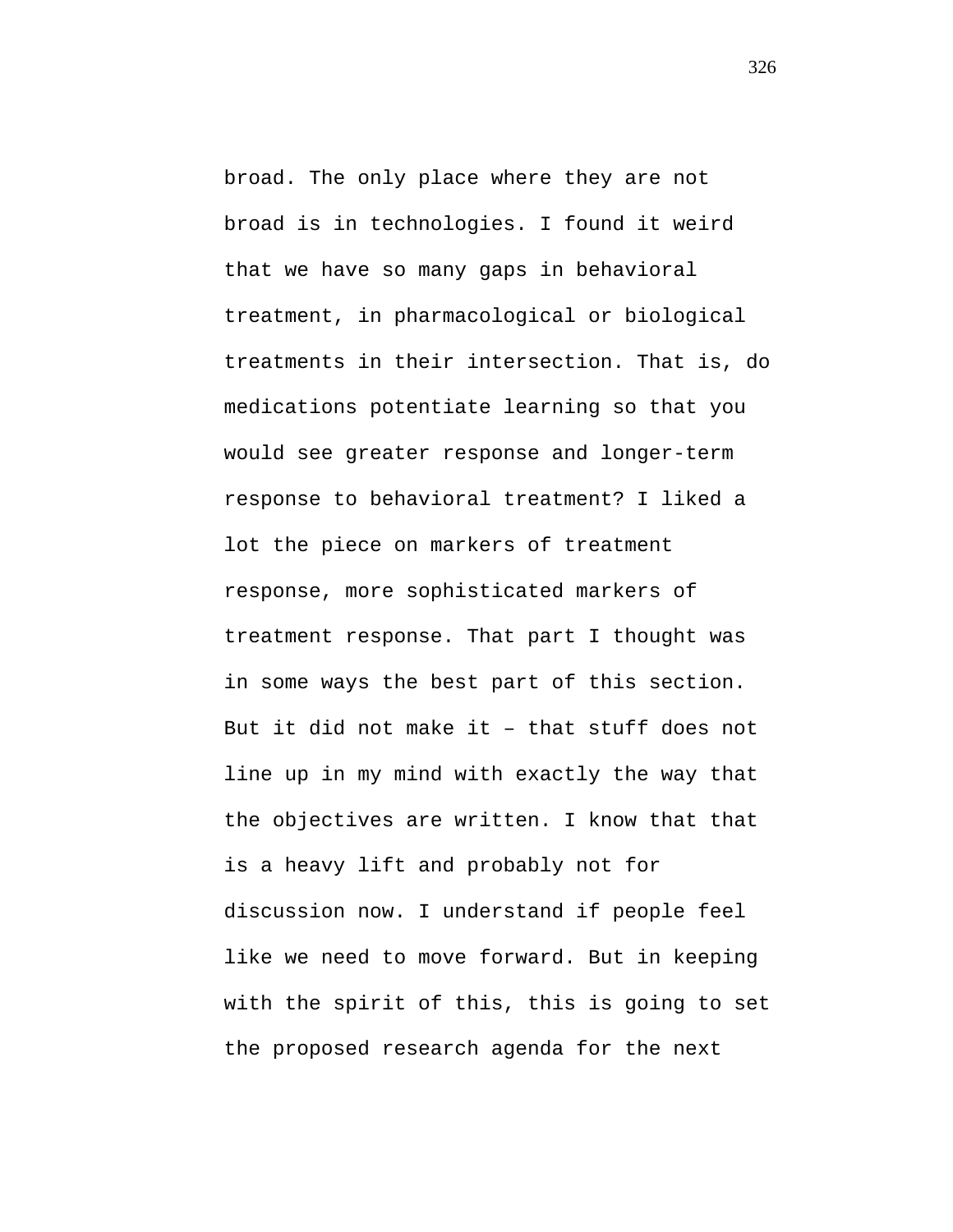handful of years. I do not think we have directed people enough.

DR. DANIELS: Perhaps in the revision process, we should rethink the objectives to be a little bit more specific about the next steps and where we need to go.

DR. REICHARDT: I just would like very briefly is my own thinking about this is I think we need ways similar to what is being done in cancer to basically direct drugs to the specific areas where they are needed given the complexity of the brain. I see that as a big gap.

DR. GORDON: I would echo that from NIMH perspective.

DR. AMARAL: One final comment is that the issue of biomarkers of treatment outcome I think is an incredibly one. It was a lot of enthusiasm. I understand the enthusiasm for the studies that have been done, but there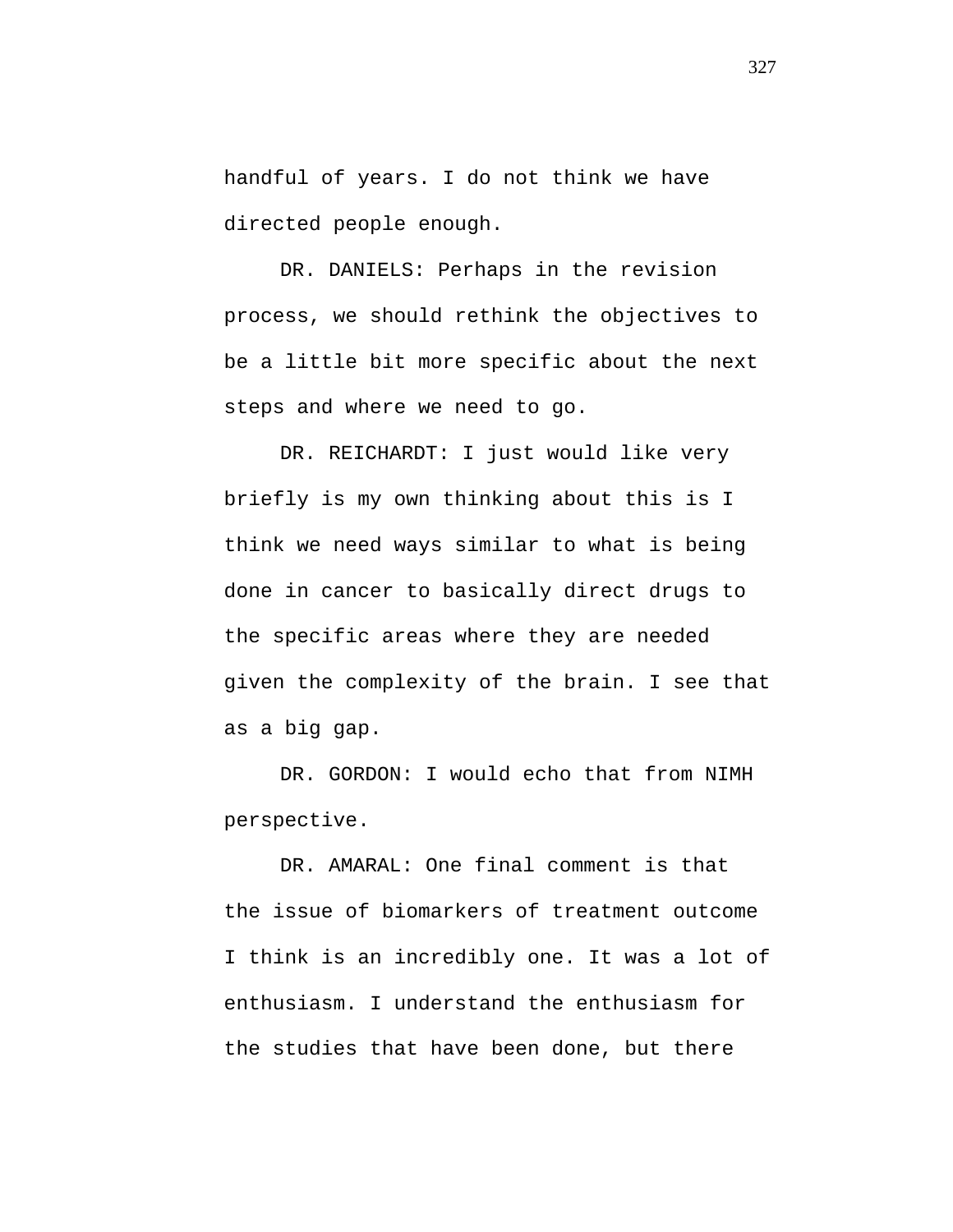are only less than a handful of studies that have really looked at biological biomarkers of treatment outcomes. This is an important area and I think it has to be seen as a remaining gap so that we can put some more effort into it.

DR. DANIELS: I think this feedback is very helpful. It seems like this chapter probably could use some more substantial revision. I think that based on these comments unless there is anything else that we have not covered could guide us on those steps. If it is okay, let's move to Question 5, services.

The question now is what kinds of services and supports are needed to maximize the quality of life for people on the autism spectrum. We have three objectives. Does anyone have substantive comments on the content of this chapter?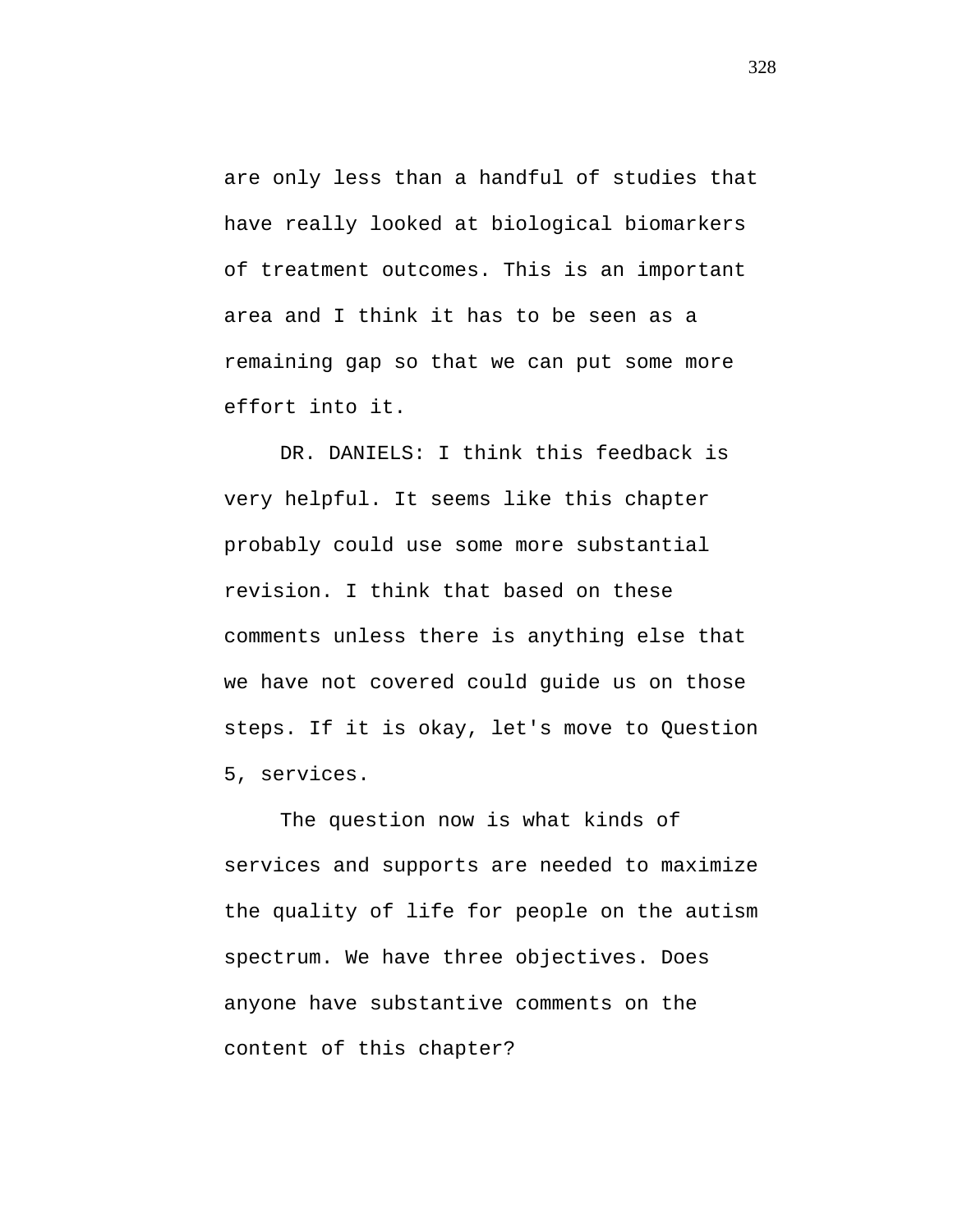Not hearing any, I think that is a good sign. It sounds like maybe people felt this resonated pretty well with thoughts of the overall committee.

The reducing disparities in access and outcomes cover a number of different areas. That has been a high priority for the committee over the years and is highlighted in Objective 2.

If there are no comments on this section, can we move to Question 6? Lifespan issues. How can we meet the needs of people with ASD as they progress into and through adulthood? We have three objectives here. Any comments on Question 6?

In the second objective here, it focuses some attention on co-occurring physical and mental health conditions.

DR. GORDON: Also, I would emphasize given some of the comments today from the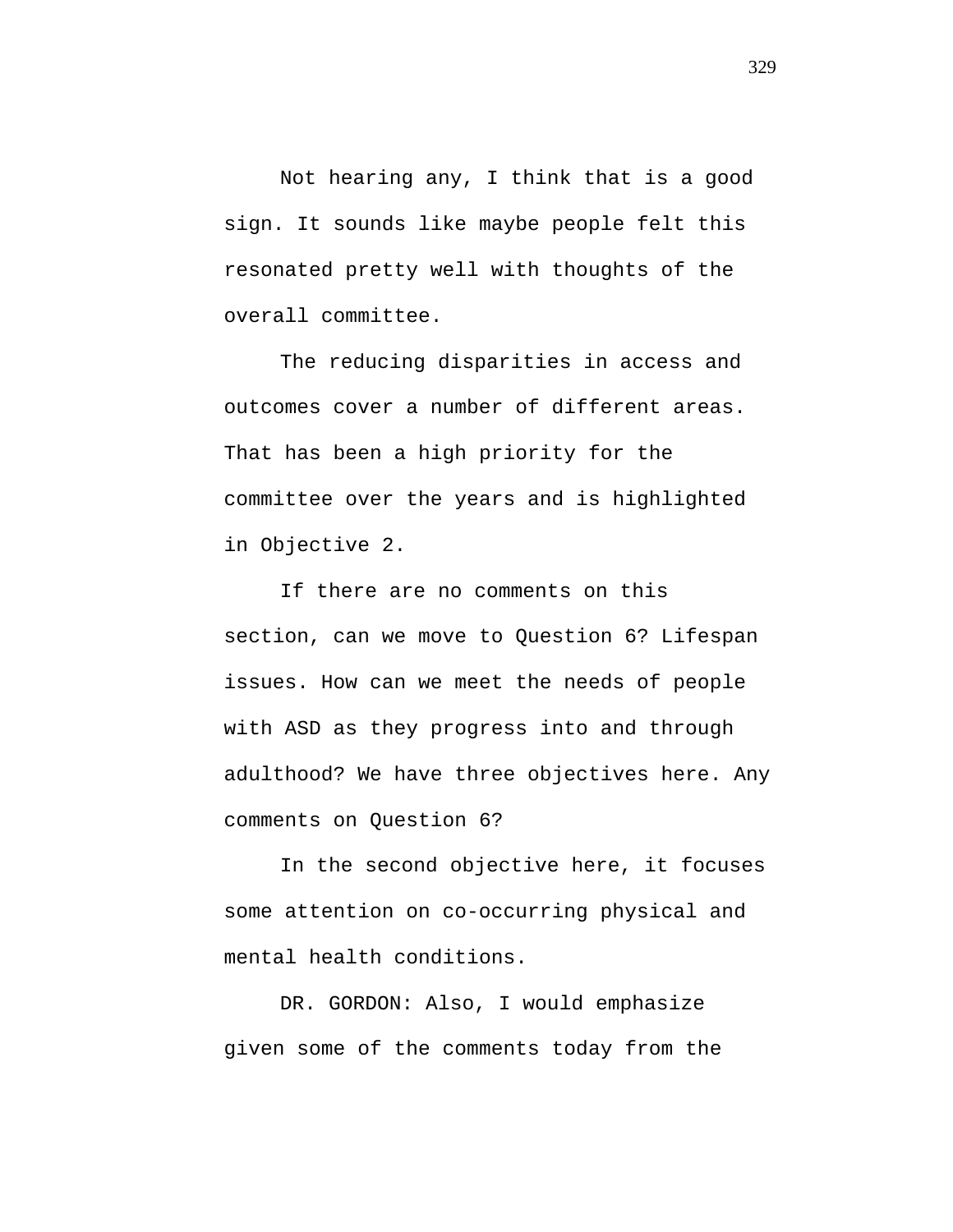public and from our speakers to create programs – train more general physical and mental health. Providers are important.

DR. DANIELS: And suicidality is mentioned here.

DR. MANDELL: This was a great chapter. This was so thorough and covered so many issues. I really like how the objectives are tied very much to the background.

The only question I have in the objective is about the need for a prevalence study in adults with autism. Unless we think that the prevalence has changed over time, it seems like the bigger issue is identifying adults with autism and making sure that they have the services they need rather than conducting a prevalent study, which is really two very different studies.

MS. CRANE: I lobbied for the inclusion of a prevalence study. I do not think that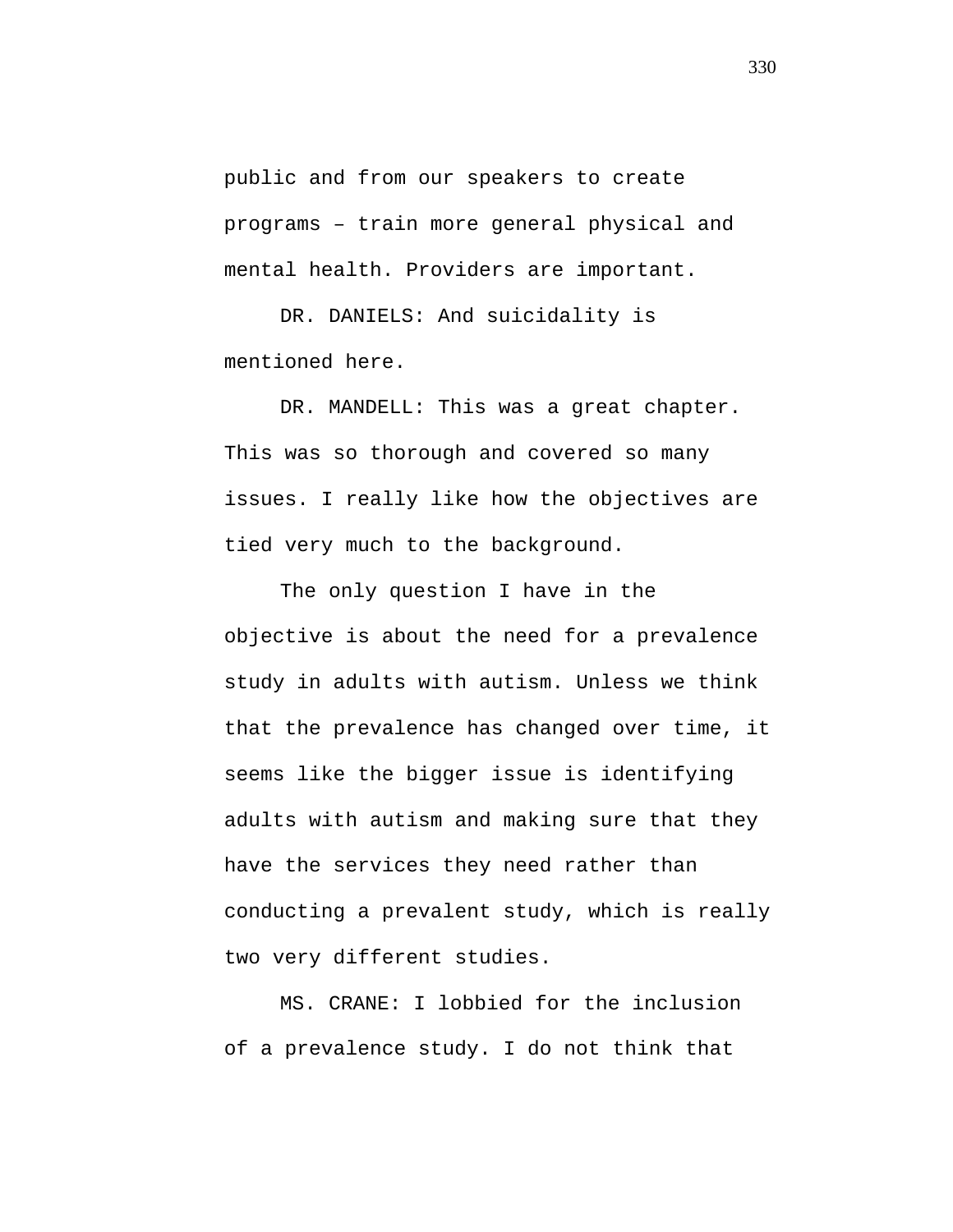the incidence of autism has changed over time. However, it is a live debate. It is something that people have been arguing over quite a lot. It is, therefore, something that I think we need a study on in order to settle that question.

It is also something that policy advocates end up needing in order to identify the scale of the need for services directed at autistic adults. We need to know exactly how many people there are out there.

I agree we really also need studies on identifying autistic adults and developing better measures that will enable clinicians to identify autistic adults. I think we need both.

DR. DANIELS: I think the identification of autistic adults is in there, but we could go back and check. Just make sure that we have captured everything that you mentioned.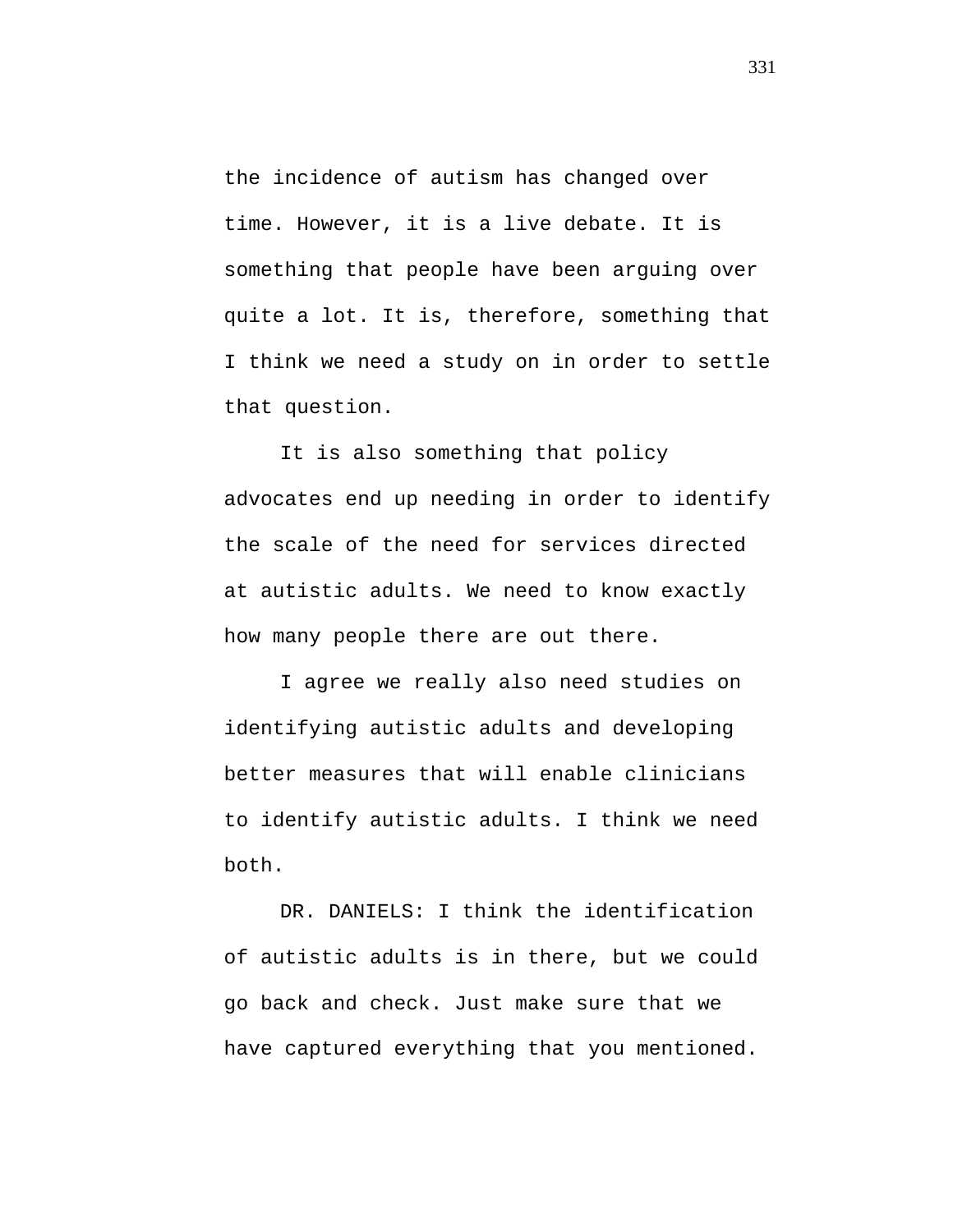Anything else in Question 6? Not hearing any, I am going to move to Question 7 on infrastructure, surveillance, workforce needs, and outreach. Because there are four different topics there, we have four different objectives, each to cover one of those topics. And the question is how do we continue to build, expand, and enhance the infrastructure system to meet the needs of the autism community. Were there any comments on this section?

In this objective, this is where surveillance to understand the needs across the lifespan is mentioned specifically in an objective. There is a discussion of the need for surveillance studies that cover the adult population.

I am not hearing any here either. If it is okay, we will move to the next thing, which is – just very quickly, you have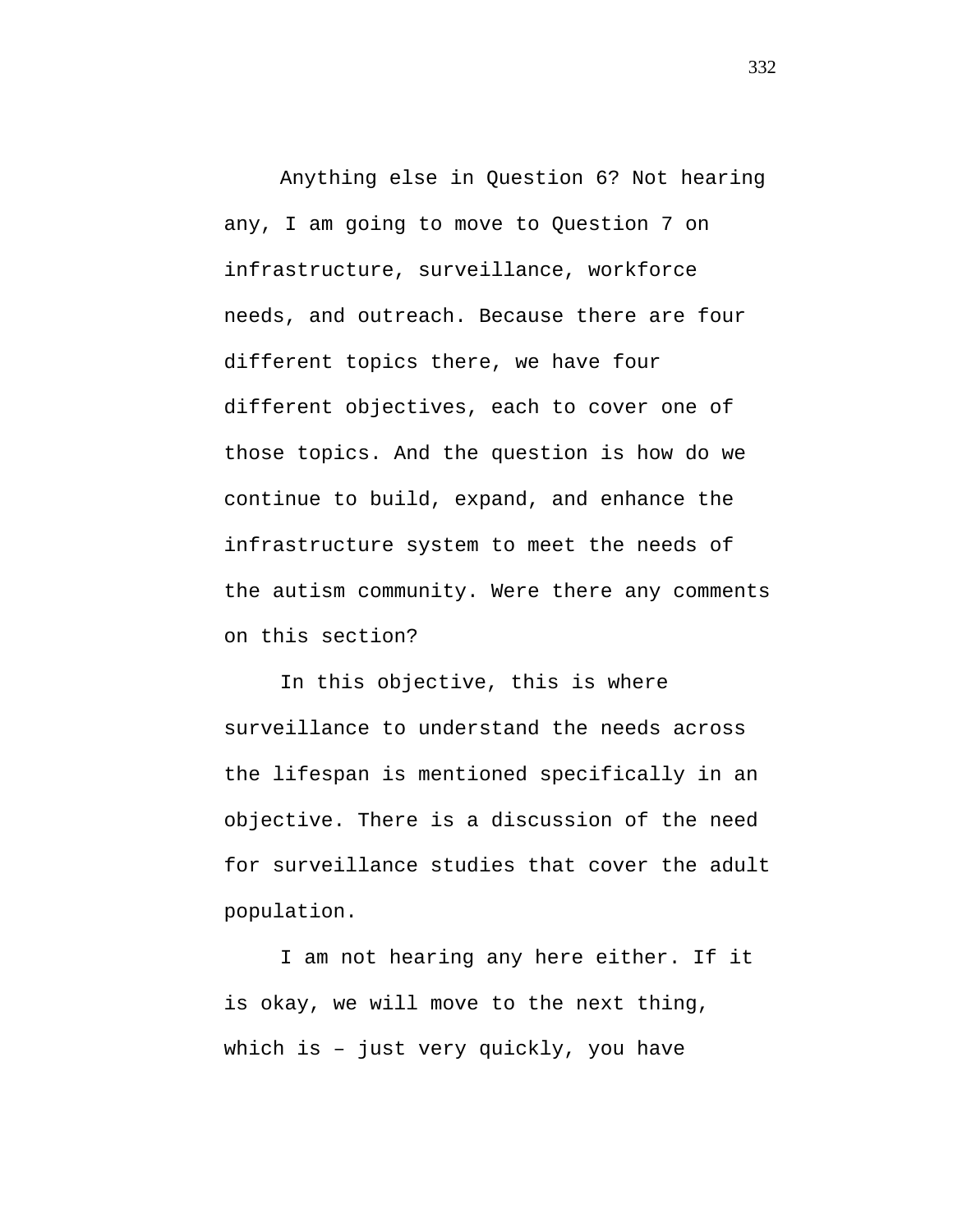already approved the duplication of effort statement. Just checking back to make sure nothing has changed about that. We already went over it in January and you have made edits. I think that that is fine unless there is anything else.

Then I am going to move to the ASD research and budget recommendation. This is an area where we will need a little bit of discussion. We talked about this at the last two meetings that the strategic plan is required to have a budget recommendation attached to it. We discussed that there would be a separate research budget recommendation and services budget recommendation, but at this point in time, we are not ready to make the services budget recommendation because we have discussed with David Mandell of doing a study. Our office has been in communication with him about getting him the data and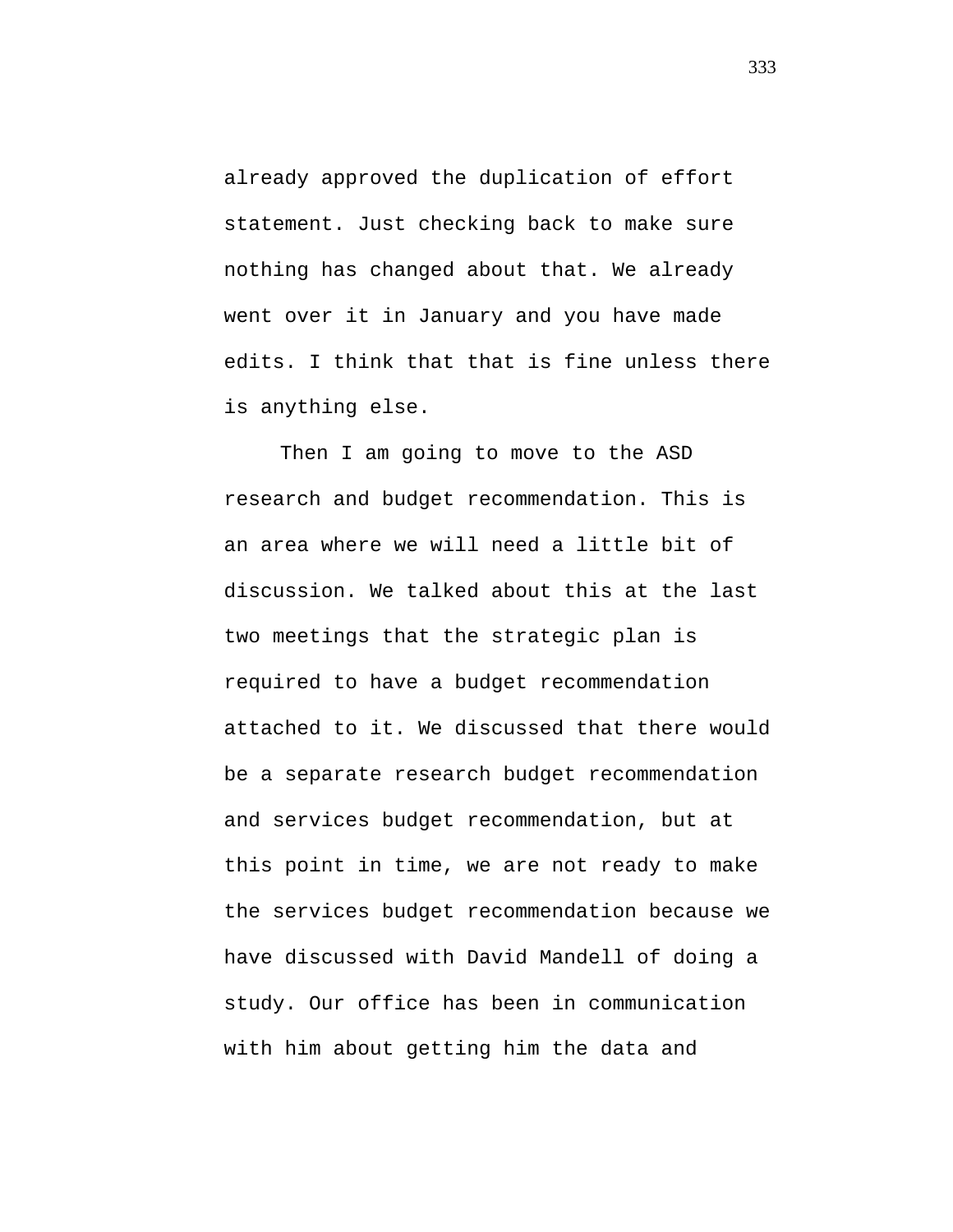resources that would be needed to conduct a study that would give us the information to do this. That would be for a future strategic plan update.

But in this one, we do have the information to be able to make a research budget recommendation. The OARC staff has put together a set of slides to try to help us go through this and hopefully make a decision on how we want to do the budget recommendation.

I am not going to take the time to go through this, but part of the rationale behind some of this is talking about some of the costs of autism, including loss of productivity due to things like underemployment and family caregivers needing to stay out of employment to help with family members. I will not go into that in great detail, but this is just some rationale and background that we put in the narrative.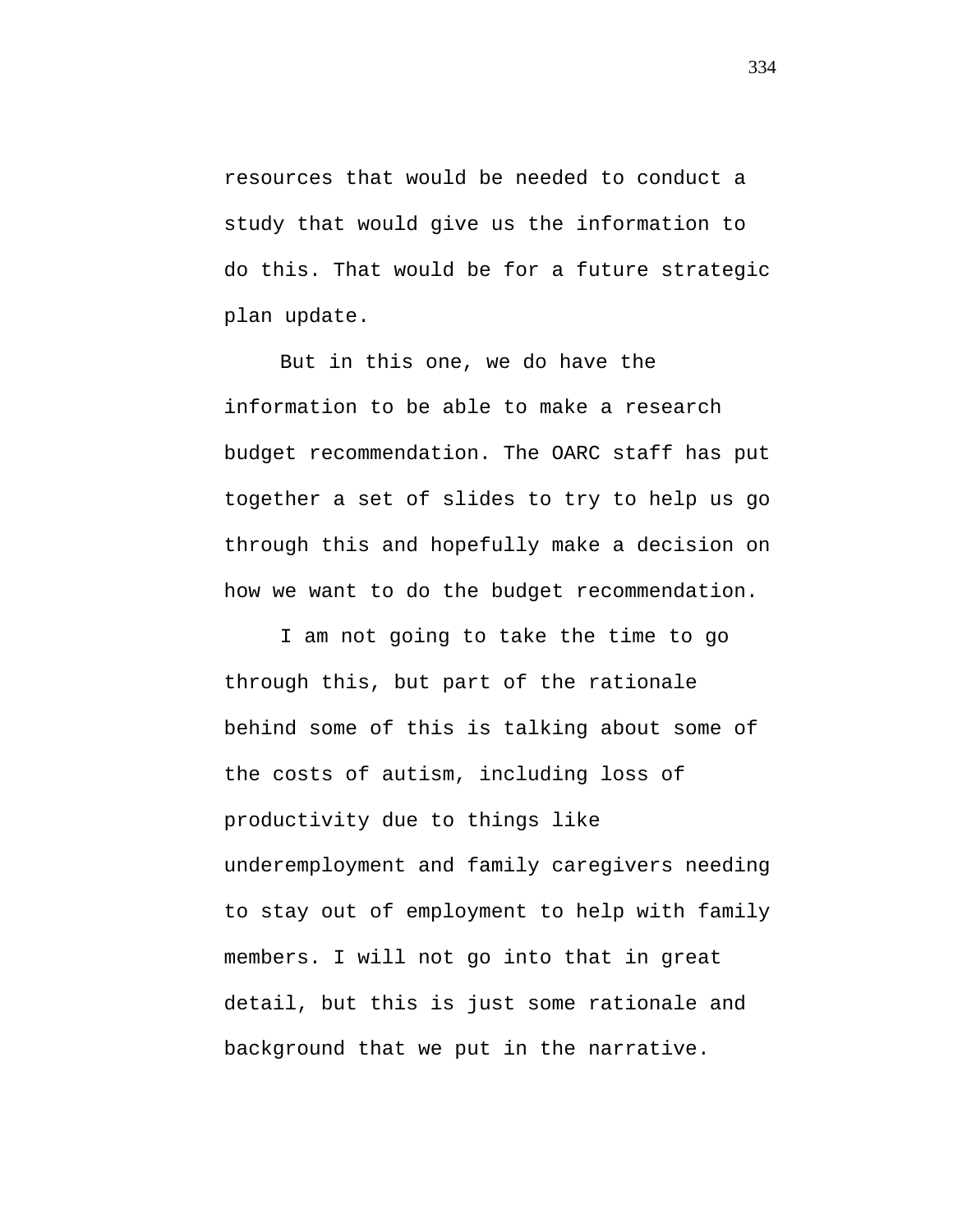We wanted to go back through historical data since OARC has been collecting data on research funded by government and nongovernment funders since 2008. The first figure here shows combined federal and private autism research funding and we also track this in constant 2008 dollars to see how much purchasing power we have lost over time. When adjusted for inflation by using constant 2008 dollars, the growth in the combined federal and private autism research budget from 2008 to 2015 is 31 percent, an annual growth rate of 4.5 percent compared to an annual growth rate of 7.7 percent if you are just tracking it in regular dollars. This information helps us understand where we have been losing some of our purchasing power.

You have objectives now. I am not going to go through this. But we do have an idea from the committee of what are the important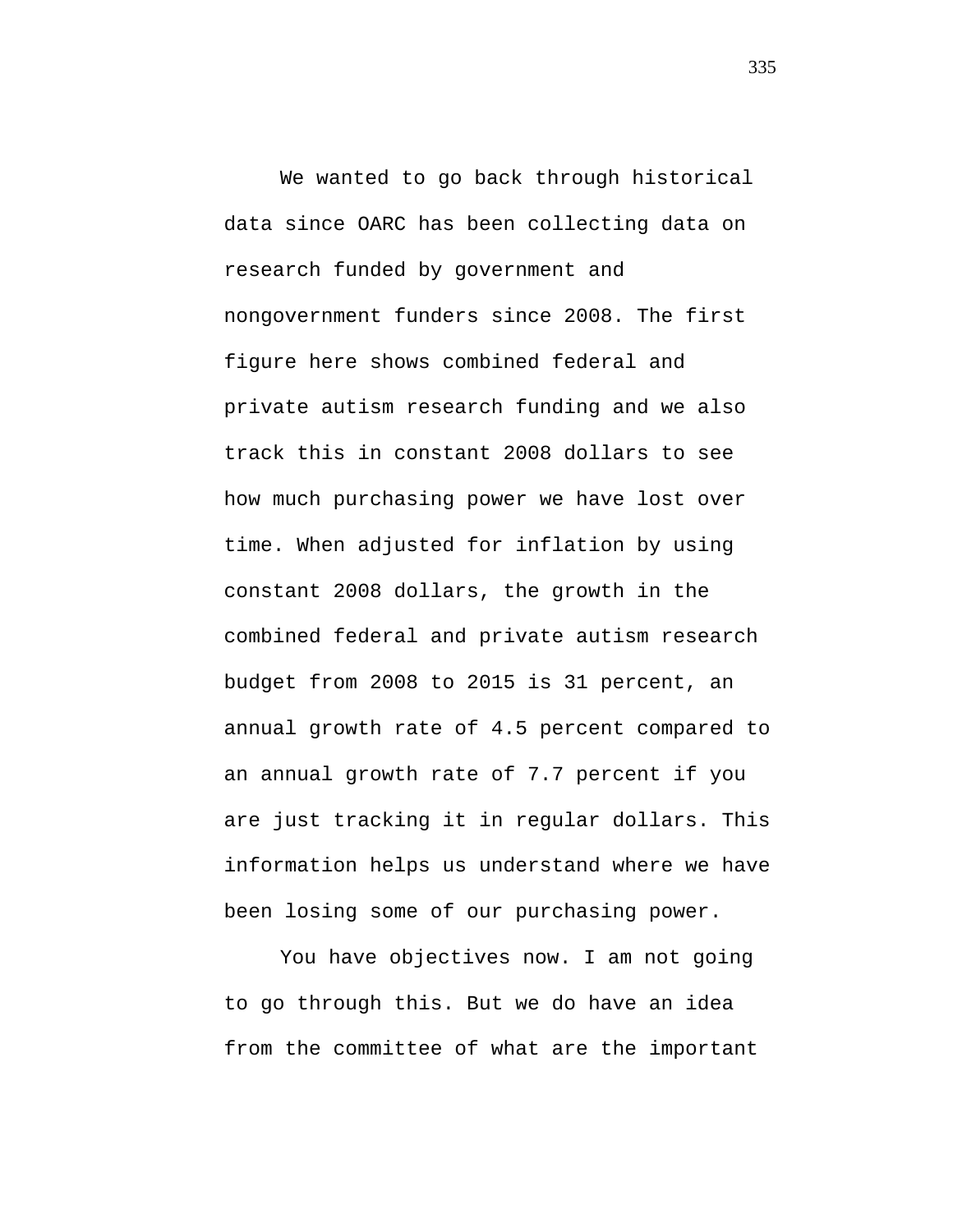areas where we need to invest for the future of autism research.

The office taking this data came up with four options for how we could project an estimated budget. We could do Option 1, which would be to maintain a steady rate of growth in the research budget based on historical data. Option 2. We could recoup dollars that have been lost to inflation since 2008. Option 3 is to return to the historical high of 2010, which was due to the American Recovery and Reinvestment Act. Option 4 is to significantly grow the autism research budget. We have four slides here to give you an idea of what this might look like. I am going to have Karen Mowrer from our office talk through these.

DR. MOWRER: I will try to be brief, but these are just examples of each of those options. This is what it would look like if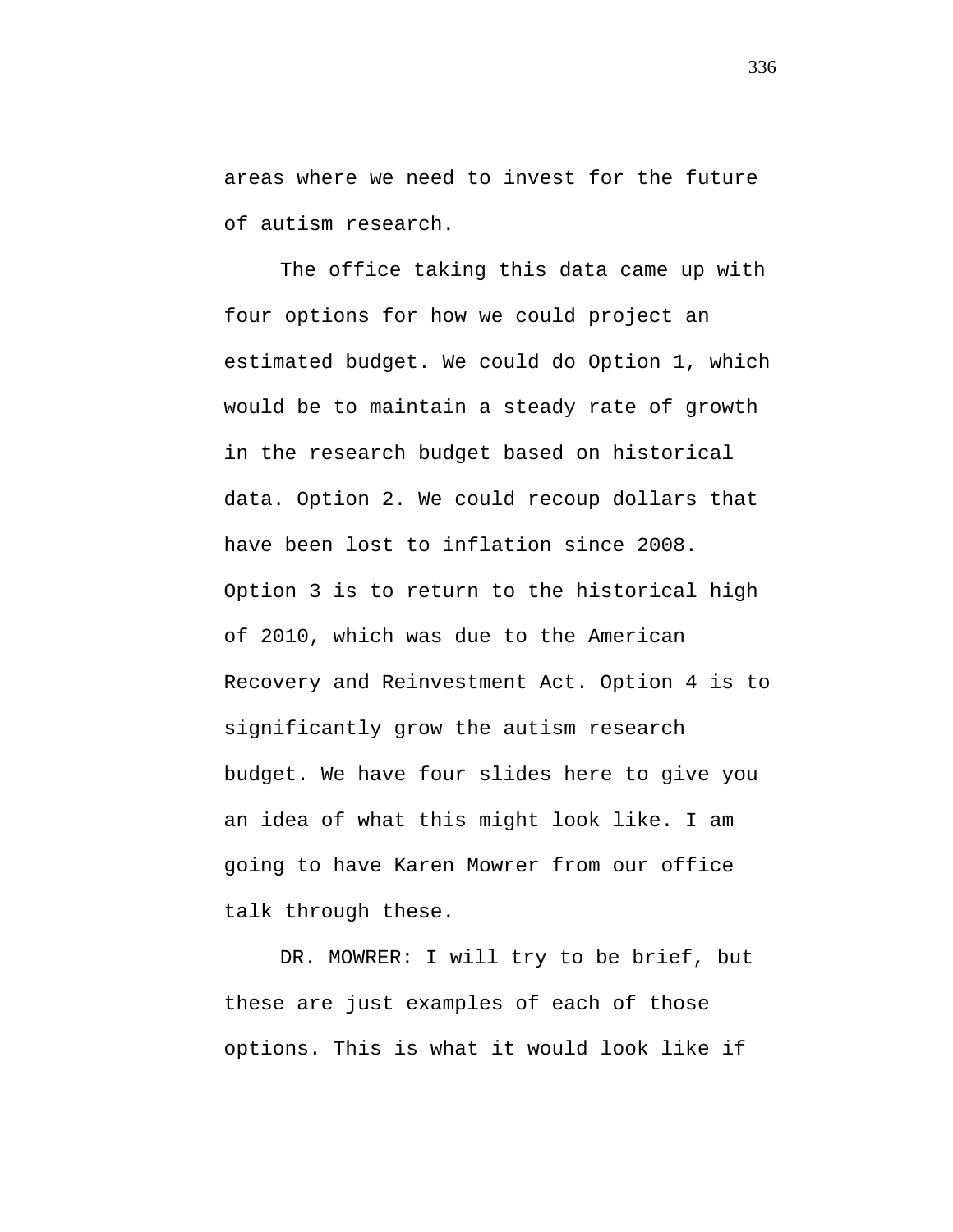you extrapolated the annual rate of growth that we saw from 2008 to 2015 into the future, which is a 7.7 percent annual growth rate. There, you have seen we have extrapolated that out to 2020, but could talk about what year we might want to do that too.

This is what it would look like to adjust for the loss of purchasing power due to inflation. To negate the loss of purchasing power at the 2015 funding level, you would need approximately \$402 million to be equivalent to that \$343 million in 2008 constant dollars. Again, what year would you want to target to reach that could be a point of discussion. You can see that it is also somewhat near the amount of the 2010 high of \$408 million.

And then this is the scenario of returning to the 2010 peak funding level. Again, that was reached because of the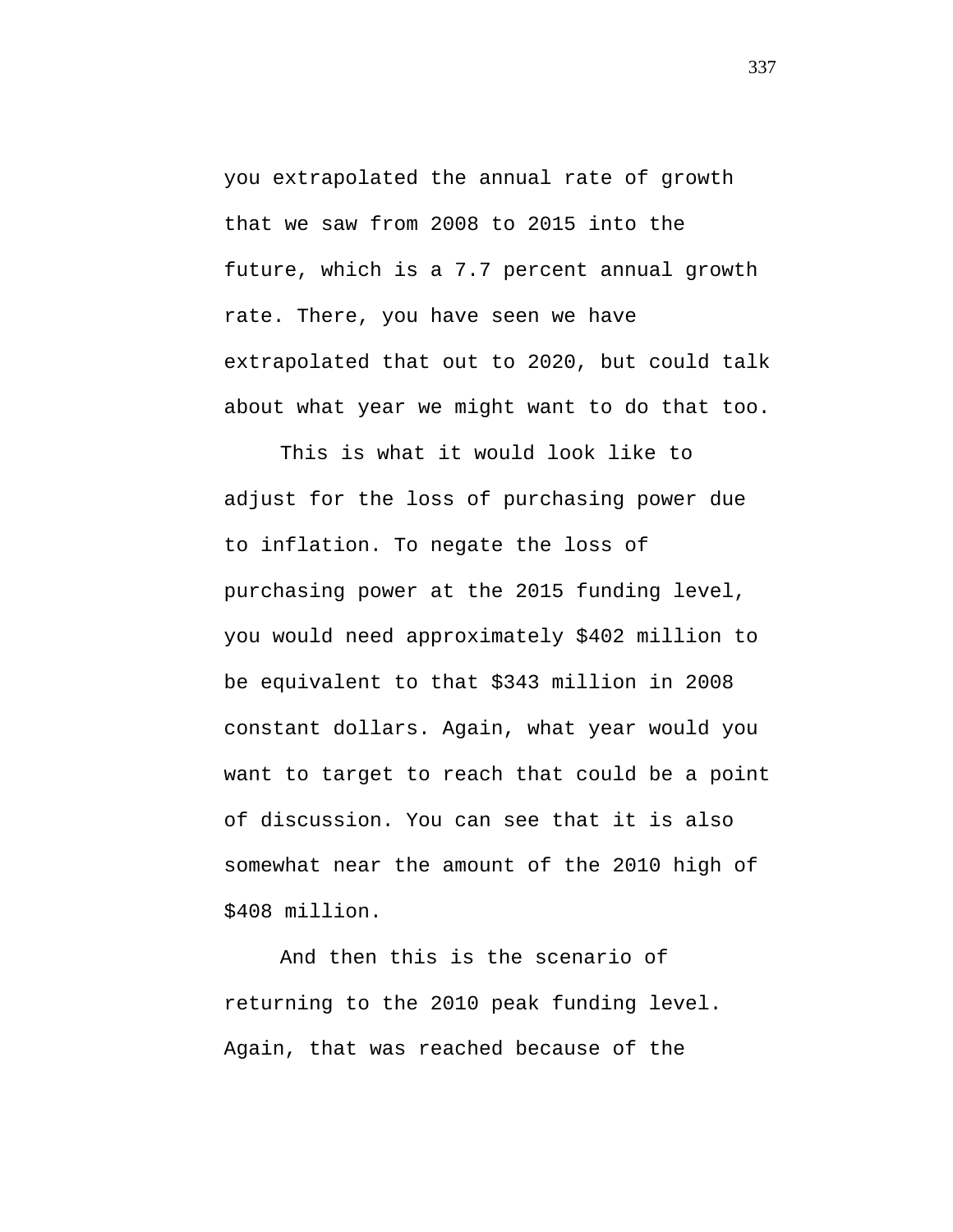supplementary funds provided by ARRA. You can see this is an example. We have shown what a steady rate of increase would look like through 2020 to reach that level. That is a 3.6 percent increase per year if you go to 2020 to reach that.

The idea is if we used this model, you could refer back to ARRA and how a lot of those projects were really poised to be funded when that money was available and point to some of the outcomes that came from that funding as an example of a new infusion of funding was provided how the field is similarly positioned to capitalize on that investment.

And then this is the fourth option where we look at the idea of doubling the budget and picking a timeframe for doing that. This, again, is an example going out to 2020 and to double the budget by then. That would be a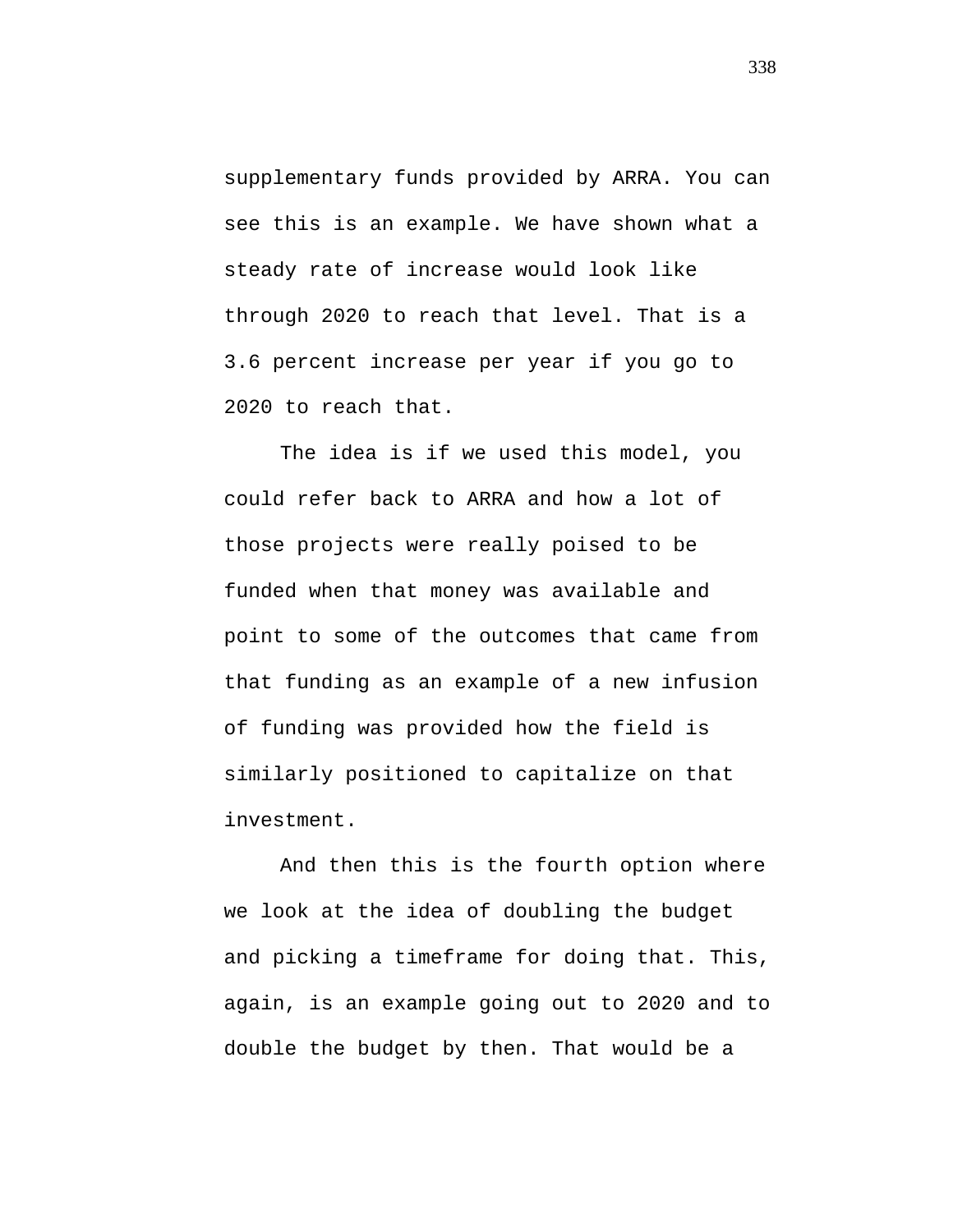14.85 percent increase per year to reach that.

DR. DANIELS: Thanks Karen. These are the four options that we have come up as a way to do this, working back from historical data. Louis, do you have a comment?

DR. REICHARDT: I just had a question of whether it is possible to do a fifth option, which is calculate what the inflation rate is for the real cost of doing science. We know that the equipment that is needed to do state-of-the-art science is constantly evolving, constantly become more expensive. My impression is for that and some other reasons that the rate of inflation in some is actually somewhat greater than the cost of living.

DR. MOWRER: We actually used for the adjustment for constant versus actual dollars of BRDPI, the Biomedical Research and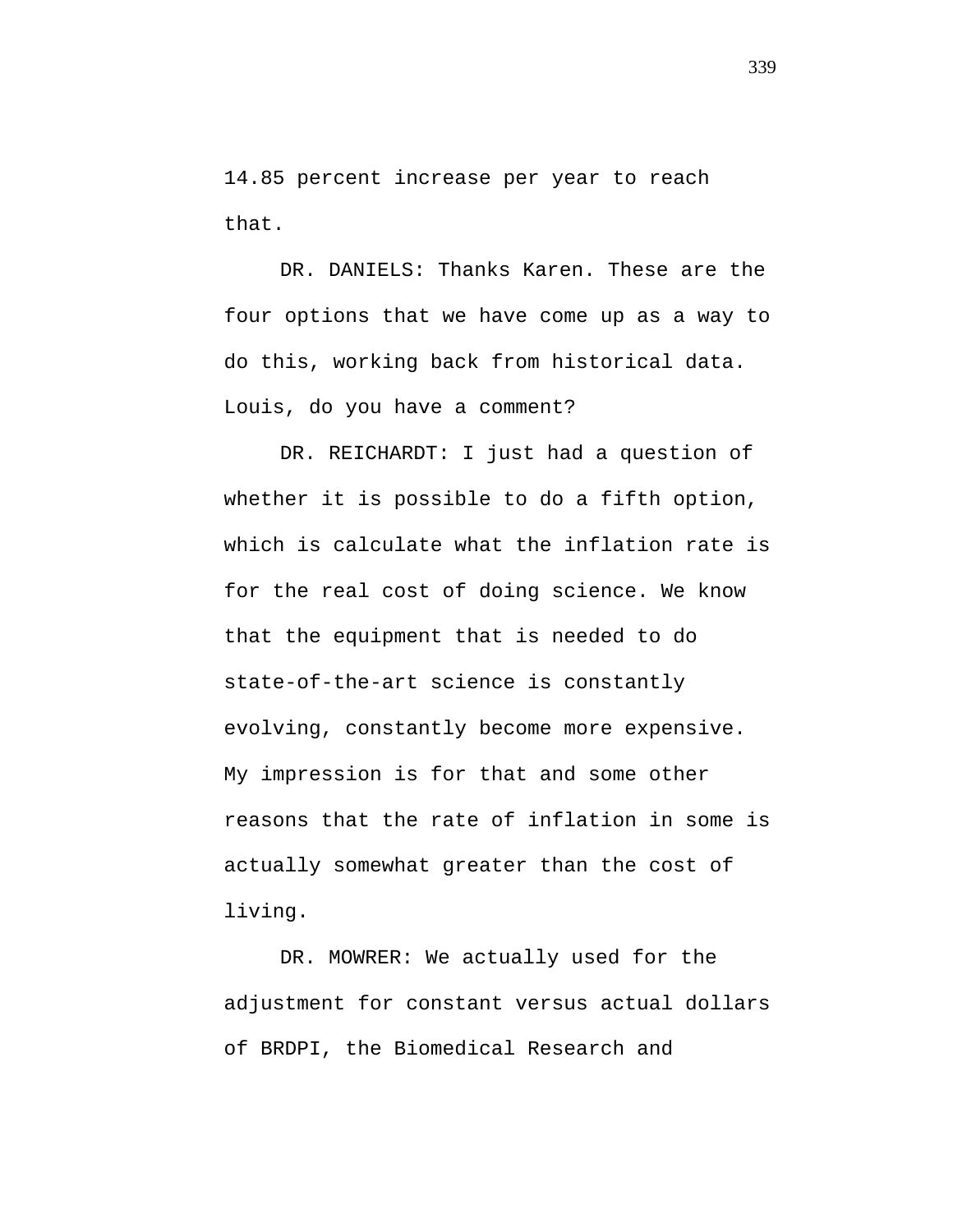Development Index, which is inflation for research specifically that NIH uses.

MR. ROBISON: Can you explain to me how the budget choices that you just showed align with the stated desires of the president to cut the budget of NIH and my absolute absence of knowledge about how our Congress and Senate use what we should be budgeting for? I hear so many different things. I do not know what to make of that.

DR. DANIELS: In terms of the process of the IACC, your job is to look at the opportunities for research and decide if you were going to be projecting a budget recommendation, what that would be. It is kind of independent of what government bodies might be doing or what the Congress may end up doing in terms of appropriations.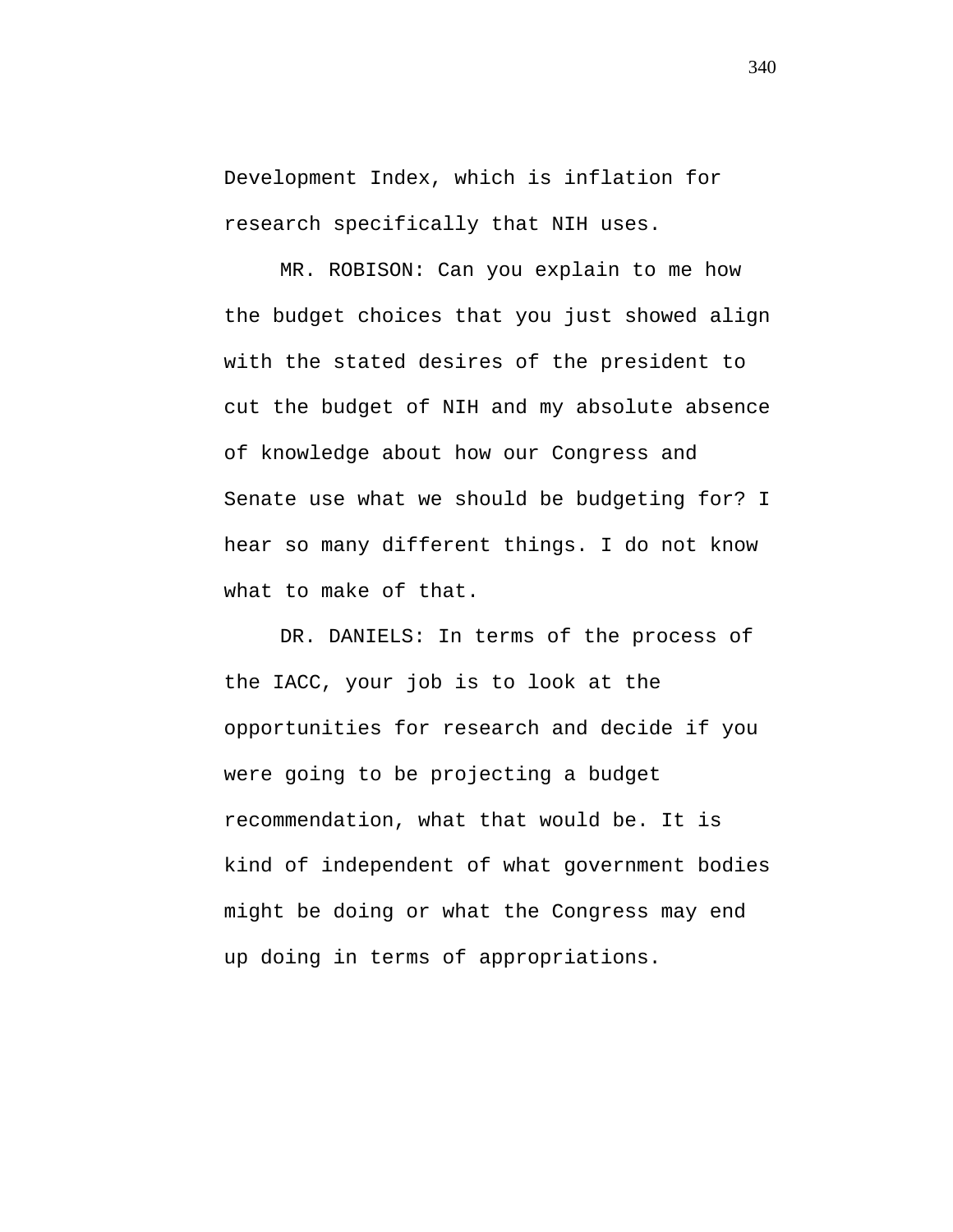MR. ROBISON: In our report to Congress, we would give them these four choices or would we choose --

DR. DANIELS: You would choose something or we would have to have a scenario to suggest this would be a budget recommendation coming from the committee. In the past strategic plan, we had an individual budget recommendation for every objective, but these objectives now are so broad that it makes it a little bit difficult to do that. That is why we decided to go with something looking at the entire research budget as a whole.

MR. ROBISON: Do you folks, as NIH insiders -- do you know what the right answer to this is with government now or is it entirely up to us? I do not know what --

DR. DANIELS: You are an independent advisory body. You have a chance to think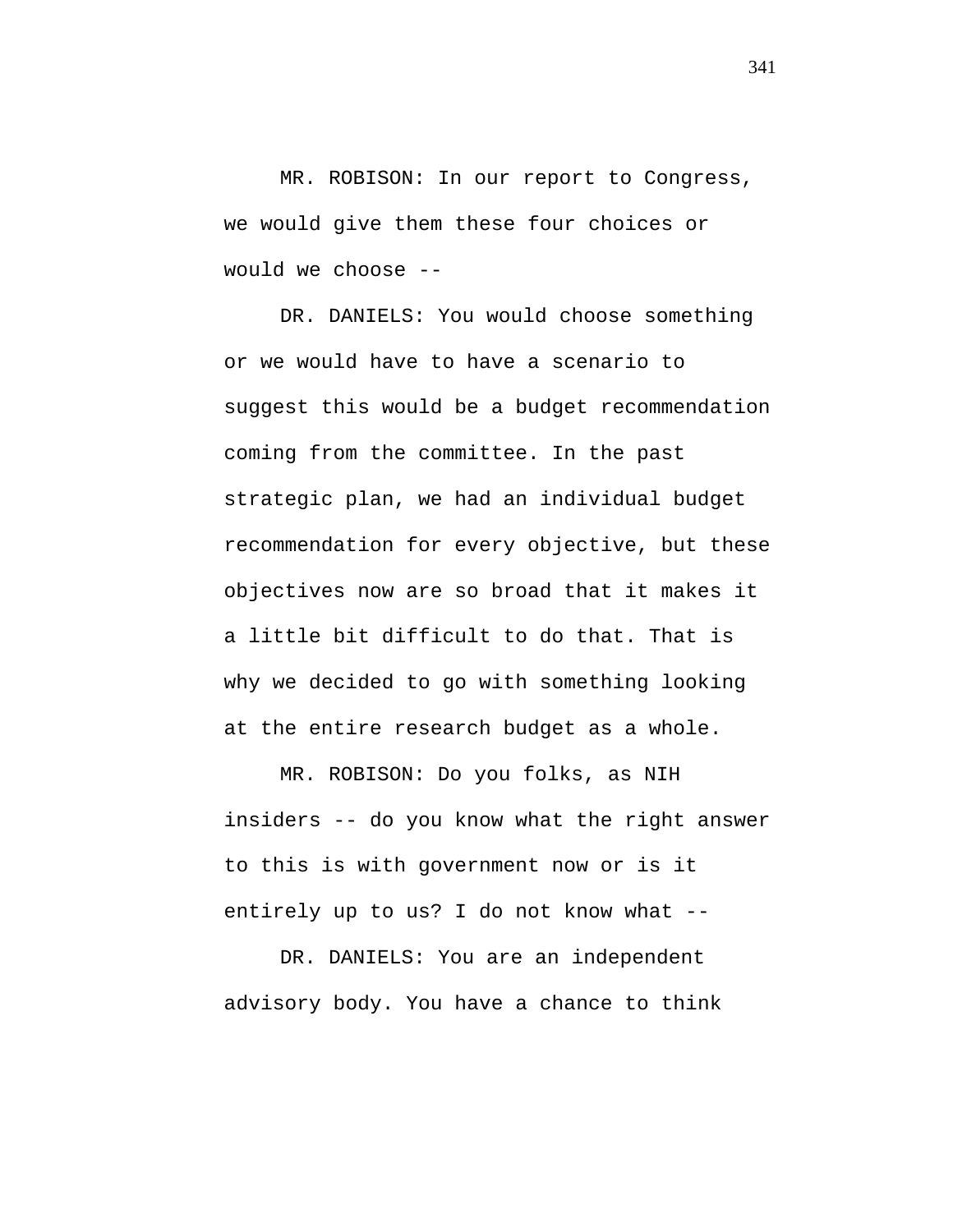about this, debate the merits, and come up with your scenario.

MS. CRANE: They are not going to necessarily listen to us. But what we have to do is just make a recommendation.

DR. DANIELS: This will be something that funders read that Congress will read and take into consideration with all the other consideration they need to account for.

DR. REICHARDT: I would just say in that context, I think it is crazy not to be aspirational. The opportunities in research are very high. We certainly will not get the funding that one expects, but one should at least make the case considering the huge number of opportunities in neuroscience.

DR. GORDON: I think it is fair to say that if we did everything in this plan, the cost would not be \$685 million a year. It would be 2, 3, 4, \$5 billion a year. That is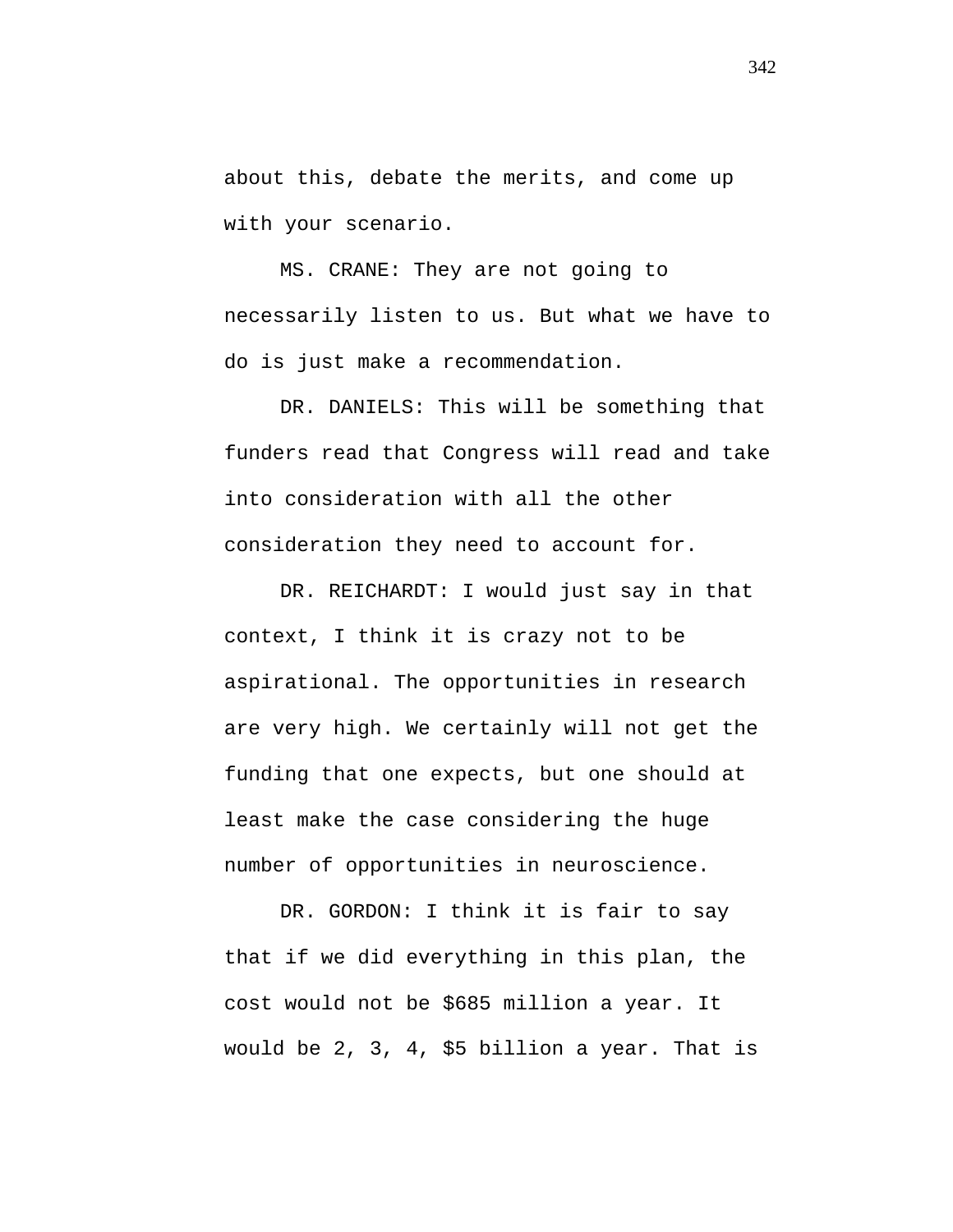a big range because we obviously have not done the calculation. It would be very challenging to do the calculation. But it would be fair to say it would be a lot higher than \$685 million.

That statement needs to be made for two reasons. One, we do not want to give the impression that whatever number we pick, that that is enough to do everything in the plan because it is not. Number two, if we tell them this is how much you need and we do not put that in there then they are going to expect us to do it if they give it to us or they expect us to do half of it if they give half of us to it. I think that is an important thing I would put in there.

DR. BIRNBAUM: For those of us who are federal members, we cannot tell Congress what to do, but the committee can. But I think it is very important to understand that in the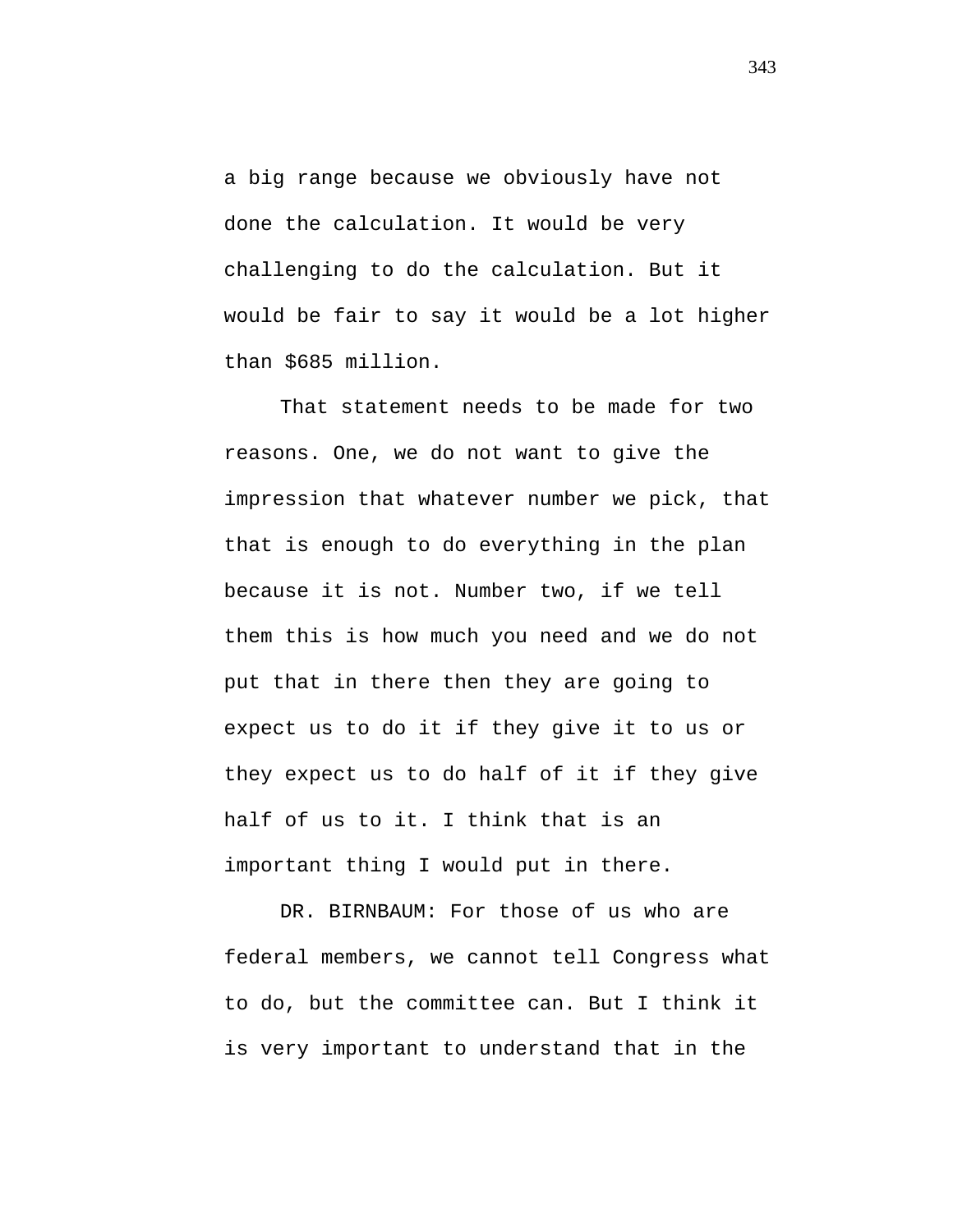last few federal budgets, which have come from Congress, in fact, NIH has received significant increases, but they have been largely set for specific areas, which in the past was something that NIH did not want to happen, but in fact that is what is happening so that BRAIN gets specific funding. Alzheimer's gets specific funding. Precision medicine gets specific funding. If this group should decide to recommend a large number, it is possible that someone in Congress will agree that that should be some specific funding.

DR. WEXLER: I do want to remind folks of when Tom Insel and our Assistant Secretary and the GAO inspector went before congressional committee and Tom was being badgered about duplicative research and this committee is certainly familiar with it.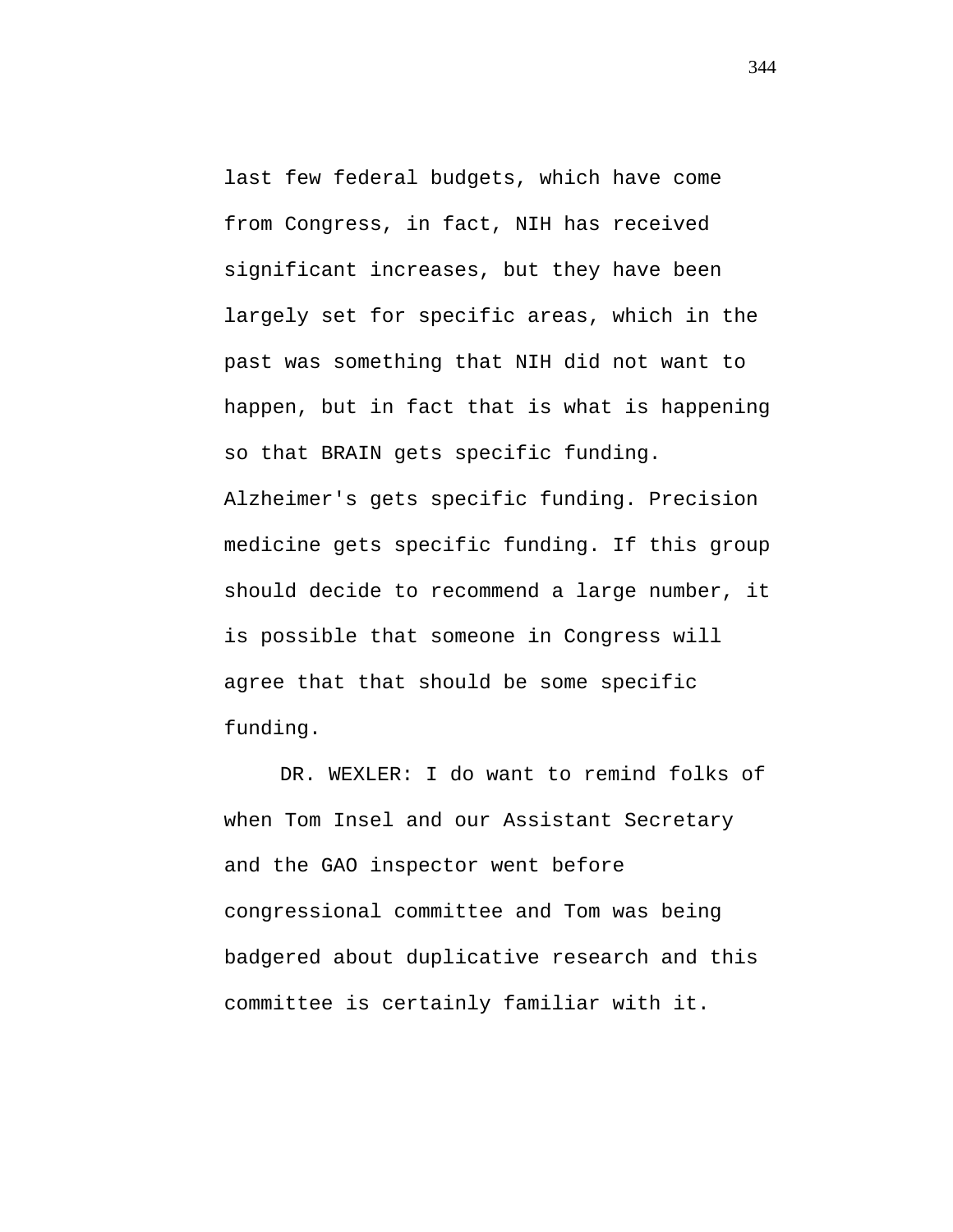One of the things he did was he turned around to them and he said how much are you spending on AIDS and how much are you spending on Alzheimer's. You are talking about 1 in 60 births a year now. They did not know, but he did. I am not from NIH, but it was in the billions. I would agree with Dr. Gordon.

DR. GORDON: I can give you some of those numbers. The expenditures on AIDS are about \$3 billion per year. The expenditures on Alzheimer's are now 1.2 and are projected to go up to 1.6 if the House Budget is passed.

DR. BIRNBAUM: It is likely it might even go higher with the Senate.

DR. GORDON: That is just for reference. That is per year.

DR. WEXLER: I would agree with Louis that aspirational is not a bad idea.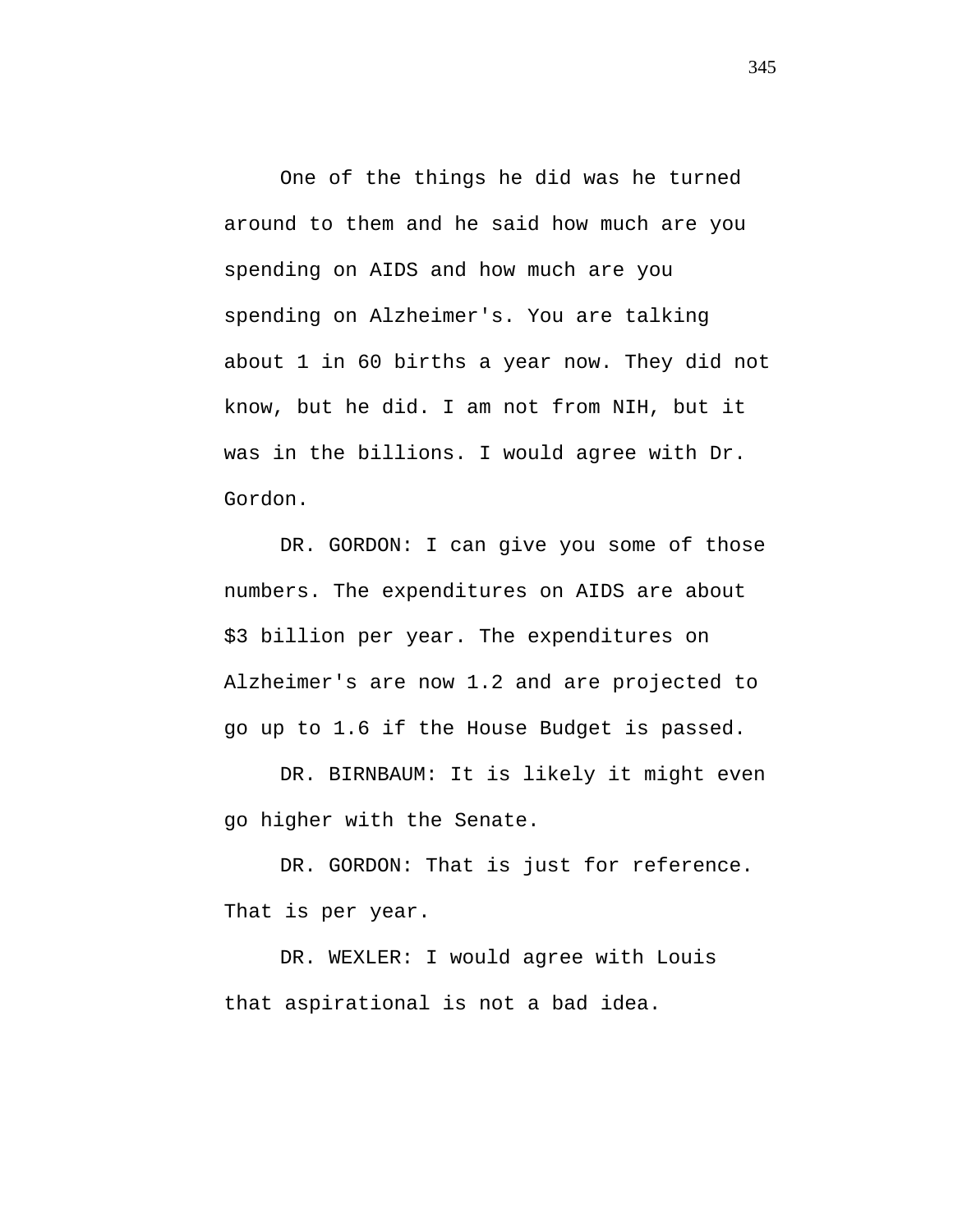I also will say on the other side from what I have heard is that they are talking about putting limits on indirect costs as part of research grants.

DR. BIRNBAUM: At last in the House Bill that is explicitly blocked. The House says you will not cut indirect costs.

DR. WEXLER: At this point. All I am saying is that dollar amounts are very relative. If it is a 25 percent indirect versus 50 percent indirect, the money stretches a lot farther. I just raise that just as something to – you say it will never happen.

DR. BIRNBAUM: I am not saying it will not happen, but cutting indirects will not cut the cost of research. It will just mean it has to come and be described from directs.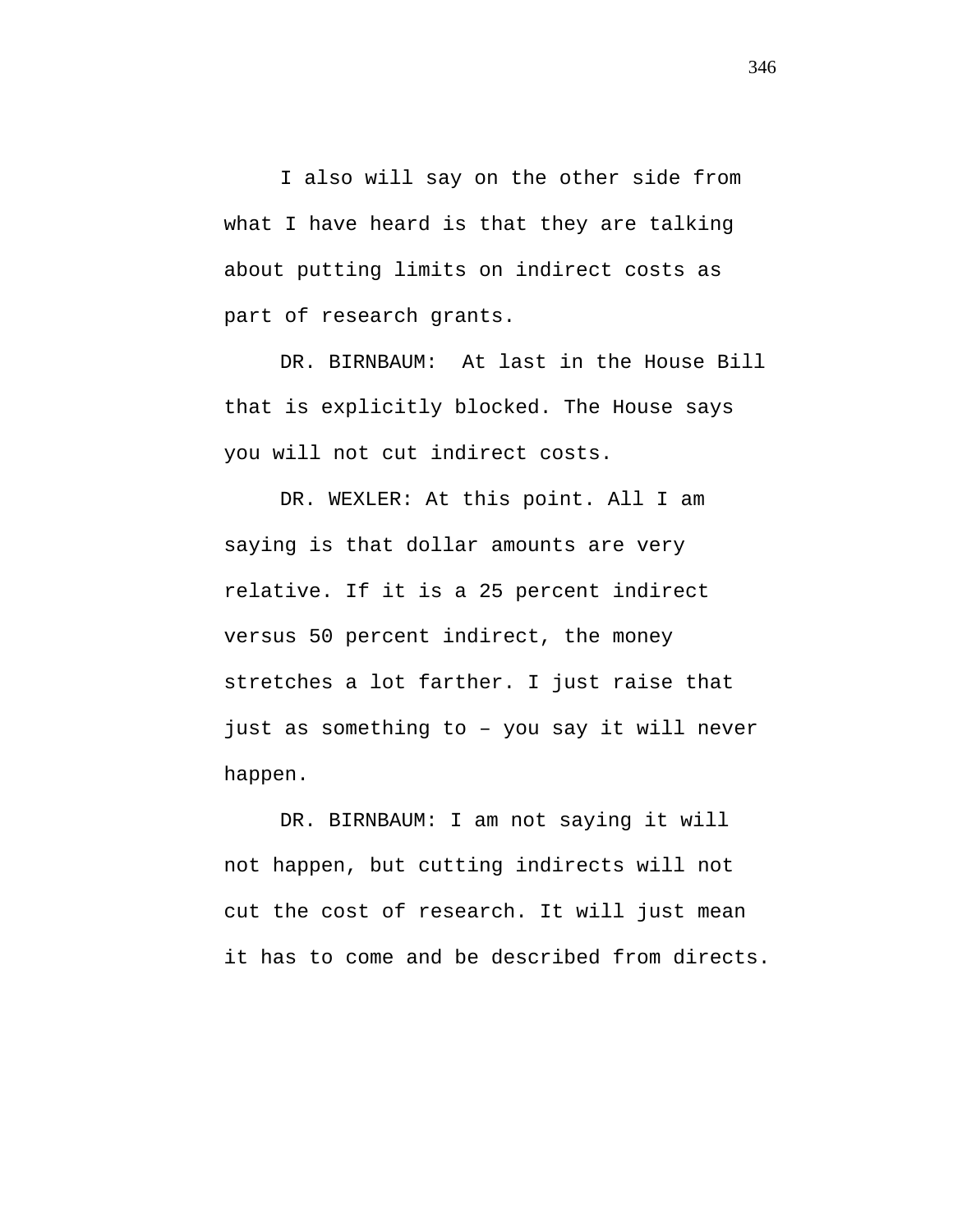DR. WEXLER: I understand that, but I am just saying that when you represent dollars, it is actual dollars that you can --

DR. GORDON: I do want to focus the discussion back because we do have to pick a model. John, go ahead and say something. Keep it brief.

MR. ROBISON: If I am understanding you all correctly, it sounds to me like our committee should make a statement in our plan that we have changed our aspirational goal with this revision of the strategic plan in recognition of the fact that we need a twoforked thing. One, the basic science and two, the delivery of benefits to the community now and that we do not have the funding to accomplish that expanded goal. That is a reason that we need specific targeted funding well over and above what we previously have had because that is a change in this version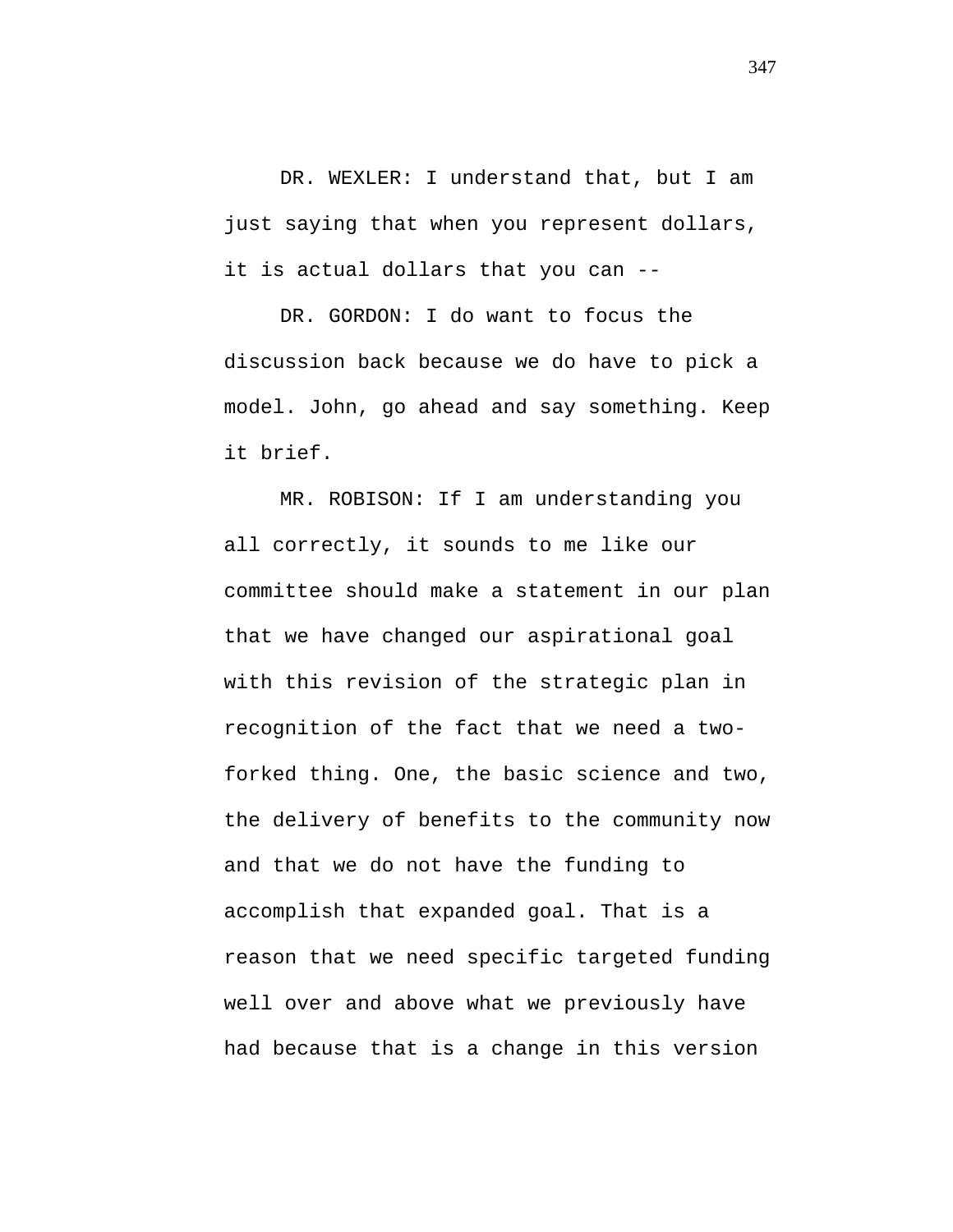of the plan. If I am hearing you all right, we need to make our specific wish clear so the Congress or the Senate has a shot at giving us what we need. That is how I am hearing you all.

DR. GORDON: Thanks John. Let's just say that there are four options on the table. I do not mean to distinguish another one. But there are four options on the table right now that Susan has put forth, this being I think the most ambitious, the doubling in five years, and the least ambitious being to continue the current rate of growth. Is that correct?

I would like now the discussion to be confined to either a concrete suggestion of some other method or argument about one of the four methods that we discussed.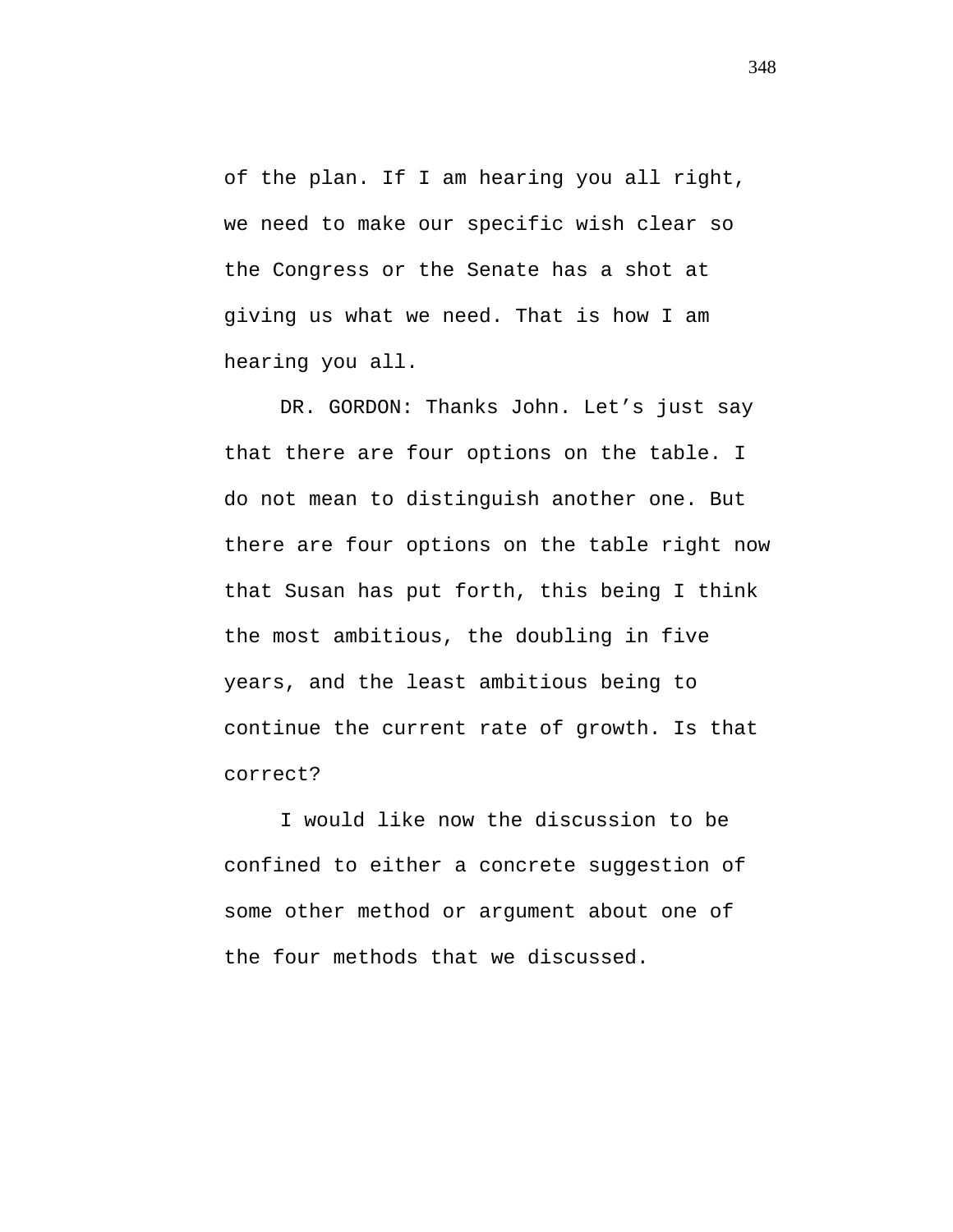MR. ROBISON: I am suggesting her most aspirational plan, doubling five years, justified --

DR. GORDON: I see people nodding. Do we have a motion to approve that?

DR. DANIELS: Do we have a timeframe you want to put on that? We just arbitrarily picked five years, but it could be four years. We also started with 2015 just because we have the 2015 data. We could start in 2016, but get to a doubling faster depending on  $--$ 

MR. ROBISON: Why don't we ask for three years in this President's term? That makes sense to me.

DR. REICHARDT: I would recommend the doubling and I would recommend five years from last year.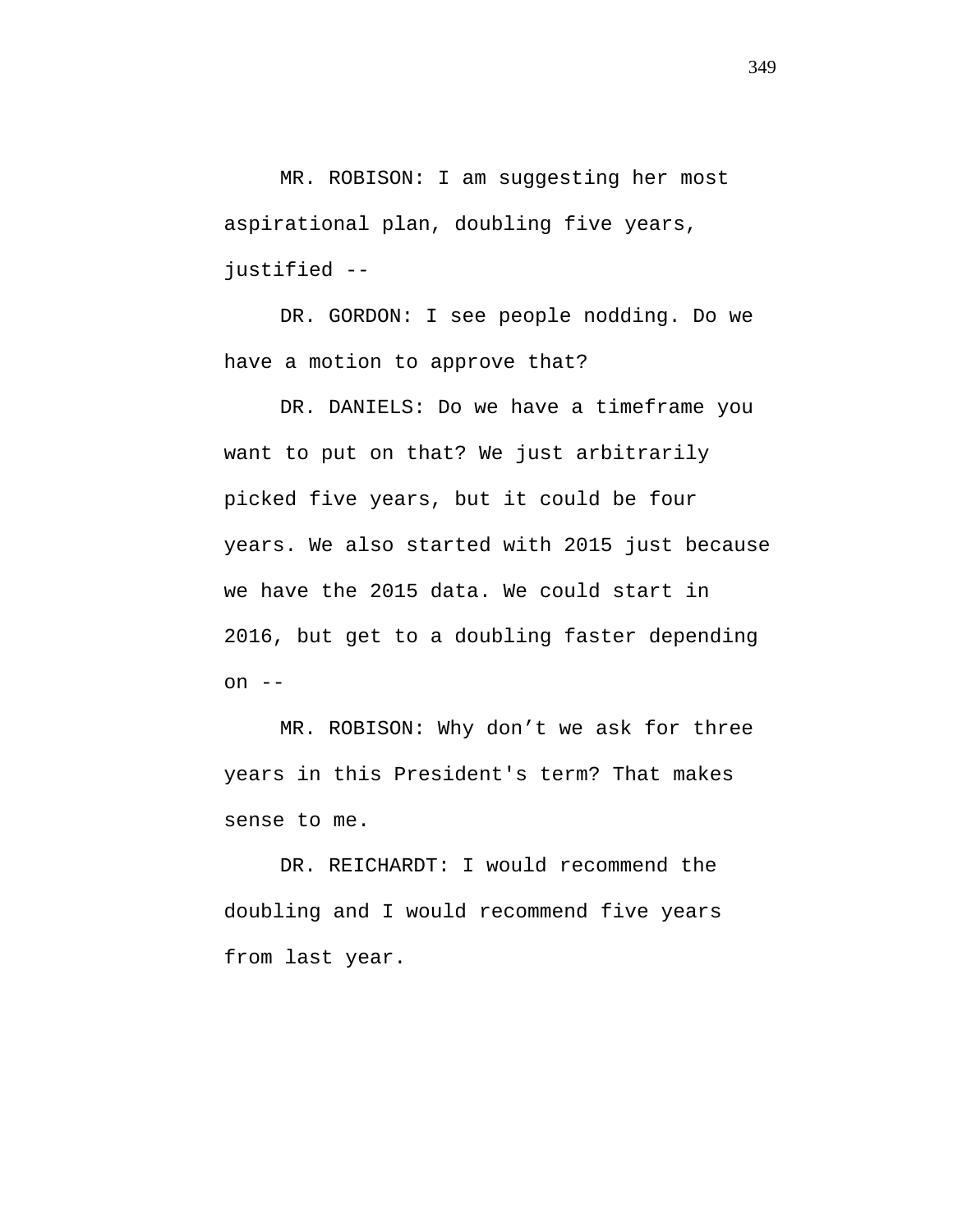DR. GORDON: That is the current plan, five years from last year. I had a motion. Is there a second? All in favor? Any opposed?

DR. WEXLER: We are making up numbers. Double seems like a great idea. Maybe it has more face validity than triple, but triple has more face validity than quadruple. I think the concept of sometimes you get what you ask for. You could always not get it or maybe someone says there is a middle ground. They asked for triple. We will give them one and a half.

DR. GORDON: Since we had another argument, let's just re-do the vote. All in favor raise your hand? We are voting on the current plan, the doubling. If it is fails then we will have to figure out another one. I am personally going to abstain because quite a lot of that funding is going to come to me. We are committee members. You can make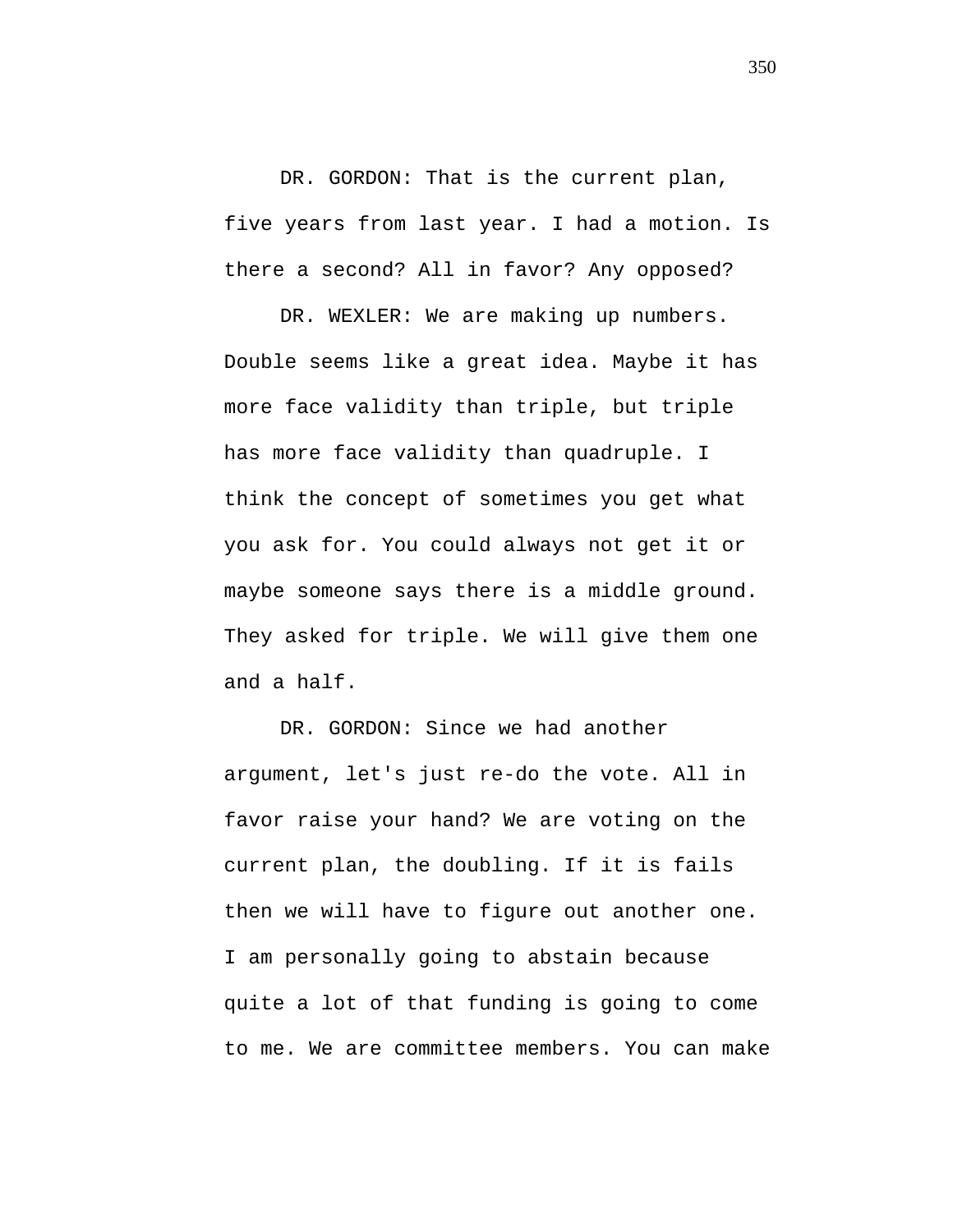up your own decision. I am going to abstain. A substantial chunk will go to you and – you have to make up your own minds. We are a member of the committee. We are voting for this proposal currently. Larry has made a more ambitious proposal. Who would like to see all in favor of the doubling in five years in 2015? Raise your hand please. All against? Everyone else should be then abstaining.

DR. FARCHIONE: Once you pointed out about federal employees.

DR. GORDON: I do not think we can pass it.

MS. CRANE: Maybe we should vote on the ambitious proposal first. The triple.

DR. WEXLER: Could I just say in terms of federal employees, me being one of them, we are not allowed to recommend to Congress. This is an independent body's just general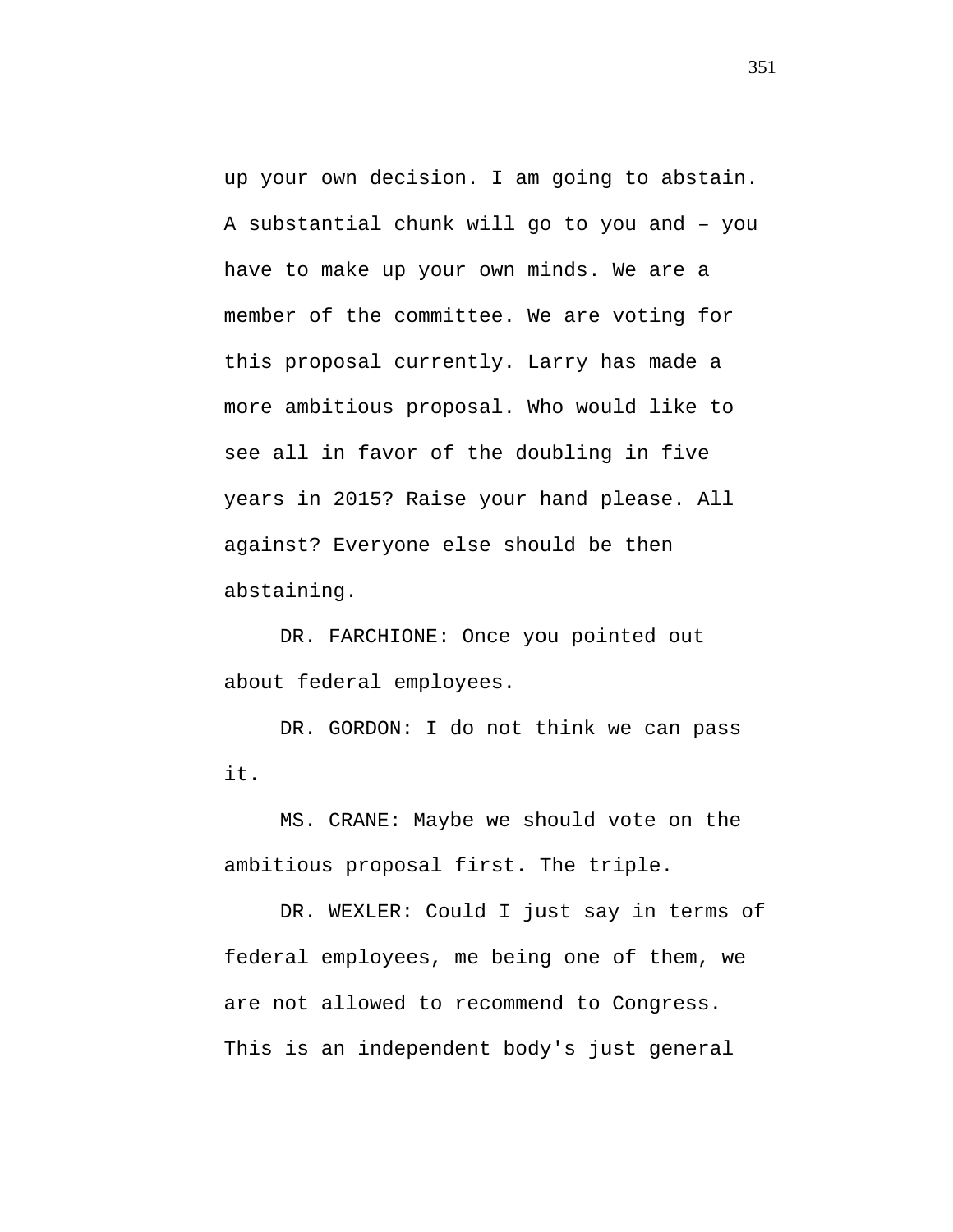here is what we think would do the job. I will abstain too.

DR. GORDON: Let's be very clear. We, as a committee, including the members of the committee who are agency representatives, have been asked to tell them how much this will cost.

DR. DANIELS: When you are voting on this, this is a part of the overall strategic plan. It is not going to be like there is – when the strategic plan comes out, there is going to be a list of names of who voted for this particular section. It will be a part of the whole. It is fine for people to abstain. Federal members are permitted to vote, but you are also permitted to abstain if you feel like you need to. Keep in mind that we also have several public members who are missing today.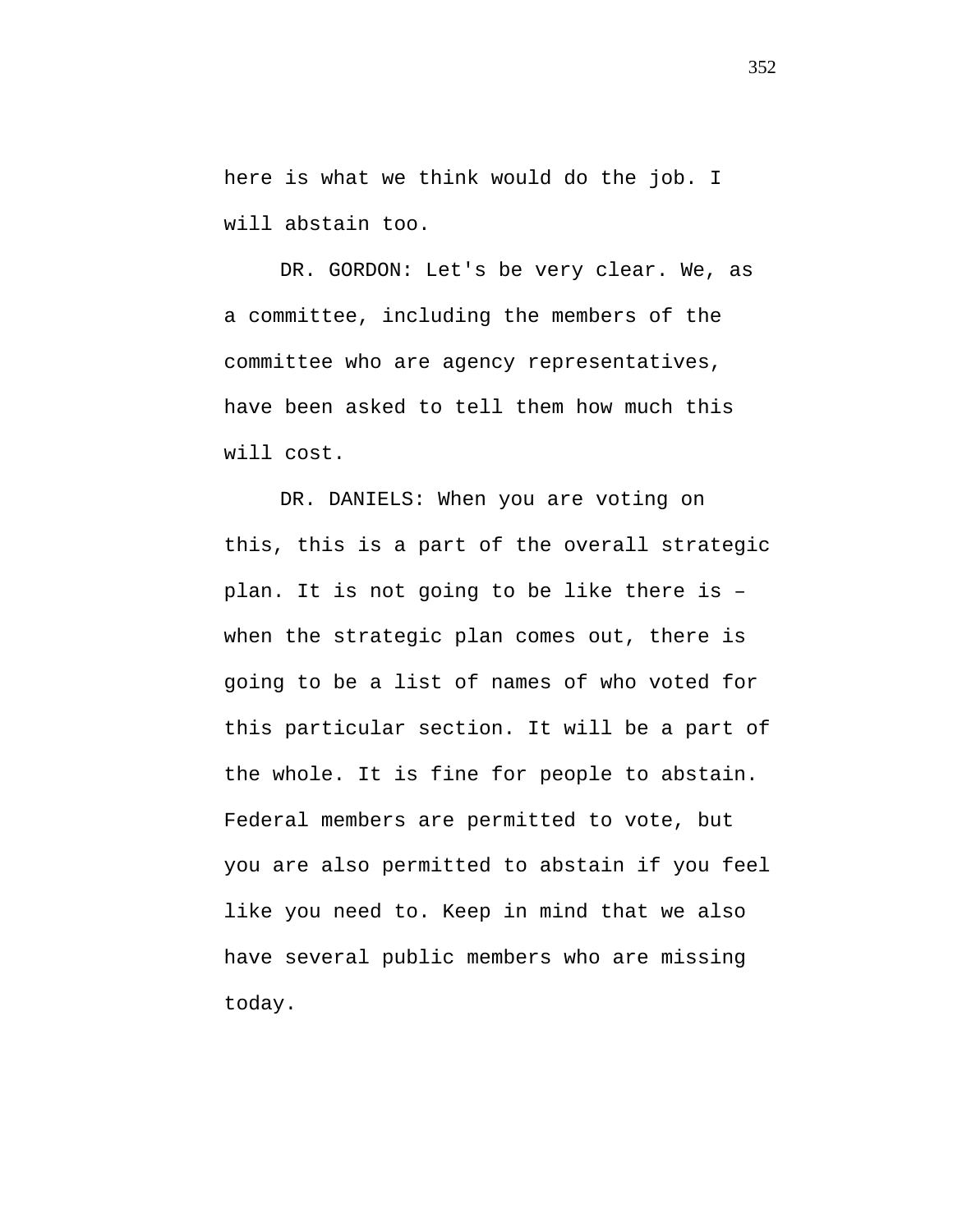DR. KOROSHETZ: The previous questions like this we went to the legal people at NIH to ask this question. And the official answer is that appointed to a FACA committee, you can exercise your right as an individual to vote your conscience. It does not officially go for advocacy.

DR. BIRNBAUM: And we are officially representing our institutes.

MR. ROBISON: Isn't it true that all of us who are not federal employees would wish for the maximum allocation of federal dollars to address our concerns in autism. Can't we get agreement with that around the table? If that is true, don't we want to vote as the independent part of this for the largest thing that Susan has put on the table? Can't we move ahead with that?

I guess I sense that we are stuck with a procedural thing where the folks we depend on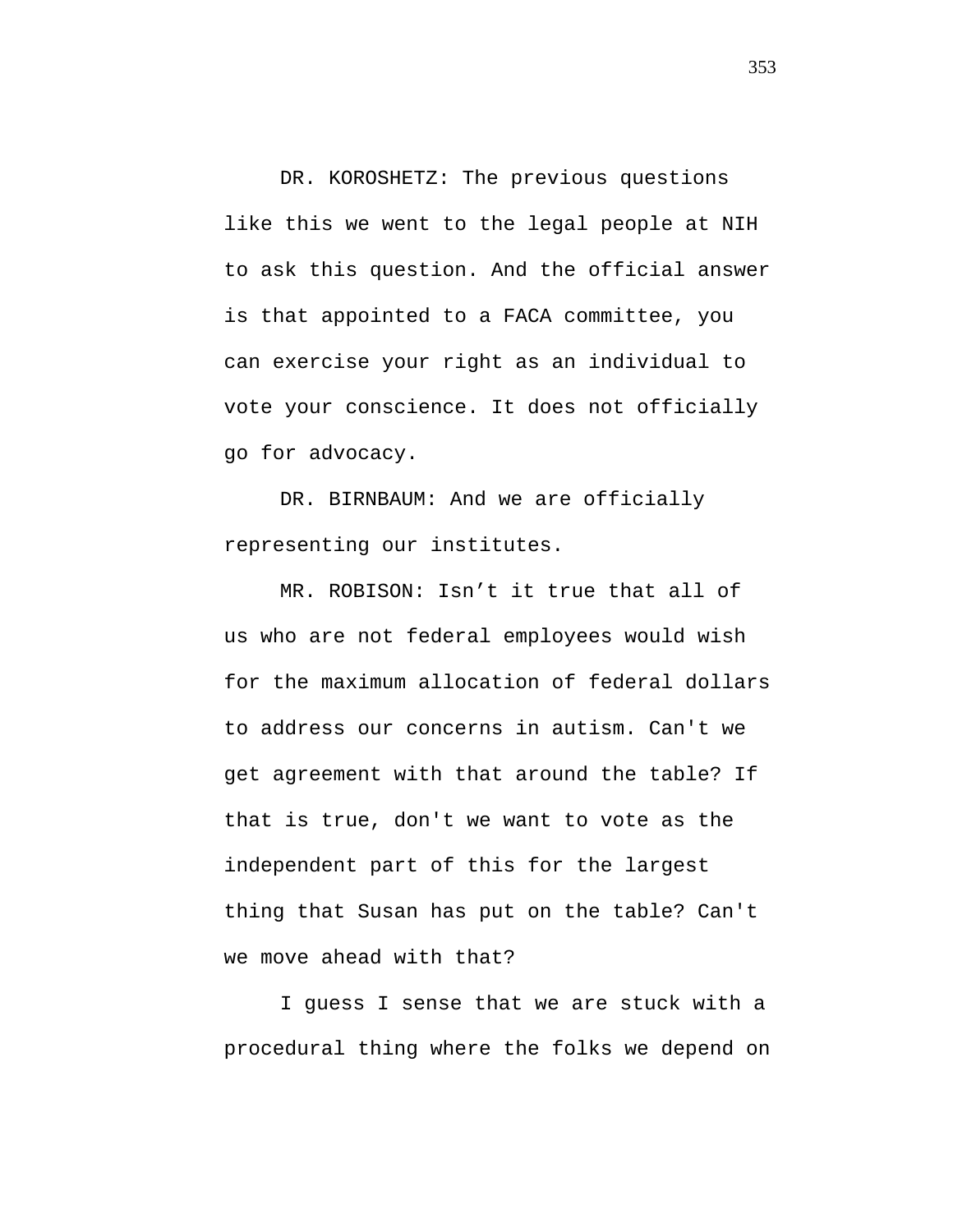at the end of the table cannot speak up because of their federal status, but we want the biggest thing we can get. Do any of you not want that who is independent? You all do. Tell us how to do that, Susan.

DR. GORDON: I think she is giving you four different plans.

DR. DANIELS: These are based on historical data. They are not just pie in the sky. There are some facts to back some of this up, but we just need to make a choice or offer an alternative.

MR. ROBISON: May I make a motion? Susan has given us for thought through plans. She cannot say more, but those are thought through plans based on our collective work. May I suggest we put our votes for the largest of those plans?

DR. GORDON: All in favor, raise your hands. Any opposed?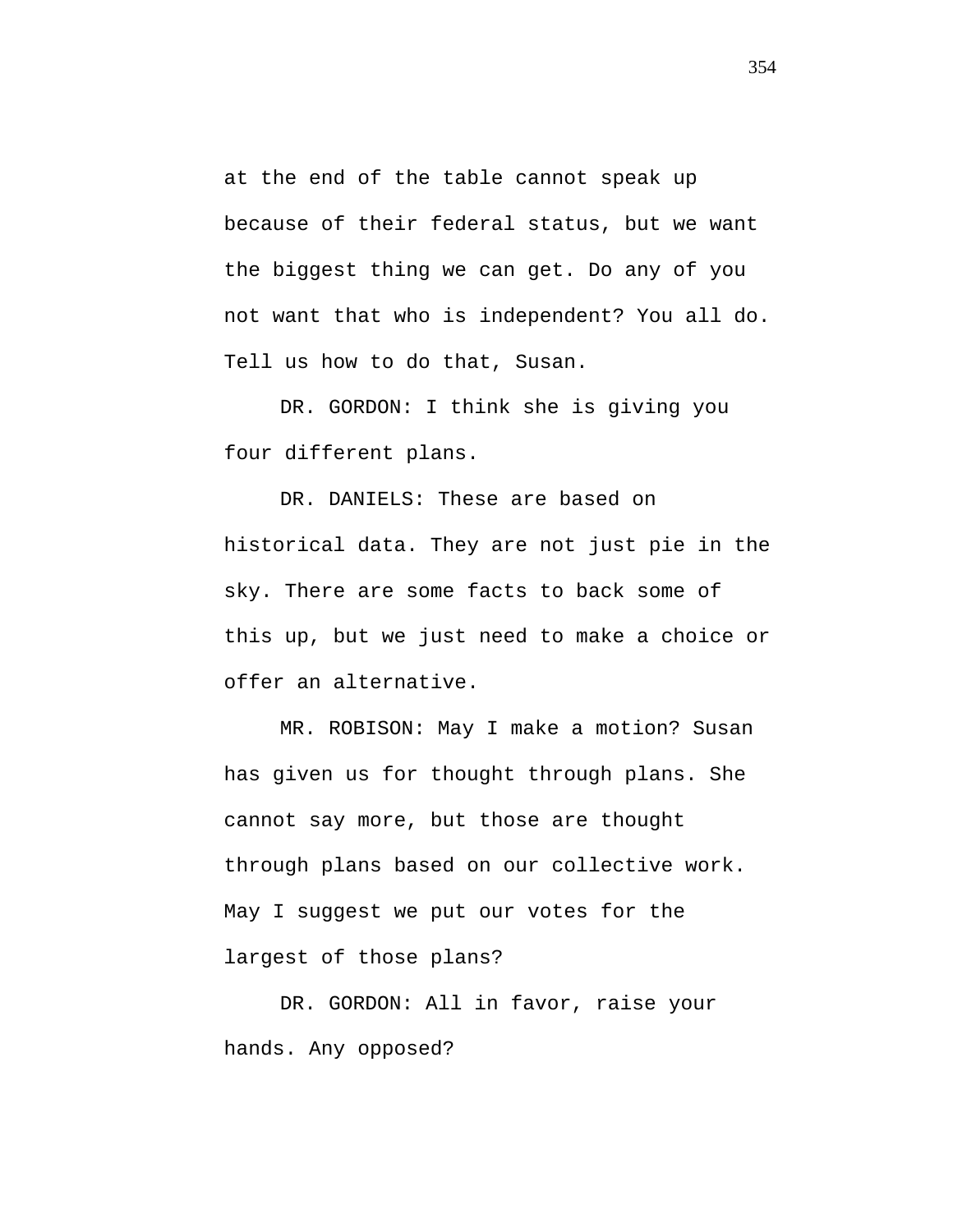MR. ROBISON: We have done it.

DR. KOROSHETZ: Just for the record and there are people who may be on the phone, I think all the federal folks believe that with the highest model here that we could make very good use of the money.

MR. ROBISON: I do not doubt it for a second. I have absolutely no problem of conscience asking for money --

DR. GORDON: We are going to put forth a budget recommendation that will be this model. It will have the following two statements appended to it. One, that this is not enough money to do everything in the program, but it is a reasonable and aggressive start. I think Walter said it better than one. Hopefully, someone took notes when he said it. That we can spend wisely and efficiently over those five years.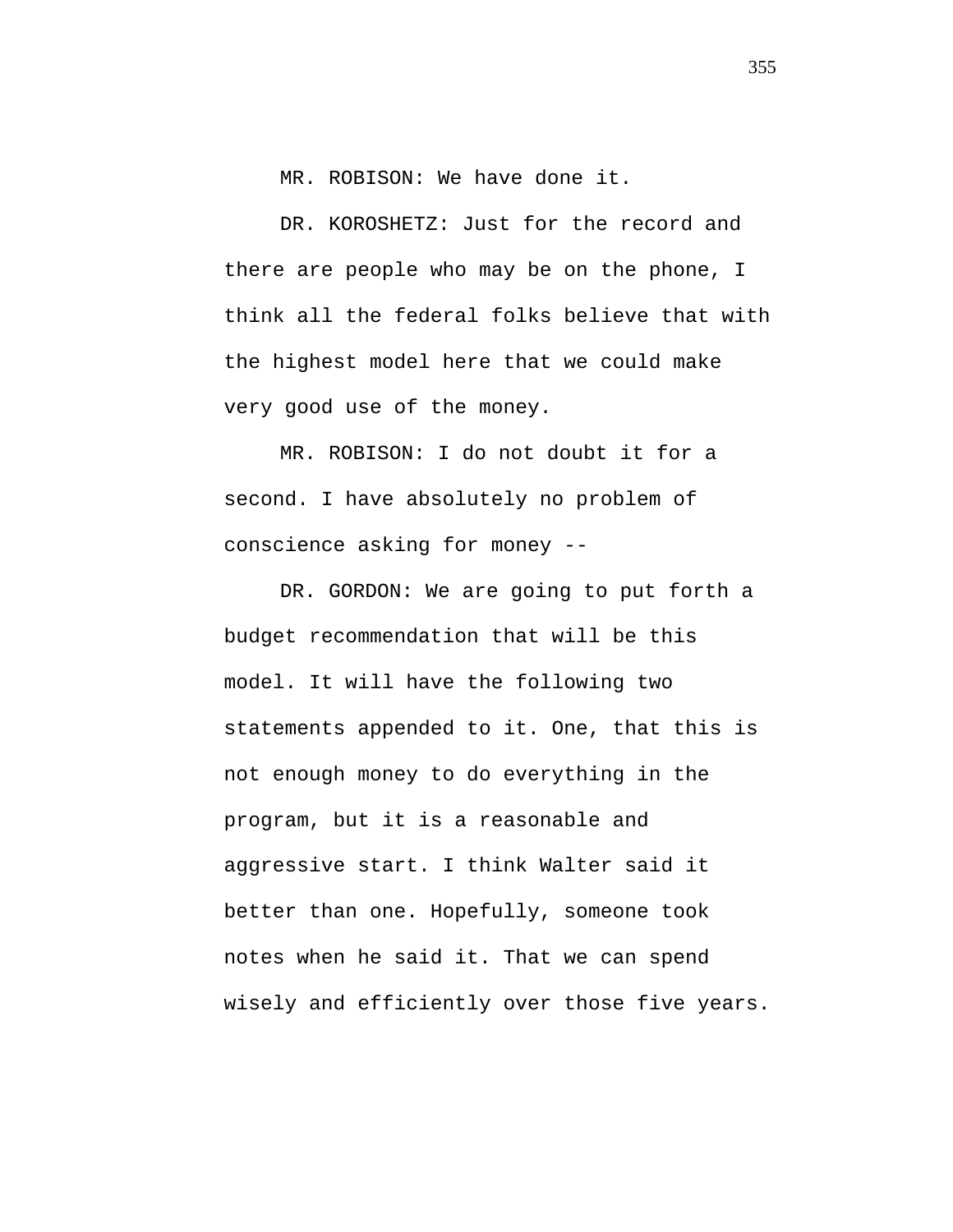MR. ROBISON: I am happy to go on record as being the person who made the motion and I am not a recipient of the money. I have no dog in the hunt other than being autistic.

DR. DANIELS: That was the big one for the strategic plan. These are some other questions that I had for you regarding additional funding, but you do not really have to answer it. You can just stick with the budget recommendation and let it be. Let me just pose it. Given the current distribution of funding across the strategic plan, I did not know if you want to think about the balance of what is in the strategic plan. And should additional money come to the autism budget, should it be spent in a way so as to shift the balance? You are free to say we do not want to talk about that or if you think that you need to make any statements, we can include it in the narrative.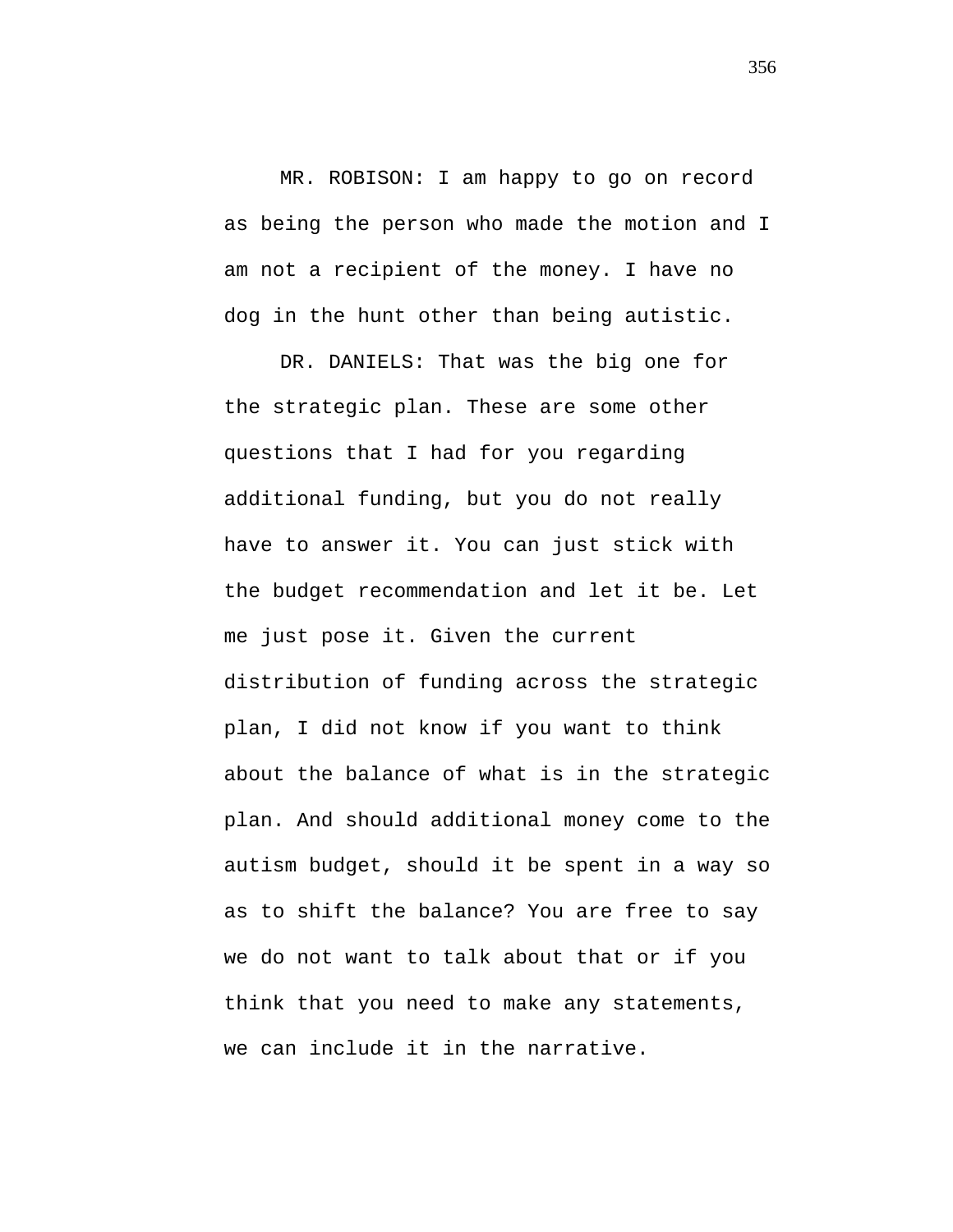MR. ROBISON: I think it should shift to lifespan and services because we have made that change in our strategic plan this year that we need to ramp up our deliverables to the community and those are the areas that cover the deliverables.

MS. CRANE: I absolutely agree on that. I think it is important to note that even things that would otherwise belong in other questions, things like research on health outcomes, health issues for adults, research on screening for adults, research on risk factors, treatments and interventions for adults, all of the things that pertain to adults get put into Question 7 or many of them get put into Question – Question 6. I am sorry. I cannot count anymore. As a result, it is really a problem that even though most of us spend the majority of our lives over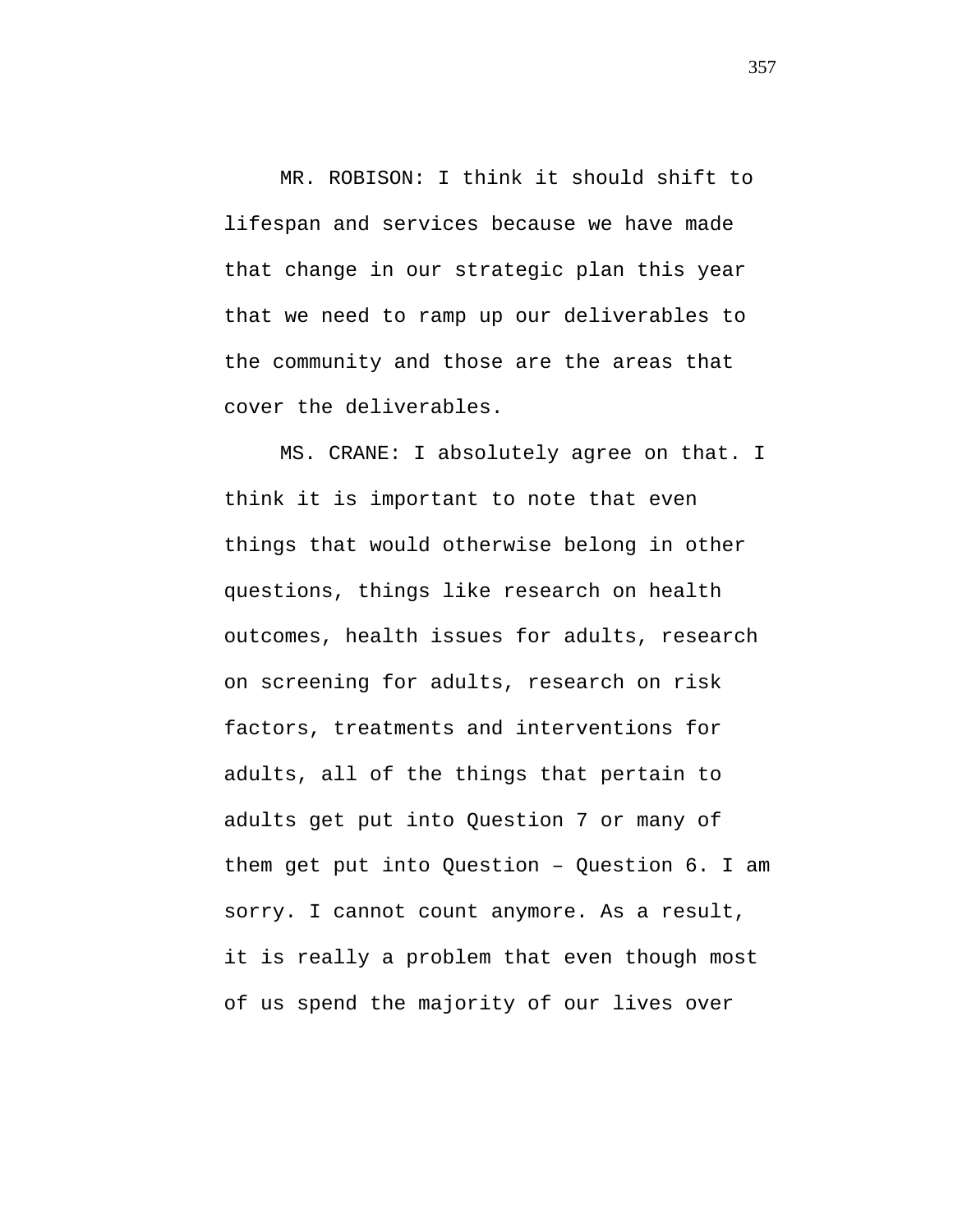age 18, only 2 percent of funding is going towards our needs.

DR. TAYLOR: I think if we want to increase our funding for things that give us deliverables, we may also then want to enter into that Question 4 too so treatments and interventions just more general. Even though that is a bigger slice of the pie right now, those things sort of hang together in terms of the three questions that are really focused on turning things around fairly quickly in terms of what can we do for children and families and adults sooner rather than later.

DR. GORDON: I am good to go on record as being against any specific recommendations about balance. And the reason I am going to do that is because I think it is hard to know, number one, what good science will come in and which categories and what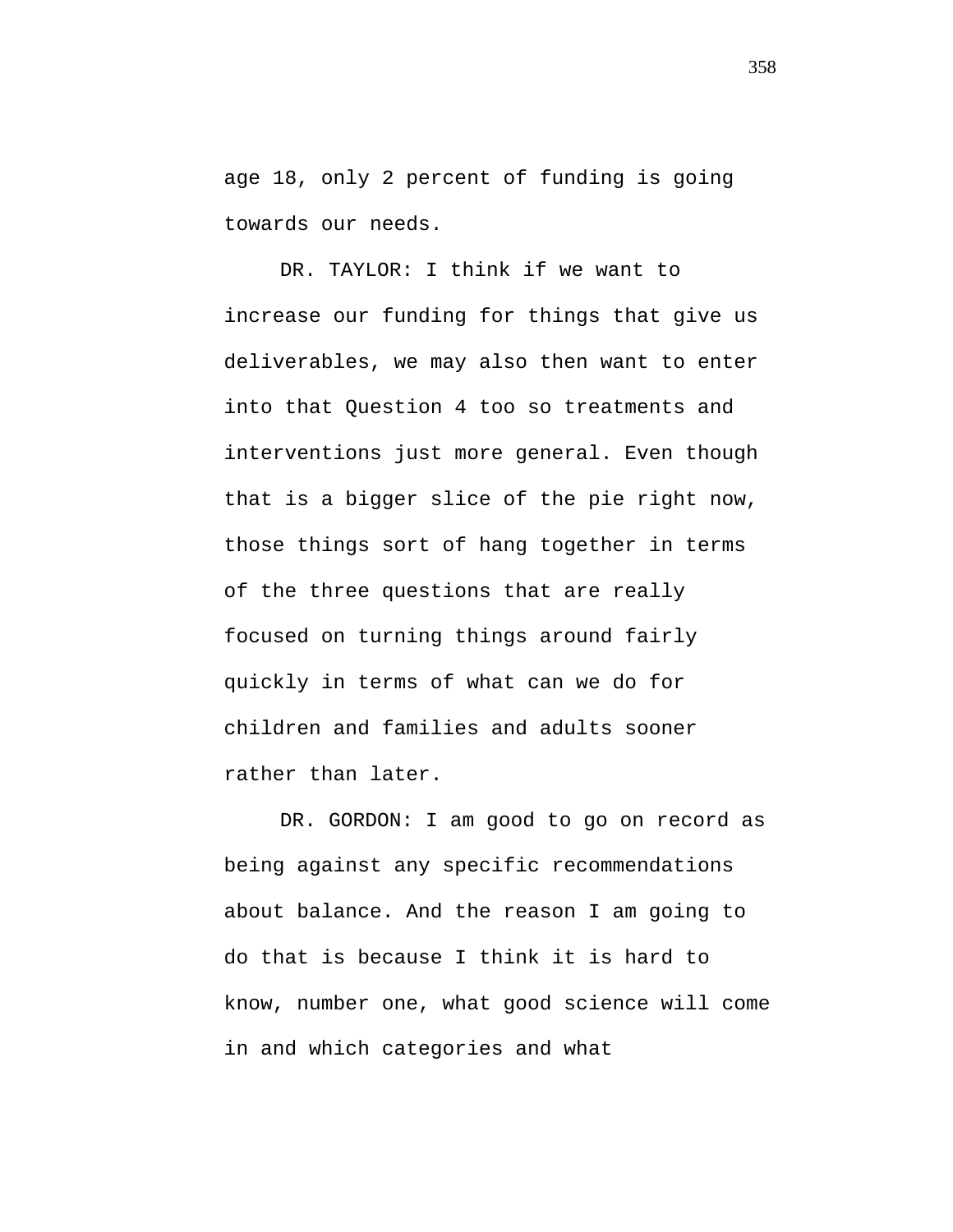opportunities there will be. It is easy to say we want to fund more things on lifespan. We are doing a good job of increasing the number of applications at least at NIMH that come in with regard to lifespan through targeted announcements. But it is hard to know whether that will continue and how much that can grow.

My own preference would be to keep any recommendations rather general. I do not have a problem with saying that picking out lifespan and services and interventions research as areas that could grow. But I would be wary about making two specific recommendations about this.

DR. MANDELL: I think there is a lot of value in the plan that you just proposed. One area that is particularly concerning to me is that I think one of the reasons we do not have more funding in those areas is we do not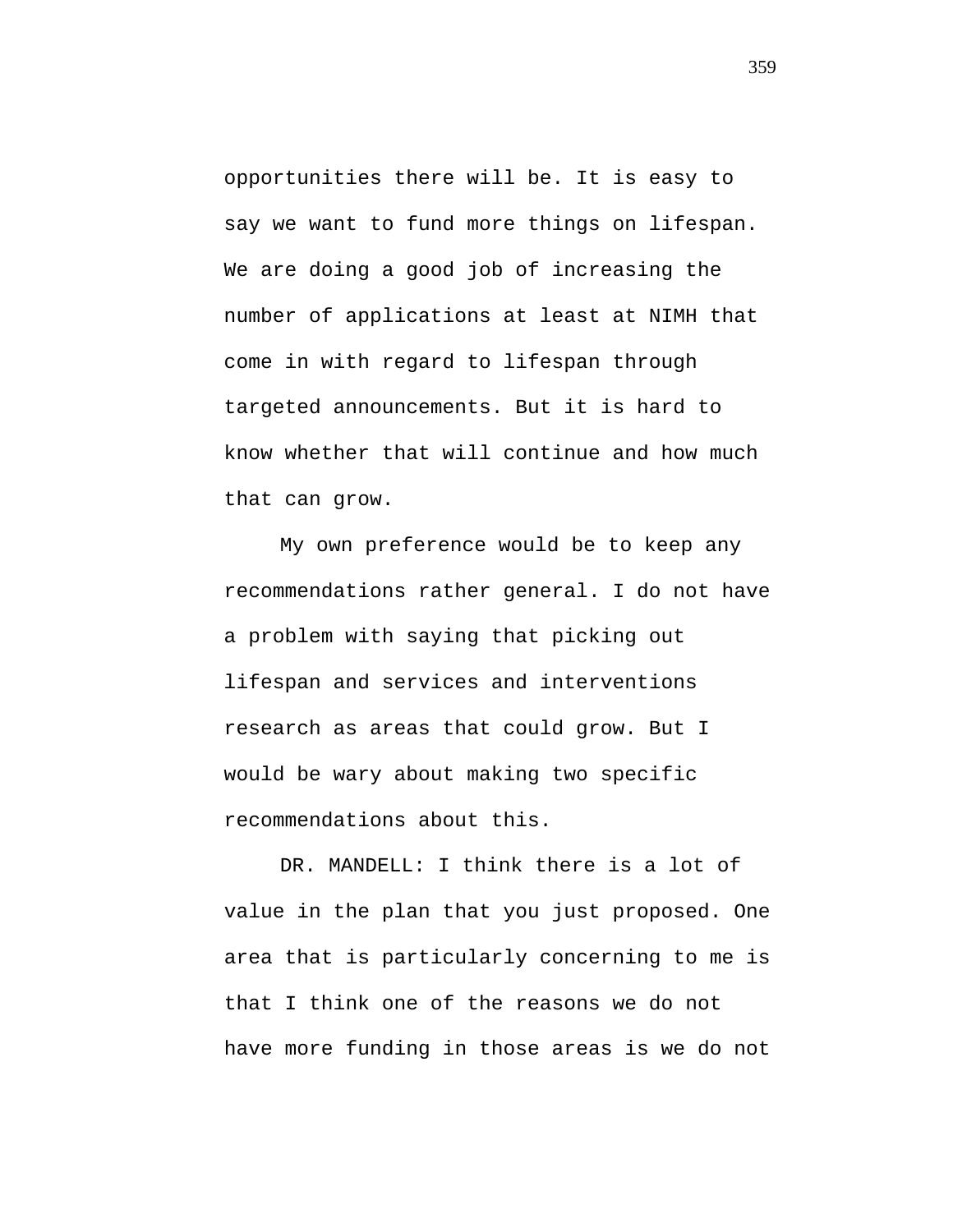have more good scientists in those areas and incentives for scientists to go into those areas. I would at least like to think about how we could include language that would relate to what is in Question 7 around developing the science workforce, not just in autism broadly, which is certainly needed, but in these specific areas, which I think will do as much to enhance the science as specific RFAs or PAs in those areas.

MS. CRANE: I can understand that we do not want a very specific dollar amount for any one area. But I hope that we can all agree that 2 percent for all research pertaining to adults including services research, including treatment research, including risk factors, screening and diagnosis research, almost everything that has to do with adults, which is all in this question. Two percent is just completely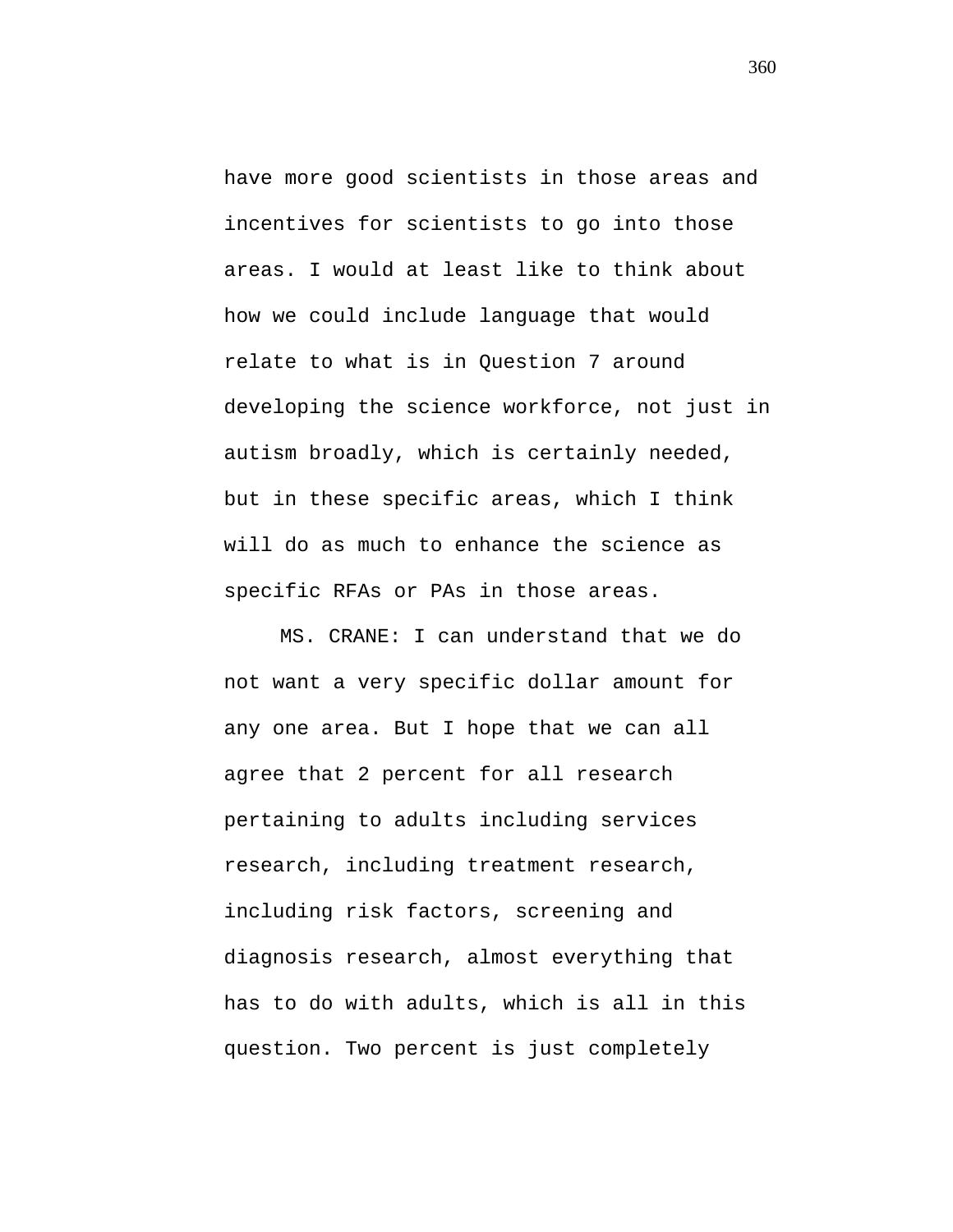unconscionable, given the number of people who are adults or who hope to one day be adults in our community.

DR. KOROSHETZ: I kind of agree that the 2 percent is not defensible. We need to say something about that this really requires resource growth.

DR. DANIELS: We could maybe make a statement in this budget section, which we have worked on a draft narrative. We could add something about it with an emphasis toward translational research, especially in intervention services and lifespan issues.

DR. TAYLOR: I do not know how specific we want to get, but we could potentially give examples like the ASD mechanisms – I think of a couple of researchers that I know of who were childhood intervention researchers who developed programs for transitional youth or adults because there was a mechanism there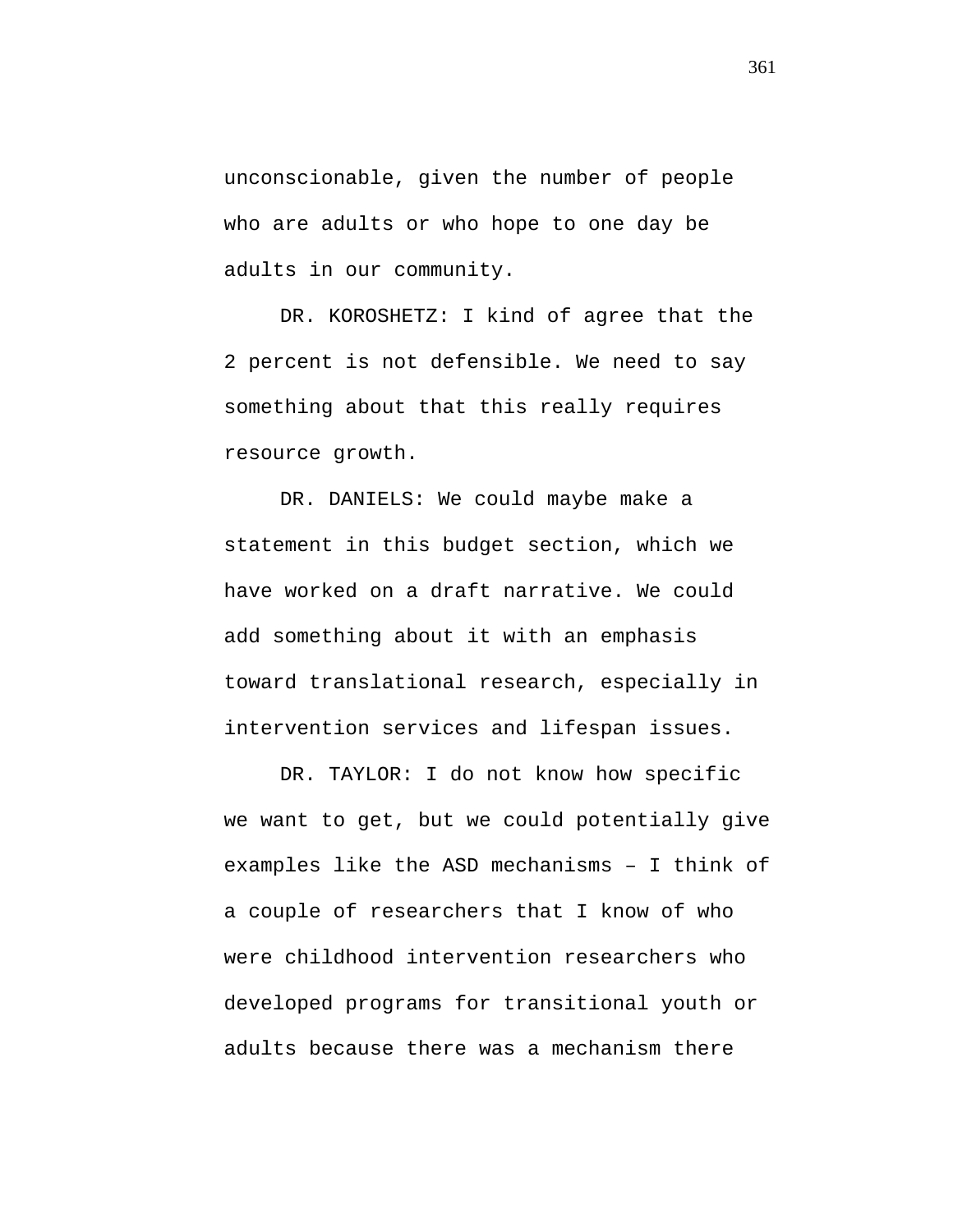for that and kind of drew them into this area.

DR. GORDON: This data is 2015 data, which is before the adult announcements in funding. I am sure that number has already gone up. I do not know by how much, but I am sure it has already gone up. It is a good point. Two percent is indefensible. I am not trying to defend it, but it is important to recognize that Questions 2 and 3 though they are not about adults specifically, obviously impact adults. But still even with that, I will grant you. Two percent is too low.

MS. CRANE: When we have been talking about which studies go in which question, if there is a biology study that is specifically on adults that often ends up being put in Question 6 rather than in Question 2. I think that is fair because we need to track which studies are on adults and if we do not track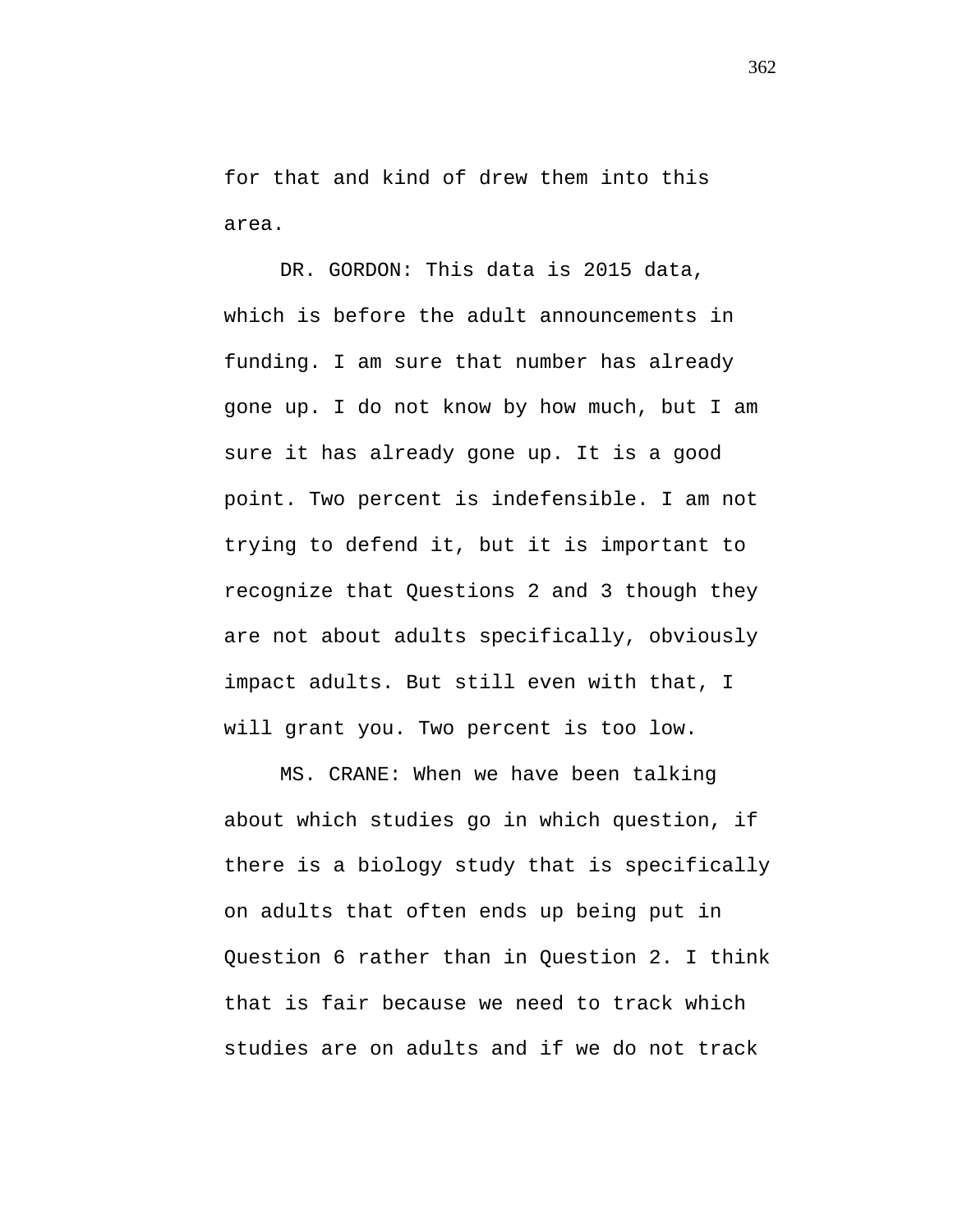that in this way, we are not going to be able to get an accurate number. I do not think we can assume that the other categories are somehow secretly about adults.

DR. DANIELS: We are tracking that. In fact, with the data system we are developing, we are going to be able to track it even into a finer level than we can now. I think that I have heard good information here and we have what we would need to do revisions.

If there are further comments on the strategic plan, I requested that you give us written comments by Friday, August 4. In terms of a process, what I would propose is OARC taking all the written comments that we receive by August 4, incorporating them into a draft and possibly sharing that with the chairs of each of the working groups to run that draft through them. And then we could bring it back to the committee and either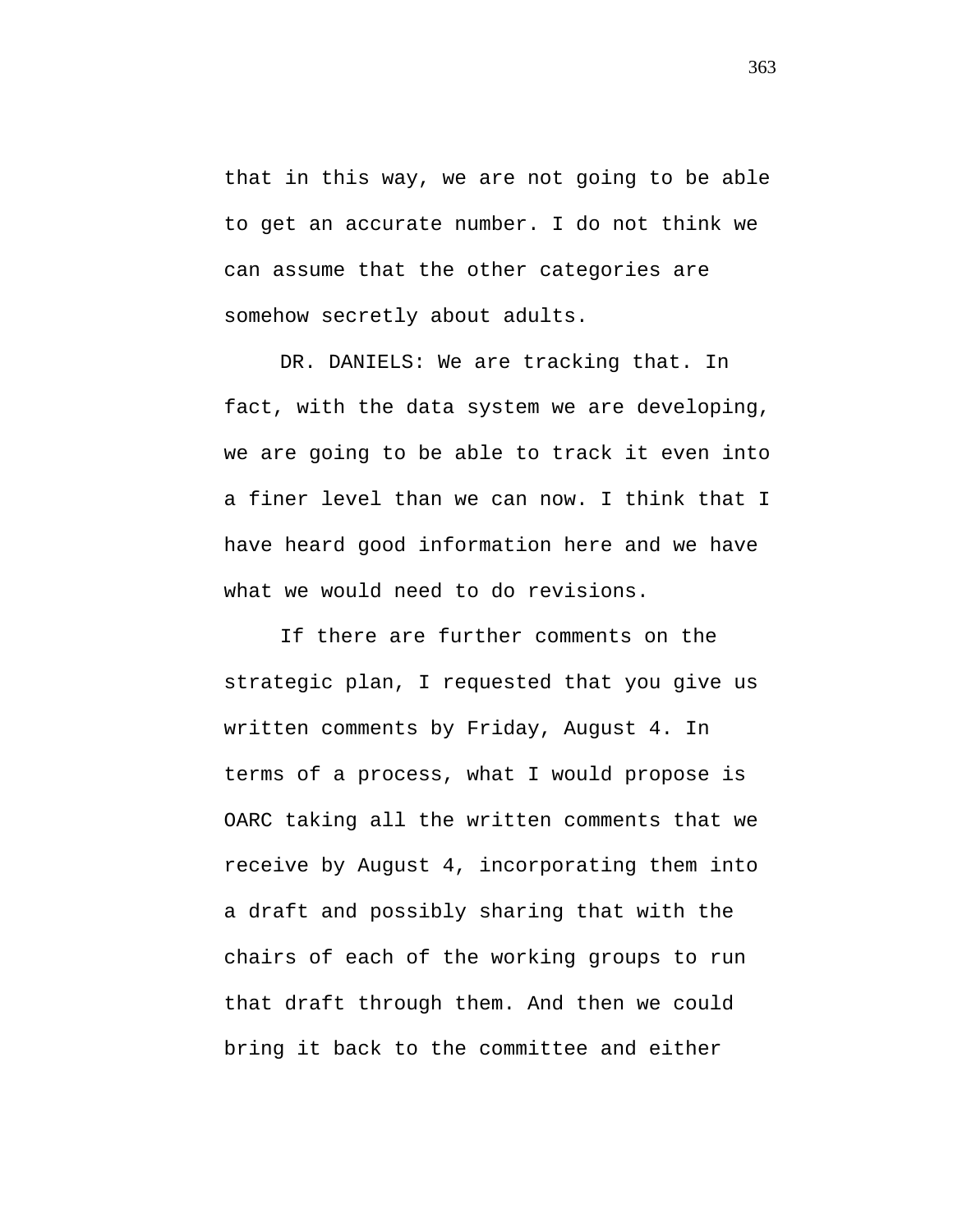take – we could have a phone call to talk about it if we think we hope that by then we are in pretty good shape. I am hoping to avoid having to bring it back for further discussion in October. I would really like to finish it up, not just for us, but really to get the plan done so that we can move forward on other projects and ensure that the plan is in place should funding be available. Then you will have a plan that is ready to go. How do you feel about that possibility?

DR. GORDON: I see nodding, but I am not sure what you are nodding to. Let's be explicit. Susan has proposed that we come back with a phone call for final approval as opposed to approving it now.

DR. DANIELS: Or you could tentatively approve it now with the changes we have discussed, but you will not have seen the changes. But I could run it by the working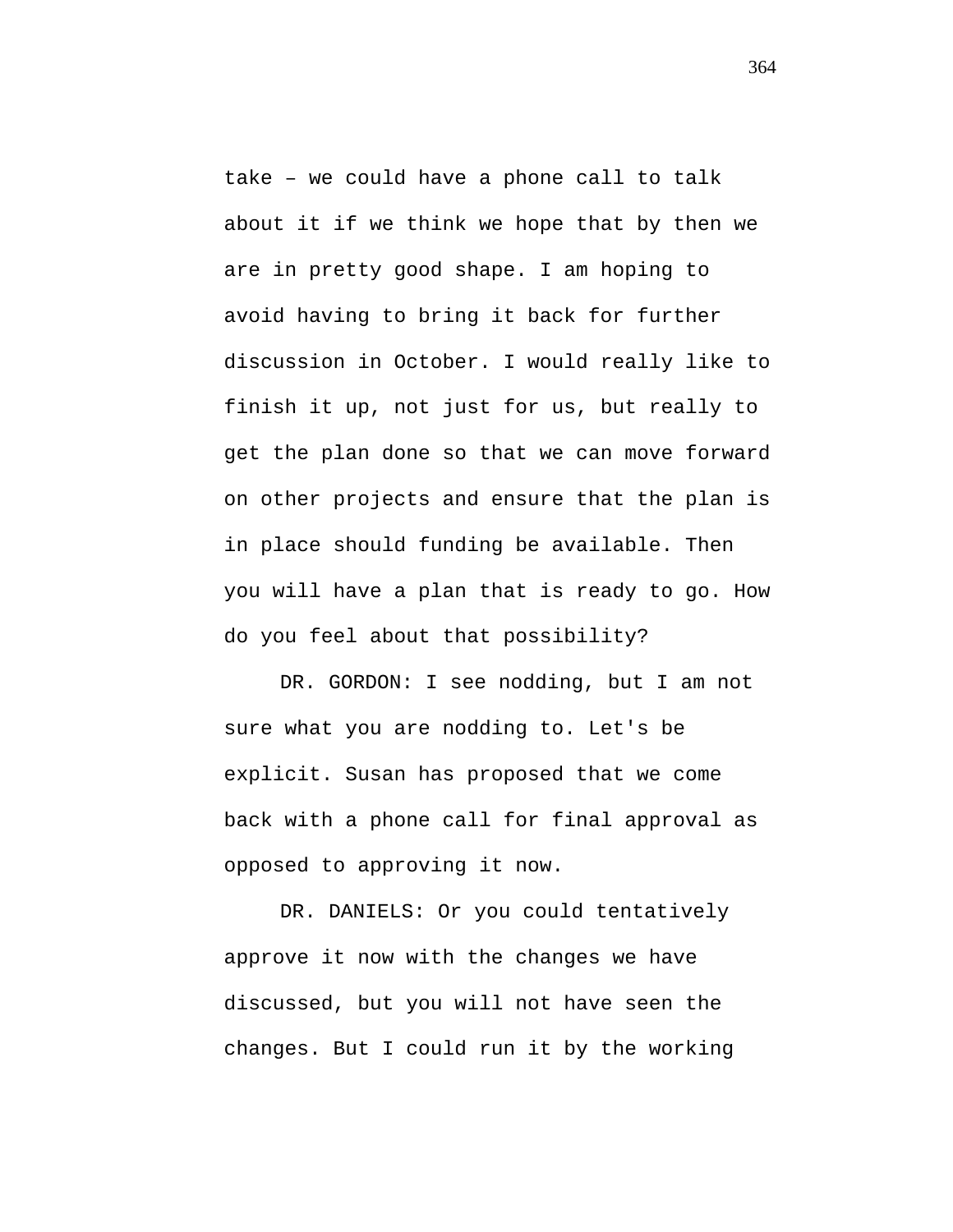group chairs to make sure that they agree that we have captured what has been said in the room. If you feel comfortable with that, we could try to get it approved now and just make those changes.

MR. ROBISON: I am willing to approve it now. I would make a motion that we put our trust in Susan to do this and we vote to approve it now.

DR. GORDON: Do I hear a second?

DR. REICHARDT: Second.

DR. GORDON: All in favor, raise your hands. Any opposed?

DR. DANIELS: Is there any on the phone because we do not have a quorum with that number? We need 16. Then we do have a quorum. Who is opposed? Anyone on the phone opposed? Anyone abstaining? The motion carries to approve it with the changes we have discussed and with the review of the chairs of each of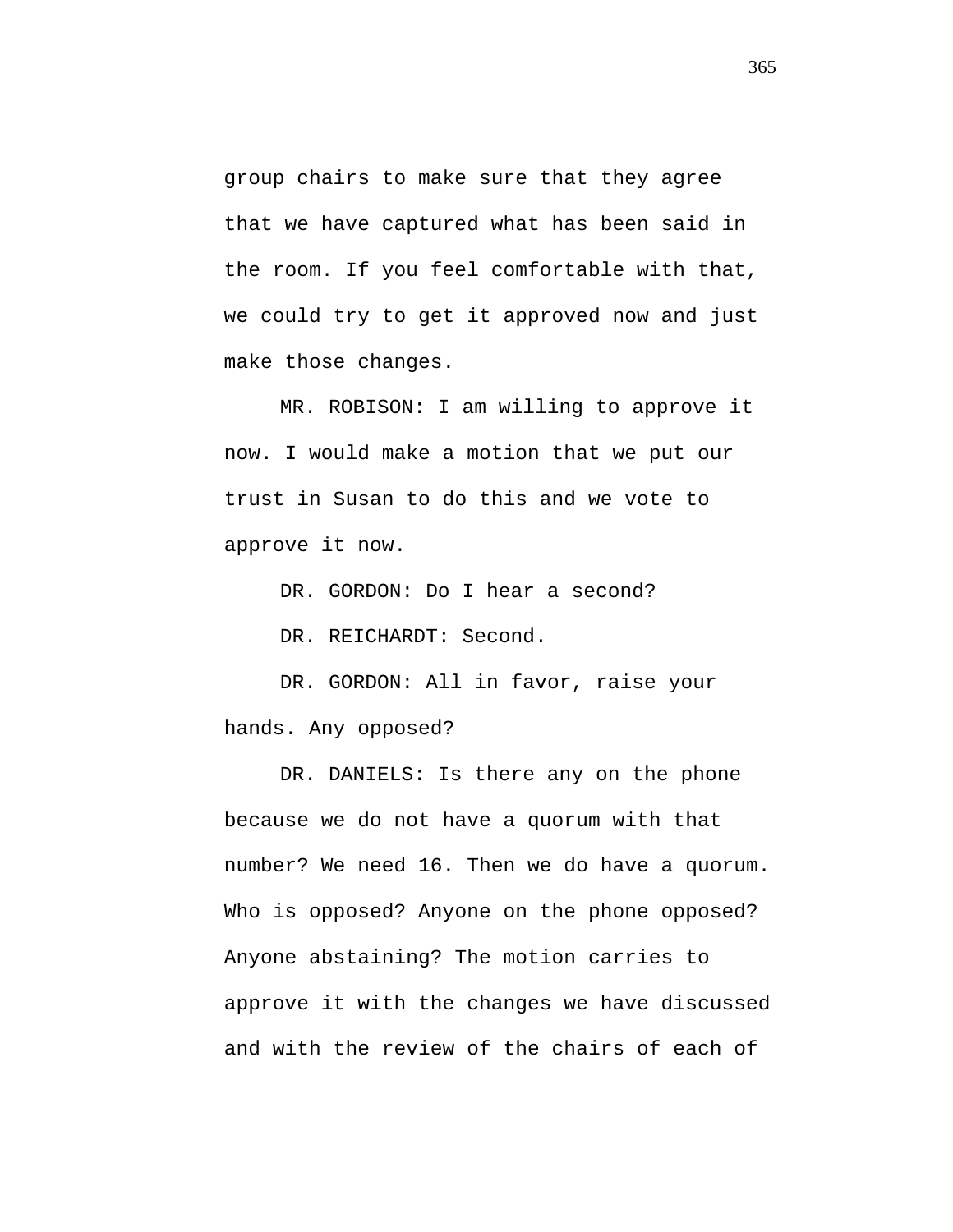the working groups. Then we will go ahead and be working on all of those. Please send us any comments you have. We will incorporate them, get them back to the working chairs. You will be hearing from me before we meet in October. Hopefully, we will have a completed plan to show you in October. The pretty version might not be ready yet depending on how long this takes. But we will at least have the text all done. Thank you.

DR. GORDON: We have about 17 minutes left. We are going to skip over the summary of advances for this time. We will leave extra time for you to discuss those advances at the next meeting.

We now have a few minutes any way for round robin. There were three people who submitted – there is one other business item we need to discuss.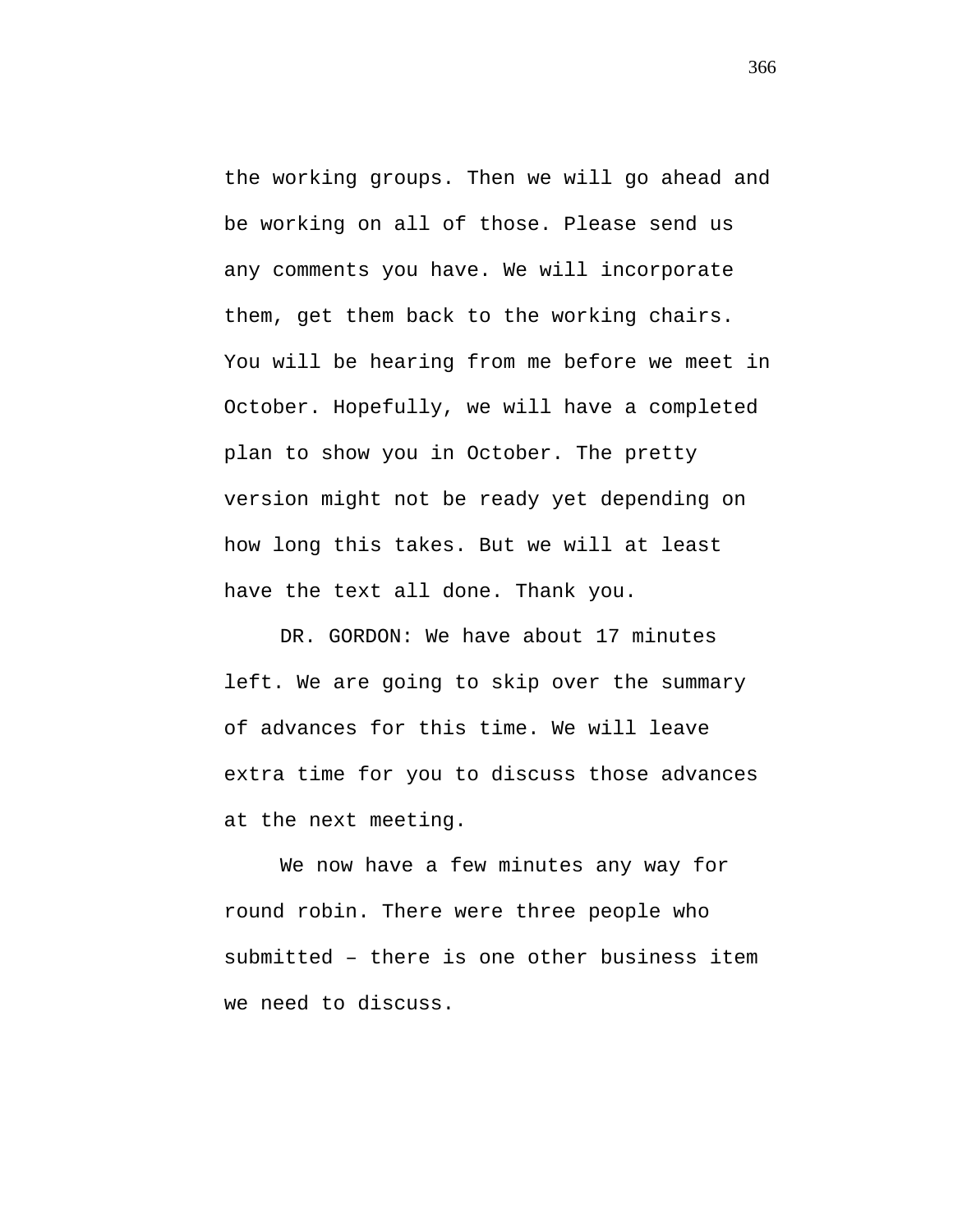DR. DANIELS: Our plan was to move to doing the working groups. I know I have had committee members ask about when we are going to get to working groups. I would like to complete the plan. Would you be comfortable with us starting the working groups after October or do you want us to start them in the fall like before the October meeting?

We have already taken some initial people to be on the three working groups: housing, safety, and improving health outcomes. Would you like to wait until after we have had the October meeting to convene the first calls for those or do you want to start them in September and October before the meeting? I just need to know so that we know what to do.

DR. GORDON: If we have the people already, let's convene them and we will see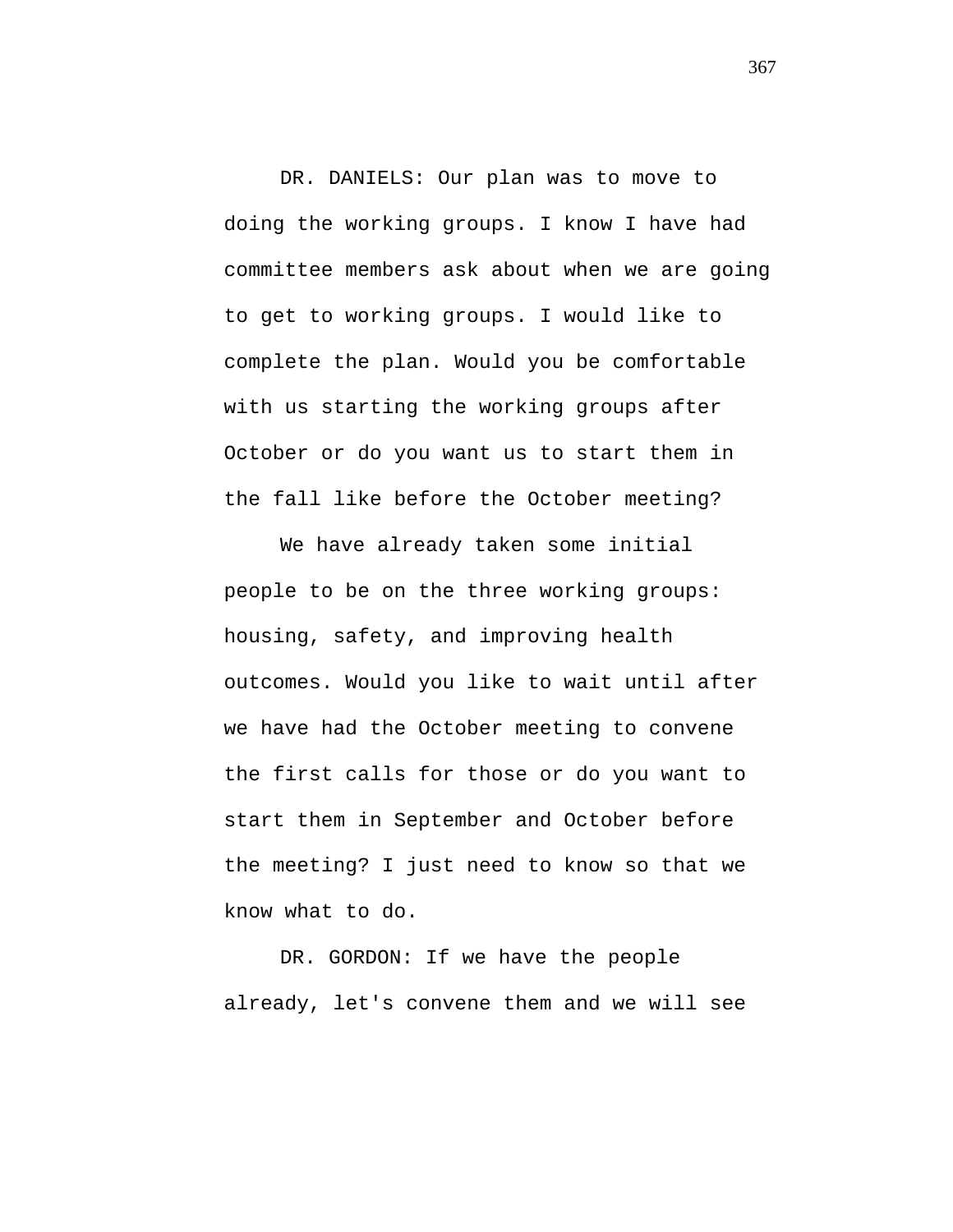if they have the opportunity to meet before October.

DR. DANIELS: Okay. We will be in touch about that.

DR. GORDON: As I said, there were three people who submitted beforehand items for the round robin. We will go with them first. And then if there is time, we will continue around the table. Let's not start with NIMH. We can sacrifice ourselves if we need to for time.

Jennifer Johnson. She left. Tiffany.

DR. FARCHIONE: I was just going to give a quick update on the patient focused strength development meeting that we had at FDA back in the beginning of May. It was really interesting and enlightening. Basically, for those folks who are not familiar with these meetings, it was a halfday meeting where we had individuals with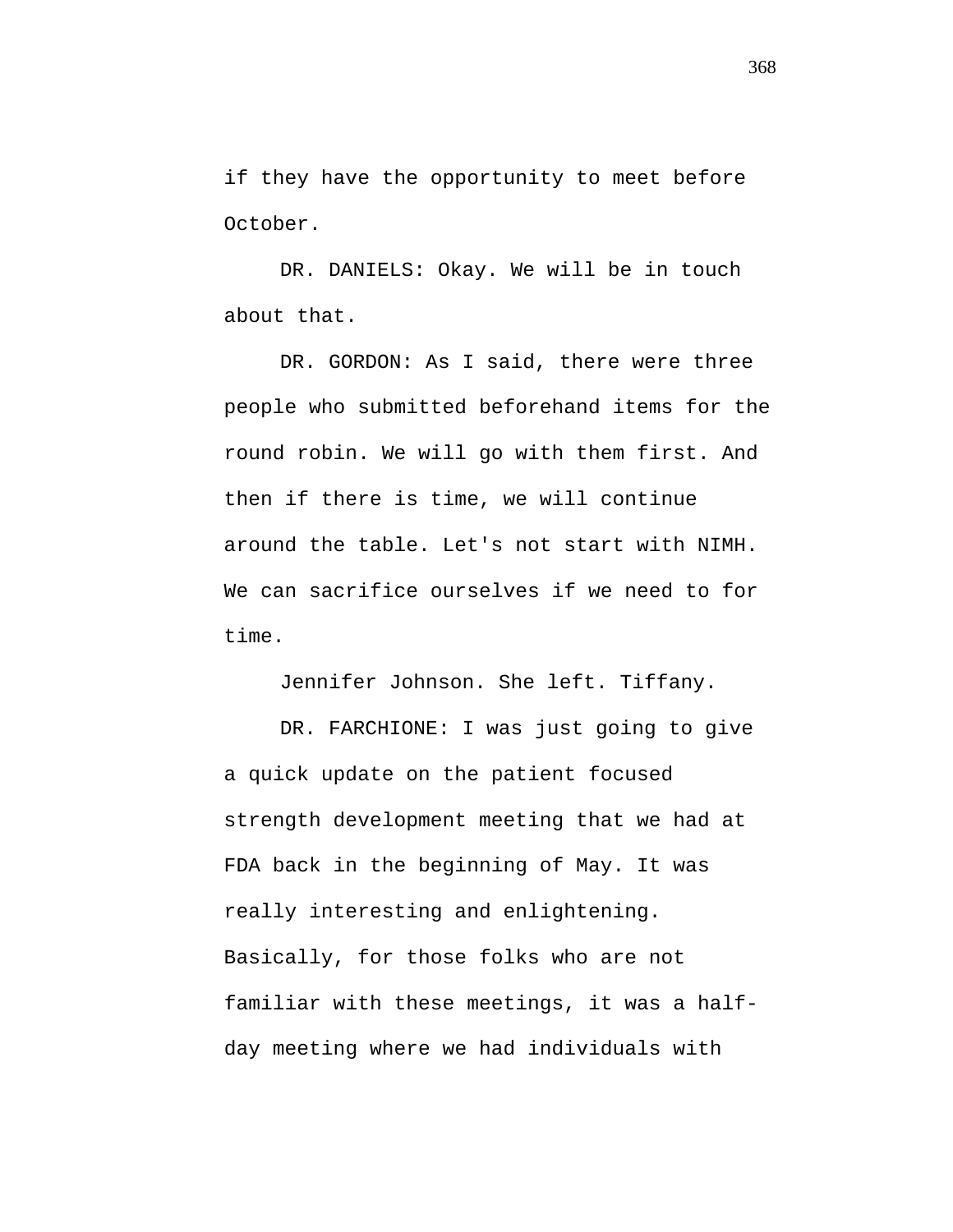autism, their families, caregivers, et cetera and participated in a couple of different panel discussions to try to get an idea of what would be clinically meaningful targets for drug development in autism spectrum disorder.

One of the things that was really interesting was just how different the things were that those folks said were important to them versus some of the things that drug companies are actively pursuing at the moment.

One example that kept coming up over and over again was repetitive behavior so stimming. And the folks who were there basically explained that they did not want anybody to mess with their repetitive behaviors. The repetitive behaviors actually helped them to feel better and that it was whatever was distressing or bothering them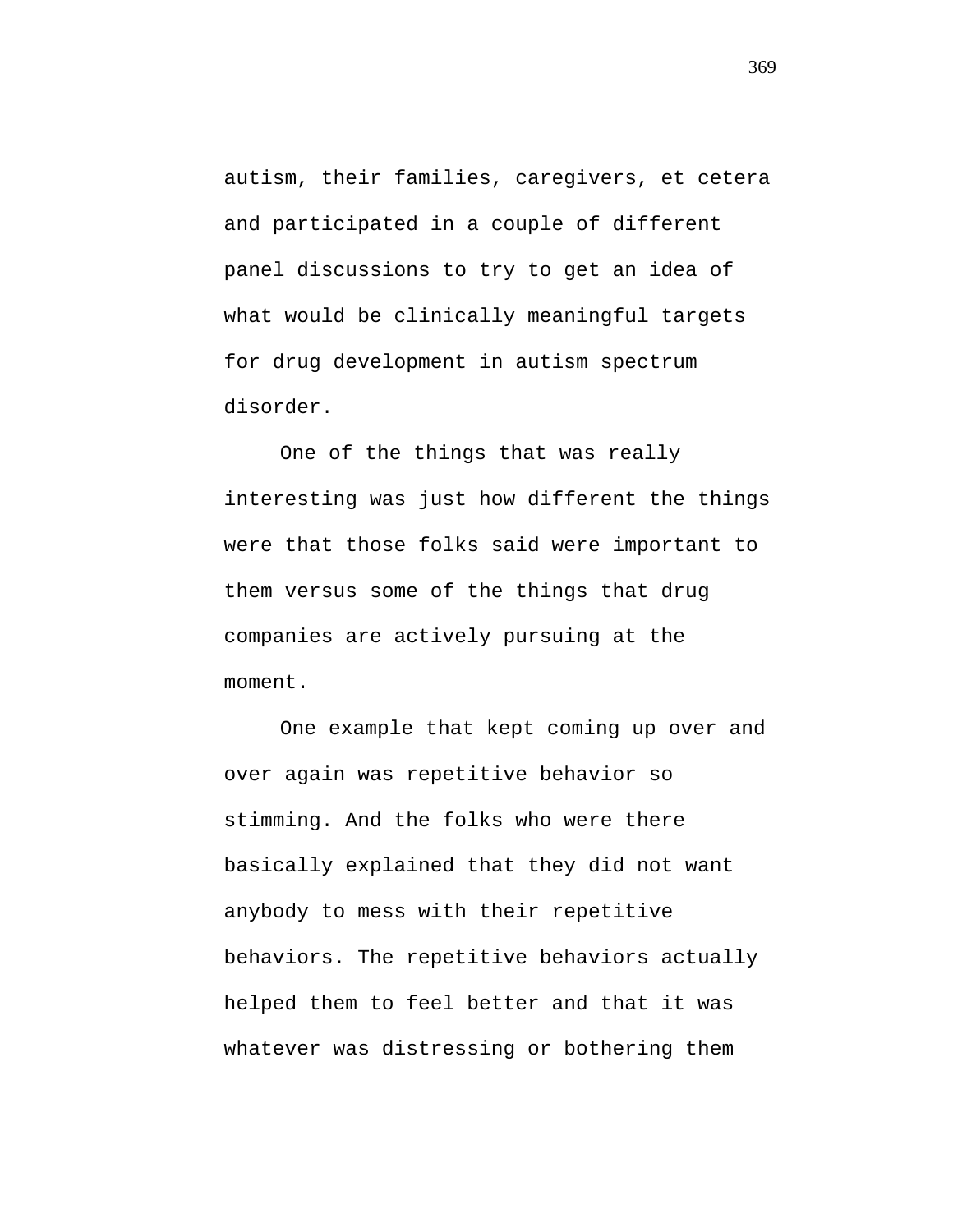that was causing the stimming that they wanted help with, not the stimming itself. That is just one example.

Also, the idea that just because something is observable and countable does not mean that it is something that is going to change someone's life or make them function better. One woman basically said the number of times that I make eye contact with you during this conversation is not going to affect how functional I am in my day-to-day life. That makes perfect sense.

In any case, it really gave us a lot of useful information in terms of how we, at FDA, will approach companies who are seeking new indications in the autism space. If somebody comes in and says, our primary endpoint is based on restricted repetitive behaviors. They are going to say actually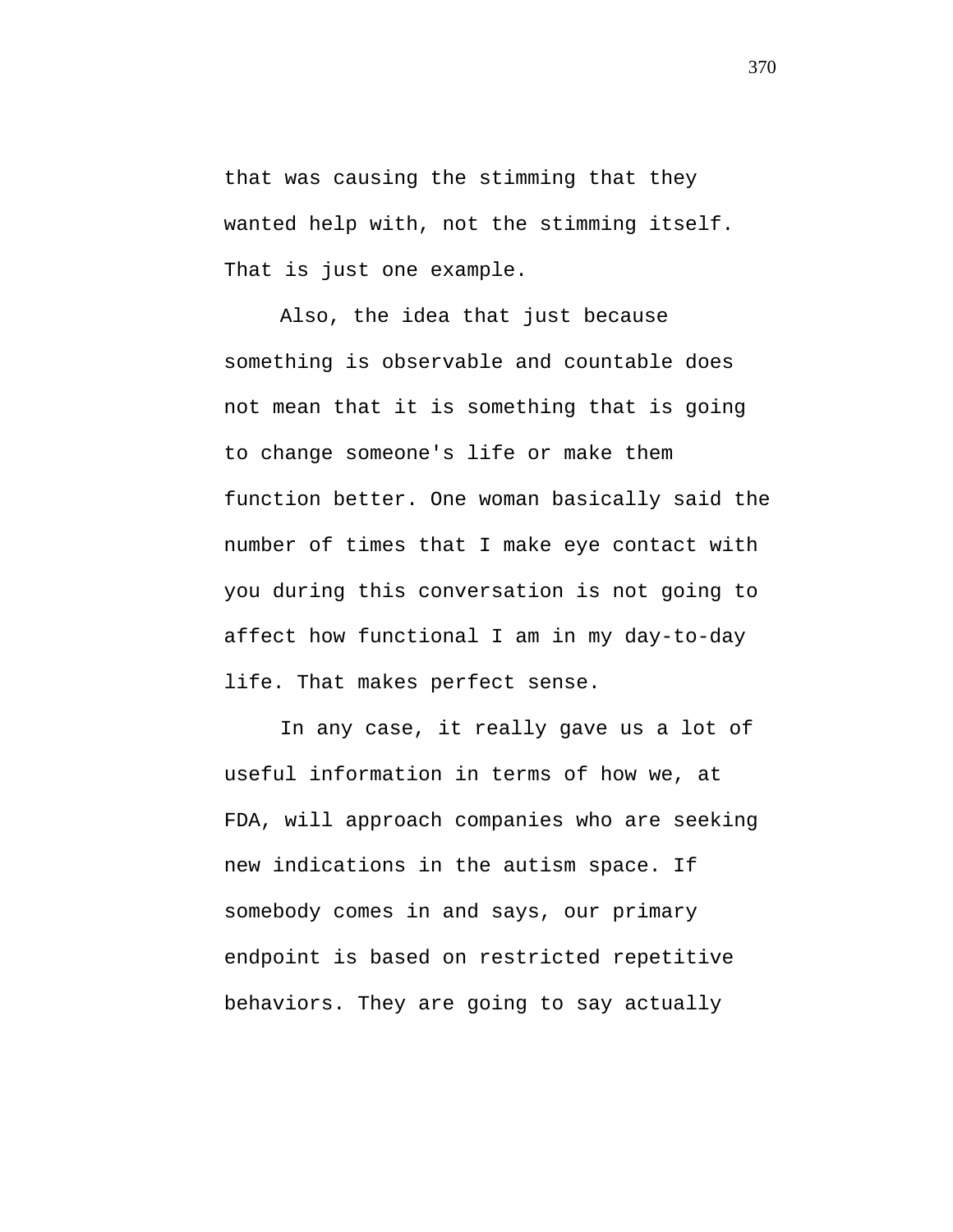that might not be the best thing and maybe you ought to rethink that.

The end product of this meeting is something called a voice of the patient report. That should theoretically if everything goes well, be ready some time by the end of the year. But if folks are interested in that meeting, the full transcript of the meeting is available online as well as any slides that were presented. I believe audio recordings as well. If anyone is interested, just Google PFDD, FDA and it should be the first page that comes up.

DR. GORDON: Thank you. Then we have Denise Pintello from NIMH. She is going to talk to us about the ASD --

DR. PINTELLO: Thank you. I feel like we are dessert here. The best for last. I think it has been a fascinating conversation today. I would like to cap that off by telling you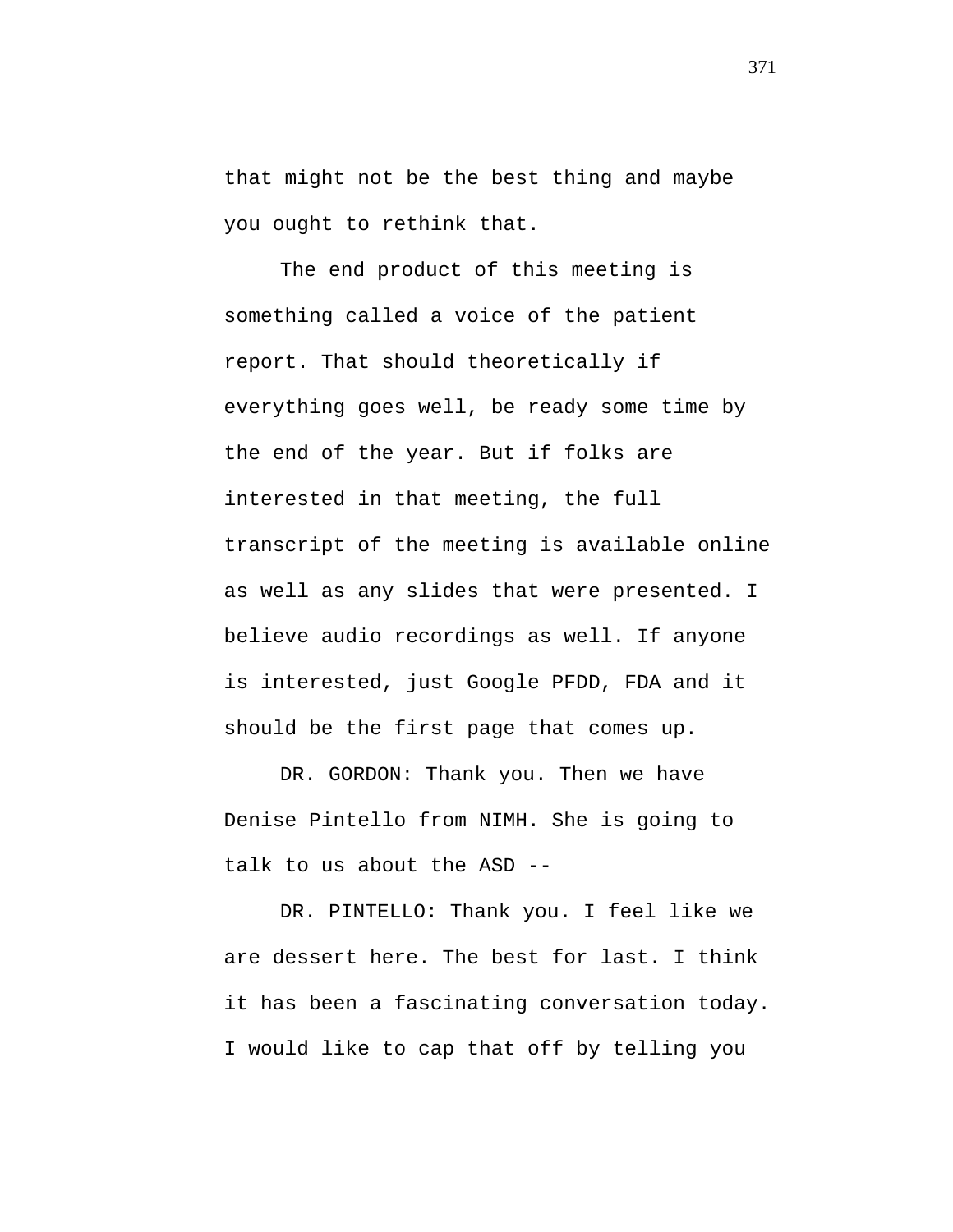about a fantastic meeting we had at the National Institute of Mental Health last month with scientists from five studies that are conducting research on early autism detection, engagement, and linkages to services.

But before I do that, I want to tell you a little bit about what the ASD PEDS Network is and how it came about. And how it came about is this body, the IACC strategic plan of last year. I know you are talking about this year's plan – last time in 2013, it was framed around seven questions, very similar. In result of those seven questions, NIMH created a series of funding opportunity announcements written by my colleague Denise Juliano-Bult that responded to the last strategic plan.

One of those questions, when should I be concerned, resulted in this funding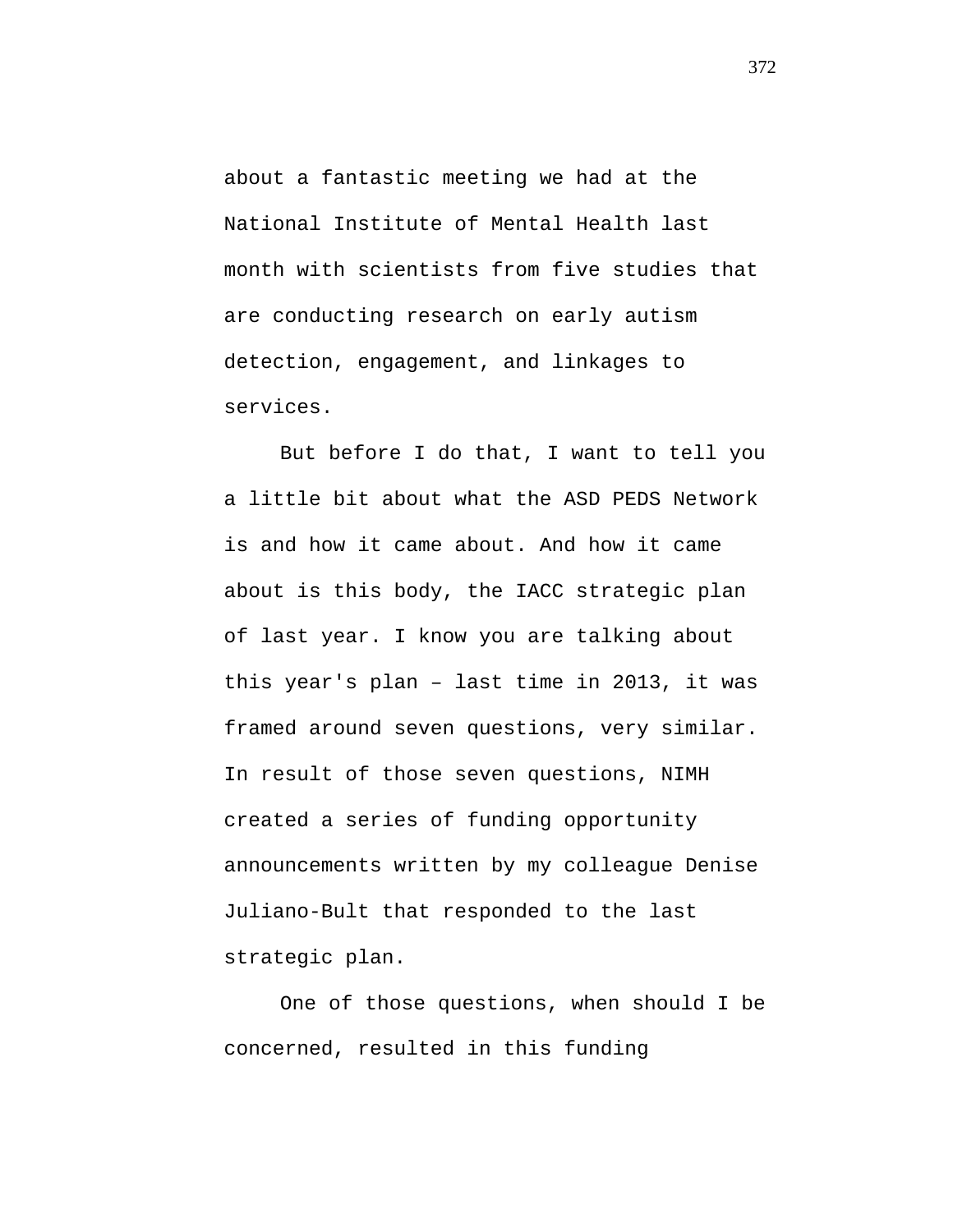opportunity announcement titled research on early identification and linkage to services. We received a number of applications from around the country to test the development of interventions that coordinate screening, evaluation and engagement and treatment for very young kids with a special focus on underserved families. We funded the top five scoring applications and these studies were in these different areas across nine different states and 16 different sites.

Let me just tell you a little bit about who the researchers are and what they are doing. Karen Pierce is testing a triple screen at that well baby checkup. She is screening at 12, 18, and 24 months and providing services.

Wendy Stone is focused on rural settings in the State of Washington. She is testing a screen, refer and treat model. Emily Feinberg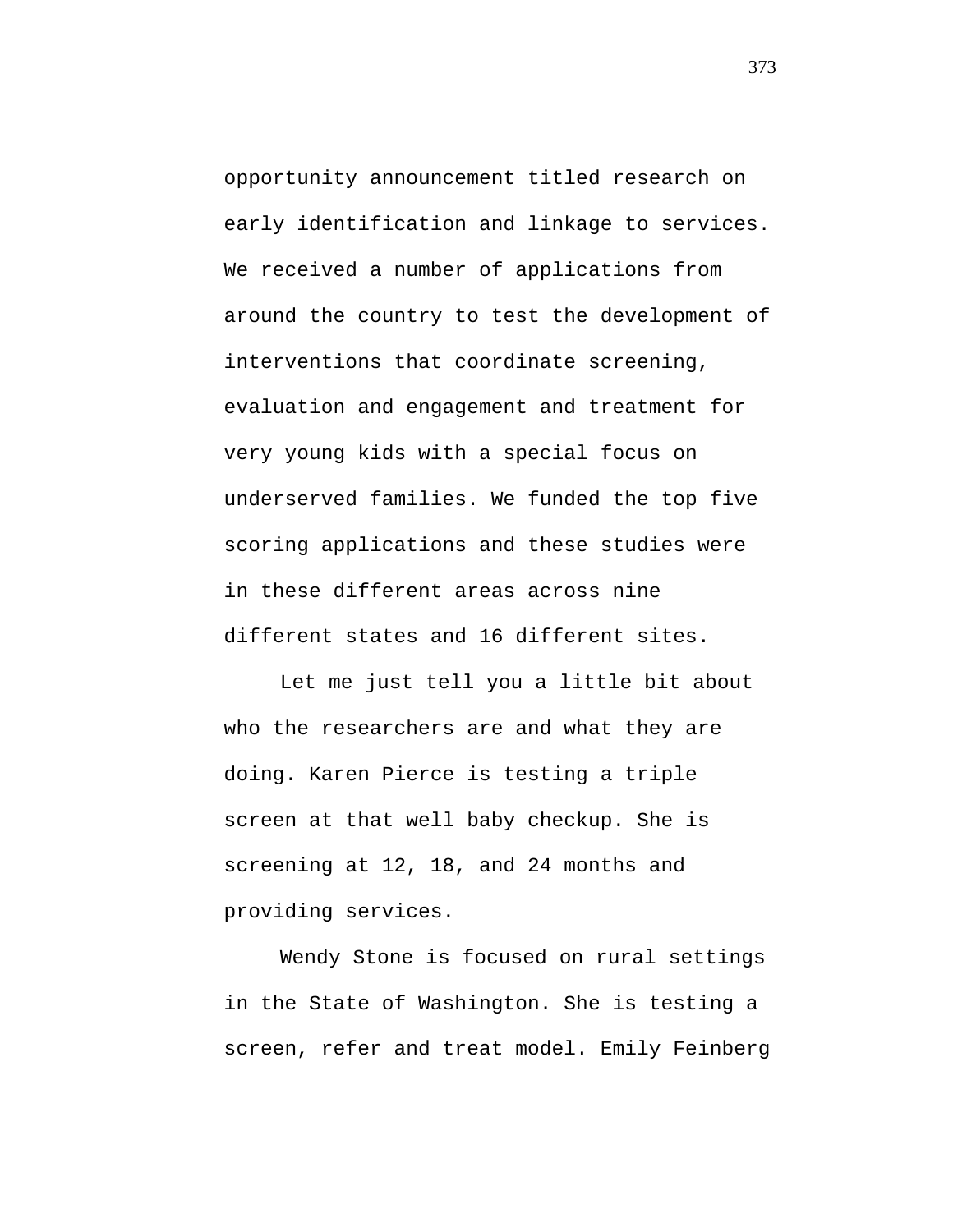in Boston is doing a comparative effectiveness study, looking at engagement and using navigator models. Alice Carter and her team in the University of Massachusetts is focusing on early interventions and looking at a system-level approach and testing access especially for health disparities.

And lastly, Amy Wetherby and her colleagues are testing a large multi-science study that is looking at online automated tools, screening tools and testing various engagement models to enhance the linkage of treatment and services.

Of course, we had differences. When we looked at these studies together, we compared the differences and the similarities. Everybody had a little bit of both. But when you took these studies together, we found that approximately 70,000 children of these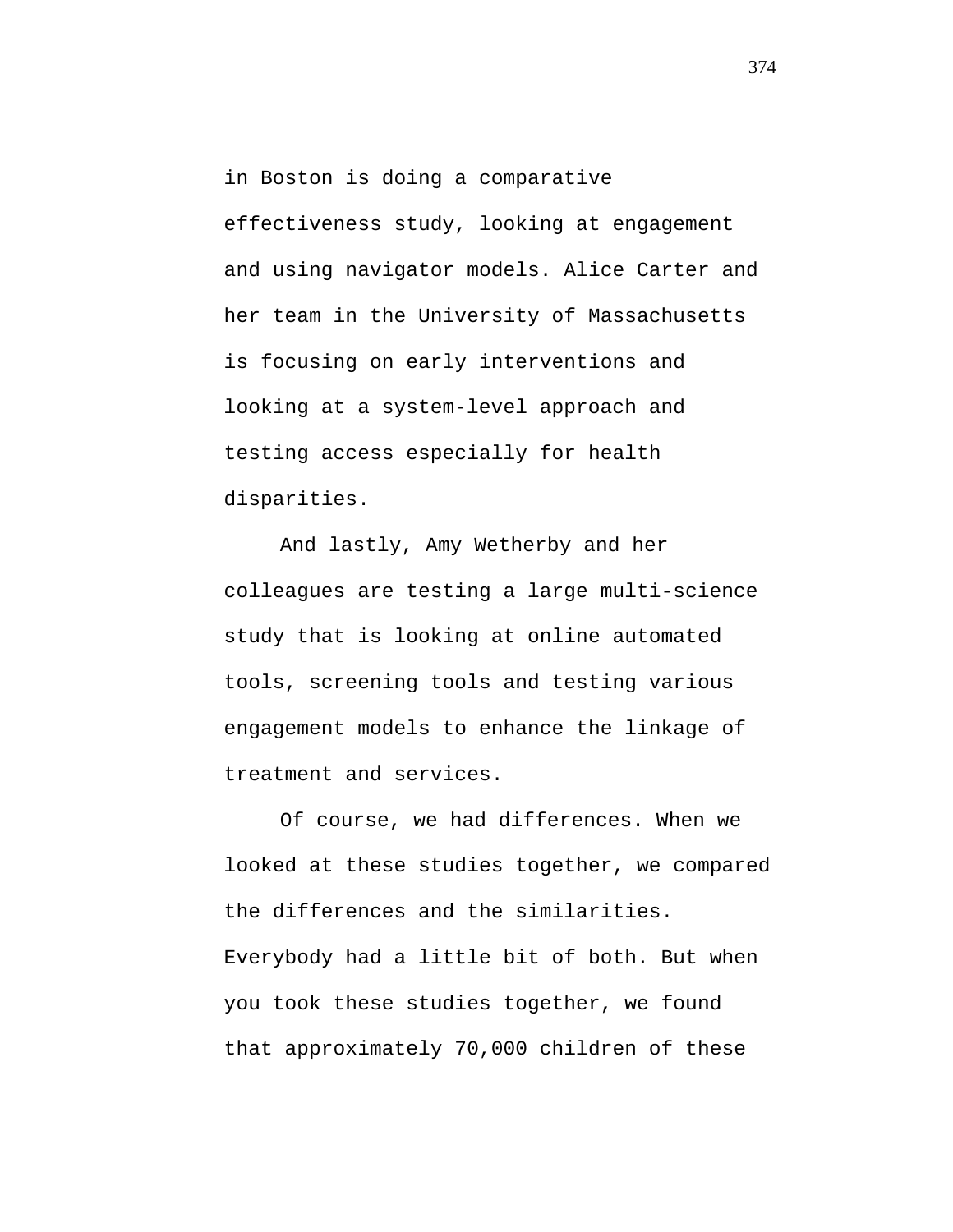five studies would be screened. And if you look at the CDC data, we anticipate that about a thousand kids may be diagnosed. We thought there might be a way to harness all of these studies together.

In 2014, we invited the researchers to work together and they eagerly agreed. We called it the ASD Pediatric Early Detection, Engagement and Services Network. They also all agreed to collect data on these four common measures. They are using them now.

Since the grants were awarded back in 2014, they have met together. They have formed a website. They are sharing data. They are translating instruments and sharing that. They are training each other staff for free.

But the other piece that all of you are very familiar with that in 2014 since that time, the US Preventive Service Taskforce came out. In response to that, a JAMA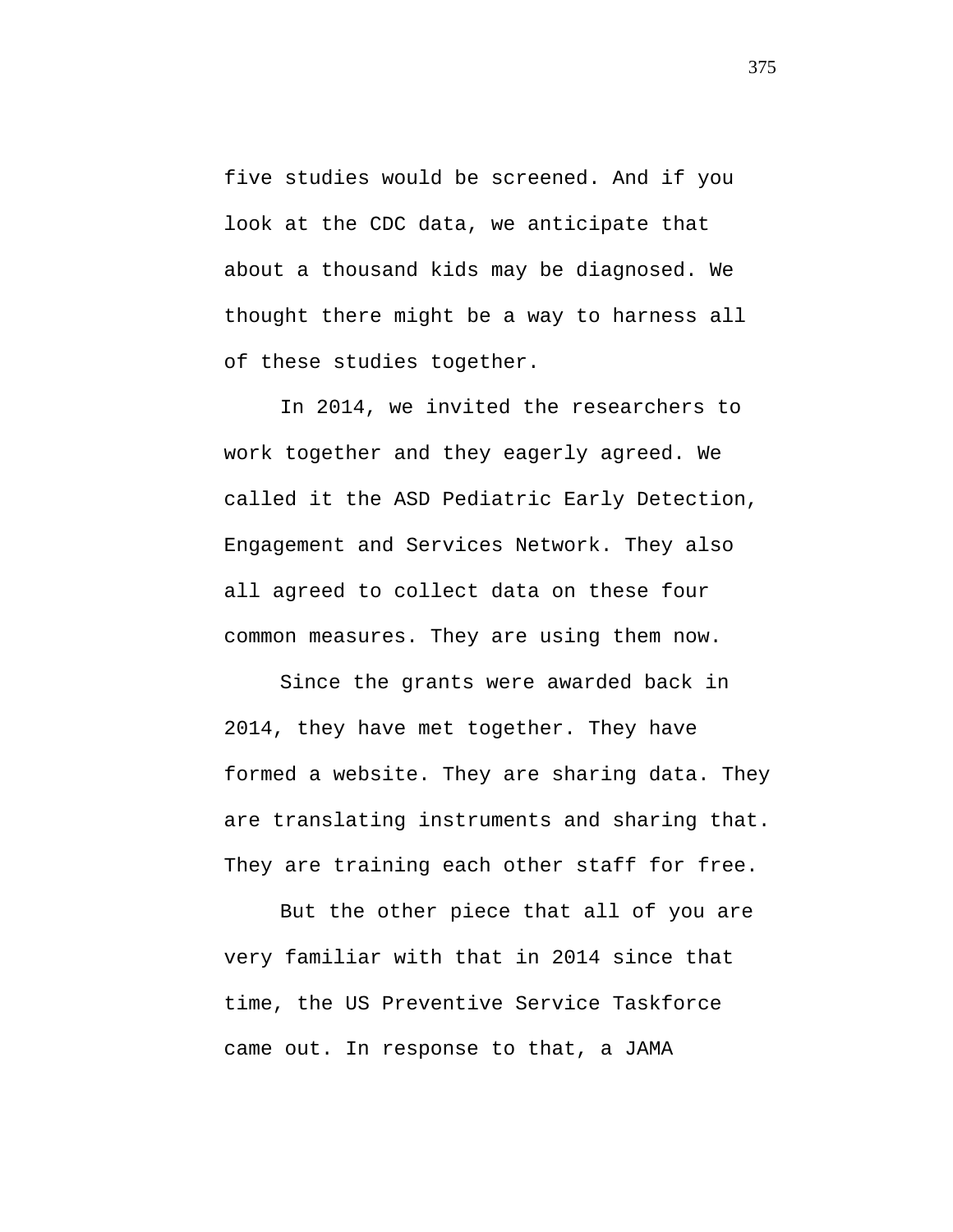editorial acknowledged and recognized that the ASD PEDS network. It is highlighted its potential in addressing some of the research gaps.

Since then, we are now in the third year of their five-year studies. They are in the middle actively recruiting and collecting data.

Let me file it to the meeting we just convened. They have a lot of energy. Folks here are really committed to quickly conducting research and getting it out so kids and families can really benefit from this.

Four general themes were discussed. The first one was the impact of parental concern. The presence and absence of parental concern really drives treatment seeking and they are finding various levels of parental concern. Provider-level concern. The concern of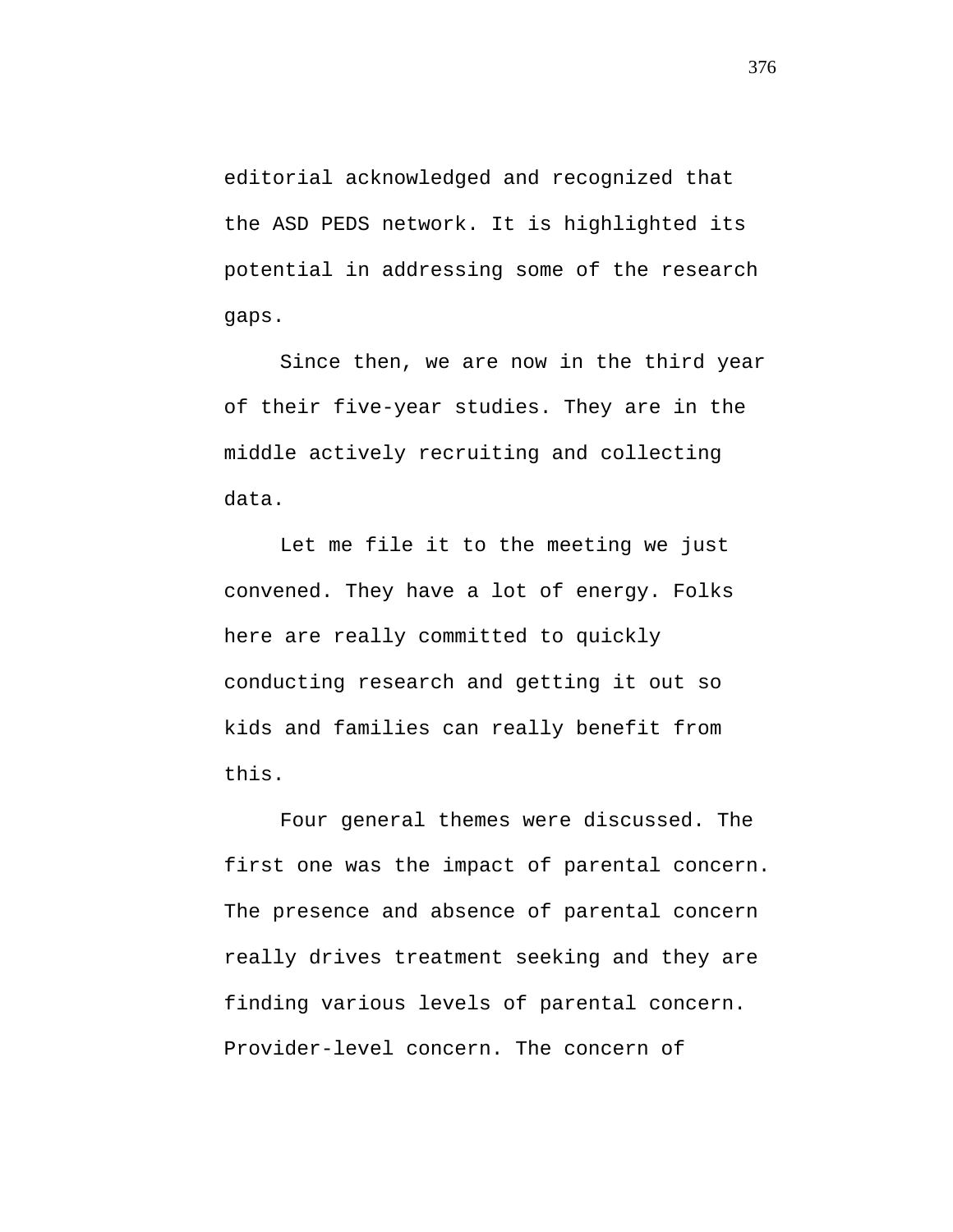stigmatizing and fear of stigmatizing families and also weighing that with the consequences to toddlers when you take a wait and see approach. They are collecting data on that.

Treatment tracking. Looking at pathways from screening to services. Just because these kids are receiving screening, it does not mean they are going to get services. The services may even be available in those communities, but access is an issue. They are looking at all those factors.

And the third item is the onset of ASD symptoms. Two studies are collecting these data at 12 months. All the others are doing it at about 18 and 24 and 36 months. Maybe there could be a developmental typography of symptoms that they might be able to start looking and comparing trajectories.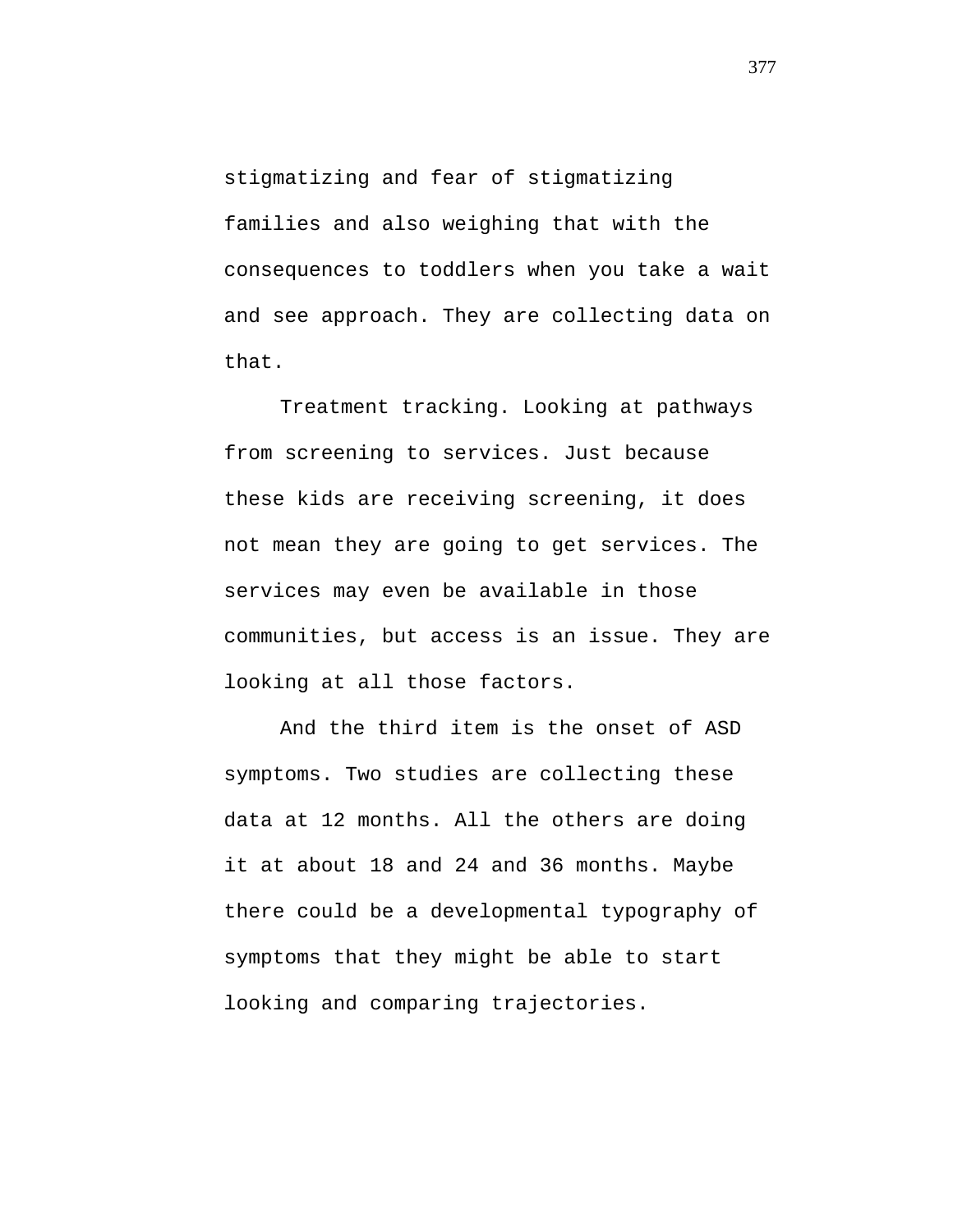Lastly, we have a career development fellow that is conducting an implementation project and talking and interviewing, using a mixed methods approach, interviewing the researchers to look at facilitators and barriers to implementation.

I am pleased to report there will be more to come. Their study should be completed in the fall of 2019. They will be copublishing findings and jointly presenting some of the major conferences. And of course, they want to somehow explore the future studies that could be harnessed within the cohorts from these networks. These are things and the discussions we will be having.

Lastly, if this body is interested, we would be happy to have the researchers come and present their findings to you some time in 2019 or 2020. Thank you.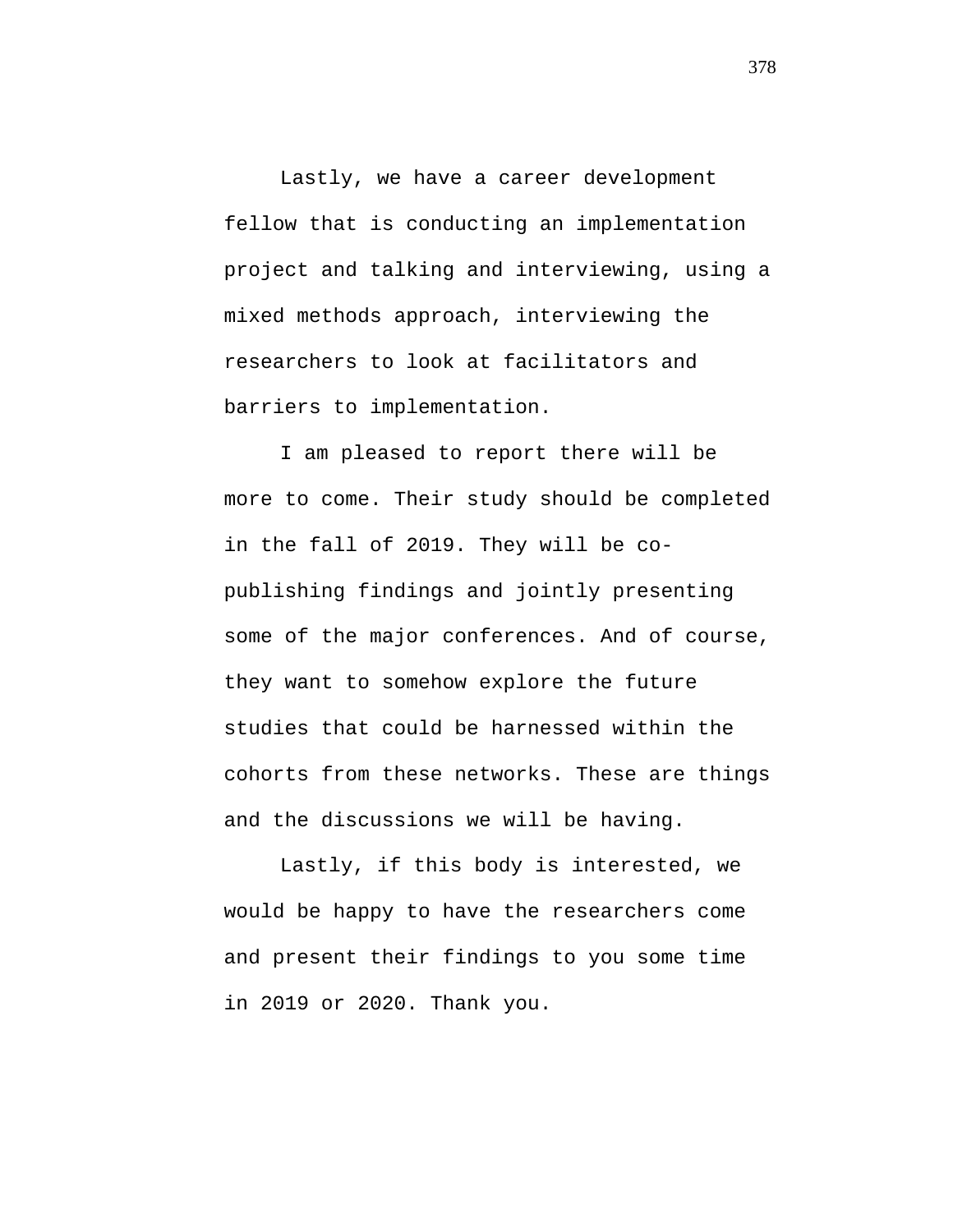DR. GORDON: Thank you. We can go around the table now if there are any burning issues. We have just a few minutes left, but if anyone would like to report on activities.

DR. SHAPIRA: I just wanted to say in two minutes that – a couple of weeks ago, Dr. Brenda Fitzgerald was appointed as the 17th director for the CDC and as well as administrator of the Agency for Toxic Substances and Disease Registry that many of you know as ATSDR.

Now Dr. Fitzgerald has previously served as commissioner of the Georgia Department of Health and the state health officer. She is a board certified obstetrician/gynecologist and she practiced medicine for three decades. She has a particular interest in early brain development, which was one of her priorities while at the Georgia Department of Public Health. I think we will continue to see work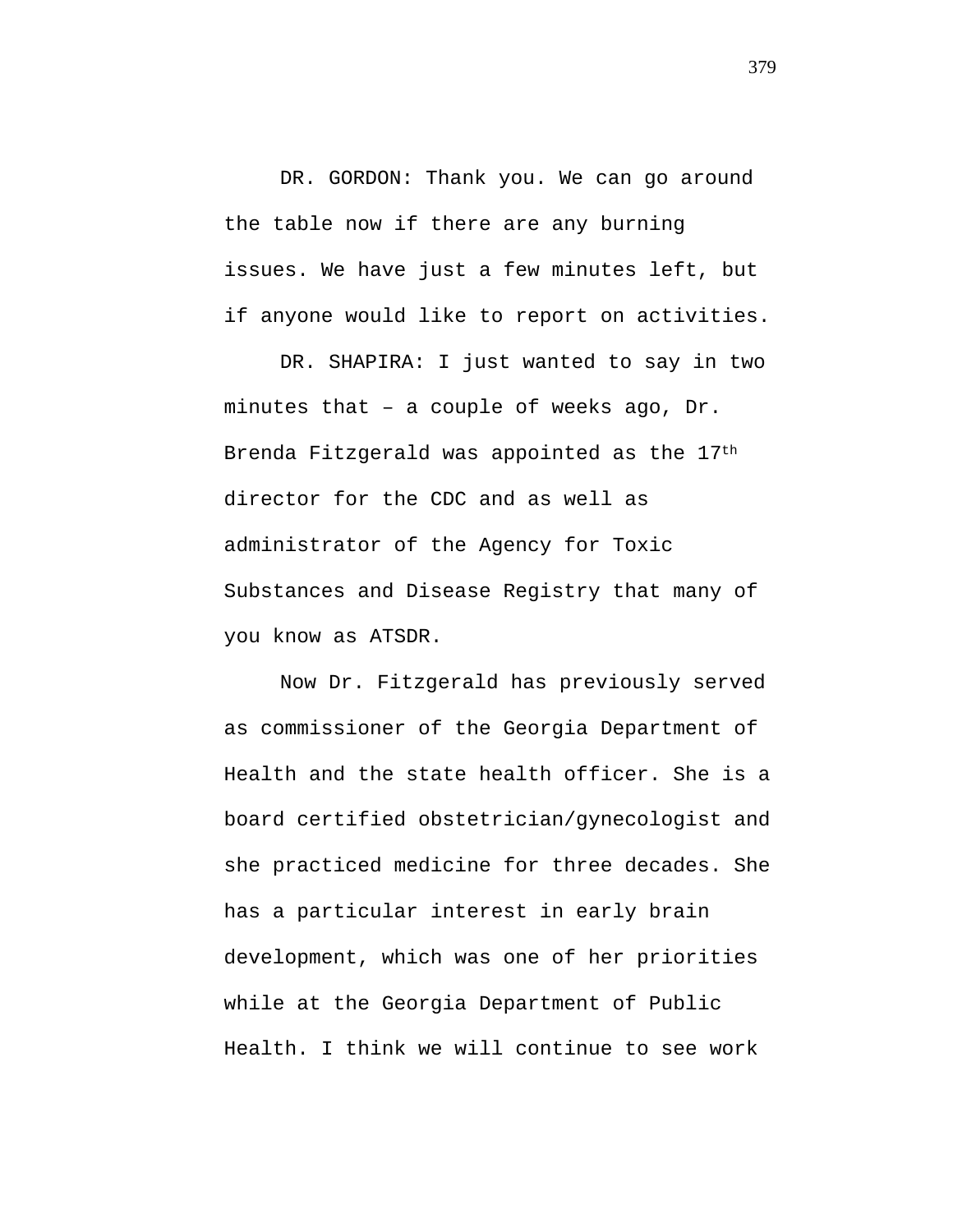in that area, a focus of that work at CDC, which would include autism spectrum disorder.

And then one other announcement. This is a preview of coming attractions. At the October IACC meeting, the CDC will be sharing more about latest research coming out of our Study to Explore Early Development or SEED and that is CDC's case control study to evaluate genetic and environment risk factors for autism spectrum disorder. More to come on that this fall.

DR. GORDON: Thank you.

MR. ROBISON: I already made enough noise.

DR. GORDON: Thank you very much everyone. We will see you all in October.

DR. DANIELS: October 24. I believe we will be at the Neuroscience Center in Rockville. Thank you.